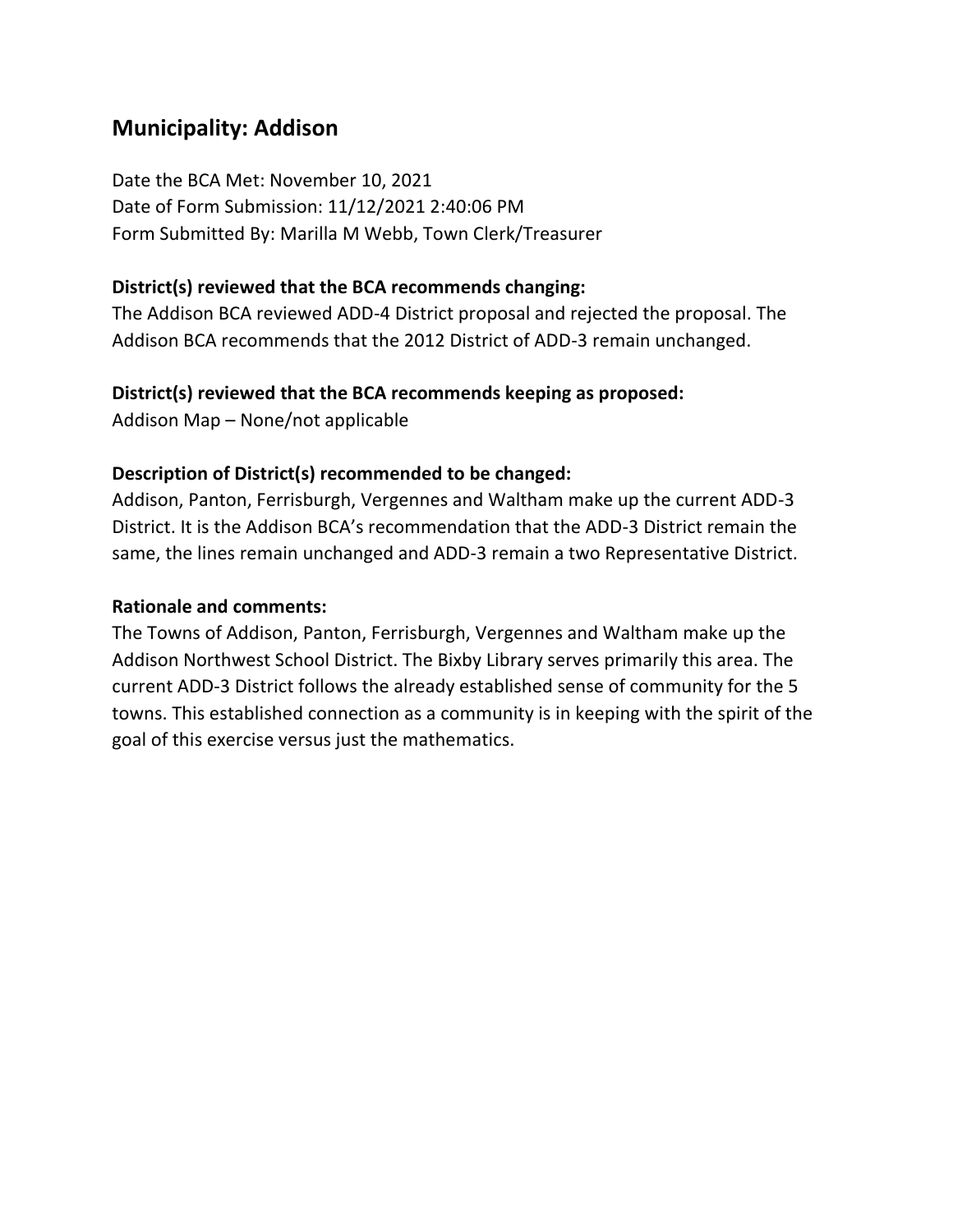## **Municipality: Alburgh**

Date the BCA Met: Have not met yet Date of Form Submission: 11/2/2021 8:56:36 AM Form Submitted By: Connie Boutin, Justice of the Peace

### **District(s) reviewed that the BCA recommends changing:**

Grand Isle County

### **District(s) reviewed that the BCA recommends keeping as proposed:**

Town of Grand Isle

### **Description of District(s) recommended to be changed:**

cmboutin@yahoo.com

### **Rationale and comments:**

The proposal is to divide the town of Grand Isle starting at Hyde Road. This will make voting a disaster. Would you need two tables on voting day and many people will not know how to vote depending on their address. So they might not vote at all. Please either leave the county like it is now or put Alburgh back with the rest of the county like it used to be. But DO NOT DIVIDE THE TOWN OF GRAND ISLE. Not sure who makes these decisions but it's clear that they have never worked at the polls or understand how close the citizens of Grand Isle County are.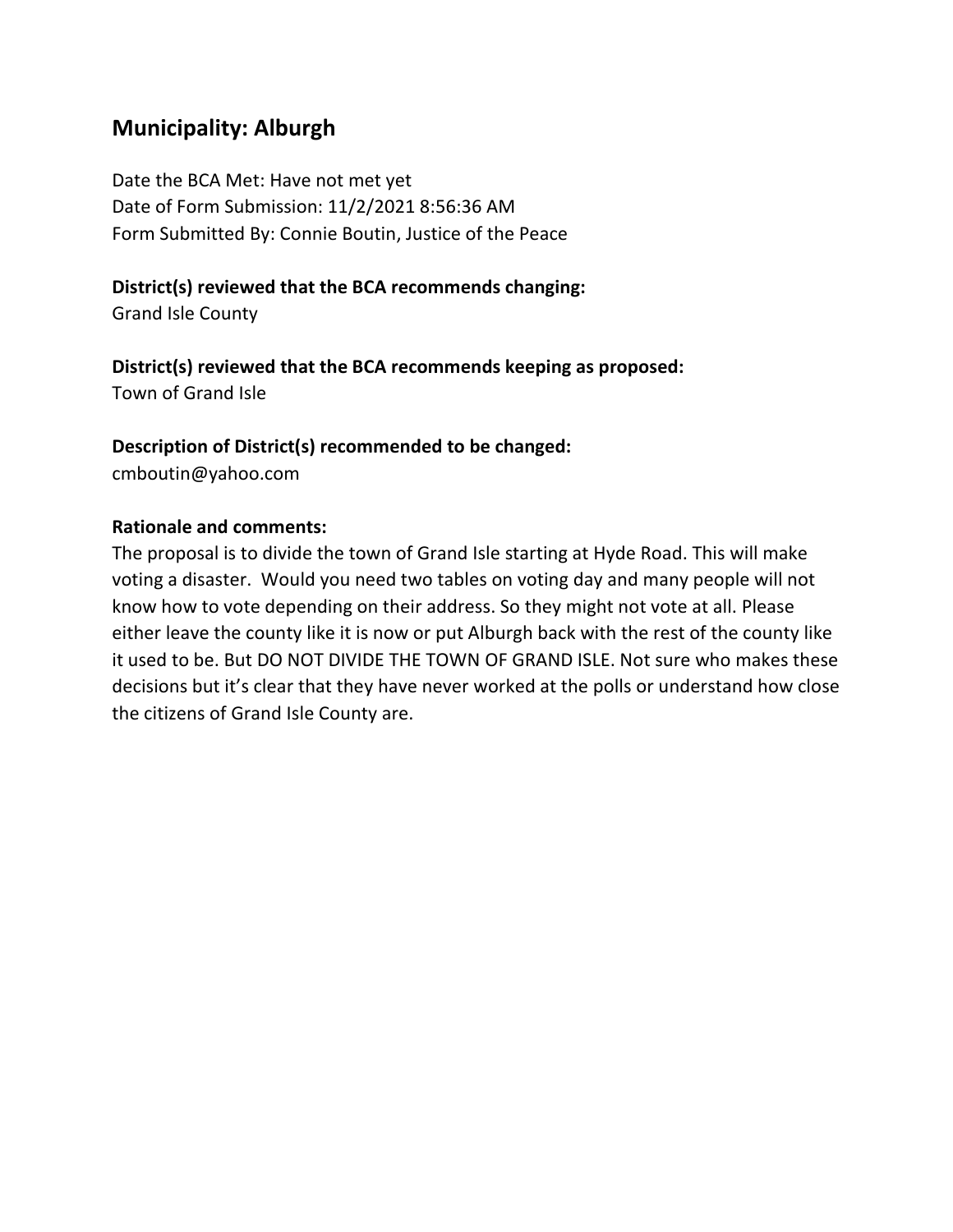## **Municipality: Alburgh**

Date the BCA Met: November 15,2021 Date of Form Submission: 11/15/2021 2:55:43 PM Form Submitted By: Donna Bohannon, Town Clerk

#### **District(s) reviewed that the BCA recommends changing:** NONE

**District(s) reviewed that the BCA recommends keeping as proposed:**  $GI-1$ 

**Description of District(s) recommended to be changed:** NONE

#### **Rationale and comments:**

The Alburgh BCA supports the proposed new district as it would give the residents of Alburgh and the northern towns of Grand Isle County more direct representation.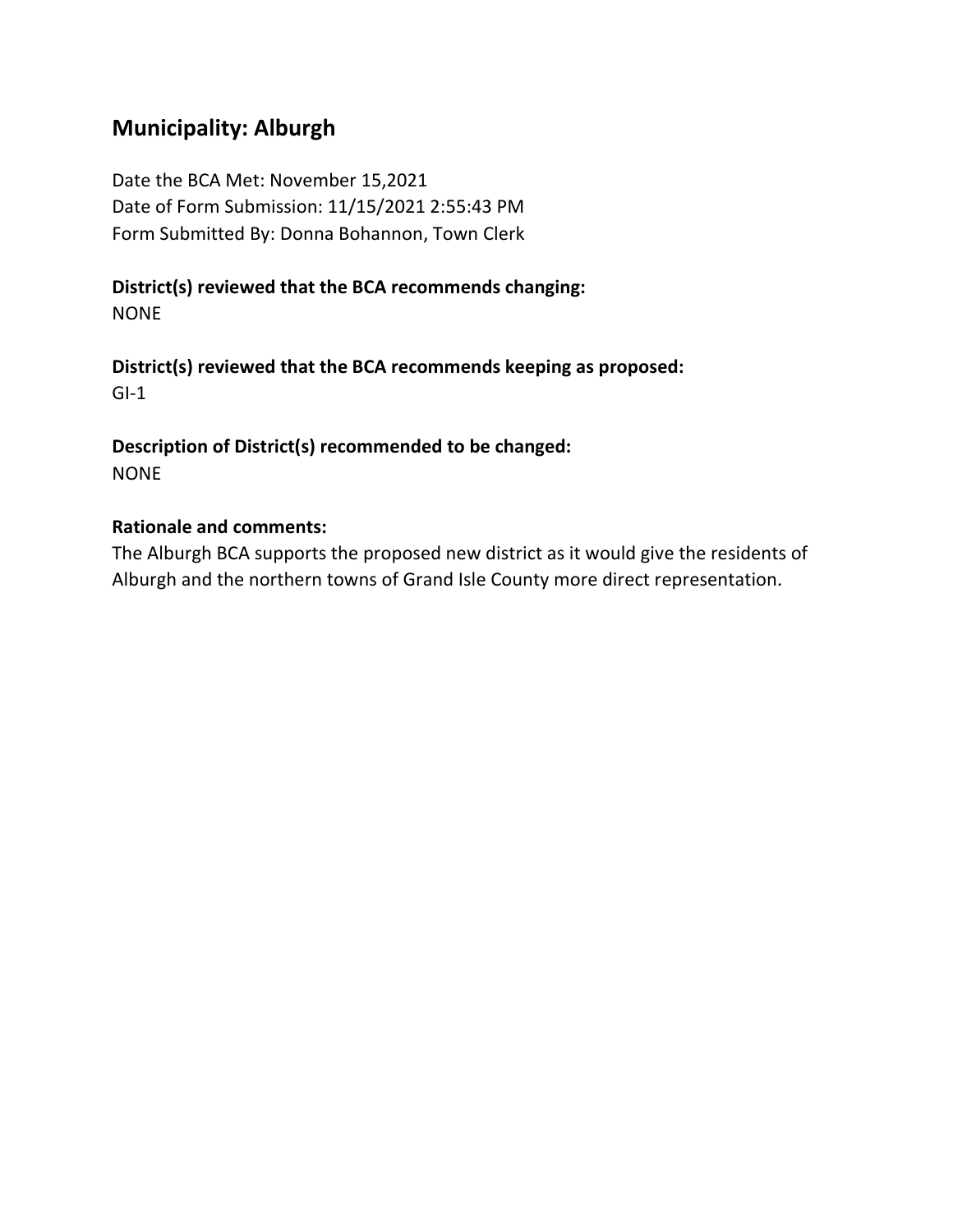## **Municipality: Arlington**

Date the BCA Met: November 8, 2021 Date of Form Submission: 11/9/2021 11:33:37 AM Form Submitted By: Robin Wilcox, Town Clerk

**District(s) reviewed that the BCA recommends changing:**

BEN-3

**District(s) reviewed that the BCA recommends keeping as proposed:**

#### **Description of District(s) recommended to be changed:**

District BEN-3 - Arlington, Sandgate and Sunderland. One member district. Total size-3900. A copy of the map will be emailed as an attachment

#### **Rationale and comments:**

Sunderland shares many common interests with Arlington including infrastructure, a water system, and a Post Office. There is ongoing social interaction between Arlington and Sunderland within our school system, and our Recreational Park, Geographically, Arlington and Sunderland border each other with easy access on the many roads and bridges that join the two towns. The political ties between the two Select Boards is evident in their shared participation in area committees regarding recycling, trash communication districts as well as the regional commission. The two Select Boards cosponsor services and have a long running tradition of working together. The two town highway crews often help each other out, and the Town of Sunderland even allocates funds for the upkeep of Arlington Recreation Park. The BCA of Town of Arlington strongly urges the Apportionment Board to include Sunderland in the BEN-3 onemember district with Arlington and Sandgate.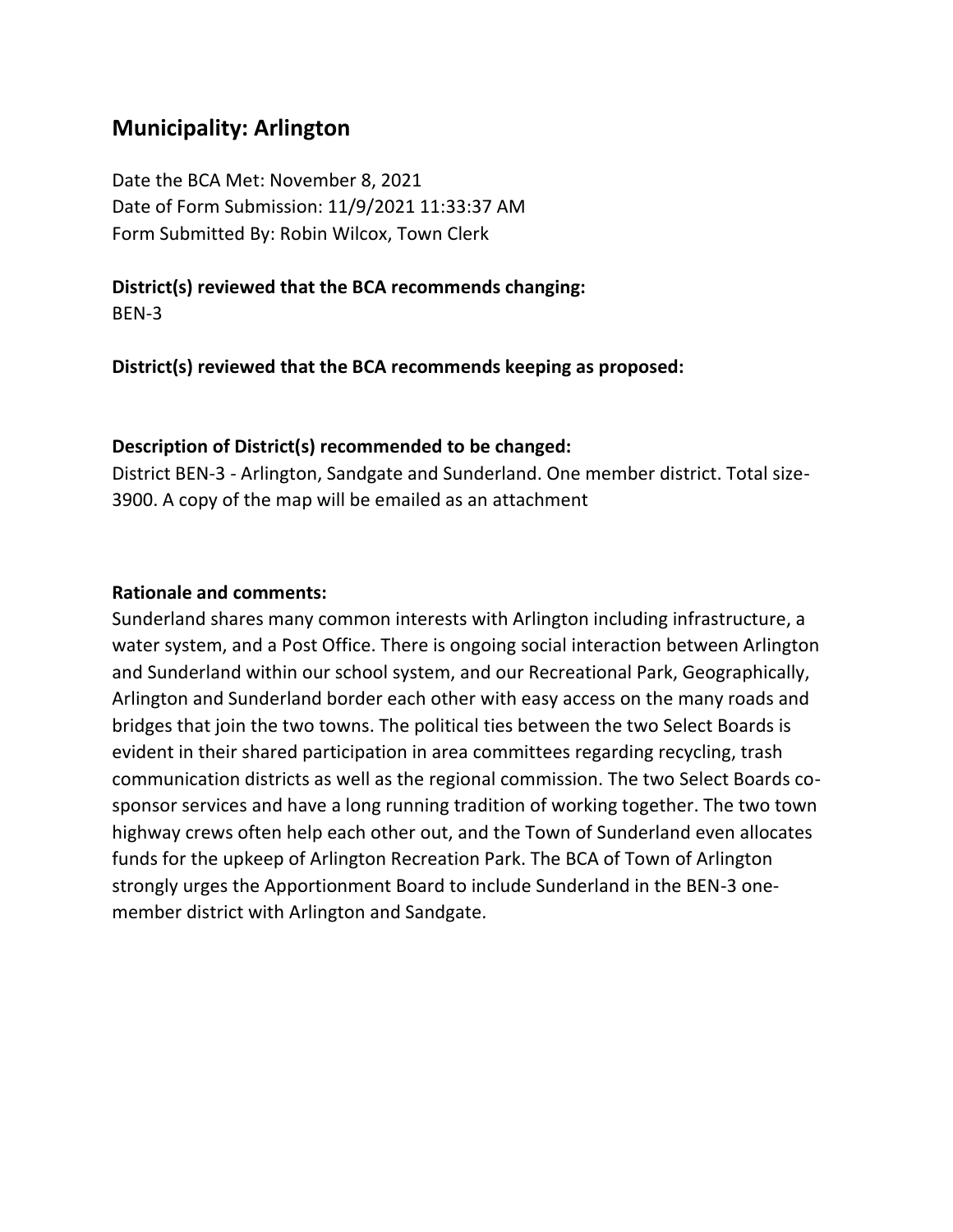## **Municipality: Baltimore**

Date the BCA Met: November 10, 2021 Date of Form Submission: 11/14/2021 4:25:48 PM Form Submitted By: Deborah Bean, Town Clerk

#### **District(s) reviewed that the BCA recommends changing:**

Windsor 3-1

### **District(s) reviewed that the BCA recommends keeping as proposed:**

Windsor 2

#### **Description of District(s) recommended to be changed:**

The new district would include Weathersfield, Cavendish and Baltimore

### **Rationale and comments:**

The Baltimore BCA agreed that the new proposed district would be acceptable. The other towns in the district, although larger, are also rural in nature. We have similar problems and issues in common as well as goals. We would like better broadband and highway support. Our concern is leaving the district in which our schools are located.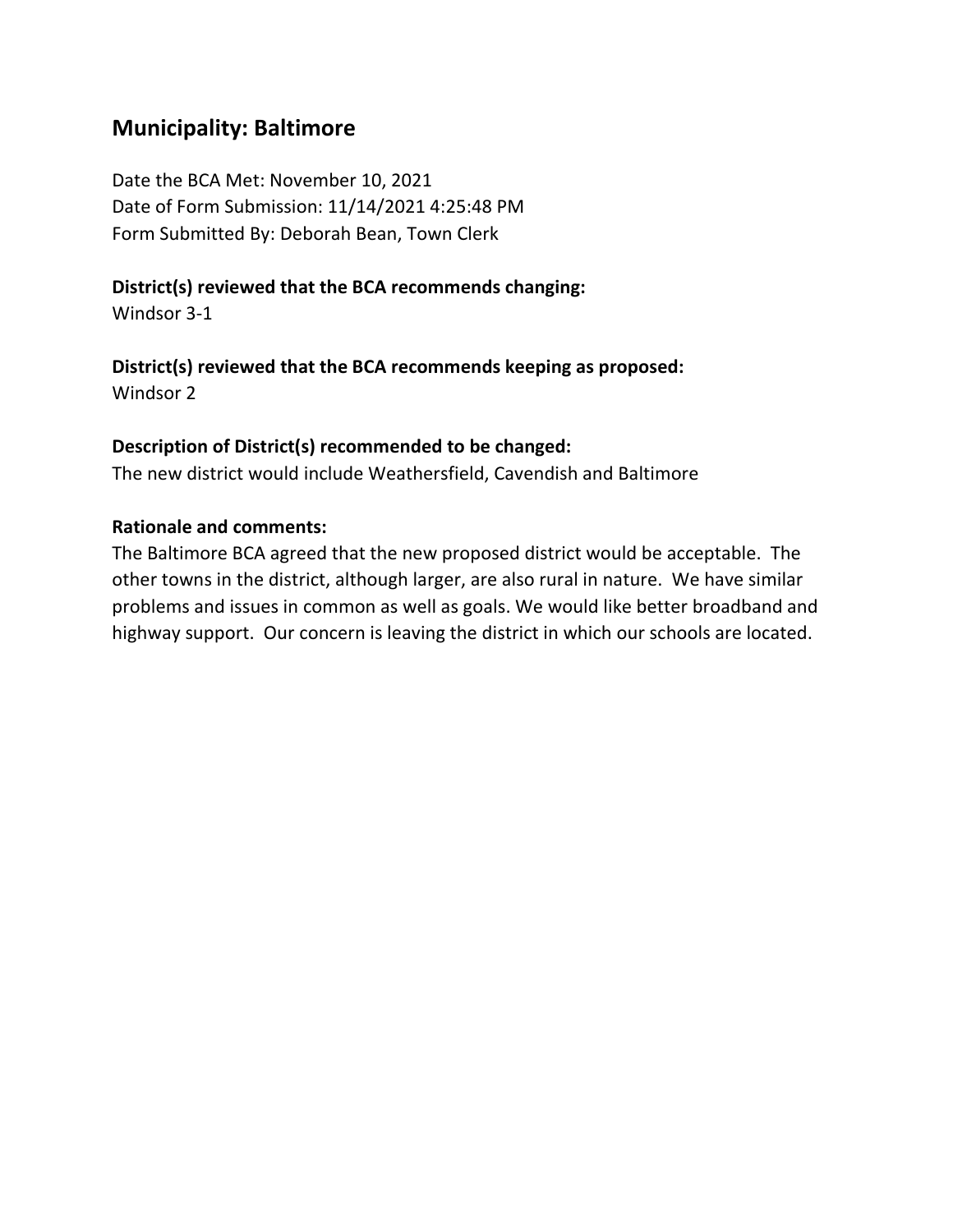## **Municipality: Barre City**

Date the BCA Met: October 27. 2021 Date of Form Submission: 10/27/2021 6:44:53 PM Form Submitted By: Amanda Kay Gustin, BCA Chair

#### **District(s) reviewed that the BCA recommends changing:**

WAS-6-1, WAS-6-2

**District(s) reviewed that the BCA recommends keeping as proposed:**

### **Description of District(s) recommended to be changed:**

The Barre City Board of Civil Authority voted to recommend that we return to the previous apportionment plan of a two-member single district, with the legislative district matching the city boundaries.

#### **Rationale and comments:**

BCA members made the following comments in support of maintaining the twomember single district:

- Barre City is a contiguous whole, and can best be represented together; the issues that face the city do not stop at legislative lines

- The districts as proposed by the LAB cross Ward lines in ways that might be confusing for Barre City voters, who would a slightly more complicated path to voting

- Electing two representatives city-wide offers more opportunities for non-traditional candidates, including from multiple parties

- Prior to the BCA meeting, we sought public comment from registered voters & residents in Barre City; 14/16 respondents indicated they would prefer to keep the twomember district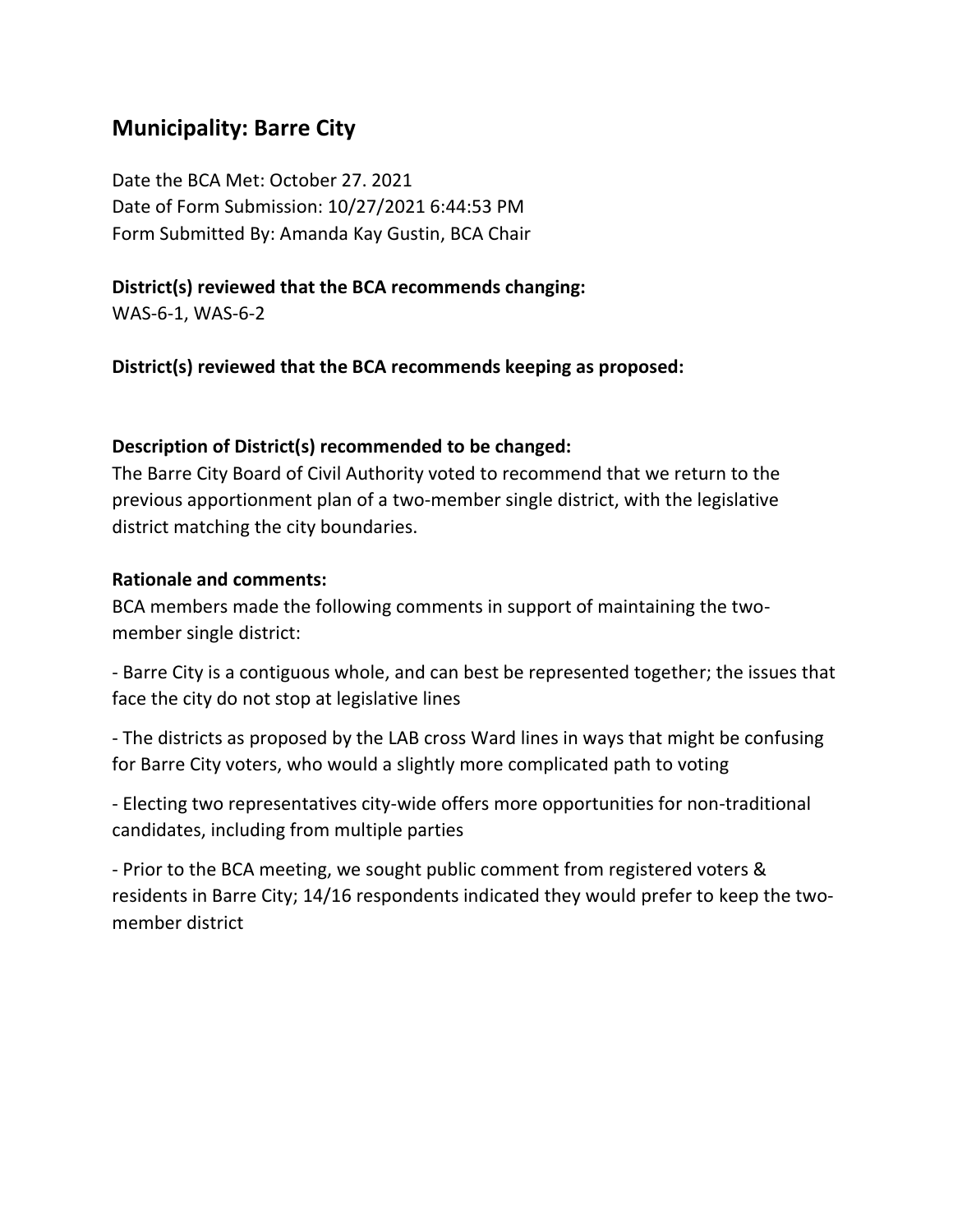## **Municipality: Barre Town**

Date the BCA Met: October 27, 2021, October 20, 2021, October 14, 2021, October 6, 2021, October 23, 2019 - informational hearing Date of Form Submission: 11/12/2021 2:42:43 PM Form Submitted By: Tina Lunt, Town Clerk

## **District(s) reviewed that the BCA recommends changing:**

Washington 5-1 and Washington 5-2

### **District(s) reviewed that the BCA recommends keeping as proposed:** None

## **Description of District(s) recommended to be changed:**

The recommended district for Barre Town is a single town-wide two-member at-large district. This would respect existing geographic boundaries with neighboring municipalities and would not impact the proposed districts adjacent to Barre Town.

## **Rationale and comments:**

Title 17 of the Vermont Statutes and Chapter II of the Vermont Constitution allows for two-member districts in the House of Representatives. Barre Town has been a twomember district since 1980. The Board of Civil Authority strongly believes this configuration has served the Town residents exceedingly well for more than four decades.

The Barre Town population has remained stable for the past decade (2010-2020 population change = -1). The current population of 7,923 falls within the  $+/-$  deviation of 10% for a two-member district. The town is "right-sized" for two members to effectively represent the interests of the entire community.

Barre Town is a contiguous district partially surrounding the City of Barre. It is largely a residential community with a number of medium-high density neighborhoods dispersed throughout the municipality. Barre Town is also home to designated industrial and commercial zones as well as mixed-use zones to support a broad economic base. All facets of the Town's governance structure recognize the municipality as a single entity. Maintaining a single town-wide district ensures the equitable representation of the Town's common interests (e.g. public safety, roads and infrastructure, education funding, economic stability).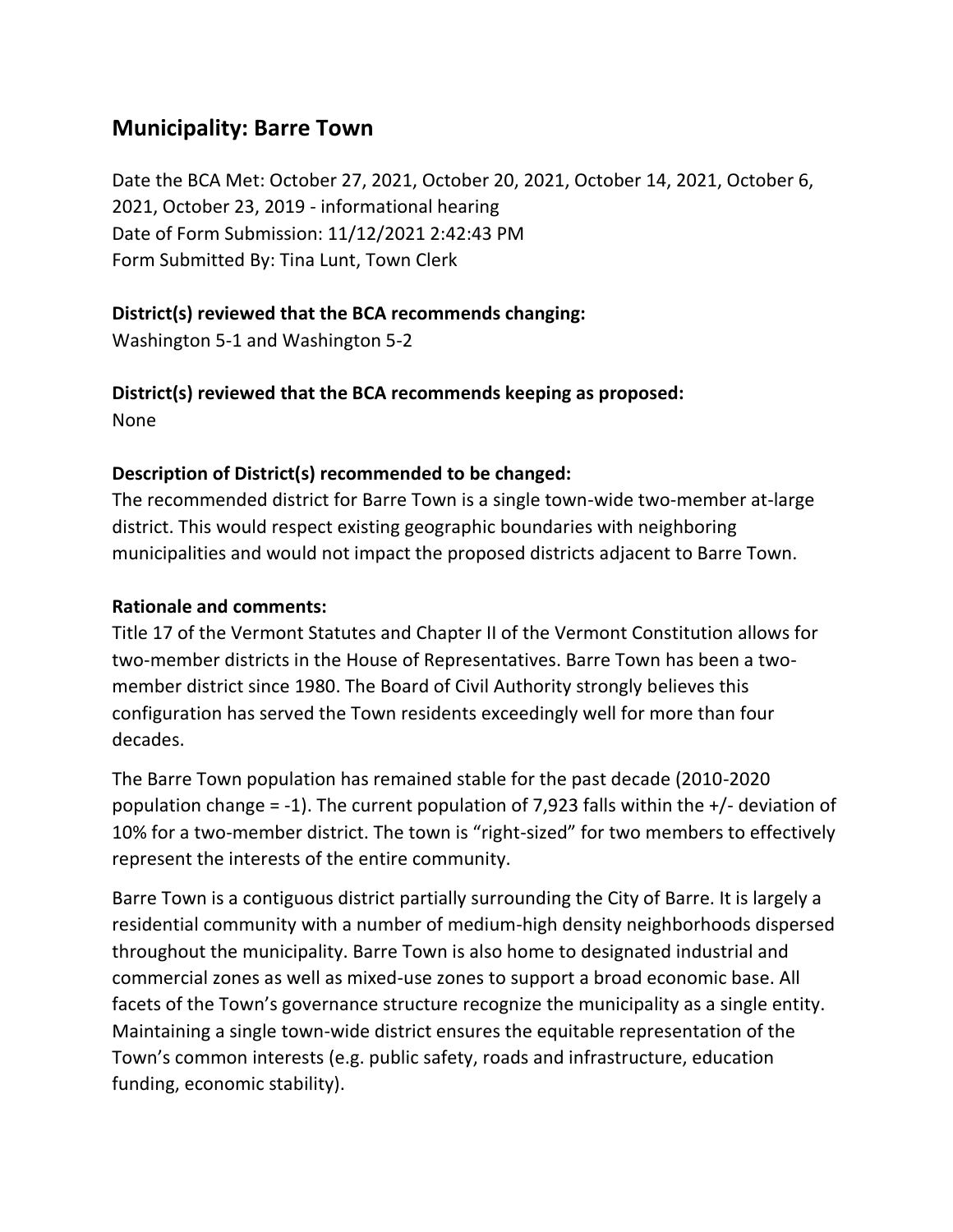Residents have benefited by having two town-wide representatives in the Legislature. Each representative may have unique knowledge and skills that can enhance their ability to better serve the interests of individual community members. Two representatives are likely to have different personalities and communication skills, affording residents options for dialogue and discussion.

The Legislative Apportionment Board has proposed creating two single-member districts in Barre Town. While this proposal would reduce the canvassing area for a candidate, it would generate an unnecessary fracture in the community; a political division without purpose.

An artificially-imposed division line poses a significant risk of pitting neighbor against neighbor in matters before the legislature, a needless hazard in the present political climate.

Under the proposal, the imposed geographic limits could result in an ill-qualified candidate seeking office which, in turn, could lead to suppressed voter participation.

Establishing two single-member districts within the municipality is certain to cause longterm confusion for voters and an added burden for poll workers.

Elections will be more costly due to additional staffing expenses as well as expenditures for public outreach and education.

In closing, should the Legislature decide to adopt the recommendation of the Legislative Apportionment Board to establish all single-member districts, then the Board of Civil Authority requests the division line in Barre Town be set as identified in the Legislative Apportionment Board Proposal. If a decision is made to deviate from the proposed division line, the Board of Civil Authority firmly requests that it be permitted to testify in front of the legislator. But most importantly, the Board of Civil Authority requests that Barre Town be kept as-is, as a single district with two members serving at-large.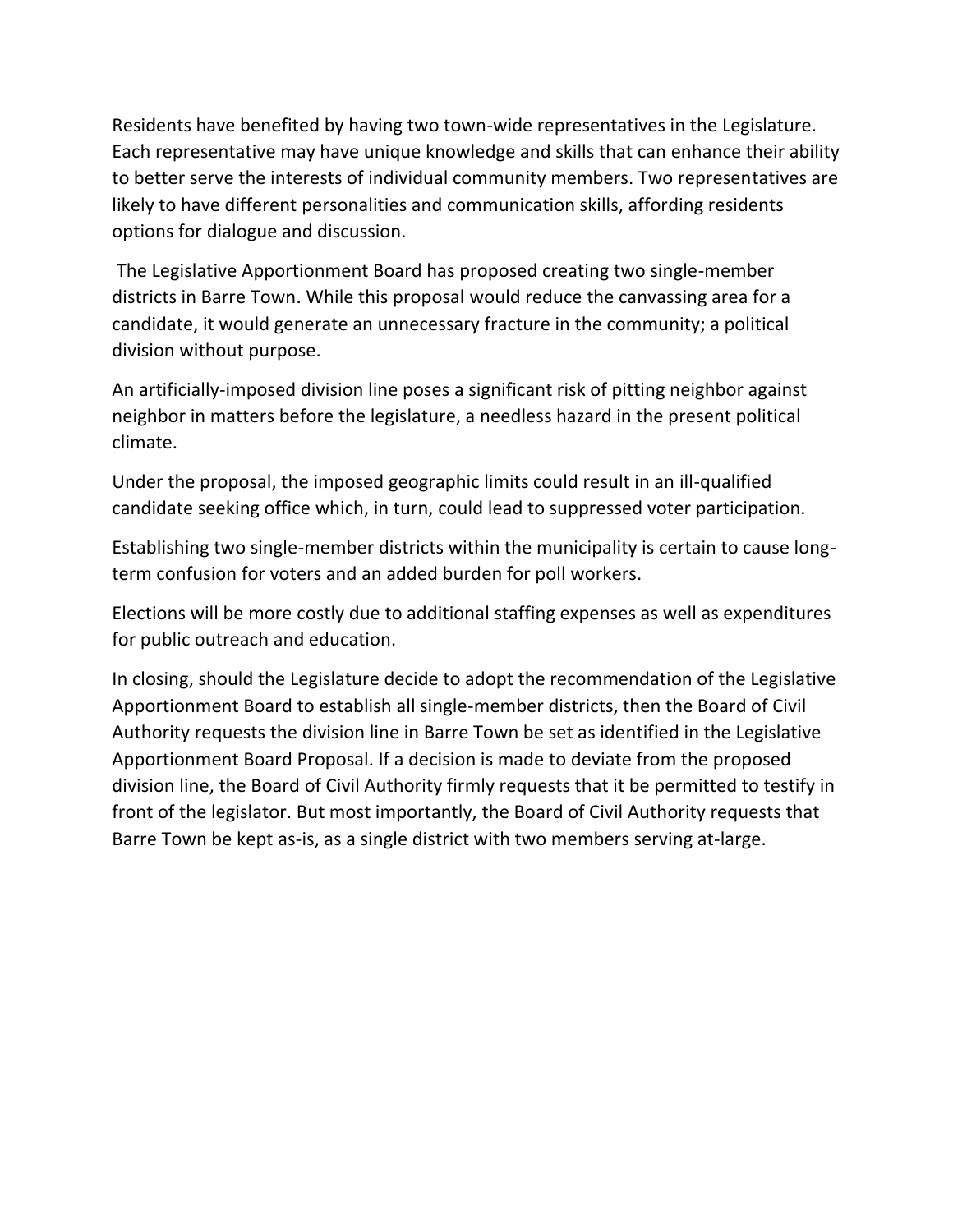## **Municipality: Barton**

Date the BCA Met: 11/4/21 Date of Form Submission: 11/12/2021 10:40:13 AM Form Submitted By: Kristin Atwood, Town Clerk

### **District(s) reviewed that the BCA recommends changing:**

**District(s) reviewed that the BCA recommends keeping as proposed:** ORL-4

**Description of District(s) recommended to be changed:** none

#### **Rationale and comments:**

The bca finds that this proposed district would result in more local representation of our community.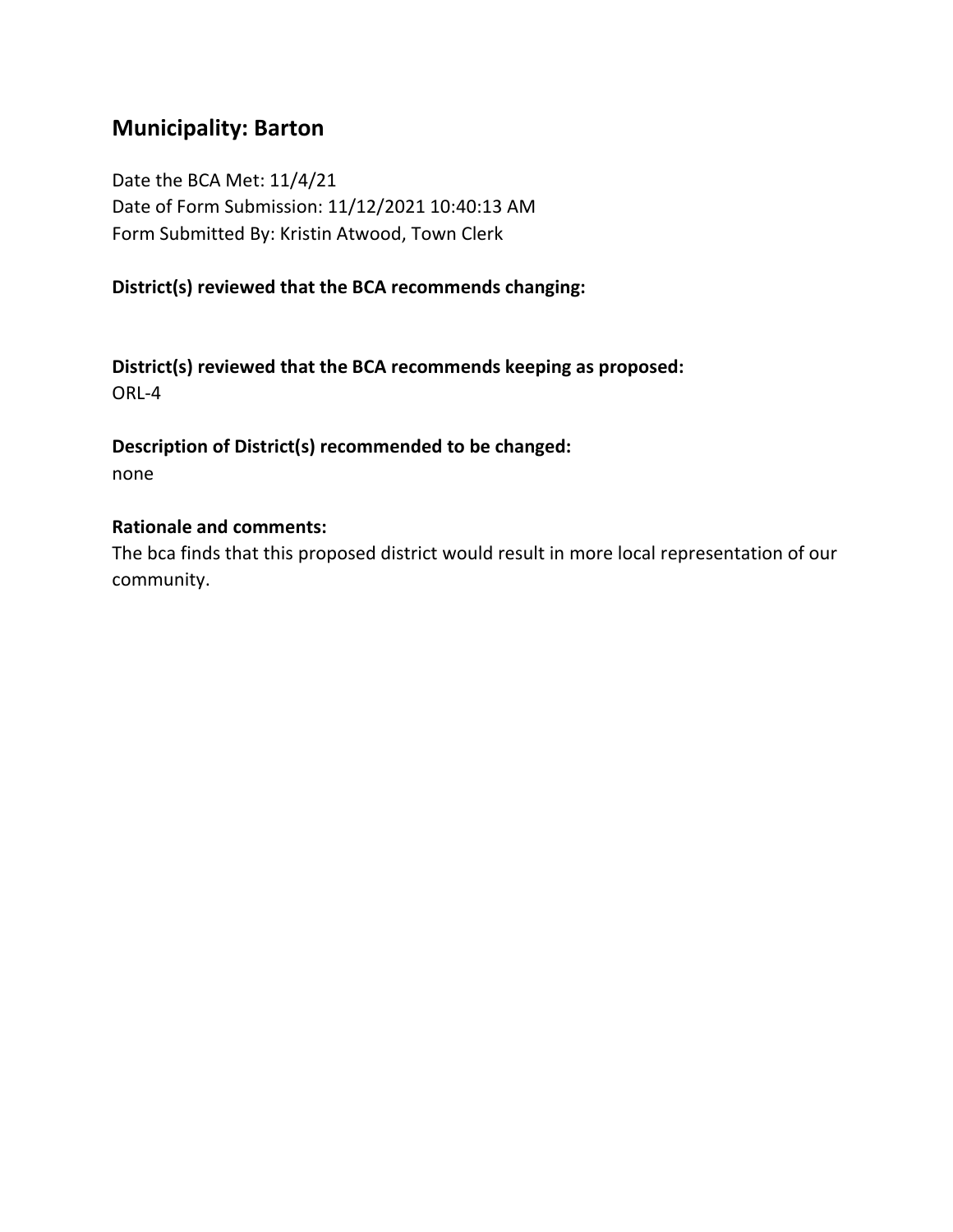## **Municipality: Belvidere**

Date the BCA Met: October 29, 2021 Date of Form Submission: 11/3/2021 1:19:12 PM Form Submitted By: Cathy Mander-Adams, Town Clerk

# **District(s) reviewed that the BCA recommends changing:**

N/A

**District(s) reviewed that the BCA recommends keeping as proposed:** LAM-1

**Description of District(s) recommended to be changed:** N/A

#### **Rationale and comments:**

The Belvidere Board of Civil Authority is comfortable with the proposal by the LAB members. The suggestion that Belvidere combine with Johnson and Waterville is an advantage to Belvidere as we are combined with these towns through school and family activities (i.e. school district and sporting activities) and we share community interests. We also utilize county services with these town as well. Belvidere feels a two representative district is a greater advantage to Belvidere when our representatives do not live in our town. However, if we stay connected to Waterville and Johnson, we feel a greater connection will exist.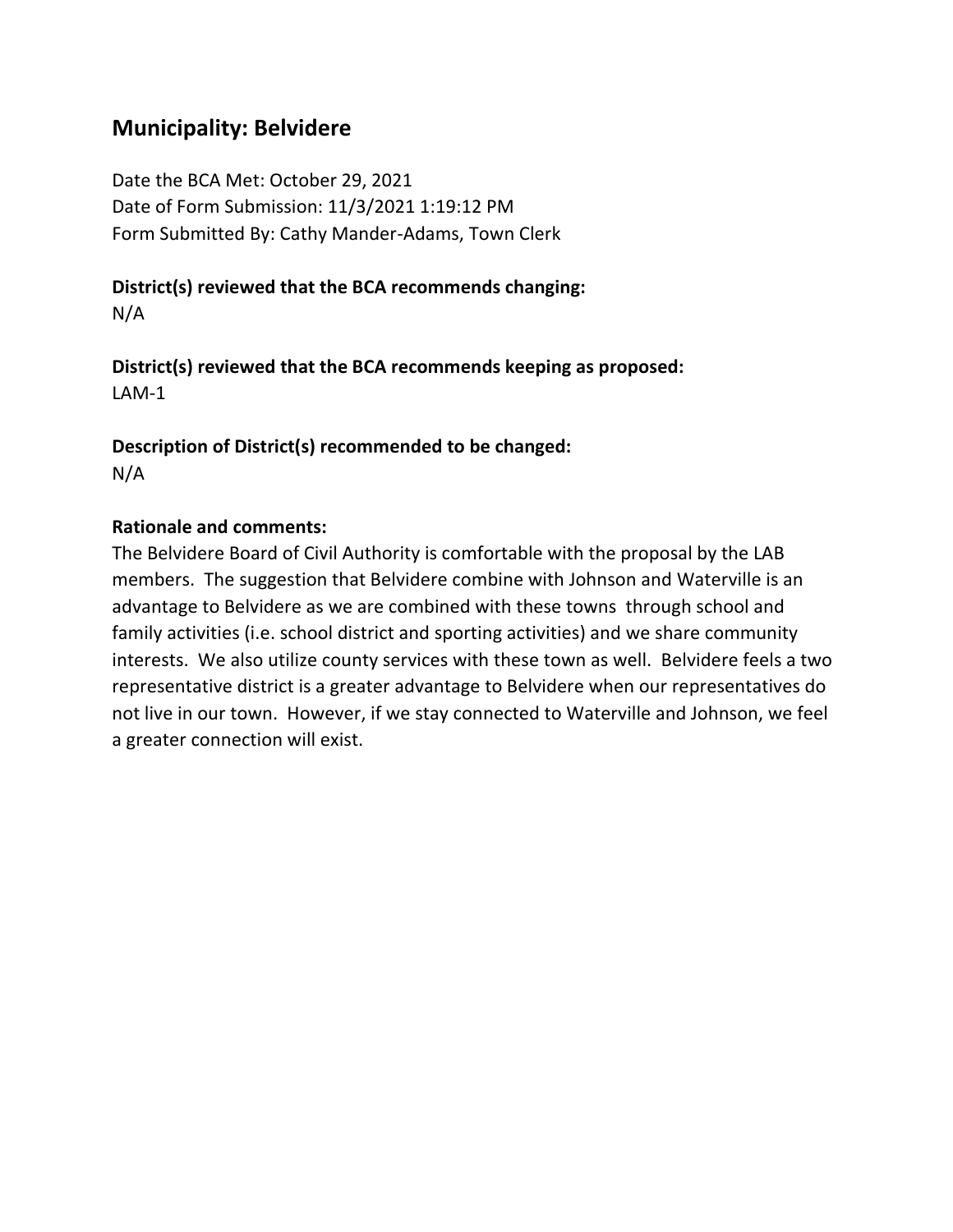## **Municipality: Bennington**

Date the BCA Met: 10/26, 11/8 & 11/9 Date of Form Submission: 11/15/2021 7:48:22 AM Form Submitted By: Cassandra Barbeau, Town Clerk

#### **District(s) reviewed that the BCA recommends changing:**

Bennington 2-1, 2-2, 2-3, 2-4

#### **District(s) reviewed that the BCA recommends keeping as proposed:**

none

#### **Description of District(s) recommended to be changed:**

The Bennington BCA respectfully requests that we remain our current two two-member districts with the following borders:

BENNINGTON- 2-1 That portion of the town of Bennington not included in BENNINGTON-2-2.

BENNINGTON-2-2 That portion of the town o

#### **Rationale and comments:**

While it is clear the LAB wishes to create single-member districts Statewide, the Bennington BCA feels that all Vermont Towns are not the same. Some may be better served as single-member districts, however, some are better served as two-member districts. After much discussion on October 26th and at a follow up meeting held on November 9, 2021, regarding the pros and cons of single vs. two-member districts, the general consensus is that two two-member districts have worked for Bennington for many years and we do not believe a change is necessary. We have fair and balanced representation with two of three major parties. At the follow up meeting on November 9th, the Bennington BCA voted by majority (two abstentions) to remain two twomember districts.

The LAB proposal, while proposing better deviation than current lines in Bennington, does not consider all of the criteria for creating district lines as outlined in statute. In fact, the current proposal by the LAB pits two incumbents (criteria 4) against one another in two different districts. The Town of Shaftsbury will be ripped in half and their current representative will be forced to run against one of Bennington's long-time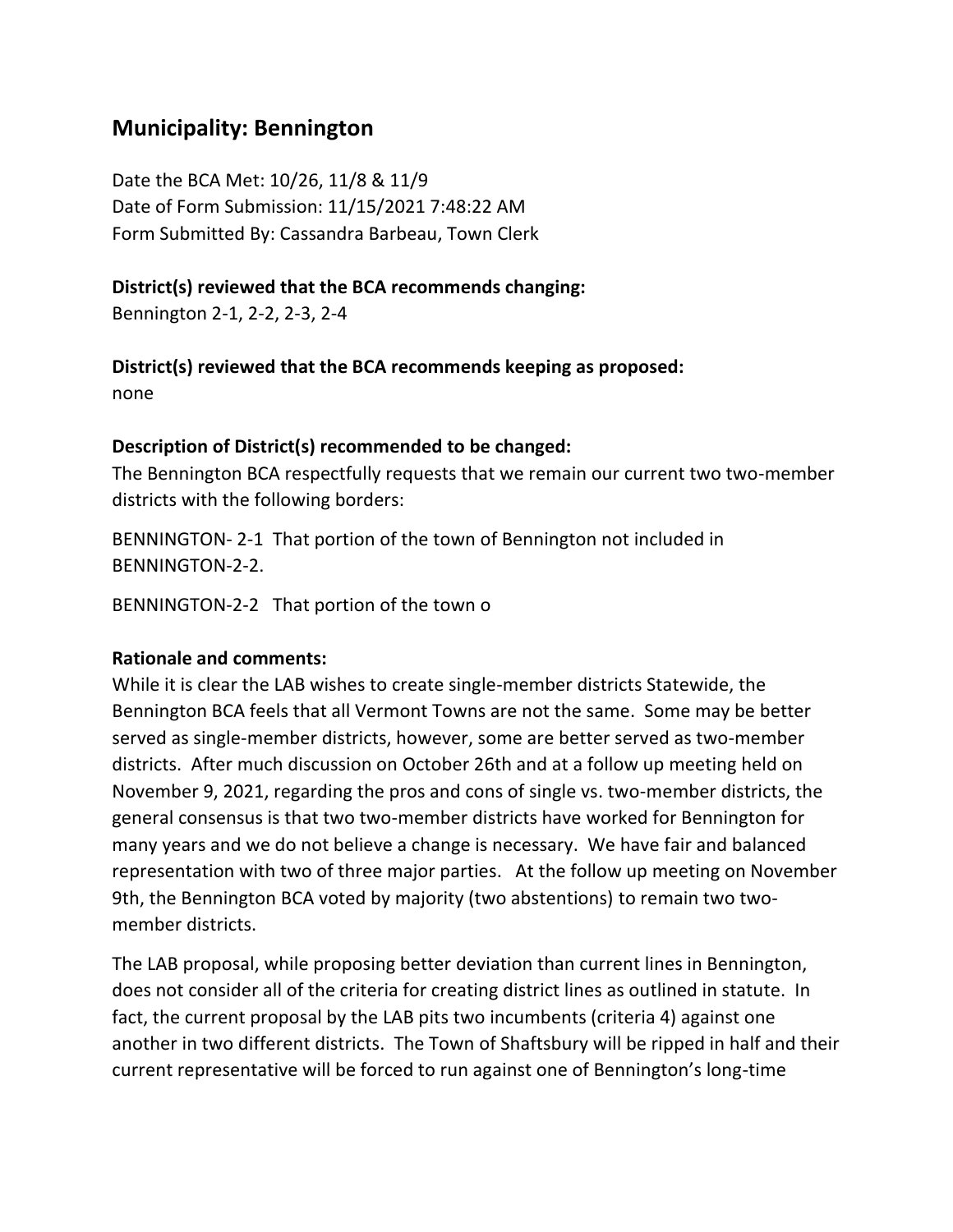representatives. The proposal also clearly violates criteria 1 by not preserving existing political subdivisions.

It should not go without saying, we have looked at alternate options.

New York is to our West. Pownal is to our South and is proposed to be with the Town of Stamford, and even so, is still at a negative deviation. We would have to split the Town of Pownal to meet our needs. I have reached out to the Town of Woodford and their BCA is supporting the LAB proposal to place them with mountain towns to the East (Ben-Wdm1) which is already at -9.84% deviation. On November 8, 2021, we held a joint meeting with BCA members from the Town of Shaftsbury. The residents of Shaftsbury understandably do not want to have their Town split in two. They are pursuing their own plan to remain intact with other nearby Towns. At that joint meeting, Shaftsbury had already reviewed their population and if they are to pursue their plan, they do not have the residents to give to Bennington.

The Town of Bennington has a population of 15,333. To meet the minimum -10% deviation, which is a suggestion, not written in statute, we are short 101 people. That is approximately sixty-six one-hundredths of a percentage of our total population.

The Bennington BCA voted, by majority with two abstentions, at our November 9th meeting, and respectfully requests of the LAB, to remain as we are, two two-member districts with our current district lines as they are. Bennington District 2-1 is within range and Bennington District 2-2 is not within range. We believe it best meets the criteria as written in statute by 1) preserving existing political subdivision lines, not only in Bennington but nearby Towns; 2) recognizing and maintaining geography, social interaction, trade, political ties and interests; 3) uses compact and contiguous lines and 4) recognizes incumbencies of our representatives and those in nearby Towns. Moving forward with the Legislature, minor adjustments could be made within Town borders to make the districts closer in deviation, if need be.

The Vermont Supreme Court has stated that the nonnumerical criteria in the above paragraph "not only are important but are related to one another in that they share a common purpose of assuring more effective representation." In re: Reapportionment of Towns of Hartford, Winsor and West Winsor, 160 VT. 9, 20 (1993).

The Bennington Board of Civil Authority appreciates your hard work and consideration.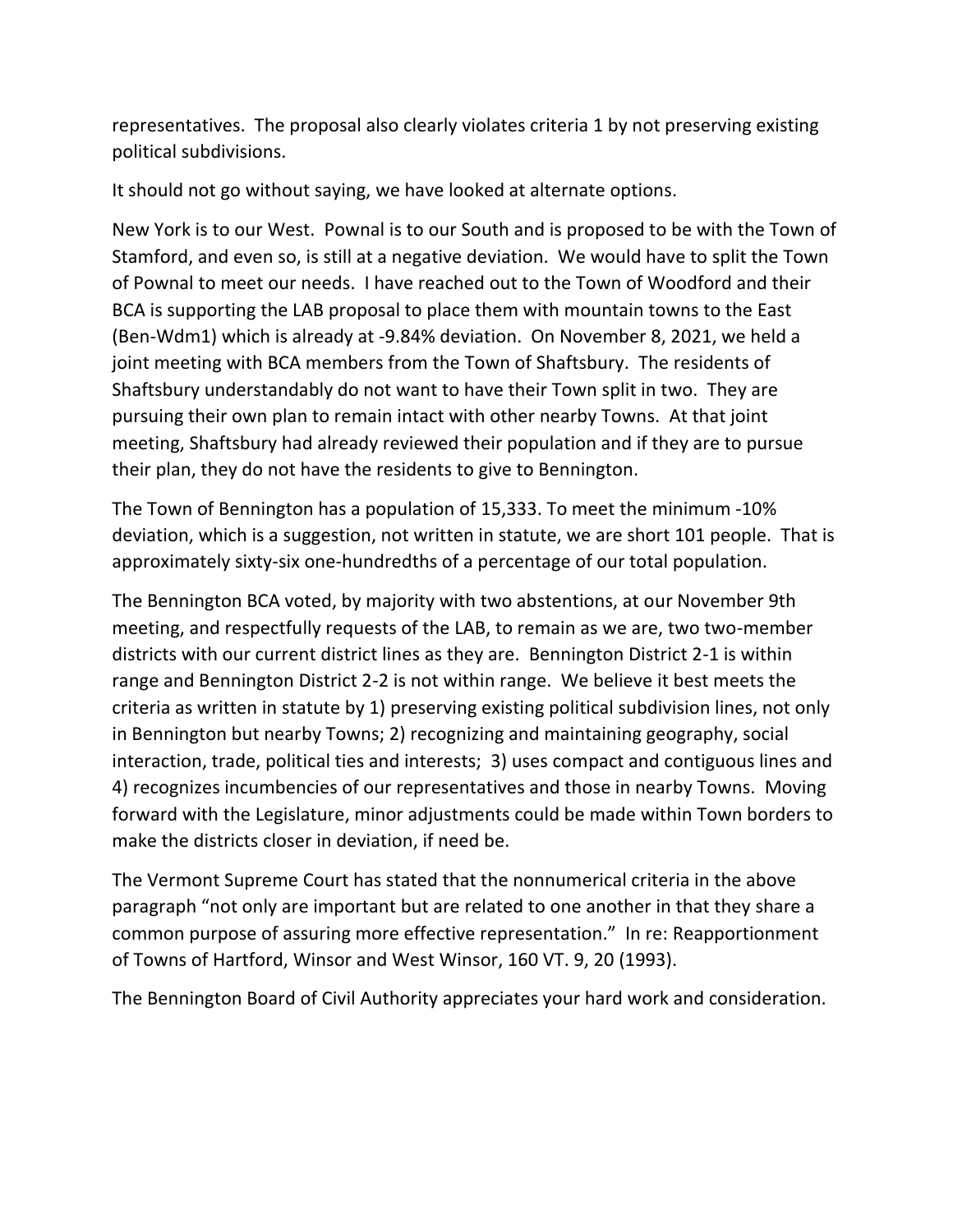## **Municipality: Benson**

Date the BCA Met: November 8, 2021 Date of Form Submission: 11/15/2021 1:52:56 PM Form Submitted By: Daphne Bartholomew, Town Clerk

#### **District(s) reviewed that the BCA recommends changing:**

**District(s) reviewed that the BCA recommends keeping as proposed:** RUT-5

#### **Description of District(s) recommended to be changed:**

No change proposed

#### **Rationale and comments:**

After discussion, the Benson Board of Civil Authority was generally in favor of the district as proposed. Economically and educationally our community is more oriented toward Fair Haven and Rutland County than toward the Addison County towns to our north.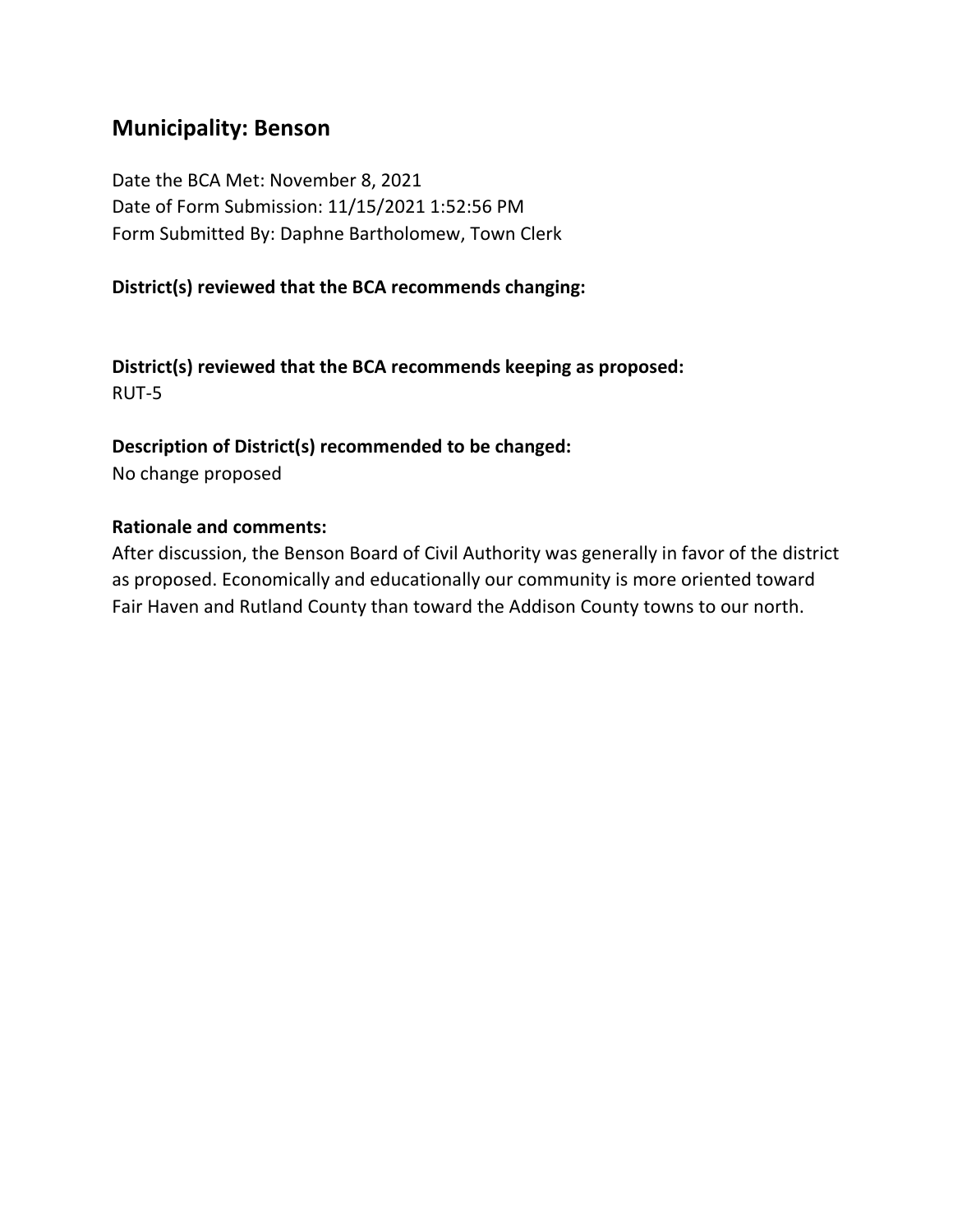## **Municipality: Bethel**

Date the BCA Met: November 3, 2021 Date of Form Submission: 11/15/2021 12:26:37 PM Form Submitted By: Pamela Brown, Town Clerk

#### **District(s) reviewed that the BCA recommends changing:**

RUT-13 and ADD--WSR-1

**District(s) reviewed that the BCA recommends keeping as proposed:** n/a

#### **Description of District(s) recommended to be changed:**

Windsor-Rutland (Bethel, Pittsfield, Rochester & Stockbridge).

See email sent on November 15, 2021 entitled "Bethel Windsor-Rutland Reapportionment Response"

#### **Rationale and comments:**

See email sent on November 15, 2021 entitled "Bethel Windsor-Rutland Reapportionment Response"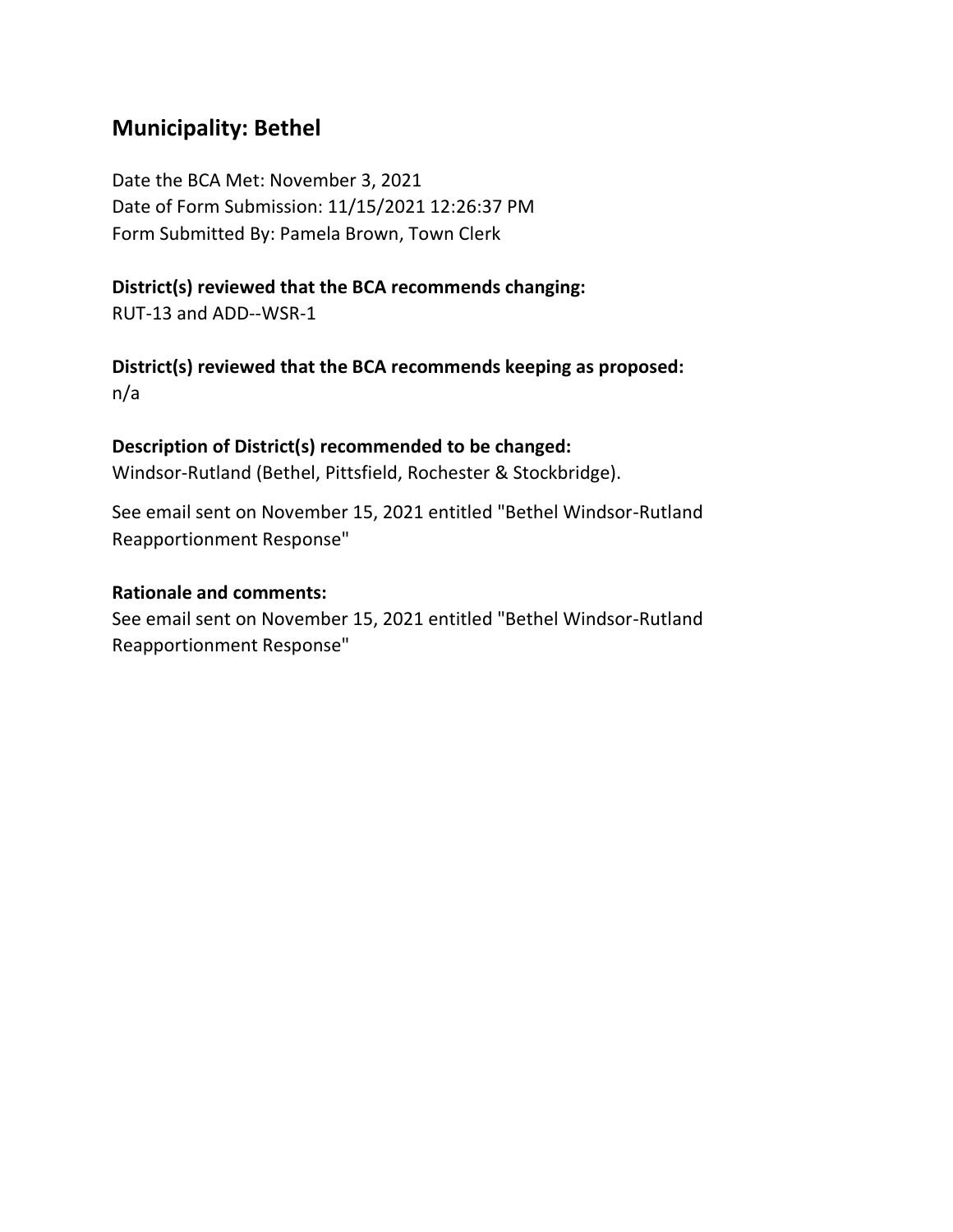## **Municipality: Bolton**

Date the BCA Met: November 1, 2021 Date of Form Submission: 11/9/2021 2:45:23 PM Form Submitted By: Amy Grover, Town Clerk

## **District(s) reviewed that the BCA recommends changing:**

None.

**District(s) reviewed that the BCA recommends keeping as proposed:** Chi-Was-1

**Description of District(s) recommended to be changed:** None.

## **Rationale and comments:**

The Bolton Board of Civil Authority met on November 1, 2021, and is providing the following comments to the Vermont Legislative Apportionment Board:

1. We appreciate the efforts to create a balance of populations of the towns by creating a district, Chi-Was-1, which includes two small towns (Bolton & Huntington), a gore (Buels Gore), and part of a larger town (Waterbury).

2. Although we feel that Bolton has been well represented by the current twomember representative district, the Bolton BCA supports the single representative Chi-Was-1 district as proposed, in the belief that this single representative district might most aptly represent Bolton and provide a larger opportunity for an elected representative from the Town of Bolton.

3. As the Vermont Legislative Apportionment Board is fully aware, we support legislative redistricting which will keep the five town (Bolton, Jericho, Huntington, Richmond, Underhill) Mount Mansfield Unified Union School District (MMUUSD) intact within the boundaries of a single legislative Senate District.

Thank you.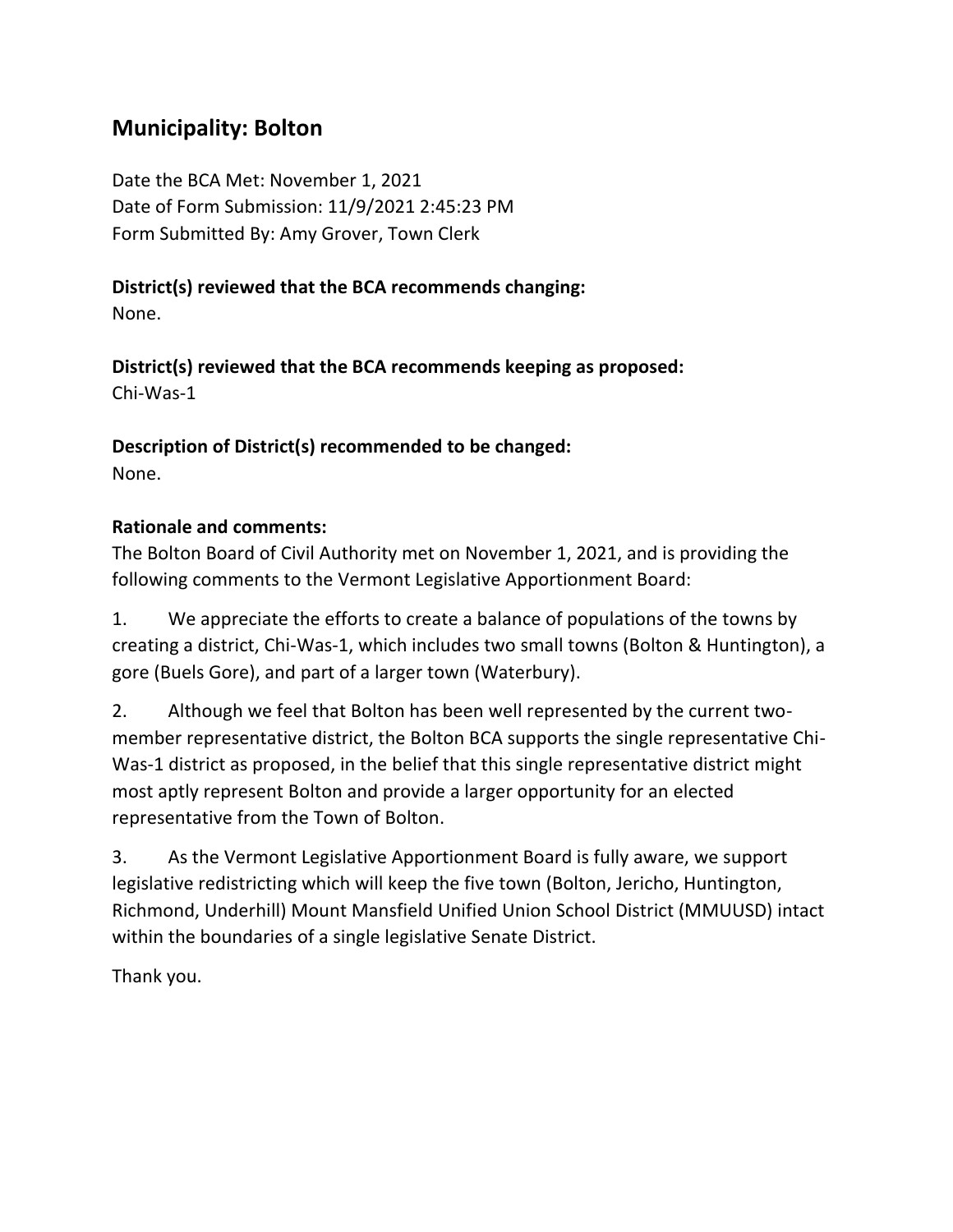## **Municipality: Braintree**

Date the BCA Met: 11/02/2021 Date of Form Submission: 11/14/2021 6:59:21 PM Form Submitted By: Megan O'Toole, Selectboard Chair

#### **District(s) reviewed that the BCA recommends changing:**

**District(s) reviewed that the BCA recommends keeping as proposed:**

**Description of District(s) recommended to be changed:** N/A

#### **Rationale and comments:**

The Braintree BCA did not recommend any changes to district, and neither supports nor opposes the proposed WAS-ORA district. The Braintree BCA did discuss the advantages of having a smaller district made up of almost entirely rural communities, but does feel connected to the greater Randolph area and sees disadvantages of not being in a district with most/all of the Town of Randolph.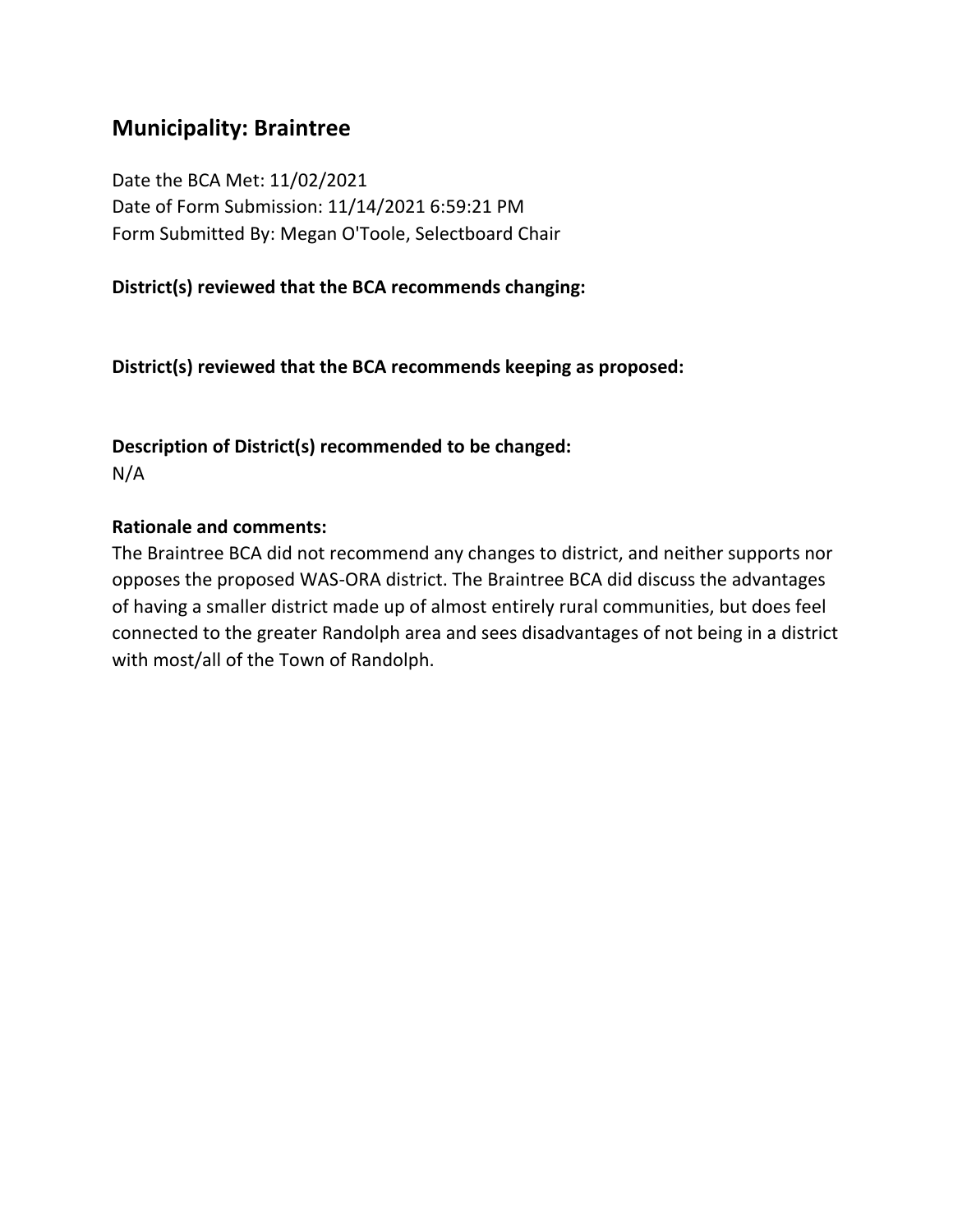## **Municipality: BRANDON**

Date the BCA Met: 11/2/2021 Date of Form Submission: 11/4/2021 10:44:43 AM Form Submitted By: SUSAN GAGE, TOWN CLERK

**District(s) reviewed that the BCA recommends changing:** RUTLAND-6

**District(s) reviewed that the BCA recommends keeping as proposed:** RUTLAND-6

#### **Description of District(s) recommended to be changed:**

Rutland-6 - Town of Brandon - Representative Jerome - NO CHANGES RECOMMENDED

#### **Rationale and comments:**

Brandon will be best served by being a single district with a legislator that represents only our town. The legislator can focus directly on our town.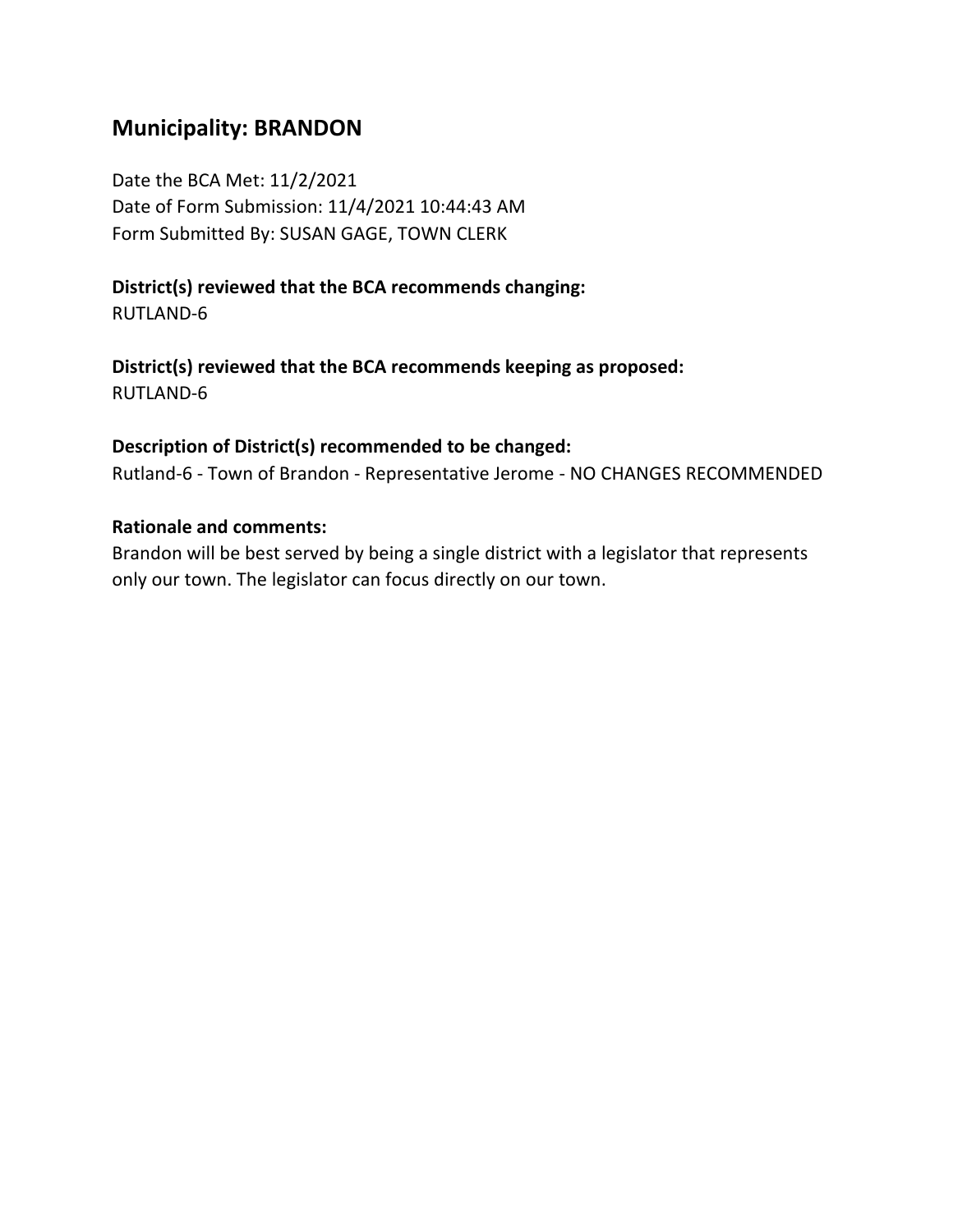## **Municipality: Brattleboro**

Date the BCA Met: 10/25/2021; 11/1/2021; 11/8/2021 Date of Form Submission: 11/8/2021 6:17:49 PM Form Submitted By: Hilary Francis, Town Clerk

#### **District(s) reviewed that the BCA recommends changing:**

WDM-4-1; WDM-4-2; WDM-4-3

### **District(s) reviewed that the BCA recommends keeping as proposed:**

None

### **Description of District(s) recommended to be changed:**

An email will be sent along with the counter proposed map, metes and bounds, and parcel map that is referenced in our proposed metes and bounds.

#### **Rationale and comments:**

The Brattleboro Board of Civil Authority considered and researched both the LAB proposal and the alternative LAB proposal. In both of these proposals, either 709 or 484 people were relocated into different districts.

Brattleboro is unique in that it has a Representative Town Meeting [ 24 App. V.S.A. ch. 107, § 2.04]. Town Meeting Members (TMM's) are non-partisan and elected by District. In both the LAB proposal and the Alternative proposal, between 6 and 9 TMM's are relocated.

A third proposal was developed which has 4,054 residents in WDM 4-1, 4,079 in WDM 4-2 and 4,051 in WDM 4-3, resulting in deviations from the ideal of -5.4%, -4.8% and - 5.5%, respectively. In this third proposal, 348 people and 3 TMM's move districts.

In order to obtain that result, the proposal follows census tracts, defined in metes and bounds language by property lines in order to complete the map.

In summary, we find that the Brattleboro BCA's proposal is less disruptive in its formation of "representative districts with minimum percentages of deviation from the apportionment standard" and which are "compact and contiguous" "insofar as practicable."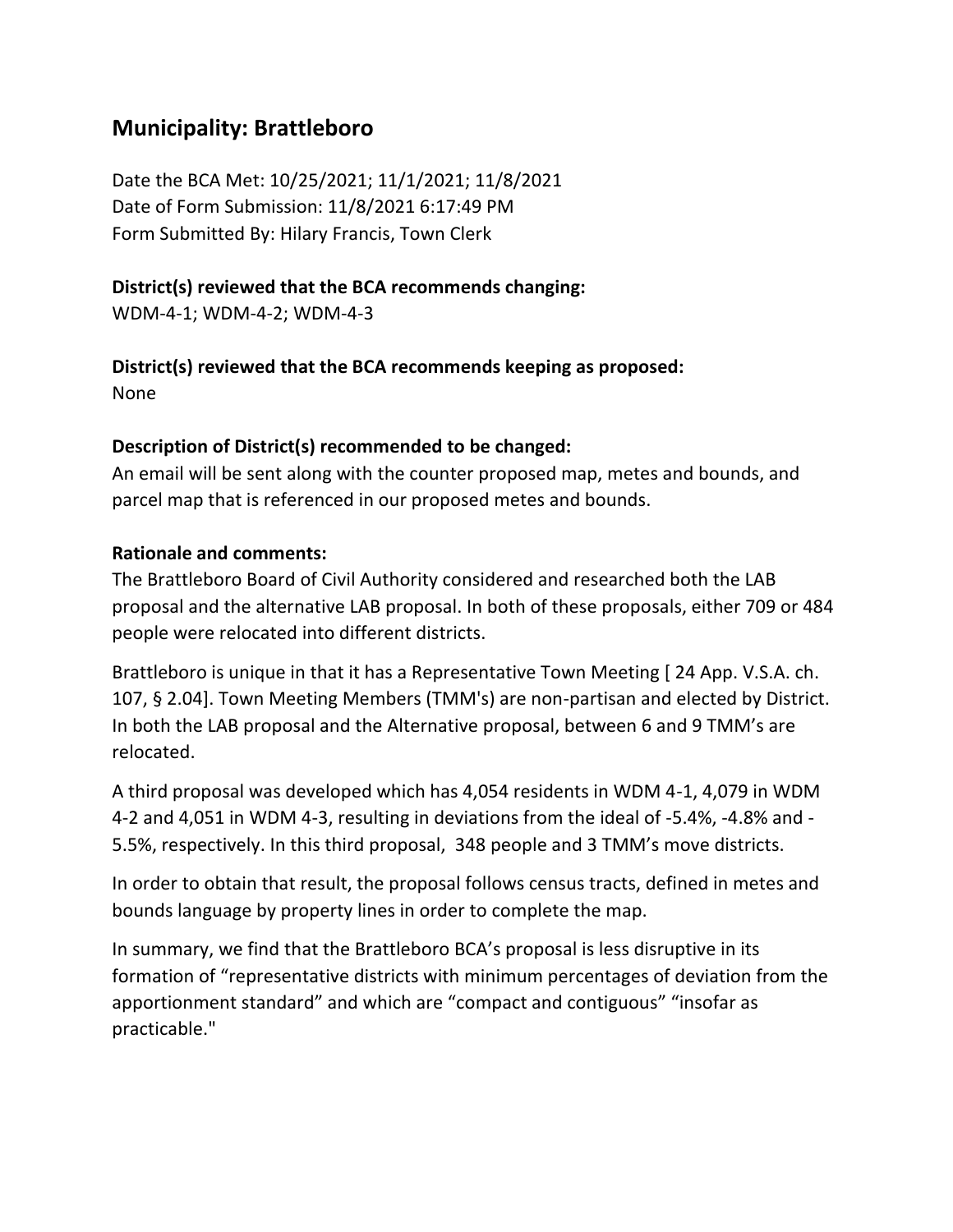## **Municipality: Bridgewater**

Date the BCA Met: November 8, 2021 Date of Form Submission: 11/11/2021 12:09:10 PM Form Submitted By: Nancy Robinson, Town Clerk

#### **District(s) reviewed that the BCA recommends changing:**

Rut-13

**District(s) reviewed that the BCA recommends keeping as proposed:**

#### **Description of District(s) recommended to be changed:**

The preference of the Bridgewater Board of Civil Authority is to remain within the current District of RUT-WDR-1 although census numbers are higher than the ultimate goal. If this proposal cannot be accomplished, Bridgewater's primary concern is to maint

#### **Rationale and comments:**

Bridgewater's primary concern and goal is to maintain the town within one house district by keeping the town "whole and not to be split" between districts.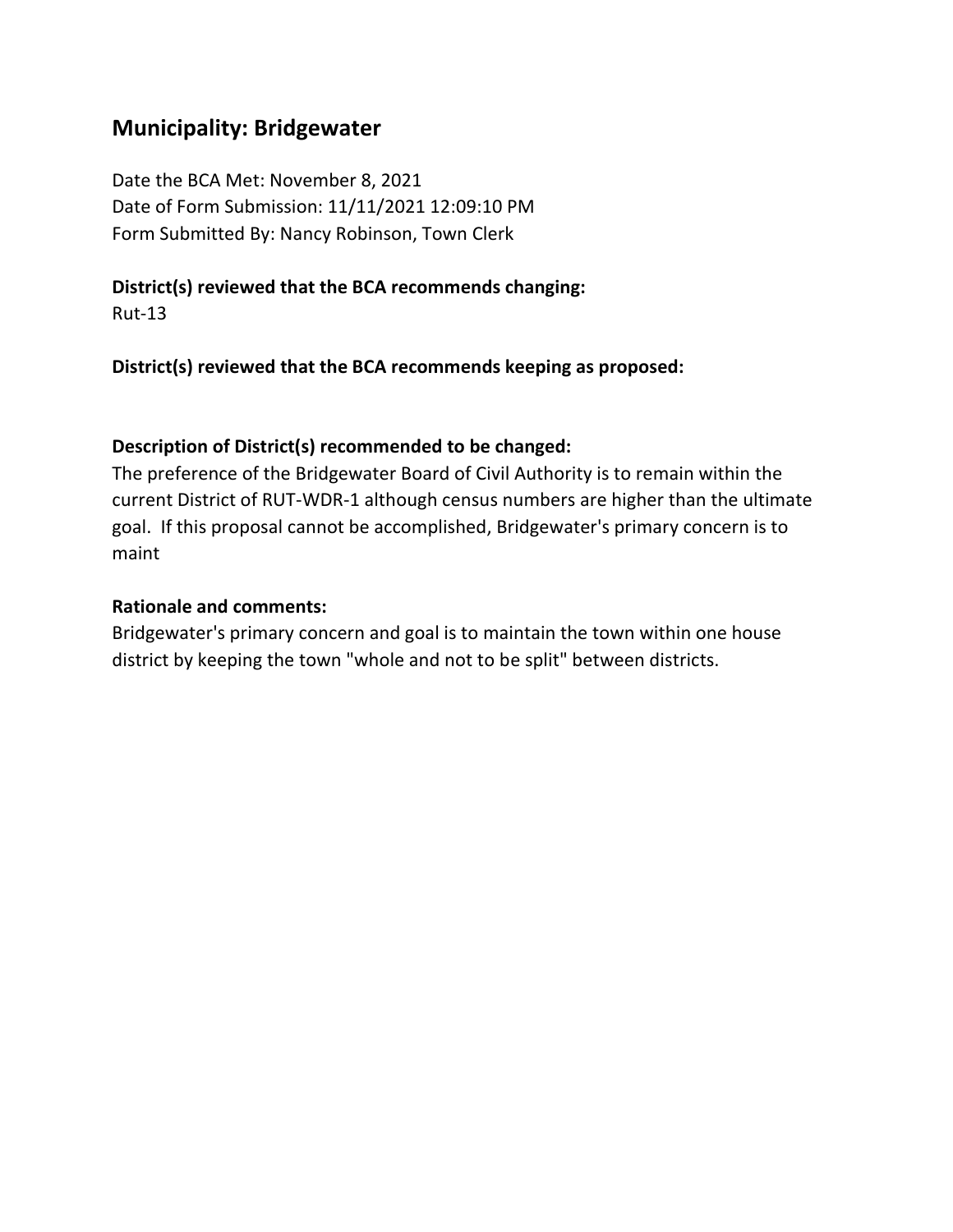## **Municipality: Bridport**

Date the BCA Met: November 4, 2021 Date of Form Submission: 11/12/2021 3:37:09 PM Form Submitted By: David Bronson, BCA Chair

### **District(s) reviewed that the BCA recommends changing:**

ADD-RUT-1 and others

**District(s) reviewed that the BCA recommends keeping as proposed:**

### **Description of District(s) recommended to be changed:**

BCA voted to reject all of these proposals and insist that the starting point be an unbiased computer model with all being single member districts

### **Rationale and comments:**

summarizing some individually made comments includes: trying to remove from the process the politics of political parties and legislators in favor of a computer program using weighted parameters of: minimum deviations of population represented; preservation of existing political subdivision lines; recognition and maintenance of patterns of geography, social interaction, trade, political ties, and common interests; and use of compact and contiguous territory under Section 1903 of V.S.A. Title 17.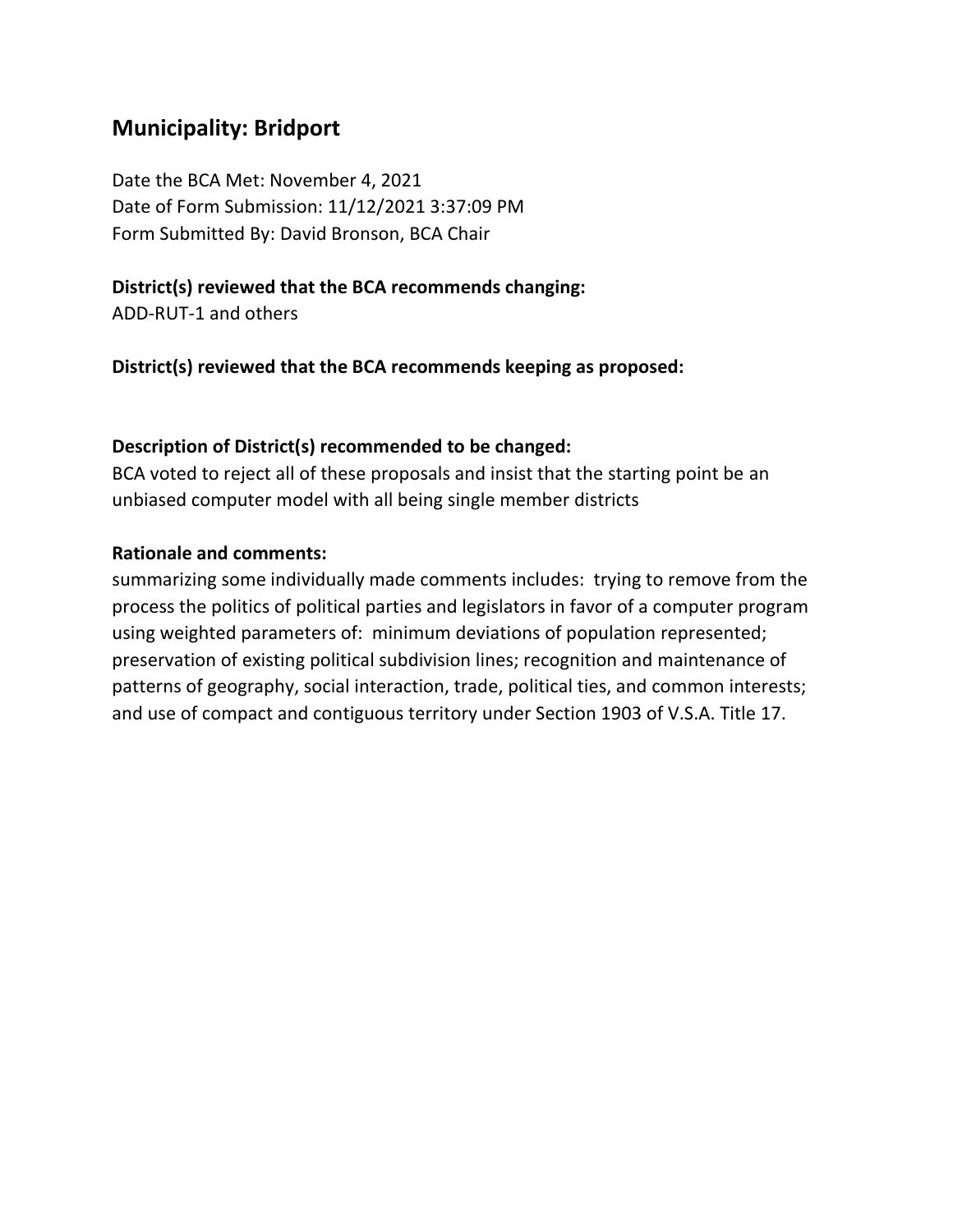## **Municipality: Bristol**

Date the BCA Met: November 2, 2021 Date of Form Submission: 11/15/2021 4:03:54 PM Form Submitted By: Sharon Lucia, Town Clerk

### **District(s) reviewed that the BCA recommends changing:**

ADD-6 and ADD-7

## **District(s) reviewed that the BCA recommends keeping as proposed:** ADD-4

## **Description of District(s) recommended to be changed:**

The BCA suggests that the Town of Bristol be its own one-member district (ADD-4) especially with the growth that continues in the Town. If the Town is not able to be its own one-member district (ADD-4), then it should stay with one or more of the surround

## **Rationale and comments:**

The Board of Civil Authority ("BCA") for the Town of Bristol ("Town") believes that splitting up the ADD-4 two-member House District into the proposed one member districts of ADD-6 and ADD-7 is a mistake. The Town realizes that the population has changed in the past 10 years but splitting the town is not the right move. First, the Town is close enough to the population number (approximately 4,200) that was proposed for a one-member House district. Second, the Town has its own downtown commerce center which serves the surrounding towns in the current ADD-4 district. Third, the Town has been growing over the last year and continues to grow. Currently construction has begun on a residential 20-unit complex and a business park located on West Street. Several landowners have also subdivided their properties over the last year bringing in new residents.

According to Vermont State statute, in addition to the deviation percentages there are three statutory directives that the Apportionment Board and the Legislature are to be guided by. They are "(1) preservation of existing political subdivision lines; (2) recognition and maintenance of patterns of geography, social interaction, trade, political ties and common interests; and (3) use of compact and contiguous territory." (17 V.S.A. § 1906b(c)).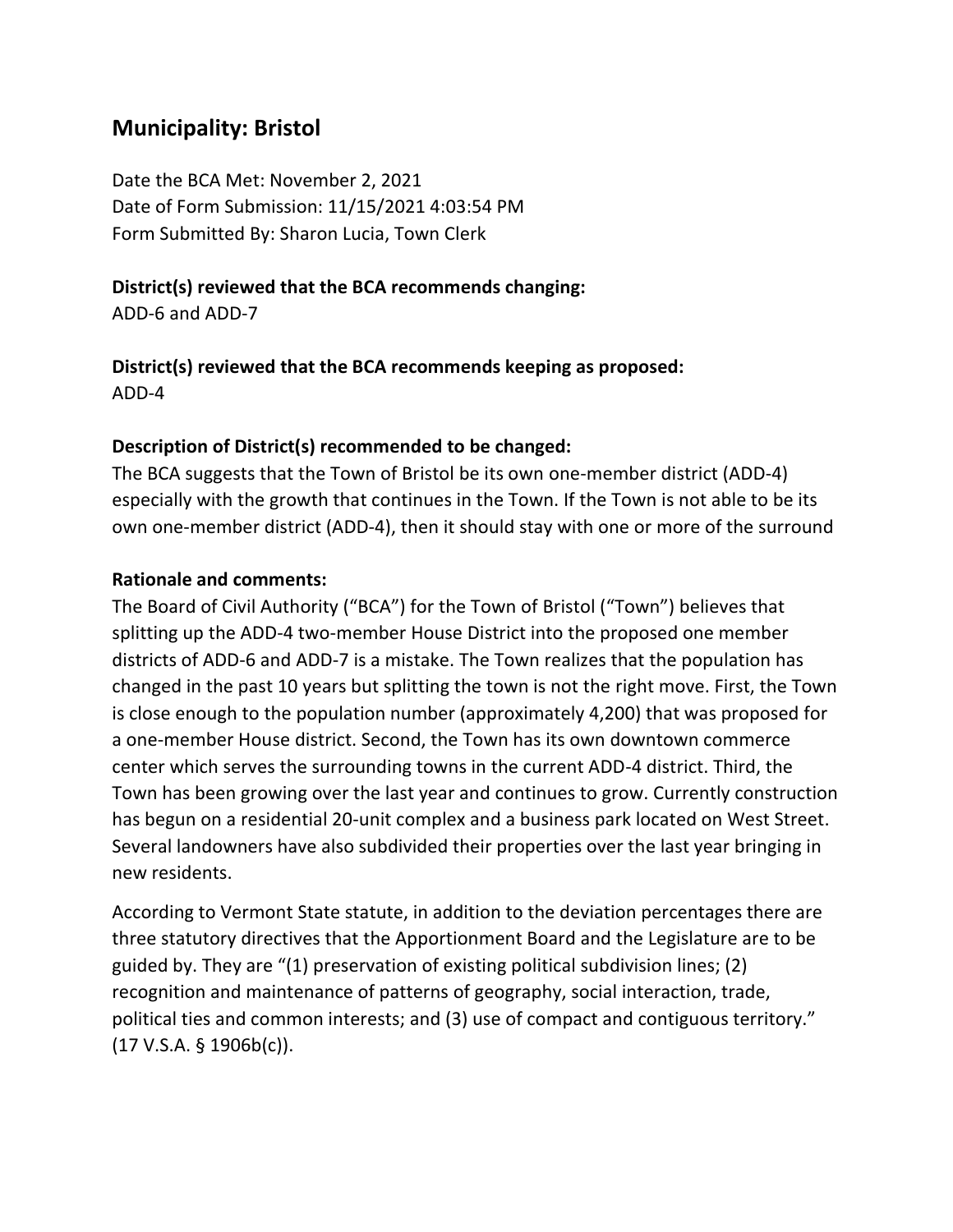The BCA does not agree with adding the Town of Middlebury to the proposed Add-7 district as it's an entirely different school district and will not have the same goals or concerns. The BCA believes that by splitting up the Town and moving into a different school district the State is not preserving the existing political subdivision lines for the school and/or for the community.

The BCA also does not agree with splitting North Street leaving one side of the road in the ADD-6 district and the other side of the road in ADD-7 district with each having its own House member. This is not keeping the Town in a compact and contiguous territory nor is it in keeping the political ties or community ties together.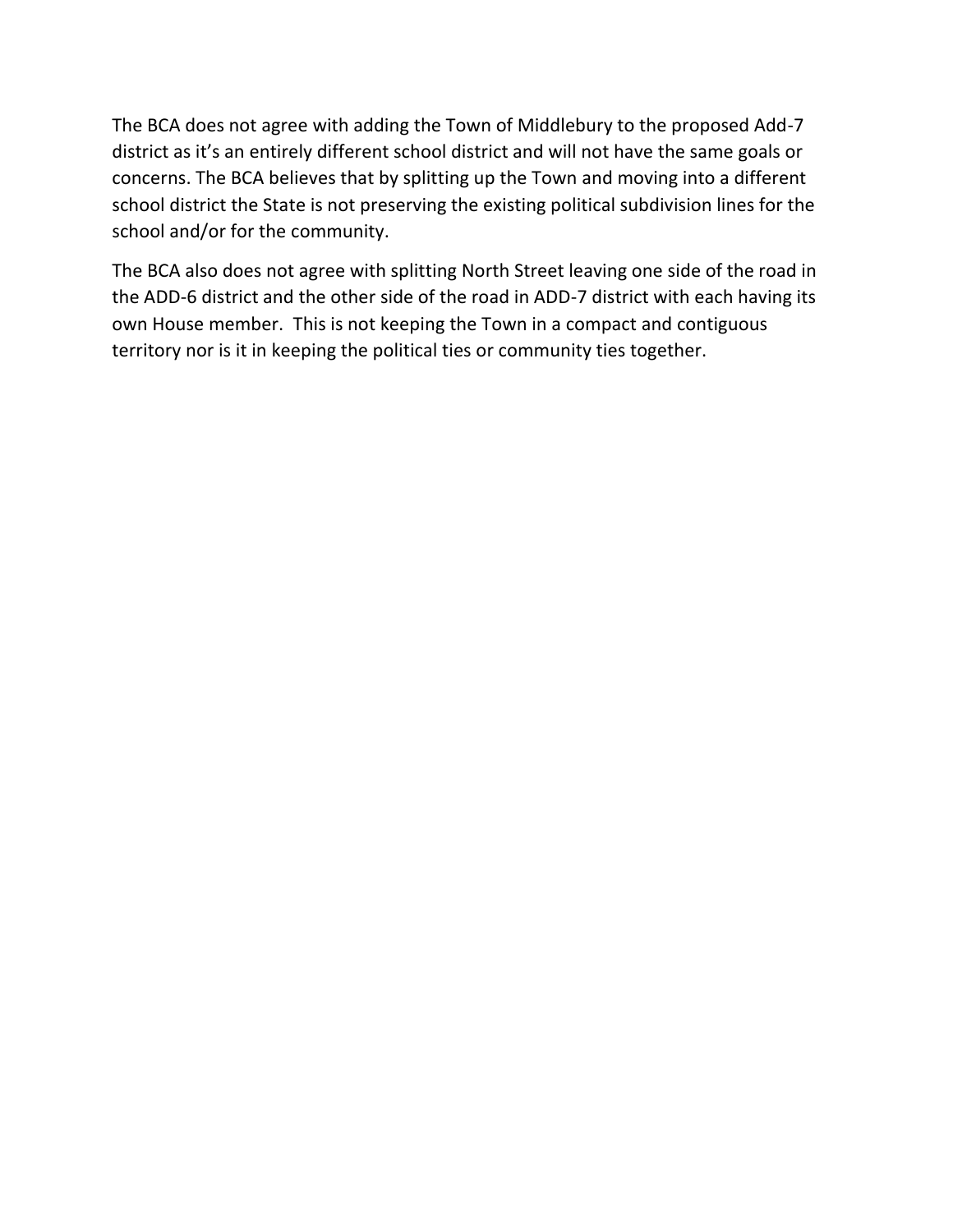## **Municipality: Brookfield**

Date the BCA Met: 11/08/2021 Date of Form Submission: 11/13/2021 11:53:18 AM Form Submitted By: Kathryn Threlkeld, Selectperson

#### **District(s) reviewed that the BCA recommends changing:**

None

**District(s) reviewed that the BCA recommends keeping as proposed:** ORA-WAS-ADD

**Description of District(s) recommended to be changed:** None

#### **Rationale and comments:**

The Brookfield Board of Civil Authority recommends the current district remaining as-is, with two representatives for the five towns in the district. Brookfield, Braintree and Randolph especially, because they share the same school system, mental health and hospital services, policing services and many other services. It was the consensus of the Board that the ORA-WAS-ADD should not be changed, and if there are any other proposed changes in the future Brookfield should NOT be separated from Randolph.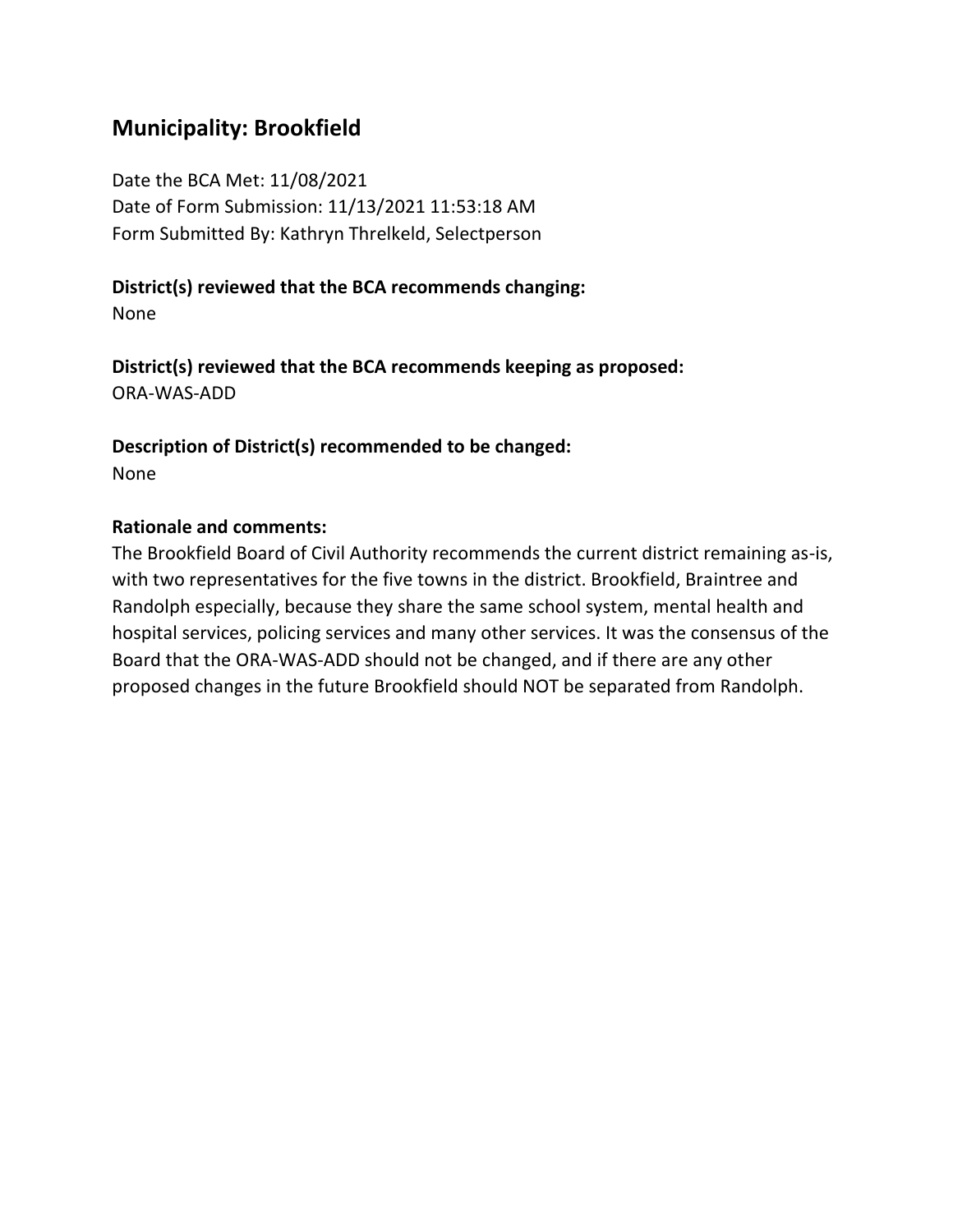## **Municipality: Brookline, VT**

Date the BCA Met: 11/10/2021 Date of Form Submission: 11/15/2021 3:23:16 PM Form Submitted By: Stanley E Noga, Jr., Selectperson Authorized by BCA to submit response

## **District(s) reviewed that the BCA recommends changing:**

WDM-6, WDM- 2, WDM-7, WDM-8. Brookline is in WDM-6. Others involve modification.

#### **District(s) reviewed that the BCA recommends keeping as proposed:**

None kept as LAB proposes

### **Description of District(s) recommended to be changed:**

It is suggested that the entire towns of Brookline, Athens, Newfane, Townshend and Grafton be placed together in one district due to educational, religious, social, economic and access reasons. See attached document and maps sent to sos.bcafeedback@vermo

#### **Rationale and comments:**

See attached maps and reasons as emailed to sos.bcafeedback@vermont.gov. Brookline has nothing in common with Westminster and Rockingham. We have much in common with Newfane, Townshend, Athens and Grafton. The resulting ratio is less than 0.05%.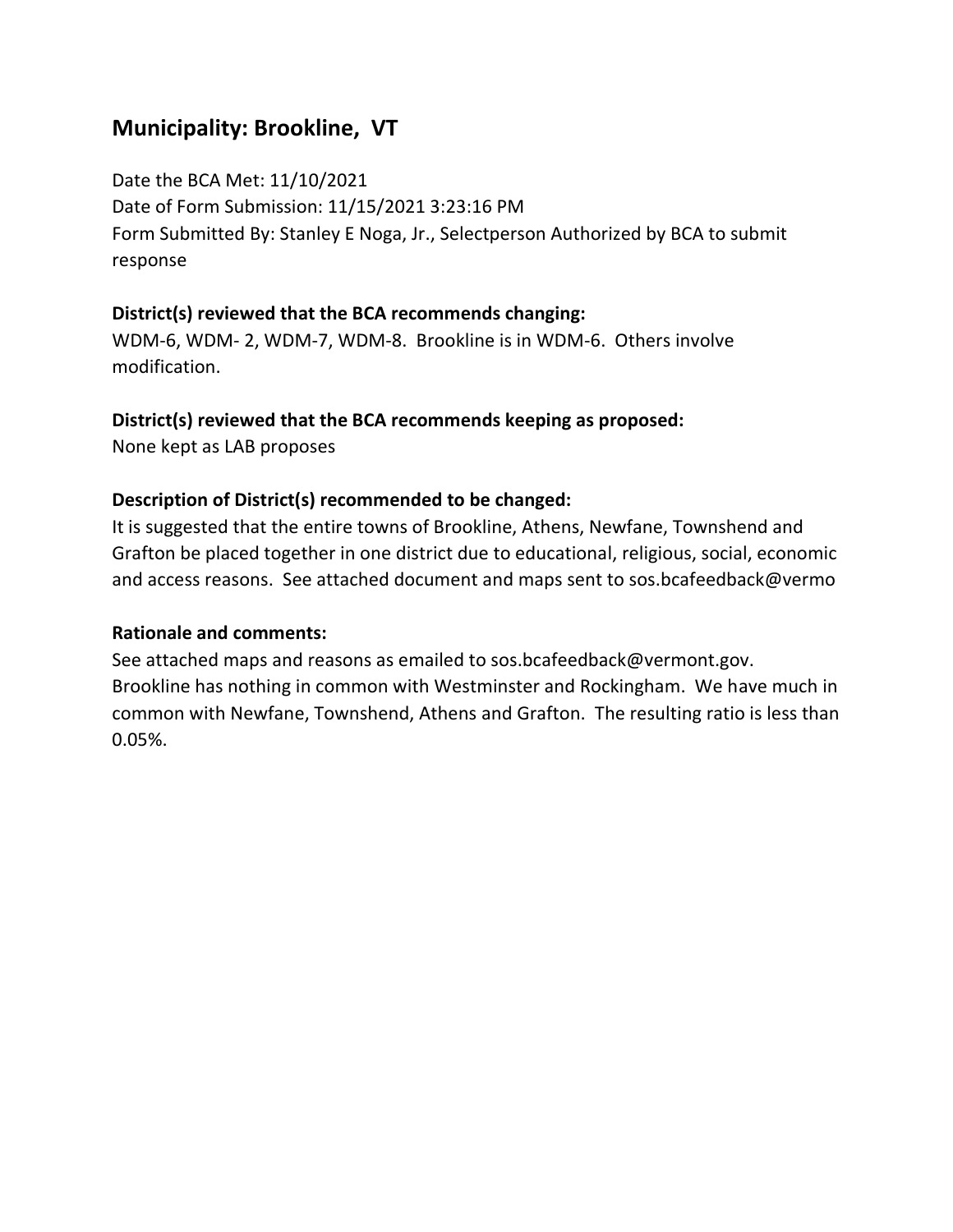## **Municipality: Brookline, VT**

Date the BCA Met: 11/10/2021 Date of Form Submission: 11/15/2021 3:56:04 PM Form Submitted By: Stanley E Noga, Jr., BCA member and Selectperson

## **District(s) reviewed that the BCA recommends changing:**

WDM-6, WDM-2, wdm-7, WDM-8, Brookline is currently in WDM-6.

### **District(s) reviewed that the BCA recommends keeping as proposed:**

None kept as proposed by LAB

## **Description of District(s) recommended to be changed:**

Join towns of Brookline, Athens, Newfane, Townshend and Grafton into a district with no splits involved. Ratio is 0.0499 with district population of 4,501.

### **Rationale and comments:**

It is asked that the proposed Windham District 6 be abandoned and that the towns of Newfane, Townshend, Athens, Brookline and Grafton be joined for a House Voting District. The WDM - # can be determined by the "LAB".

Westminster, southern portion of Rockingham and Brookline have very little in common:

1) There is no direct road access from Brookline to Westminster or the southern portion of Rockingham.

2) The steep Putney Mountain Range geographically separates the two towns.

3) Westminster has its own school system.

4) Brookline has no historical association with Westminster while it was once part of the Town of Newfane.

5) Route 30, a state highway, passes through Newfane and Townshend while Brookline and Athens are a short drive off Route 30. Westminster is accessed by state highway Route 5 along the very eastern portion of the state.

6) Westminster has no connections with Brookline of either a social, religious or services nature.

Reasons for connecting Brookline, Athens, Newfane, Townshend and Grafton are: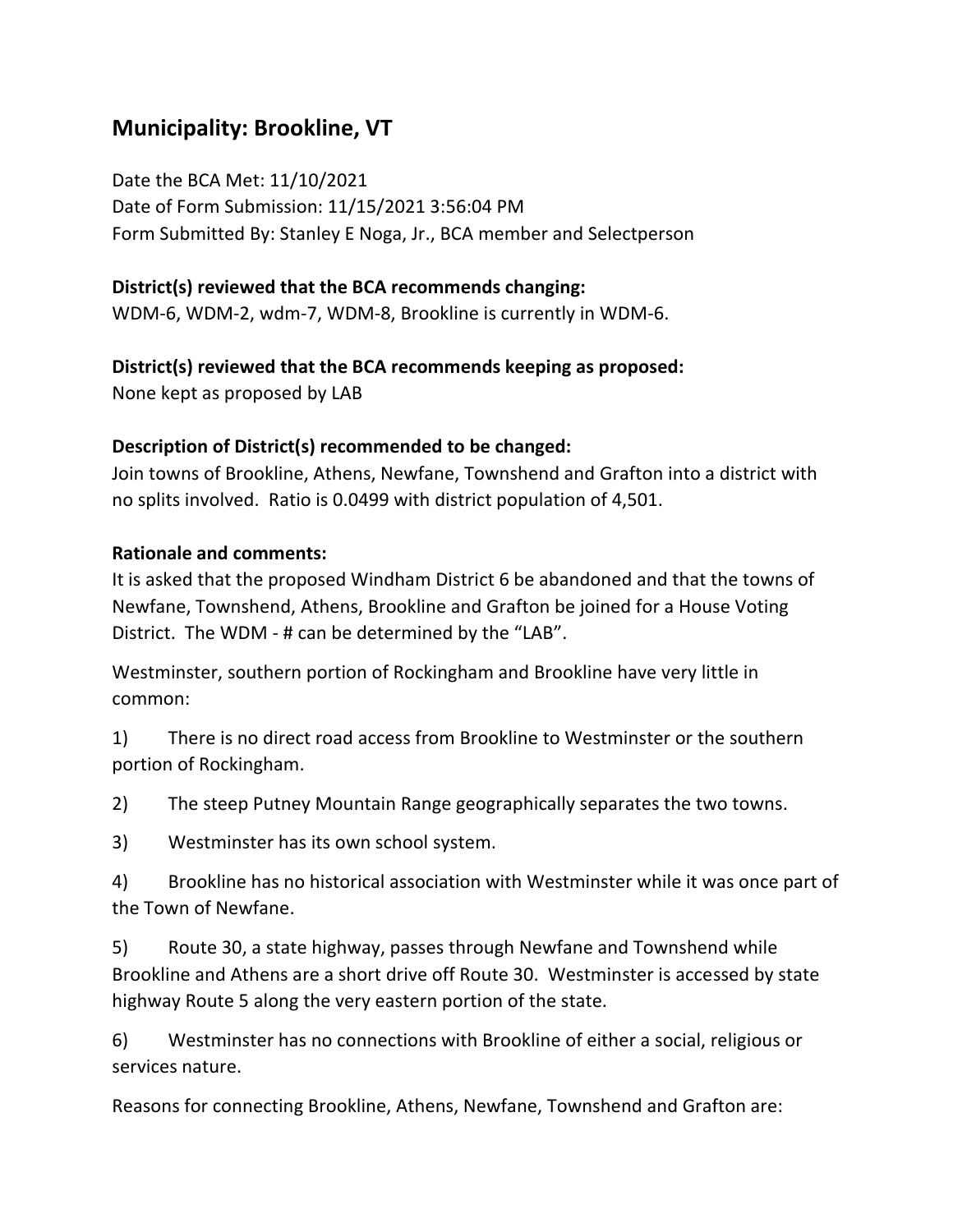1) The local hospital, Grace Cottage Hospital is located in Townshend and both serves and employs people of the four towns.

2) There is a large grocery store on Route 30 just north of the Newfane – Townshend town line which serves this area. There is a building supply store in Newfane.

3) Emergency services provided by Rescue, Inc. encompass these towns and not Westminster.

4) After school activities entail local families of these towns to include sports, theatre, graduation, etc.

5) Many of the families in the proposed district are inter-related.

6) Social events such as October Fest, Hospital Fair, Famers' Market etc. take place in these several towns.

7) Restaurants along Route 30 serve this area.

8) Places of religious worship are located in Newfane, Grafton and Townshend.

9) Brookline residents participate in the volunteer fire department in Newfane and said department serves both towns. Townshend has its own volunteer fire department.

10) Brookline education is accessed in Newfane for elementary school students and Townshend for upper grades. There is a private school with facilities in both Newfane and Townshend for students who desire an alternative means of education.

11) Brookline is home of a Day Care business which serves this area.

Respectfully Submitted, Brookline BCA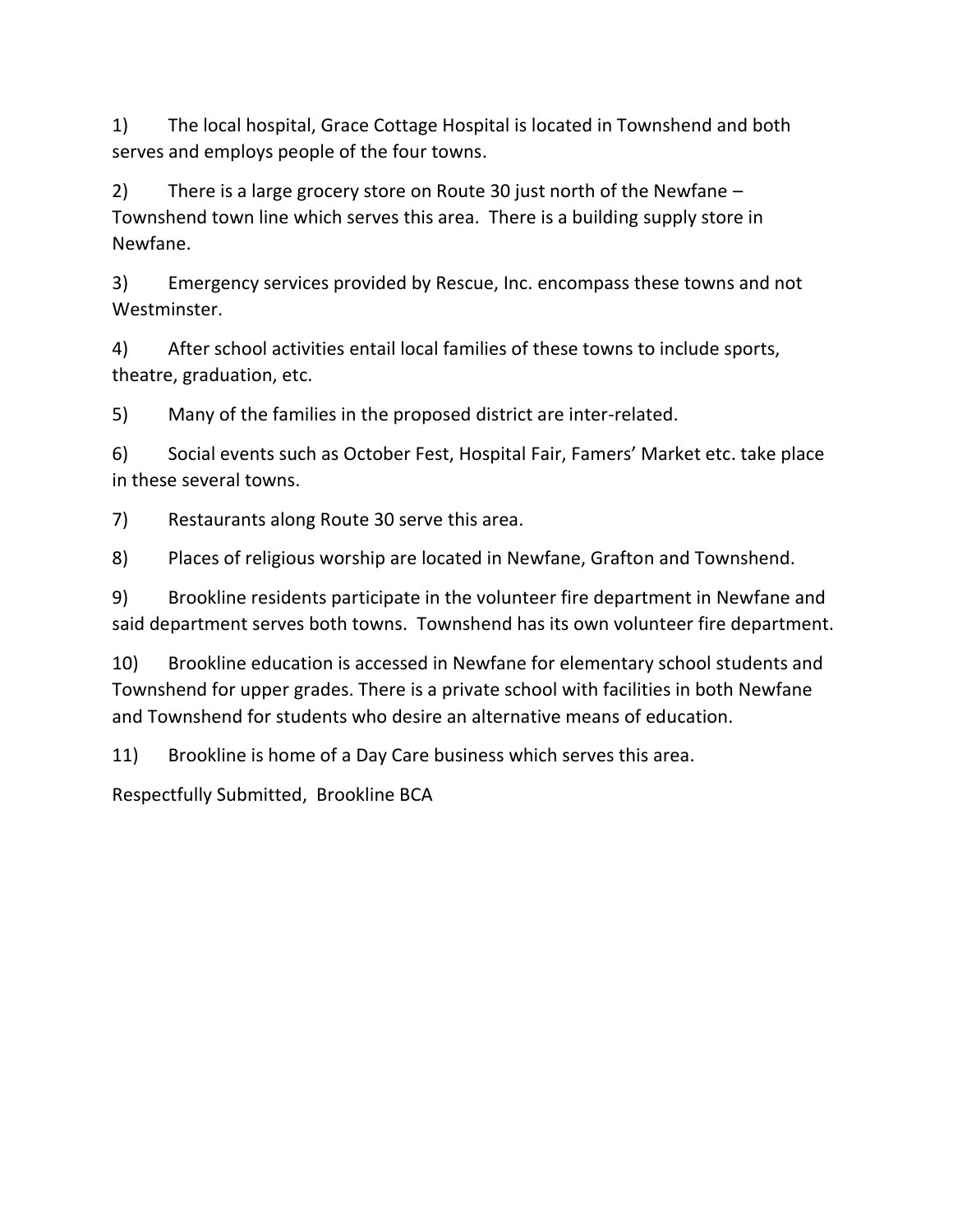## **Municipality: Burlington**

Date the BCA Met: 11/8/21 Date of Form Submission: 11/12/2021 8:34:16 AM Form Submitted By: Amy Bovee, Town Clerk

#### **District(s) reviewed that the BCA recommends changing:**

4 BCA members expressed a preference for changing all of the proposed districts to two-member districts.

#### **District(s) reviewed that the BCA recommends keeping as proposed:**

1 BCA member expressed a preference for single member districts as presented.

### **Description of District(s) recommended to be changed:**

Please see meeting minutes emailed to sos.bcafeedback@vermont.gov

#### **Rationale and comments:**

Please see meeting minutes emailed to sos.bcafeedback@vermont.gov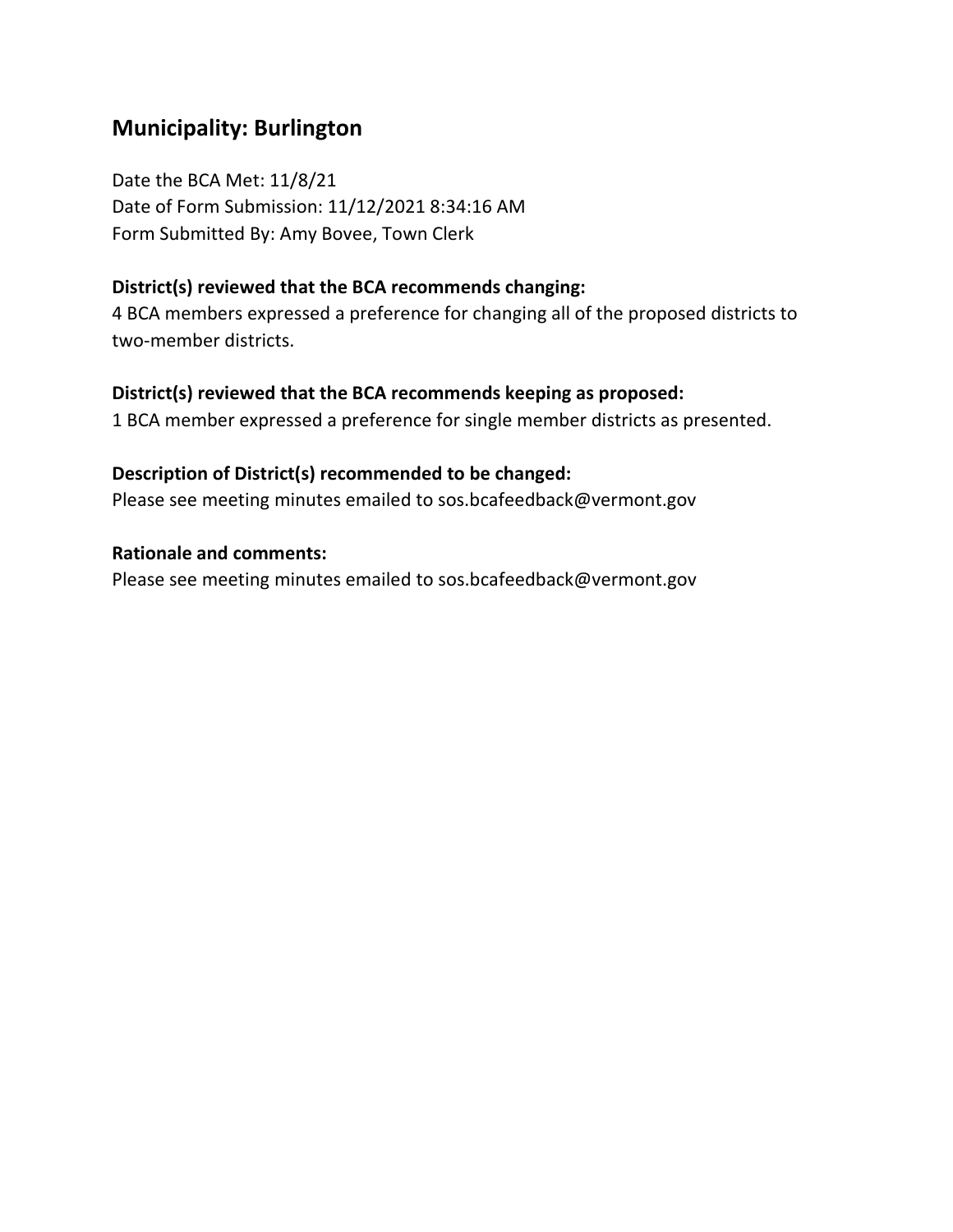## **Municipality: Calais**

Date the BCA Met: Monday November 1st, 2021 and Tuesday November 9th, 2021 Date of Form Submission: 11/15/2021 5:50:28 PM Form Submitted By: Jeremy Weiss, Town Clerk, BCA Clerk

### **District(s) reviewed that the BCA recommends changing:**

WA-3

**District(s) reviewed that the BCA recommends keeping as proposed:**

#### **Description of District(s) recommended to be changed:**

Calais in its entirety and East Montpelier in its entirety as a 1 member district.

### **Rationale and comments:**

The Calais Board of Civil Authority (BCA) held a well-attended public informational meeting on Monday, Nov. 1, 2021. We reviewed your proposed plan to combine Calais, Woodbury, Worcester and a sliver of East Montpelier in a new proposed district WA-3.

The Calais BCA held a follow-up meeting on Tuesday, Nov 9th, 2021 and voted the following:

1) First choice: The Calais BCA voted to express our strong interest in combining Calais with East Montpelier in its entirety into a new district. The district would meet the requirements of 17 V.S.A. § 1903 Periodic reapportionment; standards. This new district shares common boundaries, is geographically linked, has common political ties, common interests, and social interactions among residents. We share municipal services including a fire district, a school district and the two towns together are a compact and contiguous territory. Further, the population total of the two towns according to the Census data provided is an ideal match coming in at 4,259 residents creating a deviation from ideal of -28 residents, a -.6% deviation which is almost a perfectly sized district. The Calais BCA felt strongly that towns should not be split up into different districts whenever possible.

2) Second choice: Should the LAB choose to move the proposed WA-3 in its final proposal to the legislature, the Calais BCA expressed strongly that the lines should be redrawn around the village of Adamant (instead of along the Route 14 corridor as originally proposed) as the residents in that area have more in common politically and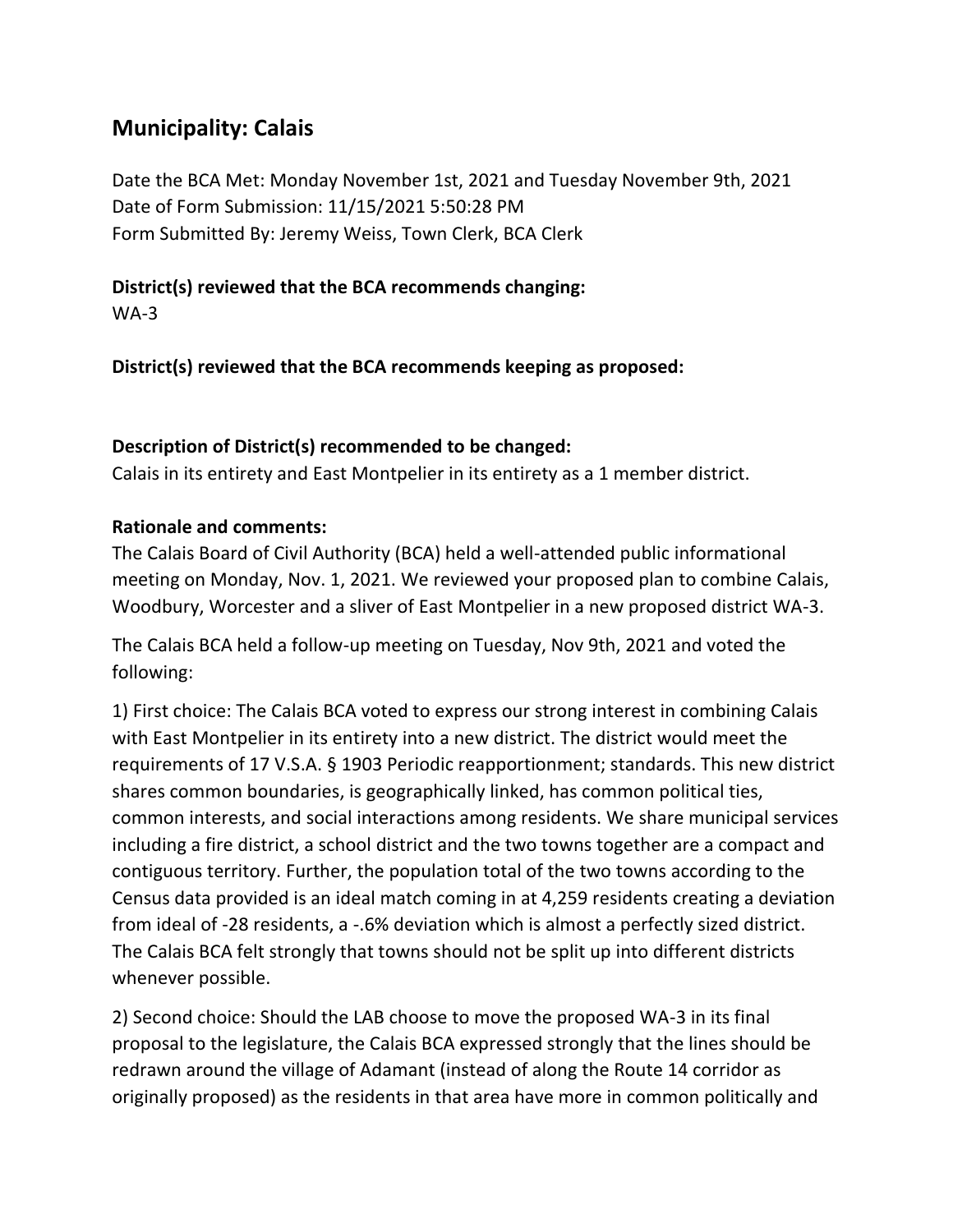geographically. The East Montpelier BCA in their meeting on reapportionment expressed support for both options as evidenced in their meeting minutes.

We sincerely hope that the LAB will respect the wishes of our local municipalities who know and understand our neighboring towns.

Respectfully submitted,

Jeremy Weiss

Calais Town Clerk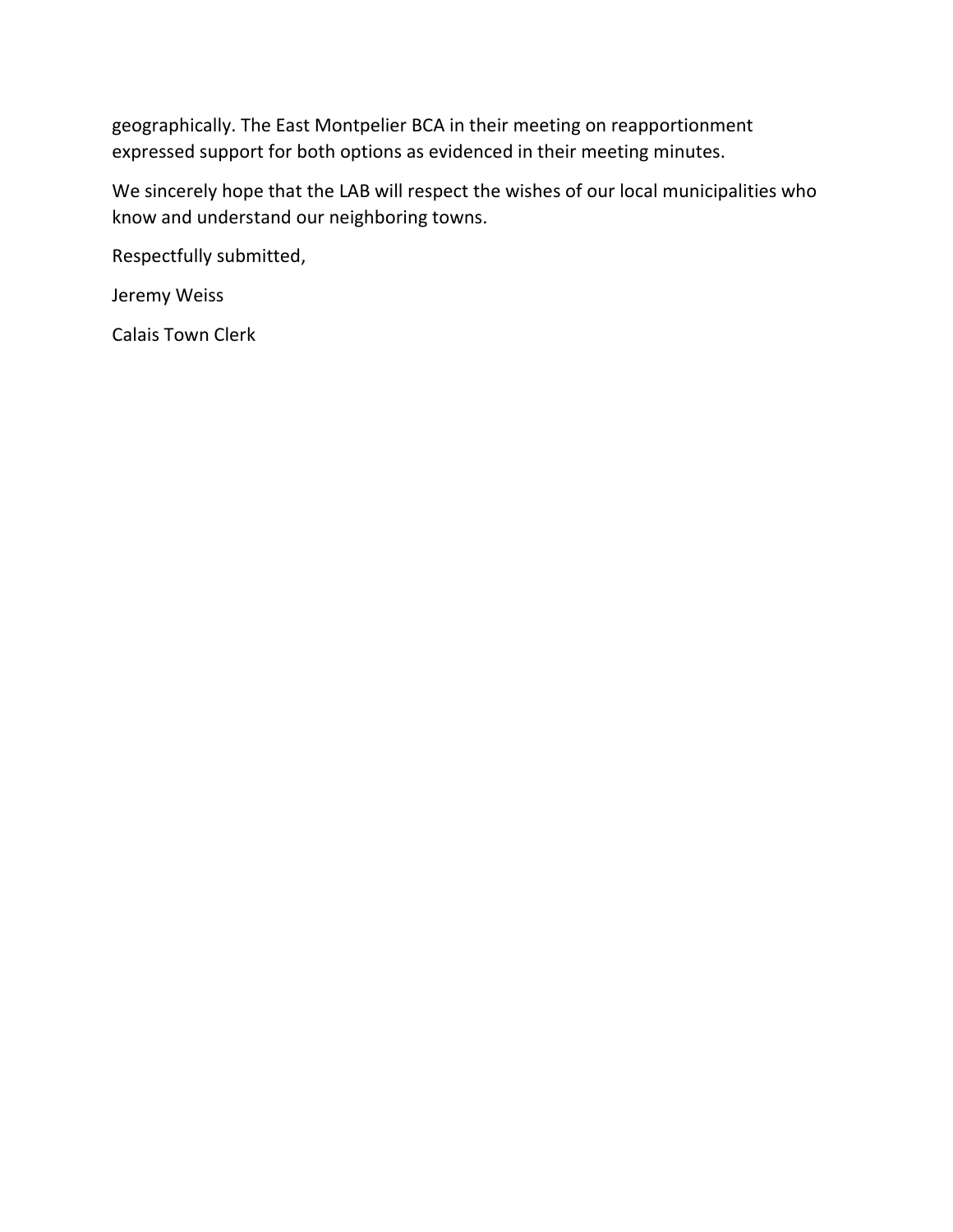## **Municipality: Cambridge**

Date the BCA Met: November 2, 2021 Date of Form Submission: 11/8/2021 2:36:41 PM Form Submitted By: Mark Schilling, Town Clerk

### **District(s) reviewed that the BCA recommends changing:**

None

**District(s) reviewed that the BCA recommends keeping as proposed:** None

#### **Description of District(s) recommended to be changed:** N/A

#### **Rationale and comments:**

After a discussion which addressed both positive and negative points, a motion was made and seconded to accept the recommendation, particularly recognizing the importance of maintaining Cambridge as a single block. The vote was five for, five against. The BCA chose to report the tie vote as their only comment.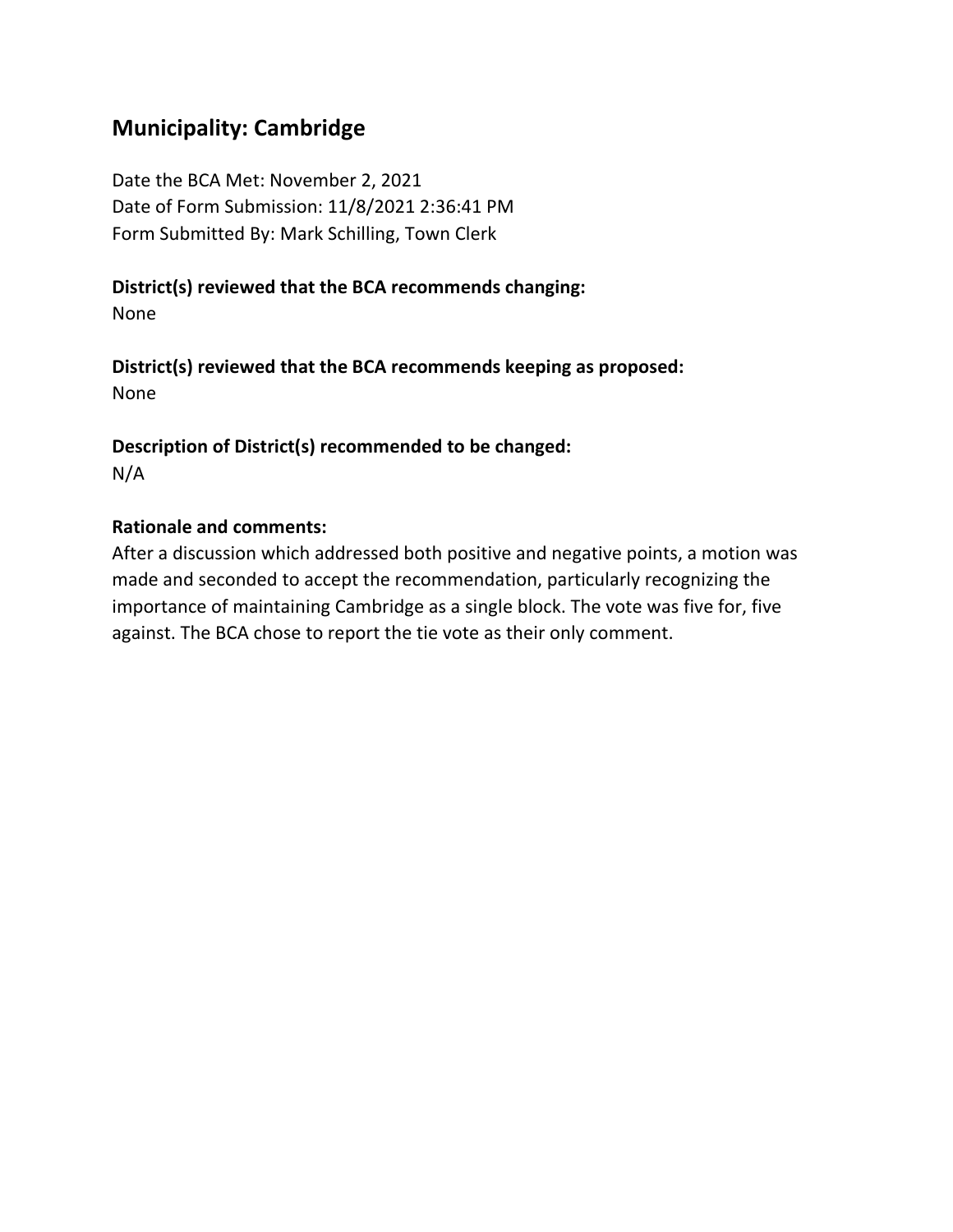## **Municipality: Castleton**

Date the BCA Met: November 8, 2021 Date of Form Submission: 11/10/2021 9:12:08 AM Form Submitted By: Nedra Boutwell, Town Clerk, for BCA

### **District(s) reviewed that the BCA recommends changing:**

None

**District(s) reviewed that the BCA recommends keeping as proposed:** Rut-2

**Description of District(s) recommended to be changed:** None

#### **Rationale and comments:**

Castleton being our own district would be our first choice. We feel Castleton is unique as we are the second largest community in our county, we have a University and Lake Bomoseen. However, if the proposed district is changed, we would encourage the board to include Hubbardton with Castleton. Our towns have a long-standing history of sharing, we share a transfer station, elementary and middle schools, a library, a recreation department, Castleton Community Center, Meals on wheels service routes, and Lake Bomoseen.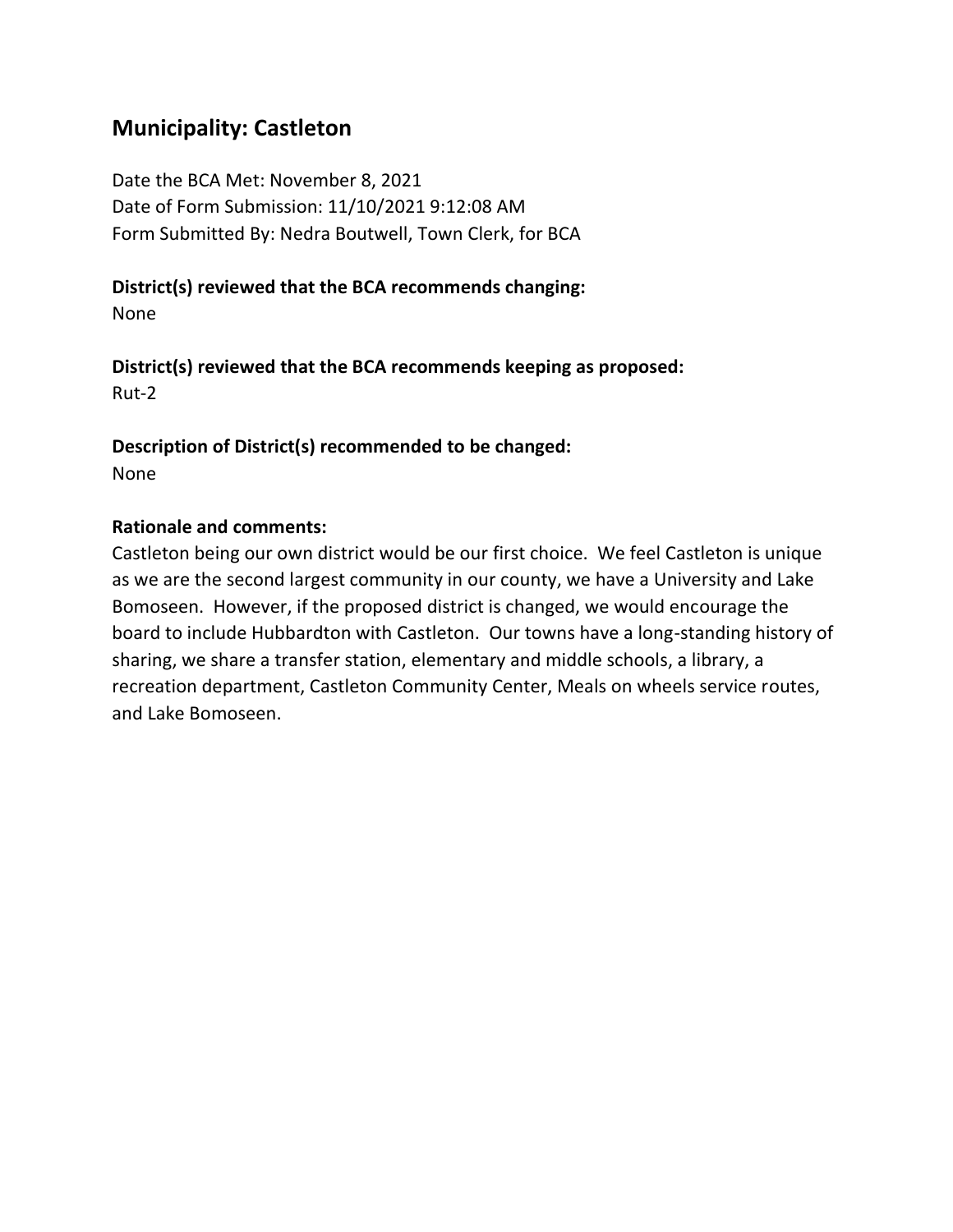## **Municipality: CAVENDISH**

Date the BCA Met: 11/08/2021 Date of Form Submission: 11/15/2021 10:46:27 AM Form Submitted By: DIANE M MCNAMARA, TOWN CLERK

## **District(s) reviewed that the BCA recommends changing:**

None

**District(s) reviewed that the BCA recommends keeping as proposed:** 2022 District: WDR-2

**Description of District(s) recommended to be changed:** WINDSOR-2 Cavendish, Weathersfield and Baltimore

#### **Rationale and comments:**

The Town of Cavendish Board of Civil Authority is in agreement with the proposed change to District WDR-2. Feels it's a good idea and has no problem with it at all.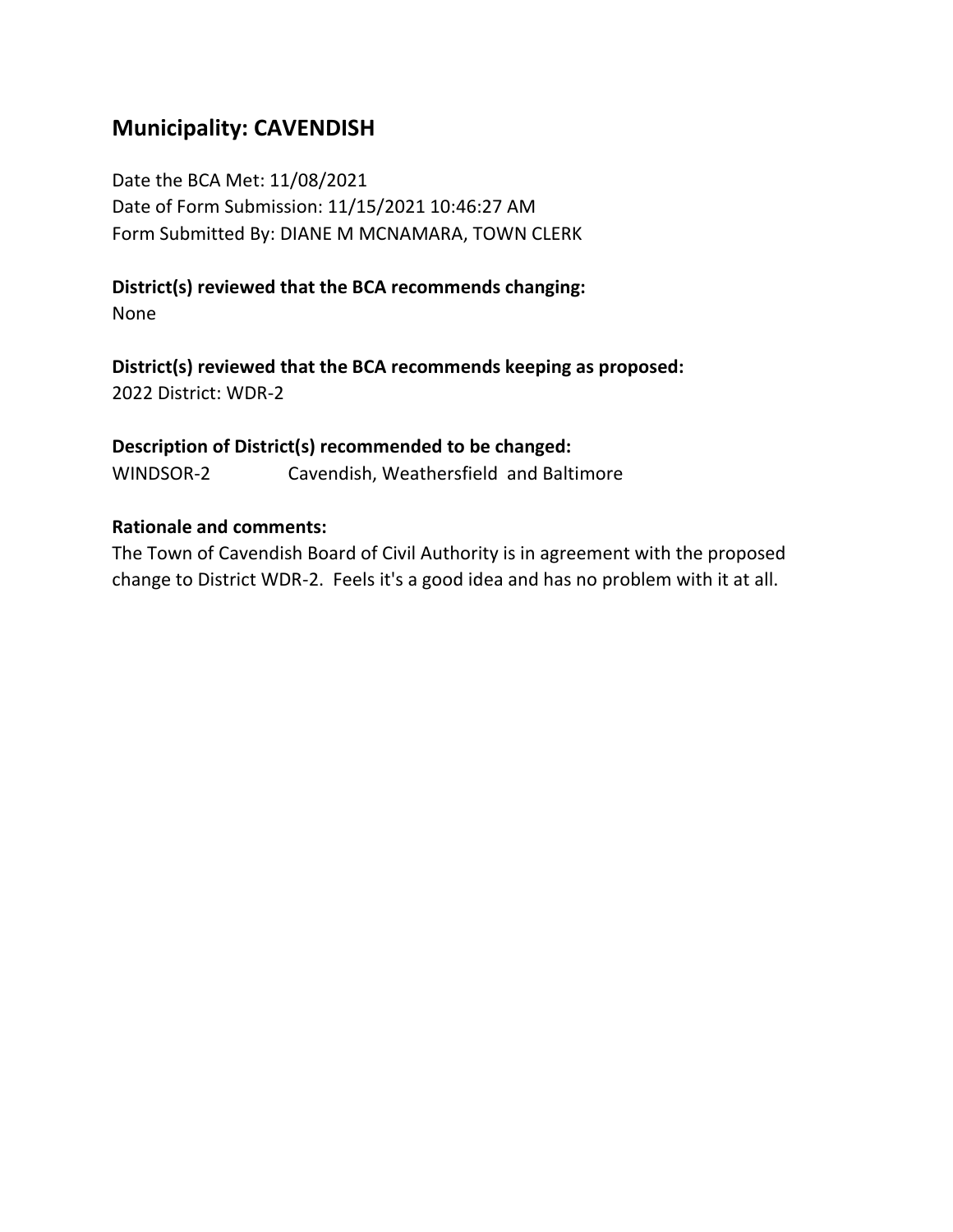## **Municipality: Charlotte**

Date the BCA Met: 10-28-2021 Date of Form Submission: 10/28/2021 1:50:31 PM Form Submitted By: Mary A. Mead, Town Clerk

### **District(s) reviewed that the BCA recommends changing:**

CHI-1

**District(s) reviewed that the BCA recommends keeping as proposed:**

### **Description of District(s) recommended to be changed:**

We would like the boundary of CHI-1 changed to depict the actual boundaries of the Town of Charlotte only, with no additional land/voters from the Town of Hinesburg.

### **Rationale and comments:**

The BCA voted unanimously to have Charlotte be a single District with our own single Representative. Our population falls within the 10% deviation required by law on its own with no additional voters from Hinesburg. Hinesburg's population also falls within that 10% requirement on their own. Both Towns are in agreement that we should each be on our own with our own Representative, and the numbers fall within the legal requirement for apportionment.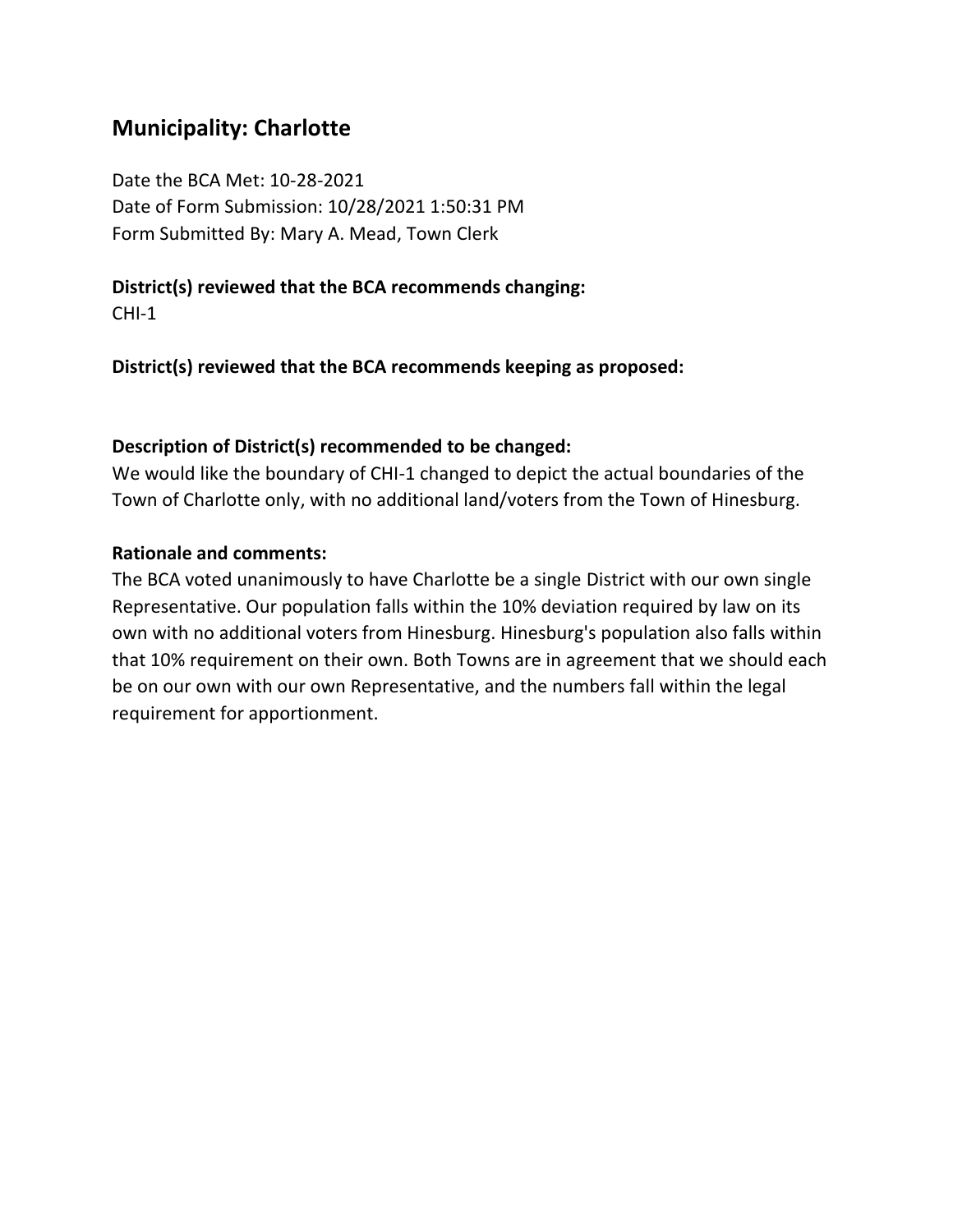## **Municipality: Chester**

Date the BCA Met: November 2, 2021 Date of Form Submission: 11/10/2021 11:29:08 AM Form Submitted By: Deborah J. Aldrich, Town Clerk & Heather Chase, BCA Chair, Town Clerk and BCA Chair

**District(s) reviewed that the BCA recommends changing:**

WDM-7

**District(s) reviewed that the BCA recommends keeping as proposed:**

## **Description of District(s) recommended to be changed:**

The proposed district for Chester is WDM-7, Chester, Grafton, Athens and Windham.

Chester would like to stay in the present district Windsor 3-1, with Andover, Baltimore and a small portion of North Springfield. Both are one member districts.

## **Rationale and comments:**

Chester BCA feels that the district should stay the same and that Chester should remain with Andover. We should be with towns that we are familiar with, stay in Windsor County and with our school districts. Title 17, Chapter 34A, 1903 (2) states; recognition and maintenance of patterns of geography, social interaction, trade, political ties, and common interests. Chester and Andover have a relationship between schools, library, recreation and fire/ambulance services. There was also concern about overlapping Counties and grant applications being two different districts. The BCA, unanimously, would like to keep the district as is.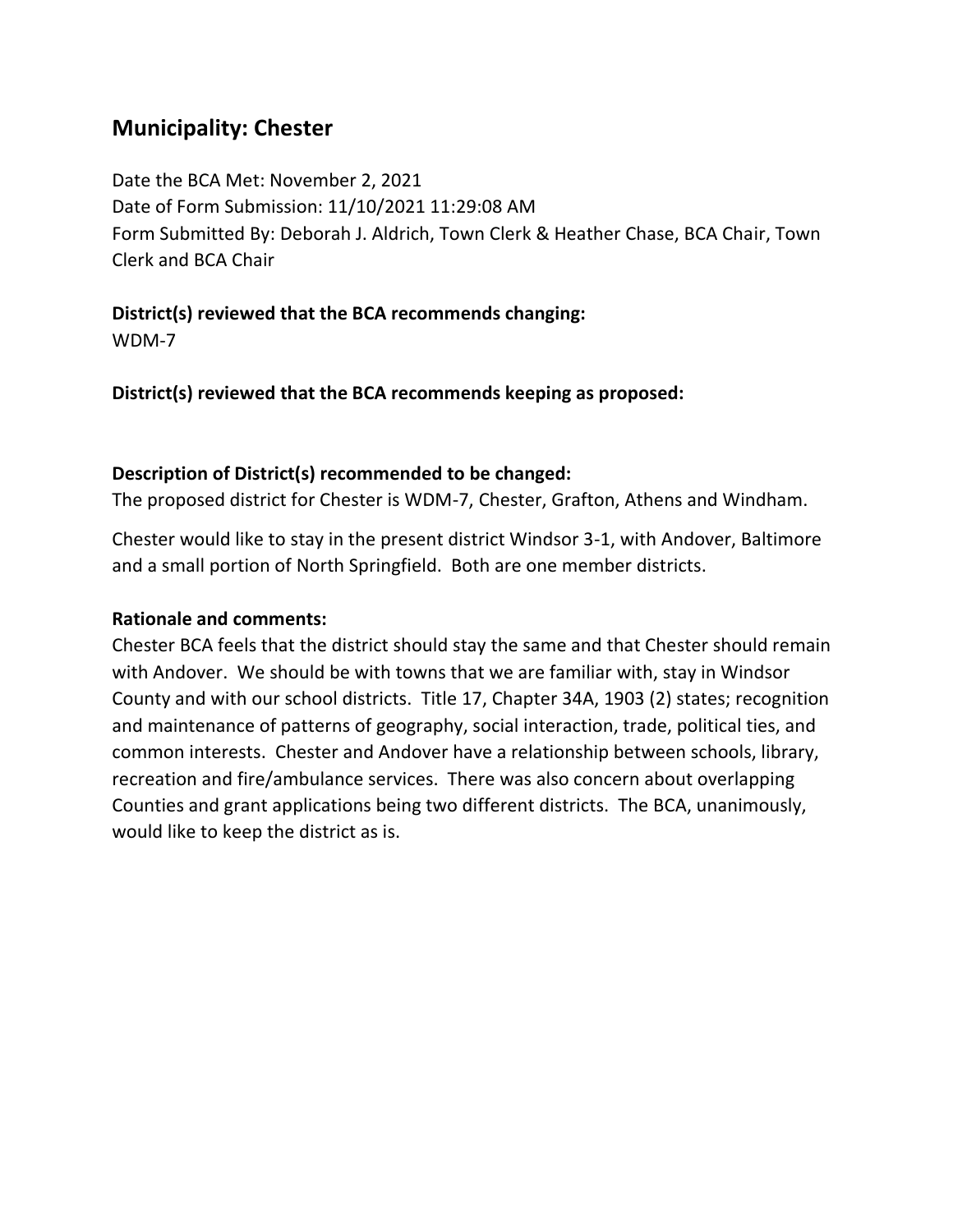## **Municipality: Chittenden**

Date the BCA Met: November 4, 2021 Date of Form Submission: 11/15/2021 2:05:42 PM Form Submitted By: Roberta Janoski, Town Clerk

## **District(s) reviewed that the BCA recommends changing:**

RUT-12

**District(s) reviewed that the BCA recommends keeping as proposed:** N/A

## **Description of District(s) recommended to be changed:**

The Chittenden, VT Board of Civil Authority (CBCA) recommends a Vermont House of

Representatives district that comprises the towns of Chittenden (1237 population), Mendon

(1149 population), Killington (1407 population), and Pittsfield (504 population). T

#### **Rationale and comments:**

The Chittenden, VT Board of Civil Authority (CBCA) met on November 4, 2021 to review and

discuss the Legislative Apportionment Board's (LAB) tentative plan for the VT House of

Representatives district in which Chittenden is located. After reviewing the information

provided, and discussing the LAB"s criteria used in proposing the tentative district, it was

immediately determined that we would recommend changes.

The primary reason for the CBCA to recommend changes was the fact that the Town of

Mendon had been split into two districts. The Town of Chittenden and the Town of Mendon have

significant, important and long standing relationships that the CBCA believes should be

maintained in a single representative district. The K-8 school system in Chittenden (Barstow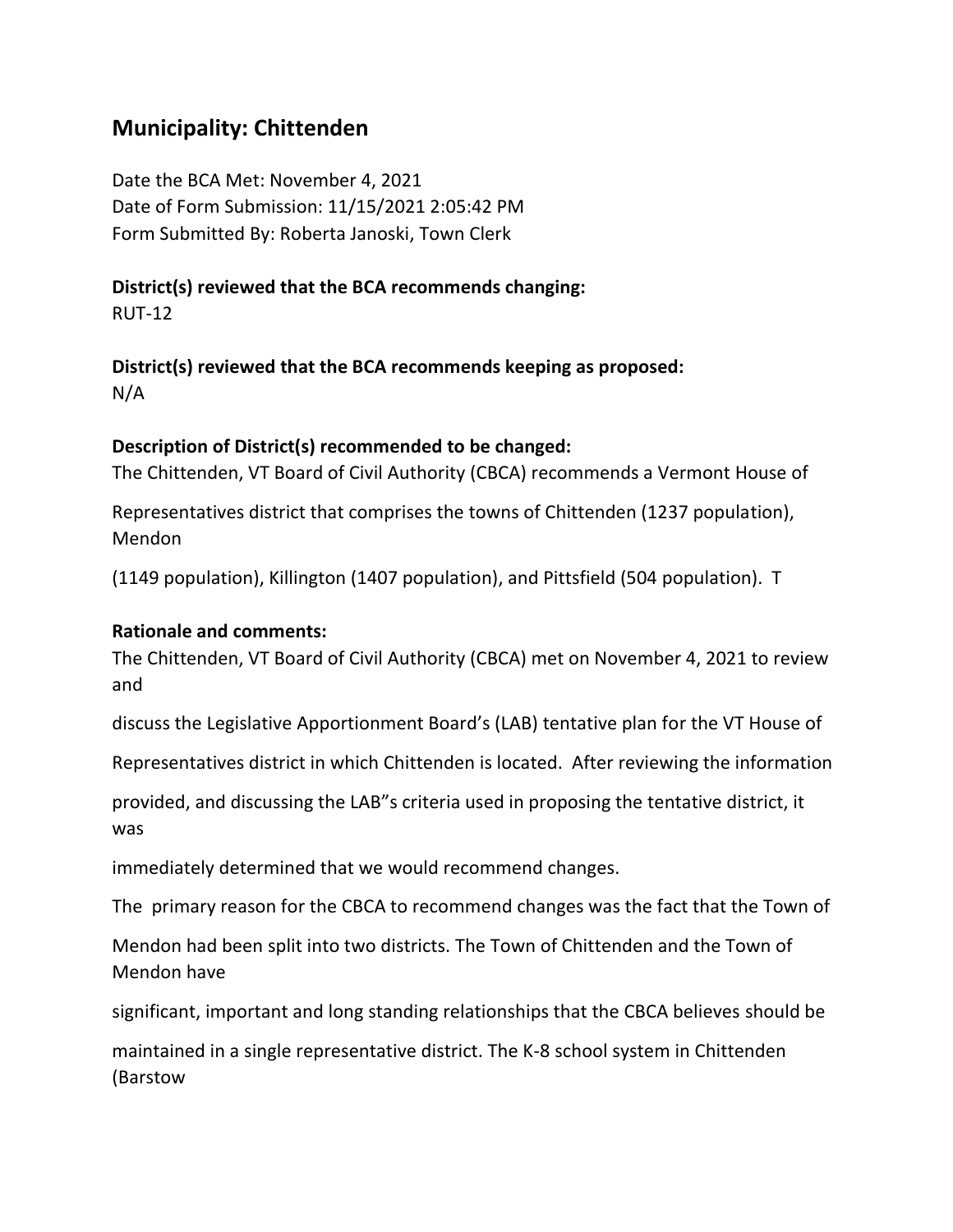School) is a unified school district between Chittenden and Mendon. All decisions regarding

Barstow School (budgets, facilities, working agreements, policies, ect.) are made in concert with

the voters of Mendon and represent the largest expenditures the respective communities vote

on.

In addition to the school relationship with Mendon, the two towns have interaction and

coordination on various other important matters. For example, the two towns work closely with

each other to plan and implement our Emergency Management Plans, and we jointly developed

and support a Volunteer Emergency Shelter at Barstow School. The purchase, installation and

maintenance of a whole school generator system was possible due to the coordinated efforts

from both towns. The CBCA believes that having the residents of Mendon split between two

legislative districts would be problematic, inefficient, and confusing. Our current district

relationship with Mendon should not be altered.

Given the aforementioned desire to keep Mendon "whole" in our district, the CBCA discussed a

variety of options and/or combinations that would satisfy the LAB's objectives. While there are

several configurations that could work as a proposed district of 4,287, the percentage of

deviation resulting from these possible combinations range from modest to approaching ten

percent. Given the nearly perfect fit our recommended district is, we felt it was clearly the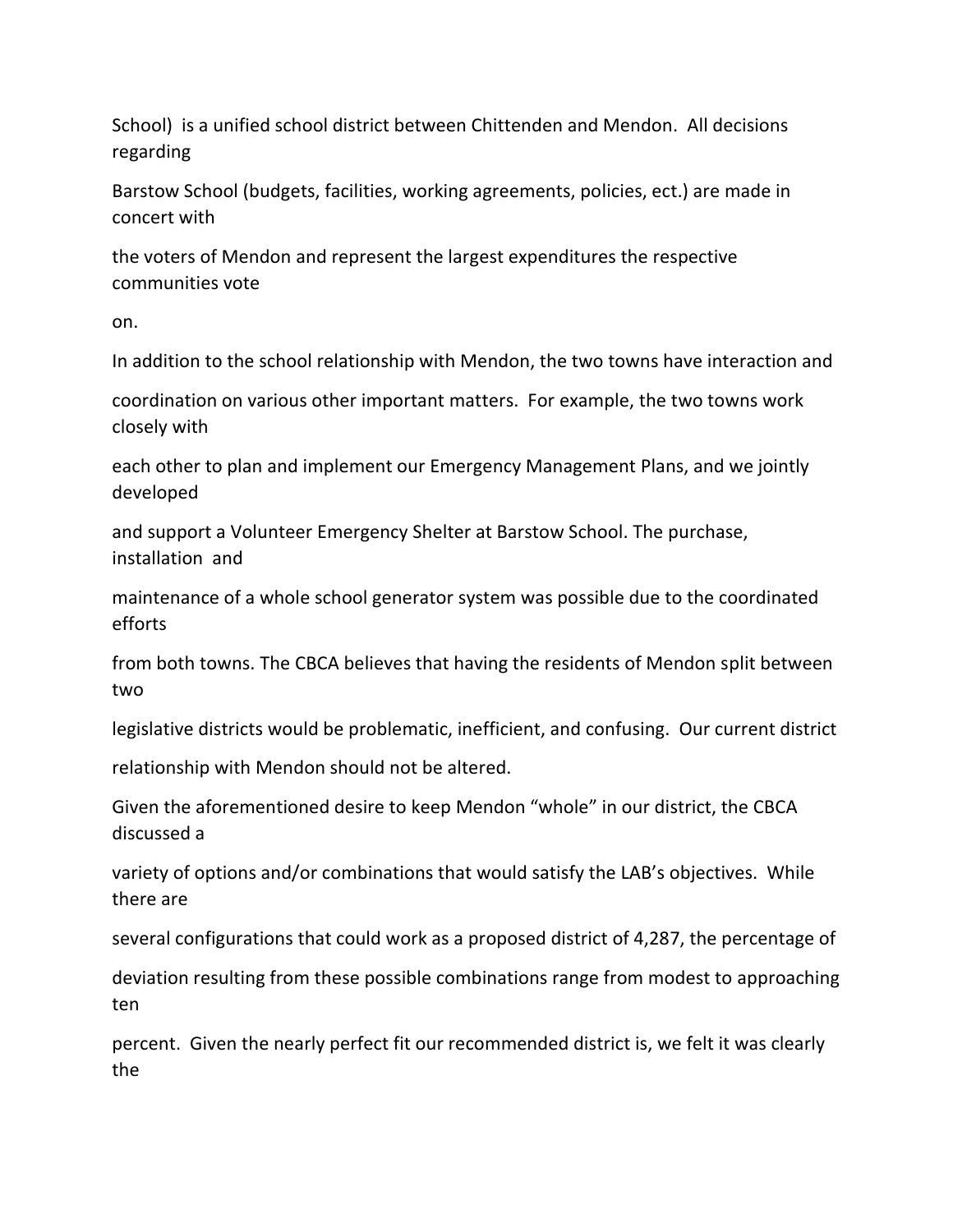superior option to pursue, and therefore have focused our efforts there.

With respect to the other two towns in the recommended district, Killington and Pittsfield, the

CBCA also finds great compatibility, synergies, and familiarity with our town. Killington was a

member town in our previous district and offers numerous recreational, social, and employment

opportunities to the town. Similarly, Pittsfield, while not in our previous district, is very similar to

Chittenden in that our relationship to the recreational community is strong. The VAST

(snowmobiling) trail system is connected to our towns at numerous locations and the substantial

""bedroom" community status for the recreational industry is apparent. The CBCA would also

be remiss if we did not mention the extraordinary efforts made by all of the four recommended

towns after Tropical Storm Irene disaster in 2011. The unwavering support by countless

volunteers supplying caravans of emergency supplies and assistance was truly remarkable.

The magnitude of these neighboring communities working together through their volunteer fire

departments and other organizations represents a strong bond that should be acknowledged.

In summary, the Chittenden Board of Civil Authority respects and appreciates the difficult

challenge the Legislative Apportionment Board has before it. We also appreciate the ripple

effect changes in proposed districts create. That said, we nevertheless believe that our

recommended district of Chittenden, Mendon, Killington, and Pittsfield is such a natural fit, for all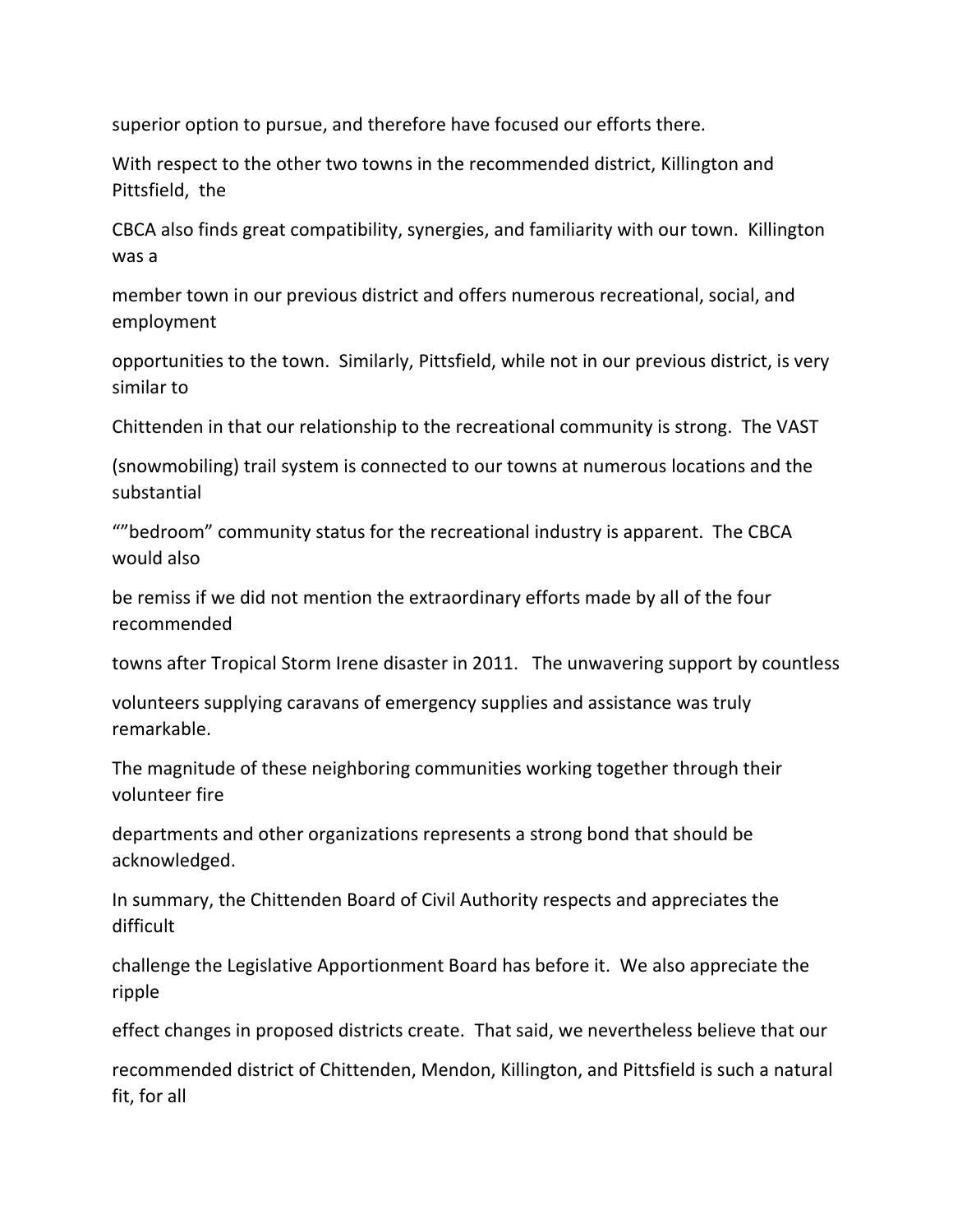of the reasons identified above, and undoubtedly numerous others, that it warrants your

thoughtful consideration. We also understand Mendon has arrived at a similar conclusion.

Respectfully submitted,

CBCA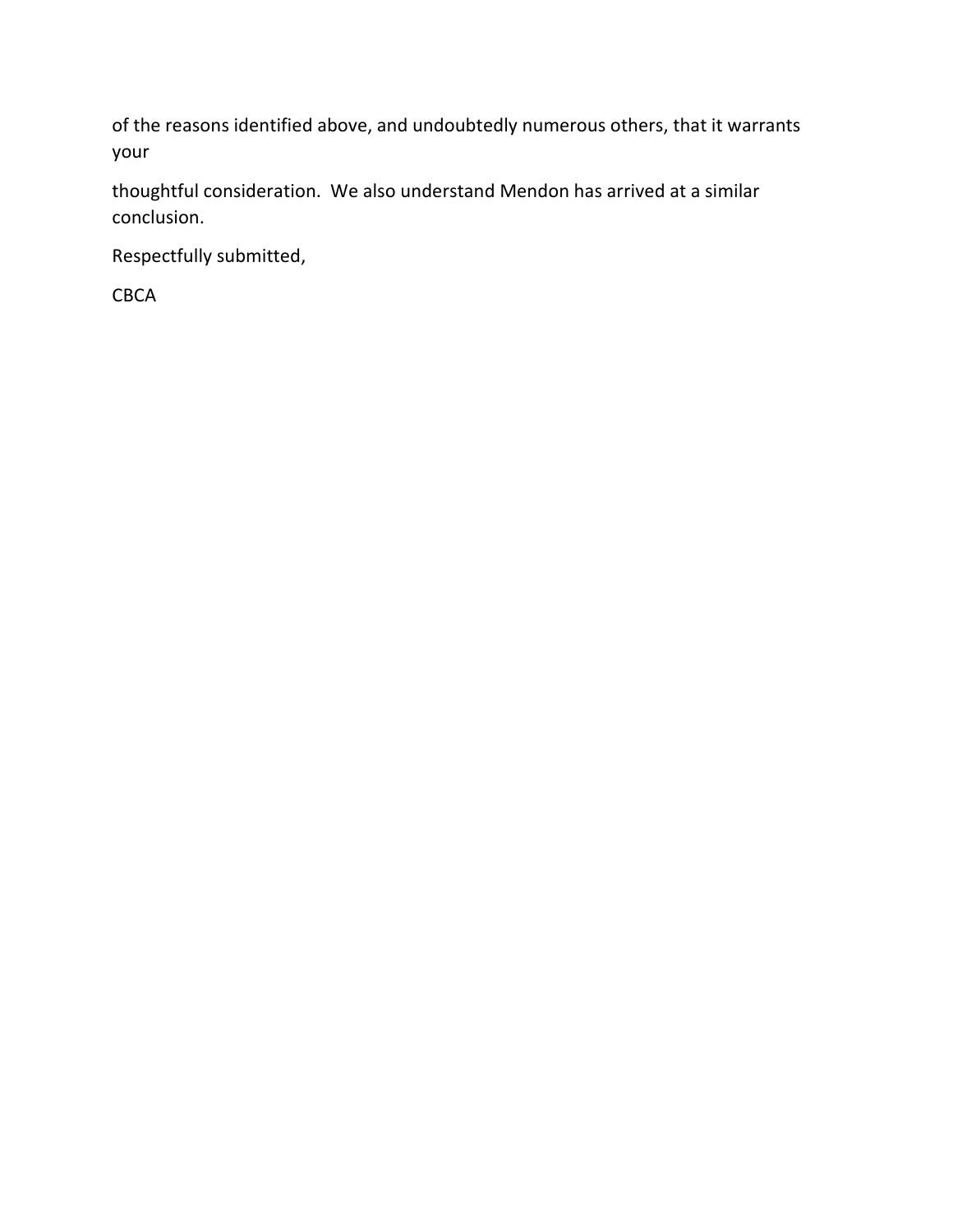# **Municipality: COLCHESTER**

Date the BCA Met: 10/29, 11/8, 11/12/2021 Date of Form Submission: 11/15/2021 2:11:06 PM Form Submitted By: JULIE GRAETER, TOWN CLERK

### **District(s) reviewed that the BCA recommends changing:**

9-1, 9-2, 9-3, 9-4

**District(s) reviewed that the BCA recommends keeping as proposed:** NONE

### **Description of District(s) recommended to be changed:**

The Colchester BCA's recommendation is keeping the divisions that currently exist, 9-1 & 9-2. The existing district lines make two representative districts with similar population within acceptable deviations and have two Representatives in each for a t

### **Rationale and comments:**

The BCA's vote was to recommend not changing to single district representatives. They want to keep Colchester representation whole with the current two district- four representatives focused on Colchester. With that in mind, the current two districts and the proposed LAB four single districts have that same outcome, both have four VT Representatives solely focused on Colchester issues.

Currently, District 9-1 has a population of 8817; deviation of 2.83% and District 9-2 has a population of 8707; deviation of 1.55%. Deviations of both districts are well within the acceptable 10%. The LAB proposed four single district deviation's total is 13.88%

Currently the two, two-person districts are able to fit into the Colchester High School Gym. Four districts with additional equipment and related supplies will cause a financial, logistical, and staffing burden to Colchester.

Voters in Colchester will be confused and frustrated by a four-district line change. These feelings can lead to voter disenfranchisement and lower participation.

Thank you for all your efforts.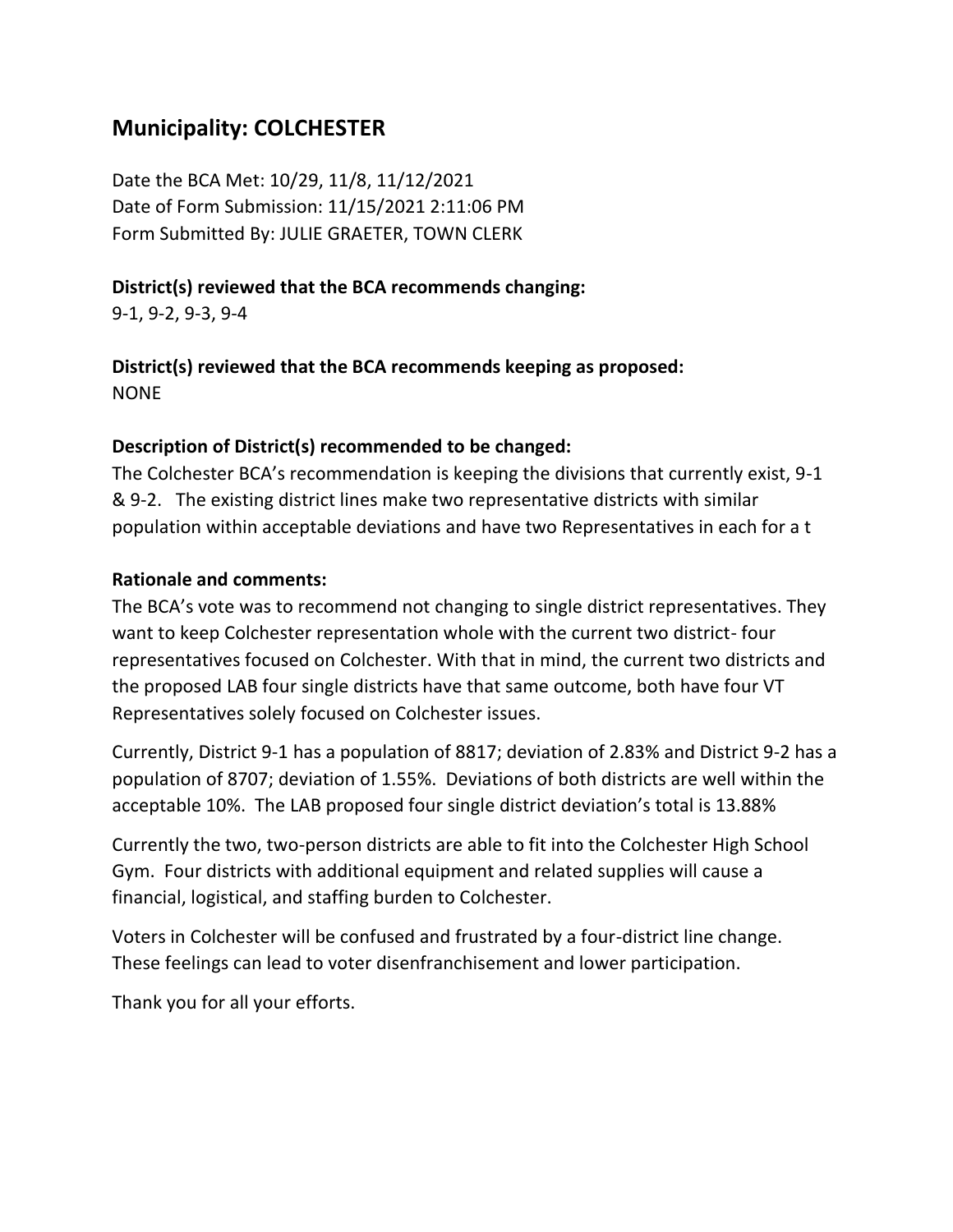# **Municipality: Corinth**

Date the BCA Met: 11/9/2021 Date of Form Submission: 11/11/2021 6:43:01 PM Form Submitted By: Allegra Shumway, BCA Chair

### **District(s) reviewed that the BCA recommends changing:**

**District(s) reviewed that the BCA recommends keeping as proposed:** ORA-4

**Description of District(s) recommended to be changed:** None

#### **Rationale and comments:**

We, the Corinth Board of Civil Authority, are unanimously pleased with the proposed ORA-4 district.

At present, Corinth is in ORA-1, which is a district with six towns and two representatives. It covers a wide geographic area with a disparate population, and is served by multiple school districts and multiple service districts of the Agency of Human Services, the Agency of Transportation, the Department of Public Safety, Regional Planning Commissions, and other service providers. It has been viewed in Corinth as an unwieldy and unfortunate arrangement since its inception, and the proposed smaller ORA-4 district with a single representative would bring welcome relief. We feel the proposed district would better represent our interests and improve communication between residents and the legislature.

Not only do we regard the proposed 2022 apportionment plan as an improved situation for our own town, but we also applaud the change to single-representative districts throughout the state. In general, single-member districts provide more effective representation for voters and contribute to a more responsive democracy. We recognize that the process of arranging Vermont into 150 districts of approximately equal population is arduous and requires difficult decisions. We commend the members of the Legislative Apportionment Board for their dedication and hard work.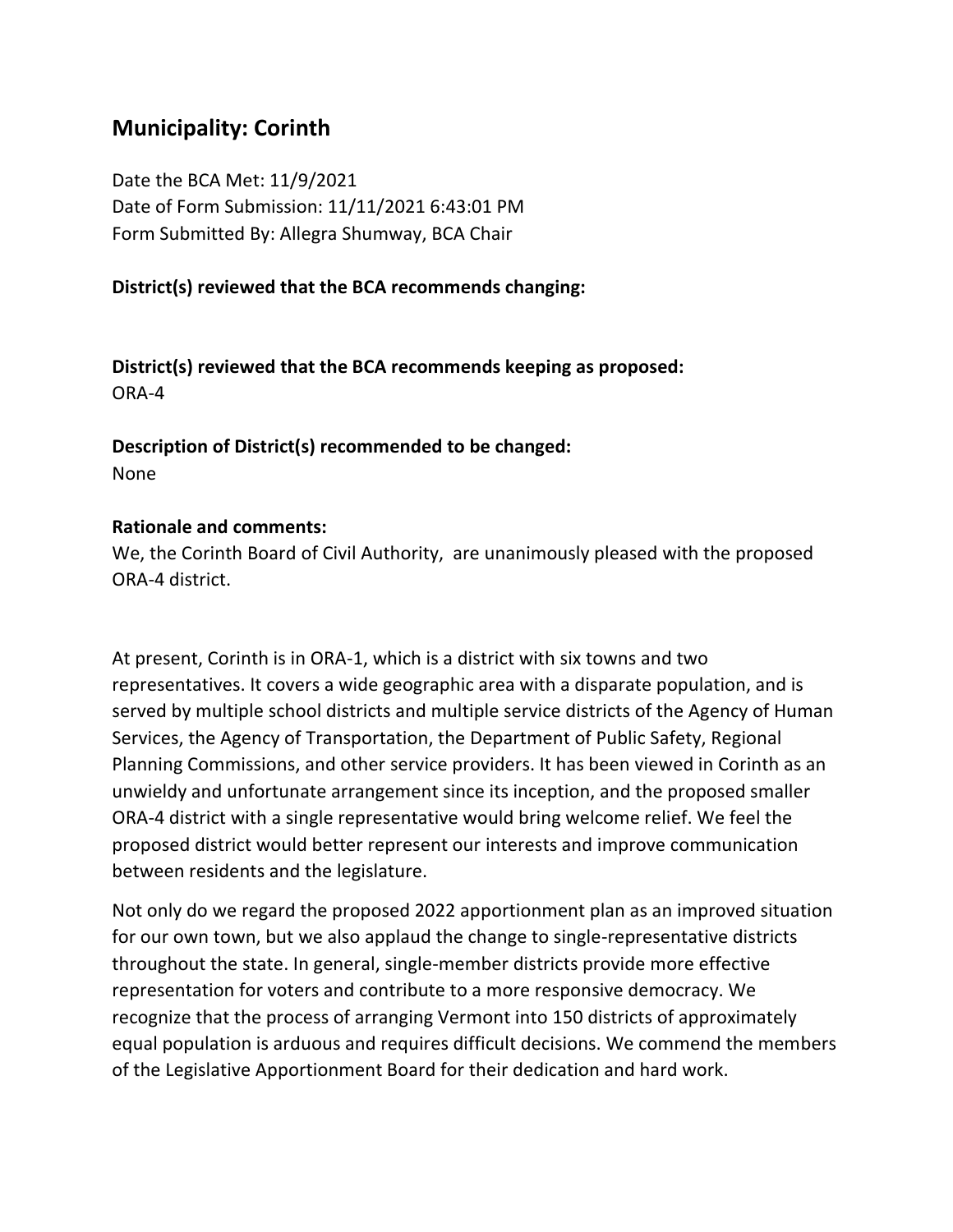While the proposed plan is a vast improvement for Corinth, we commiserate with towns which the proposal would split between two districts. This seems particularly unfortunate when a small piece of one town would be attached to a larger, dissimilar population center. People in these areas may feel a loss of their voice. We are not able to make specific recommendations because we are not parties to any of these situations. However, we would encourage the LAB to listen closely to recommendations from the people involved and to minimize these situations as much as possible.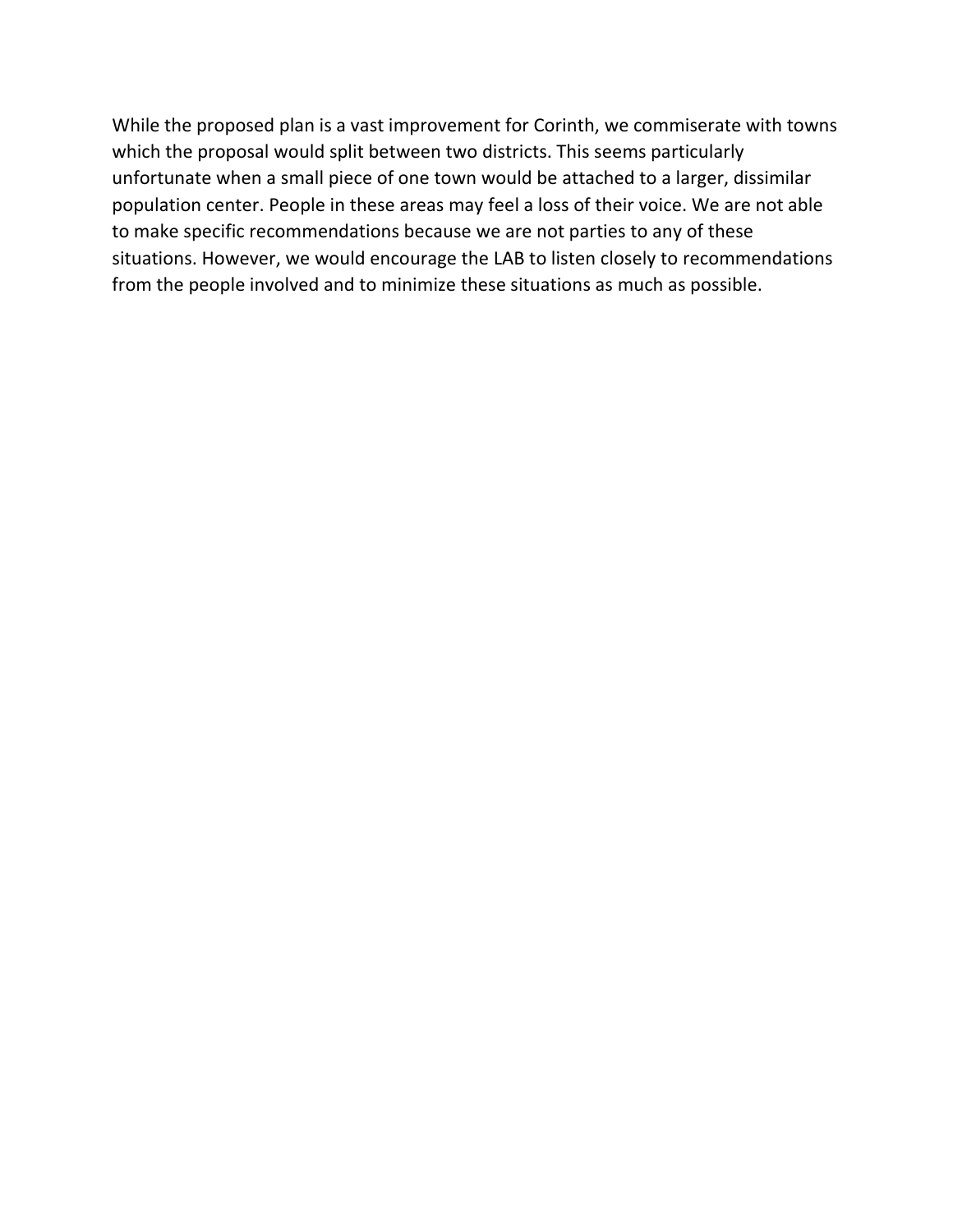# **Municipality: Danby**

Date the BCA Met: November 4, 2021 and November 12, 2021 Date of Form Submission: 11/15/2021 9:35:27 AM Form Submitted By: Janice Arnold, Town Clerk

### **District(s) reviewed that the BCA recommends changing:**

Bennington-Rutland

### **District(s) reviewed that the BCA recommends keeping as proposed:**

Do not agree.

### **Description of District(s) recommended to be changed:**

District remain same as previous.

### **Rationale and comments:**

Our concern being, a southern district, is that a small geographical area is controlling the State with the southern half not being adequately represented causing more disparity. The southern areas within the State of Vermont being a champion for less advantage, should look at equality among the geographical areas.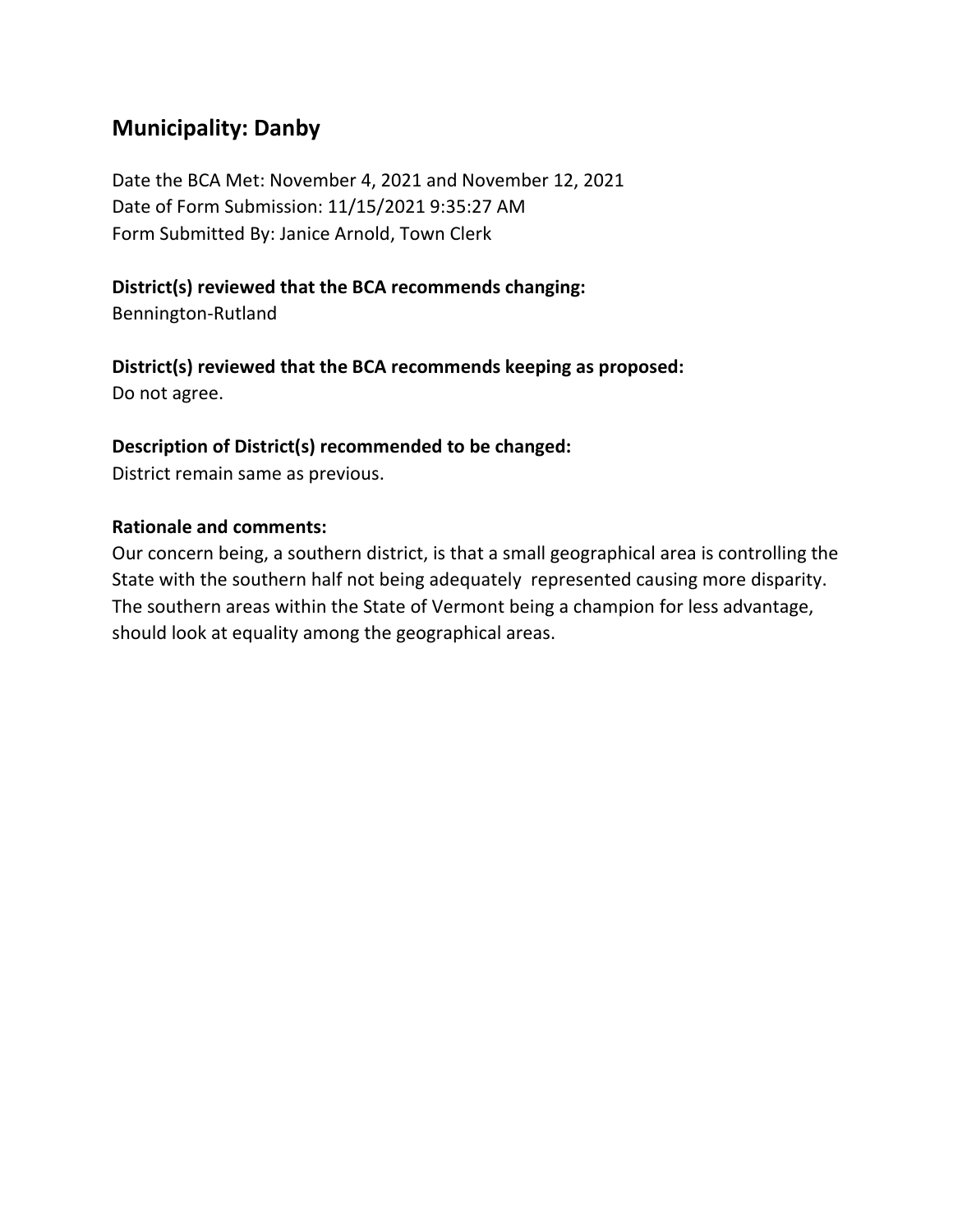### **Municipality: Dover**

Date the BCA Met: 11/3/2021 Date of Form Submission: 11/5/2021 3:33:26 PM Form Submitted By: Andy McLean, Town Clerk

**District(s) reviewed that the BCA recommends changing:** BEN-WDM-1, BEN-1, BEN-2-2, BEN-2-3, BEN-2-1

**District(s) reviewed that the BCA recommends keeping as proposed:**

**Description of District(s) recommended to be changed:** BEN-WDM-1

Remove Glastenbury and Woodford. Add Stamford.

BEN-1

Remove Stamford. Add Woodford. Add a portion of both BEN-2-2 and BEN-2-3 along Bennington's Southern border totaling 250 people.

BEN-2-2

Remove a strip along the Southern border of 125 people

#### **Rationale and comments:**

November 4, 2021

Legislative Apportionment Board

Re: Dover, Ben-Wdm-1

Hi folks,

The Town of Dover's Board of Civil Authority met on November 3, 2021 to consider your proposed reapportionment map. First, the amount of work involved in the reapportionment process is mindboggling. Thank you for your dedication and for getting us the map well before your deadline.

We would respectfully request a few changes:

```
(Please, see attached/emailed map.)
```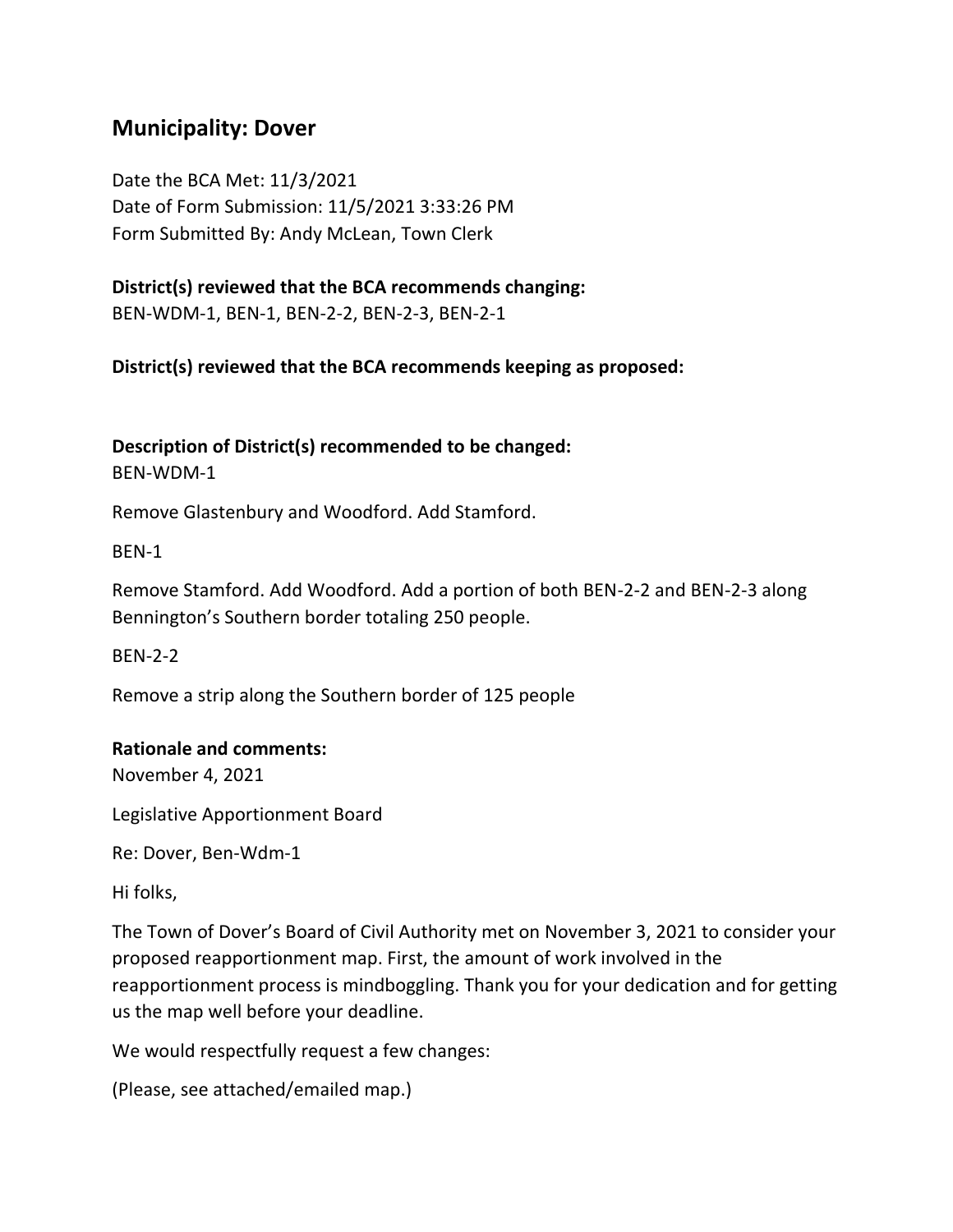#### BEN-WDM-1

Remove Glastenbury and Woodford. Add Stamford.

Our district is working well. Our people have similar concerns. We are rural, mountain towns with internet and cell coverage concerns, per pupil weighting concerns, low paying service industry job concerns, and affordable housing concerns that are not shared by our neighbors in more populated towns. At least the solutions to these problems tend to be different for us, rural folks.

BEN-WDM-1, historically, has seen substantial changes every ten years with reapportionment and we do not believe that, in this cycle, it should change again. Our district is working and our population is relatively stable, and so we believe reapportionment would be an unnecessary hardship.

Our current configuration is covered by the same local newspaper, a more important factor than folks from more populated areas might appreciate.

Our district is currently covered by two school supervisory districts. Your proposal would mean that there would be three different supervisory districts.

The district you have proposed for us deviates below the recommended number of people per district more than almost any other proposed district. Dover's population gain was perhaps more due to the covid bump than any other town. It would make sense, since our district's population is not a problem that you make our district closer to the target population thinking of continuity for us in the future.

#### BEN-1

Remove Stamford. Add Woodford. Add a portion of both BEN-2-2 and BEN-2-3 along Bennington's Southern border totaling 250 people.

This district is losing population. Our district should not be reworked to fix this problem when a solution more in line with your statutory goals exists. Our proposed change would result in the same number of people represented in BEN-1 as you are currently proposing for our district.

- Given the mountain ridge between Stamford and Pownal and the Route 8/Route 100 link between Stamford and the rest of our district, Stamford should remain with Readsboro in BEN-WDM-1.

#### BEN-2-2

Remove a strip along the Southern border of 125 people to add to BEN-1.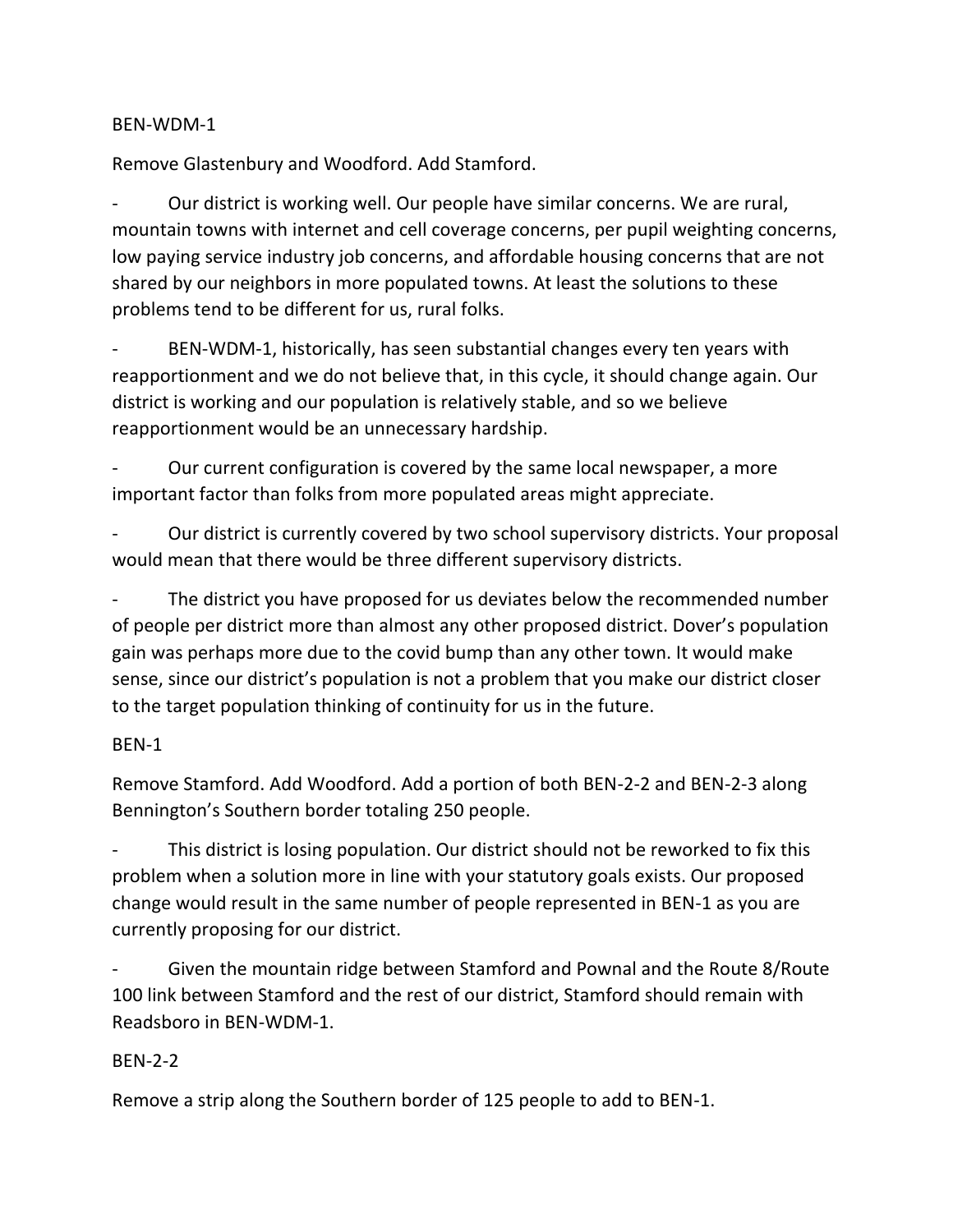This district would still have over 4,000 people. Population centers are used to intra-town districts. This line could easily follow roads excluding the more urban part of Bennington.

### BEN-2-3

Remove a strip along the Southern border of 125 people to add to BEN-1.

This district would still have over 4,000 people. Population centers are used to intra-town districts. This line could easily follow roads excluding the more urban part of Bennington.

#### BEN-2-1

Add Glastenbury

The population in Glastenbury is completely cut off from the rest of your proposed BEN-WDM-1 district. If you look at a nighttime satellite photo of Southern Vermont, that big, inky black void in the middle lies between these folks and the rest of the district. Interestingly, your inclusion of Glastenbury in our district makes perfect sense if you want to increase the statutory "compactness" of our district. The reality on the ground in a mountain state gives the lie to this as a goal.

Again, thank you for all of your work in this thankless task! We can relate and are appreciative.

Sincerely,

Andy McLean

Dover Town Clerk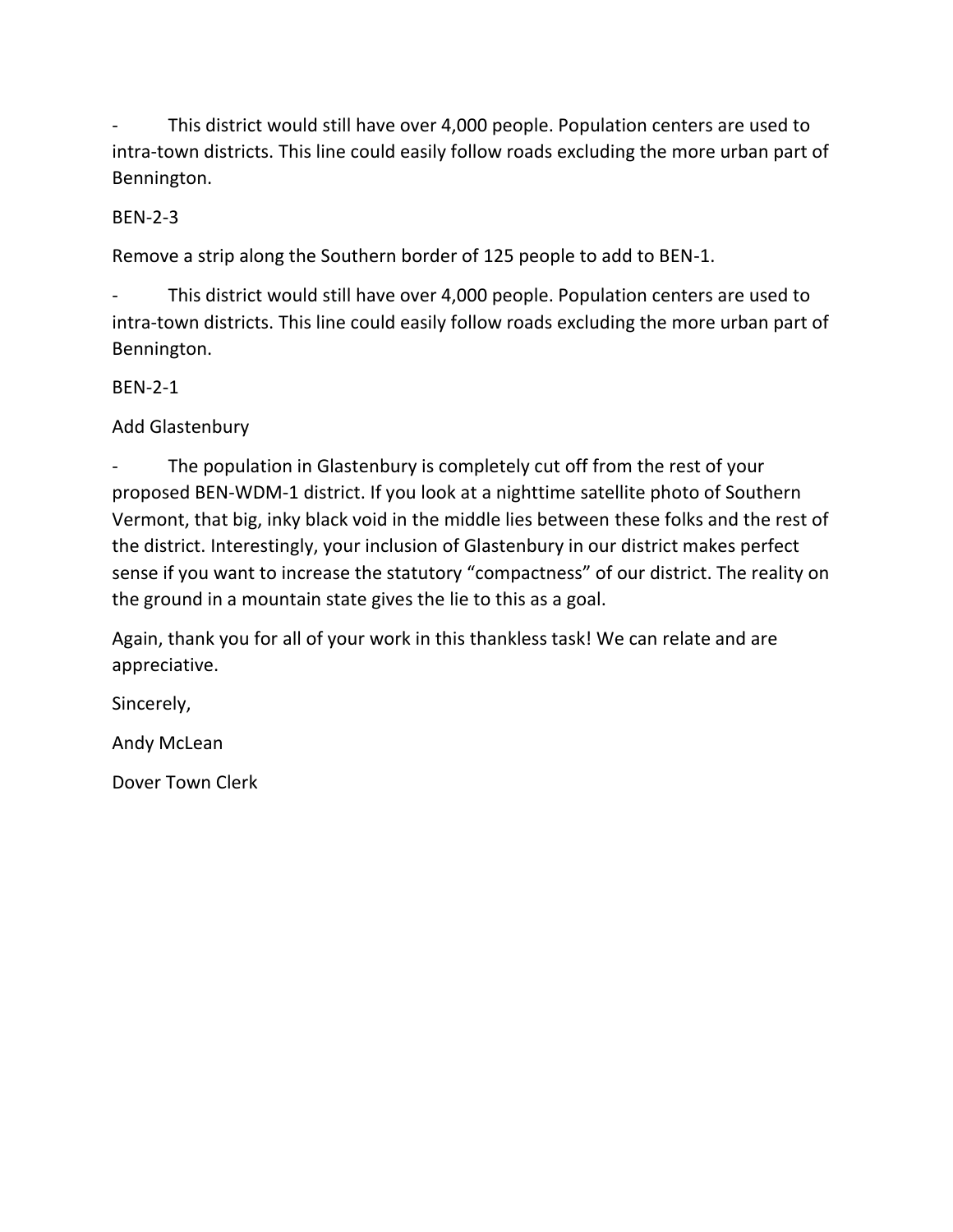### **Municipality: Dummerston**

Date the BCA Met: November 10, 2021 Date of Form Submission: 11/15/2021 1:07:11 PM Form Submitted By: Laurie Frechette, Town Clerk

### **District(s) reviewed that the BCA recommends changing:**

**District(s) reviewed that the BCA recommends keeping as proposed:** WDM-5

### **Description of District(s) recommended to be changed:**

No changes to WDM-5 were recommended.

#### **Rationale and comments:**

Our BCA was content leaving the district reapportionment as presented.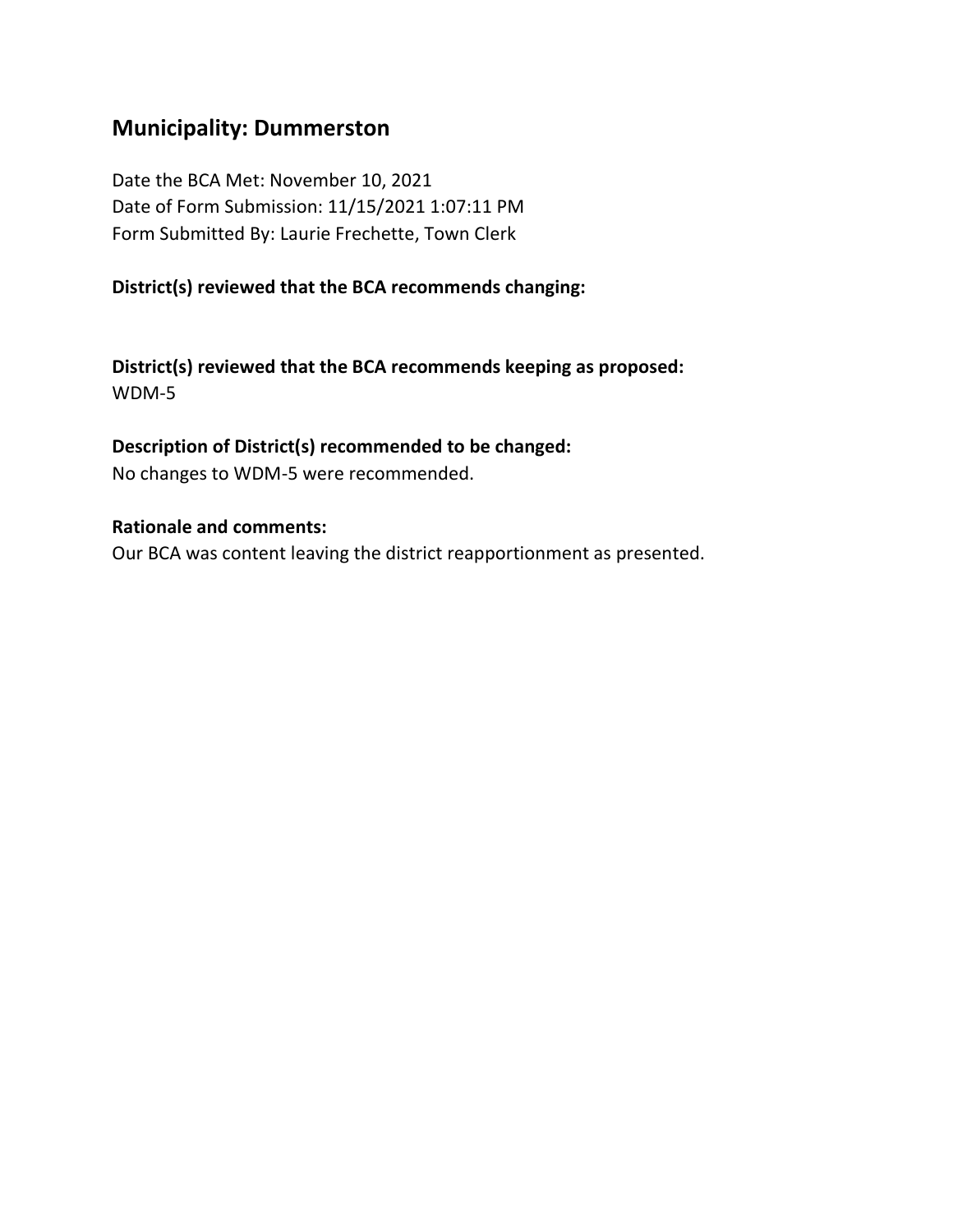# **Municipality: East Montpelier**

Date the BCA Met: November 8, 2021 Date of Form Submission: 11/15/2021 4:09:39 PM Form Submitted By: Rosie Laquerre, Town Clerk

### **District(s) reviewed that the BCA recommends changing:**

WAS-3/WAS-4

# **District(s) reviewed that the BCA recommends keeping as proposed:**

None

### **Description of District(s) recommended to be changed:**

The BCA does not feel the current configuration of WAS-3 and WAS-4 is fair or feasible. It believes strongly that EM should remain as one unit in whatever larger configuration is chosen. In the event that a change from the current district must be made, w

### **Rationale and comments:**

To the Legislative Apportionment Board (LAB)

The East Montpelier Board of Civil Authority (BCA) met on Monday, November 8 with members of the community in attendance. Discussion focused on the splitting of the town of East Montpelier (EM) to be included in both the WAS-3 and the WAS-4 districts as outlined in the tentative draft released recently by the Legislative Apportionment Board (LAB). The BCA voted unanimously to oppose the creation of the legislative districts as proposed. There was no one at the meeting who spoke in favor of the proposed new districts.

Currently, East Montpelier is part of a single member district composed of the towns of East Montpelier and Middlesex―each in its entirety. The changes in population noted in the 2020 census do not mandate any change in this particular district. In fact, were the district left as it currently is, the deviation from the ideal representation would be - 2.1% as opposed to 7.32% under the tentative proposal. Clearly, it is not the 2020 census numbers of the EM/Middlesex district that pose a problem. It appears that in the creation of WAS-3, the three small towns of Calais, Woodbury, and Worcester didn't total as many as the LAB desired, so a small section of East Montpelier, housing 404 residents, was added.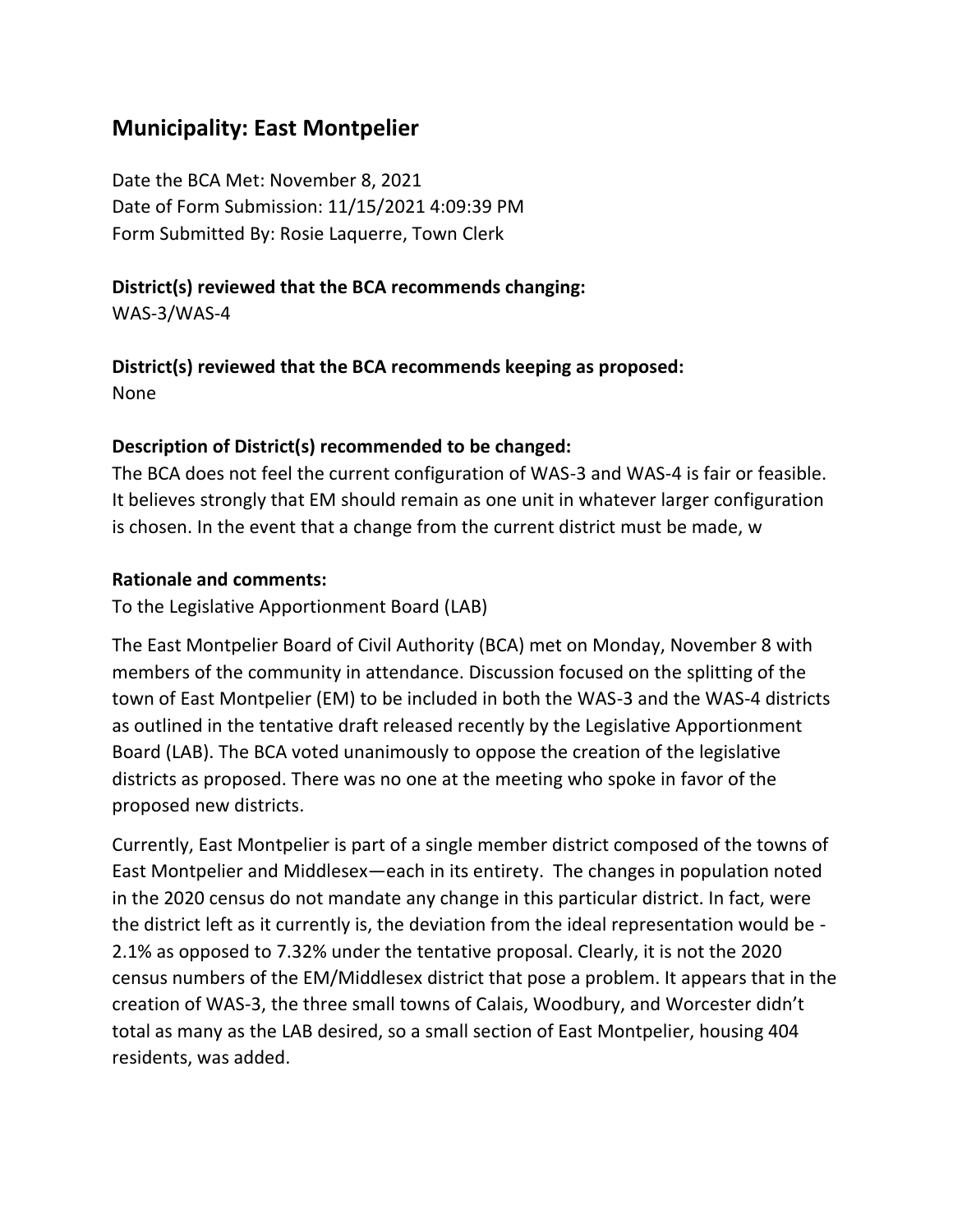However, in coming up with this proposal―carving out a small portion of East Montpelier (including one of its two village centers)―the LAB has violated the other, non-numerical standards for reapportionment outlined in 17 V.S.A. § 1903 (b) (1-3) which read as follows:

(1) preservation of existing political subdivision lines;

(2) recognition and maintenance of patterns of geography, social interaction, trade, political ties, and common interests;

(3) use of compact and contiguous territory

Failure to preserve the existing political (town) subdivision lines is obvious and needs no further explanation except to note that many of the interactions of residents with the state legislature revolve around affairs of the town or city in which they live. Which leads readily into criterion (2).

It is the strong belief of the BCA and the citizens attending the November 8 meeting (many of whom live in the small part of EM assigned to WAS-3) that the residents of that part of EM would be completely disenfranchised with regard to issues regarding their town and its relationship to the VT legislature. This is in addition to the disruption of normal flows of social interaction, commerce, and other common interests.

With regard to criterion (3), while the part of EM appended to WAS-3 is contiguous, it is clearly an add-on and is not at all compact; nor does it lend itself in any way to making the 404 residents of the area feel in any way a part of the other three towns.

In addition to flying in the face of the legislatively mandated criteria, the newlyproposed district makes the running of elections far more complex. A separate operational center must be set up with its own printed ballots, tabulator programming, check list, and staffing.

The meeting on November 8th meeting included, also, discussion about the general underlying issue of single- vs. multi-member districts. The sense of the meeting was that the greater accountability and fairness issues sometimes touted as benefits of single member districts are heavily outweighed by the legislatively mandated criteria cited above―the maintenance of a sense of community being primary.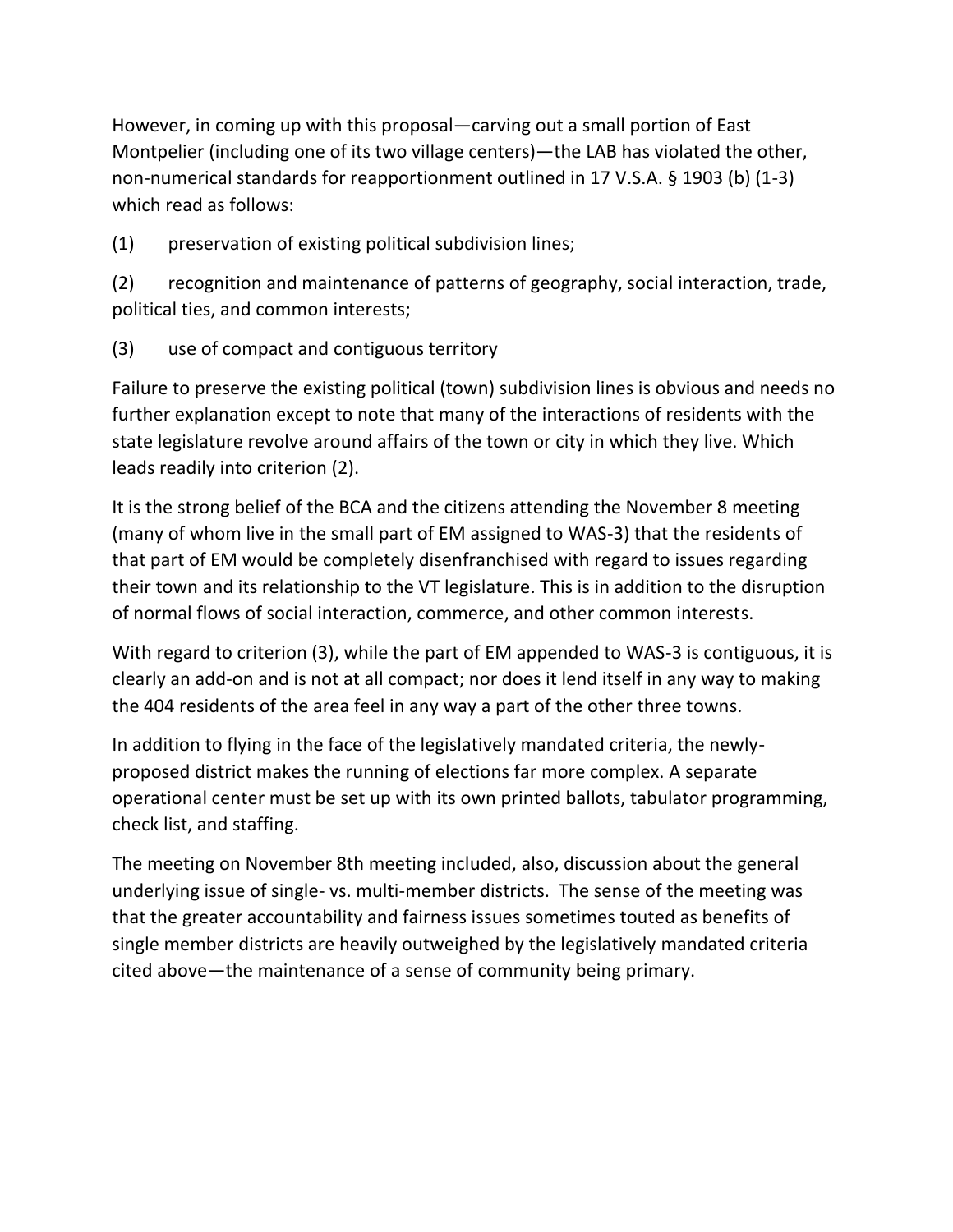### **Municipality: Essex**

Date the BCA Met: 11/03/2021 Date of Form Submission: 11/4/2021 8:12:56 AM Form Submitted By: Dawn Hill-Fleury, BCA Chair

### **District(s) reviewed that the BCA recommends changing:**

CHI-6, CHI 10-1, CHI 10-2, CHI 10-3, CHI 10-4, CHI 10-5

#### **District(s) reviewed that the BCA recommends keeping as proposed:**

#### **Description of District(s) recommended to be changed:**

The Essex Board of Civil Authority recommends that the district lines be redrawn to encompass the existing Essex-Westford School District boundaries as currently exists in CHI 8-1, CHI 8-2 & CHI 8-3.

The Essex BCA also requests that municipal lines for t

#### **Rationale and comments:**

Thank you for the opportunity to provide feedback during the decennial redistricting process.

The Essex Board of Civil Authority (BCA) met November 3, 2021 and discussed the **Tentative** 

Reapportionment Proposal and its impact on the region currently represented by the CHI-8-2,

CHI-8-1, and CHI-8-3 legislative districts. The Essex BCA notes that its existing legislative

districts are in an area that has experienced significant population growth since the last

redistricting process, and that additional gains are projected in the decade ahead.

The Tentative Reapportionment Proposal contemplates 6 single member districts that would

encompass Essex Junction, Essex Town, Milton, South Burlington, and Westford. These draft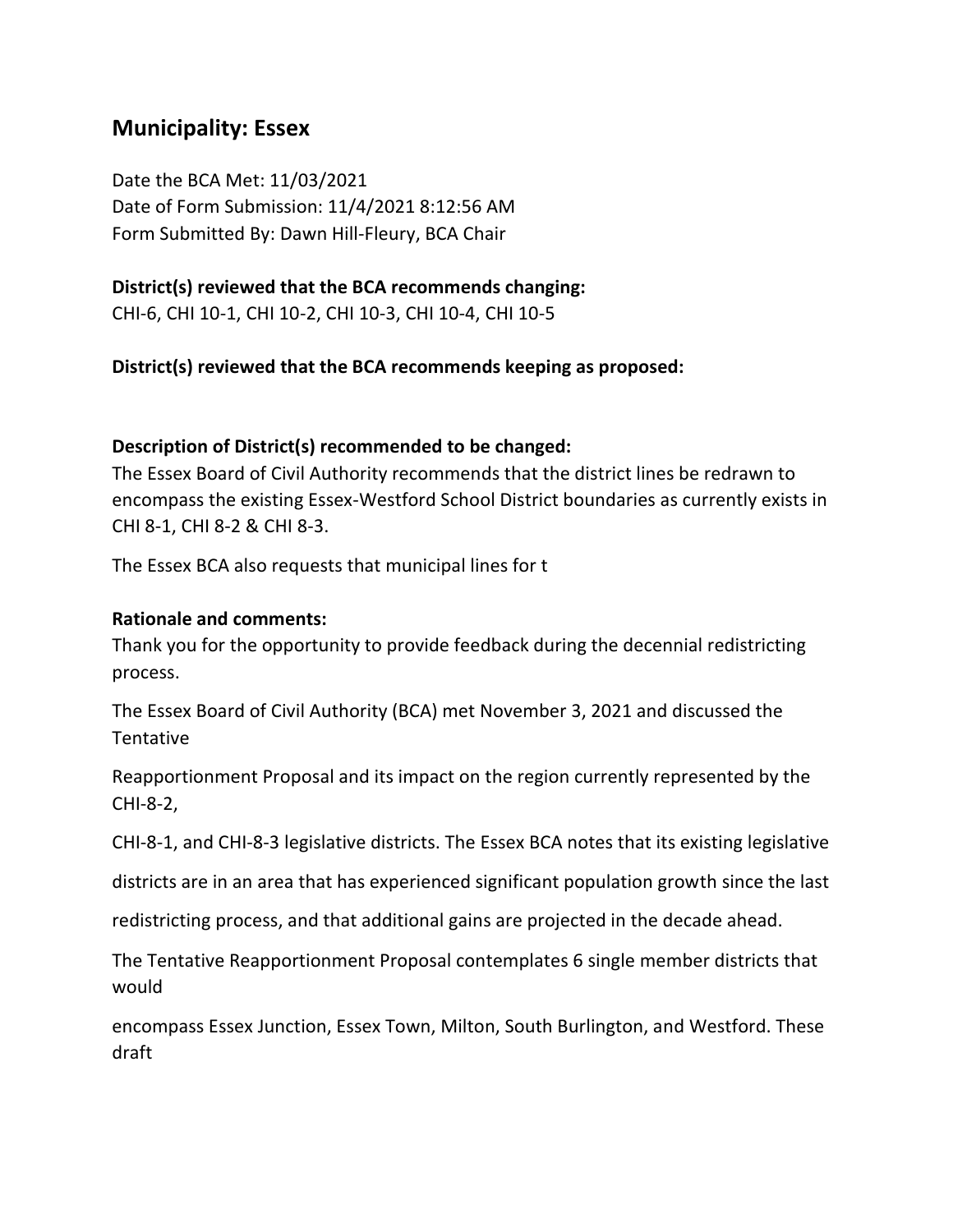districts are not consistent with the existing boundaries of the Essex Westford School District

(EWSD) and the municipalities therein (Essex Junction, Essex Town, and Westford).

Instead of the Tentative Reapportionment Proposal, the Essex BCA recommends that the new

legislative districts remain within the existing geographic footprint of the EWSD. Additionally,

given ongoing population trends, the Essex BCA asks the Vermont Legislative Apportionment

Board and General Assembly to consider creation of districts that total 6 State Representatives

spanning the area of the EWSD, and municipalities therein, including the possibility of 2 member

districts. We believe this is the best option to ensure the needs of Essex Junction, Essex Town,

and Westford voters are met through the next decade.

Thank you for reviewing our comments. We appreciate your consideration and welcome your

feedback.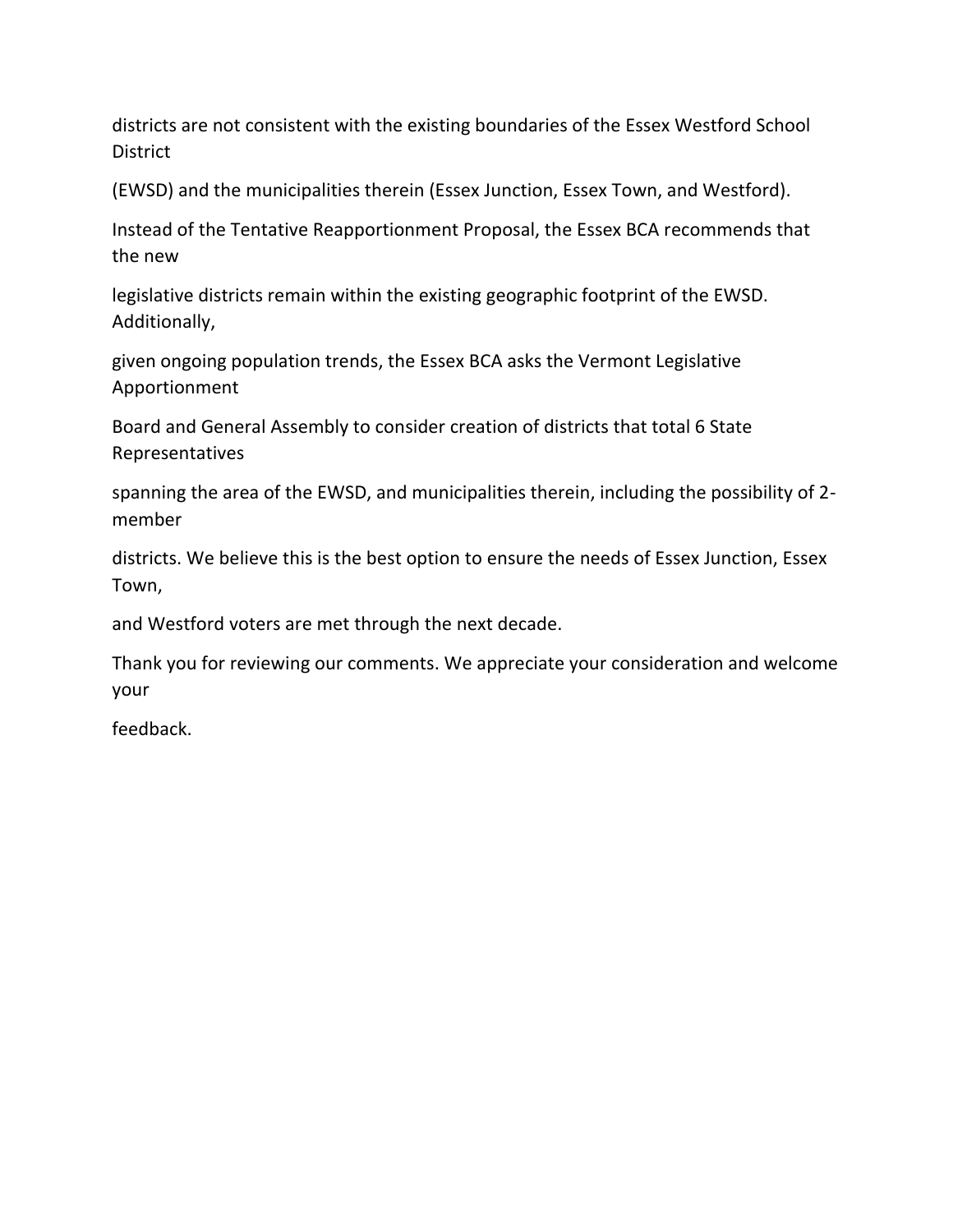# **Municipality: Fair Haven**

Date the BCA Met: November 2,2021 Date of Form Submission: 11/8/2021 8:30:31 AM Form Submitted By: Suzanne Dechame , Town Clerk and Chris Cole , Selectman Chair, Town Clerk and Chair of Selectboard

### **District(s) reviewed that the BCA recommends changing:**

RUT-5

**District(s) reviewed that the BCA recommends keeping as proposed:** RUT-3

### **Description of District(s) recommended to be changed:**

9. The BCA recommends changes to the proposed RUT-5 district. Our district has historically been represented by two members. The proposed RUT-5 district reduces this to one member. The BCA recommends that the district Fair Haven is located within continu

### **Rationale and comments:**

10. The BCA believes that a two member district gives citizens better access to their representatives. For the Town of Hubbardton to be represented by representatives in two different districts and split between Rutland and Addison County will bring confusion and diminish access to their representatives. Hubbardton in all actuality has shared many of their services with the Town of Castleton, including their previous union school district.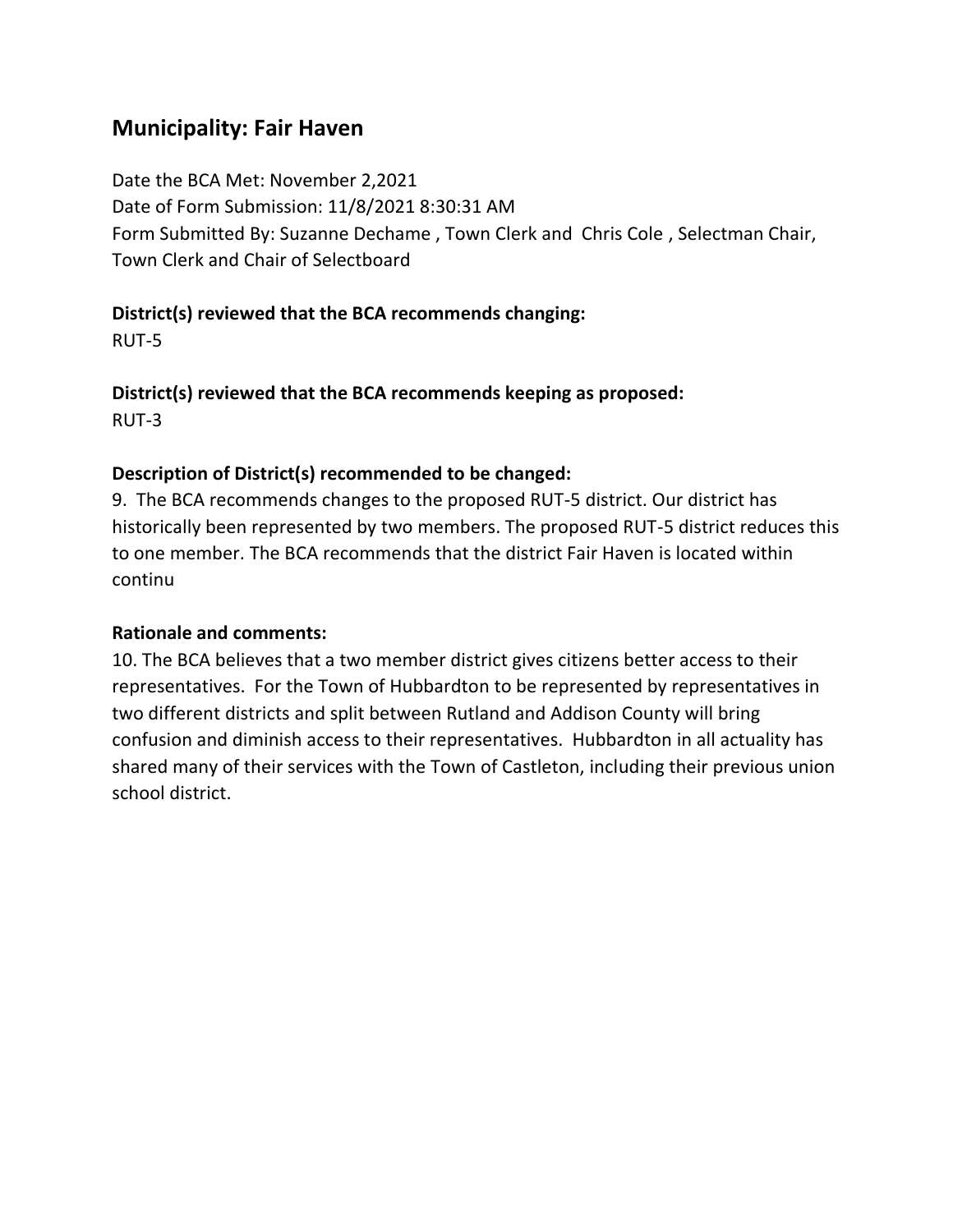# **Municipality: FAIRFAX**

Date the BCA Met: 11/04/2021 Date of Form Submission: 11/12/2021 12:11:26 PM Form Submitted By: DEBORAH WOODWARD, TOWNCLERK/TREASURER

### **District(s) reviewed that the BCA recommends changing:**

FRA-7, FRA-2, LAM-5, AND A PORTION OF FRA-8

#### **District(s) reviewed that the BCA recommends keeping as proposed:** NONE

### **Description of District(s) recommended to be changed:**

This BCA unanimously recommends, rather than reapportioning part of Fairfax, to combine all of Fairfax with Fletcher and Fairfield to create a two representative district. If necessary, this BCA would also be amenable to acquiring some constituency from F

### **Rationale and comments:**

The House of Representatives Tentative Reapportionment Proposal (TRP) outlay of FRA-7 is problematic for a number of reasons. Title 17: Elections; Chapter 043A: Periodic Reapportionment (17 V.S.A. § 1903) standards were not adhered to in the current TRP. The standards in particular that this BCA feel are not reflected in the TRP are preservation of "communities of interest" including "patterns of geography, social interaction, trade, political ties, and common interests" as well as preserving "contiguous territory". Specifically, the outlay of FRA-7 not only disrupts the contiguous territory of the Town of Fairfax, it cleaves off the most vibrant areas. The section the TRP is looking to move to LAM-5 is the hub of commerce and social interaction for Fairfax. Folks from all parts of town connect in this exact area of town to get their prescriptions, drop off mail, get hardware, deposit a check, get a pizza, grab a cup of coffee, and much more. This alteration also crosses county and school district lines, further discounting Fairfax's communities of interest.

This BCA also understands that Fairfax has outgrown being a one representative town. We contend that much of this growth and vibrancy is found in the area that the TRP looks to annex away from Fairfax in this TRP. Disjointing the town in this way seems unconscionable to this BCA and we therefore submit a friendly alternative. In an effort to keep Fairfax intact, keep county lines intact, and truly preserve communities of interest, we have voted unanimously to propose keeping the 2012 apportionment for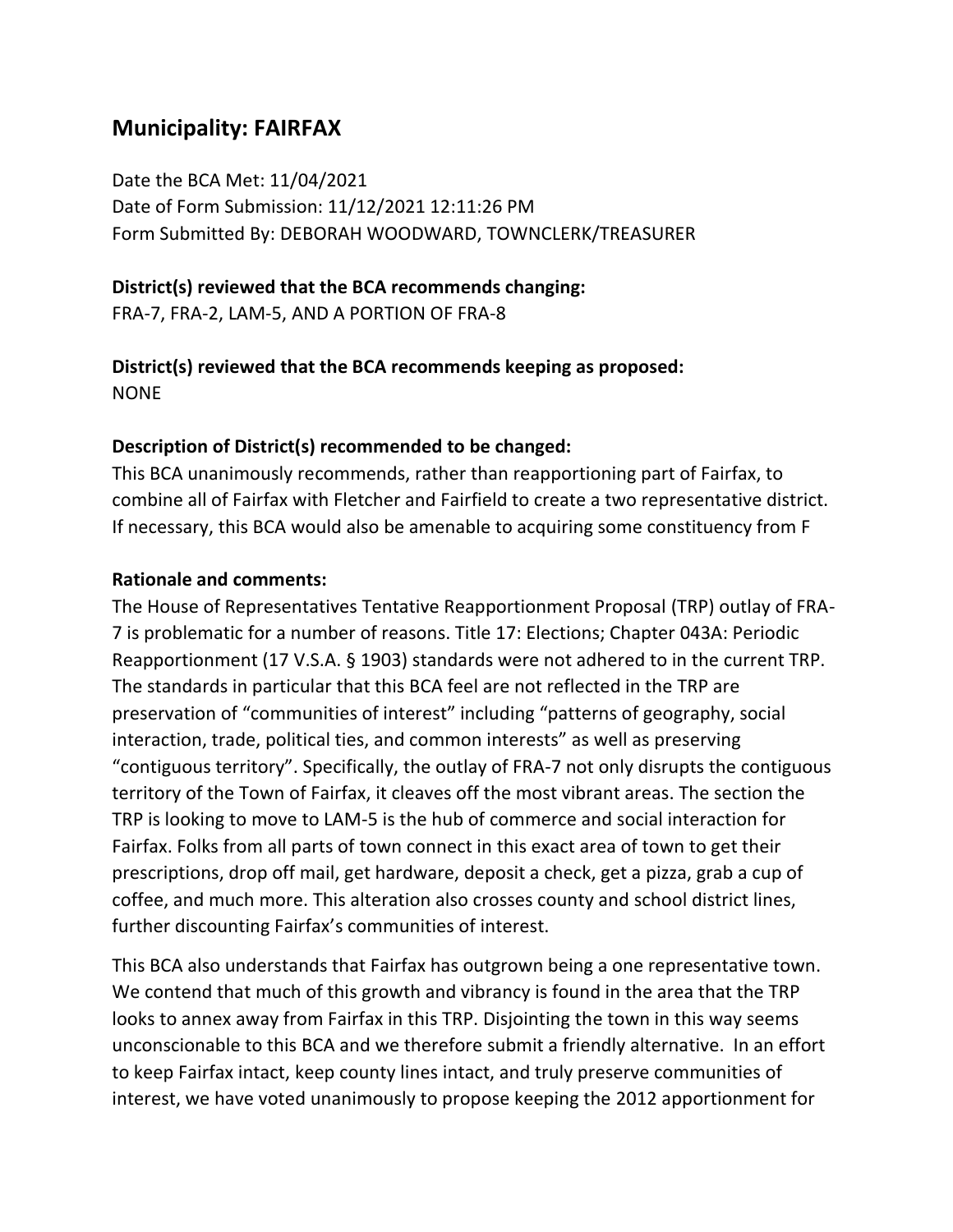Fairfax and adding the towns of Fletcher and Fairfield to create a 2 representative district. \*Please find the attached map. This should bring the census numbers into line as needed in the reapportionment process. This BCA has also voted to include a reapportionment of some of the Georgia constituency in an effort to bring the census numbers even further in compliance should that be necessary. This may aid the Vermont State Apportionment Board with Georgia's growth and current reapportionment to Milton. In the eyes of this BCA, moving those Georgia constituents to the district proposed here would also keep county lines and communities of interest intact. Lastly, our proposal keeps intact educational communities of interest in that the Franklin West Supervisory Union includes Georgia, Fairfax, and Fletcher schools. These areas share students, teachers, families, and even sports teams.

Again, we feel this recommendation for reapportionment is more consistent with the 17 V.S.A. § 1903 standards and keeps one of the few quickly growing areas of Vermont intact from a town, county, and community standpoint.

The map is being emailed to you.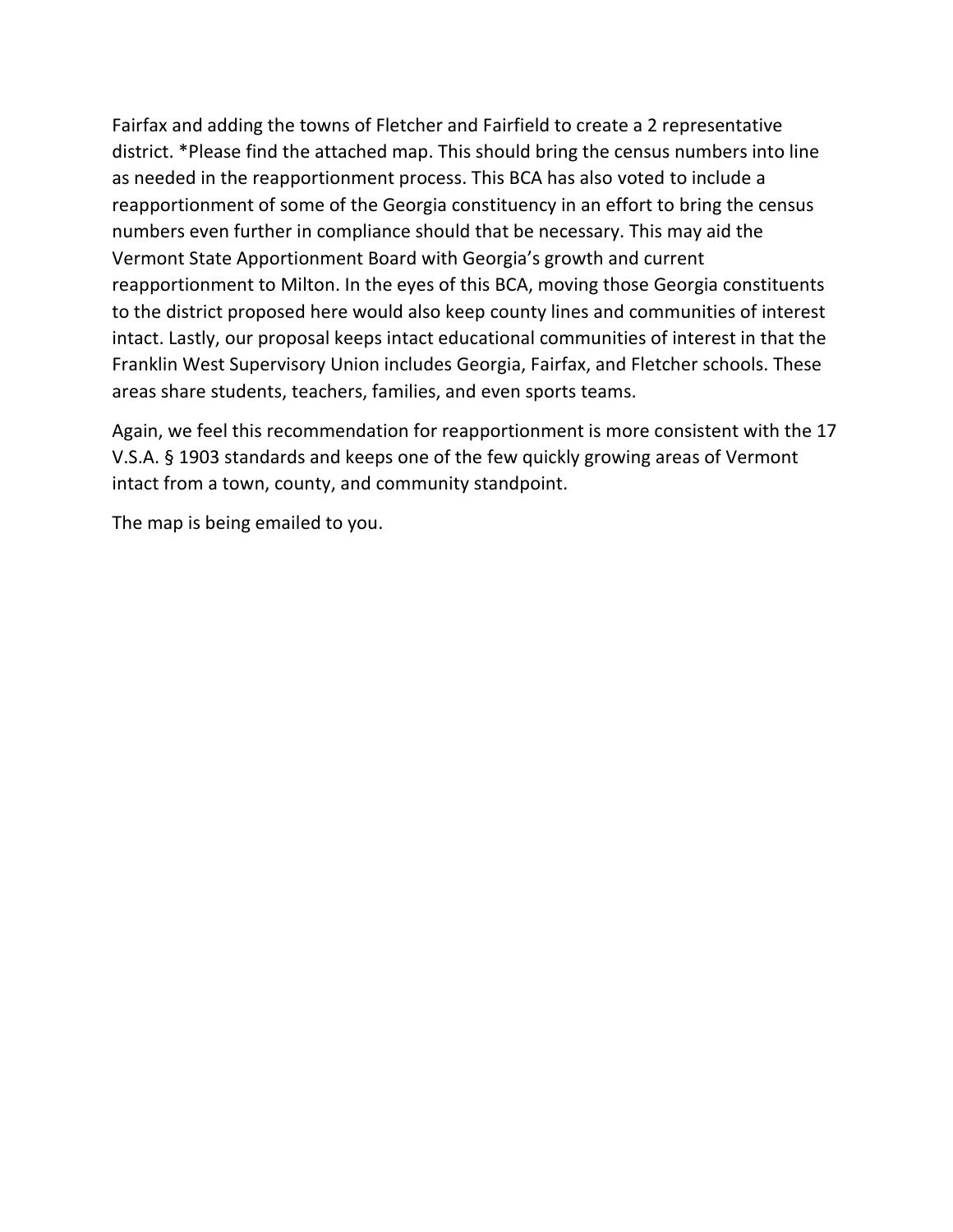# **Municipality: Ferrisburgh**

Date the BCA Met: November 8, 2021 Date of Form Submission: 11/12/2021 10:39:15 AM Form Submitted By: Jean Richardson, BCA Chair

### **District(s) reviewed that the BCA recommends changing:**

ADD- 3 and ADD -4

### **District(s) reviewed that the BCA recommends keeping as proposed:**

Not Applicable

### **Description of District(s) recommended to be changed:**

The Ferrisburgh BCA unanimously rejects the proposal to create two new, one-person Districts, ADD-3 and ADD-4, and recommend that the existing ADD-3 District lines remain unchanged, continuing to include all of Ferrisburgh, Vergennes, Panton, Addison and

### **Rationale and comments:**

The Proposal is to create two one-person Districts as follows - based on the total population of 643,050, divided by 150 House Districts , the "ideal size" of a one-person District is 4,287; and the "ideal size" of a 2 person District is 8,574.

Proposed District - ADD- 3 comprising the west half of Ferrisburgh, plus Panton, Addison, Weybridge.

Population 4,067, which is 5.13% less than the ideal 4,287

Proposed District - ADD – 4 comprising the east side of Ferrisburgh and Vergennes

Population 3,957, which is 7.7% less than the ideal 4,287

ANALYSIS

Do we want to divide Ferrisburgh in 2? NO

Although it would make it easier and cheaper for the Representative to campaign, it would be divisive, require two voter Checklists, increase administrative costs, add stress, and weaken our community.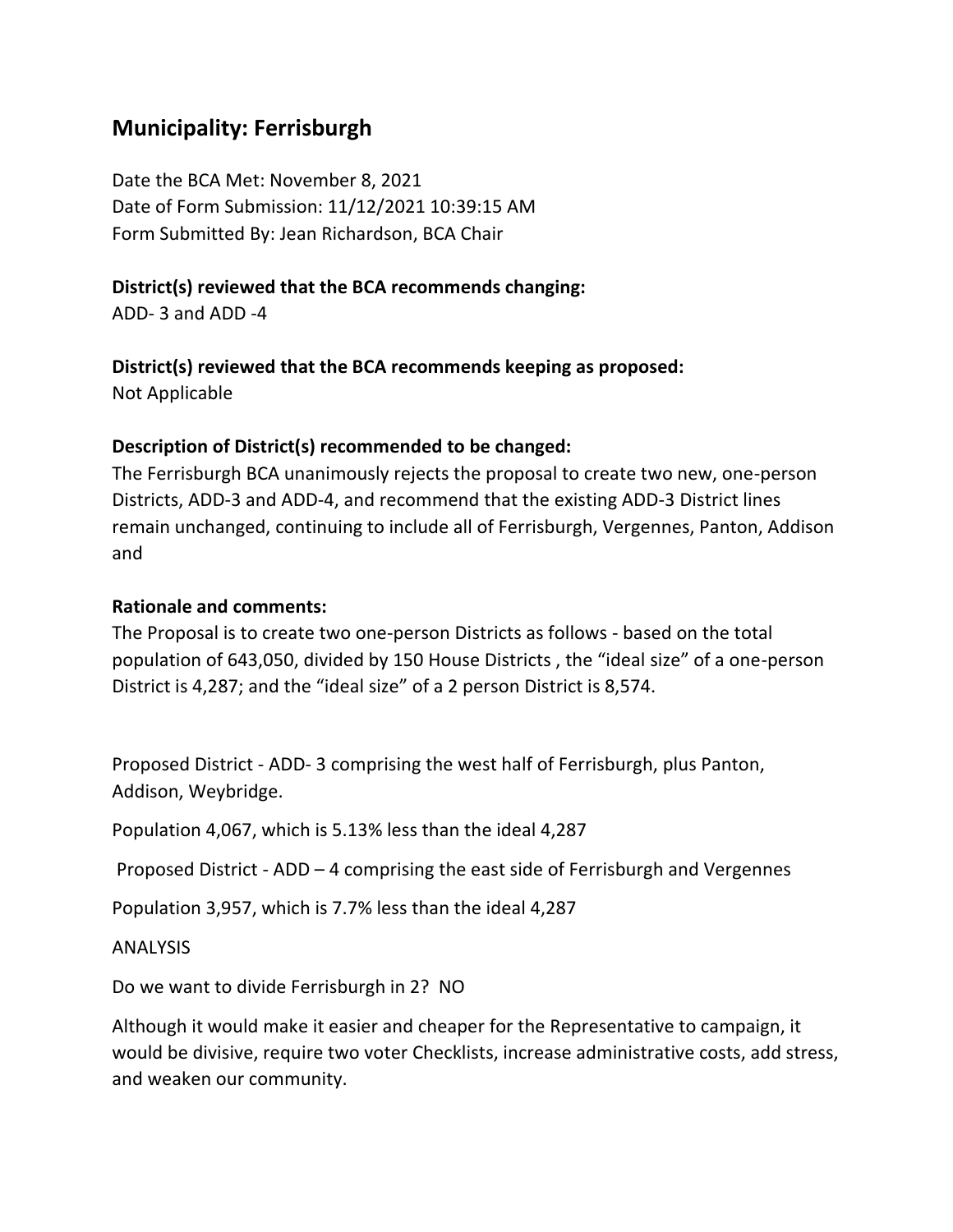Measured against 17 VSA 1903 criteria/policies:

(1) It would NOT preserve existing political subdivision lines;

(2) It would NOT recognize and maintain patterns of geography, social interaction, trade, political ties and common interests

(3) It is a compact and contiguous territory.

THUS: Dividing Ferrisburgh in two fails the statutory policies and is not acceptable.

Do we want to combine the two proposed one-person districts into one district? NO

If we simply combine the two proposed one-person districts, and create a new twoperson district configuration, we would have a total population of 8,024, comprising Ferrisburgh, Vergennes, Panton, Addison and Weybridge

The Population of Weybridge is 814; The Population of Waltham is 446.

The Ideal size, 8,574, minus size of new district, 8,024 = 550 or 6,4% less - compared with 7.8% less for the present 2 person District configuration. This is a minor difference numerically, but the loss of Waltham would break up a long standing community connection and resources that have long been shared.

If we KEEP our SAME two-person district, how does that measure up to the policies at 17 VSA 1903?:

Our present ADD-3 District is a two-person District comprising Ferrisburgh, Vergennes, Panton, Addison and Waltham.

This is also our Addison NW Unified School District, Bixby Library District, Fire District and Emergency Services District.

And, a two-person District gives each voter more choice.

The total population is 7,897, which is 677, or 7.8% less than the "ideal" size of 8,574, but within 10% deviation

(1) It DOES preserve existing political subdivisions;

(2) It DOES recognize and maintain patterns of Geography, social interaction, trade, political ties and common interests- … such as the Unified School District, shared Fire District and Emergency Services, shared Bixby Library district and strong sense of community;

(3) It is a compact and contiguous territory.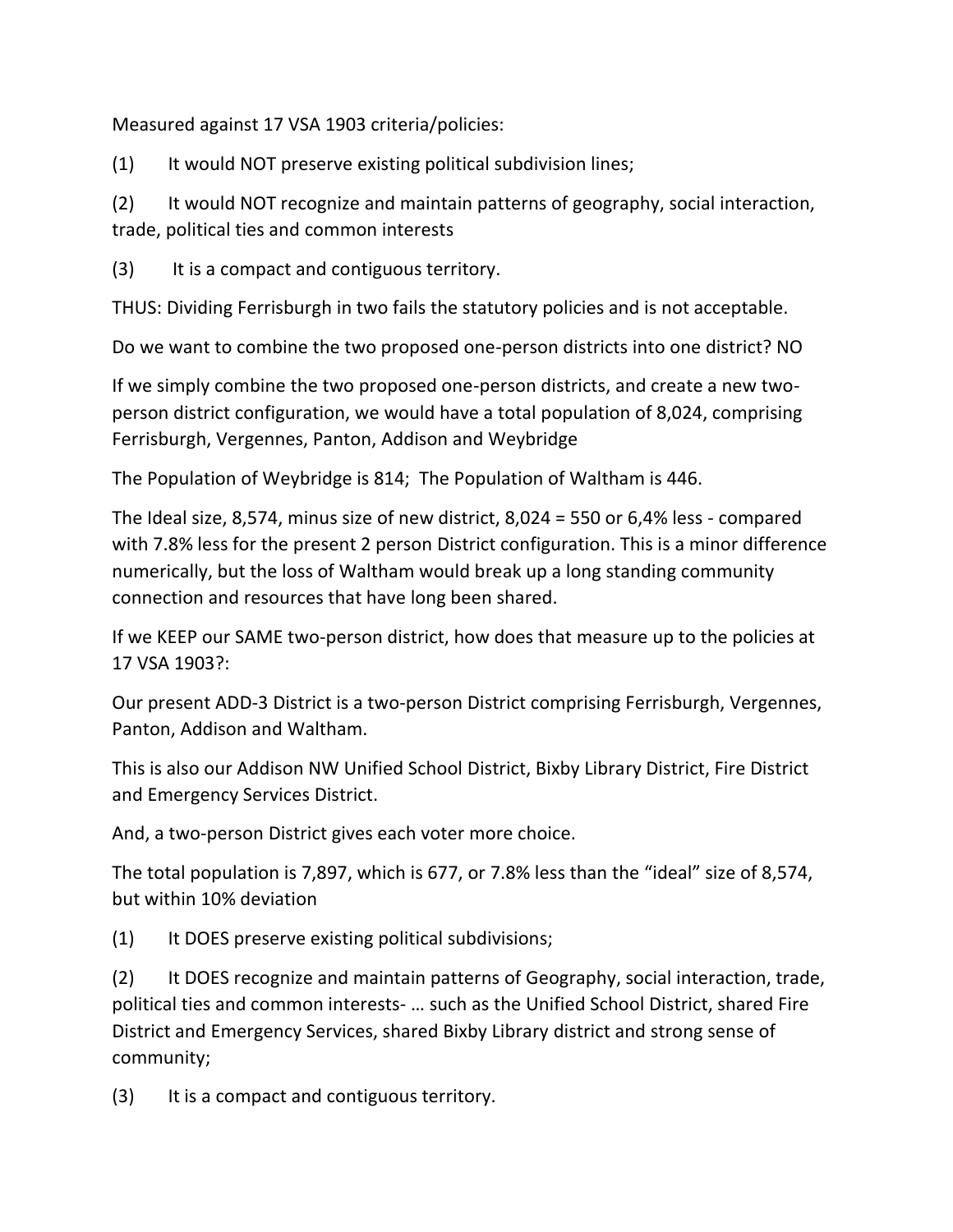THUS: Our present District configuration meets the statutory policies.

The Ferrisburgh BCA is unanimous in voting to remain the same 2 person District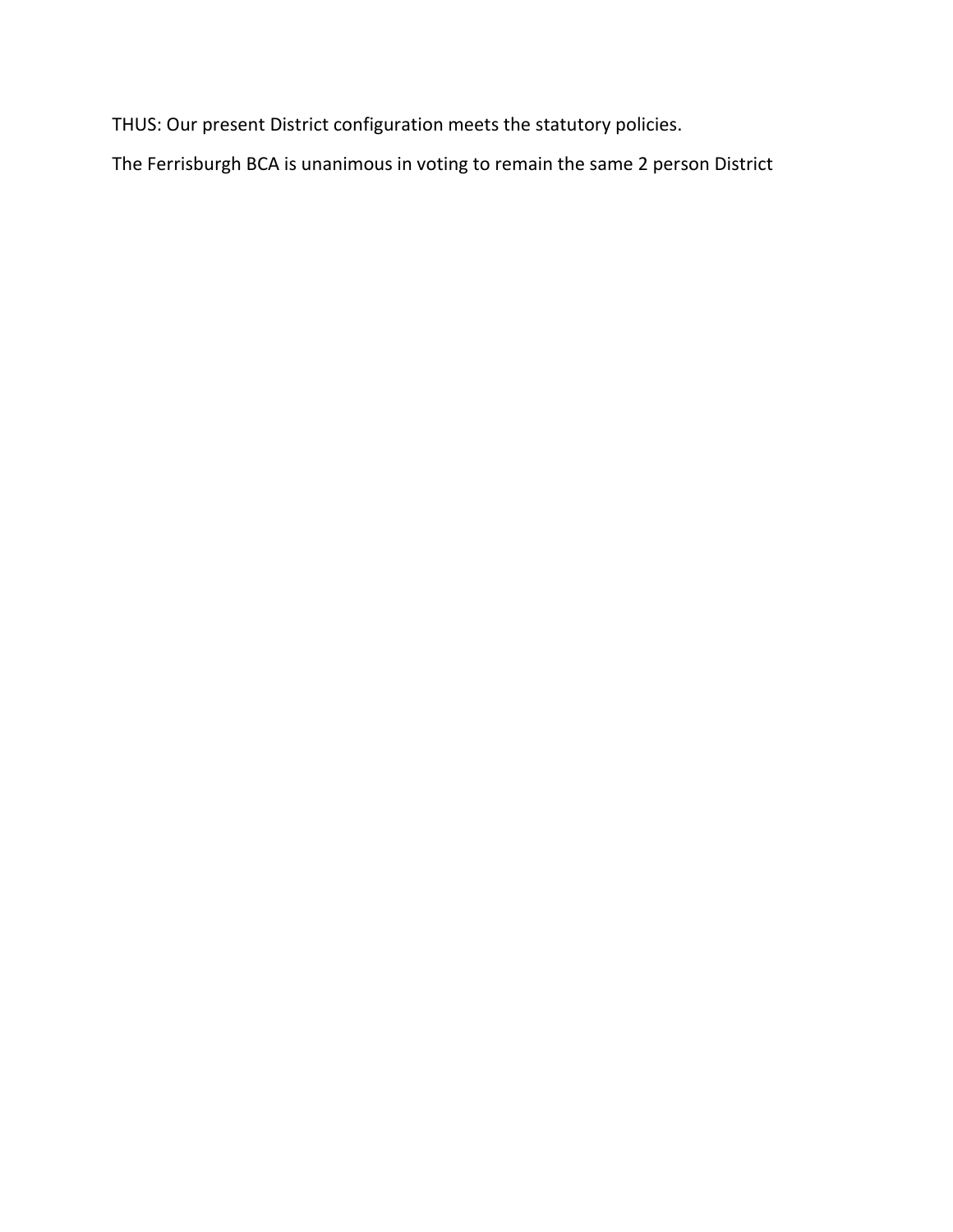# **Municipality: Geogia**

Date the BCA Met: 11/4/21 Date of Form Submission: 11/4/2021 8:55:45 PM Form Submitted By: Alan Parent, BCA Chair

### **District(s) reviewed that the BCA recommends changing:**

**District(s) reviewed that the BCA recommends keeping as proposed:** FRA-8

#### **Description of District(s) recommended to be changed:**

The BCA of the town of Georgia recommends to the LAB keeping the entire town of Georgia as one voting district as it currently is.

#### **Rationale and comments:**

To whom it may concern,

The town of Georgia Board of Civil Authority (BCA) met on November 4, 2021 to review the proposed redistricting boundaries as submitted by the Legislative Apportionment Board (LAB) and posted to the Secretary of State's website at https://sos.vermont.gov/apportionment-board/.

It is our desire to inform the LAB of our displeasure with the proposed district as drawn for FRA-8. As drawn, the new district carves out a very small portion of the southern most portion of Georgia that is adjacent to Route 7. This small section is then distributed into the proposed CHI-3-1 in the town of Milton and in Chittenden County.

The Georgia BCA is extremely concerned that such a proposal will have long lasting consequences on the proposed 198 residents of our town. Such consequences are detailed below.

• Voter confusion: impacted residents will struggle to understand where to vote and why they are going to a different county to cast a ballot.

• Different County: Georgia residents will be forced to cast a vote in Chittenden County and be represented by a much large town of Milton. This will ensure that their Franklin County needs and desires are not met.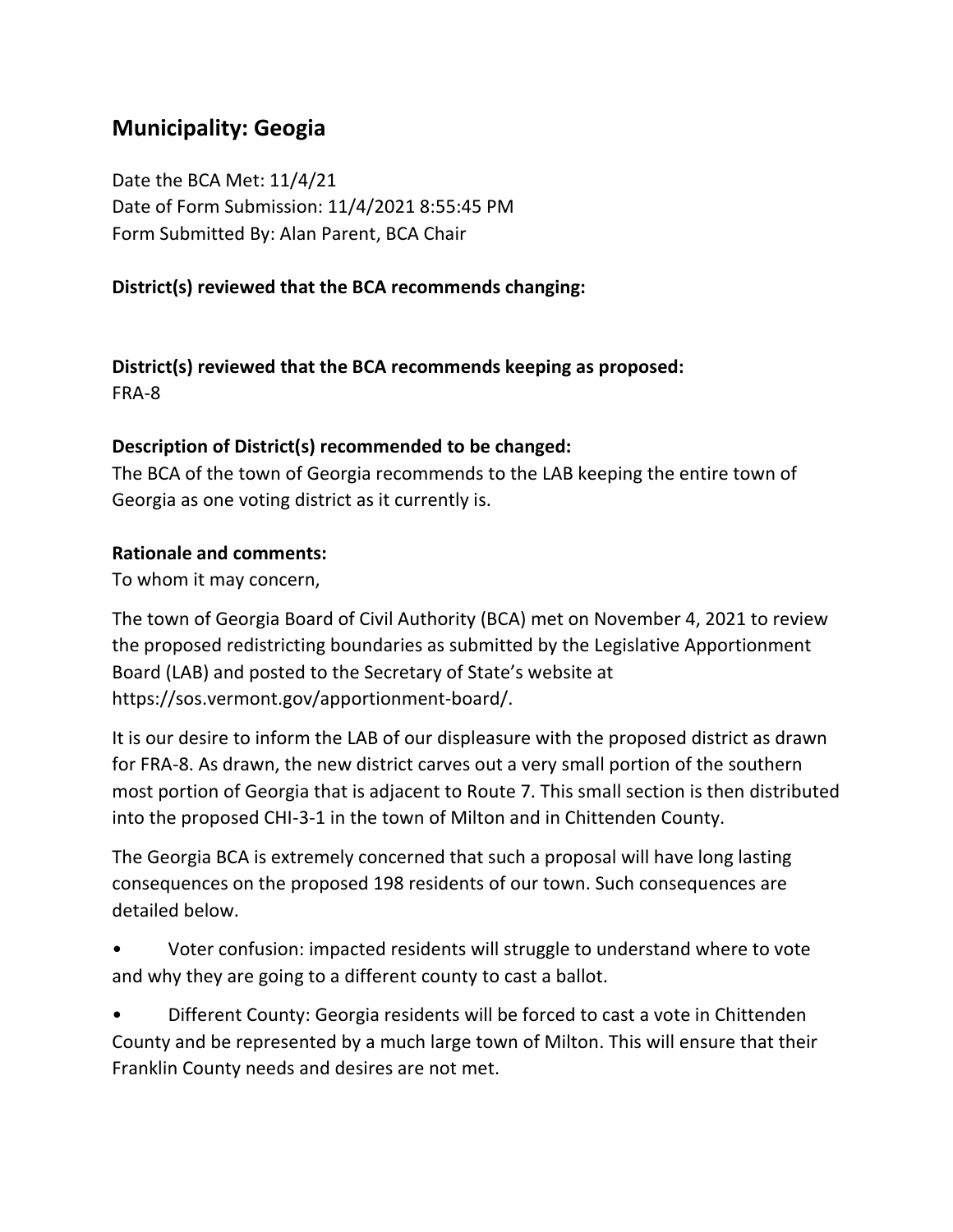• Voter Apathy: voters may be disenfranchised to even cast a vote with the assumption that their ballot does not matter since their voice is such a small factor in a much larger town of a differing county.

Cost Effectiveness: said residents may have to visit two different polling stations to cast ballots for town issues or town officials will be forced to print small amounts of local ballots to accommodate their needs. This issue can have ramifications on ballot tallies.

With the above said, the Georgia BCA would appreciate the LAB consider keeping the entire town of Georgia as one voting unit. The impact on our deviation, if allowed to remain as one precinct, will only be 8.4%. This small amount is much too small to disenfranchise members of our town from voting all together. We would greatly appreciate your reconsideration on this matter.

The Georgia BCA is formally asking that the LAB keep the entire town of Georgia (FRA-8/FRA-1) as one voting district.

Thank you

Alan Parent,

Chairperson Georgia Board of Civil Authority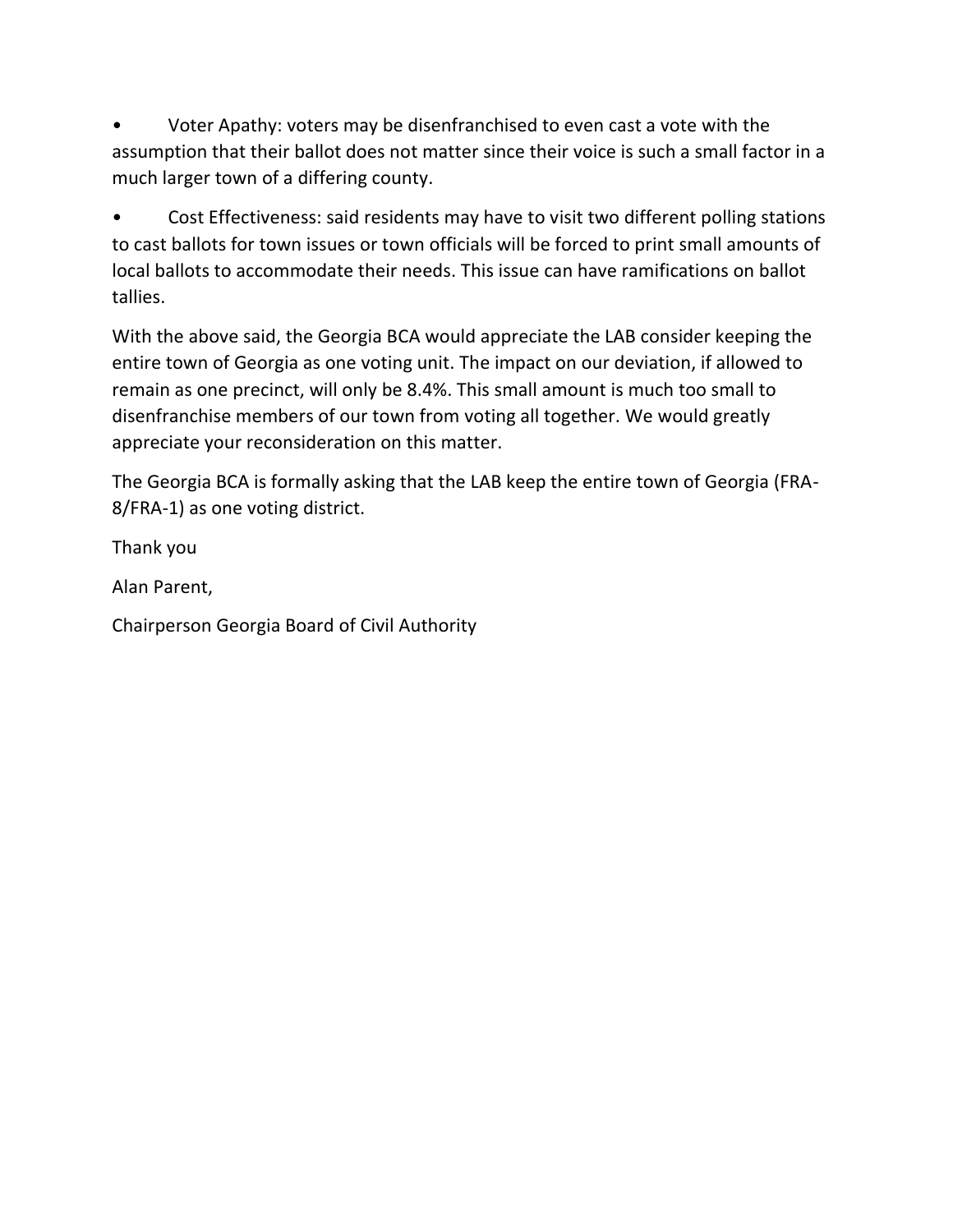### **Municipality: GLover**

Date the BCA Met: November 08, 2021 Date of Form Submission: 11/9/2021 10:27:31 AM Form Submitted By: Jessica Sweeney, Town Clerk

#### **District(s) reviewed that the BCA recommends changing:**

Orleans-4

#### **District(s) reviewed that the BCA recommends keeping as proposed:**

Orleans-4

#### **Description of District(s) recommended to be changed:**

Glover BCA Accepts the reapportionment as proposed.

#### **Rationale and comments:**

The reason for going with the proposed drawing is more accountability for one person, better access to one person. The person that would most likely to be our representative will be a familiar face, whom we would have confidence into accurately represent our values and perspectives.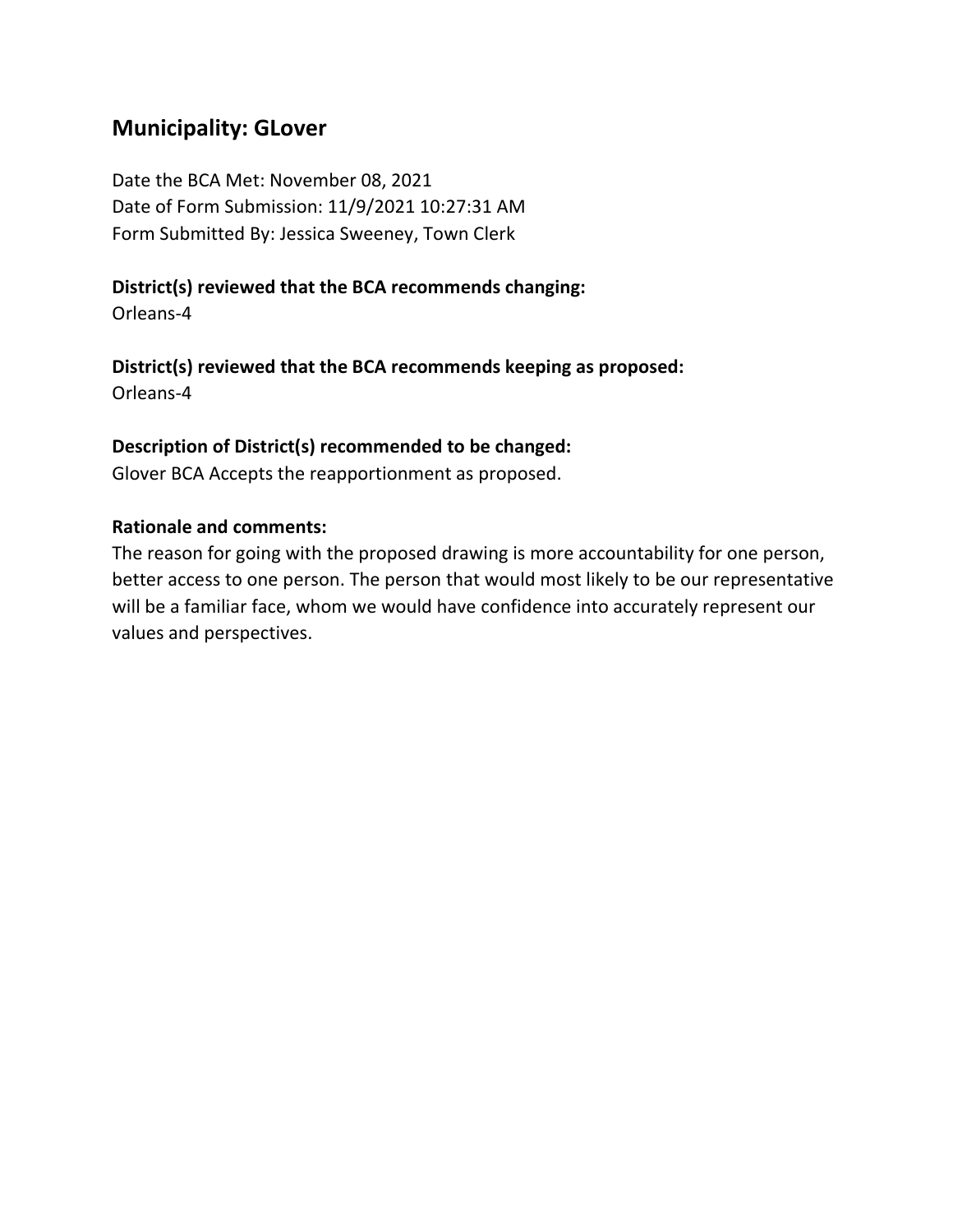# **Municipality: Goshen**

Date the BCA Met: 11/02/2021 Date of Form Submission: 11/9/2021 10:00:50 AM Form Submitted By: Rosemary McKinnon, Town Clerk

**District(s) reviewed that the BCA recommends changing:** ADD-1

**District(s) reviewed that the BCA recommends keeping as proposed:** ADD-1

### **Description of District(s) recommended to be changed:**

ADD-1 No change, fine as is.

#### **Rationale and comments:**

We are pleased that you left us with the towns that we also share a school district with. Our issues/concerns are many times shared concerns.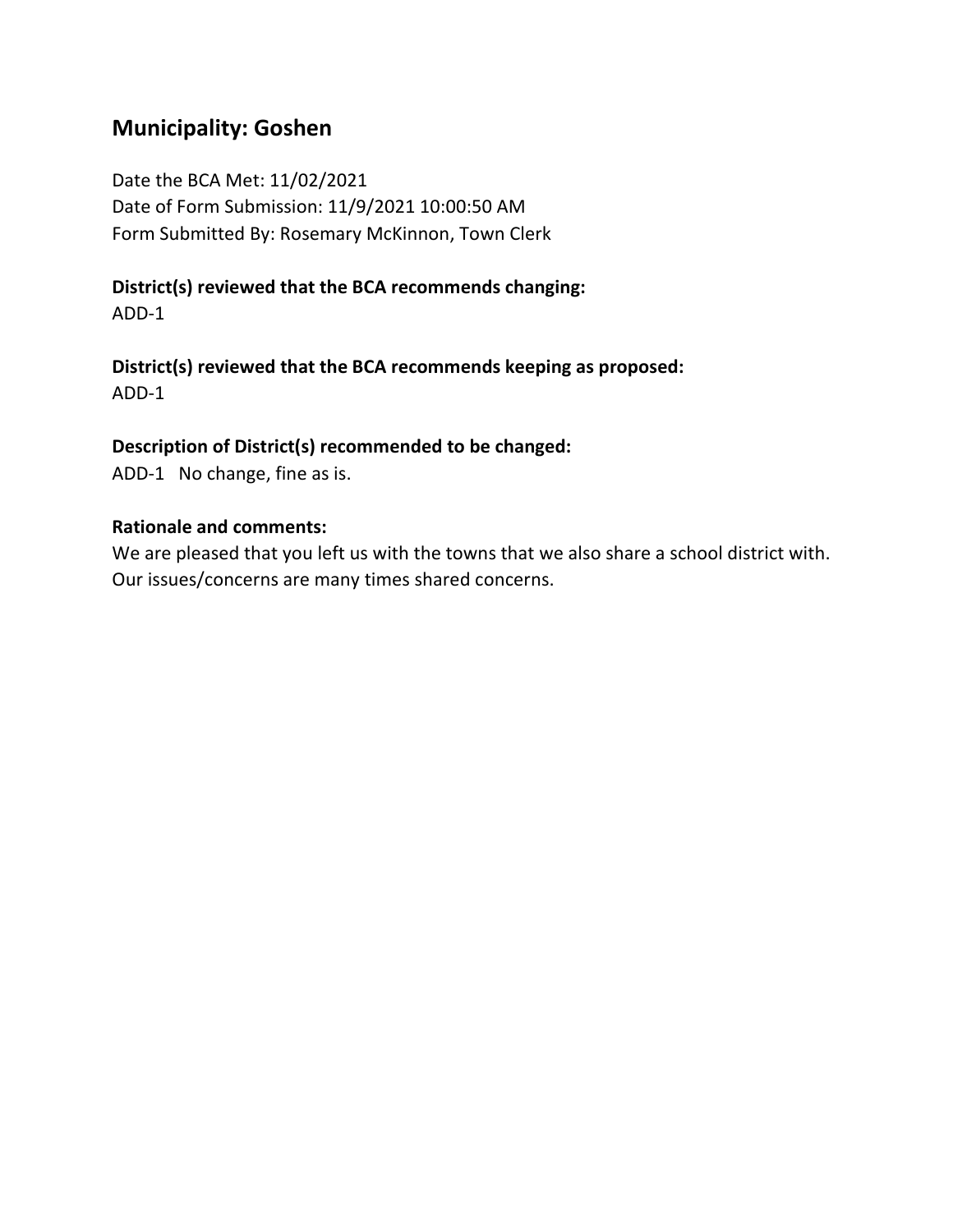# **Municipality: GRAFTON**

-

Date the BCA Met: 11/01/21 Date of Form Submission: 11/13/2021 10:49:08 AM Form Submitted By: Christopher R. Wallace, BCA Chair

**District(s) reviewed that the BCA recommends changing:** WDM-7

**District(s) reviewed that the BCA recommends keeping as proposed:**

| WINDHAM-3                             | Description of District(s) recommended to be changed:<br>Athens, Brookline, Grafton, Rocking- |
|---------------------------------------|-----------------------------------------------------------------------------------------------|
| ham, Windham, and that part of        |                                                                                               |
| Westminster encompassed within a      |                                                                                               |
| boundary beginning at the intersec-   |                                                                                               |
| tion of the Rockingham town line with |                                                                                               |
| Interstate 91; then southeasterly     |                                                                                               |
| along the center                      |                                                                                               |

#### **Rationale and comments:**

The BCA of the Town of Grafton voted unanimously in favor of maintaining a 2- Representative District, rather than changing to a 1-Representative District as the LAB proposed. Our rationale is that a two-Representative District allows Grafton voters increased access to State Legislators, increased potential for diversity of political representation within the State House, and allows for a better balance of representation between the smaller rural Towns (such as Grafton) and the larger primate Town within the legislative district.

 The BCA of the Town of Grafton also voted unanimously to maintain the current WDH-3 District configuration (see paragraph 9, above). Our rationale for maintaining the status quo is that Grafton currently shares strong affiliations with the current primate Town within our District (Rockingham): we are both located in Windham County, we are both members of the same (WNESU) School District, we share the Saxtons River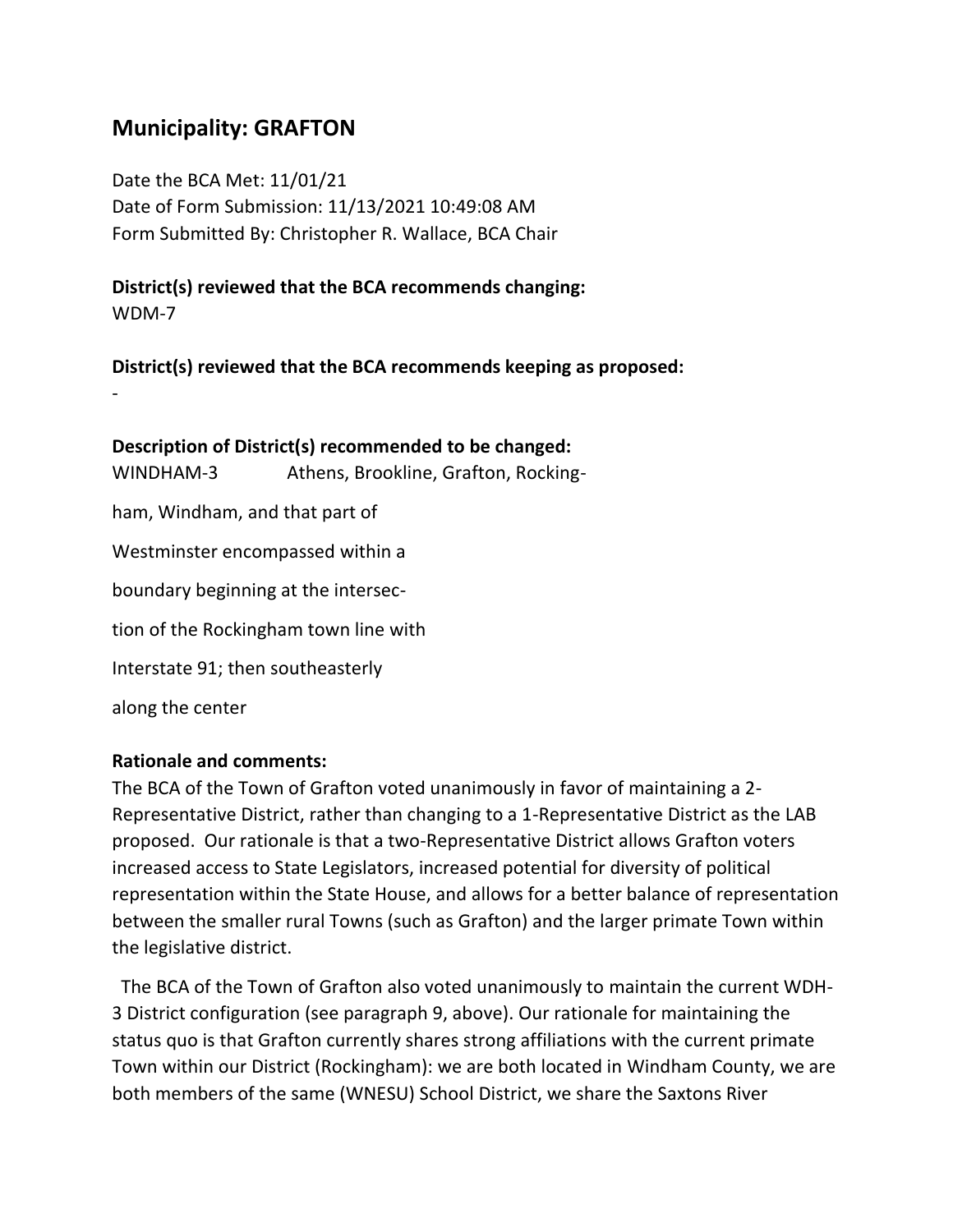watershed, and we have strong historic, social, cultural and economic ties - none of which we share to any similar extent with the Town of Chester, which is part of Windsor County and part of the TRSU School District.

 Our rational for leaving the LAB-proposed single-Representative WDM-7 District is that it would dilute the representation of the interests of the voters of a smaller rural Town such as Grafton in favor of those of a larger primate Town (Chester), with which we do not share the same common political, educational, environmental, economic, social and cultural connections and interests that we share with Rockingham and the other member Towns (Athens, Brookline, Windham, and part of Westminster) in our current WDH-3 Legislative District.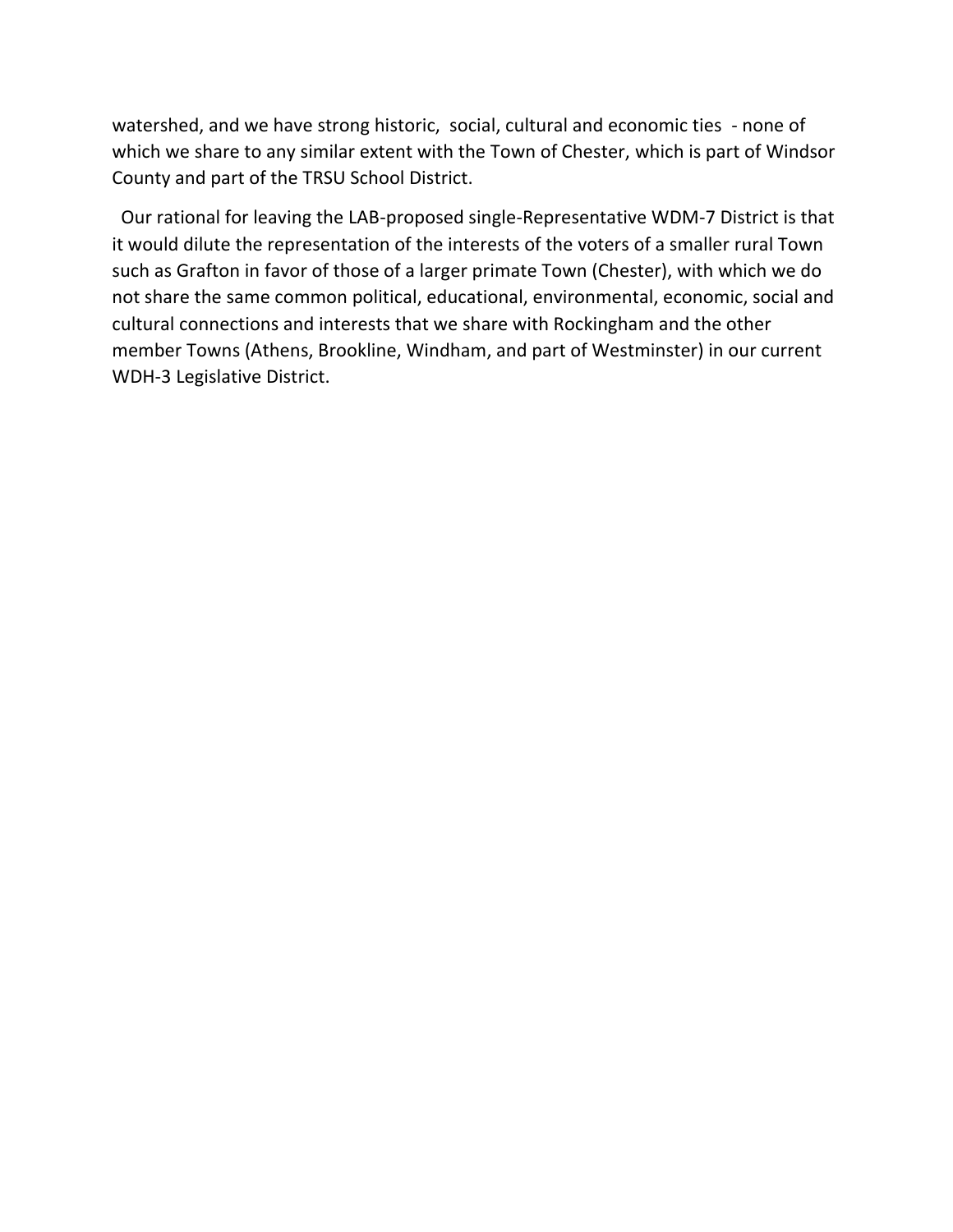# **Municipality: GRANVILLE**

Date the BCA Met: November 8, 2021 Date of Form Submission: 11/10/2021 2:59:17 PM Form Submitted By: KATHY WERNER, TOWN CLERK

### **District(s) reviewed that the BCA recommends changing:**

ADD-WSR-1 Recommend NO CHANGES

### **District(s) reviewed that the BCA recommends keeping as proposed:**

ADD-WSR-1 Recommend keeping the proposal as is.

### **Description of District(s) recommended to be changed:**

ADD-WSR-1 Granville BCA members were in agreement they were favorable of the proposed redistricting, favorable of having one representative, and favorable of sharing representation with the Towns of Ripton, Hancock, Rochester, and Bethel.

### **Rationale and comments:**

ADD-WSR-1 Granville BCA members were in agreement they were favorable of the proposed redistricting, favorable of having one representative, and favorable of sharing representation with the Towns of Ripton, Hancock, Rochester, and Bethel.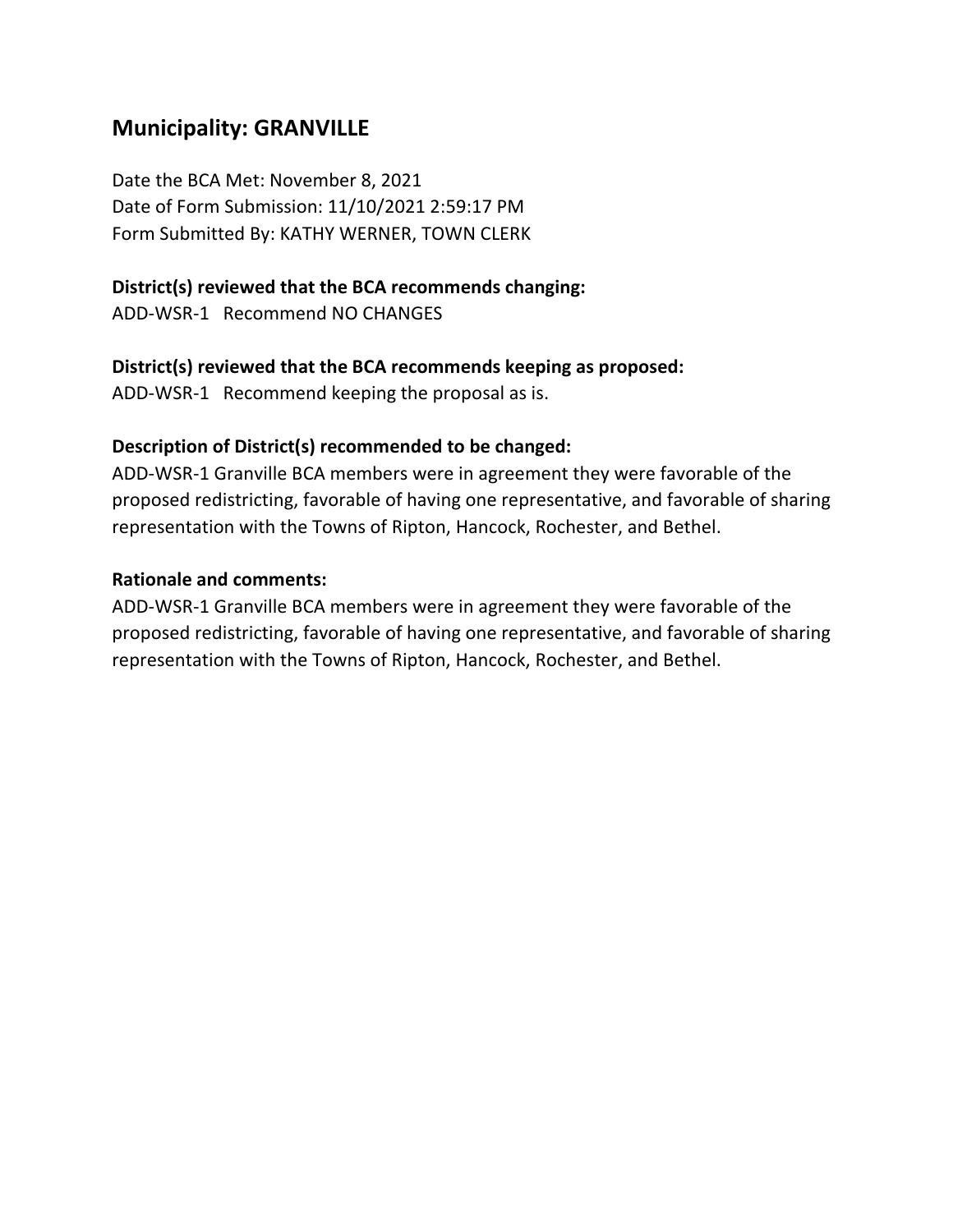## **Municipality: Groton**

Date the BCA Met: 11/10/2021 Date of Form Submission: 11/10/2021 5:30:10 PM Form Submitted By: Carrie Peters, Town Clerk

### **District(s) reviewed that the BCA recommends changing:**

**District(s) reviewed that the BCA recommends keeping as proposed:** CAL-5

**Description of District(s) recommended to be changed:** none

#### **Rationale and comments:**

Groton being in with towns in our same county is a positive, total population is comparable to previous alignment, we think this new district will be a benefit to our town.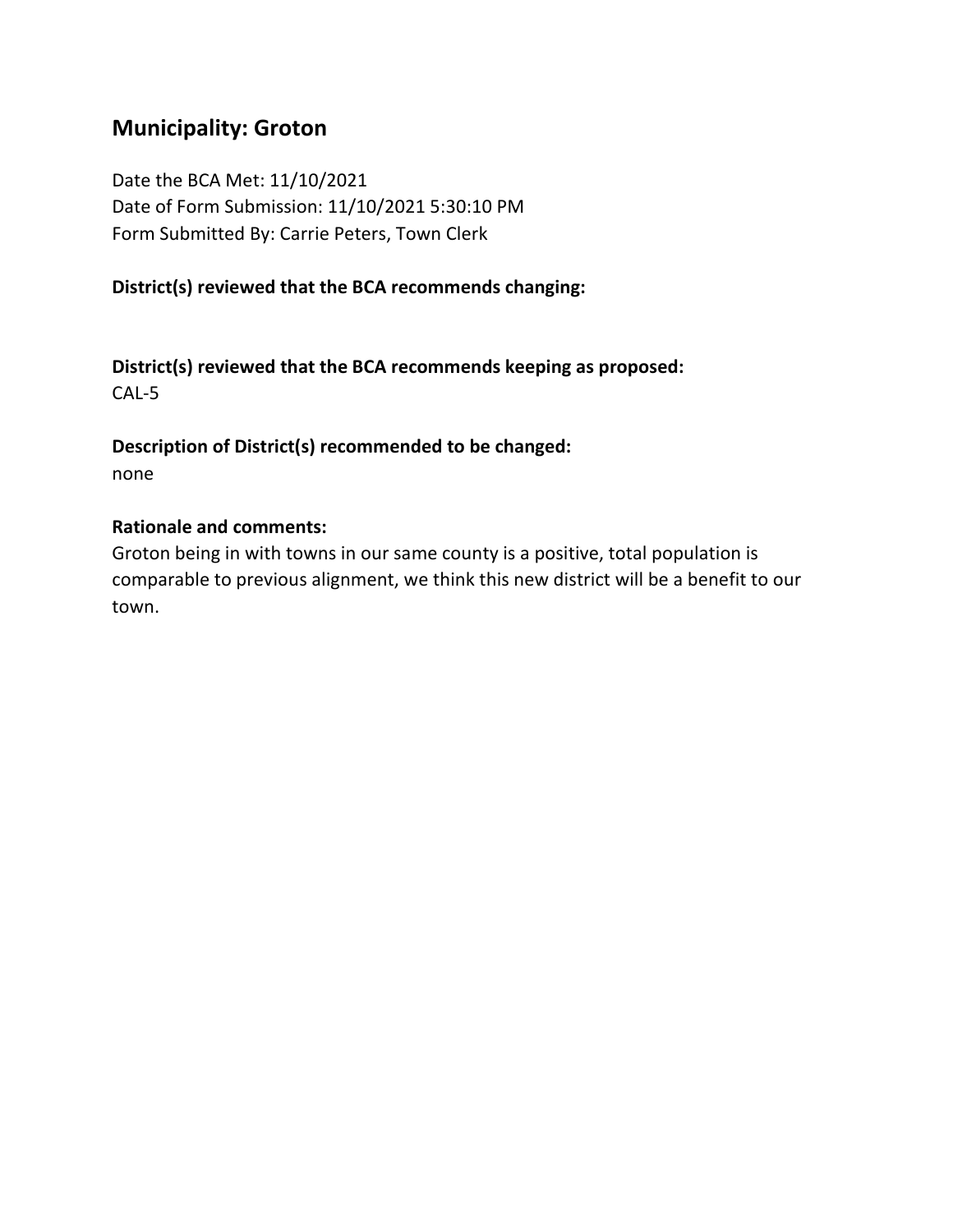# **Municipality: Guildhall**

Date the BCA Met: November 9, 2021 Date of Form Submission: 11/9/2021 6:27:19 PM Form Submitted By: George Blakeslee, Town Clerk/BCA Chair

### **District(s) reviewed that the BCA recommends changing:**

none

**District(s) reviewed that the BCA recommends keeping as proposed:** ORL-ESX-2

**Description of District(s) recommended to be changed:** none

#### **Rationale and comments:**

The Guildhall BCA does not see any problem with the addition of the three additional towns to the existing disctrict.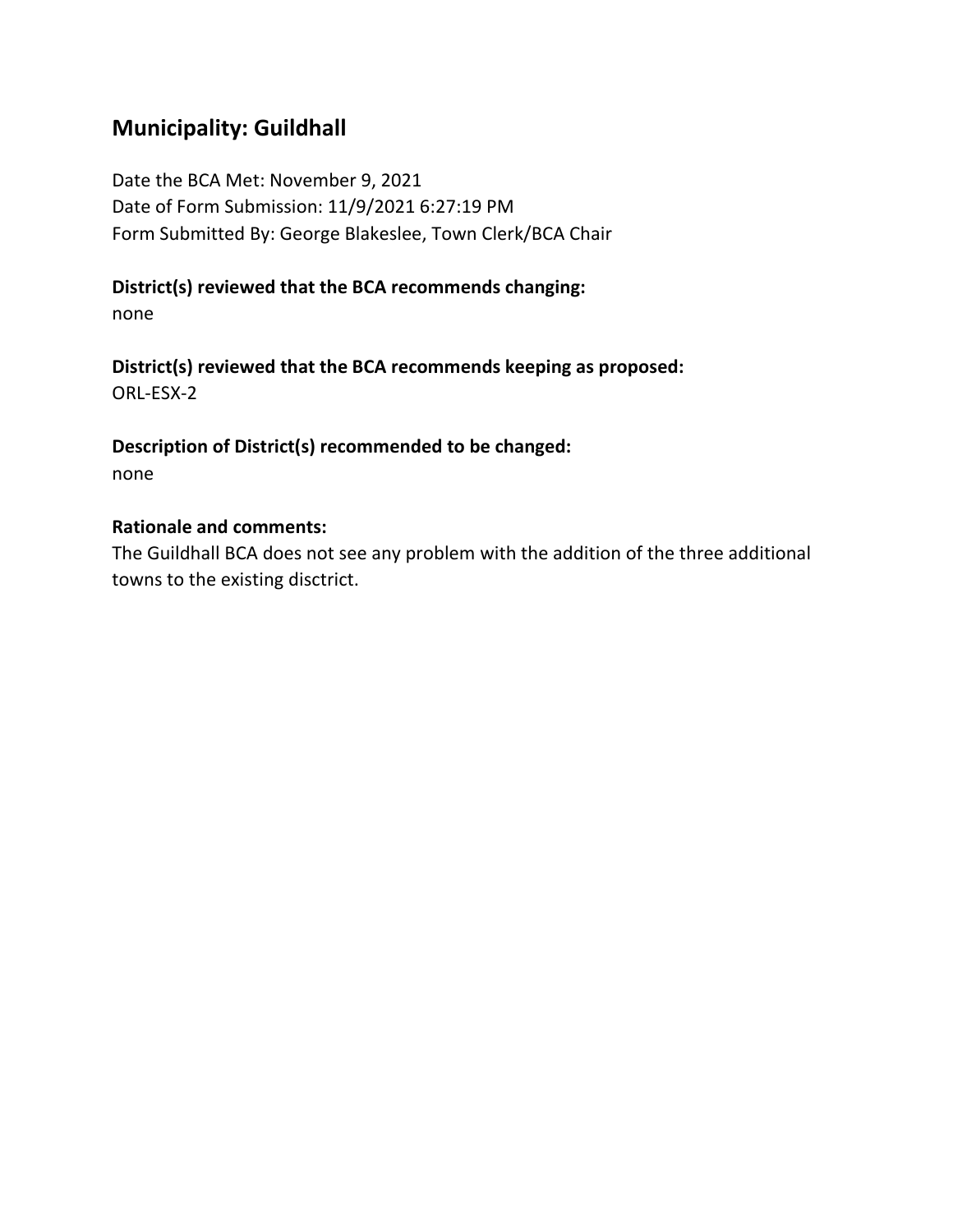# **Municipality: Hancock**

Date the BCA Met: 11/11/2021 Date of Form Submission: 11/12/2021 1:36:49 PM Form Submitted By: Roger Comes, BCA Chair

### **District(s) reviewed that the BCA recommends changing:**

**District(s) reviewed that the BCA recommends keeping as proposed:** ADD-WSR-1

**Description of District(s) recommended to be changed:** ADD-WSR-1

#### **Rationale and comments:**

We aren't recommending any change that the state has recommended. We do have a concern about less representation in the VT legislature. Going from 3 reps to 2 reps.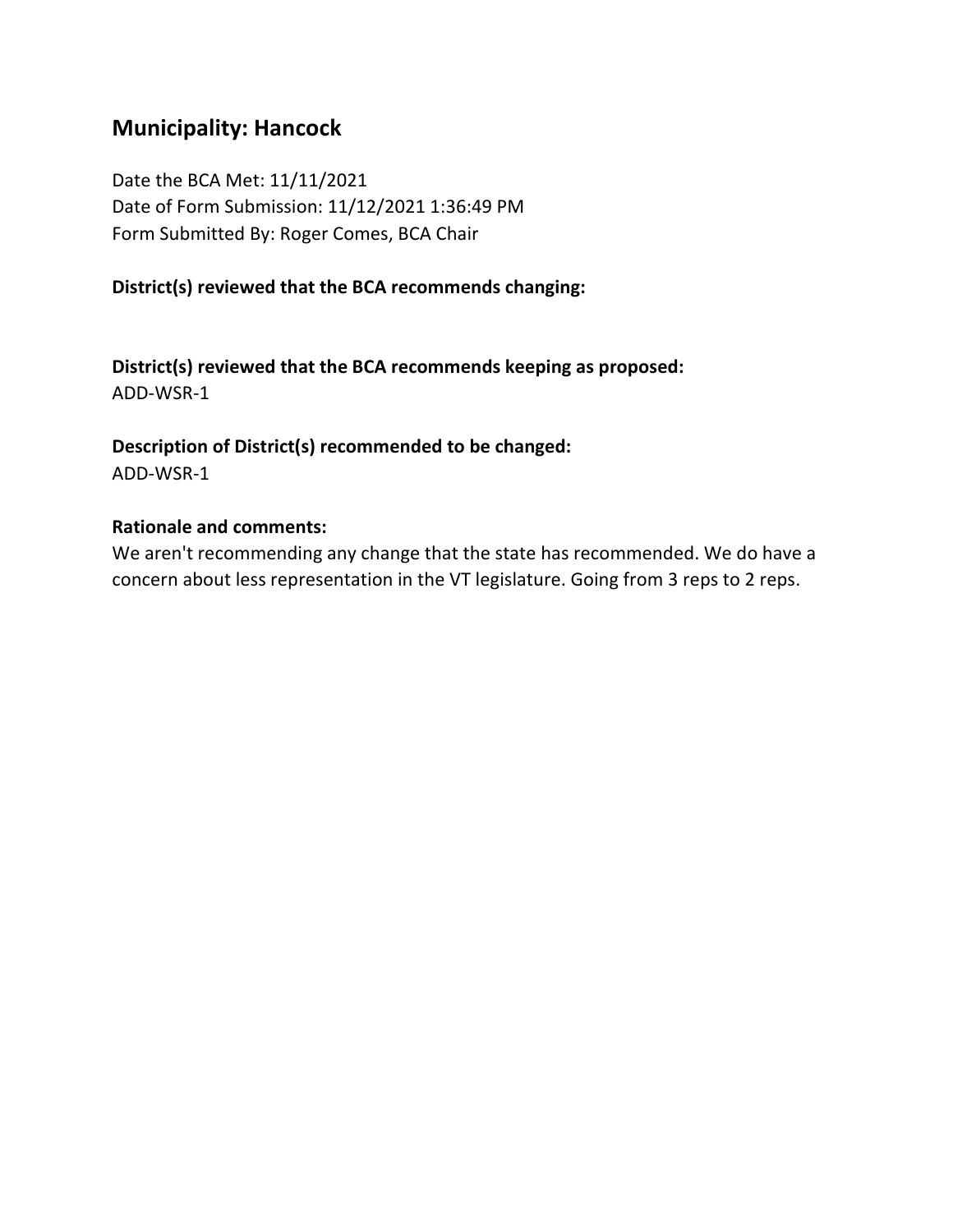# **Municipality: Hartford**

Date the BCA Met: November 4, 2021 Date of Form Submission: 11/9/2021 8:55:29 AM Form Submitted By: Lisa M. O'Neil, Hartford Town Clerk

### **District(s) reviewed that the BCA recommends changing:**

WSR-3; WSR-6; WSR-7

**District(s) reviewed that the BCA recommends keeping as proposed:**

None

### **Description of District(s) recommended to be changed:**

The Hartford BCA recommends retaining the current apportionment districts (as established in 2012) as described in the link referenced above https://legislature.vermont.gov/statutes/section/17/034/01893; The descriptions are re-stated below: (I also e-mai

### **Rationale and comments:**

The BCA voted unanimously to recommend the Alternate Plan, as drafted/proposed by Jeanne Albert, for Hartford's Legislative Districts for the following reasons:

• Demographically and geographically, Hartford residents see themselves as one community with similar interests, regardless of their location in Town. The Eastern portion of Hartford is the most densely populated and the most closely connected. Dividing our current two-member district into two separate one member districts divides our community in an unnatural way. The Seven Member Select Board members are elected at-large and serve the entire community rather than by ward or neighborhood; The Town of Hartford is a single School District rather than a unified district with other communities. The five-member School Board is also elected at large to serve the entire community.

• Increasing the number of districts would cause voter confusion (many Hartford residents are still unsure which district to vote in when they come to the central polling location). Increasing the number of single member districts could necessitate an additional polling place exacerbating voter confusion and frustration. The current District configuration has been in place for three decades; the existing model is working and serves our townspeople well. At a time when the State and local communities are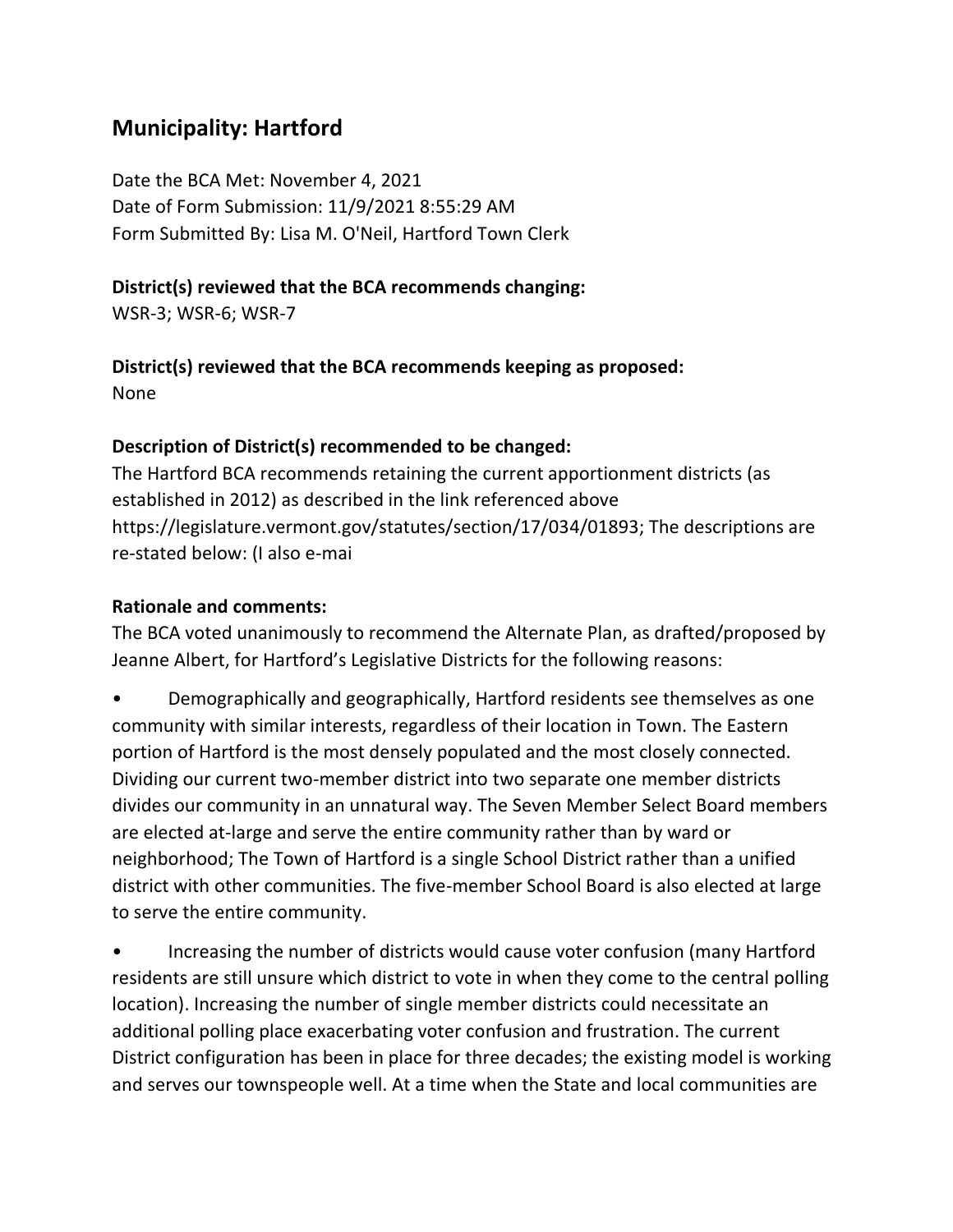trying to inspire voter participation further splitting the Hartford community as proposed by LAB could lead to voters feeling separated from town matters and disenfranchised, resulting in voter apathy.

• Adding a third legislative district makes administering elections challenging. The BCA has concerns over logistical challenges if an additional polling place is needed. Our current, central polling place accommodates two districts but adding a third district could require an additional polling location. The BCA members could not readily identify an additional available facility to conduct a secure, safe election. In addition, three districts would increase costs, require additional tabulators & programming, and increase time and staffing to manage and tabulate election results.

• Leaving Hartford as two districts, UNCHANGED, does NOT affect any other districts therefore it would not create a ripple effect across the State.

The modest population growth within our two districts leaves the total numbers within the acceptable deviation range for a two-member district.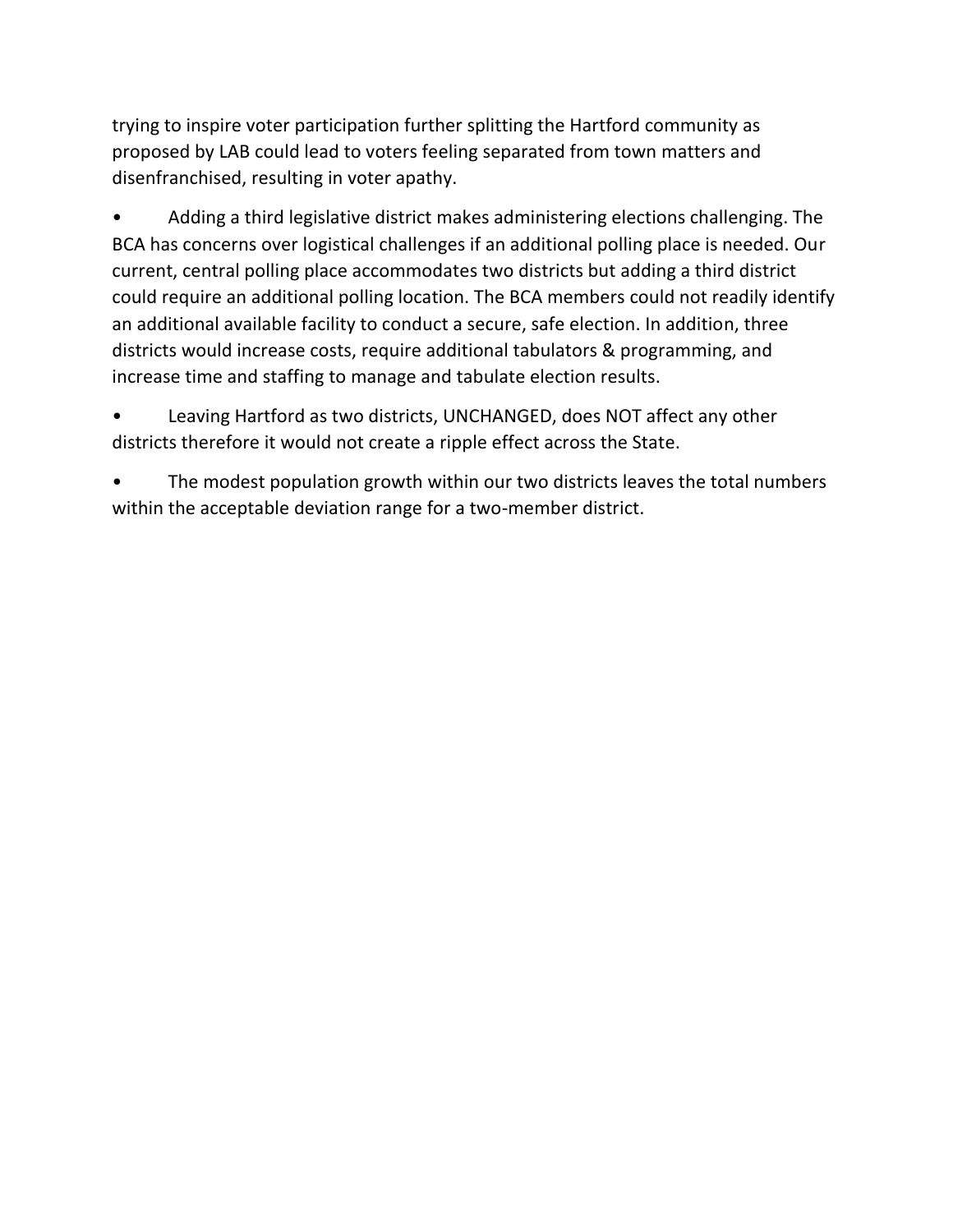# **Municipality: Hinesburg**

Date the BCA Met: October 27, 2021 Date of Form Submission: 11/12/2021 12:47:45 PM Form Submitted By: Melissa Ross, Town Clerk

### **District(s) reviewed that the BCA recommends changing:**

Ch-1 and Ch-8

# **District(s) reviewed that the BCA recommends keeping as proposed:**

N/A

### **Description of District(s) recommended to be changed:**

The Districts we reviewed include the proposed Ch-1 and Ch-8. We are proposing that Hinesburg be a single member district in its entirety. Both Ch-1 and Ch-8 would be single member districts in the scenario we would support. I have not included a map a

### **Rationale and comments:**

The Hinesburg Board of Civil Authority met on October 27, 2021 to review the proposal from the Legislative Apportionment Board (LAB) for the Legislative Districts currently known as CHI 4-1 and CHI 4-2. The 2021 LAB proposal allocates approximately 400 residents of Hinesburg to be included in a district with the Town of Charlotte in the newly numbered CHI-1. This represents a very large increase in the number of Hinesburg residents who would not be included in a Legislative District with the majority of the town. Currently, approximately 25-30 people are included in CHI 4-1 which is a district including the Town of Charlotte in its entirety plus the small southwest corner of Hinesburg. Those residents of Hinesburg who have been voting in CHI 4-1 have not been happy with this arrangement. They have been expressing their frustration continuously since the last census and reapportionment in 2011. In short, they feel disenfranchised.

Per Vermont Statutes Annotated Title 17 Sec. 1903(b), "the representative and senatorial districts shall be formed consistent with the following policies insofar as practicable": (1) preservation of existing political subdivision lines; (2) recognition and maintenance of patterns of geography, social interactions, trade, political ties, and common interests: (3) use of compact and contiguous territory. After some discussion, the following motion was made and approved unanimously by the 12 members of the BCA who were present at the meeting on October 27, 2021: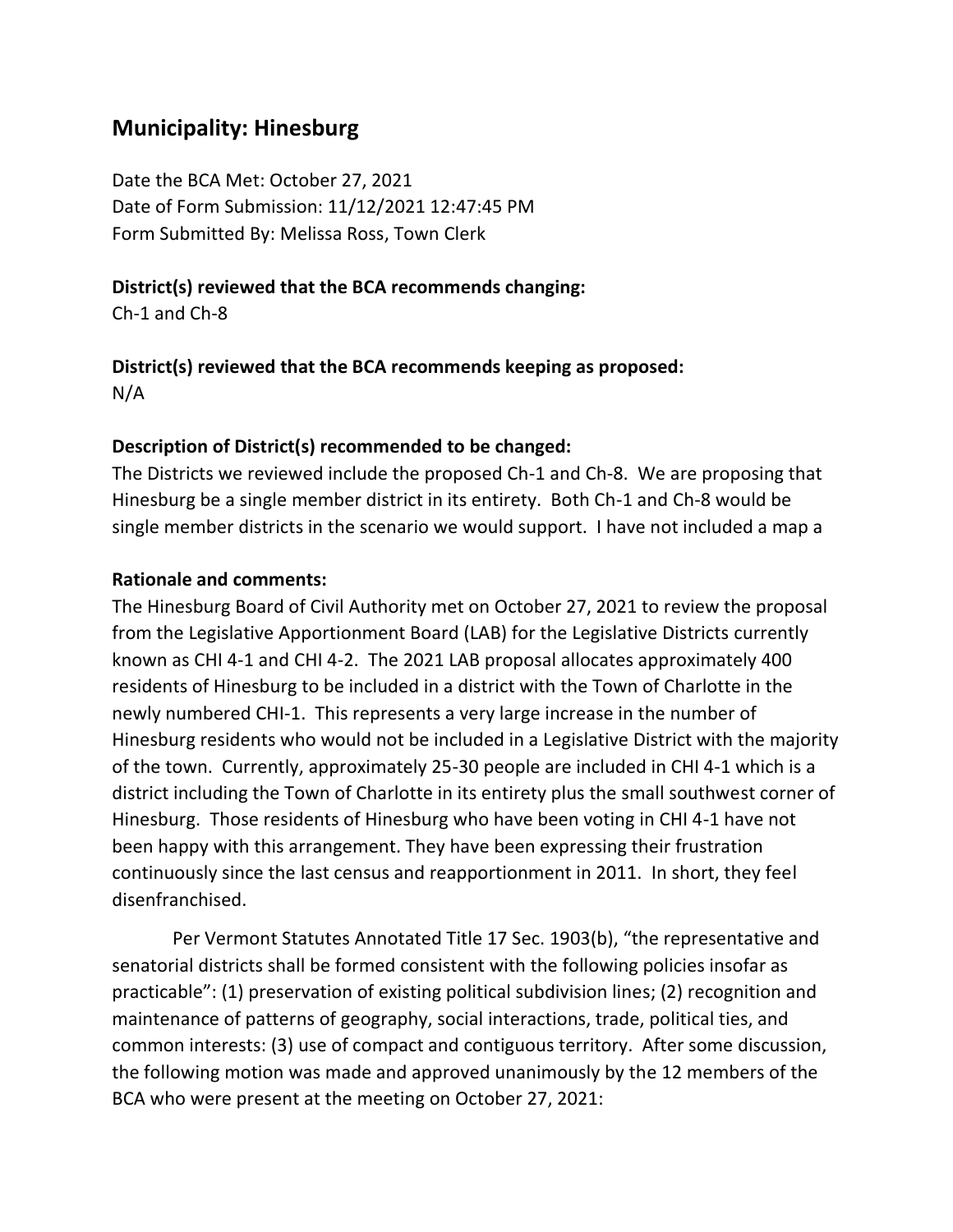So moved that the Board of Civil Authority make a recommendation to the Legislative Apportionment Board that the Town of Hinesburg be a single member district to be known as CHI-8 contiguous with the boundaries of the Town so as to include all members of our community in said District. Seconded. The vote was unanimous to make such a recommendation to the Legislative Apportionment Board on behalf of the citizens of Hinesburg.

The Hinesburg Board of Civil Authority strongly recommends that Hinesburg be re-united as a single seat district to include the entire town with no portion being included in a district with the Town of Charlotte. Hinesburg is a very cohesive community with lots of citizen involvement. . The residents in the Southwest corner who have been part of the Chittenden 4-1 district for the past ten years are extremely resentful of having been "cut off" from the rest of the town for the purpose of Legislative representation. Furthermore, the boundaries of the two districts in question as drawn by the LAB seem arbitrary and don't respect the long-standing legal boundaries of the Towns. The boundary of the proposed CH-1 comes within sight of the Hinesburg town hall and the village itself. There are many areas that border Charlotte that were not included in the Charlotte CH-1 district, and other areas that are far removed from the Charlotte border where the line seems arbitrary.

 The Hinesburg BCA was unanimous in our agreement that Hinesburg should be returned in its entirety to a single seat district. Both Hinesburg and Charlotte are in agreement with this proposal and no other proposed districts would be impacted. Though we recognize that both communities deviate from the ideal district size of 4287, neither exceeds the threshold of 10 percent. We have been in communication with the Town of Charlotte and both towns would like to be their own single-member legislative district. Thank you for your consideration of this matter.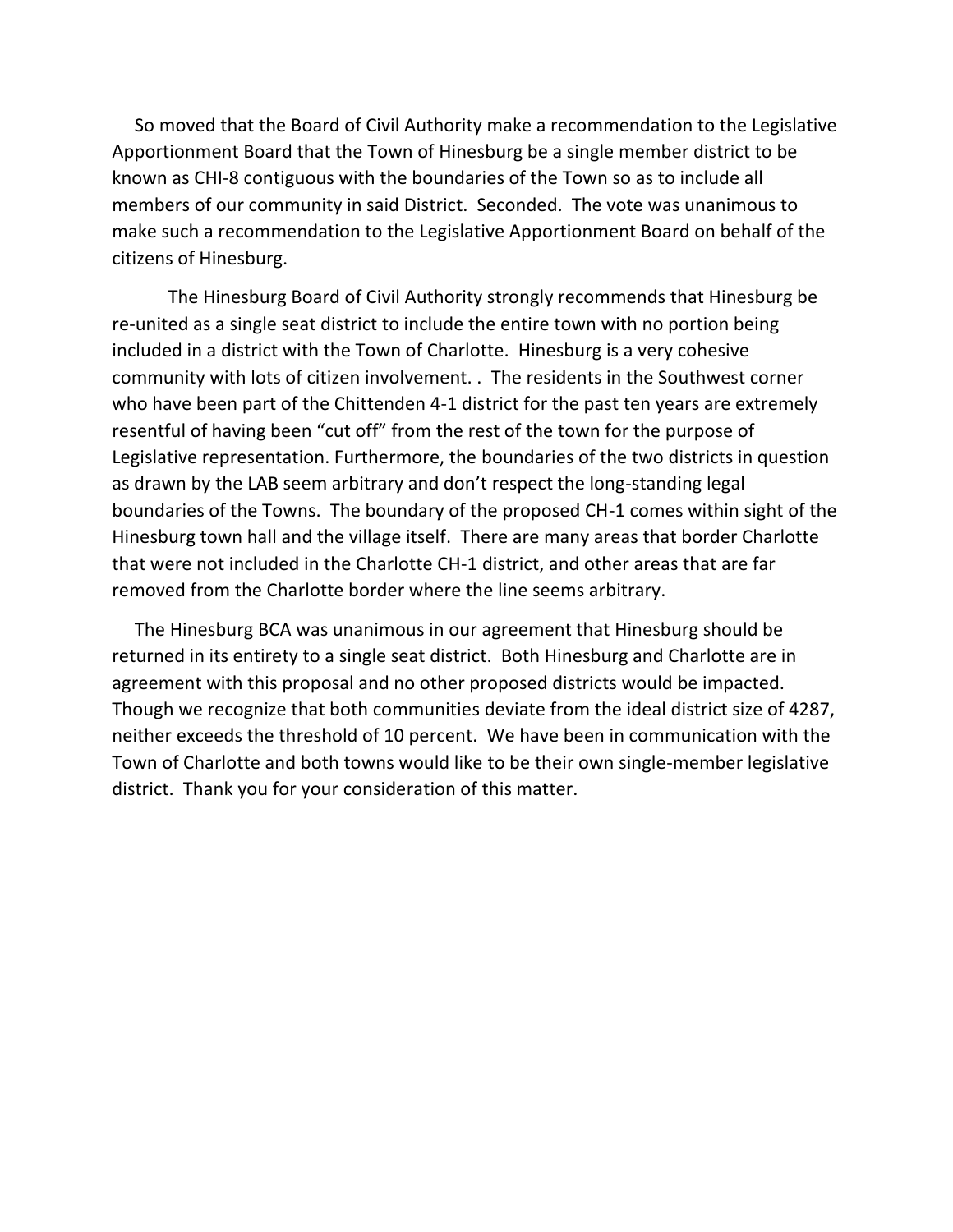# **Municipality: Hubbardton**

Date the BCA Met: November 8, 2021 Date of Form Submission: 11/12/2021 4:12:48 PM Form Submitted By: Dawn Custer, Town Clerk

### **District(s) reviewed that the BCA recommends changing:**

Add-Rut-1 and Rut-5

### **District(s) reviewed that the BCA recommends keeping as proposed:**

None

### **Description of District(s) recommended to be changed:**

The BCA recommends the Town of Hubbardton in its entirety become part of the Rut-5 district.

### **Rationale and comments:**

Hubbardton and the other members of the Rut-5 district share the same school district. There are no shared interest with Add-Rut -1. Hubbardton has one building suitable for a voting. We do not have another facility with room capable of holding an election. There is no common ground with towns in Addison County. The select board of the town has been working hard to make sure the citizens feel the town is whole. For many years Route 30 has been a mental divide in the town - Eastside vs Westside. By dividing the town into two legislative districts and using Route 30 as a dividing point, the town's goodwill and sense of unity that has been achieved will be at risk. The BCA reached this decision unanimously.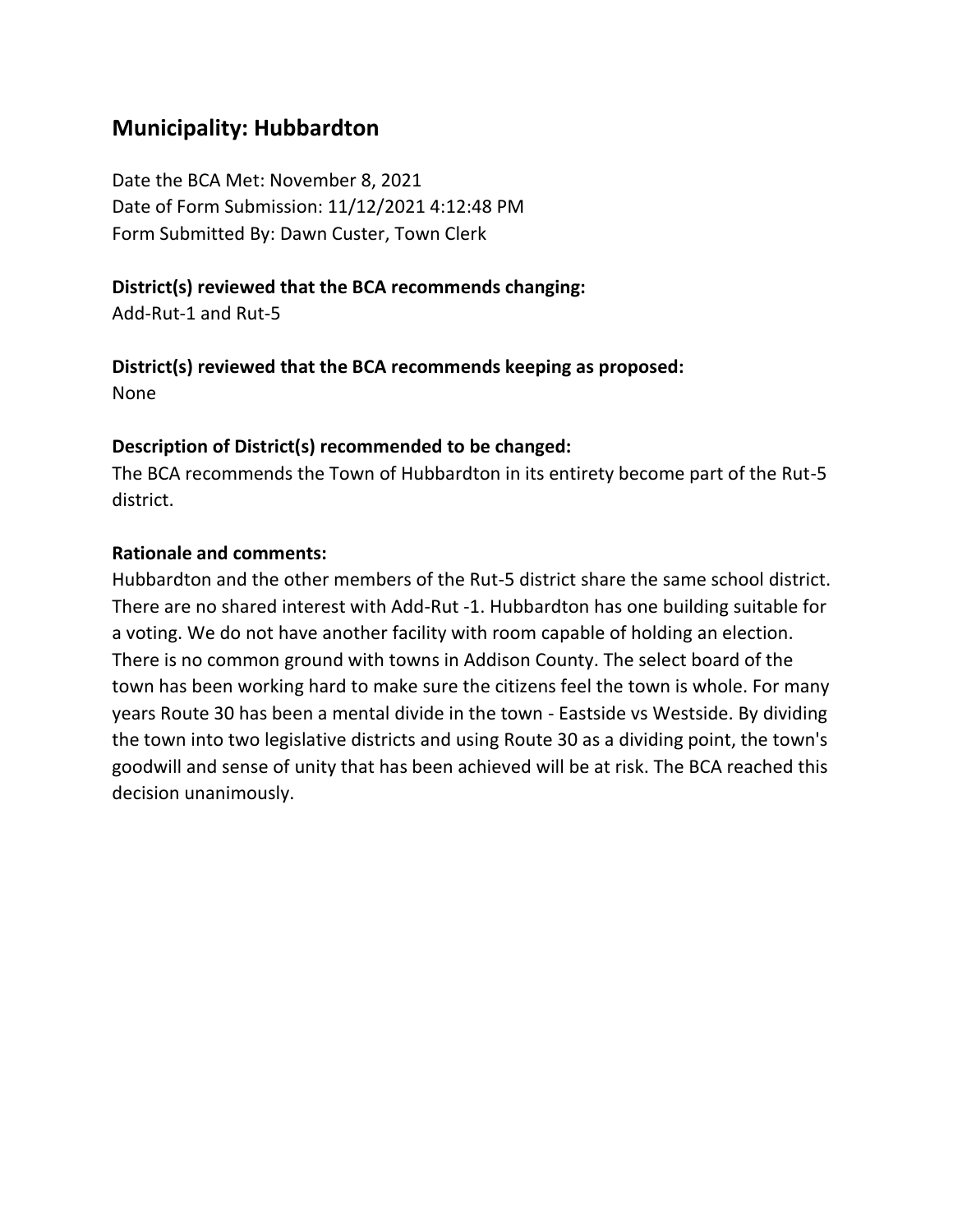# **Municipality: Huntington**

Date the BCA Met: November 1, 2021; September 29, 2021; August 30, 2021; February 15, 2021 Date of Form Submission: 11/4/2021 7:26:52 PM Form Submitted By: Heidi Racht, Town Clerk, CVC, CMC, Town Clerk

### **District(s) reviewed that the BCA recommends changing:**

n/a

### **District(s) reviewed that the BCA recommends keeping as proposed:**

Chittenden/Washington

### **Description of District(s) recommended to be changed:**

We applaud and support a one-member District of Bolton, Buels Gore, Huntington and Waterbury.

### **Rationale and comments:**

We feel that this is a more equitable district as the municipal units are closer in size, thus allowing for an opportunity for any of the towns to elect the representative.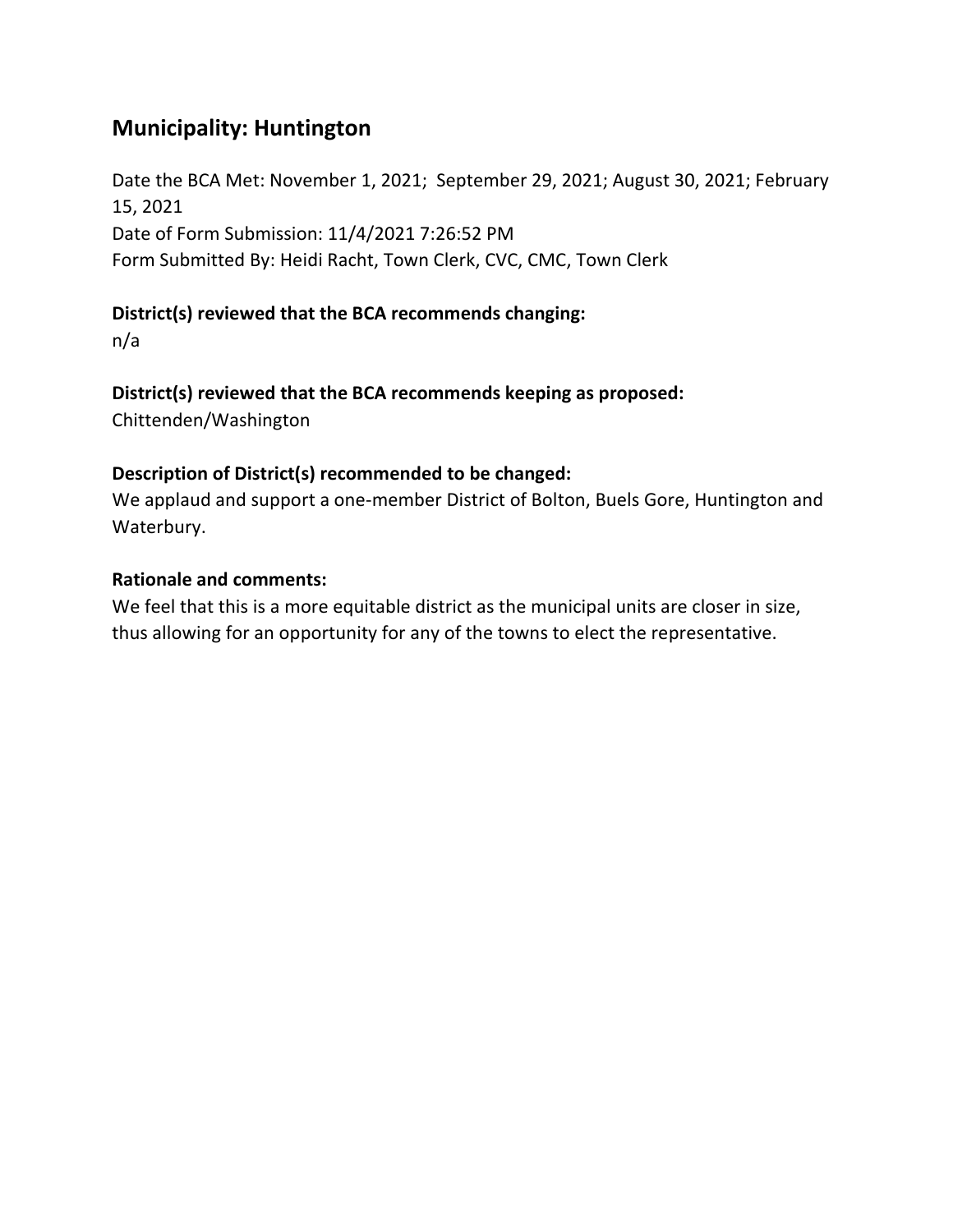# **Municipality: Hyde Park**

Date the BCA Met: 10/26/2021 Date of Form Submission: 10/29/2021 11:15:49 AM Form Submitted By: Kimberly Moulton, Town Clerk

### **District(s) reviewed that the BCA recommends changing:**

**District(s) reviewed that the BCA recommends keeping as proposed:** LAM-2

### **Description of District(s) recommended to be changed:**

Not recommending a change.

#### **Rationale and comments:**

Overall consensus of the BCA is that Hyde Park will be better represented with one representaive. They also felt that the representative will be more accountable to the voters. Hyde Park BCA very ahppy that the town is not being split in any way.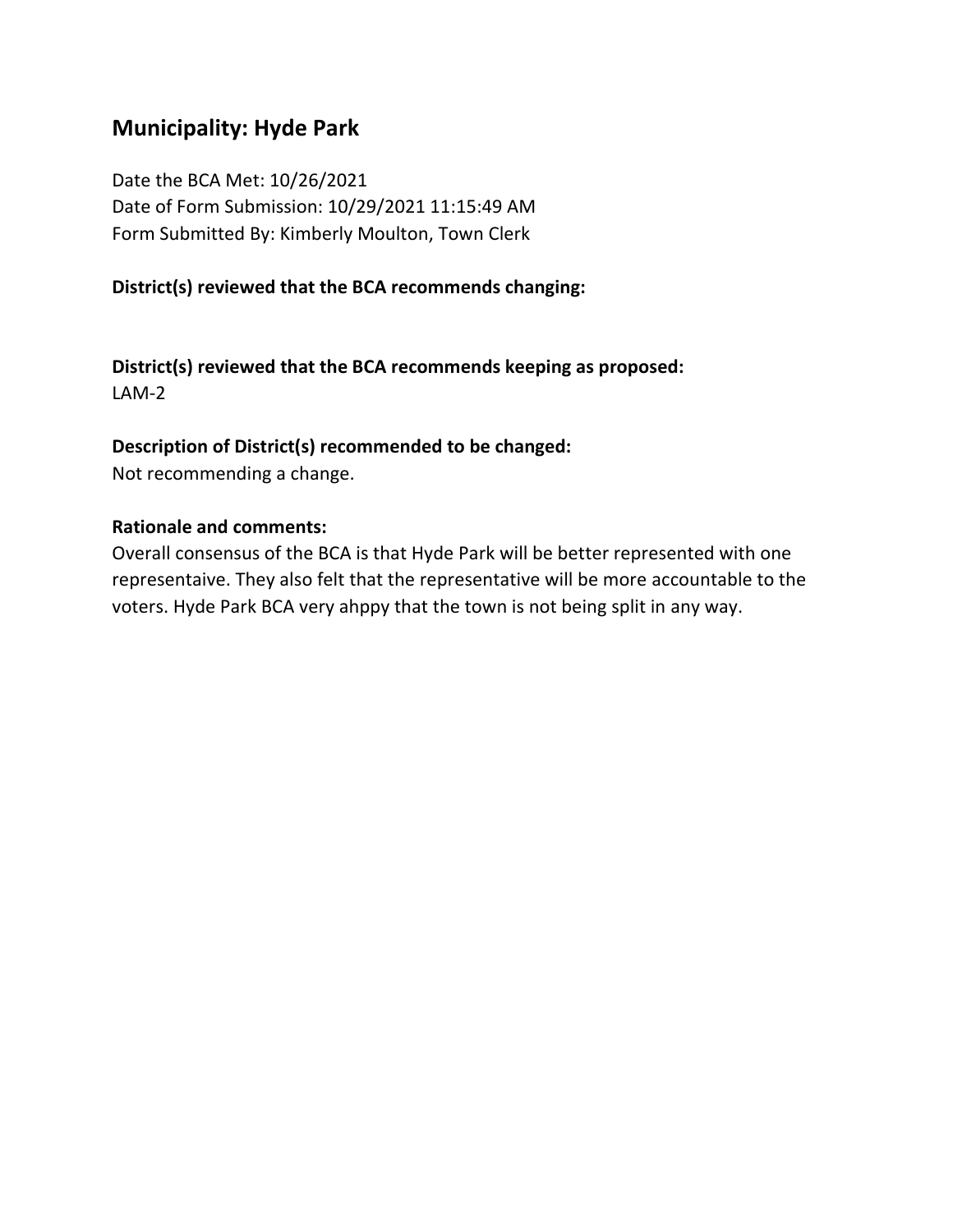# **Municipality: Irasburg**

Date the BCA Met: 11/3/2021 Date of Form Submission: 11/8/2021 2:10:07 PM Form Submitted By: Danielle Ingalls, Town Clerk

## **District(s) reviewed that the BCA recommends changing:**

ORL-3

**District(s) reviewed that the BCA recommends keeping as proposed:**

### **Description of District(s) recommended to be changed:**

Irasburg, Albany, Coventry, Brownington is the Irasburg BCA's recommended district. All Town's border and have similar small Town structure.

### **Rationale and comments:**

Irasburg's BCA disagrees with the reapportionment Board recommendation as it groups Irasburg with Town's(aside from Albany) that have differing views. Irasburg's BCA feels that it would be better matched with it's neighboring Towns that currently share a school district and have had interactions with frequently. Those Town being Albany, Coventry, Browington. WE ask that you please look at this again before finalizing your suggested edits to the current district model. We do realize that some changes had to be made. We suggest considering grouping Glover with Craftsbury and Greensboro as they border each other and are more aligned in their views.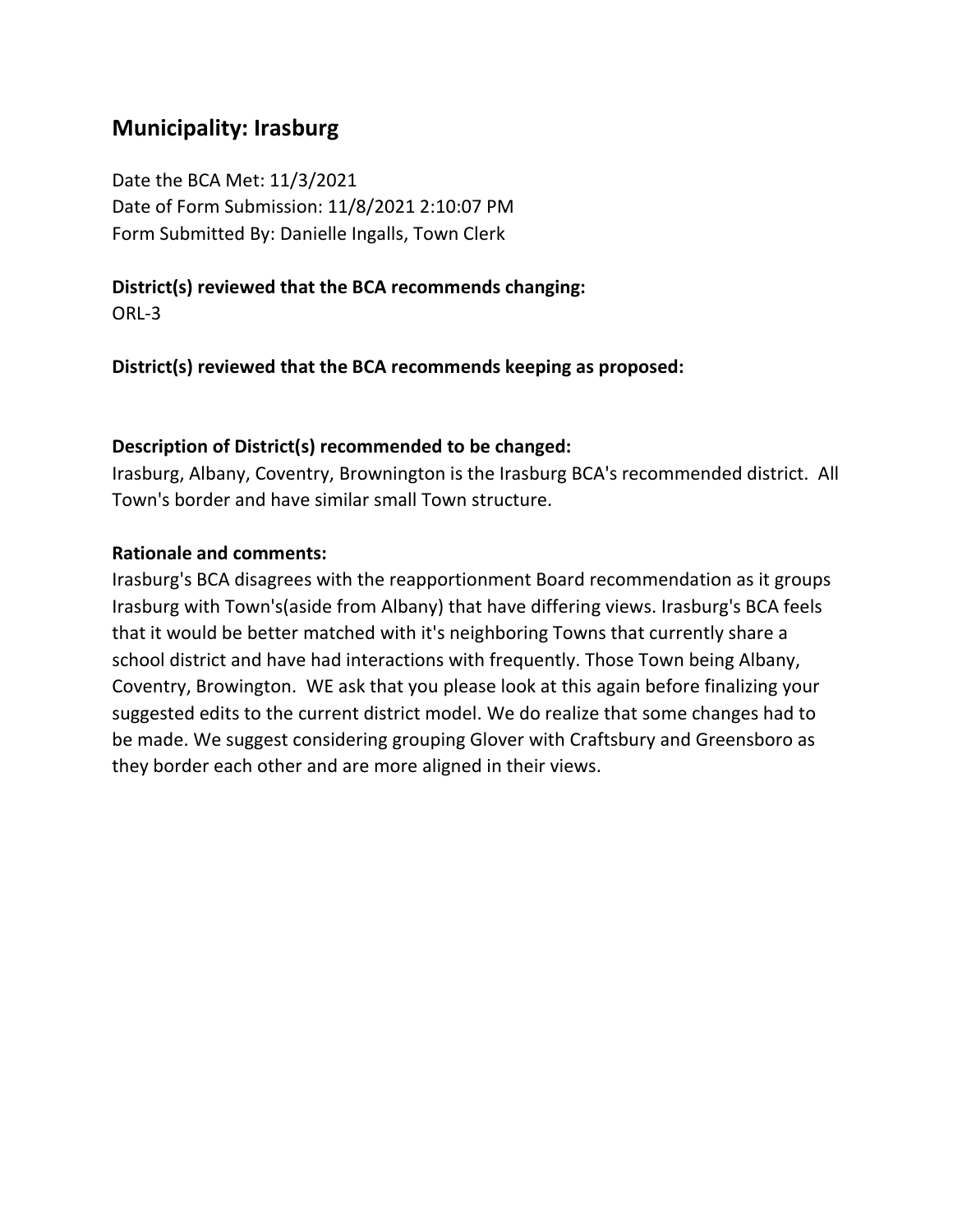# **Municipality: Isle La Motte**

Date the BCA Met: 11/8/2021 Date of Form Submission: 11/9/2021 12:55:29 PM Form Submitted By: Sarah Noble, Town Clerk

#### **District(s) reviewed that the BCA recommends changing:**

**District(s) reviewed that the BCA recommends keeping as proposed:** GI-CHI

#### **Description of District(s) recommended to be changed:**

BCA recommends no change to the district map

#### **Rationale and comments:**

The Isle La Motte Select board does not agree or approve of the possible reapportionment that is currently being considered.

Our district currently works very well the way it is. we are a small county and to break it up into 2 seems disadvantageous and confusing at best. We do not support dividing the town of Grand Isle into 2 pieces. It has taken enough time for out voters to get used to the somewhat confusing Senate race with the majority of Grand Isle County (Isle La Motte, North Hero, Grand Isle and South Hero) being combined with Colchester. Why make additional changes to further confuse our voters when what we have in our House District is working very well for Grand Isle County? Additionally, the number, population wise, fall well within your recommended/allowable deviations for two representatives.

We strongly oppose the reapportionment. It is our understanding that the Town of Grand Isle feels as Isle La Motte. Please leave out county as it is currently apportioned.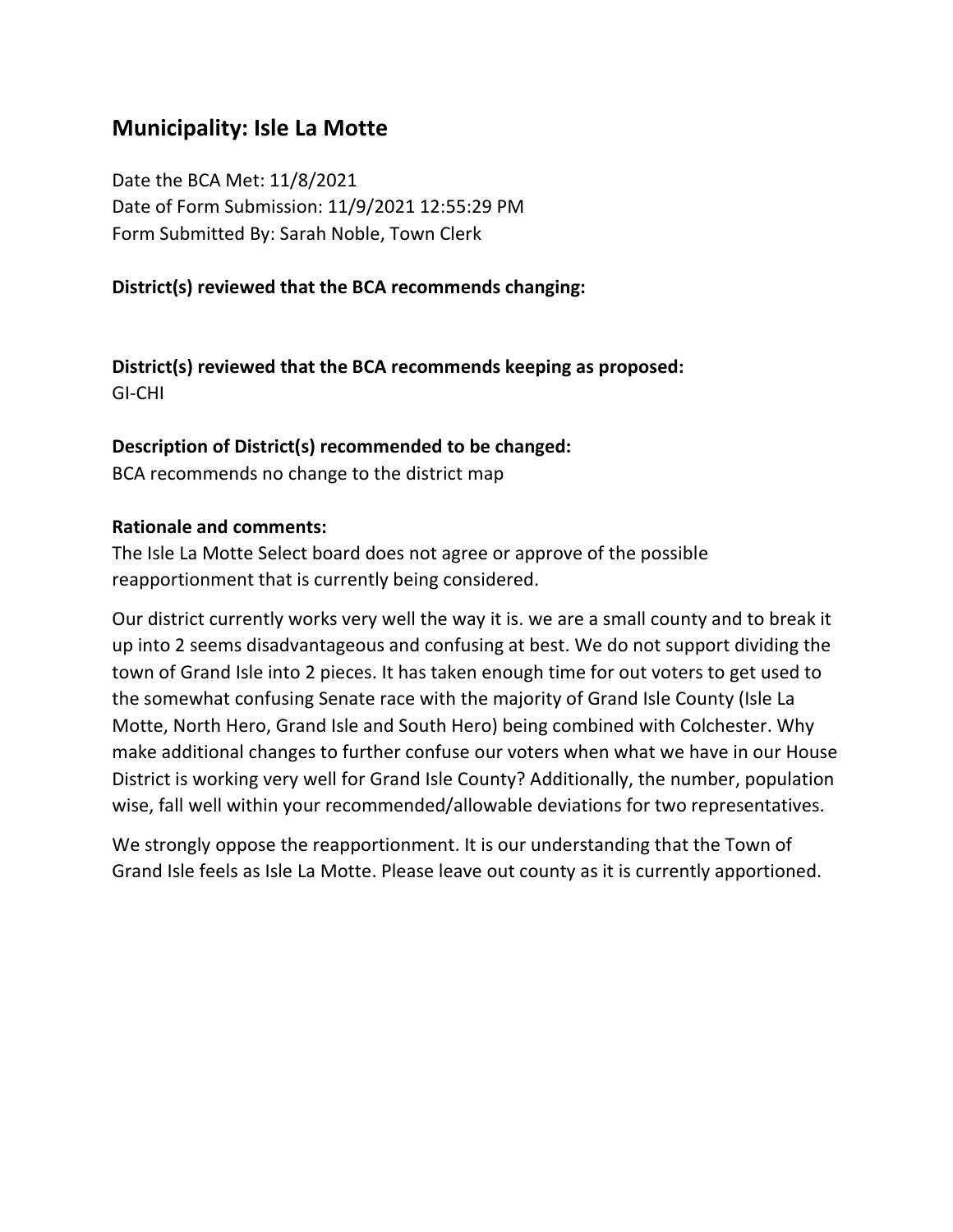# **Municipality: Jamaica**

Date the BCA Met: November 10, 2021 Date of Form Submission: 11/15/2021 2:11:40 PM Form Submitted By: Sara Wiswall, Town Clerk

# **District(s) reviewed that the BCA recommends changing:**

BEN-5

**District(s) reviewed that the BCA recommends keeping as proposed:**

#### **Description of District(s) recommended to be changed:**

Option 1 –Jamaica, Winhall, Stratton, Wardsboro, Windham (2020 Census Population: 3945)

Option 2- Jamaica, Stratton, Wardsboro, Windham, Townshend (2020 Census Population: 4054)

Option 3- Peru, Landgrove, Winhall, Wardsboro, Jamaica, Stratton (2020 Census

### **Rationale and comments:**

The Jamaica BCA, after much consideration, have determined that the proposed reapportionment by the legislative apportionment board is not in the best interest of Jamaica. We have proposed five other options but do not feel that Sunderland fits into the same district as Jamaica. Please refer to our entire statement that will be submitted to sos.bcafeedback@vermont.gov.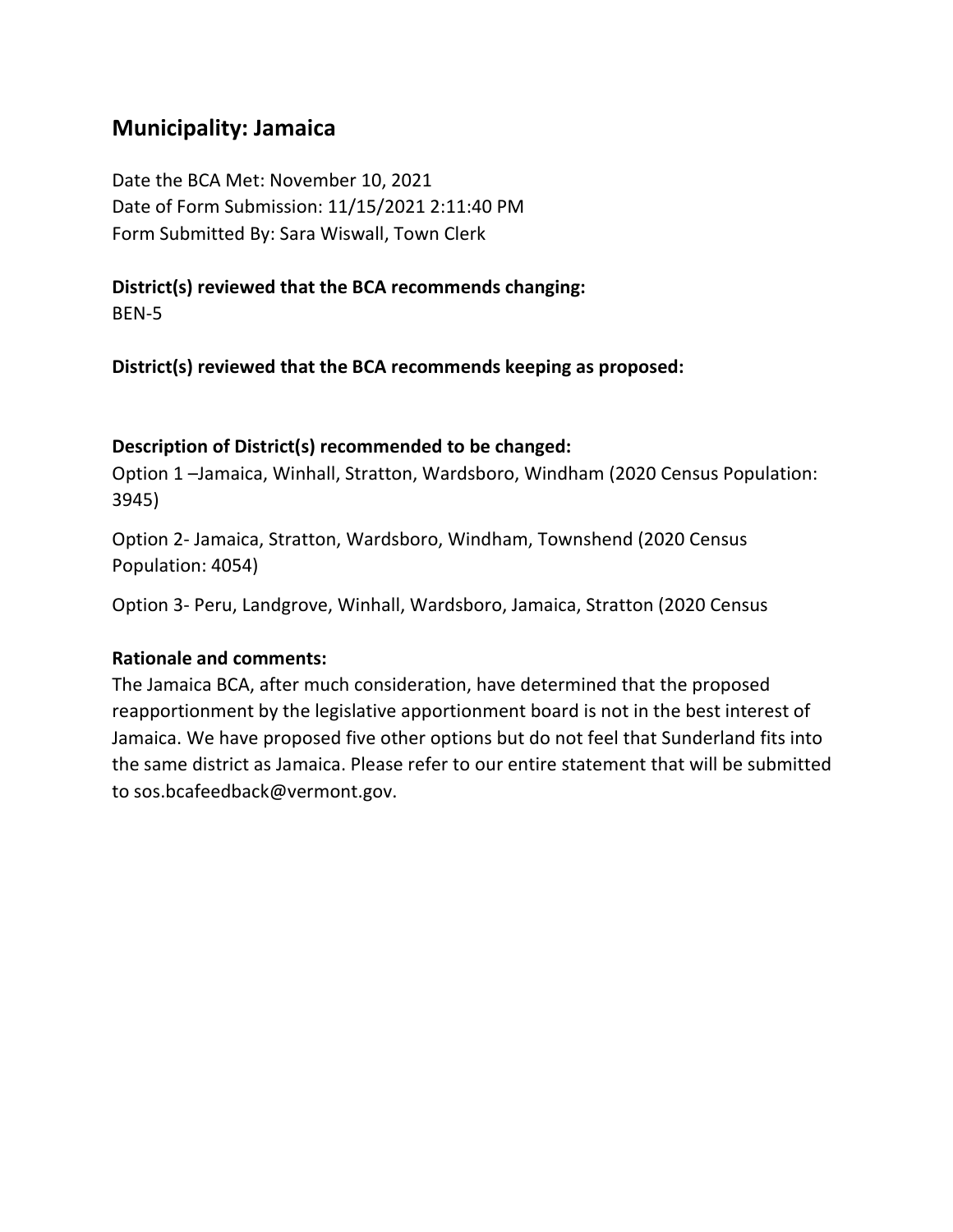# **Municipality: Jericho**

Date the BCA Met: November 3, 2021 Date of Form Submission: 11/5/2021 9:40:05 AM Form Submitted By: Michael Weinberg, BCA Chair

#### **District(s) reviewed that the BCA recommends changing:**

CHI-4, CHI-7

# **District(s) reviewed that the BCA recommends keeping as proposed:**

None

#### **Description of District(s) recommended to be changed:**

The Jericho BCA strongly recommends that the current Jericho - Underhill district remain as two towns with two representatives.

#### **Rationale and comments:**

We strongly support the current two town/two representative model to the House of Representatives. Underhill and Jericho together elect two representatives and have done so for decades. There has been a long standing tradition which has been continuously honored by the major parties that one representative comes from Underhill and one from Jericho but that they both represent both towns. This has been beneficial to the citizens of both towns because they have had two officials to turn to when they felt a need to converse with their representative. Underhill and Jericho currently share many municipal and community resources, some of which are schools, the Deborah Rawson Memorial Library, the Underhill-Jericho Fire Department,the Underhill Jericho Park District, the Jericho Market, etc. We would advocate that Underhill and Jericho continue to have a two member representative district and that no changes to this status quo be effected.

We feel it is important to keep the flexibility of having two member districts to respect the differences across the state. In respect to Town Government and management of elections it is very important to respect Town lines. By keeping Jericho intact in a 2 member representative district the running of elections is more efficient. If Jericho were divided into 2 different single member districts that would require increased staffing at a shared polling location for Jericho's two districts. There would be two different ballots and increased associated costs in printing the ballots, coding the vote tabulators and two different vote tabulators. There is a potential for increased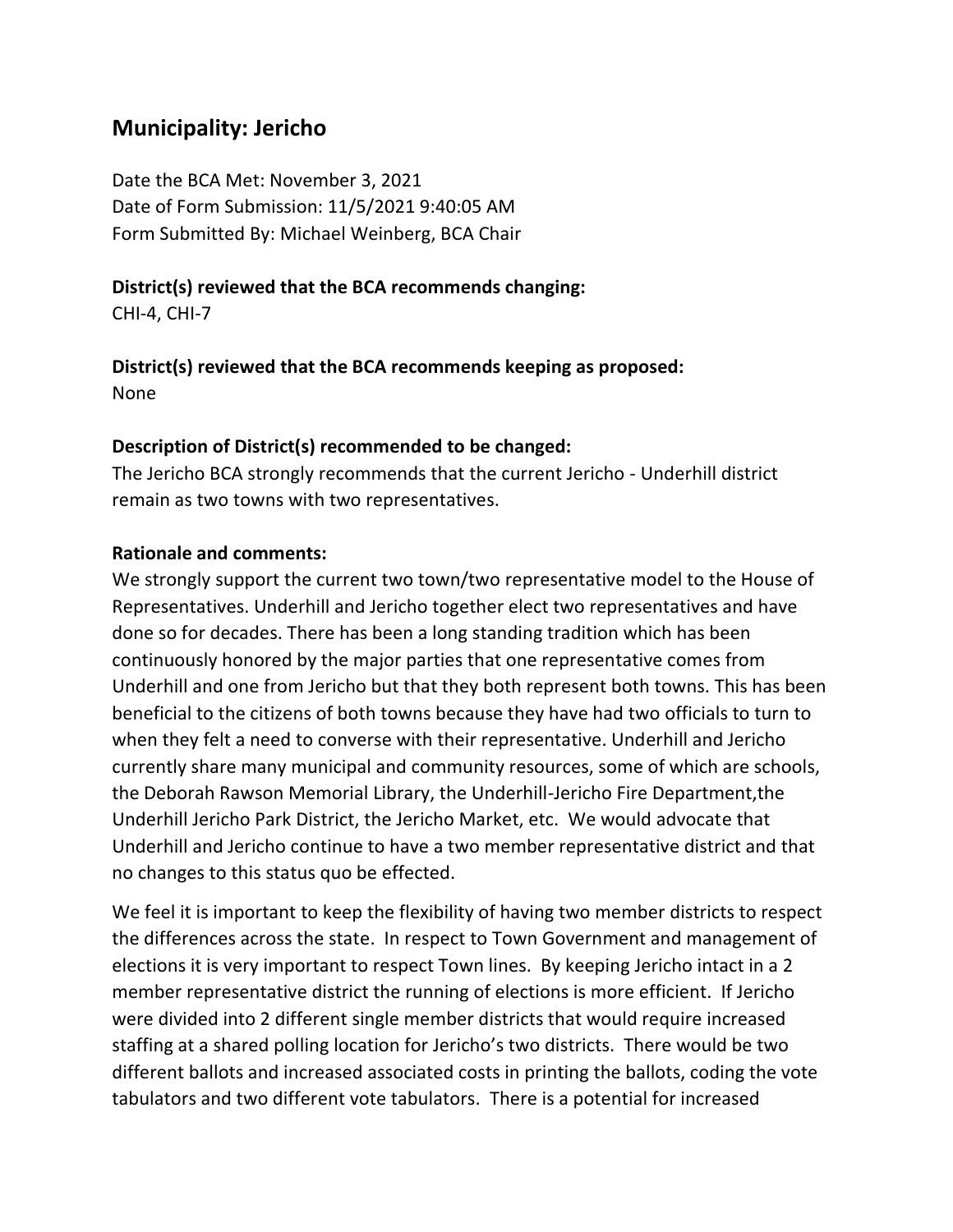confusion to the Jericho resident if they move between districts and decreased awareness as to what district that they live in. This will increase confusion with same day voter registration as well as the complexity of keeping two different districts separate while processing early/absentee ballots. This confusion may not only be on the voters part but the trained election official. With the trend of increasing mail in ballots, there will be extra steps needed to ensure that voters receive the correct ballot for their district. For voters that live in the section of Jericho that is split off, they will be voting in a separate district for August and November elections but join the rest of the Jericho voters during March elections and other special town elections.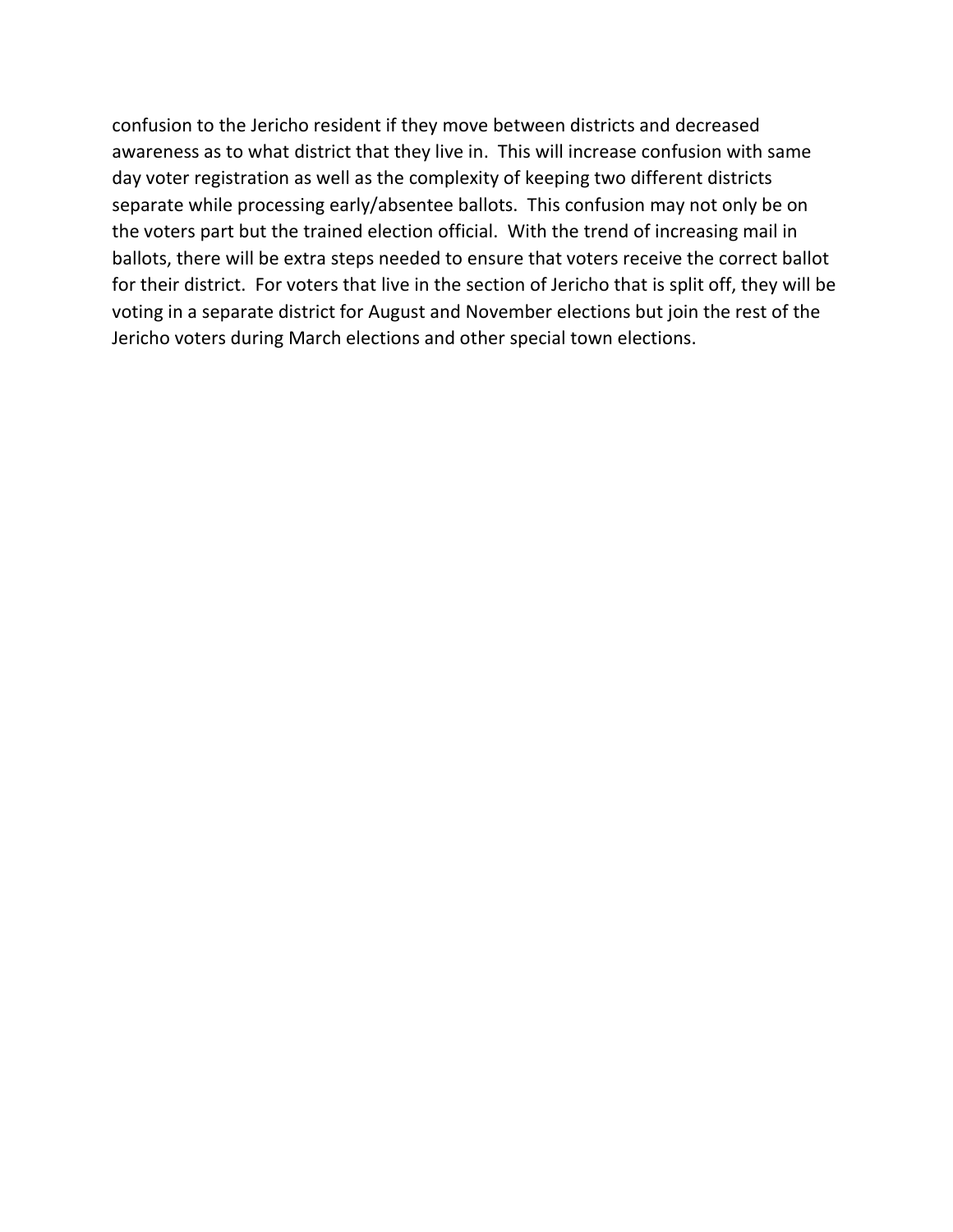# **Municipality: Kirby**

Date the BCA Met: November 8, 2021 Date of Form Submission: 11/11/2021 9:00:31 AM Form Submitted By: Wanda Grant, Town Clerk

# **District(s) reviewed that the BCA recommends changing:**

N/A

**District(s) reviewed that the BCA recommends keeping as proposed:** ORL-ESX-2

**Description of District(s) recommended to be changed:** N/A

# **Rationale and comments:**

The district as drawn by the Legislative Apportionment Board basically includes the same towns as the present district that the Town of Kirby belongs to with the addition of Newark, East Haven and Ferdinand. Seven (including Kirby) of the eleven towns in the proposed district belong to the NEK School Choice District so share a common interest.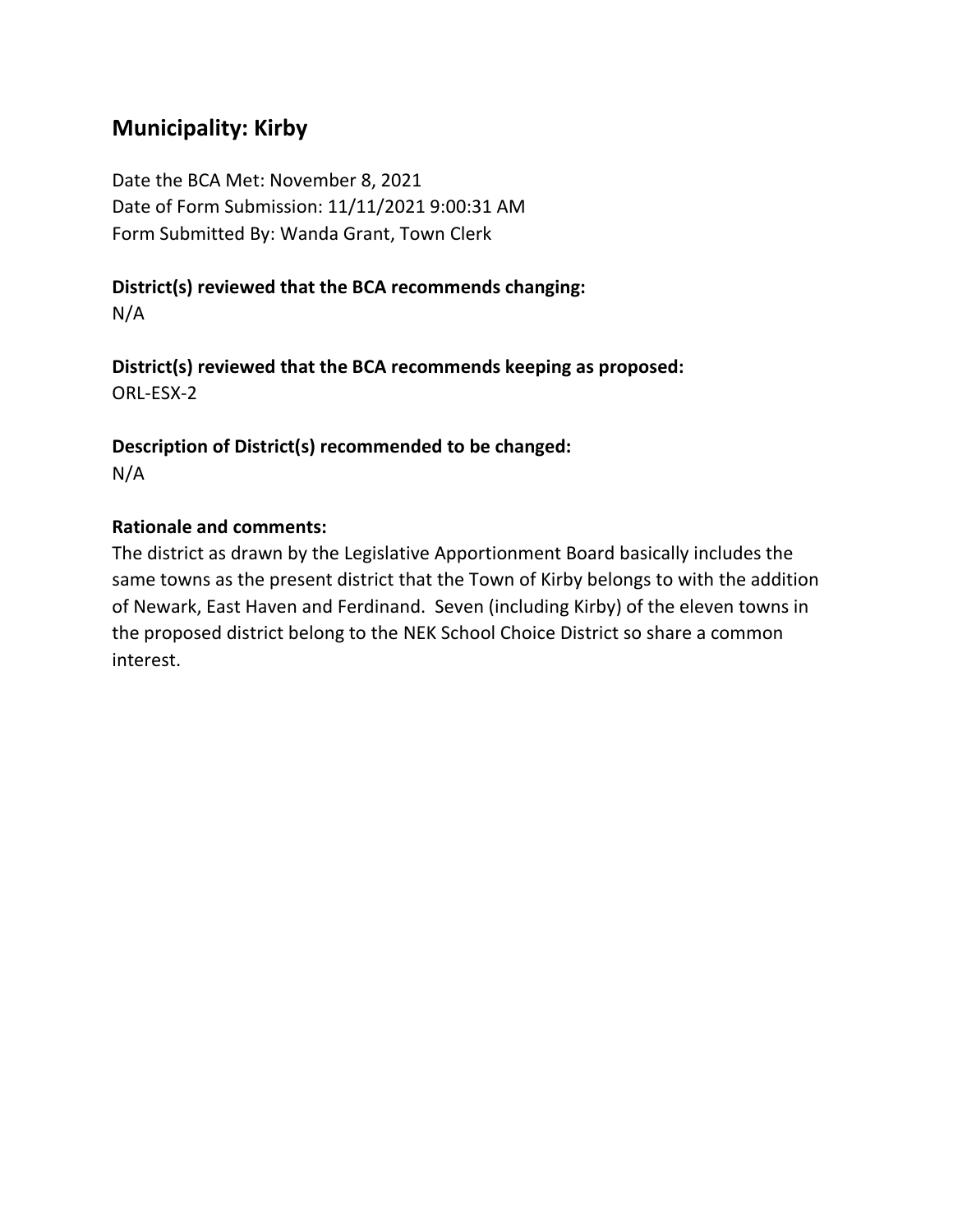# **Municipality: Lincoln**

Date the BCA Met: Nov. 10 and 11, 2021 Date of Form Submission: 11/15/2021 12:49:43 PM Form Submitted By: Sally Ober, Town Clerk

#### **District(s) reviewed that the BCA recommends changing:**

Addison-6 (proposed house district) change to Addison-4 (in Jeanne Albert's draft proposal)

#### **District(s) reviewed that the BCA recommends keeping as proposed:**

The Lincoln BCA recommends keeping Addison-4, (a 2-member district) in Jeanne Albert's draft proposal.

### **Description of District(s) recommended to be changed:**

The Lincoln BCA rejects the 1-member, Addison-6 district as presented on the LAB proposed map. We recommend changing this to be a 2-member district, as proposed in Jeanne Albert's scenario, as Addison-4. The 2-member district we accept would include Lin

### **Rationale and comments:**

The Lincoln BCA rejects the 1-member, Addison-6 district as proposed by the LAB. The following are criteria we see as favorable in developing house districts:

(1) We favor a 2-member district. (2) Districts should connect towns with common interests (3) A district should respect municipal boundaries and be created to make geographical sense (4) Avoid gerrymandering (5) Maximize efficiency of voting and minimize costs of running elections (6) Promote racial and socio-economic equity.

 Examples of municipalities in our region sharing common interests with Lincoln are Starksboro, Bristol, Monkton, New Haven, Buell's Gore, and Ripton. Examples of some of the common interests we share with these towns are being members of the Mount Abraham Unified School District, the commerce and trade of our local businesses, the New Haven River watershed, and mutual aid for emergency services. With Ripton we share an interest in preserving our local community schools.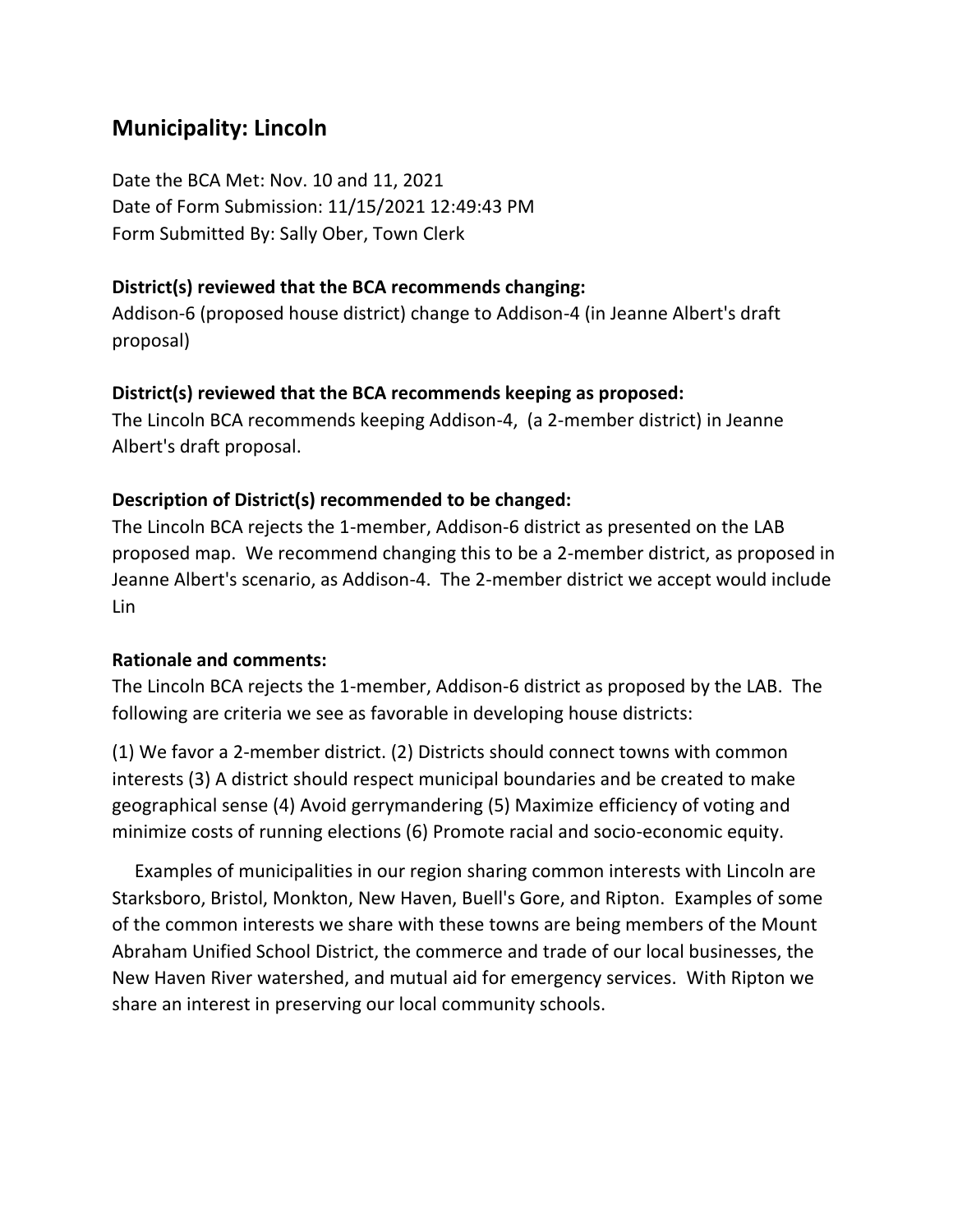# **Municipality: Lyndon**

Date the BCA Met: October 28, 2021 Date of Form Submission: 11/11/2021 12:48:26 PM Form Submitted By: Dawn R. Dwyer, Town Clerk

# **District(s) reviewed that the BCA recommends changing:**

CAL-3 & CAL-7

**District(s) reviewed that the BCA recommends keeping as proposed:**

## **Description of District(s) recommended to be changed:**

Caledonia - 4 : Burke, Lyndon and Sutton. This district has two representatives.

## **Rationale and comments:**

The Board Members are strongly opposed to splitting Lyndon into two different districts (CAL-3 & CAL-7). Our representative(s) should represent every Lyndon citizen with one voice in our State Legislature. The proposed change would be very divisive to have different parts of Lyndon, which have been arbitrarily divided (by an interstate), represented by Representatives with very different views of what is best for our town. In such divisive times, we don't need an additional political wedge between citizens of the same town.

Proposed CAL-3 would be made up of a portion of Lyndon's population of 1,499 and a portion of St. Johnsbury's population of 3,013 making Lyndon dramatically outnumbered. The portion of St. Johnsbury included in CAL-3 includes the commerce center which has a very different emphasis and need than the rural part of Lyndon. There is concern that Lyndon residents in this district will have their vote "diluted" because they are outnumbered 2:1 and it's likely a candidate from Lyndon will never get elected in that district. It is felt that Lyndon residents in CAL-3 would essentially have no voting power being outnumbered so significantly by St. Johnsbury residents.

It is the recommendation of the Lyndon Board of Civil Authority to continue being a part of the three town CAL-4 district with two representatives; Burke with a population of 1,651, Lyndon with 5,491 and Sutton with 913 for a total of 8,055 citizens with two representatives.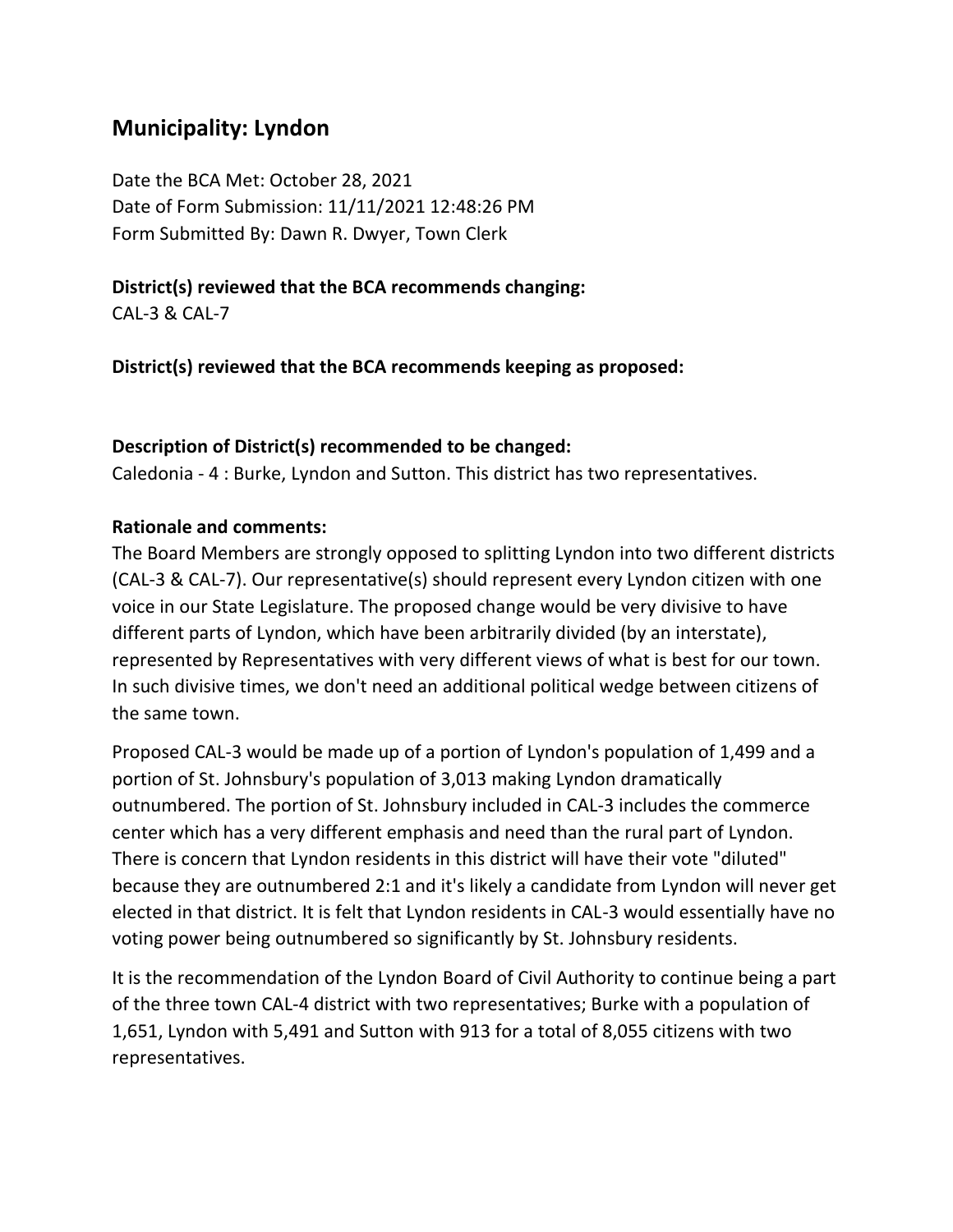# **Municipality: Manchester**

Date the BCA Met: 10/25/2021

Date of Form Submission: 11/1/2021 11:05:35 AM

Form Submitted By: Anita L. Sheldon & Cynthia Kilburn, Town Clerk? Clerk of BCA & Chair of BCA

**District(s) reviewed that the BCA recommends changing:**

N/A

**District(s) reviewed that the BCA recommends keeping as proposed:** Benn-4

**Description of District(s) recommended to be changed:**

N/A

## **Rationale and comments:**

While we have seen the benefit of having two representatives from Manchester in the former Benn-4 district, we support fair representation throughout Vermont's various towns.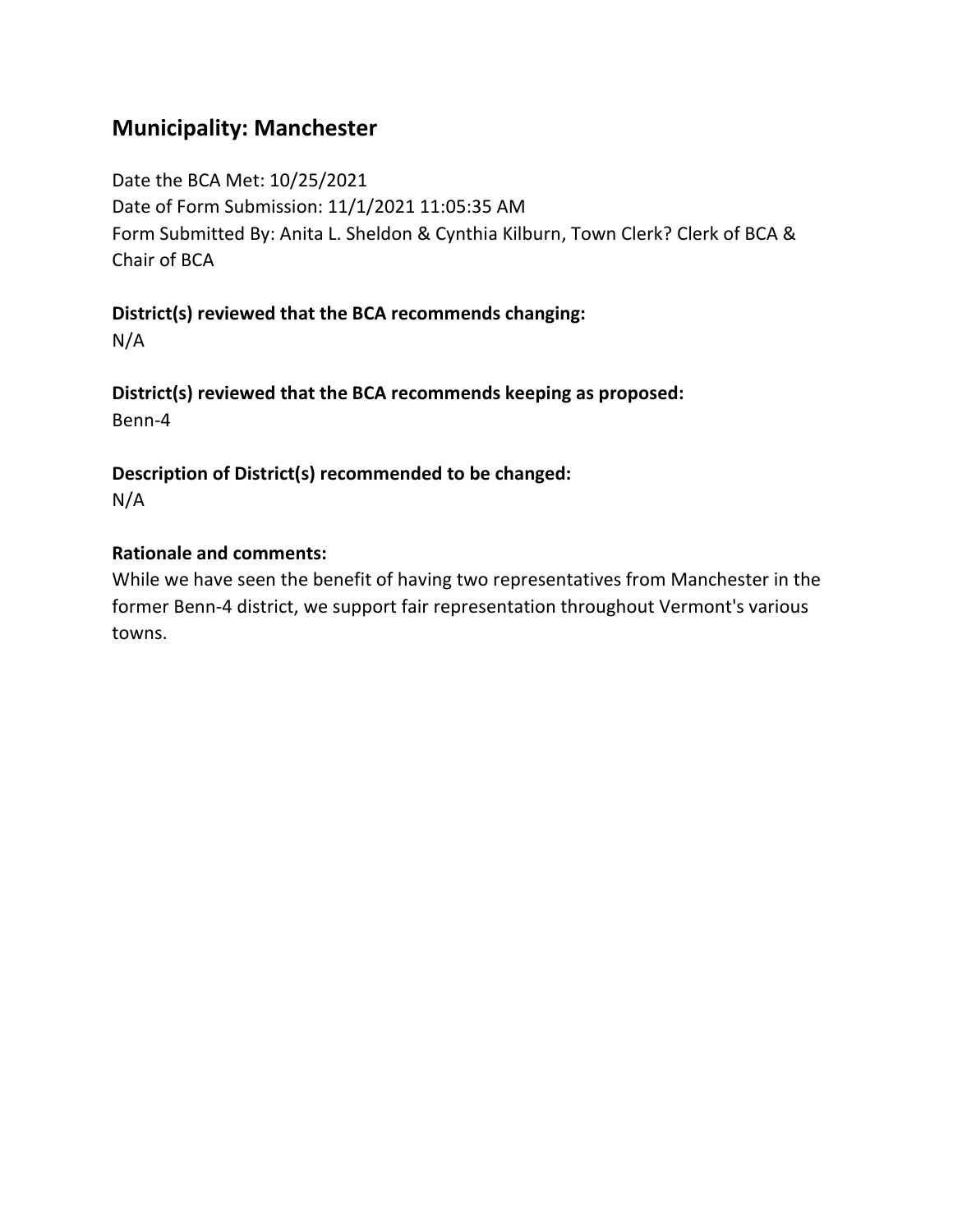# **Municipality: Mendon**

Date the BCA Met: October 26, 2021 Date of Form Submission: 11/3/2021 3:09:45 PM Form Submitted By: Nancy Gondella, Town Clerk

### **District(s) reviewed that the BCA recommends changing:**

Rut-12, Rut-13

**District(s) reviewed that the BCA recommends keeping as proposed:**

#### **Description of District(s) recommended to be changed:**

The BCA of the Town of Mendon recommends the Towns of Mendon, Chittenden, Killington, and Pittsfield in their entirety be combined as one single district. According to the 2020 census, the combined total population for these four towns totals 4,297, the

#### **Rationale and comments:**

The priority for the Town of Mendon is to keep the Town together in one district. We are a small community with few services of our own. We are working to build a stronger sense of community and dividing the Town into two districts will hamper those efforts. While we have no library, no fire department, no school, and no post office in our town, we strive to find ways to come together as one. We fear that making us the smallest voice, by far, in each of the currently proposed districts will hamper those efforts.

We believe a town should be divided only when absolutely necessary, as the division makes elections more difficult to manage. Many town offices are small, and do not have the budget, space, or volunteers to handle the additional workload required to have two separate ballots, an additional tabulator, and possibly two polling locations.

Creating a Mendon, Chittenden, Killington, Pittsfield district makes a lot of sense in that, Mendon and Chittenden share a K – 8 school, which is located in Chittenden. Further, many students from Pittsfield attend the elementary school in Killington. Three of the four communities enjoy high school choice, and all are located in Rutland County.

The four towns have a history of working together. As an example, during the aftermath of Tropical Storm Irene, all four towns joined together to provide and coordinate the services that were disrupted in each community. Chittenden was a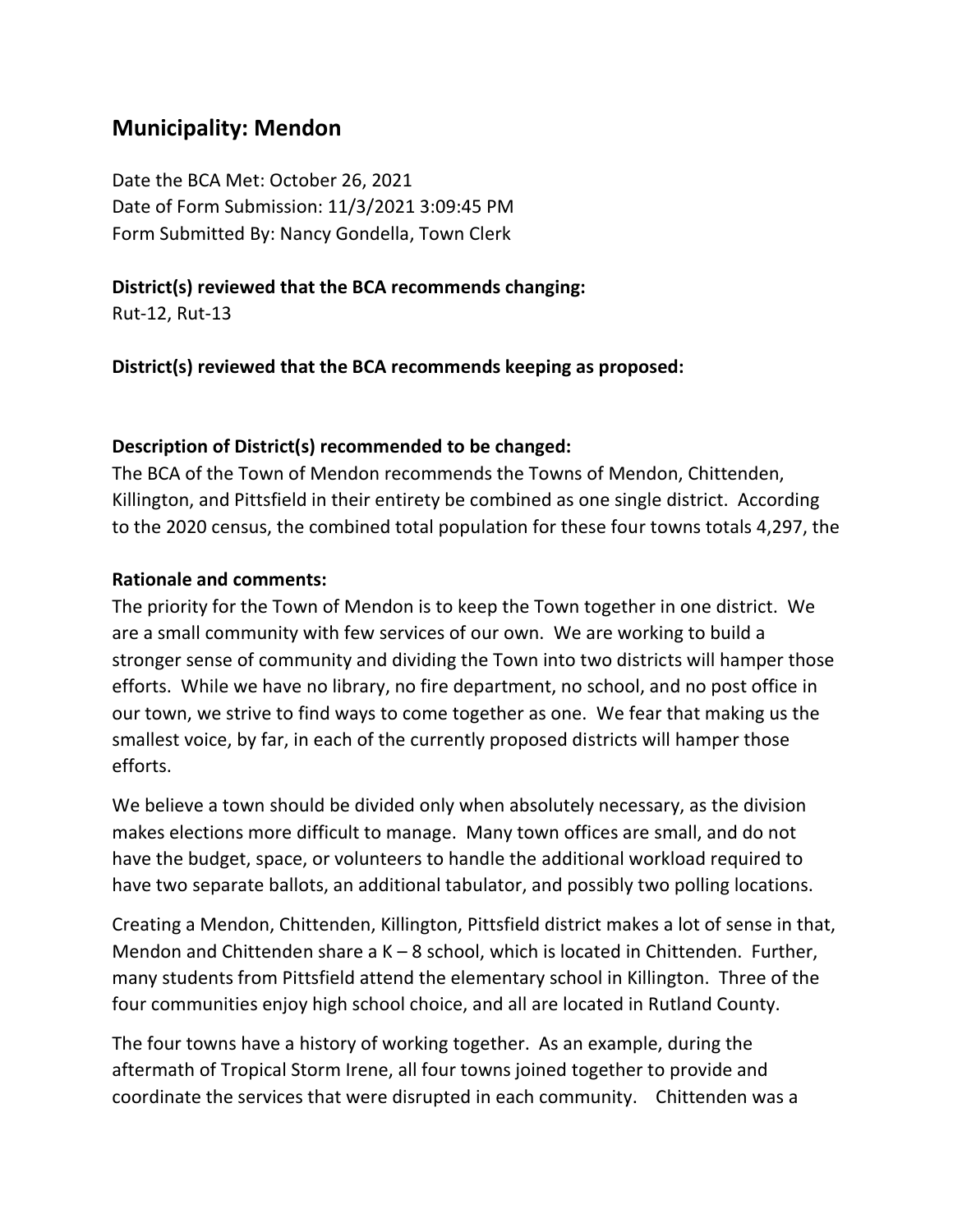great resource in getting necessities to the other three communities when portions of the towns were isolated due to the storm. Mendon was a hub for the distribution of medications, groceries, pet food, etc. which were then delivered by the constable to local pick-up places in each town.

Another factor shared by the four towns is the configuration of major roads in the area. Routes 4 and 100 are the economic gateways and lifelines to these four same communities. Route 4 runs through Mendon and Killington and intersects with Route 100 running both south and north to Pittsfield. Meadowlake Drive off Route 4 is the main artery from Mendon to Chittenden.

Further, each Town enjoys the economic benefits of the Killington Ski Resort. All have ski houses and second homes used by skiers. Many seasonal employees of the Resort are housed in Mendon, and the Towns of Mendon, Pittsfield, Chittenden, and Killington all have hotels/motels and restaurants benefitting from and providing services for the local ski industry.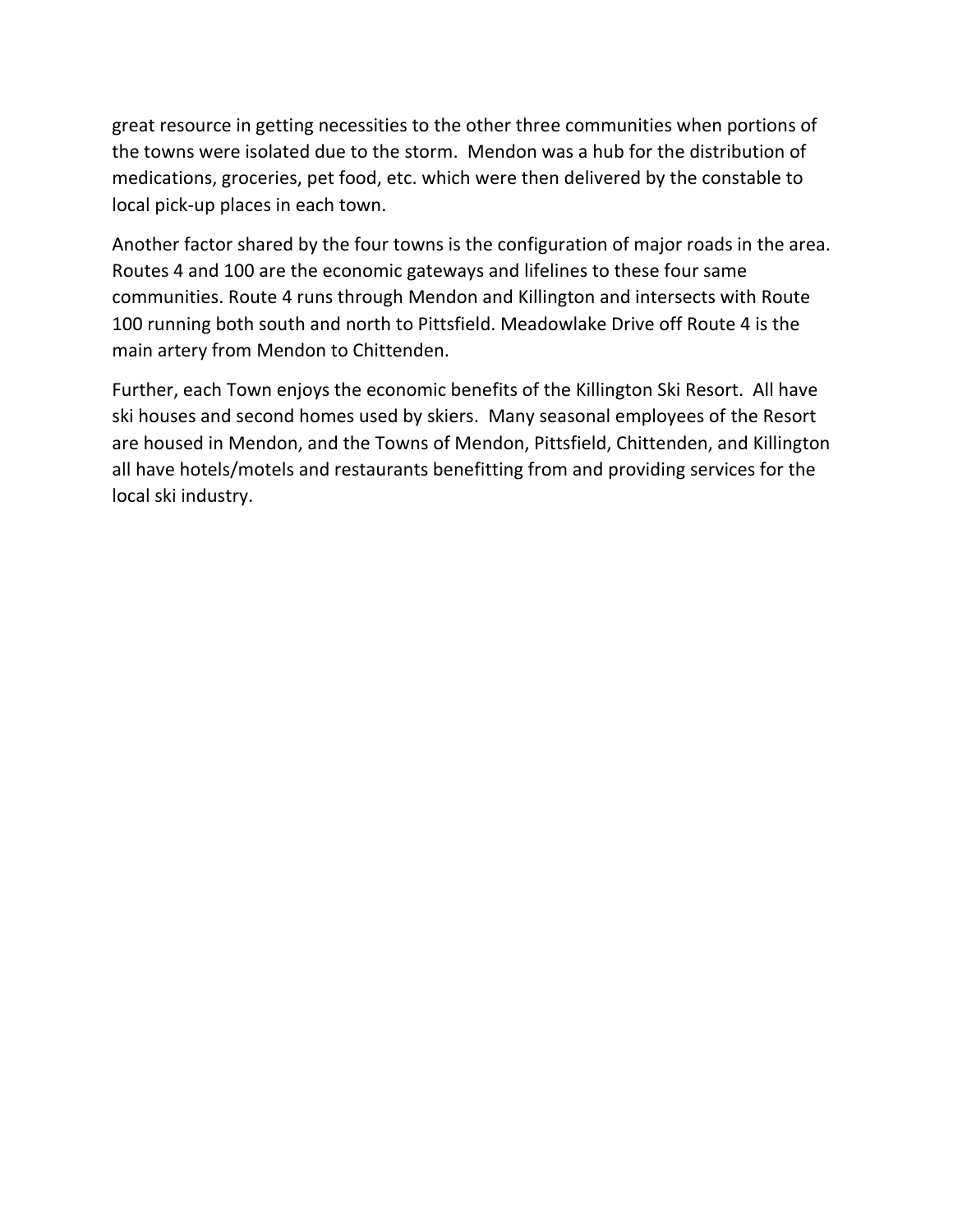# **Municipality: Middlebury**

Date the BCA Met: November 3, 2021 Date of Form Submission: 11/8/2021 10:04:57 AM Form Submitted By: Ann Webster, Town Clerk

# **District(s) reviewed that the BCA recommends changing:**

ADD-2-1, ADD-2-2, ADD-7

# **District(s) reviewed that the BCA recommends keeping as proposed:**

None

# **Description of District(s) recommended to be changed:**

District ADD 2-1 follows the Middlebury town line boundary to the west, follows the northern town line boundary as far east as, and excluding, Seymour Street and then turns south following the natural Otter Creek River shoreline until crossing the river t

## **Rationale and comments:**

Middlebury BCA Recommends maintaining the district now known as Addison-1 in its present configuration. The proposed three one-member districts does not adequately consider the three statutory principles that should be used in conjunction with population to determine districts. These three principles include:

1. preservation of existing political lines;

2. recognition and maintenance of patterns of geography, social interaction, trade, political ties, and common interests;

3. use of compact contiguous territory.

During discussions all BCA members present supported keeping Middlebury as one cohesive unit with no section of the town split off to be combined with another town. If population demanded, two BCA members supported dividing Middlebury into two onemember districts if the district boundaries gave better consideration to the three principles noted above.

BCA members noted proposed divisions within the town which were unreasonable or appeared to be based only on population calculation.

1. District ADD-2-1 has an inflated population compared to registered voters in the district due to including 2500 Middlebury College students and the residents of two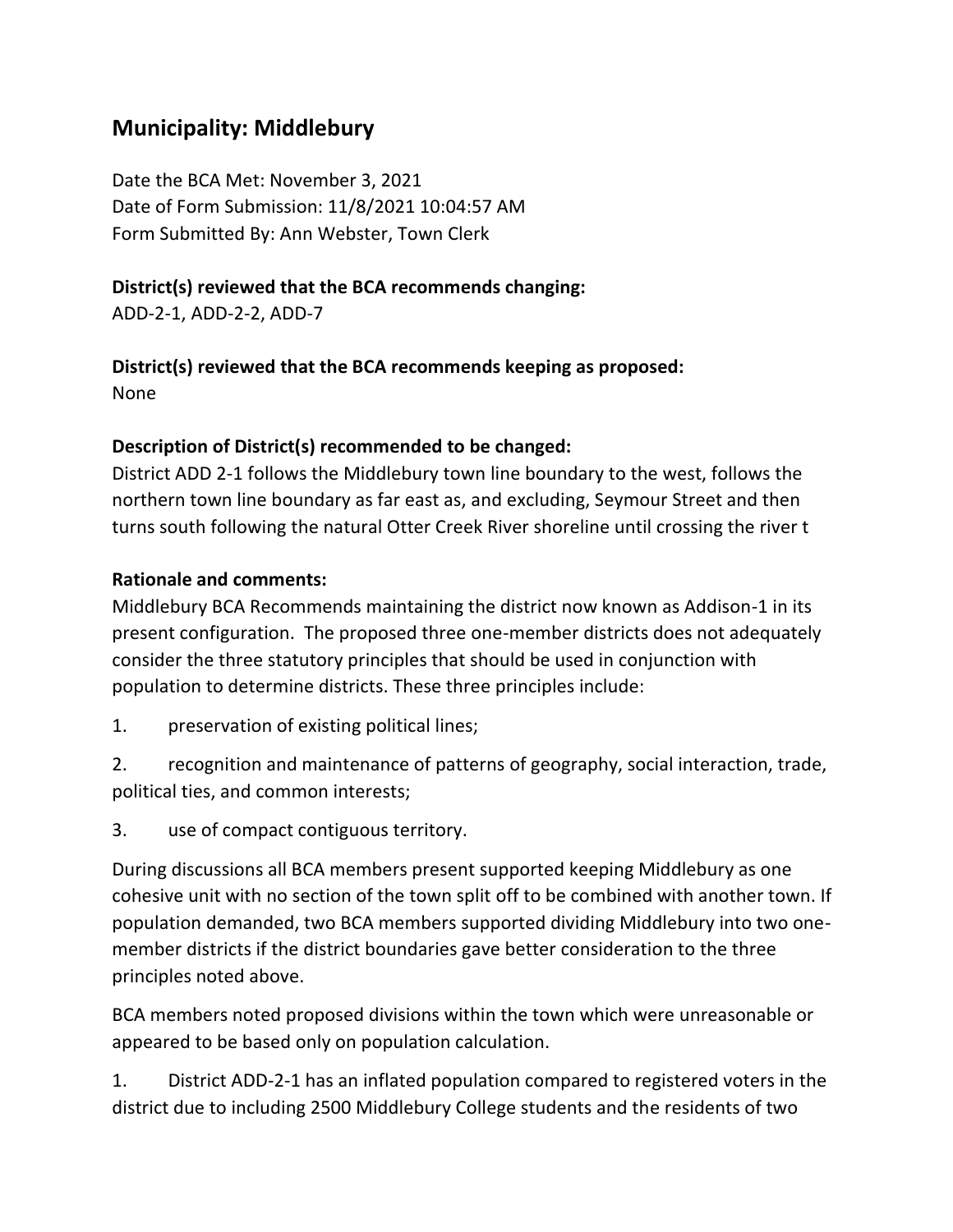senior living communities. Although, all are integral parts of the community geographically, socially, and economically they do historically have lower participation rates than the town as a whole, at least in part due to the transitory nature of the population, and thus ADD-2-1 would likely suffer from exceptionally low voter turnout.

2. The division noted above also has the impact of dissecting a portion of what we would consider our downtown district encompassing a commercial and governmental center.

3. East Middlebury is a small section of town which maintains a strong connection with the rest of Middlebury for the same reasons noted in number 1 above, but is also a unique community housing a fire station, a library, and a post office and maintains a water system. The current proposal cuts East Middlebury into two separate districts.

4. Proposed district ADD-7 takes a small easterly portion of the town of Middlebury, along with a small section of East Middlebury, and combines it with a section of Bristol. This combination would put about 1/8th of our population into a district that does not even share the same school district. There is no reason geographically, socially, politically or by shared common interest to create this alignment and may be detrimental in regard to our resident's legislative representation.

Our understanding is that the LAB is endeavoring to create districts that do not deviate from ideal district population Statewide by more than 10%, creating districts somewhere in the range of -5% to +5% deviation from ideal. The current proposal creates three separate districts in Middlebury with each having a population deviation of over 5% and two of the districts having a deviation of over 7%. The lowest deviation being -5.76% and the two higher deviations being -7.44% and -7.91%.

Keeping Middlebury as one two-member district has a population deviation of +6.74% from ideal. Higher than the 5% recommended for a deviation in either direction, but lower than two of the current proposed districts. The current proposed districts do not improve the deviation percentage for our area.

Middlebury is a small enough town that we do not have any kind of natural division to our population. We all elect one Selectboard. We all support both public libraries, both fire departments, one police department, and all reside within the same public school district.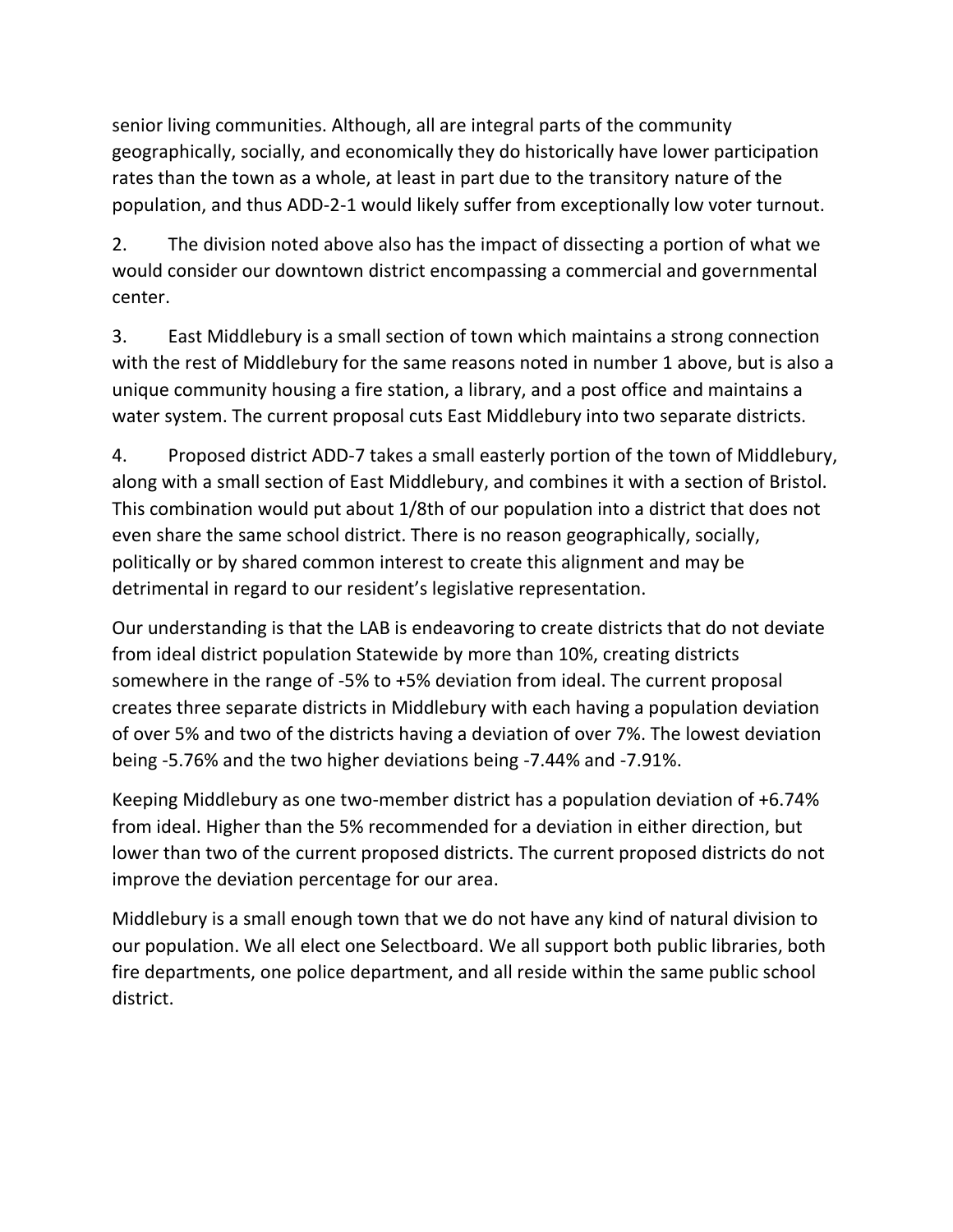# **Municipality: Middlesex**

Date the BCA Met: 11.2.2021 Date of Form Submission: 11/4/2021 11:56:19 AM Form Submitted By: Board of Civil Authority, Town Clerk

### **District(s) reviewed that the BCA recommends changing:** NONE

**District(s) reviewed that the BCA recommends keeping as proposed:** WAS-4

**Description of District(s) recommended to be changed: NONE** 

### **Rationale and comments:**

By a unanimous vote, the Middlesex BCA endorsed the proposed configuration of WAS-4 that keeps Middlesex merged with East Montpelier for demographic, historical and practical reasons. The Board is opposed to cutting off Middlesex from East Montpelier so that East Montpelier can merge with Calais. Doing so would unfairly isolate Middlesex. In addition, the BCA notes the proposed configuration keeps Worcester in Washington County instead of in a bi-county district.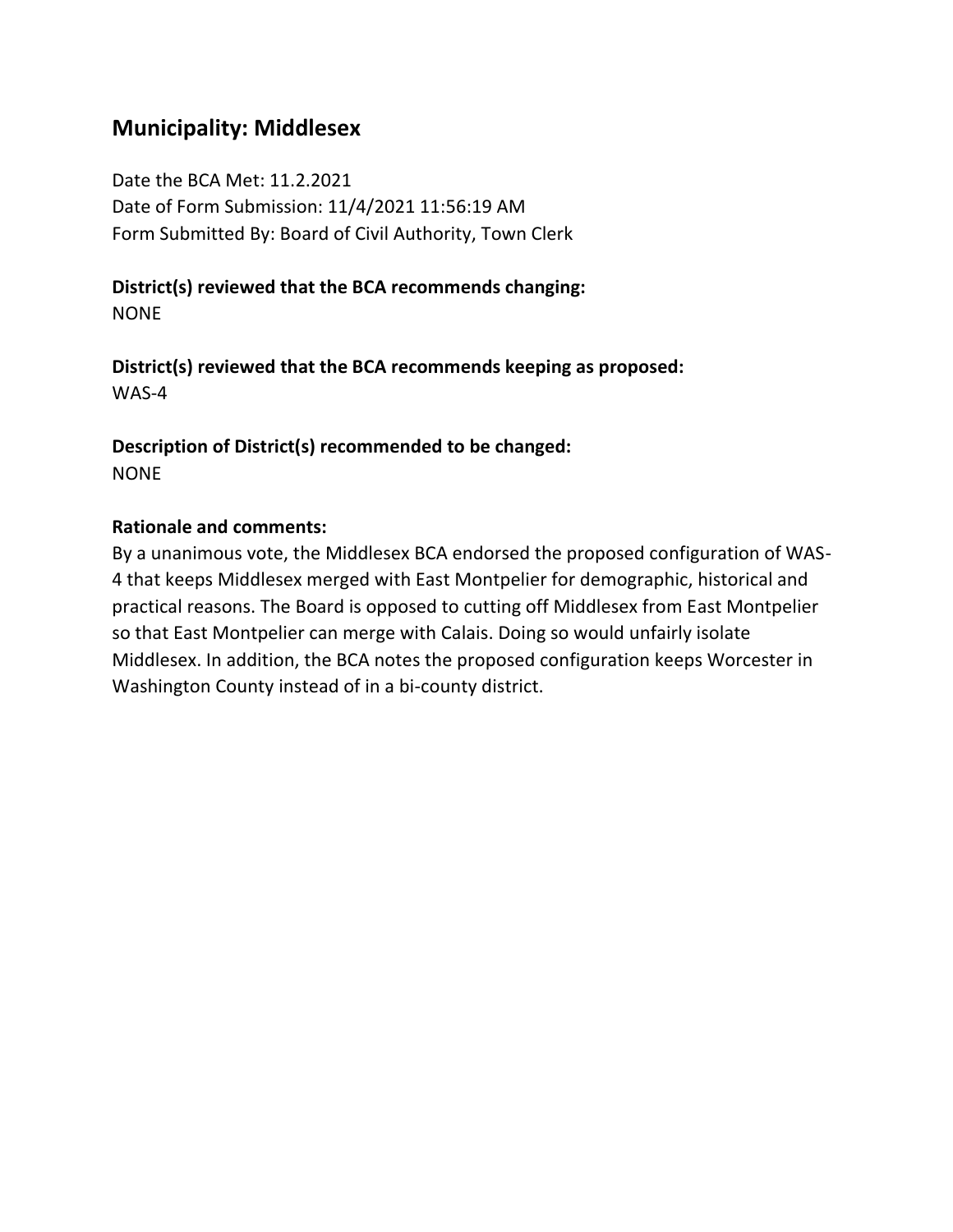# **Municipality: Milton**

Date the BCA Met: Wednesday, October 27, 2021 Date of Form Submission: 11/12/2021 12:12:52 PM Form Submitted By: Kristin Beers, Town Clerk

#### **District(s) reviewed that the BCA recommends changing:**

GI-CHI-1, CHI-3-1, CHI-3-2 and CHI-6

#### **District(s) reviewed that the BCA recommends keeping as proposed:** None.

# **Description of District(s) recommended to be changed:**

On October 27, 2021, the Milton BCA voted unanimously to keep our current two 2 member districts GI-CHI and CHI-10 as they exist.

a) The description of GI-CHI would remain the same, as listed in 17 V.S.A. §1893: "Alburgh, Grand Isle, Isle La Motte, North

### **Rationale and comments:**

The Milton BCA voted unanimously to keep our current two 2-member districts GI-CHI and CHI-10 as they exist. The numbers are well within the desired limits, creating less confusion for the voters. The current GI-CHI district has a population of 8,283 with 2 representatives, which is a deviation from the ideal of -145.5, only -3%. The current CHI-10 district has a population of 9,039 with 2 representatives, which is a deviation from the ideal of 232.5, only 5%. These numbers are within the allowed 10% deviation (over or under). The Milton BCA strongly believes that our current districts work, without encroaching the borders of the town. If divided into 4 districts, voters will feel disconnected, unrepresented, disenfranchised and like they don't belong to Milton. The LAB proposal will not only carve Milton up, but (from vast experience working with voters) will add to the confusion, even more than we already have with our two current districts. In today's climate, we don't want to increase voter confusion. Also, the vertical line that the LAB used to divide the proposed GI-CHI-1 and CHI-3-1 districts is not easily described, nor obvious to any resident of Milton. The LAB appears to have used a small stream of water through an area of town, where it would be much clearer to use streets or larger landmarks, such as Interstate 89 or the Lamoille River. As a group, the BCA agreed unanimously that we do not accept the LAB's proposed reapportionment. In the event that the final decision is to create single member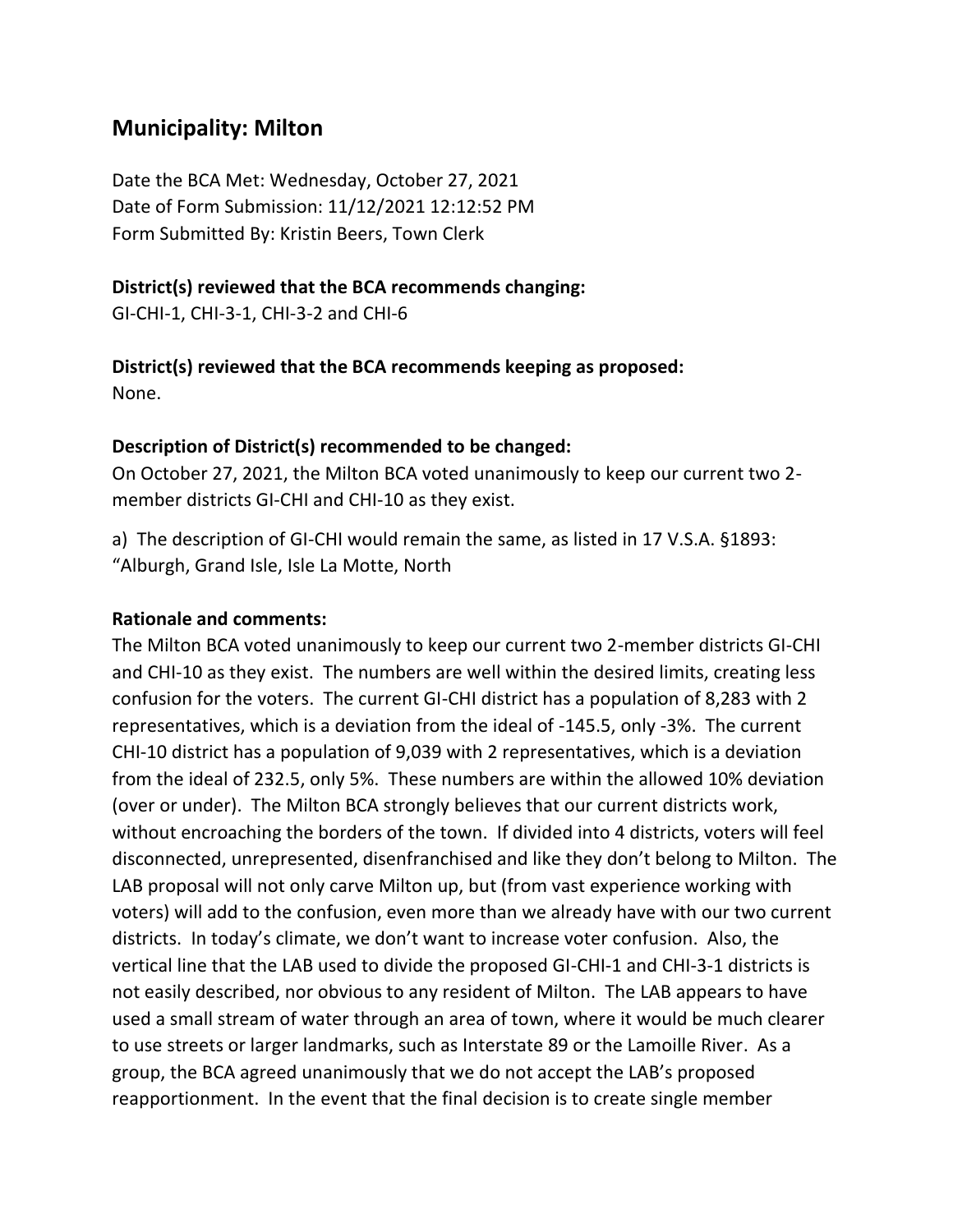districts, the BCA wants to make clear that we do NOT want the Town of Milton carved up as the LAB proposes. It is not necessary to add a piece of Georgia and remove a piece of Milton to maintain adequate numbers.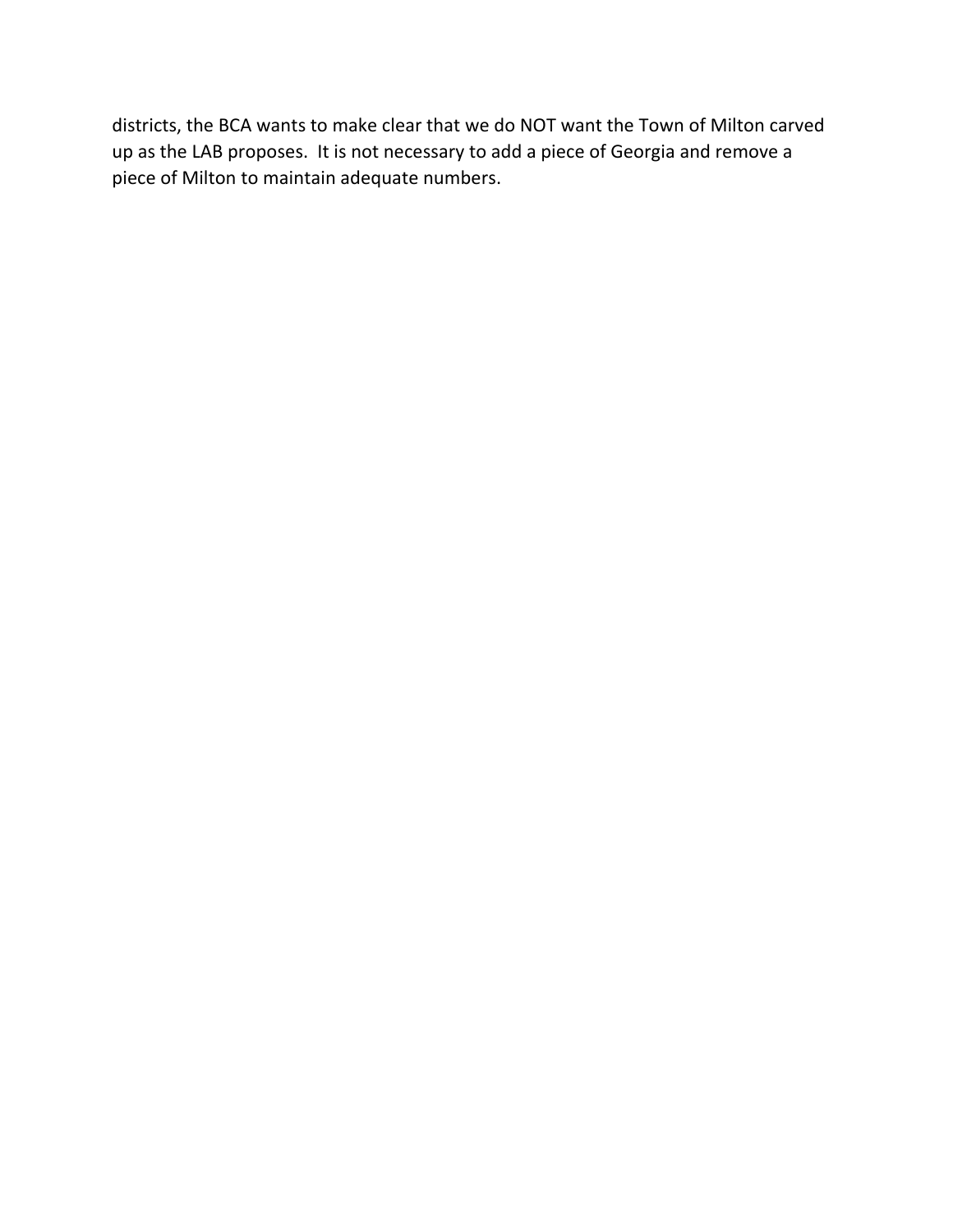# **Municipality: Montpelier**

Date the BCA Met: November 9, 2021 Date of Form Submission: 11/15/2021 3:28:01 PM Form Submitted By: John J. McCullough III, BCA Chair

### **District(s) reviewed that the BCA recommends changing:**

Proposed WAS 7-1 and WAS 7-2

## **District(s) reviewed that the BCA recommends keeping as proposed:**

N.A.

### **Description of District(s) recommended to be changed:**

The Montpelier Board of Civil Authority recommends that the proposed districts, consisting of two one-member districts covering the City of Montpelier, be combined into a single two-member district covering the entire City of Montpelier.

### **Rationale and comments:**

A majority of the Board of Civil Authority was not persuaded that dividing the city into two districts would be any fairer or more democratic than the current single district. The majority of the Board believed that the statutory criteria of "(1) preservation of existing political subdivision lines; (2) recognition and maintenance of patterns of geography, social interaction, trade, political ties, and common interests; and (3) use of compact and contiguous territory."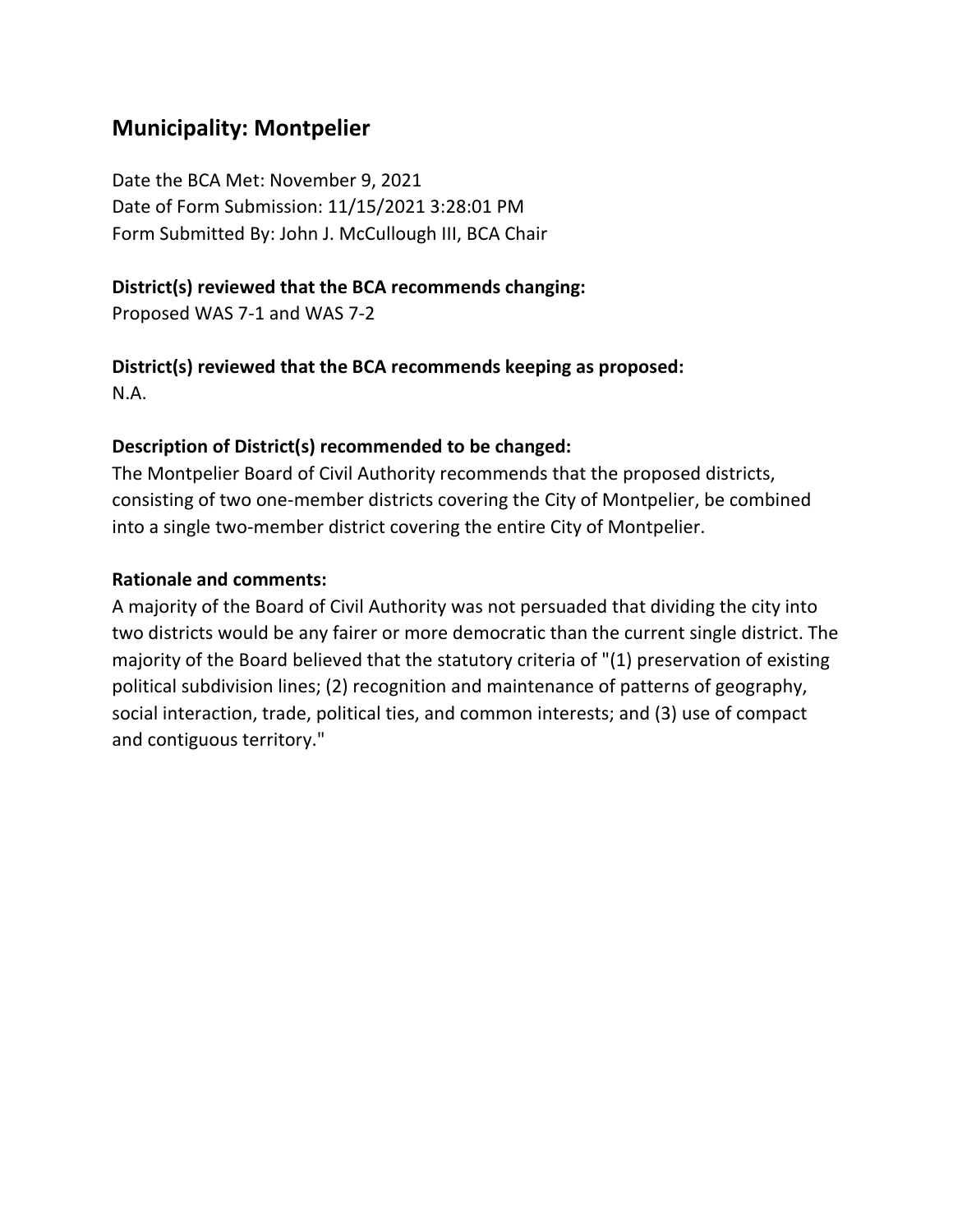# **Municipality: Moretown**

Date the BCA Met: 11/10/2021 Date of Form Submission: 11/11/2021 7:17:52 AM Form Submitted By: Stephen Magill, BCA Chair

### **District(s) reviewed that the BCA recommends changing:**

WAS-11

**District(s) reviewed that the BCA recommends keeping as proposed:** WAS-11

### **Description of District(s) recommended to be changed:**

The Moretown BCA determined that we would like to have WAS-11 combined with the proposed WAS-8, that is, the towns of Moretown, Duxbury, Fayston, Waitsfield, and Warren into a two member district.

#### **Rationale and comments:**

We determined that the town of Moretown would like to EITHER be made into the one member district proposed by the LAB, or be made into a two member district consisting of the towns of Moretown, Duxbury, Fayston, Waitsfield, and Warren. These five towns are all share commerce, are in the same watershed, and are in the same school district (HUUSD). Additionally, these towns are already a two member district for the Vermont house.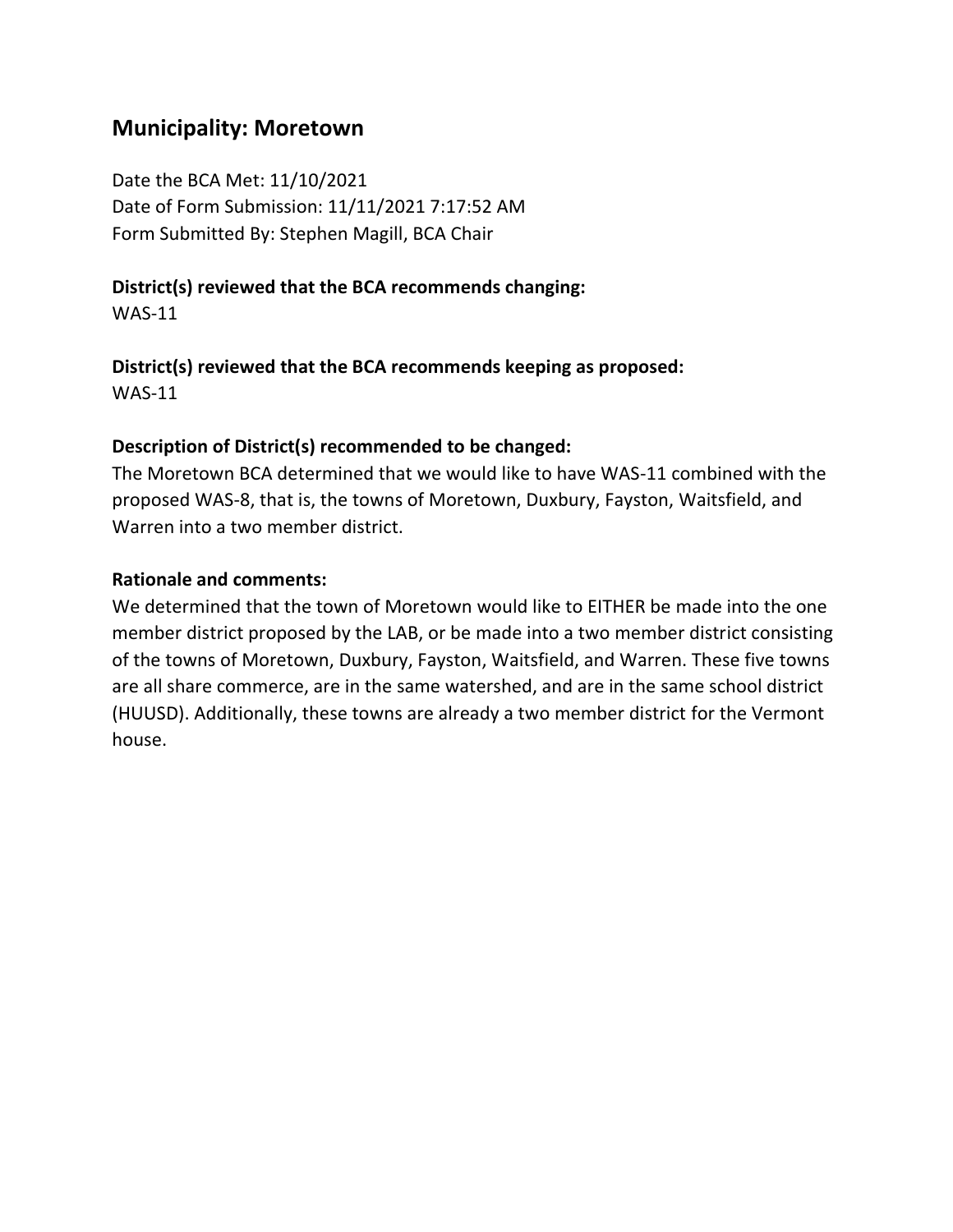# **Municipality: Morgan**

Date the BCA Met: November 10, 2021 Date of Form Submission: 11/11/2021 9:59:25 AM Form Submitted By: Donna Young, BCA Chair

### **District(s) reviewed that the BCA recommends changing:**

**District(s) reviewed that the BCA recommends keeping as proposed:** ORL-ESX-1

#### **Description of District(s) recommended to be changed:**

No changes recommended.

#### **Rationale and comments:**

We recommend keeping the district as drawn by the Legislative Apportionment Board. We feel that the interests of Morgan residents better align with the other towns in the proposed district than they do with the towns in our current district.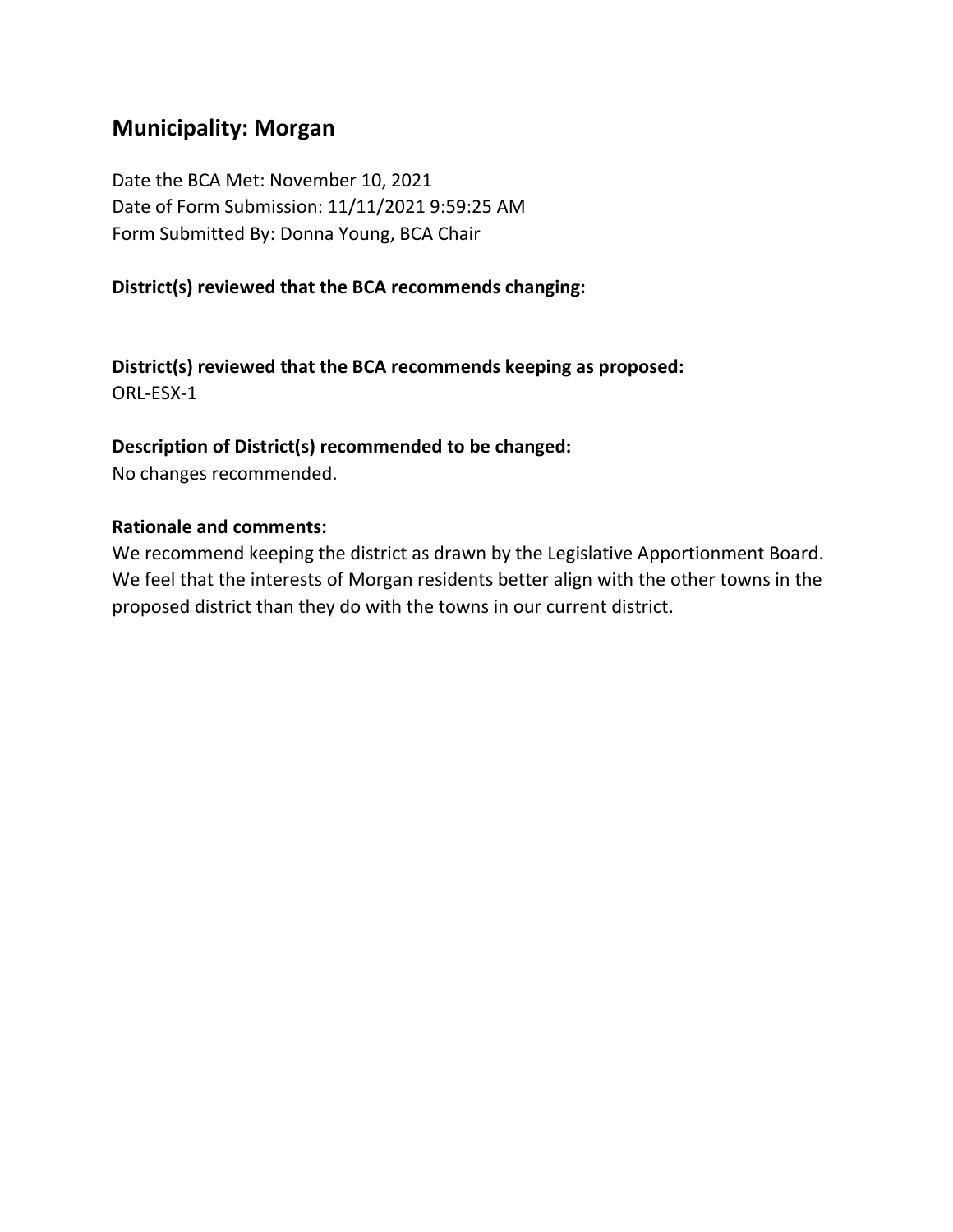# **Municipality: Morristown**

Date the BCA Met: 10/25/2021 Date of Form Submission: 11/8/2021 10:10:45 AM Form Submitted By: Sara Haskins, Town Clerk

### **District(s) reviewed that the BCA recommends changing:**

LAM-3 and LAM-4

**District(s) reviewed that the BCA recommends keeping as proposed:**

#### **Description of District(s) recommended to be changed:**

The Morristown BCA recommends combining the proposed LAM-3 & LAM-4 districts into 1 two member district instead of 2 one member districts. This would be a district of Elmore, Wolcott, all of Morristown and 877 members of Stowe for a total count of 8867 a

#### **Rationale and comments:**

This proposal aligns more with the geographical location and shared school district than the current two member district towns. Most students in the four towns attend either one of the two middle and high schools in the area and most of the proposed towns are accustomed to holding school elections together. The BCA also feels strongly that it is in the best interest for our community to keep all of Morristown in the same district and not split our community into two districts.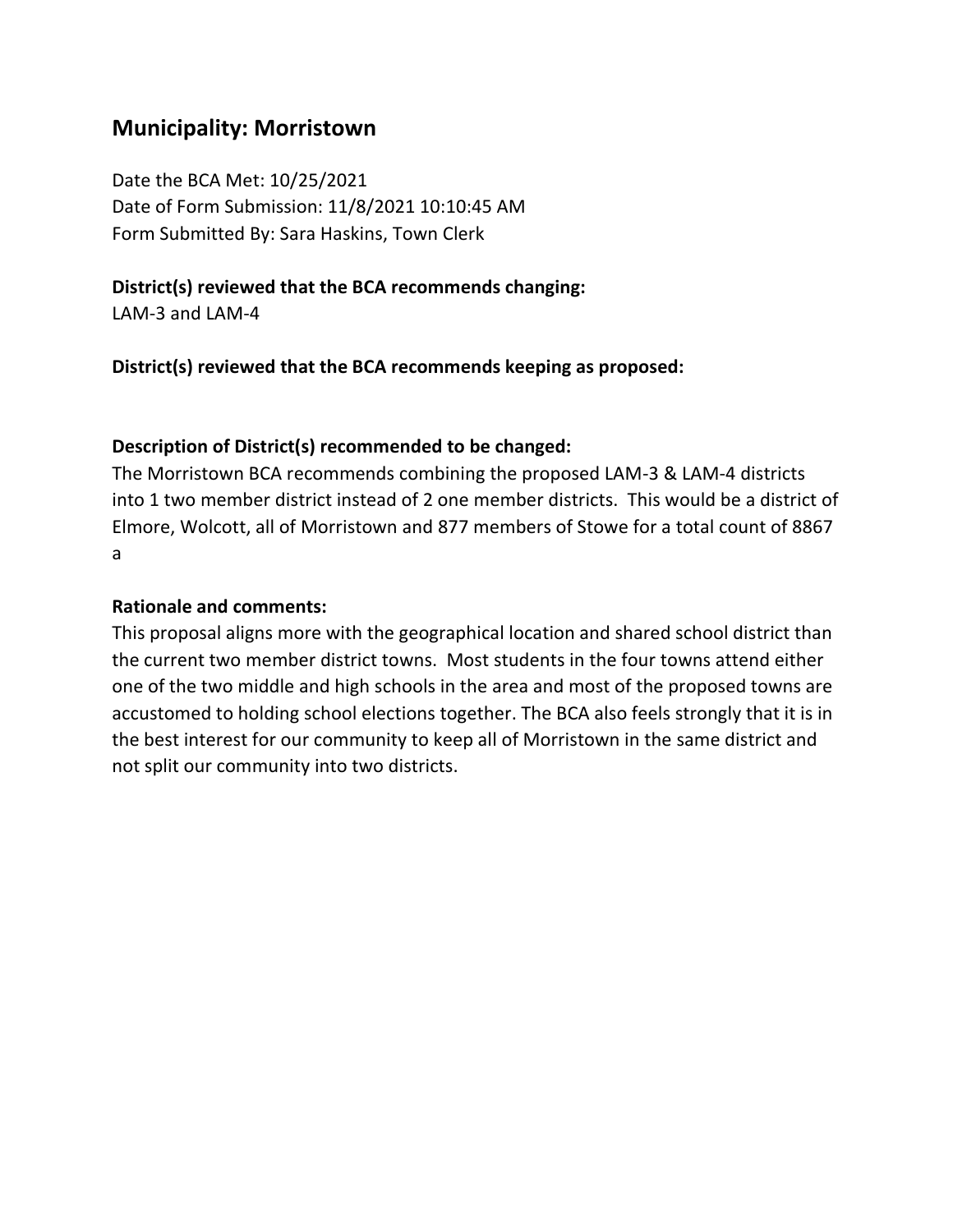# **Municipality: Mount Tabor**

Date the BCA Met: 11-09-2021 Date of Form Submission: 11/10/2021 7:55:54 AM Form Submitted By: Bill Basso, Town Clerk

**District(s) reviewed that the BCA recommends changing:** BEN-RUT

**District(s) reviewed that the BCA recommends keeping as proposed:** BEN-RUT

**Description of District(s) recommended to be changed:** No objection to District changes

**Rationale and comments:** No objection to District changes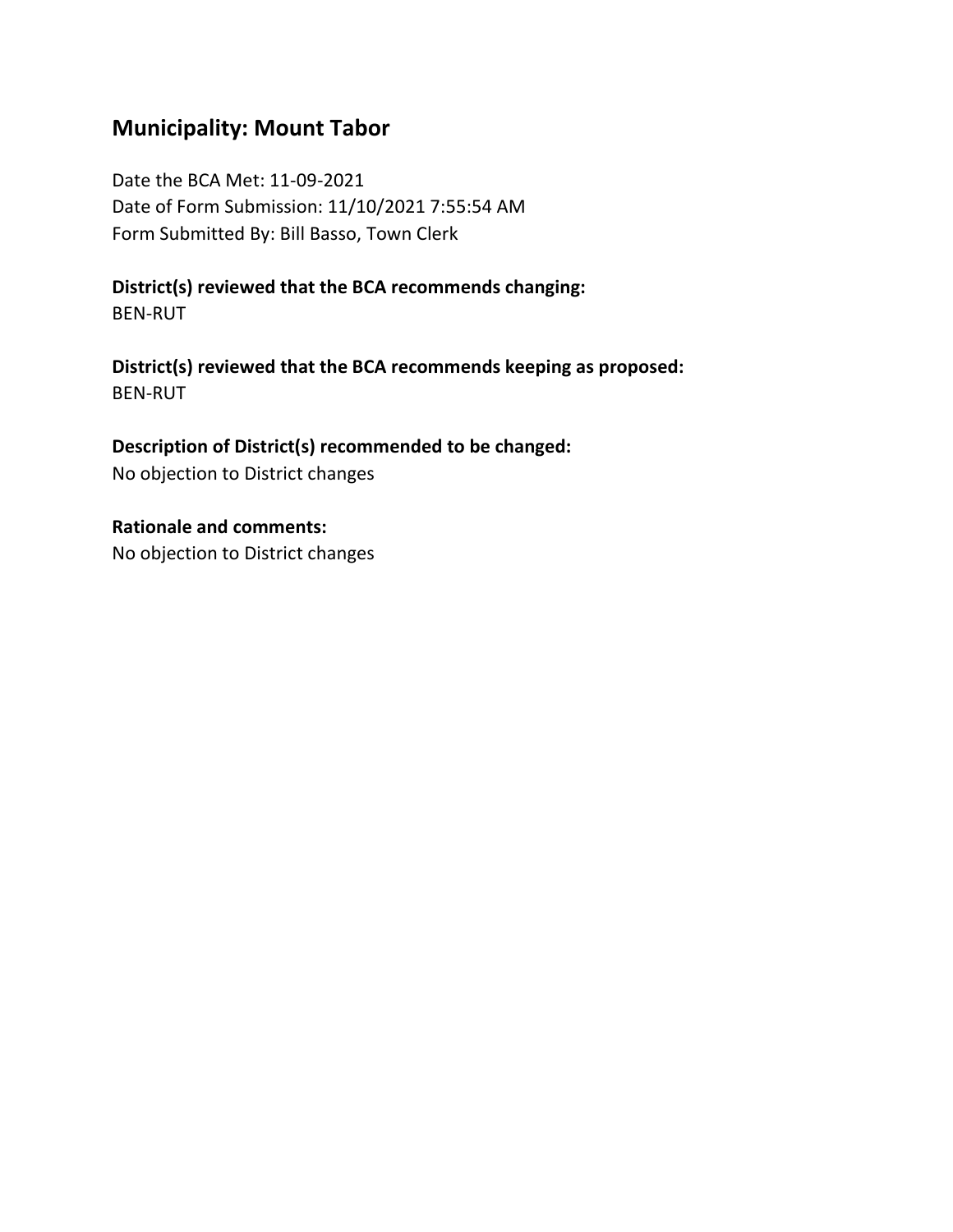# **Municipality: New Haven**

Date the BCA Met: November 9, 2021 Date of Form Submission: 11/10/2021 10:40:27 AM Form Submitted By: Pam Kingman, Town Clerk

### **District(s) reviewed that the BCA recommends changing:**

Addison-5

**District(s) reviewed that the BCA recommends keeping as proposed:**

#### **Description of District(s) recommended to be changed:**

The New Haven Board of Civil Authority were all in favor of keeping single member districts.

However, they were divided in half on who supports the proposed Add-5 District ( New Haven / Waltham / Monkton) and who supports keeping Add-5 District the same (

#### **Rationale and comments:**

The New Haven BCA made the following motions:

Taborri Bruhl made a motion to accept the following 2 items: 1) single member districts. 2) The New Haven BCA is divided on staying with the current district or going with the proposed district, considering the makeup of the towns. Motion seconded by John Roleau. Vote by roll call 8 yes / 0 no

Kathy Barrett made a motion to recommend keeping District 5 (New Haven / Weybridge / Bridport Add-5) the same. Motion seconded by Harvey Smith. Vote by roll call 4 yes / 4 no

The New Haven BCA discussed the make up of Bridport compared to Monkton, and were clearly divided on who is more of a farming town or a bedroom community.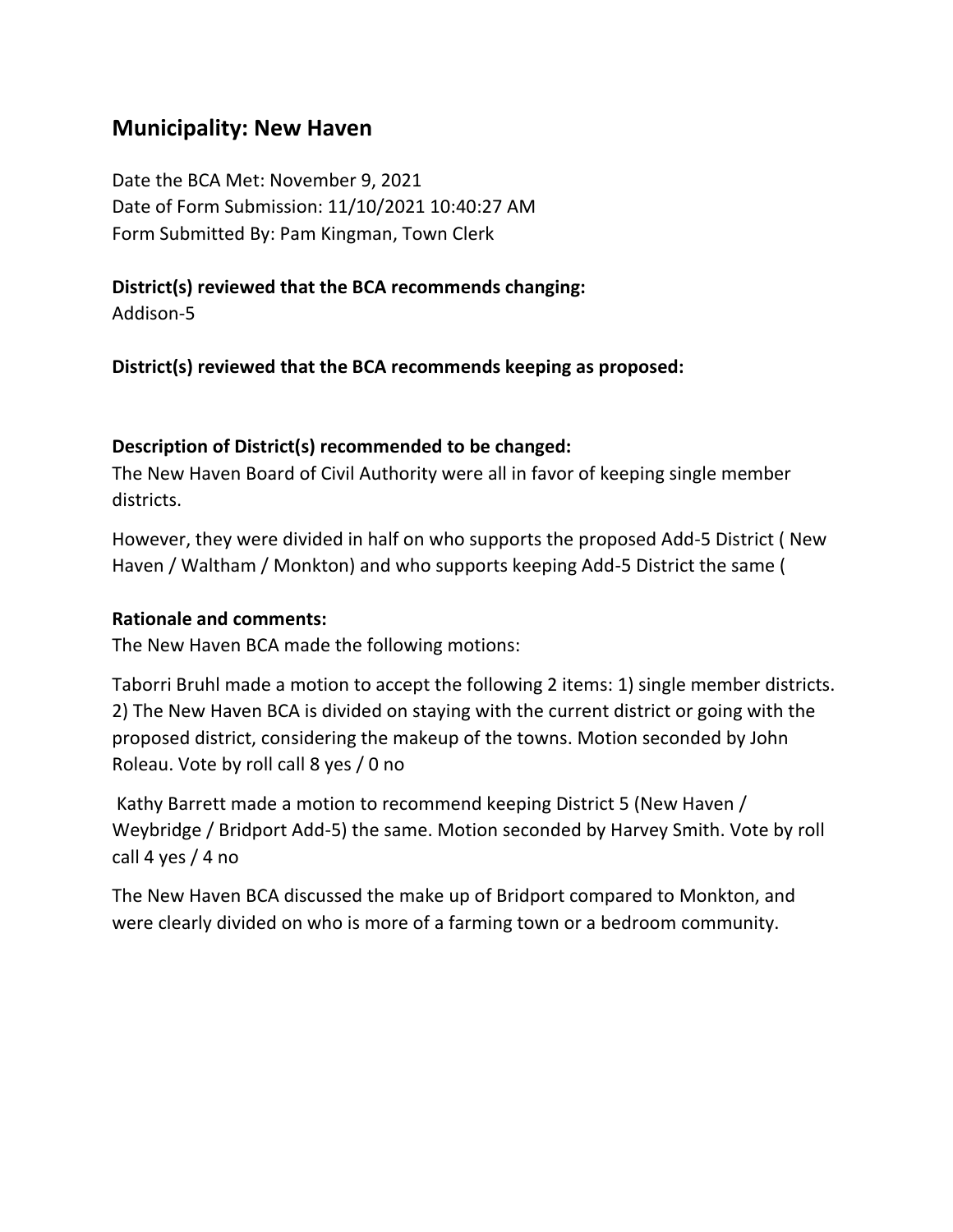# **Municipality: Newark**

Date the BCA Met: November 10, 2021 Date of Form Submission: 11/11/2021 3:00:30 PM Form Submitted By: Amber Holden, Town Clerk

### **District(s) reviewed that the BCA recommends changing:**

ORL-ESX-2 & CAL-4

### **District(s) reviewed that the BCA recommends keeping as proposed:**

n/a

### **Description of District(s) recommended to be changed:**

ORL-ESX-2 is the district that the Legislative Apportionment Board proposes Newark be included with.

The LAB's proposed CAL-4 is the district that the Newark Board of Civil Authority recommends Newark be added to. The Towns currently proposed to be in th

#### **Rationale and comments:**

After review, discussion and consideration the Newark BCA unanimously agreed to make the following recommendations to the Vermont House of Representatives:

- We are not in support of the proposed district plan for the Town of Newark and recommend Newark be removed from the proposed ORL-ESX-2 District and be added to the proposed CAL-4 District
- We have reviewed 2 proposed districts:

 1. ORL-ESX-2 This is the district that the Legislative Apportionment Board proposes Newark be included with

 2. CAL-4 This is the district that the Newark Board of Civil Authority recommends Newark be added to.

We have taken into consideration the population numbers for both the proposed ORL-ESX-2 and the CAL-4 districts and do not feel our request will significantly deviate from the LAB's desired population, since currently the ORL-ESX-2 has a positive deviation (4544 5.99%) and the CAL-4 district has a negative deviation (4005 -6.58%).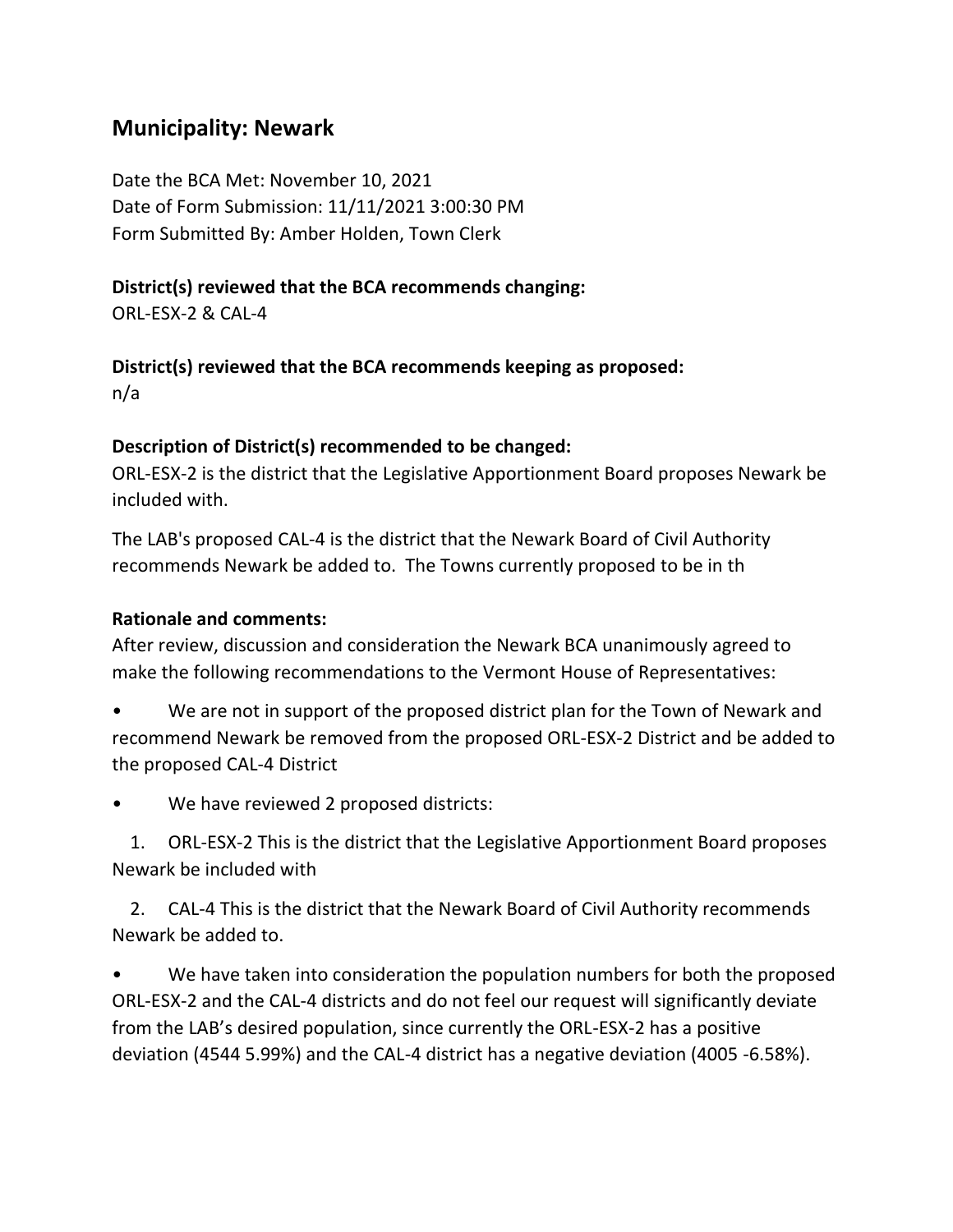The Town of Newark is more culturally, historically and economically aligned with the four towns in the proposed CAL-4 district. Newark is part of Caledonia County, as are all of the other 4 towns in the proposed CAL-4 district. Newark is contiguous with two of the Towns in the proposed CAL-4 district (Sutton and Burke). We are a member of the Kingdom East School District, as is every other town in the proposed CAL-4 district. The towns included in the proposed ORL-ESX-2 district are more drawn to the Connecticut River Valley region, Newark does not share the same history with this region. A majority of Newark's market towns, good and services and employment opportunities are within Caledonia County and not the Connecticut Valley area.

• Given all these factors we feel our recommendation to add Newark to the CAL-4 district would allow for a more cohesive district and accurate representation.

Thank you,

Sincerely The Newark Board of Civil Authority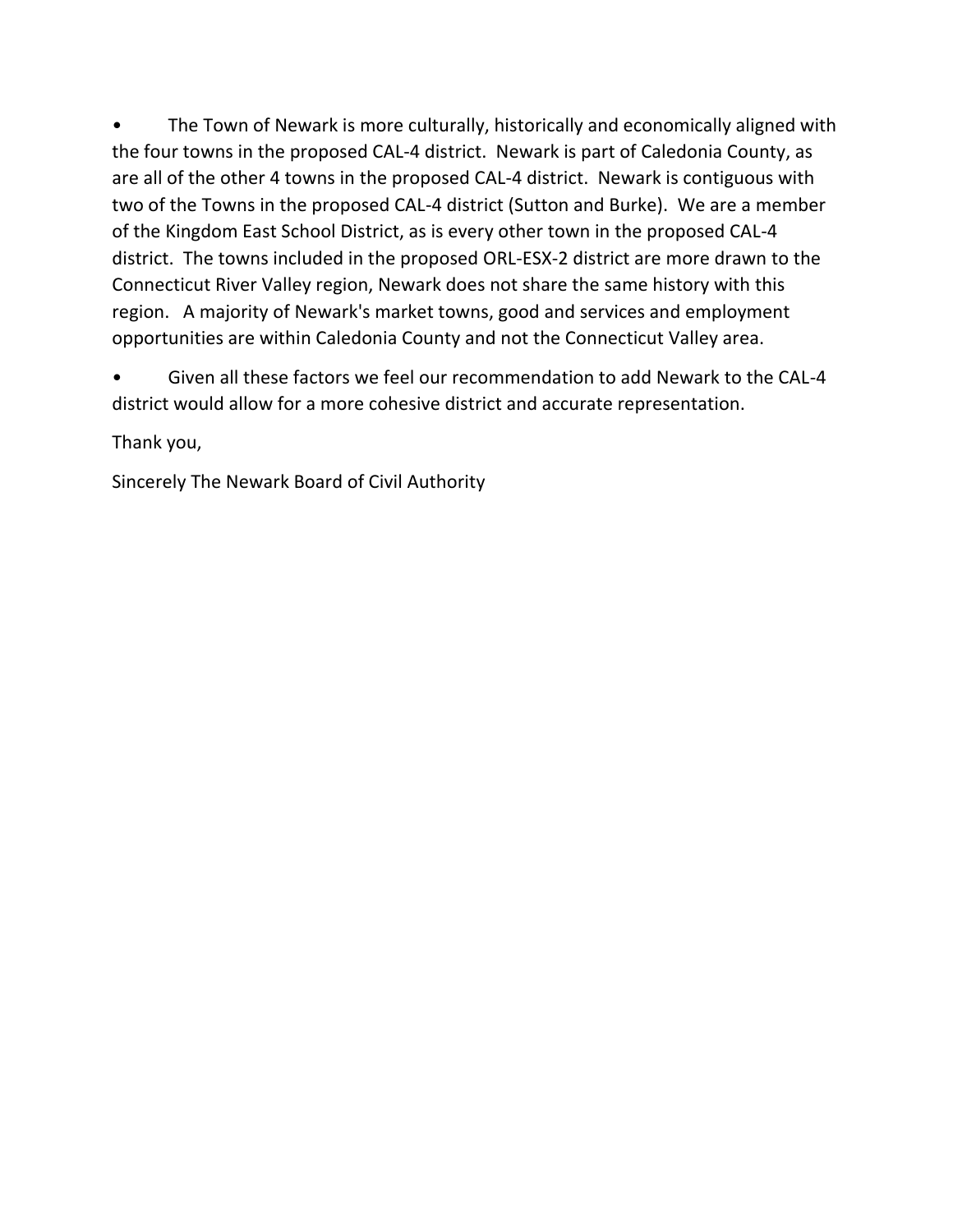# **Municipality: Newbury**

Date the BCA Met: 11/02/2021 Date of Form Submission: 11/8/2021 9:47:54 AM Form Submitted By: Alma Roystan, BCA Chair

#### **District(s) reviewed that the BCA recommends changing:**

Ora-Cal, we do not want changes made we want to stay as is.

#### **District(s) reviewed that the BCA recommends keeping as proposed:**

Keep Ora-Cal as is no changes

#### **Description of District(s) recommended to be changed:**

We want to keep our current Ora-Cal district as it is we do not want any proposed changes made.

#### **Rationale and comments:**

Twelve members of the Newbury BCA met on November 2, 2021 and unanimously voted to NOT change our District. Newbury does not have much in common with Orange and we have very little interaction, as we do with Groton and Topsham. We share a school district with Groton as well as mutual aid in terms of emergency services and highway services. We also do inter-library loaning. Newbury residents interact with Groton on a much more regular basis than Orange. It was noted this proposed change seems to go against all the principals they were basing the proposed changes on such as matching towns who are similar and alike, towns that share highway or emergency service agreements and getting groupings close to the 4287 number. This proposed change puts us even further away from that number. We feel preservation of the existing Ora-Cal district and the fifty plus year relationship between Newbury, Groton and Topsham is vital to our communities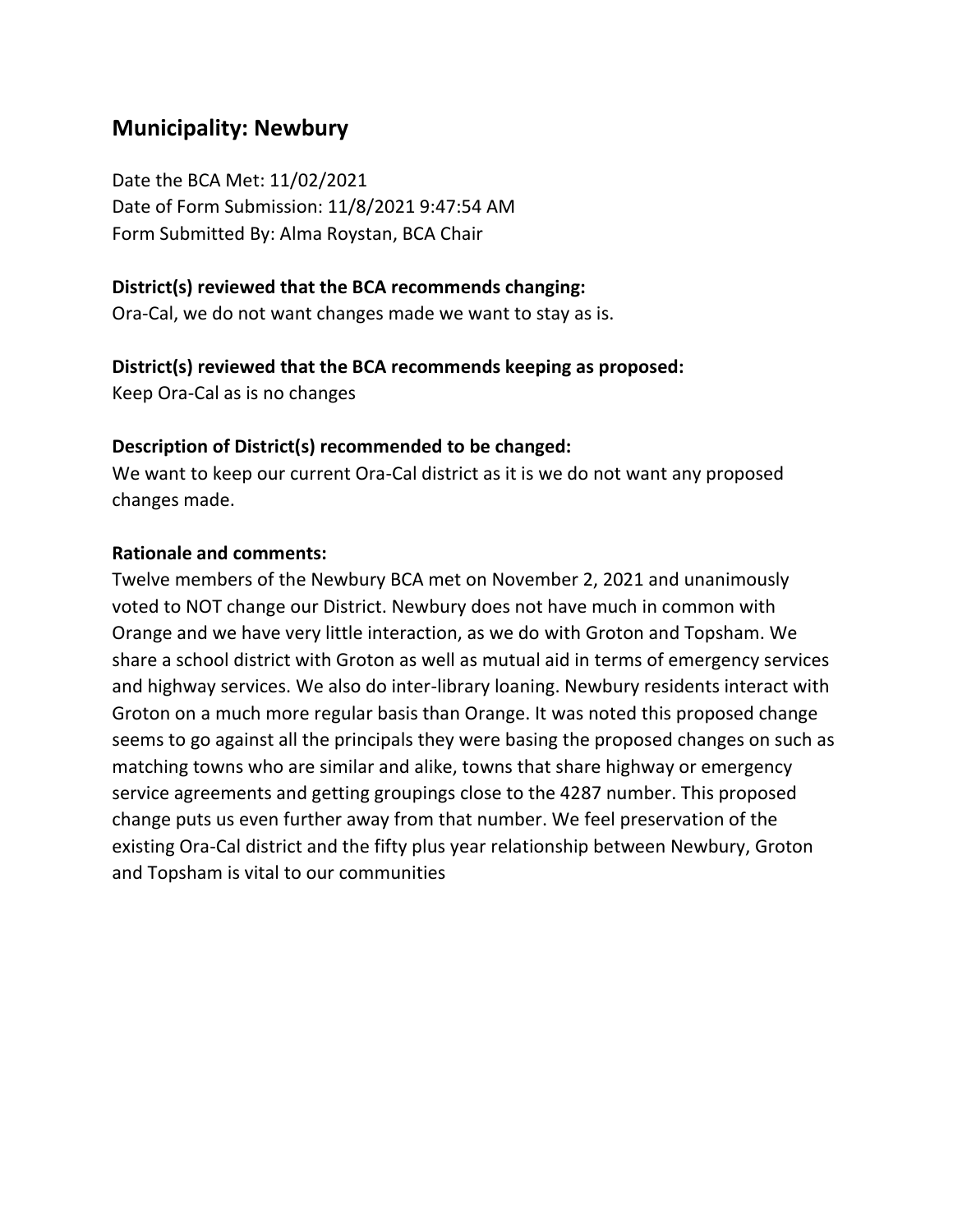# **Municipality: Newfane**

Date the BCA Met: Nov 4, 2021 Date of Form Submission: 11/8/2021 4:03:45 PM Form Submitted By: Carol Hesselbach, Town Clerk

## **District(s) reviewed that the BCA recommends changing:**

None

**District(s) reviewed that the BCA recommends keeping as proposed:** WDM-2

**Description of District(s) recommended to be changed:** None

#### **Rationale and comments:**

The district that includes Newfane is not recommended as being changed from what it has been. It has worked fine and we have no suggestions for changes.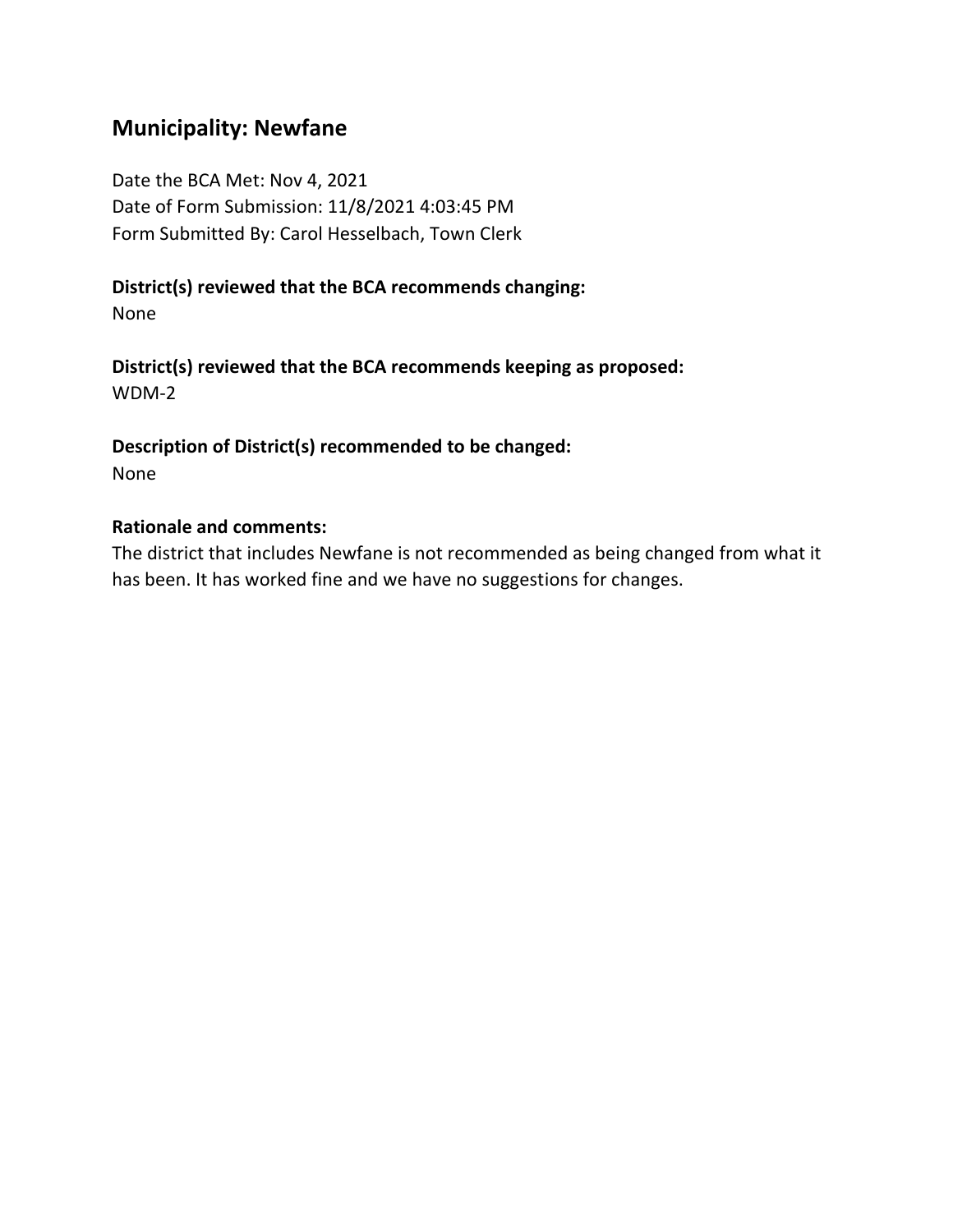# **Municipality: Northfield**

Date the BCA Met: 11/2/2021 Date of Form Submission: 11/3/2021 11:52:41 AM Form Submitted By: Kim Pedley, Town Clerk

### **District(s) reviewed that the BCA recommends changing:**

Was-9 & Was-10

**District(s) reviewed that the BCA recommends keeping as proposed:**

#### **Description of District(s) recommended to be changed:**

The BCA requests that LAB relook at the division in respect to the divide between Northfield & Berlin in respect to the population base.

#### **Rationale and comments:**

The BCA voted to and requests that we main a two-seat district to include ALL of Northfield & Berlin.

If this is not granted we request that the LAB relook at the division in respect to the population base.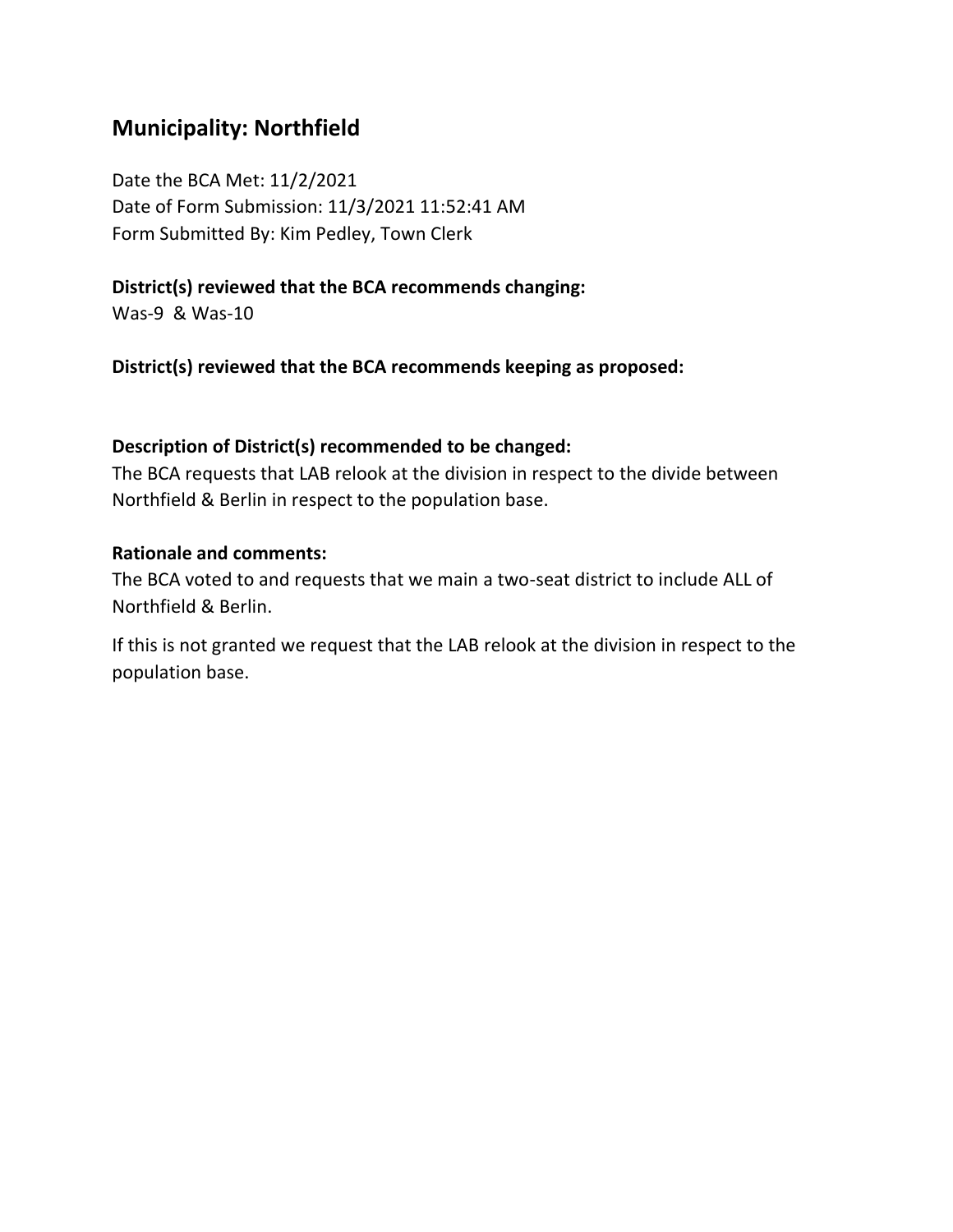# **Municipality: Norwich**

Date the BCA Met: October 25, 2021 and November 8, 2021 Date of Form Submission: 11/9/2021 11:51:01 AM Form Submitted By: Bonnie J Munday, Norwich Town Clerk

### **District(s) reviewed that the BCA recommends changing:**

Recommends changing WSR-5 and WSR-ORA-2

### **District(s) reviewed that the BCA recommends keeping as proposed:**

### **Description of District(s) recommended to be changed:**

Keeping the 2012 District WDR-ORA-2 a two-member District made up of Norwich, Sharon, Strafford and Thetford.

#### **Rationale and comments:**

The Norwich BCA prioritizes maintaining all of the town in the same district and prefers maintaining the current district. This two-member district does not present the problems that some multi-member districts do, because it is relatively compact and there is affinity among the four towns. If the LAB insists on proposing a single-member district, the Norwich BCA would accept that only if all of Norwich is in that district.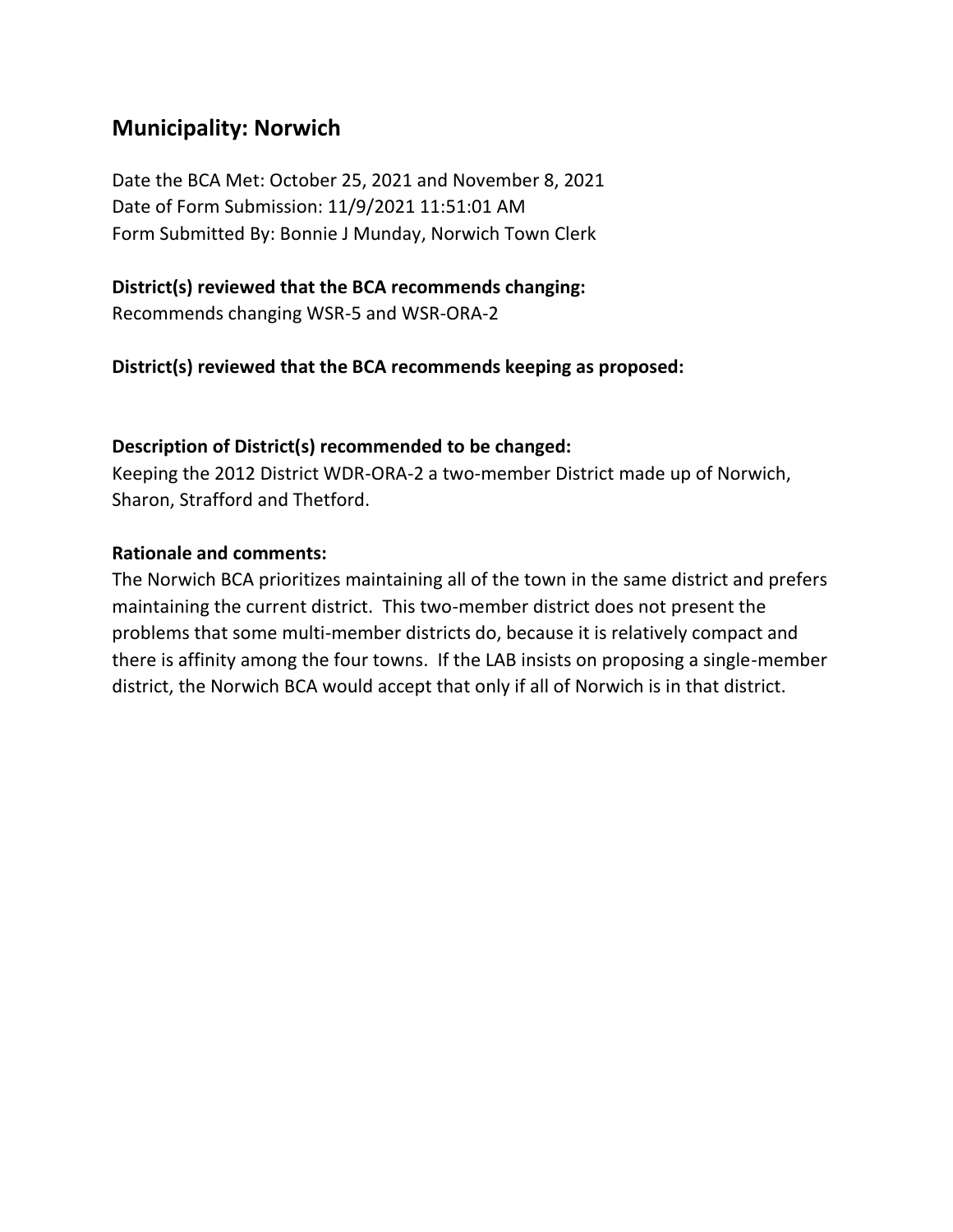# **Municipality: ORWELL**

Date the BCA Met: November 8, 2021 Date of Form Submission: 11/9/2021 11:51:13 AM Form Submitted By: ELIZABETH WALKER, TOWN CLERK

### **District(s) reviewed that the BCA recommends changing:**

Addison Rutland - 1

**District(s) reviewed that the BCA recommends keeping as proposed:**

#### **Description of District(s) recommended to be changed:**

The Town of Orwell BCA voted to keep the existing District of Addison-Rutland to include the Towns of Shoreham, Orwell, Benson and Whiting. Moving to the proposes Addison-Rutland 1 moves us further North away from our current school district and cross to

#### **Rationale and comments:**

The Town of Orwell at our BCA Meeting on November 8, 2021 recommended the following change based on Criterion 5. In making a proposal(for dividing initial districts) under this section, the boards of civil authority shall consider (1) preservation of existing political subdivision lines; (2) recognition and maintenance of patterns of geography, social interaction, trade, political ties and common interests; (3) use of compact and contiguous territory; (4) incumbencies.

The Town of Orwell and the Town of Benson work closely together with our Road Crew, Emergency Services and School. Moving us further North will impede our ability to continue this relationship as we will have different representation.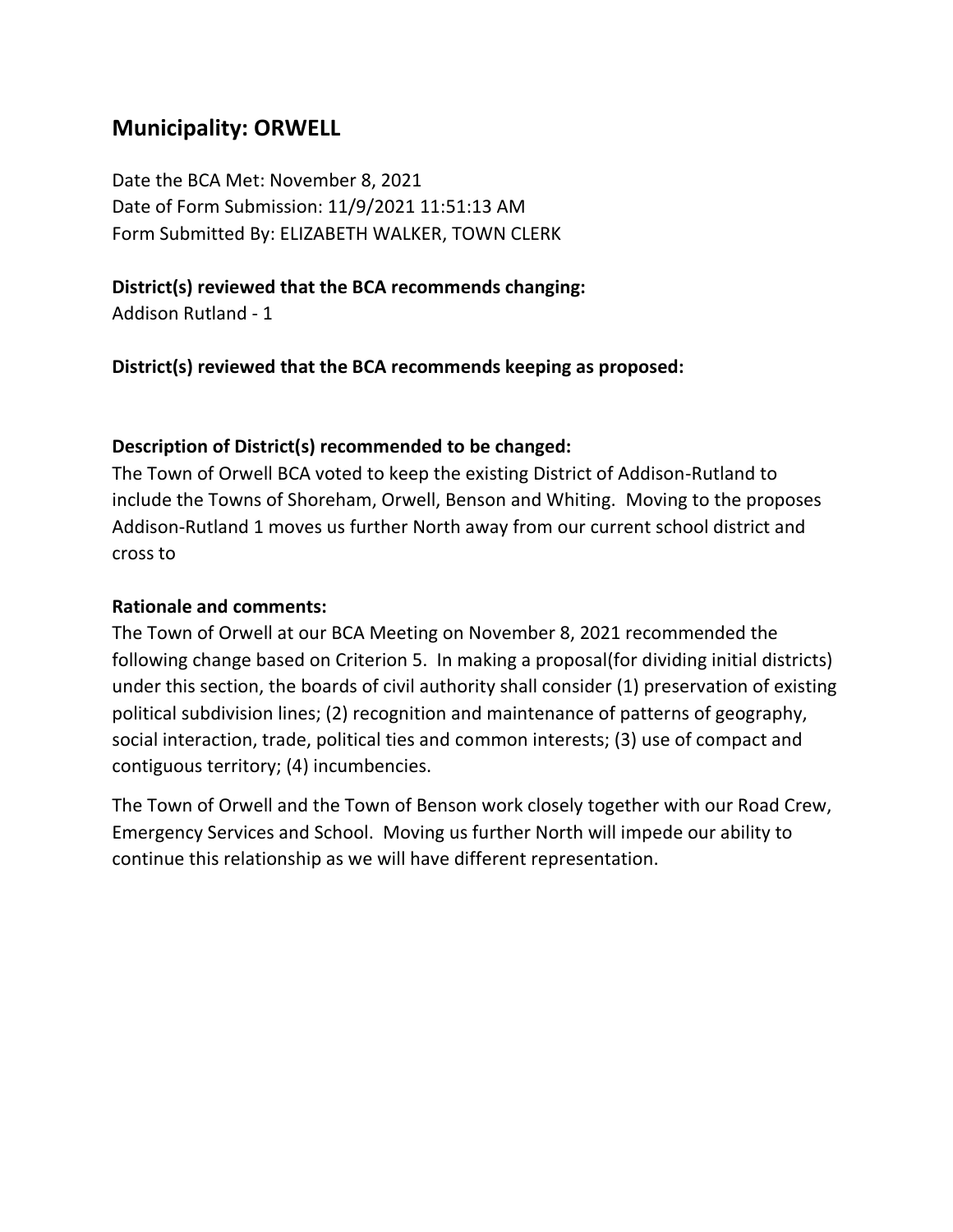# **Municipality: Panton**

Date the BCA Met: November 2, 2021 Date of Form Submission: 11/12/2021 1:40:14 PM Form Submitted By: Paula Moore, Justice of the Peace, Panton Board of Civil Authority

# **District(s) reviewed that the BCA recommends changing:**

Addison-3; Addison-4

# **District(s) reviewed that the BCA recommends keeping as proposed:**

N/A

# **Description of District(s) recommended to be changed:**

The Panton BCA approved a motion stating that if redistricting is needed, Panton should remain in a district with Vergennes. The BCA did not recommend the composition of a new district.

But based on the rationale detailed below, it is highly desirable to

# **Rationale and comments:**

This proposed reapportionment will profoundly affect the social and community cohesion of this geographical area. While the proposed redistricting makes sense with the population figures, the reality of how Panton relates to Vergennes makes the proposed redistricting untenable to us. The Panton Board of Civil Authority respectfully requests that the town of Panton remain in the same legislative district as Vergennes.

Below is the rationale for our request, which we believe aligns with the Legislative Apportionment Board's stated purpose of "creating districts where towns share common interests."

1. Panton is part of the Addison Northwest School District. We need to have a unified voice in Montpelier for our school district, which is centered in Vergennes. The proposed reapportionment would fragment that representation with the inclusion of Weybridge, which is part of the Addison Central School District. This proposed change is not synchronistic with the Addison Northwest School District's boundaries. Also, while the new proposed district has two elementary schools within its boundaries, Weybridge and Ferrisburgh Central, Panton elementary aged students attend neither one of them.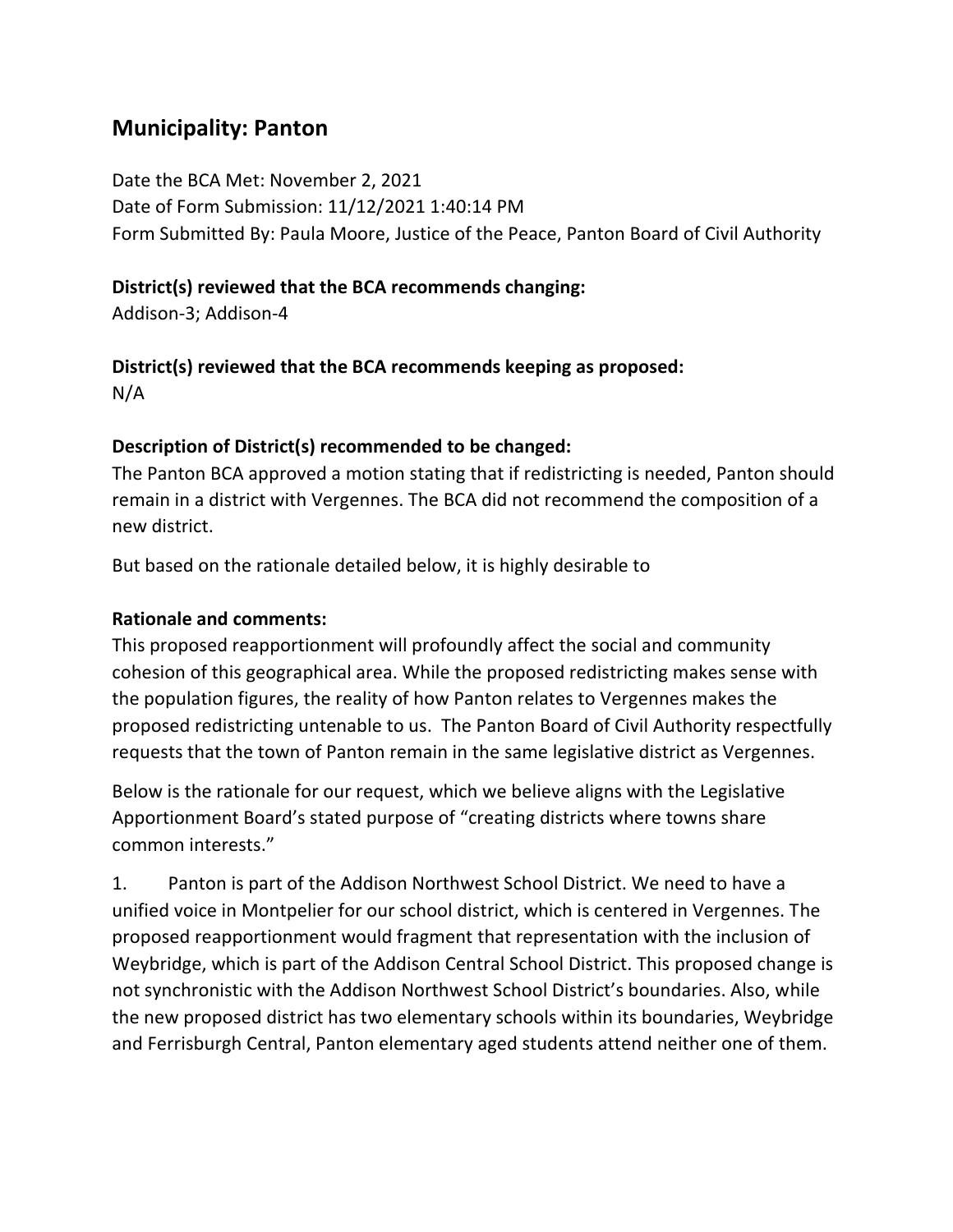2. Panton is part of the Bixby Memorial Free Library, one of the five towns (all of the current Addison-3) which pays a per capita assessment to the library for service. For the five towns (Addison, Ferrisburgh, Panton, Vergennes, and Waltham), this is our local library.

3. Panton's emergency services are all provided by Vergennes. This includes fire, ambulance, and back-up police services.

4. Panton is part of the Vergennes-Panton Water District. Splitting the partners in this critical public utility, resulting in two different representatives, is a deep concern.

5. Panton's social/economic center is Vergennes. We are intrinsically connected to Vergennes: the shopping; restaurants; places of worship; and organizations such as the Boys & Girls Club and the Lions Club.

6. Panton has common interests with Vergennes in public policy issues. Currently there are three issues of grave concern to Panton. 1) Dealing with the boundary disputes between Panton and Vergennes. Having the same elected officials represent all of us means that the involved communities will be represented fairly. 2) The Proposed Bypass (Vergennes Economic Corridor). This is another issue involving Vergennes that will impact Panton due to the boundary disputes and resulting noise and traffic. 3) Water infrastructure. We are faced with failing water lines in both towns. Having the representation centralized ensures fairness and efficiency in addressing the water issues.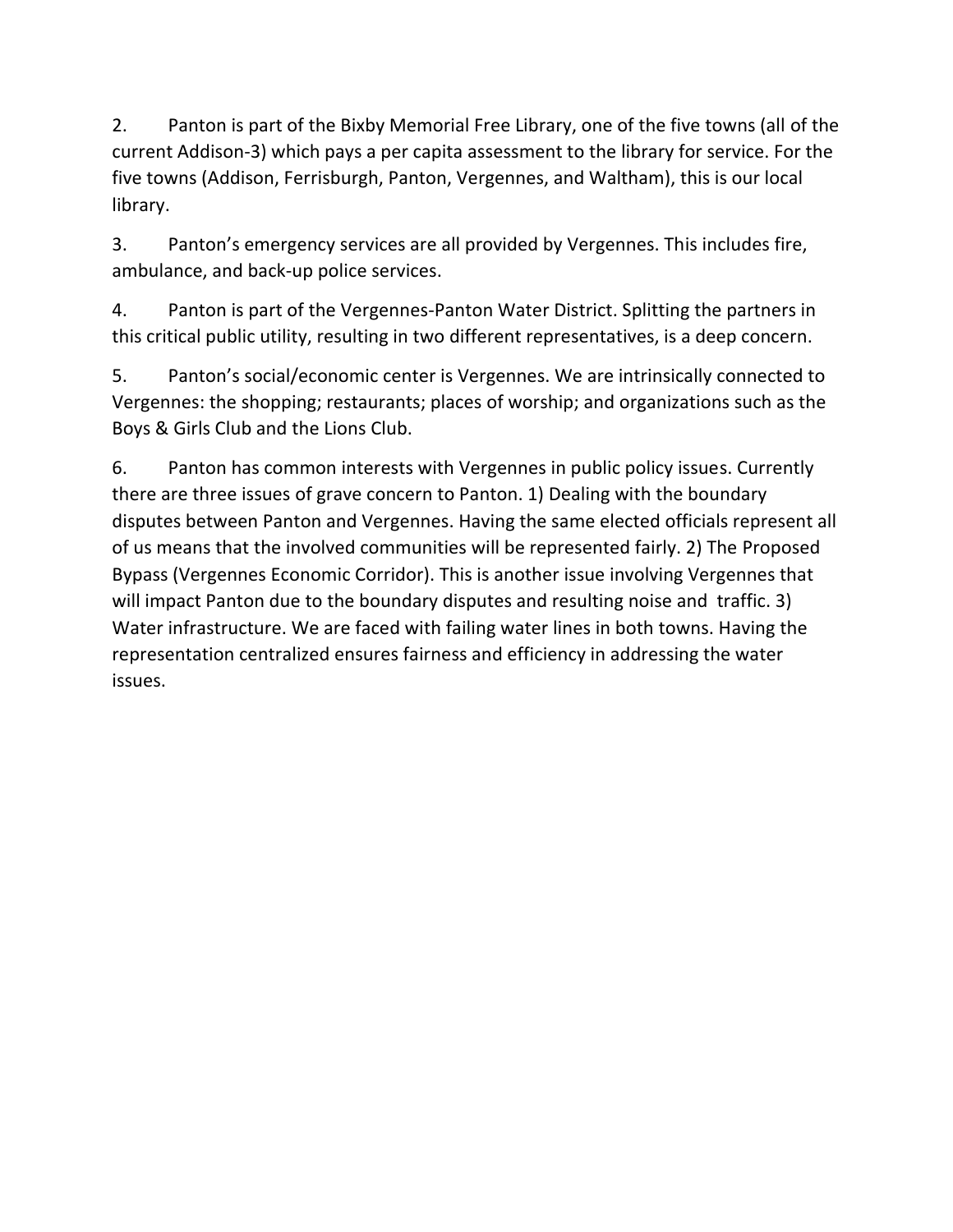# **Municipality: Pittsfield**

Date the BCA Met: November 3, 2021 Date of Form Submission: 11/4/2021 10:38:09 AM Form Submitted By: Tricia L Fryer, Clerk

**District(s) reviewed that the BCA recommends changing:**

none

**District(s) reviewed that the BCA recommends keeping as proposed:** RUT-13

**Description of District(s) recommended to be changed:** n/a no changes

**Rationale and comments:** n/a no changes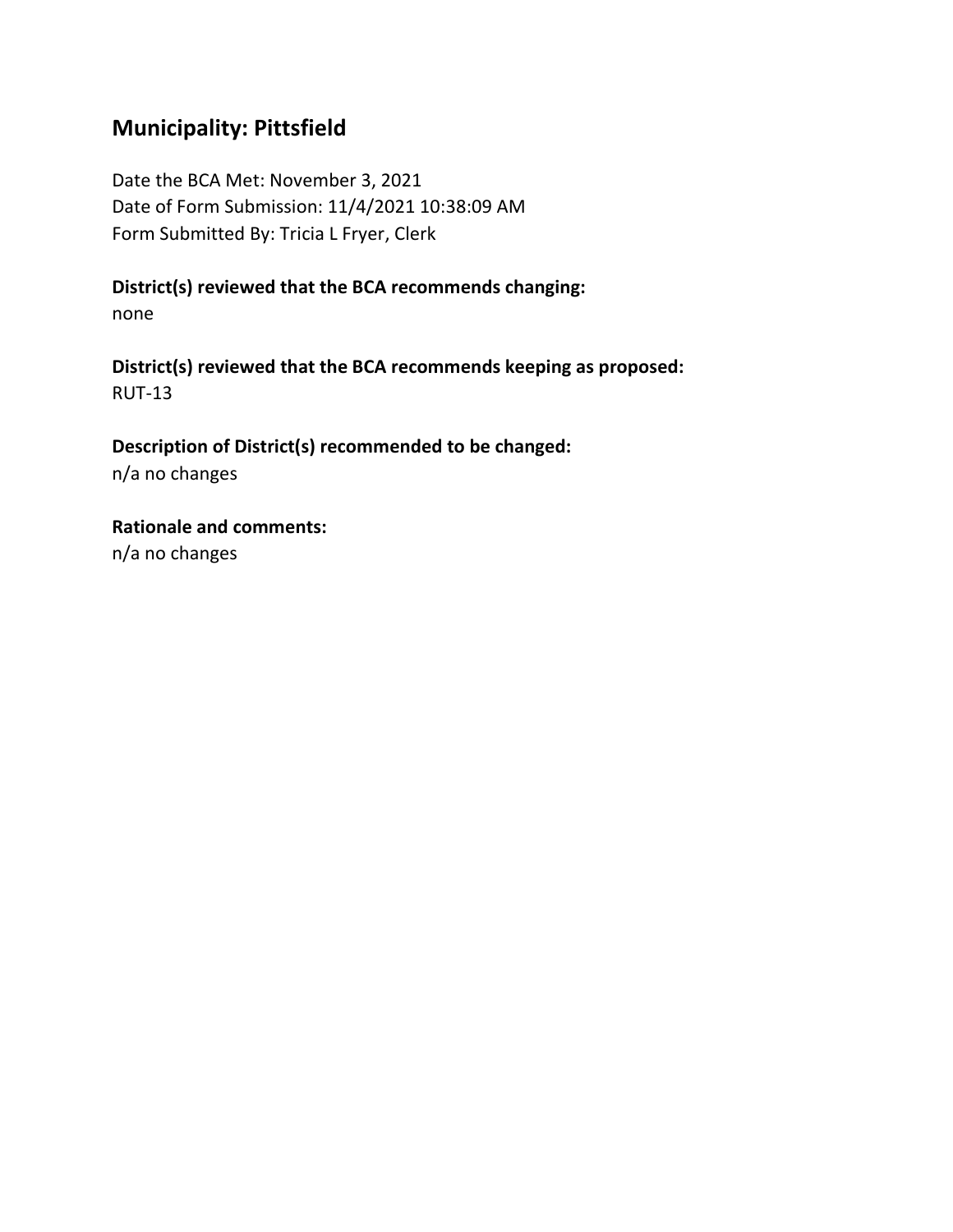# **Municipality: PITTSFORD**

Date the BCA Met: NOVEMBER 10, 2021 Date of Form Submission: 11/15/2021 1:42:40 PM Form Submitted By: HELEN MCKINLAY, TOWN CLERK & TREASURER

## **District(s) reviewed that the BCA recommends changing:**

RUT-7

**District(s) reviewed that the BCA recommends keeping as proposed:** PITTSFORD REVIEWED RUT-7 AND RECOMMENDS KEEPING AS PROPOSED.

**Description of District(s) recommended to be changed:** NONE.

### **Rationale and comments:**

WE REVIEWED NEIGHBORING TOWNS AND POINTS WE HAVE IN COMMON. THE BCA THOUGHT CHITTENDEN WOULD BE A GOOD MATCH NUMBER WISE AND WITH SCHOOL, POLICE AND ANIMAL CONTROL IN COMMON.

CHITTENDEN'S RECOMMENDATION TO GO WITH MENDON, KILLINGTON & PLYMOUTH CHANGED OUR MINDS.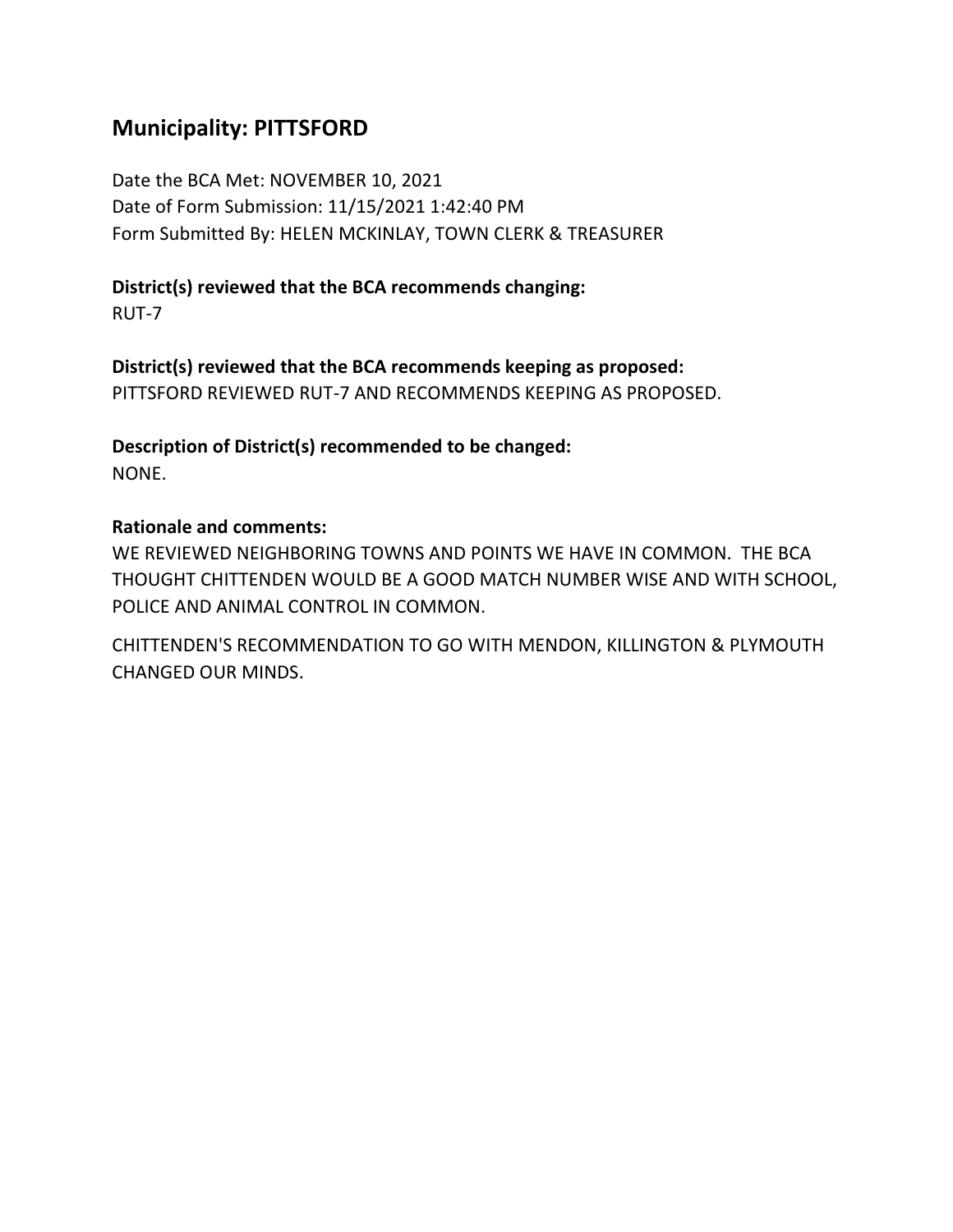# **Municipality: Plainfield**

Date the BCA Met: November 9, 2021 Date of Form Submission: 11/12/2021 9:57:29 AM Form Submitted By: Linda Wells, Town Clerk

### **District(s) reviewed that the BCA recommends changing:**

**District(s) reviewed that the BCA recommends keeping as proposed:** WAS-2

#### **Description of District(s) recommended to be changed:**

Plainfield BCA approved the proposed change as drafted by the Leg Apportionment Board for Plainfield to be included in the WAS-2 District including the towns Plainfield, Marshfield, and Cabot.

#### **Rationale and comments:**

The Plainfield BCA decision was based on the similar town sizes, and all towns being located along the Winooski River. One member quoted "it sort of binds us all together".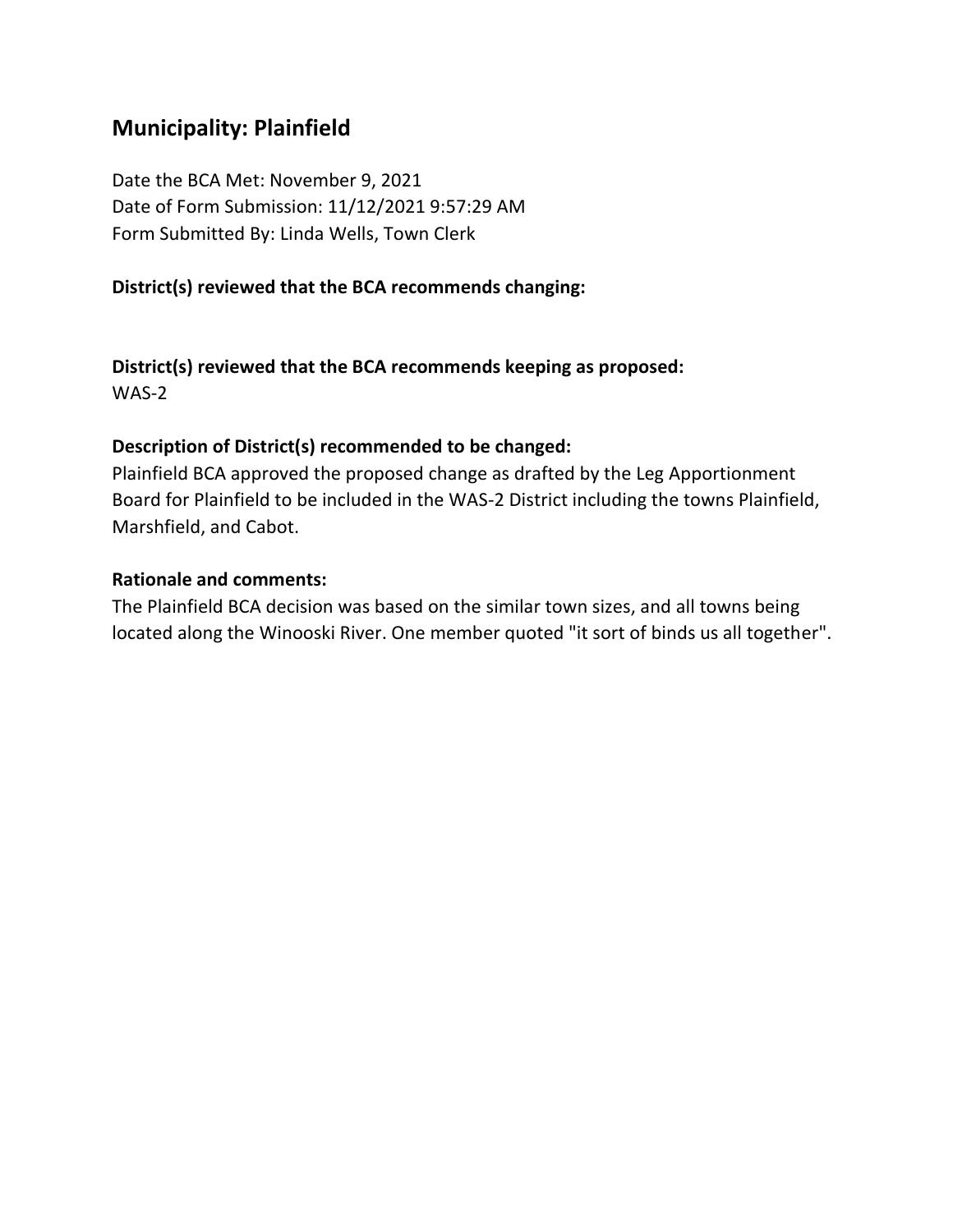# **Municipality: Plainfield "corrected response"**

Date the BCA Met: November 9, 2021 Date of Form Submission: 11/12/2021 10:15:58 AM Form Submitted By: Linda Wells, Town Clerk/BCA

# **District(s) reviewed that the BCA recommends changing:**

**District(s) reviewed that the BCA recommends keeping as proposed:** WAS-2

### **Description of District(s) recommended to be changed:**

The BCA approved the change to District WAS-2 to include Plainfield, Marshfield, and Cabot.

### **Rationale and comments:**

The BCA decision was based on the towns being of similar size, all located along the Winooski River, and also the towns are now connected having been joined into the Caledonia Central Supervisory Union. Now Twinfield and Cabot schools have joined students from both schools into their sports activities bringing the towns closer together.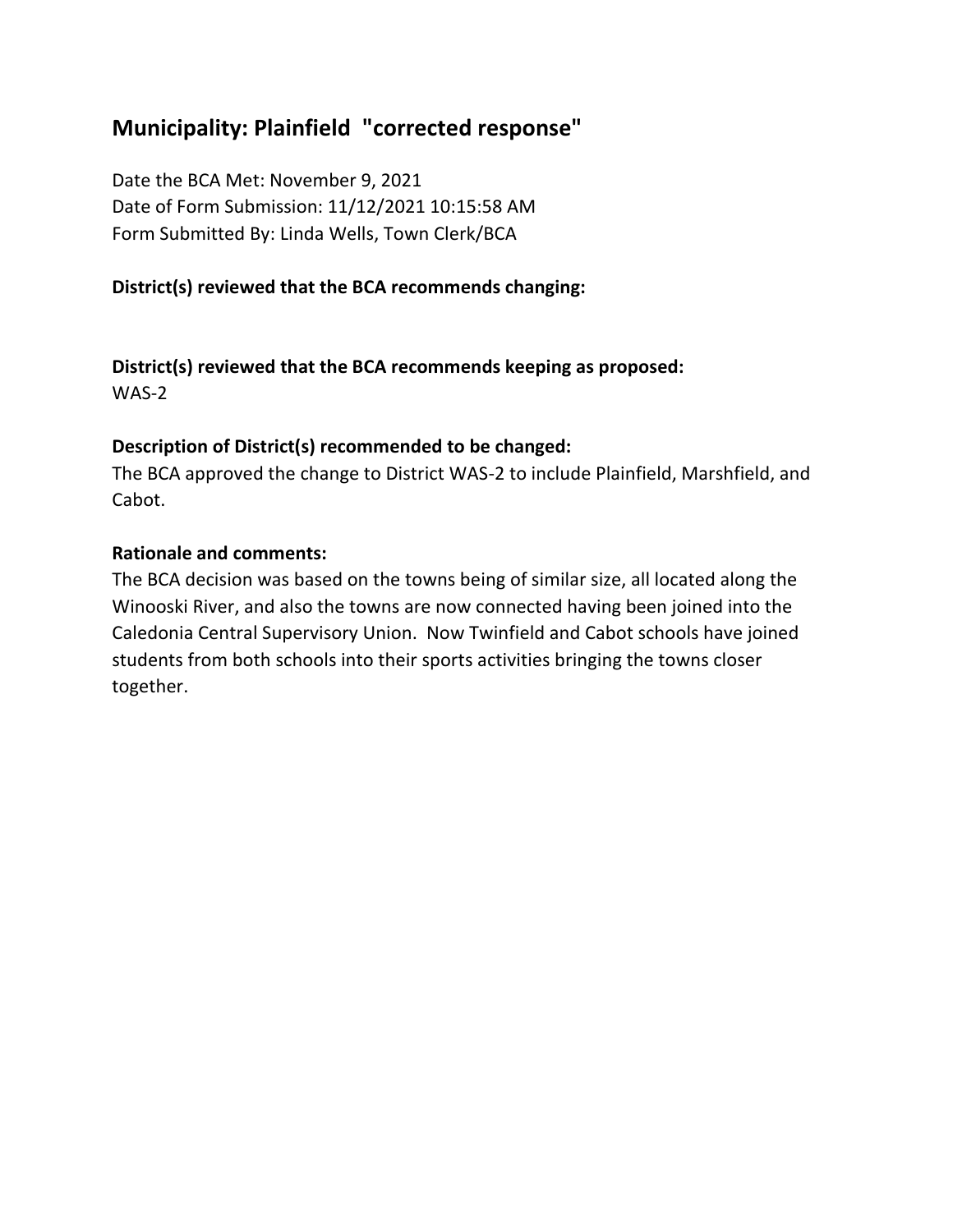## **Municipality: Poultney**

Date the BCA Met: November 03, 2021 Date of Form Submission: 11/4/2021 2:48:30 PM Form Submitted By: Betsy Wescott, Town Clerk

**District(s) reviewed that the BCA recommends changing:** RUT-1

**District(s) reviewed that the BCA recommends keeping as proposed:** RUT-4

**Description of District(s) recommended to be changed:** n/a

**Rationale and comments:** n/a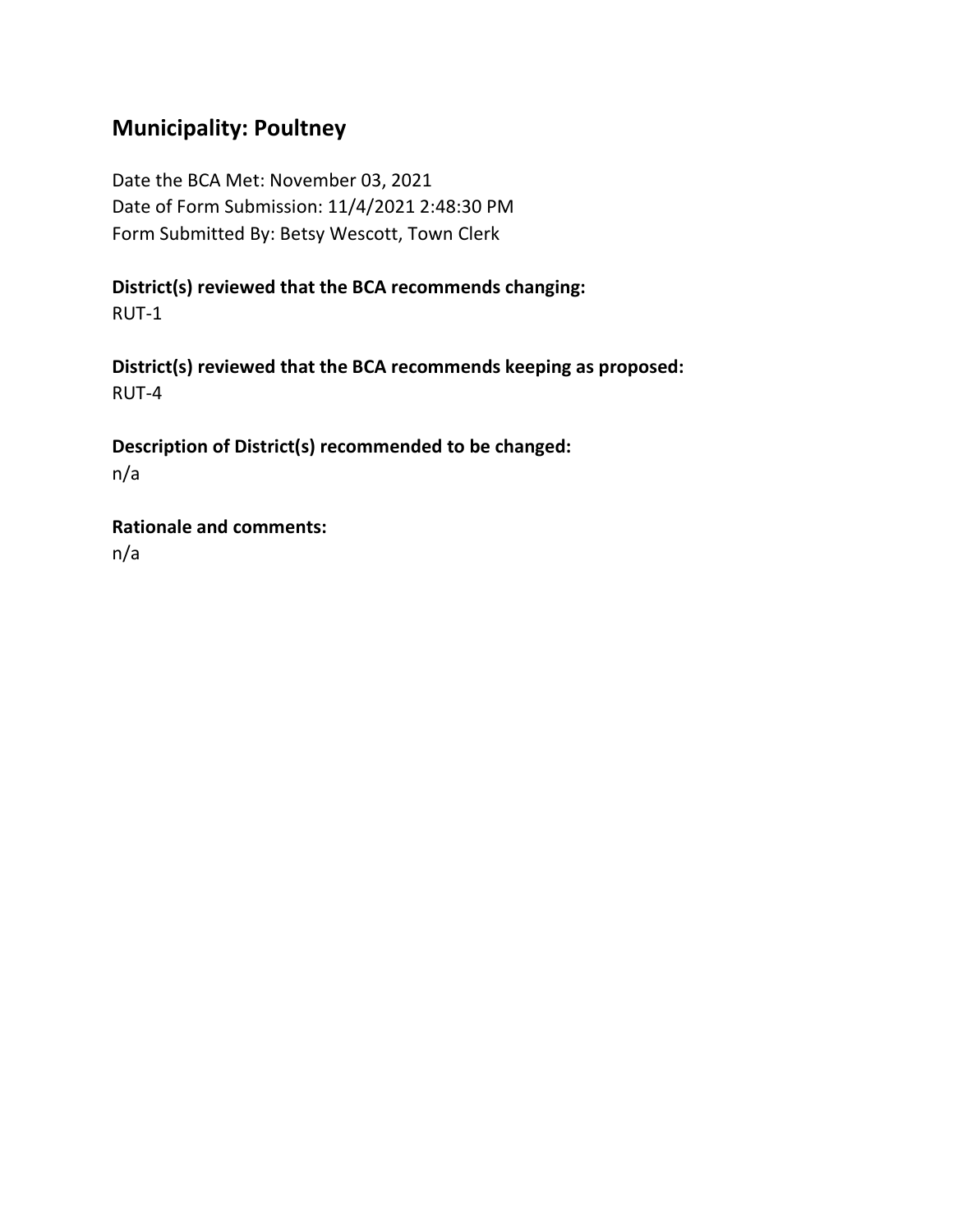## **Municipality: Proctor**

Date the BCA Met: 11/1/21 Date of Form Submission: 11/12/2021 3:05:30 PM Form Submitted By: Ben Curtis, BCA Chair

### **District(s) reviewed that the BCA recommends changing:** RUT-2

**District(s) reviewed that the BCA recommends keeping as proposed:** RUT-7

### **Description of District(s) recommended to be changed:**

We recommend adopting the stat's proposed RUT-7

#### **Rationale and comments:**

We fell we will be better represented in a one representative district.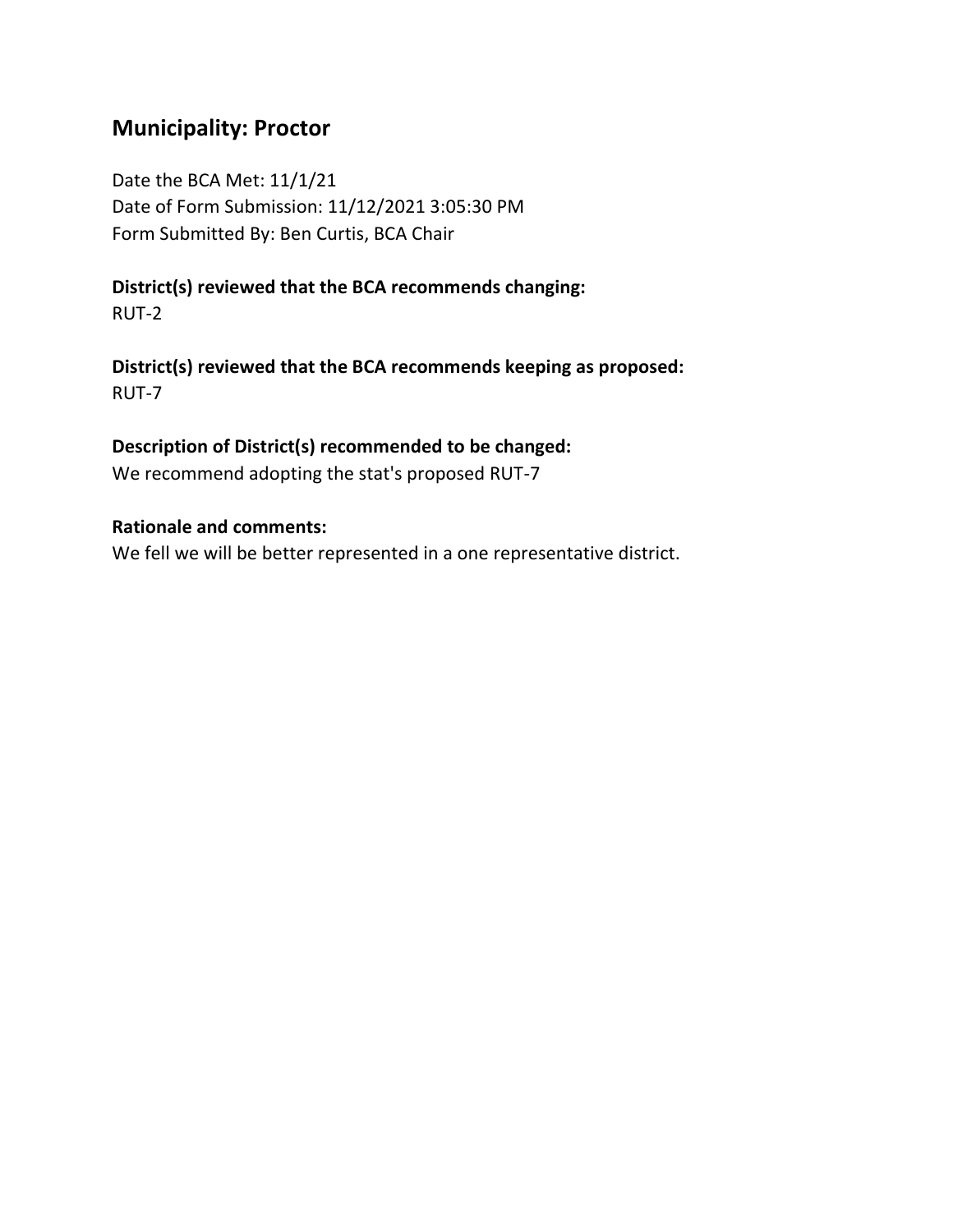## **Municipality: Putney**

Date the BCA Met: November 10, 2021 Date of Form Submission: 11/15/2021 1:22:34 PM Form Submitted By: Jonathan Johnson, Town Clerk

#### **District(s) reviewed that the BCA recommends changing:**

House (WDM-5)) and Senate (there are currently two draft districts)

## **District(s) reviewed that the BCA recommends keeping as proposed:**

None

#### **Description of District(s) recommended to be changed:**

Vermont House of Representatives: Retain WDH-4 as a two-member district.

Vermont Senate: Adopt the Jeanne Albert draft map creating WM two-member Senate **District** 

#### **Rationale and comments:**

House (currently Windham-4) The Putney BCA does not support the draft map creating WDM-5 and supports keeping a two-member district consisting of the towns of Dummerston, Putney and Westminster with the addition of the town of Brookline if needed to meet population targets. The town of Putney shares environmental protection interests with Dummerston, Westminster and Brookline in both the Pinnacle/Windmill Ridge Mountain line and the Connecticut River corridor. Dummerston, Putney, and Westminster have a strong historical and geographical unity that would be best served by maintaining the existing relationships. For example, we have a number of farms that operate in two or all three towns in the district. Dummerston, Putney, and Westminster share a Zip Code. In addition, Putney shares a school district and joint ownership of a gravel pit with Dummerston. All towns will benefit from having two house members to represent us.

Senate: The Putney BCA supports adopting the Jeanne Albert draft map which creates a county-wide district consisting of the majority of Windham County as a two-member district. The Albert map has a modest population deviation of less than one percent (0.77%) and reflects compact geographical unit. Moreover, the two-member district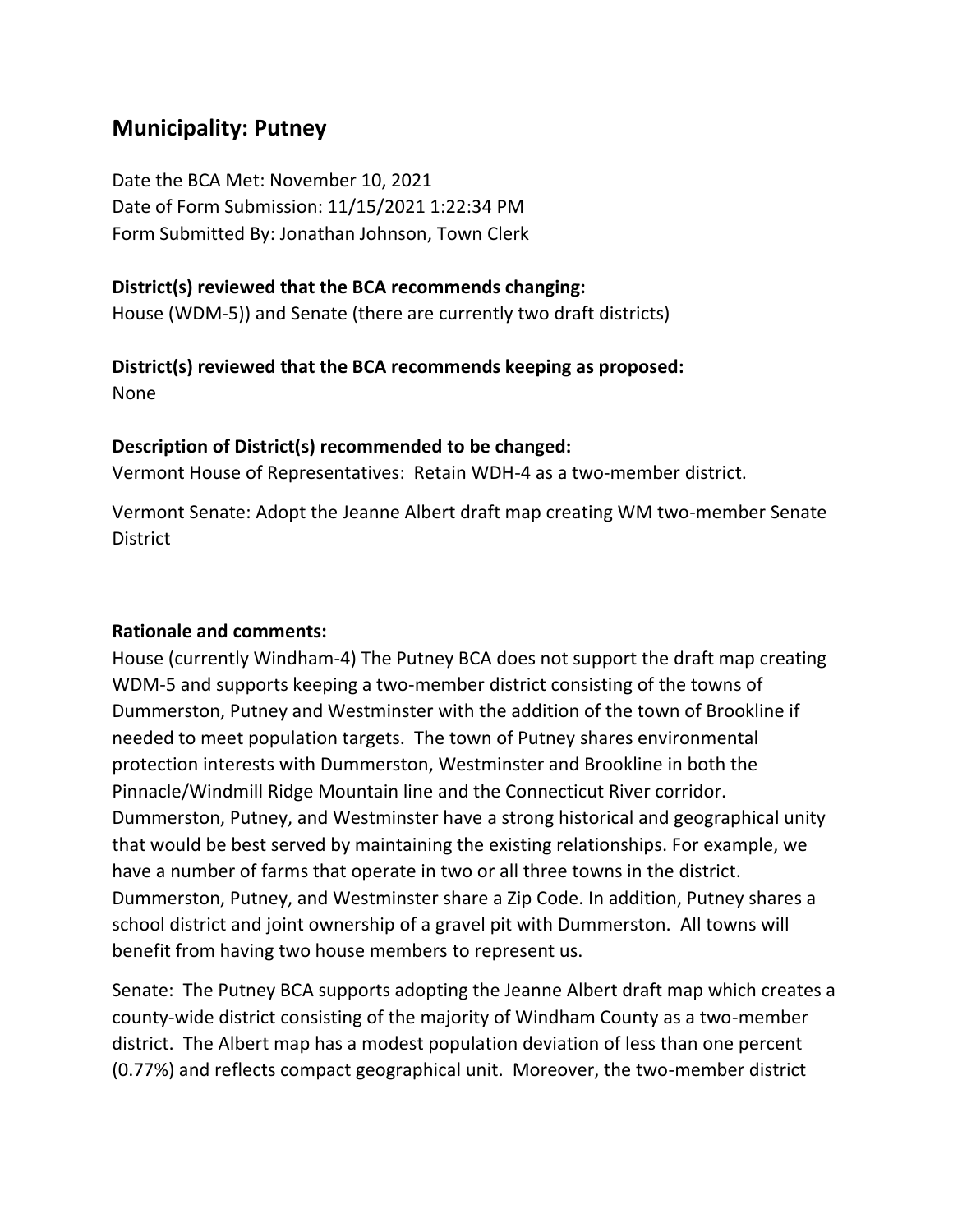reflects a current governmental unit with common judicial, law enforcement, and administrative functions.

By contrast, the Hansen draft map creating WHM-WEST has a significant population deviation of -6.26%. WHM-West creates a district that encompasses two distinct regions separated by a high ridge. Some of the towns are in the West River valley and have different needs and interests than the other towns in the draft district located in the Connecticut River corridor.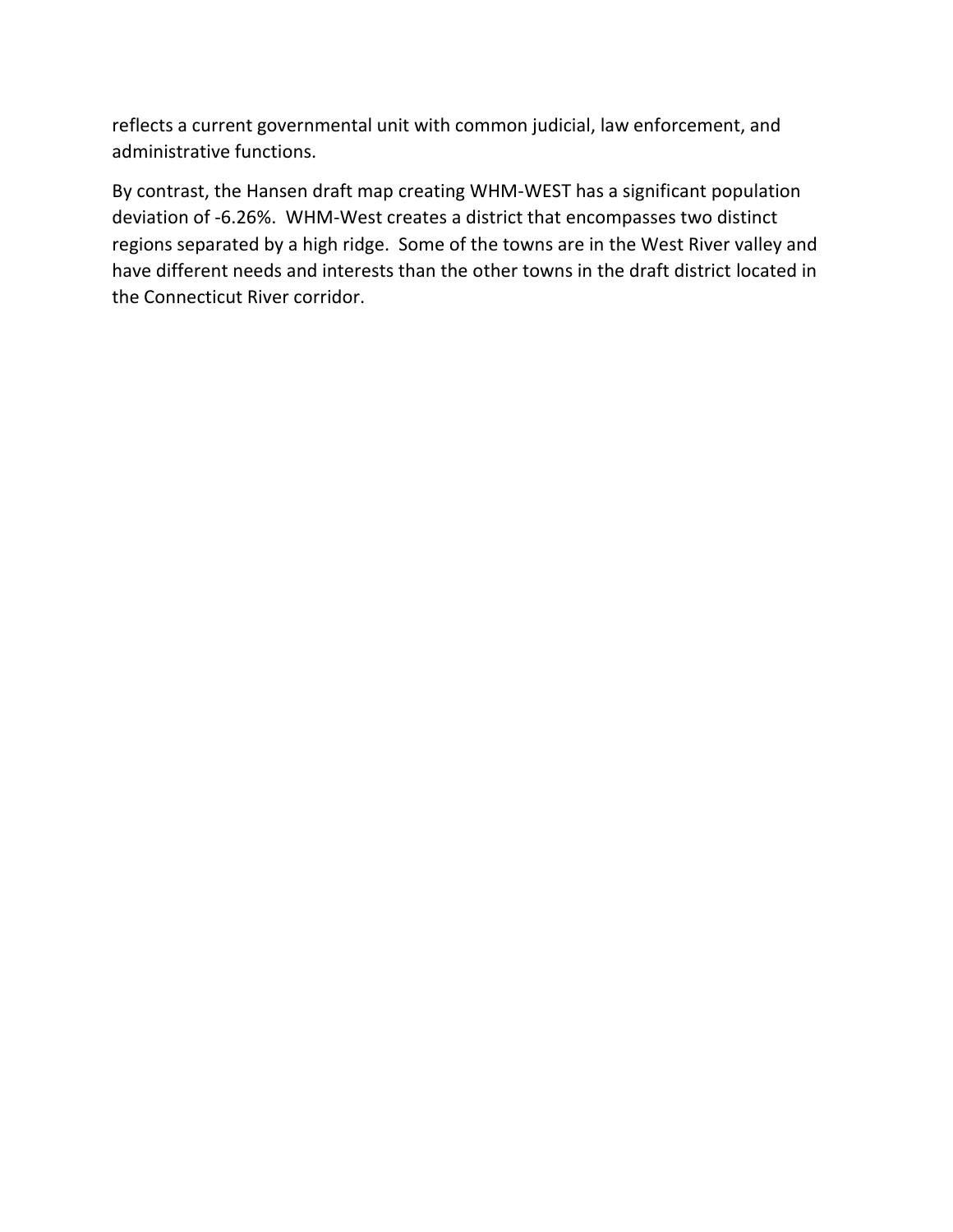## **Municipality: RANDOLPH**

Date the BCA Met: NOVEMBER 3, 2021 Date of Form Submission: 11/8/2021 5:42:20 PM Form Submitted By: GEORGE PHILLIPS, BCA CHAIR

## **District(s) reviewed that the BCA recommends changing:**

ORA-5, WAS-ORA

**District(s) reviewed that the BCA recommends keeping as proposed:** N/A

### **Description of District(s) recommended to be changed:**

A TWO-MEMBER DISTRICT COMPRISED OF THE TOWNS OF BRAINTREE, BROOKFIELD, GRANVILLE, ROXBURY, AND RANDOLPH. THIS IS THE CURRENT ORA-WAS-ADD DISTRICT.

### **Rationale and comments:**

The LAB recommended change fails to meet the criteria of 17 V.S.A. 1903 (b) (1) & (2). It is most practical to reapportion in a manner consistent with these policies by using a traditional two-member district.

1. The BCA proposal preserves existing political subdivision lines. The LAB recommended change would not follow the boundary of the Town of Randolph.

2. The BCA proposal recognizes and maintains the social and political ties associated with the long-standing representative district. The LAB recommended change would break these ties.

3. The BCA proposal recognizes and maintains, in particular, the close social, trade, political ties and common interests of Randolph, Brookfield and Braintree. For example, the towns have long shared a school supervisory district, union high school, and services such as our solid waste transfer station and senior center. The LAB recommended change would not recognize and preserve this community.

4. The LAB recommended change severs the community with a particularly egregious artificial boundary that cuts through the large main village in Randolph. While it would be possible to divide the town in a way that separated fewer close neighbors, any division of the town will disrupt the close community.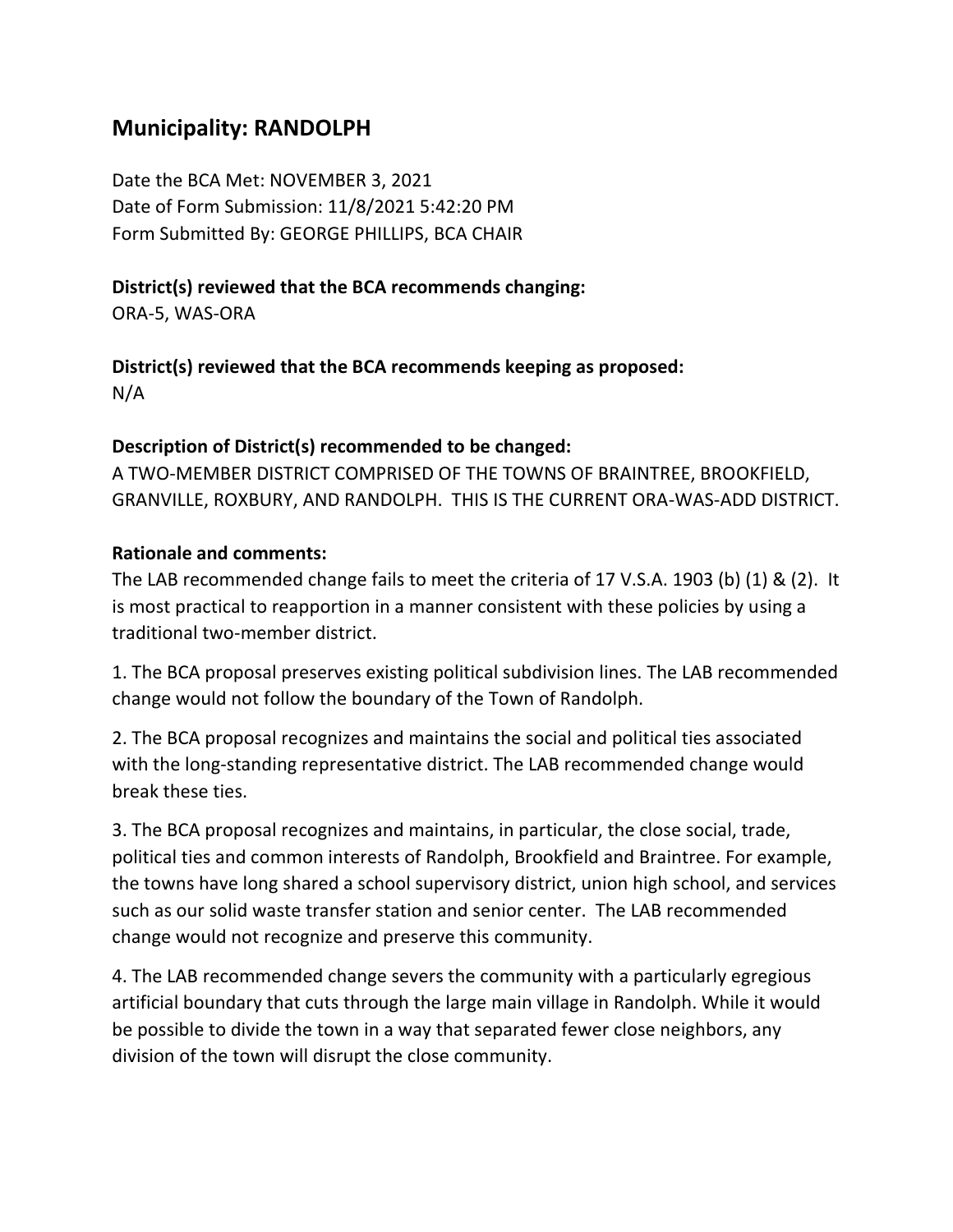5. The division of the town recommended by the LAB would cause confusion within the electorate and require considerable additional staffing and work managing local elections.

6. The inclusion of Granville, which is in the current district but is not in either of the LAB recommended districts, would bring the district closer to the ideal 4,287 population-per-representative target.

To the extent that it is appropriate for the BCA to consider factors other than the criteria in section 1903(b) it should be noted that a significant majority of the BCA felt that any benefit accrued from the smaller single-member districts would not offset the disadvantages created by severing the community.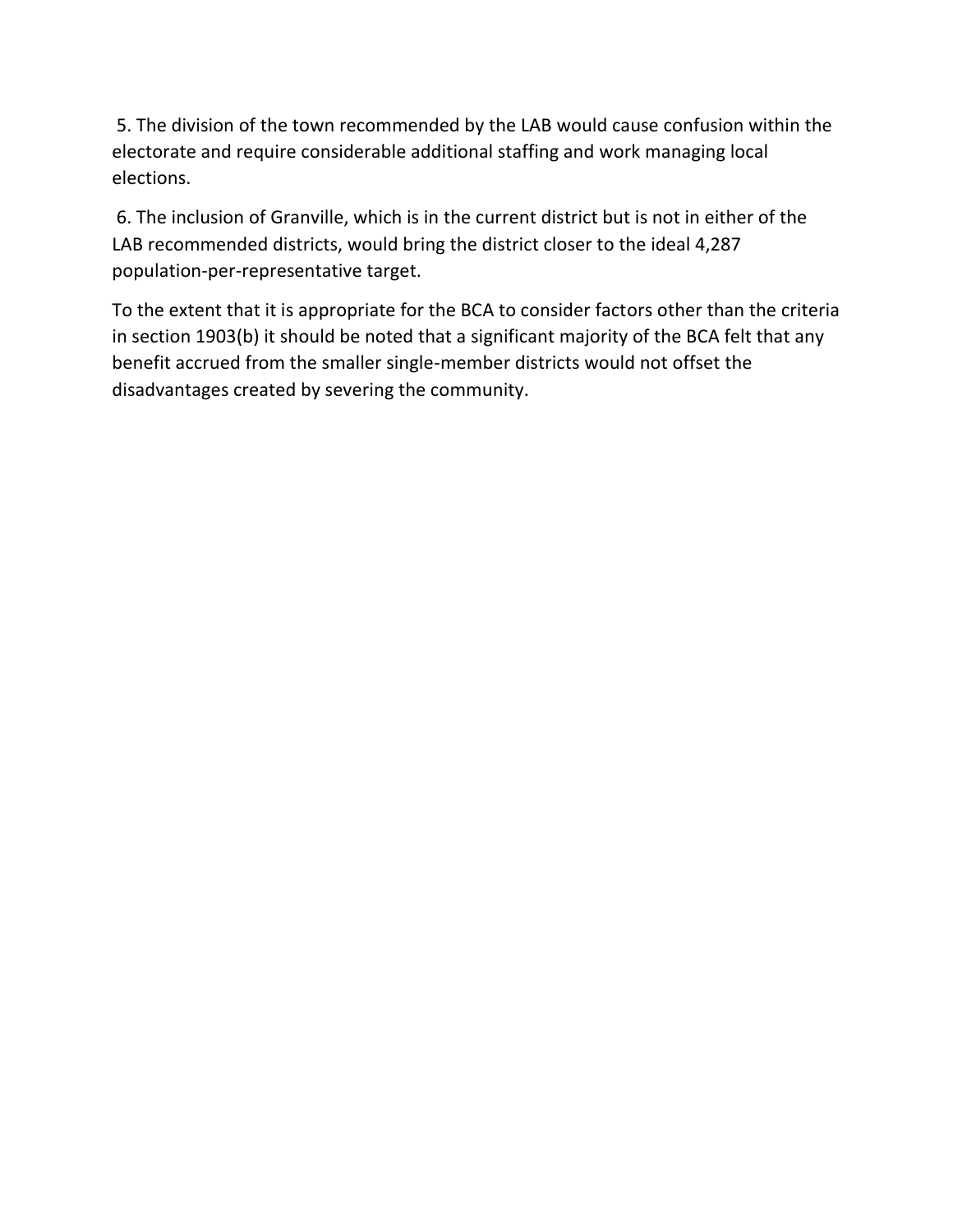## **Municipality: Richmond**

Date the BCA Met: October 19, 2021 Date of Form Submission: 11/3/2021 11:06:28 AM Form Submitted By: Linda M Parent, Town Clerk & BCA Clerk

## **District(s) reviewed that the BCA recommends changing:**

CHI-2

**District(s) reviewed that the BCA recommends keeping as proposed:** CHI-@

#### **Description of District(s) recommended to be changed:**

We are pleased that Richmond remained one individual district with one representative

#### **Rationale and comments:**

The Richmond BCA supports the one district for our town, with one representative.

We do not understand the need to change the name from CHI-1 to CHI-2.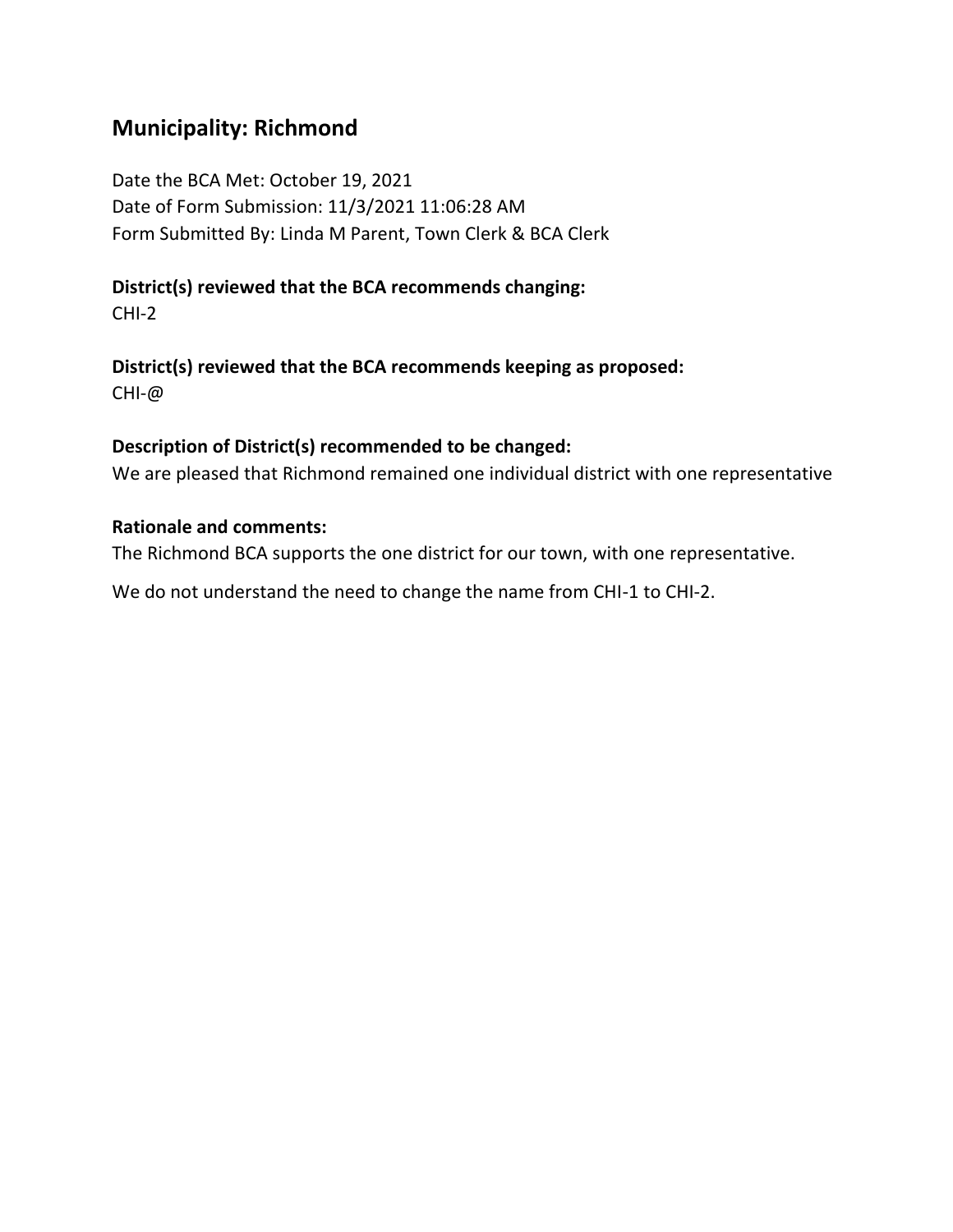## **Municipality: Ripton**

Date the BCA Met: Nov. 1, 2021 & Nov. 8, 2021 Date of Form Submission: 11/12/2021 12:37:44 PM Form Submitted By: Alison Joseph Dickinson, Town Clerk

**District(s) reviewed that the BCA recommends changing:**

ADD-WSR-1

**District(s) reviewed that the BCA recommends keeping as proposed:**

#### **Description of District(s) recommended to be changed:** ADDISON-2

#### **Rationale and comments:**

The BCA for the Town of Ripton hereby responds to the proposal from the Apportionment Board affecting our Town. We list below our concerns and reasons for disagreement.

1. The district proposed by the Apportionment Board groups Ripton, on the western slopes of the Green Mountains, with Hancock, Granville, Rochester and Bethel, all on the eastern slopes. This proposal is extremely concerning to the Ripton BCA because a mountain gap not only separates us from those four towns, but all our affiliations and greater community are to the west.

A majority of residents commute to Middlebury for work.

Students in grades 6-12 attend school in Middlebury.

Middlebury is our shire town.

Middlebury College is a major employer.

The nearest, most frequented, stores, services, and cultural institutions are in Middlebury.

Porter Hospital in Middlebury is the nearest health care facility.

The Addison Independent is the only newspaper that covers Ripton issues.

Ripton is a member of or served by the following, all located to the west: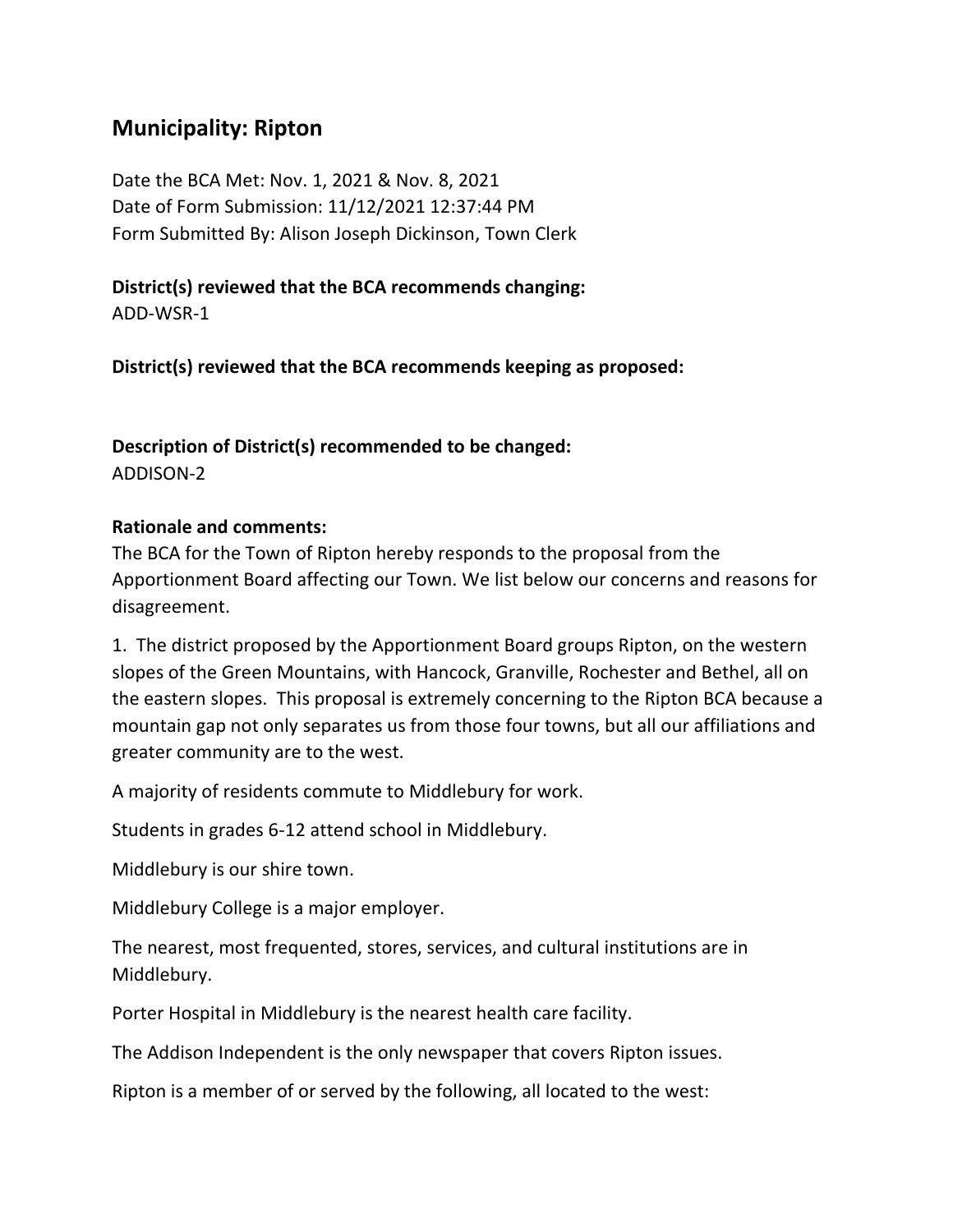Addison County Firefighters Association

Addison County Regional Planning Commission

Addison County Sheriff's Department

Addison County Solid Waste Management District

Maple Broadband Communications Union District - in planning phase (Granville, Hancock, Rochester and Bethel belong to EC Fiber and have high speed internet access.)

Middlebury Regional EMS

Riverwatch of Addison County - monitors water quality in the Otter Creek/Lake Champlain watershed. The towns to the east are in the White River watershed.

2. Being the lone town grouped with four others on the other side of one-two mountains isolates us from our areas of experience and concern. A representative would focus on the needs of the eastern towns, at the expense, we fear, of Ripton. Few people in Ripton have regular business in any of the other towns, especially Bethel.

3. The Ripton BCA has wrestled with complex town matters that require compromise and difficult choices. We are sympathetic that reapportionment is complex, but feel strongly that tweaking the existing system of more geographically and economically connected communities to accommodate the census changes is preferable. Our small population (739) is little more than 15% of the size of an ideal district, so not likely to cause a huge swing in the actual numbers of any district with which we are included. We understand the rationale for single-member districts (we are in one), but think keeping two members in cohesive communities (Middlebury and Bristol) makes sense.

Ripton Board of Civil Authority: Anza Armstrong, Laureen Cox, Alison Joseph Dickinson, Perry Hanson, Timothy Hanson, Richard "Kim" Kimler, Warren King, Bonnie Swan

## Addendum

We are reminded of the old plot layouts of the Town that were originally laid out in Connecticut in 1781 without any consideration as to where the land actually lay. When the settlers finally viewed the land they acquired they found that some of the lots ended up being on mountain tops, in gorges, or sometimes, if the buyer was lucky, on actual (semi-) tillable land. In a similar way, the district proposed by the Apportionment Board seems like it was made without consideration of the realities on the ground as it puts two ridges of the Green Mountains between us and other proposed member towns. To further point out the isolation between Ripton and the other towns in the proposed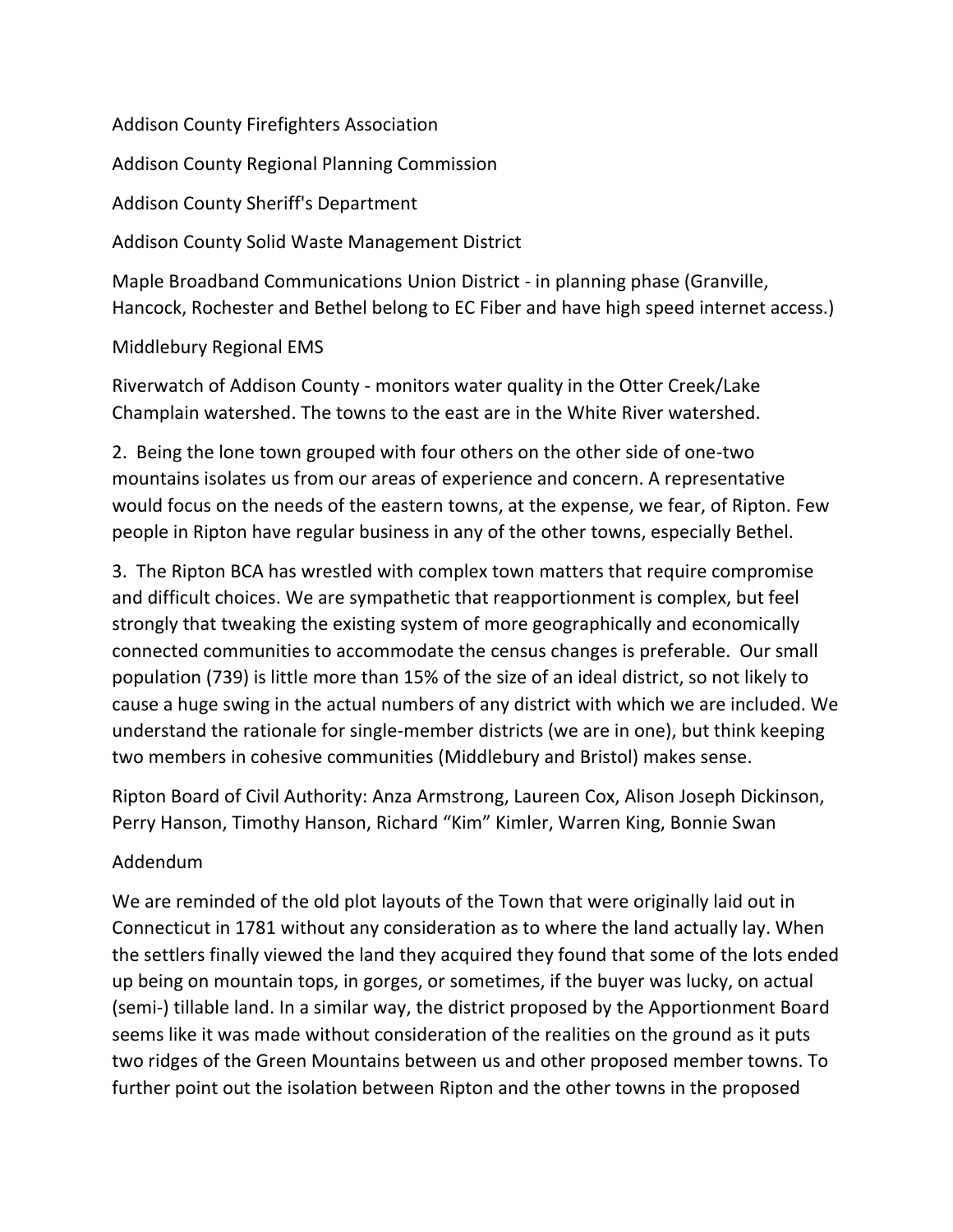district, the State Highway District splits between the Northwest and Southeast Maintenance District at the top of Middlebury Gap. It's not just the Breadloaf/ Worth Mountain gap that needs to be surmounted to get to Hancock and Rochester—Bethel is also separated from Rochester by another mountain ridge, requiring navigating the Bethel Mountain Road or following the circuitous route following 100 and 107. Google maps shows the trip from Ripton to Bethel as 33 miles and takes 45 minutes. Pity the poor state representative who tries to go to all the town meetings in one evening!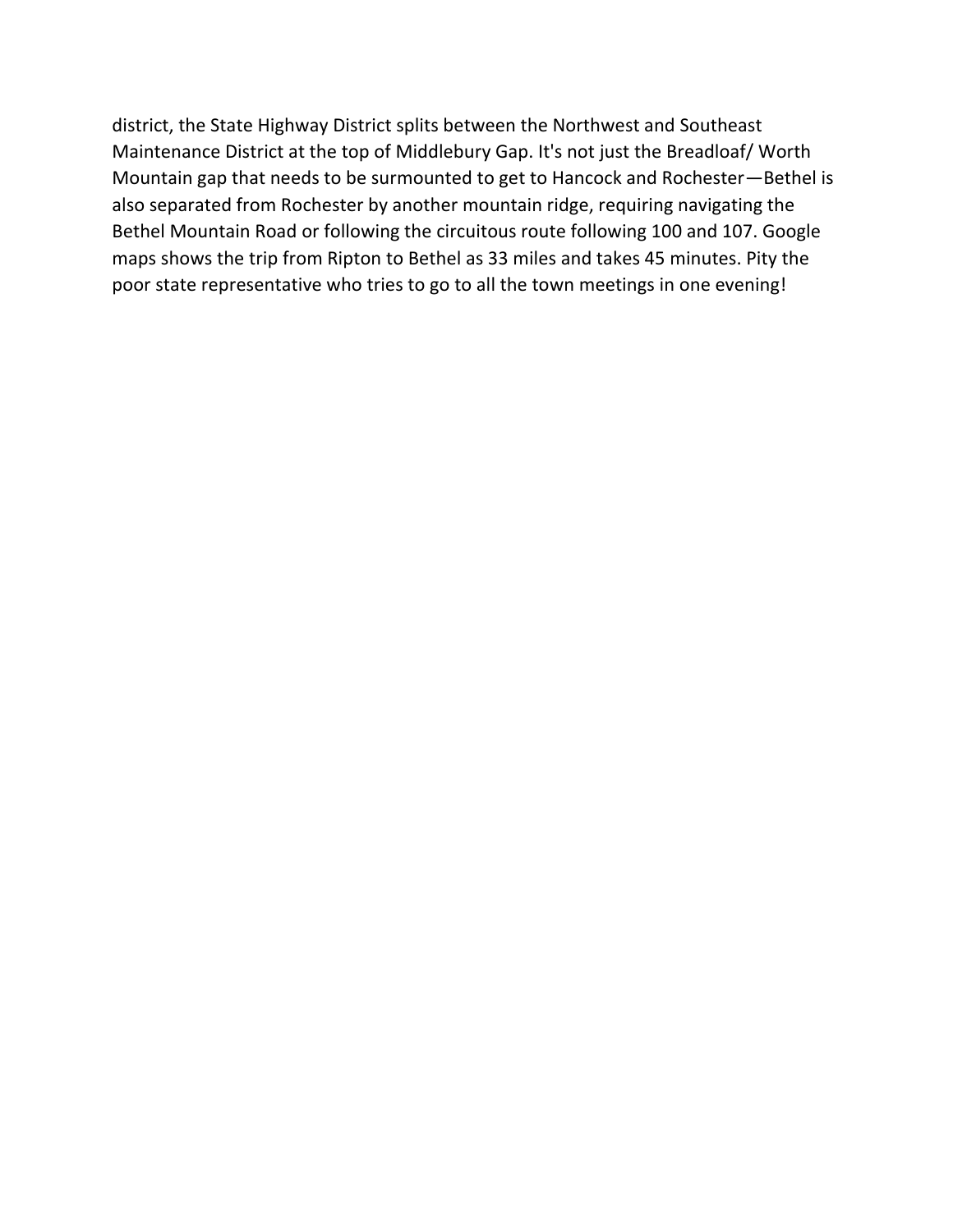## **Municipality: Rochester**

Date the BCA Met: November 15, 2021 Date of Form Submission: 11/15/2021 12:42:21 PM Form Submitted By: Julie Smith, Town Clerk, BCA Clerk

#### **District(s) reviewed that the BCA recommends changing:**

ADD-WSR-1 Granville, Hancock, Rochester, Stockbridge, All of Bethel

#### **District(s) reviewed that the BCA recommends keeping as proposed:**

ADD-WSR-1 Granville, Hancock, Rochester, Bethel

#### **Description of District(s) recommended to be changed:**

The Board of Civil Authority has asked the legislature to consider switching out the Town of Ripton (ADD-WSR-1) for the Town of Stockbridge (RUT-13) and adding all of Bethel (ADD-WSR-1) & (RUT-13) for the ADD-WSR-1 district.

#### **Rationale and comments:**

The comments made during our board meeting supporting the decision of switching the Town of Ripton for the Town of Stockbridge was unanimous. The board felt it was important in keeping ties with our connecting towns that share common interests such as schools and roads. Adding the Town of Stockbridge is important because of the Route 100 corridor and the fact that the Town of Rochester share roads in common with the Town of Stockbridge. We have very strong ties with the Rochester-Stockbridge Unified District School system as it was forced to merge. We would like to continue in building the relationship between the two towns. Switching out the Town of Stockbridge and the Town of Ripton would have equal exchanges because both towns have populations in the 700's. We are very happy to see the proposed redistricting to include our town with the towns of Hancock, Granville and Bethel. Geographically we all have shared interests. We felt the Town of Ripton would be better served with one of its surrounding towns or common boundaries. We commented on the fact that it would make sense to keep Bethel in its entirety and not break up the town into two districts.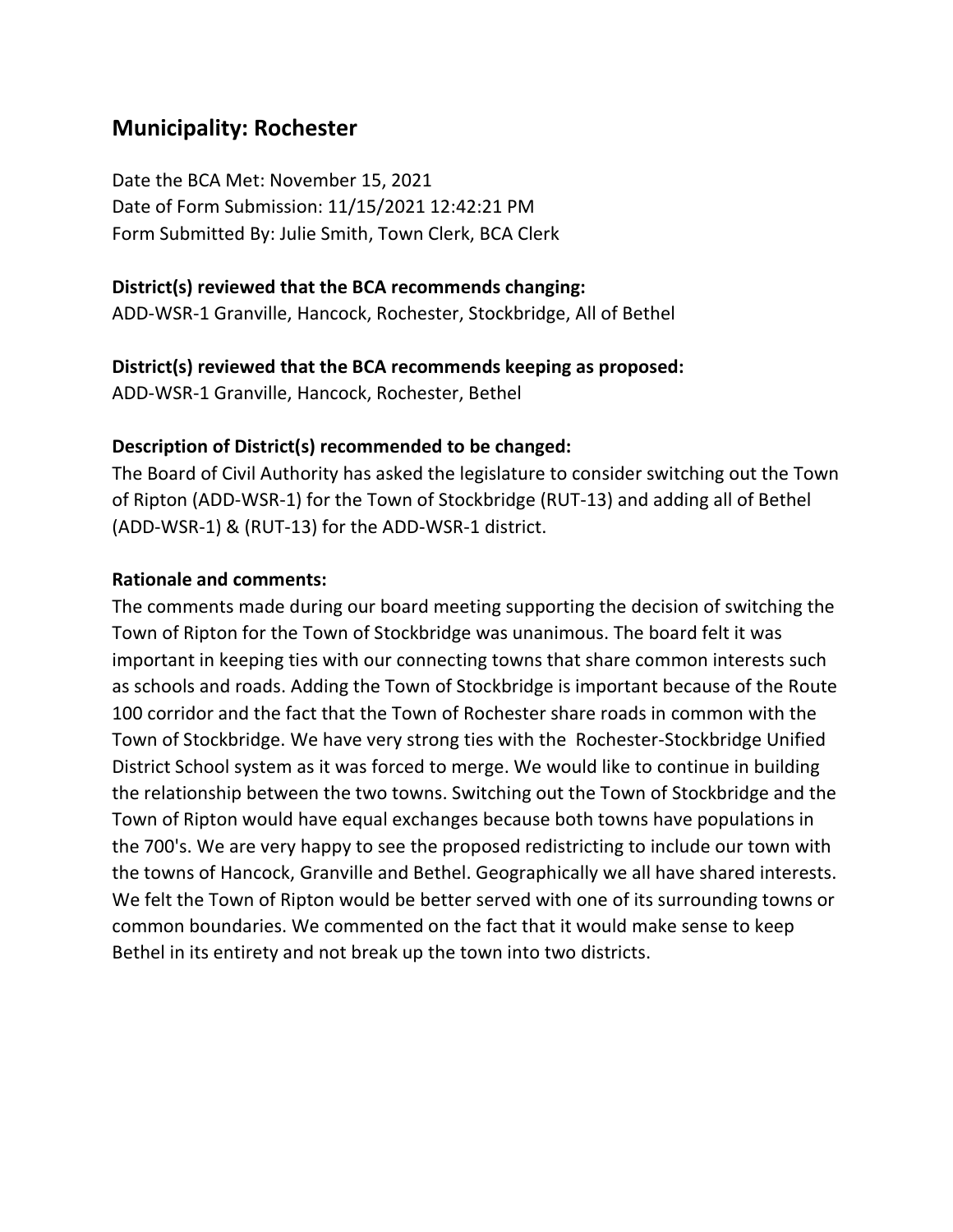## **Municipality: Rockingham**

Date the BCA Met: October 26, 2021 Rockingham BCA met 12 members voted in favor of a Proposal 1 having a 2 member district and 3 Selectboard members voted in favor of this as well. Saxtons River Village Trustees met on November 1 2021 and voted unanimously for proposal 1 a Date of Form Submission: 11/8/2021 10:07:57 AM Form Submitted By: Kathleen Neathawk, Town Clerk

### **District(s) reviewed that the BCA recommends changing:**

Windham District 6 (keeping Saxtons River with Rockingham)

## **District(s) reviewed that the BCA recommends keeping as proposed:**

District 8 adding Saxtons River back

## **Description of District(s) recommended to be changed:**

We are sending a hard copy along with results from Rockingham and Saxtons River.

## **Rationale and comments:**

a letter will be sent to the LAB board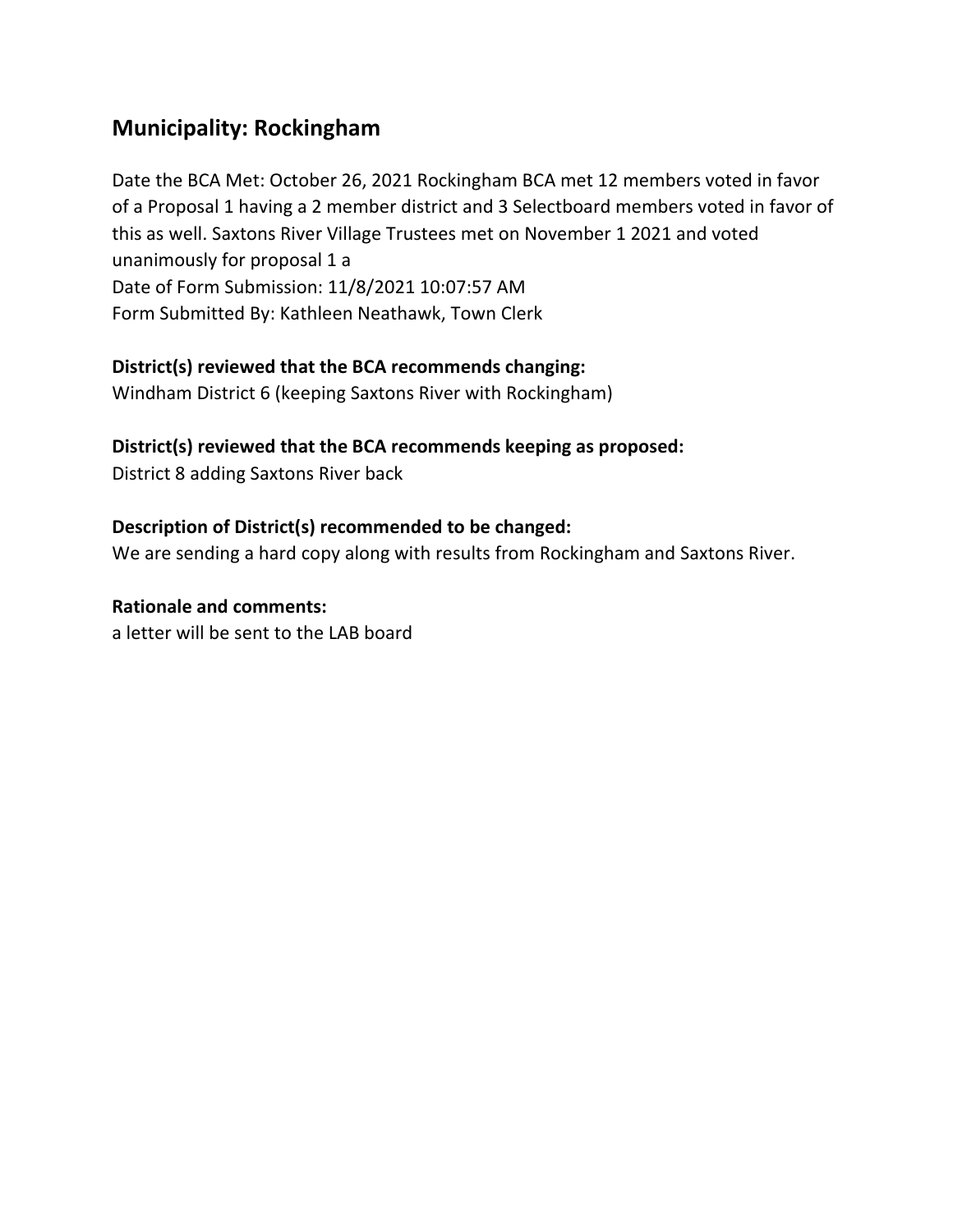## **Municipality: Rupert**

Date the BCA Met: Nov. 9, 2021 Date of Form Submission: 11/10/2021 4:05:09 PM Form Submitted By: Andrea Lenhardt, Town Clerk

#### **District(s) reviewed that the BCA recommends changing:**

**District(s) reviewed that the BCA recommends keeping as proposed:** BEN-RUT-2

#### **Description of District(s) recommended to be changed:**

We DO NOT recommend that proposed district be changed.

#### **Rationale and comments:**

The Rupert Board of Civil Authority SUPPORTS the proposed boundaries for District BEN-RUT-2. We feel this district, which remains unchanged for us, works well to group us with neighboring towns sharing similar interests.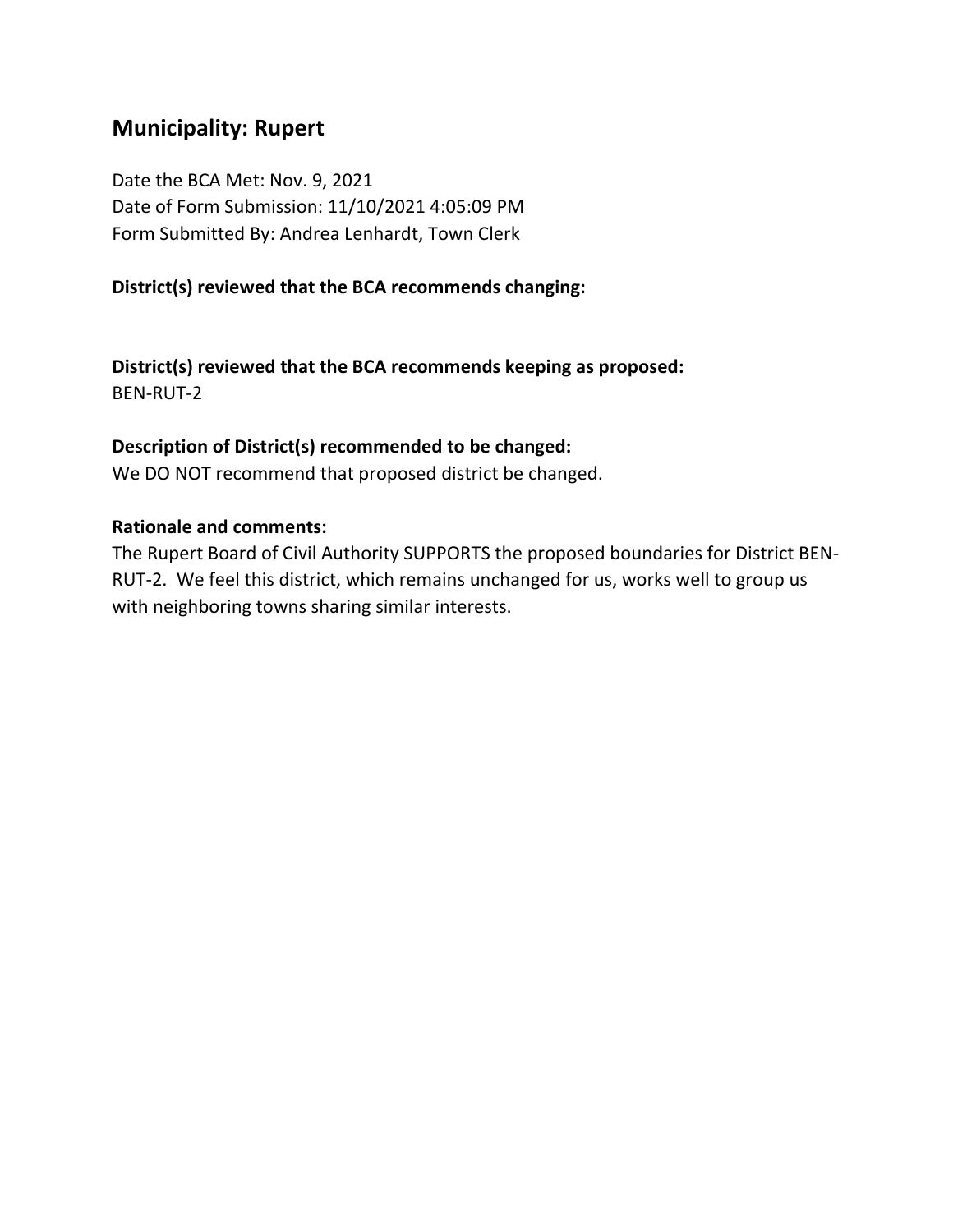## **Municipality: Rutland City**

Date the BCA Met: November 3 and 10, 2021 Date of Form Submission: 11/11/2021 9:27:09 AM Form Submitted By: Henry A Heck, Rutland City Clerk

### **District(s) reviewed that the BCA recommends changing:**

Rutland City 5-8, 5-9, 5-10, 5-11 (City calls them 5-1, 5-2, 5-3, 5-4 State refers to them as 5-8, 5-9, 5-10, 5-11)

#### **District(s) reviewed that the BCA recommends keeping as proposed:**

NONE!

### **Description of District(s) recommended to be changed:**

The Rutland City BCA has evaluated their current single member districts and finds that moving 80 (People) from their Ward 4 from Ward 1, will meet the standards necessary.

### **Rationale and comments:**

10. Rationale and comments:

The Rutland City Board of Civil Authority strongly recommended maintaining the existing four wards with single representation making just one change in district line between 5-1 and 5-4 to effectively move three contiguous blocks with a combined population of 114 people into 5-4 from 5-1.

Criterion 1: (Chapter II ss73 Vt. Constitution. This minor adjustment to district boundary lines meets the standard of substantial equality (within the desired 10% deviation measure for the ideal population of 4,287) and in fact closes the gap between the four districts to within 1.5% of each other.

This recommendation achieves equality of representation and provides a population of 3,893 people represented in Ward 5-4 and 3,994 people represented in Ward 1. The recommendation maintains as is - without change both Ward 5-2 with a population of 3,936 and Ward 5-3 with a population of 3,984.

Criterion 2 and 3: (Chapter II ss13 Vt. Constitution) The BCA recommended apportionment maintains geographic compactness and contiguity. This criterion aims to foster effective representation by ensuring that representatives are accessible to the people they represent.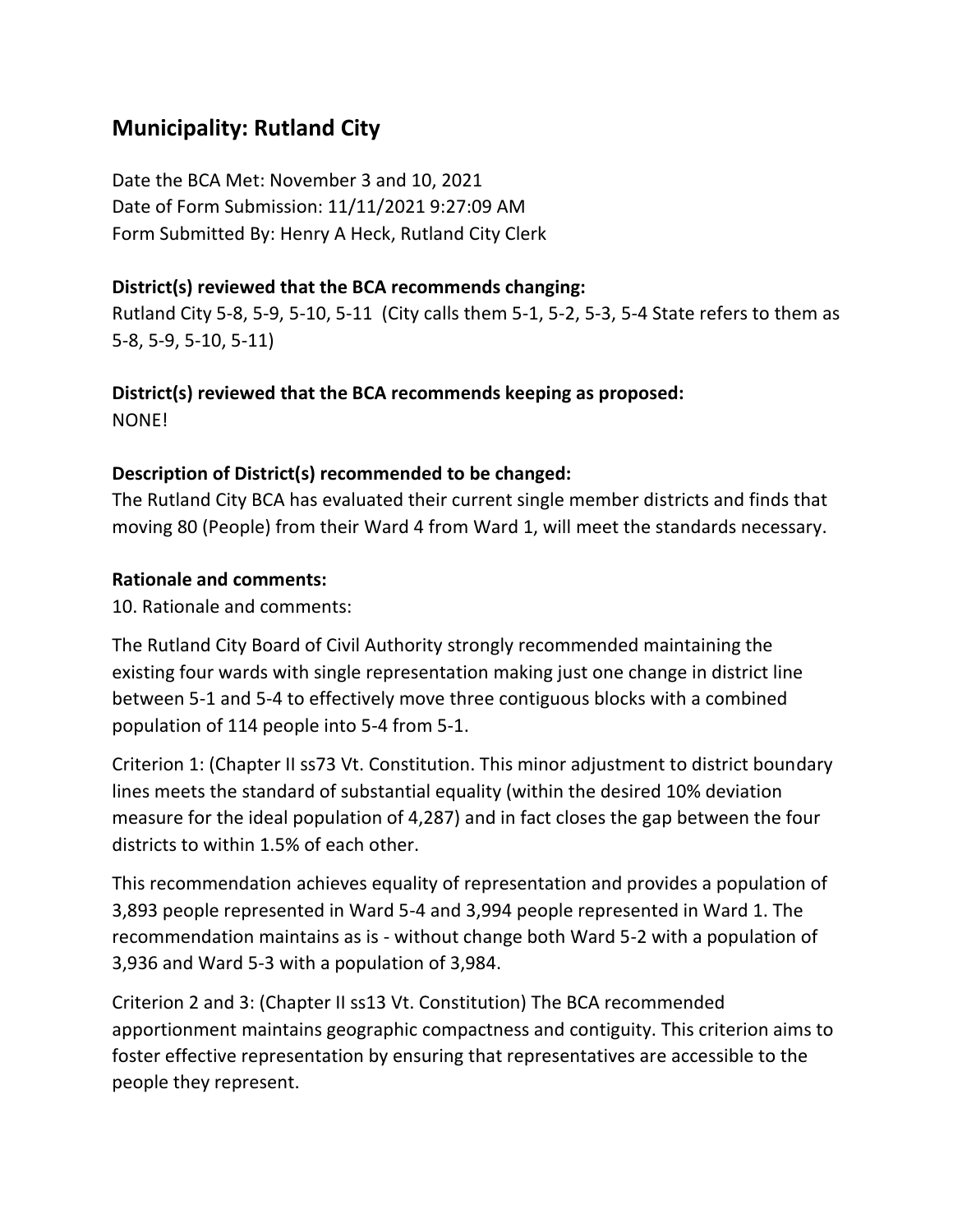Following the requirements that districts should be compact and contiguous, the Constitution also dictates that districts should follow existing boundaries of counties, towns, or other political subdivisions.

Criterion 4: (17 V.S.A. ss1903) The BCA recommended apportionment and maintenance of the existing four City ward structure achieves the criterion that legislative districts should be communities bound by shared values and interests which thus can be given effective voice in Montpelier.

Criterion 5: (17 V.S.A. ss1906B) "In making a proposal under this section, the boards of civil authority shall consider 1) preservation of existing political subdivision lines; (2) recognition of patterns of geography, social interaction, trade, political ties and common interest; (3) use of compact and contiguous territory; (4) incumbencies.

Under state statute, only Boards of Civil Authority are directed to weigh incumbency when proposing the sub-division of initial, multi member districts. While these are districts with single representation. The apportionment board proposal removes the incumbent from Ward 5-2 and places him in Ward 5-1. The BCA apportionment recommendation maintains the current structure of Ward 5-2 and does not displace the incumbent.

For all these established reasons cited above the Rutland City Board of Civil herby recommends the Legislative Apportionment Board adopt our proposed (unanimously) approved re-apportionment plan as submitted.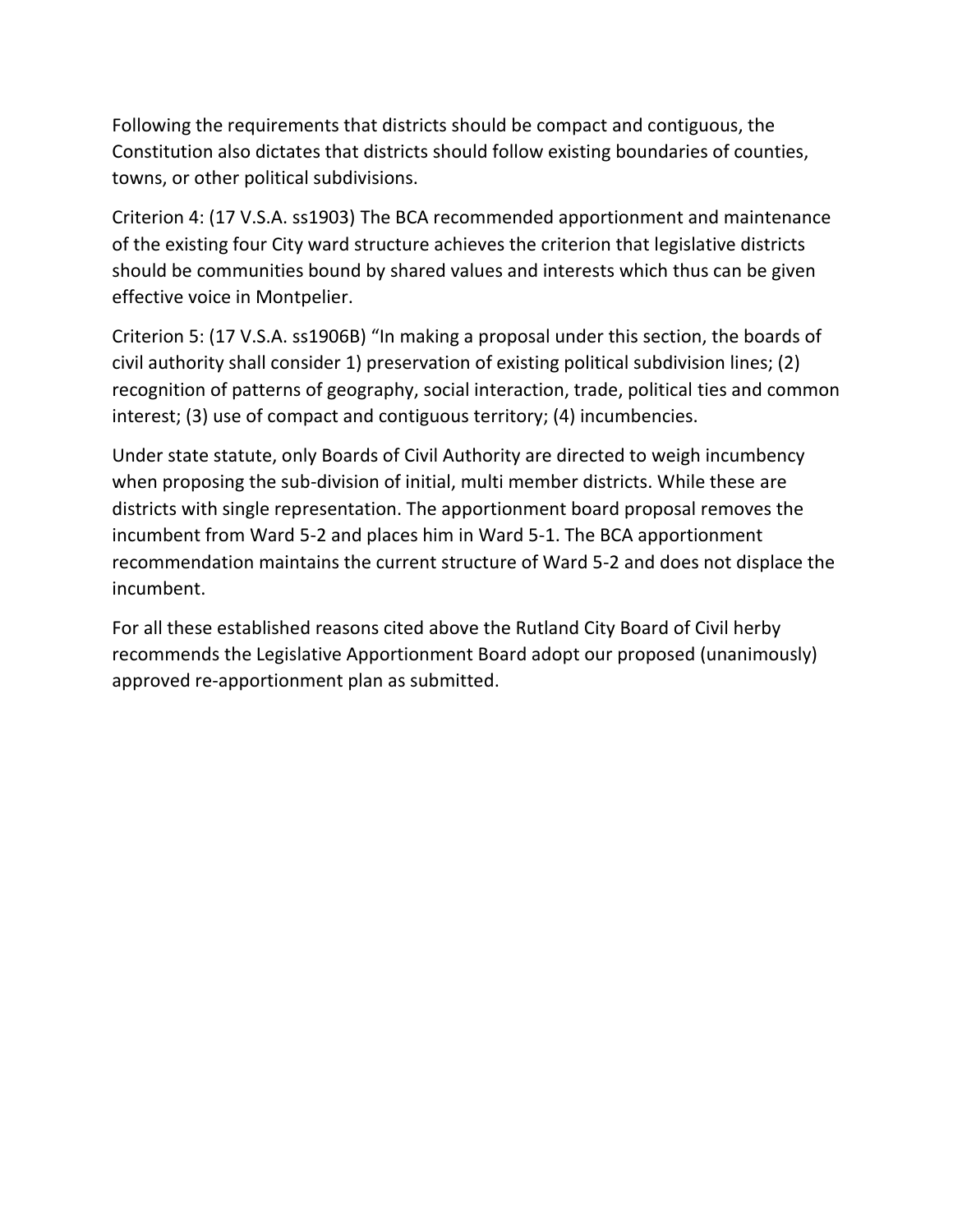## **Municipality: SAINT ALBANS CITY**

Date the BCA Met: Tuesday November 9, 2021 Date of Form Submission: 11/13/2021 1:17:45 PM Form Submitted By: JOSEPH LUNEAU, BCA CHAIR

### **District(s) reviewed that the BCA recommends changing:**

none

### **District(s) reviewed that the BCA recommends keeping as proposed:**

Franklin-11 and Franklin-12 house

### **Description of District(s) recommended to be changed:**

The St. Albans City Board of Civil Authority supports both single member districts in principle and the proposed house districts of Franklin-11 and Franklin-12. The BCA would like to see a minor change whereby St. Albans City Ward 6 is not split between

#### **Rationale and comments:**

The BCA is satisfied with proposed map. We would prefer that St. Albans City Ward 6 fall within 1 house district if possible as this creates potential confusion during election cycles, but the BCA does not consider this to be a fatal element if Ward 6 must remain partitioned between house districts.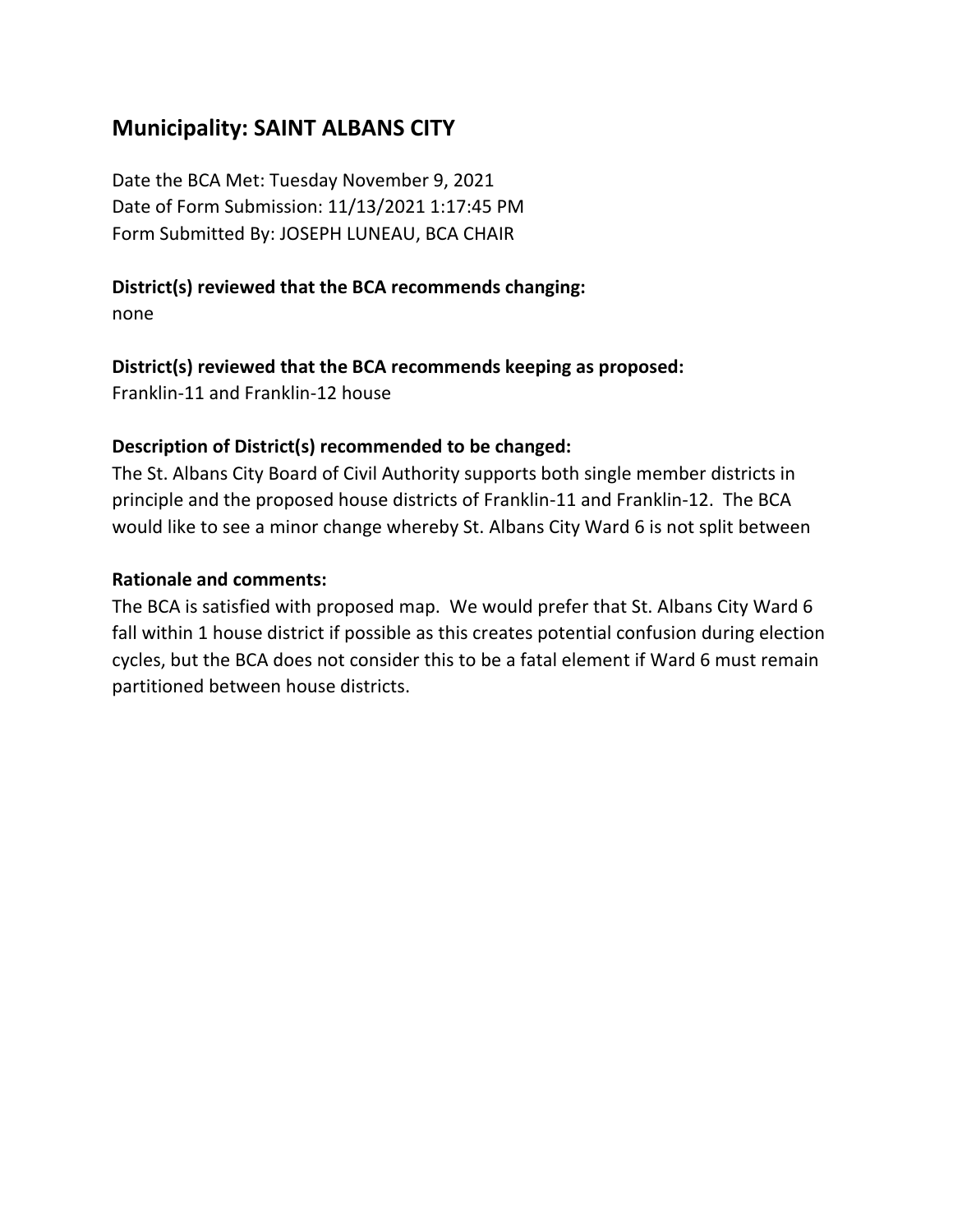## **Municipality: Shaftsbury**

Date the BCA Met: 11/04/2021 & 11/07/2021 Date of Form Submission: 11/15/2021 3:13:03 PM Form Submitted By: Lon T. McClintock, BCA Chair

#### **District(s) reviewed that the BCA recommends changing:**

Representative Districts Ben-3, Ben-2-1 & Ben-WDM-1 & Senate Districts Ben-S & Ben-Rut

## **District(s) reviewed that the BCA recommends keeping as proposed:**

None

### **Description of District(s) recommended to be changed:**

For the Representative District: Shaftsbury, Glastenbury, and that portion of the town of Sunderland encompassed within a boundary beginning at the point where the boundary line of Sunderland and Glastenbury intersects with VT Route 7; then northerly alon

### **Rationale and comments:**

Proposed Senate District for Bennington County: Bennington County is served by two Senators and there is no advantage to warrant a change. No one Senator can be well versed in everything the Senate is doing. Having two Senators means our Senators can complement each other and take different areas of responsibility. Our BCA unanimously opposes creating two, single Senator Districts. As for the District, the LAB proposal includes Wells and Tinmouth, which are in Rutland County, and are more closely aligned with the towns of Poultney, Clarenden and Wallingford. Those northerly Districts need residents.

Proposed Representative District for Shaftsbury: The proposed District splits the residents of Shaftsbury into 2 groups. About half of Shaftsbury's residents will be part of the District serving North Bennington and the other half will be part of the District serving Arlington. In both cases, residents of Shaftsbury will be a minority of the residents in each of District. Ironically, Shaftsbury (pop. 3,598) has a larger population than North Bennington (pop. 1,879) and Arlington (pop. 2,457), but is being divided so these other towns meet the District population quota. (As I understand the proposed Map, Shaftsbury is the only Town in southern Vermont having its population divided in half for the benefit of two smaller towns.)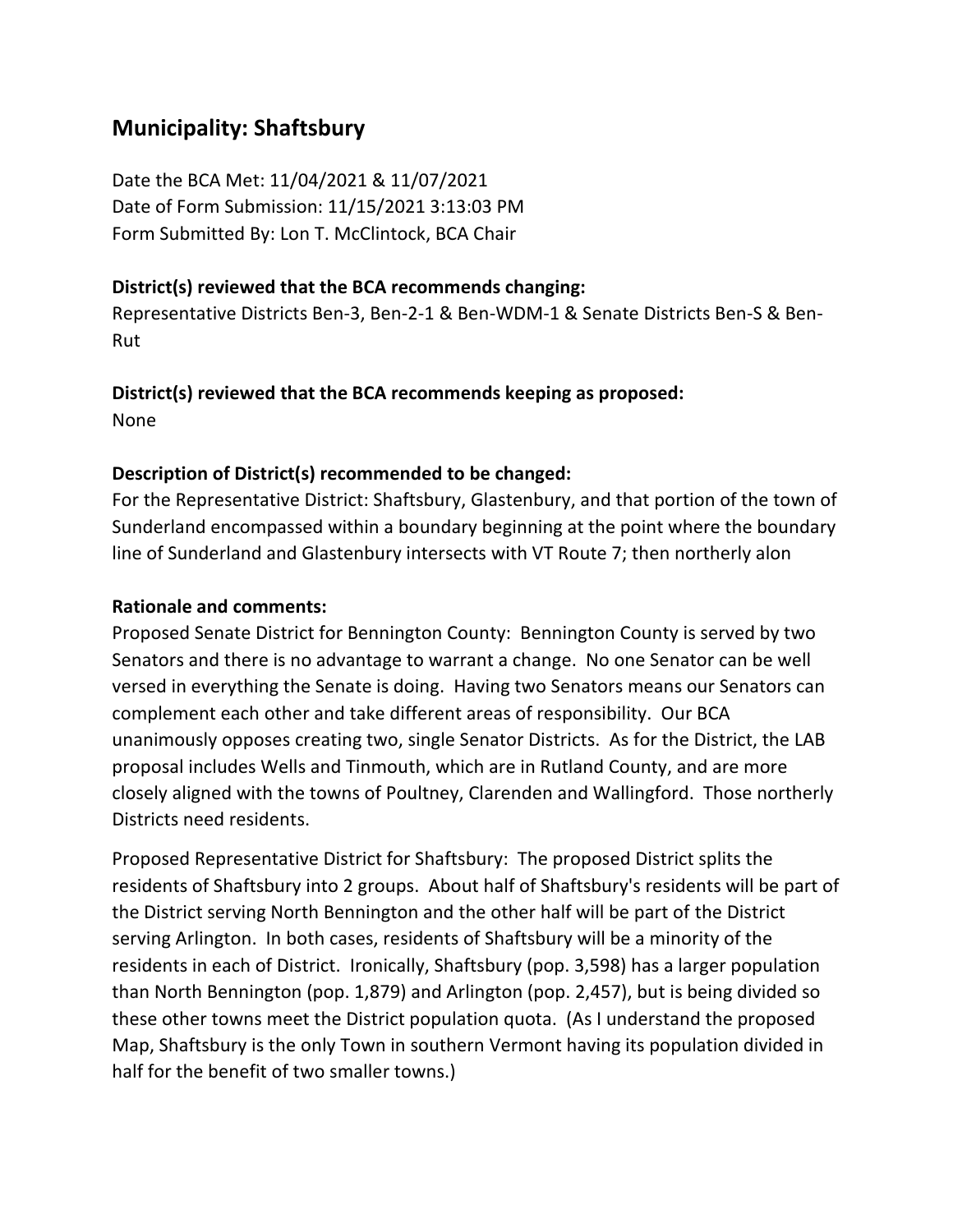Elimination of Shaftsbury's representative adversely affects the Town's identity and the residents sense of community. For example, Shaftsbury's current Representative will have to run for reelection against two incumbent North Bennington Representatives, with Shaftsbury having a minority of the voters. Shaftsbury residents know what this is like due to consolidation of school districts. Regional district and supervisory union boards are elected at large, meaning the entire district votes for all board seats. Shaftsbury does not elect its representative to the various school or supervisory union boards. To be elected, a Shaftsbury resident must get a majority of votes in Bennington (pop. 15,000+). This makes it very difficult for residents of small towns to elect people who reflect their values. Making Shaftsbury residents minority members of two Districts will effectively take away Shaftsbury's voice in the House of Representatives.

Shaftsbury's current District with Sunderland & Glastenbury meets District population requirements. Maintaining the current District lines will provide continuity in representation. Adding more Sunderland residents to this District will bring the District's numbers closer to optimal, and help consolidate Sunderland's representation.

Glastenbury has 9 residents, all of whom live on Glastenbury Road. Virtually all of Glastenbury is in the Green Mountain National Forest. Glastenbury is contiguous with Sunderland, Somerset and Woodford, but there are no year-round roads connecting it with those Towns. Glastenbury Road is the one road maintained year-road, and it begins at the Shaftsbury town line. The Road dead ends at Route 7, a limited access highway, For all intents and purposes, the residents of Glastenbury are geographically isolated from all abutting Towns except Shaftsbury. Virtually all of Glastenbury's municipal services are provided by Shaftsbury, including their polling place and road maintenance. Glastenbury is in the same school districts as Shaftsbury. Glastenbury is so closely aligned with Shaftsbury it should be part of the District serving Shaftsbury.

In reaching this recommendation, members of Shaftsbury's BCA met with members of Bennington's BCA. Shaftsbury BCA members also communicated with the Town Clerks of Arlington, Bennington and Woodford. Shaftsbury's Town Administrator is a resident of Sunderland and he shared the views of the Sunderland Town Clerk with the Shaftsbury BCA. The communications were constructive, but the time provided for comment on the proposed Map was insufficient to formulate an inter-town proposal.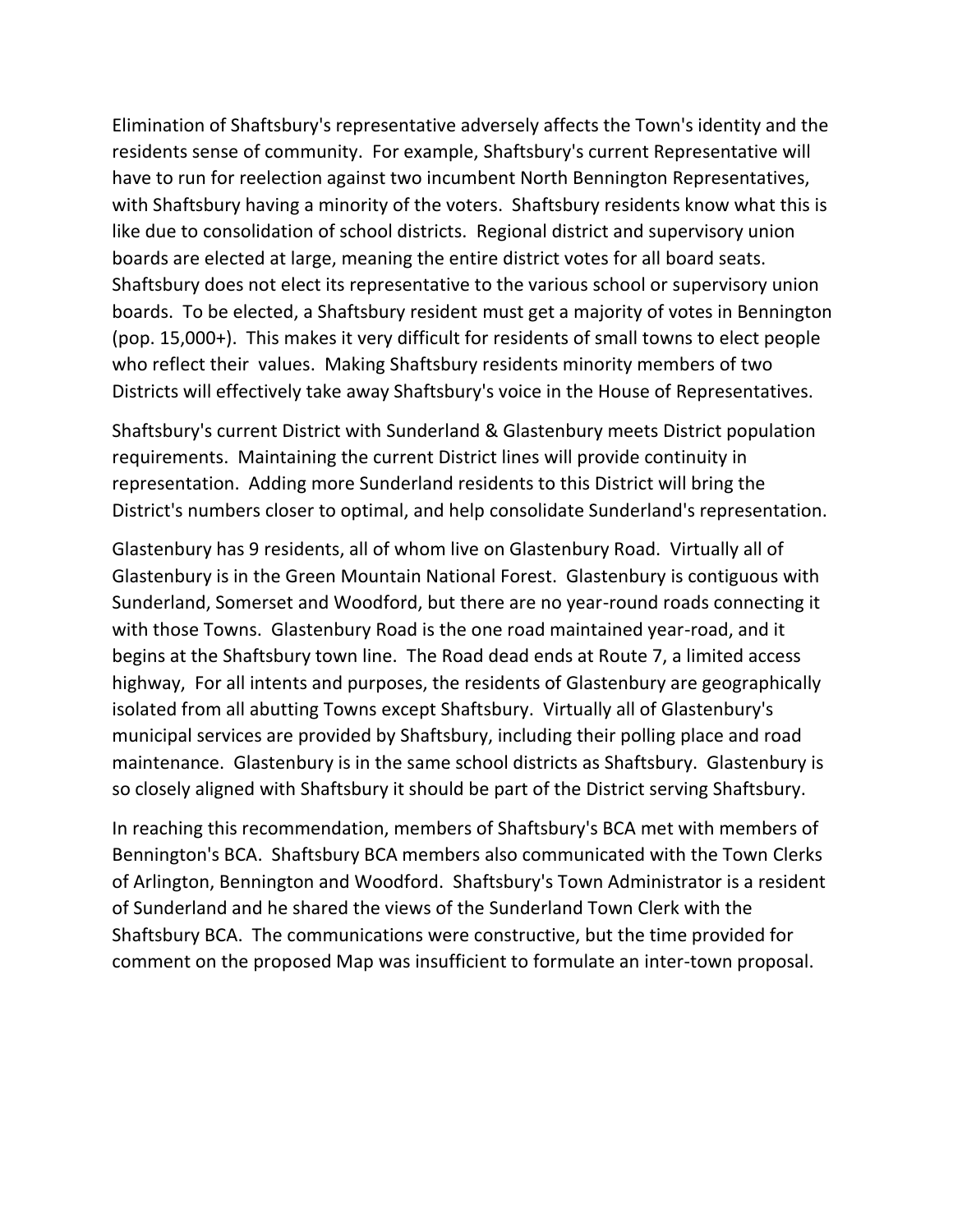## **Municipality: Sharon**

Date the BCA Met: 10/26/2021, 11/8/2021, 11/10/2021 Date of Form Submission: 11/15/2021 7:43:42 AM Form Submitted By: Catherine Sartor, Town Clerk/BCA Clerk

### **District(s) reviewed that the BCA recommends changing:**

WSR-5, WDR-ORA-2

**District(s) reviewed that the BCA recommends keeping as proposed:**

#### **Description of District(s) recommended to be changed:**

District to remain the current, 4 town WDR-ORA-2

#### **Rationale and comments:**

1. Sharon would like to maintain the current four town, two member district, comprised of Sharon, Thetford, Norwich and Strafford VT.

2. The district as currently configured, is compact and there is affinity amount the four towns.

3. We feel we are well served by our 2 current representatives, and fear that Sharon's voice would not be heard in the proposed single member district.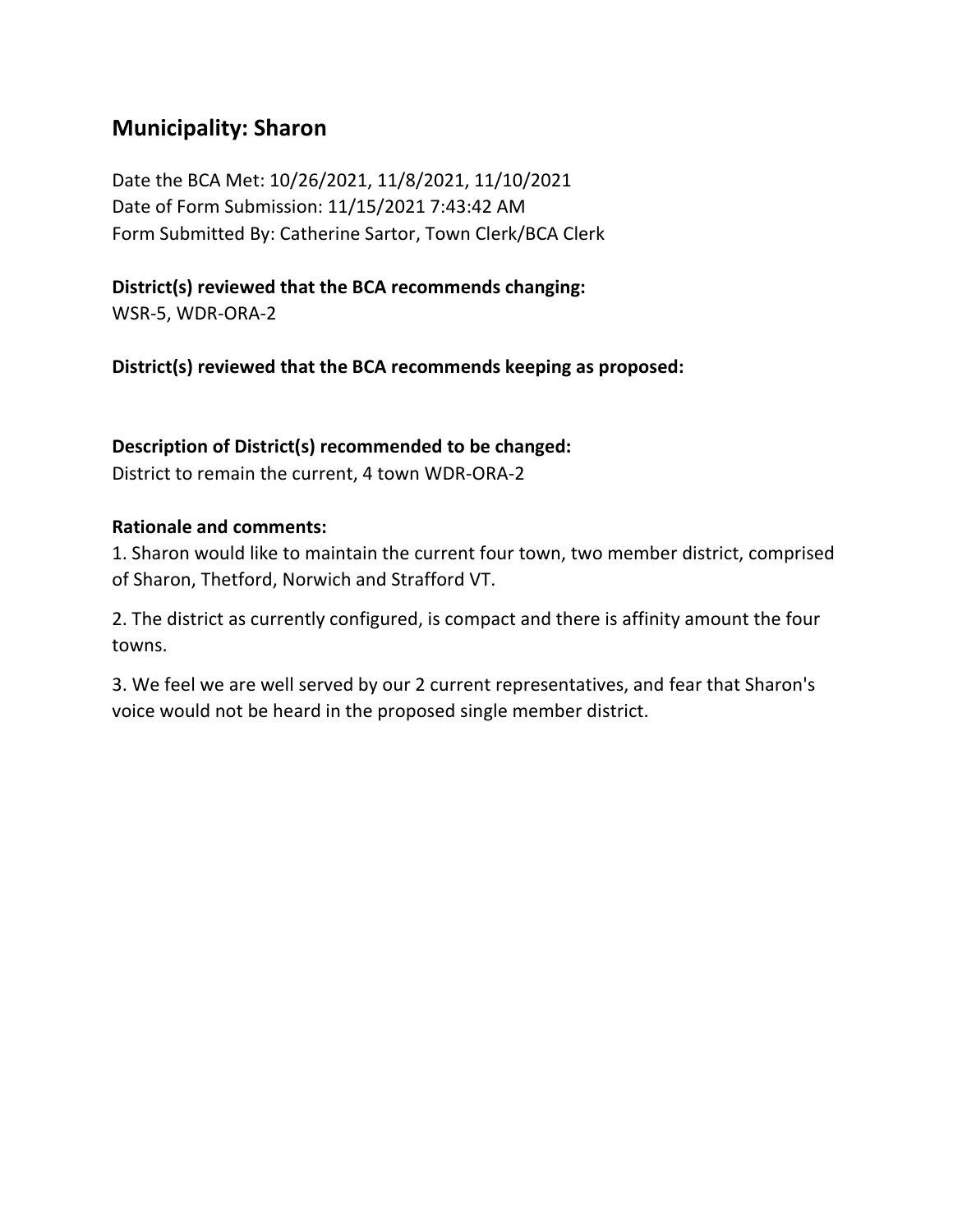## **Municipality: Shelburne**

Date the BCA Met: November 1, 2021 Date of Form Submission: 11/8/2021 10:41:02 AM Form Submitted By: Diana Vachon, Town Clerk

#### **District(s) reviewed that the BCA recommends changing:**

Chittenden 5 Shelburne and St. George. (5-1: Shelburne; and 5-2: Shelburne and St. George)

#### **District(s) reviewed that the BCA recommends keeping as proposed:**

Chittenden 5 Shelburne and St. George. (5-1: Shelburne; and 5-2: Shelburne and St. George)

#### **Description of District(s) recommended to be changed:**

Chittenden 5 Shelburne and St. George. (5-1: Shelburne; and 5-2: Shelburne and St. George)

Keep the districts as currently defined. The proposed changes do not further the goal of V.S.A. 17 1903(b). Please see detailed rationale below.

#### **Rationale and comments:**

Per Vermont Statues Annotated 17 Sec. 1903(b), "the representative and

senatorial districts shall be formed consistent with the following policies

insofar as practicable:

(1) preservation of existing political subdivision lines;

(2) recognition and maintenance of patterns of geography, social

interaction, trade, political ties, and common interests;

(3) use of compact and contiguous territory.

In unanimous agreement, we find that the proposed adjustments to

Shelburne's legislative districts Chittenden 5-1 and 5-2 fail to meet these

standards for the following reasons:

The Shelburne Road/ Route Seven corridor has been used as the principal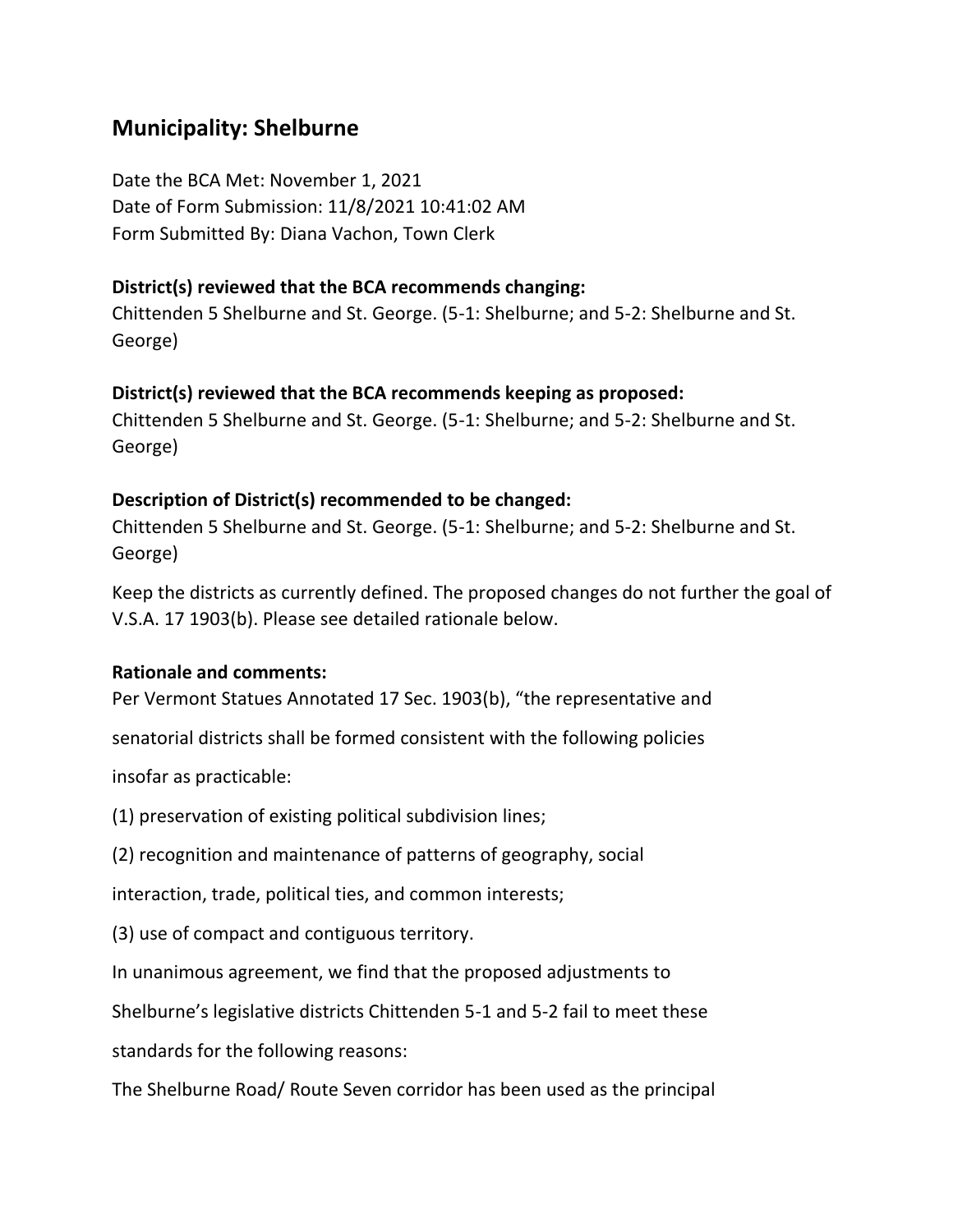line of division in establishing the town boundaries rather than the existing natural division of Munroe Brook. As a result the historic Village center is bisected, with east and west sides of the highway in separate districts. The Falls district is similarly divided between those who live on the north and south side of Falls Road. In addition, to better equalize the populations of the two districts, it is deemed necessary to carve out sections on the east side of Shelburne Road at both the north and south ends of the town. These actions split up neighborhoods and do not maintain the patterns of geography and social interaction referred to in (2) above resulting in confusion for residents. Furthermore, they do not further the goal referred to in (3) above for compact and contiguous territory.

Lake Champlain is an important feature of the Town of Shelburne and we feel it has benefitted from the broader representation afforded by being part of both districts whose legislators share in the responsibilities and communications related to its environmental health and future. The proposed boundaries place all of Shelburne's considerable lakefront property in a single district (5-1). Again, this is driven by the Shelburne Road/Route Seven corridor as dividing line with no compelling rationale behind the change and without resulting in more compact or contiguous territory. Finally, the current population size variable between Districts 5-1 (4,261) and 5-2 (4,250) is 11. The proposed population sizes, 4,282 and 4,229 respectively, will increase the variable to 53. Clearly, population equalization between the two districts will not be improved.

We therefore register our opposition to the proposed boundaries of Chittenden Districts 5-1 and 5-2 and request that the boundaries currently in existence be maintained since they better address the underlying policies in the statute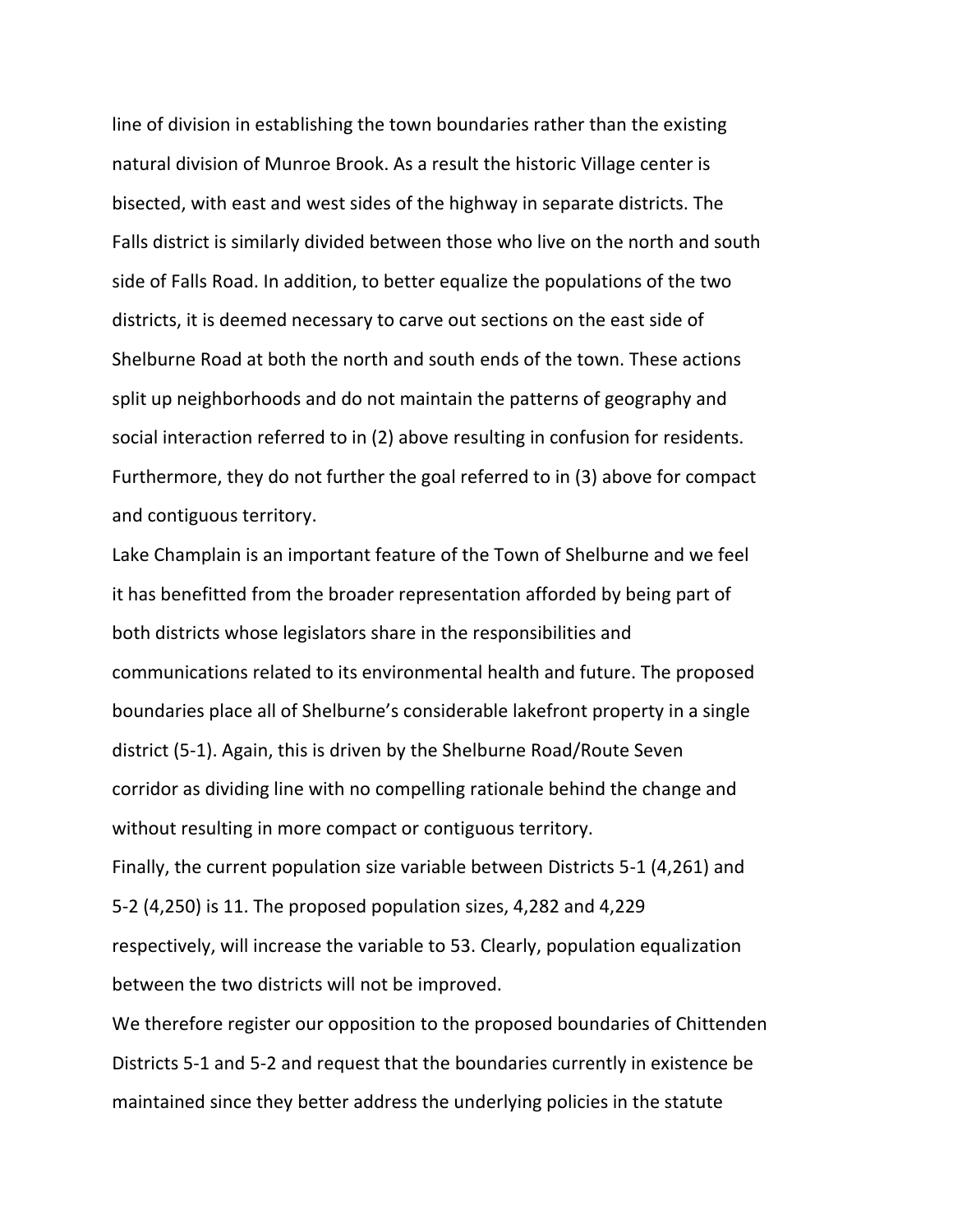referenced above, and maintain the established historic patterns.

We further note that the boundary adjustments at issue are contained entirely within the Town of Shelburne and do not impact the eastern boundary shared with the Town of St. George, which is also part of District 5-2, nor with the Towns of South Burlington and Williston to the north or Charlotte and Hinesburg to the south. This is further evidence that there is no compelling reason to adjust the internal boundaries as proposed.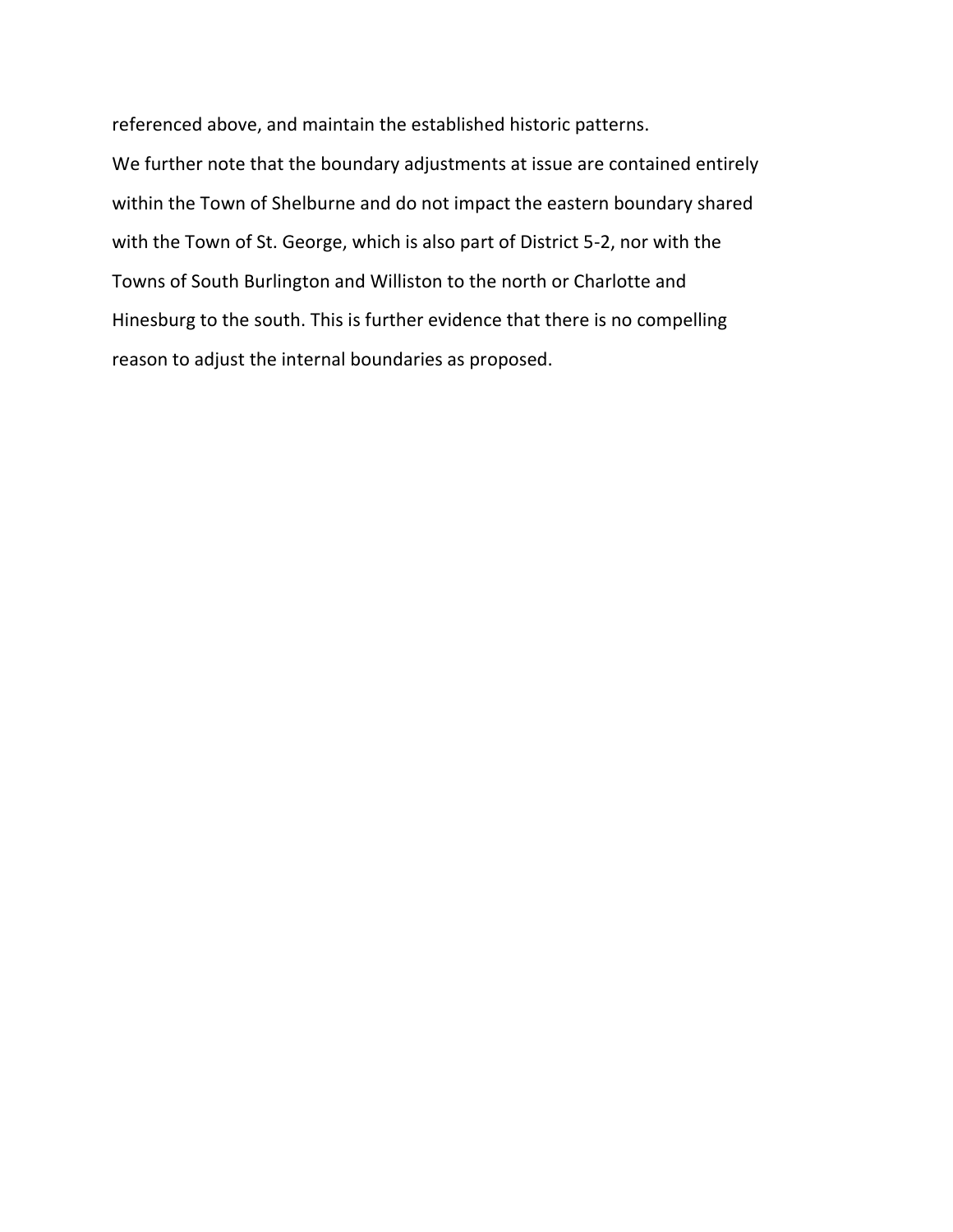## **Municipality: Shoreham**

Date the BCA Met: November 10, 2021 Date of Form Submission: 11/15/2021 10:18:10 AM Form Submitted By: Julie Ortuno, Town Clerk

#### **District(s) reviewed that the BCA recommends changing:**

ADD-RUT-1 4590

**District(s) reviewed that the BCA recommends keeping as proposed:**

#### **Description of District(s) recommended to be changed:**

The Shoreham BCA feels that splitting Hubbardton in not right. They suggest Shoreham, Orwell, Bridport & Sudbury. Splitting towns creates more work at elections for clerks and BCA's.

#### **Rationale and comments:**

It looses integrity and autonomy of towns when they split.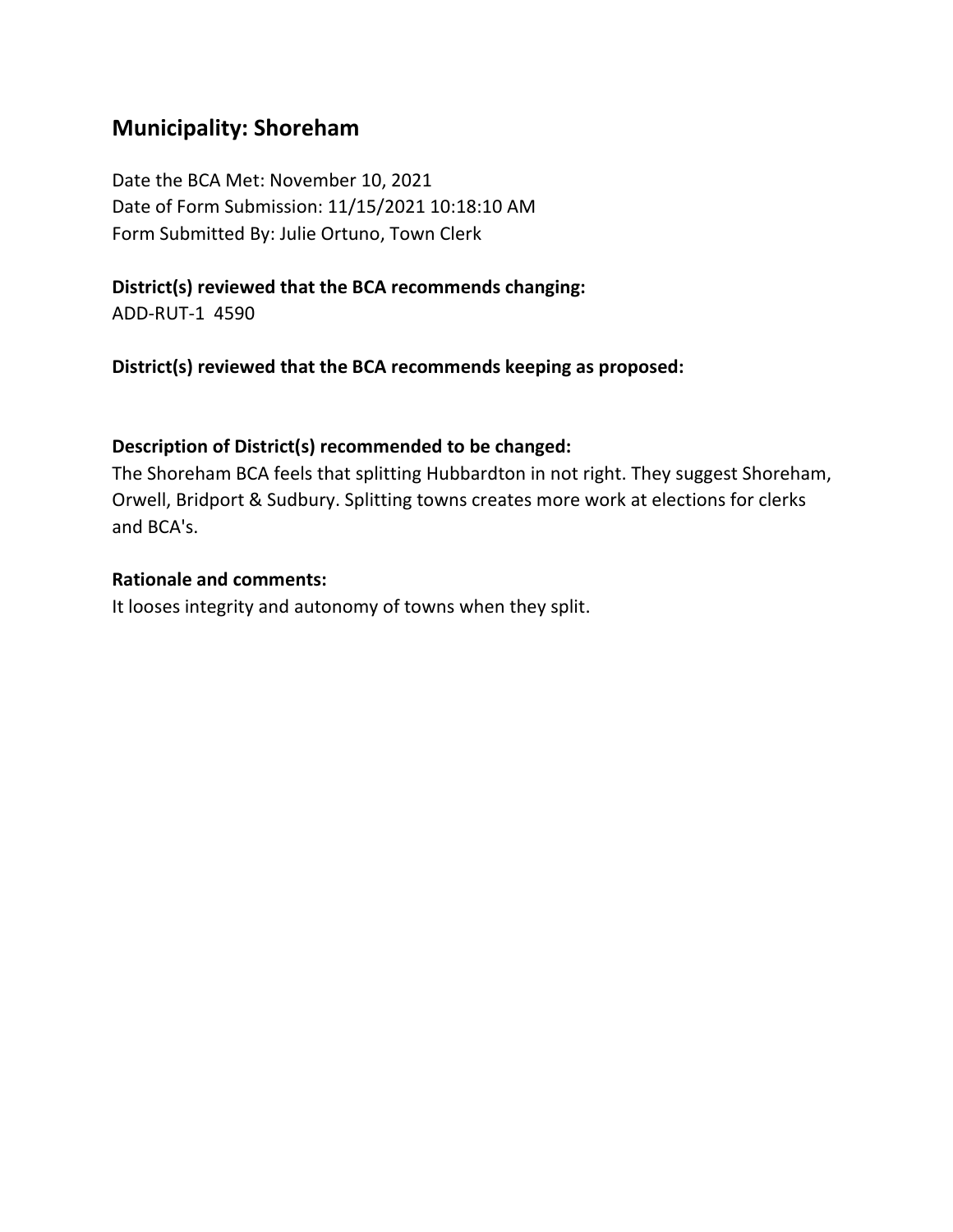## **Municipality: South Burlington**

Date the BCA Met: October 28th, November 8 and November 10 Date of Form Submission: 11/12/2021 10:59:09 AM Form Submitted By: Donna Kinville, Clerk and Chris Shaw, Chair of BCA, Clerk and Chair of BCA

### **District(s) reviewed that the BCA recommends changing:**

CHIT 12-1, 12-2, 12-3, 12-4, 12-5, 10-2

**District(s) reviewed that the BCA recommends keeping as proposed:** none

## **Description of District(s) recommended to be changed:**

Please see letter and schedules. We are recommending that the City of South Burlington have 5 districts all within South Burlington's boundaries based on growth already occurring and those in the pipeline.

## **Rationale and comments:**

The current recommended districts would mean that nearly 1/2 of our voters (over 9,000 residents) would have a new polling location so we recommend keeping the boundaries of the districts as close as possible to current boundaries. Please see attached letter for more details.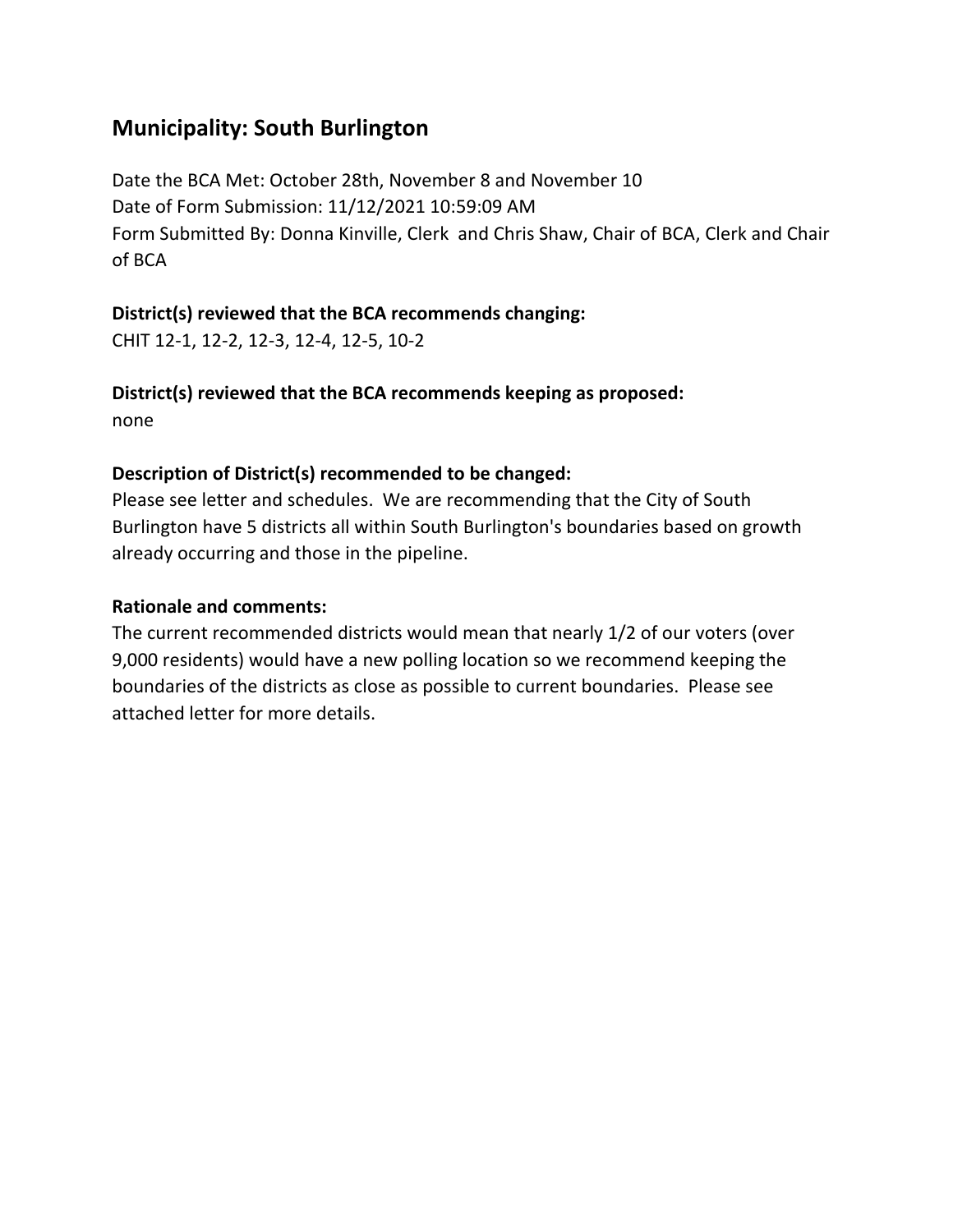## **Municipality: South Hero**

Date the BCA Met: 11/8/2021 Date of Form Submission: 11/10/2021 1:45:25 PM Form Submitted By: Kim Julow, Town Clerk

### **District(s) reviewed that the BCA recommends changing:**

GI-CHI-1

**District(s) reviewed that the BCA recommends keeping as proposed:**

### **Description of District(s) recommended to be changed:**

Our first preference would be for a district made up of South Hero, Grand Isle and North Hero with 1 representative. That would include 4,699 residents which is higher than the ideal of 4,287 but our towns are linked geographically and we already work tog

### **Rationale and comments:**

The consensus of the South Hero BCA was that we agree to a single representative but we do not agree with the proposed configuration of GI-CHI-1. We feel that it is important to keep Grand Isle County together as much as possible and we want to be sure that our representative is a resident of Grand Isle County. Currently our representatives are from West Milton.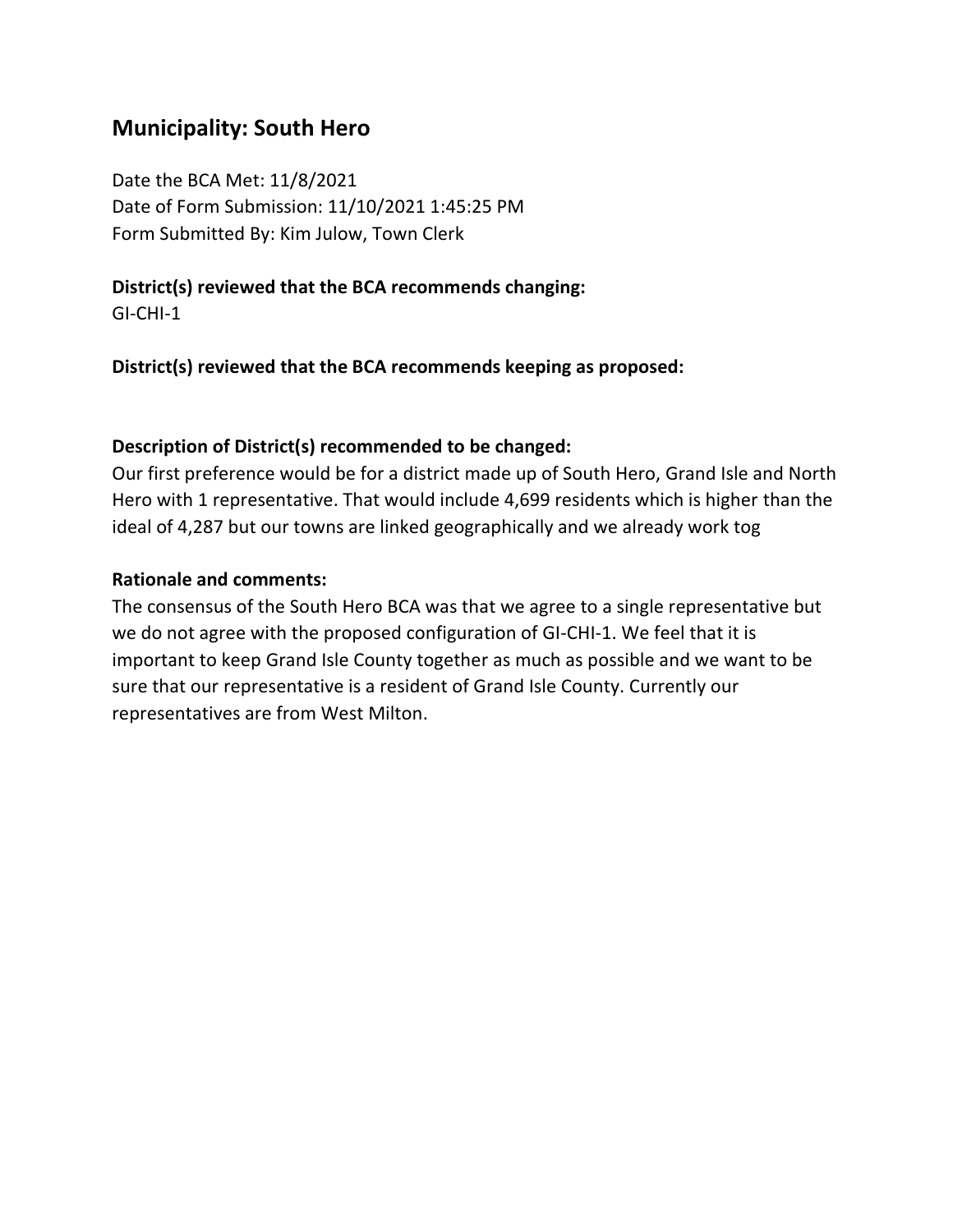## **Municipality: SOUTH LONDONDERRY**

Date the BCA Met: 11/1/2021 11/8/2021 Date of Form Submission: 11/11/2021 4:50:23 PM Form Submitted By: THOMAS CAVANAGH, SELECTBOARD CHAIR

## **District(s) reviewed that the BCA recommends changing:**

WINDHAM WINDSOR-1

**District(s) reviewed that the BCA recommends keeping as proposed:** NONE

## **Description of District(s) recommended to be changed:**

Districts recommended to be changed: Windham-Windsor 1 (Andover, Londonderry, Ludlow); Bennington 5 (Jamacia, Landgrove, Peru, Stratton, Sunderland, Winhall)

Bennington-Rutland (Danby, Dorset, Mount Tabor, Weston)

Recommended District Configuration: Win

#### **Rationale and comments:**

Rationale for leaving the District drawn by the LAB:

The district created by the LAB was considered using 4 criteria:

1) Chapter 11, §13, Vt. Constitution: "In establishing representative district, which shall afford equality of representation, the General Assembly shall seek to maintain geographical compactness and contiguity…"

The LAB's proposed district is not compact and is barely contiguous. There is roughly 1.41 miles of contiguous border between Londonderry and Andover which is the only contiguous border. The only road that connects Londonderry to Andover without leaving the district is a class 3 unpaved highway. To travel to Ludlow from Londonderry one can either leave the district and drive on Route 100 through Weston or follow Route 11 briefly out of and back into the district, after which travel would be on a series of different classes of Town Highways, both paved and unpaved. Any route from Londonderry to Ludlow sends you over "Terrible Mountain" which is a substantial geological divide of the region and often creates hazardous travel conditions during the winter. The district is long and slender, it is not compact even if you don't consider the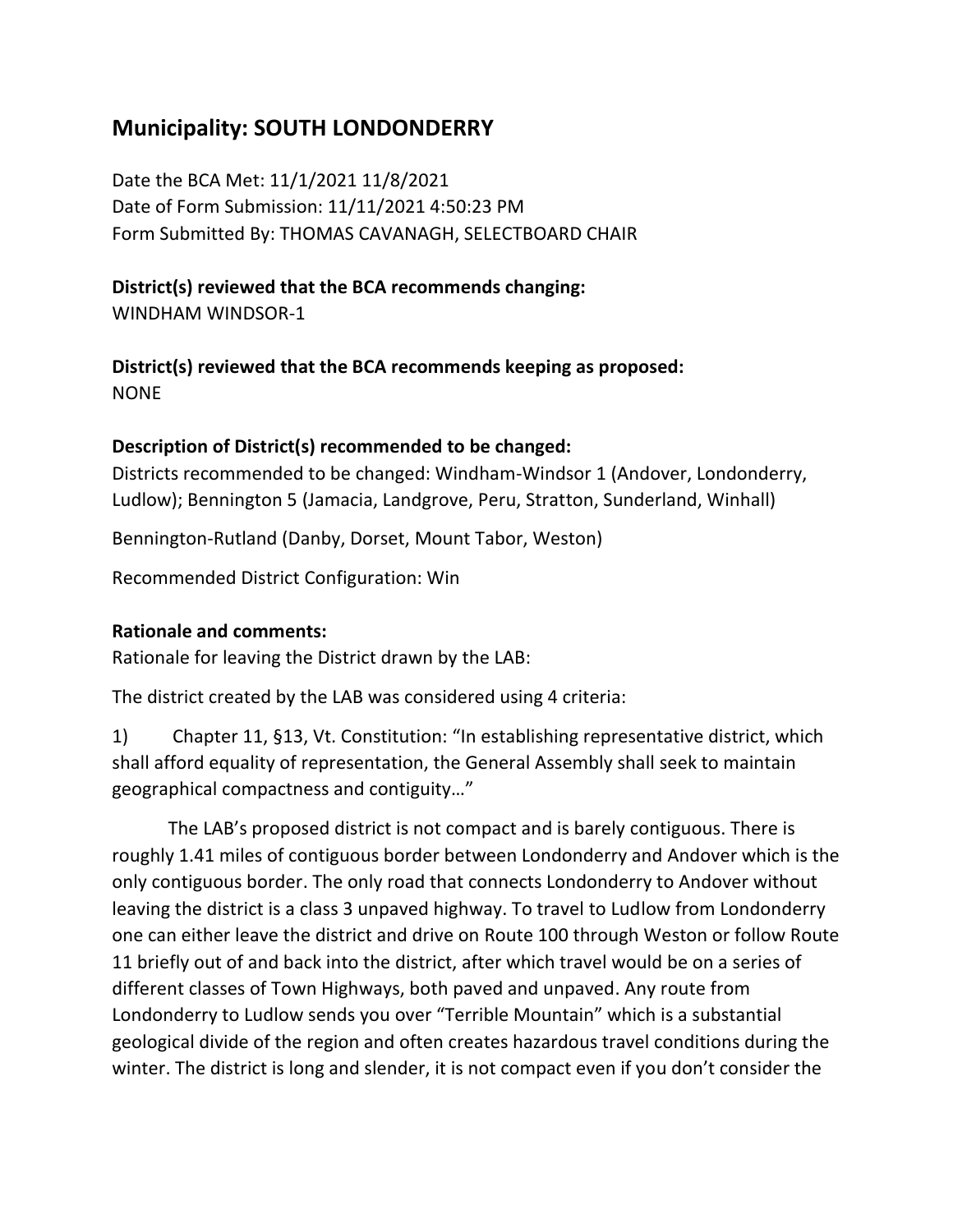Mountain range that divides it. The Windham-Windsor 1 district as drawn by the LAB meets neither standard mentioned in the VT constitution

2) 17 V.S.A. §1903 (b)(1) preservation of existing political subdivision lines.

The LAB proposed district removes Londonderry entirely from the existing political lines of its current district. The same has been done to Andover and Ludlow which is concerning for all three Towns. Londonderry has no school district ties to Andover or Ludlow. Londonderry has School Choice at the High school level which is not the case in Andover and Ludlow. If "school choice" is not the prevailing norm in the district it puts Londonderry at a disadvantage because our Representative needs to advocate to maintain School Choice.

3) 17 V.S.A. §1903 (b)(2) recognition and maintenance of patterns of geography, social interaction, trade, political ties, and common interests.

The LAB's proposed District lacks boundary continuity. It has substantial geological barriers which make winter travel challenging. There is no State Highway access entirely within the district. The Mountain range between Londonderry and Ludlow coupled with the need to travel on local backroads within the district does not demonstrate recognition and maintenance of patterns of geography. There is a distinct lack of social interaction, trade, and political ties. The clearest example of this is that Londonderry is in a different School District. Aside from being in a different School District, Londonderry is a part of a Non-operating School District for high school students which leaves Londonderry at a significant disadvantage if most of their district does not have School Choice. Although there is similarity around the Ski Resorts being an economic driver in the District, Londonderry is far more connected to the ski resorts to the South and West of Londonderry because of the geography and State Highways locations within the region. There are no shared resources such as Fire Departments, Rescue services or Trash disposal that are within this district.

4) 17 V.S.A. §1903 (b)(3) use of compact and contiguous territory.

The same comments about geography, means of travel and a lack of contiguous border that were considered under criteria #1 are applicable to this standard in State Statute.

Rationale for the District being recommended by the BCA:

The Same 4 criteria were considered for the District being recommended by the BCA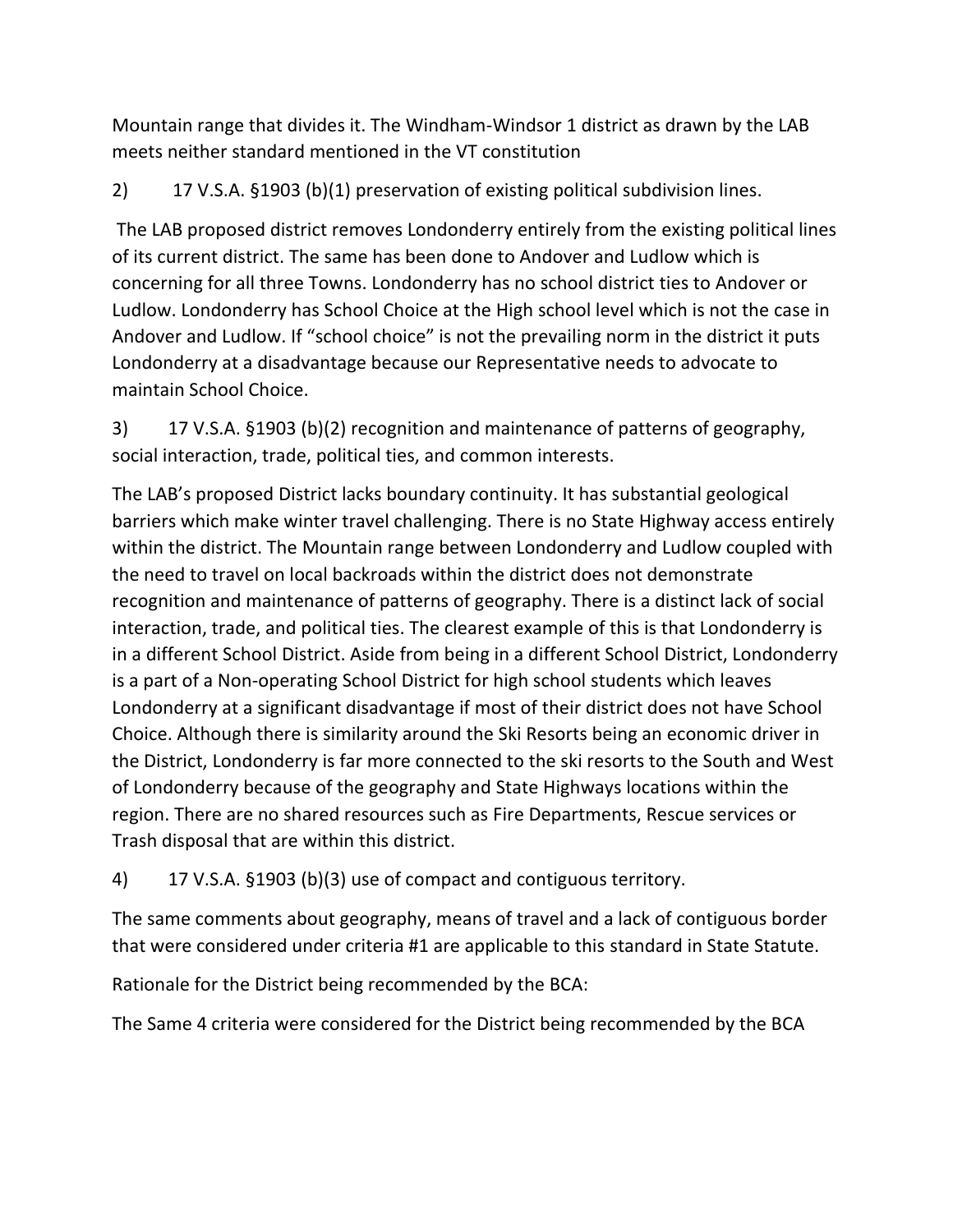1) Chapter 11, §13, Vt. Constitution: "In establishing representative district, which shall afford equality of representation, the General Assembly shall seek to maintain geographical compactness and contiguity…"

The District being recommended is geographically compact and each town has contiguous borders with at least three other towns in the district. There are two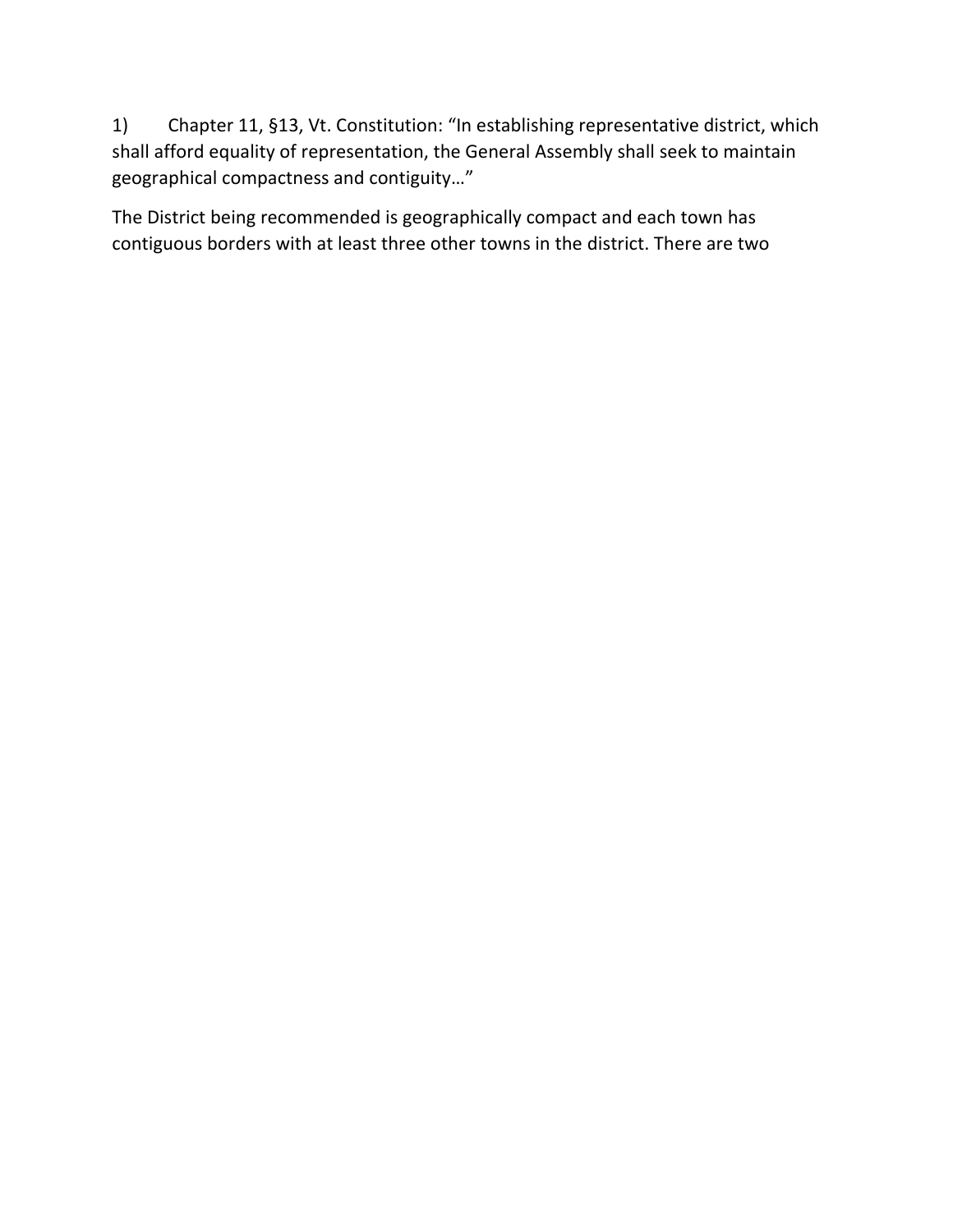## **Municipality: Springfield**

Date the BCA Met: October 28, 2021 Date of Form Submission: 10/29/2021 2:36:15 PM Form Submitted By: Barbara A . Courchesne, Town Clerk

#### **District(s) reviewed that the BCA recommends changing:**

WSR-10 and WSR-11

# **District(s) reviewed that the BCA recommends keeping as proposed:**

None

#### **Description of District(s) recommended to be changed:**

The Springfield Board of Civil Authority unanimously voted to reject the proposed singlemember district split and to keep Springfield as a two-member single district within its existing town boundaries, as shown on the proposed map, representing as a who

#### **Rationale and comments:**

The Springfield Board of Civil Authority discussed at length the LAB proposed singlemember district map which proposes to split Springfield in half within its town borders. The BCA is clear in its assertion that Springfield is better served within its borders as a two-member single district.

Keeping the boundaries of Springfield intact with two-member representation causes the least amount of havoc and is easily understood by voters. The population of Springfield is 9062 and is within the allowed deviation percentage. The BCA feels strongly that Springfield would more likely be efficiently and coherently represented in Montpelier if we're all pulling the same wagon and should be a two-member single district. When constituents have issues it will be confusing for them and they are better served with a choice of whom to discuss their concerns. Further, one representative may be more knowledgeable in a particular area. Residency requirements will dilute the attempt to get the populous vote thereby lowering the pool of representative candidates. For Springfield it is important that representatives work together. In some areas of the state there is a concern of suppression of certain groups but that is not the case in Springfield nor does a district split help Springfield.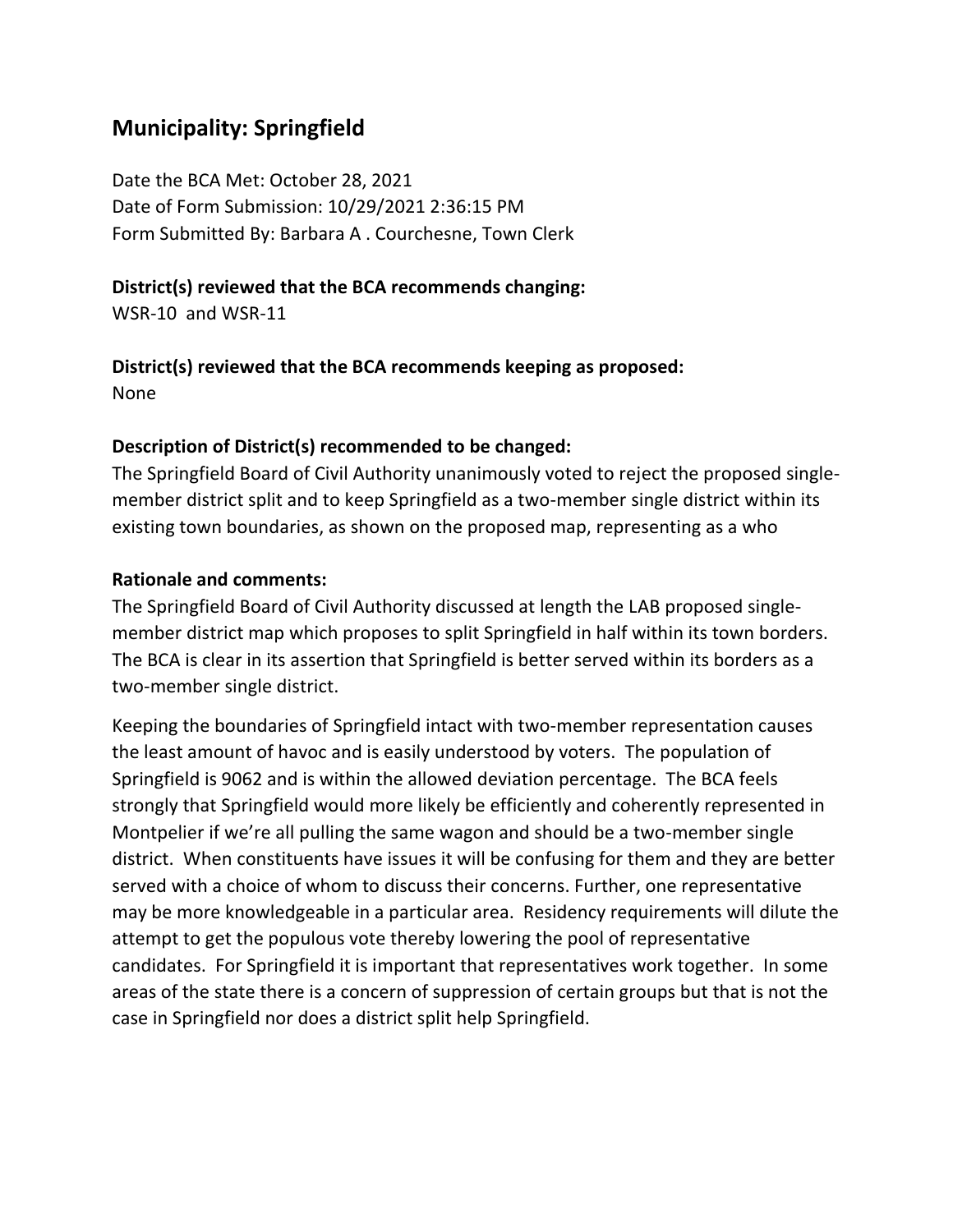## **Municipality: ST. JOHNSBURY**

Date the BCA Met: 11/10/2021 Date of Form Submission: 11/15/2021 8:47:55 AM Form Submitted By: STACY JEWELL, TOWN CLERK

### **District(s) reviewed that the BCA recommends changing:**

CAL-3 & CAL-6

#### **District(s) reviewed that the BCA recommends keeping as proposed:**

BCA does not agree with the proposed districts.

## **Description of District(s) recommended to be changed:**

BCA does not agree to the proposed change. CAL-3 should remain the same as it has been. Do not split the town in half.

House Reps 2, Scott Beck & Scott Campbell

#### **Rationale and comments:**

I have emailed comment to email address.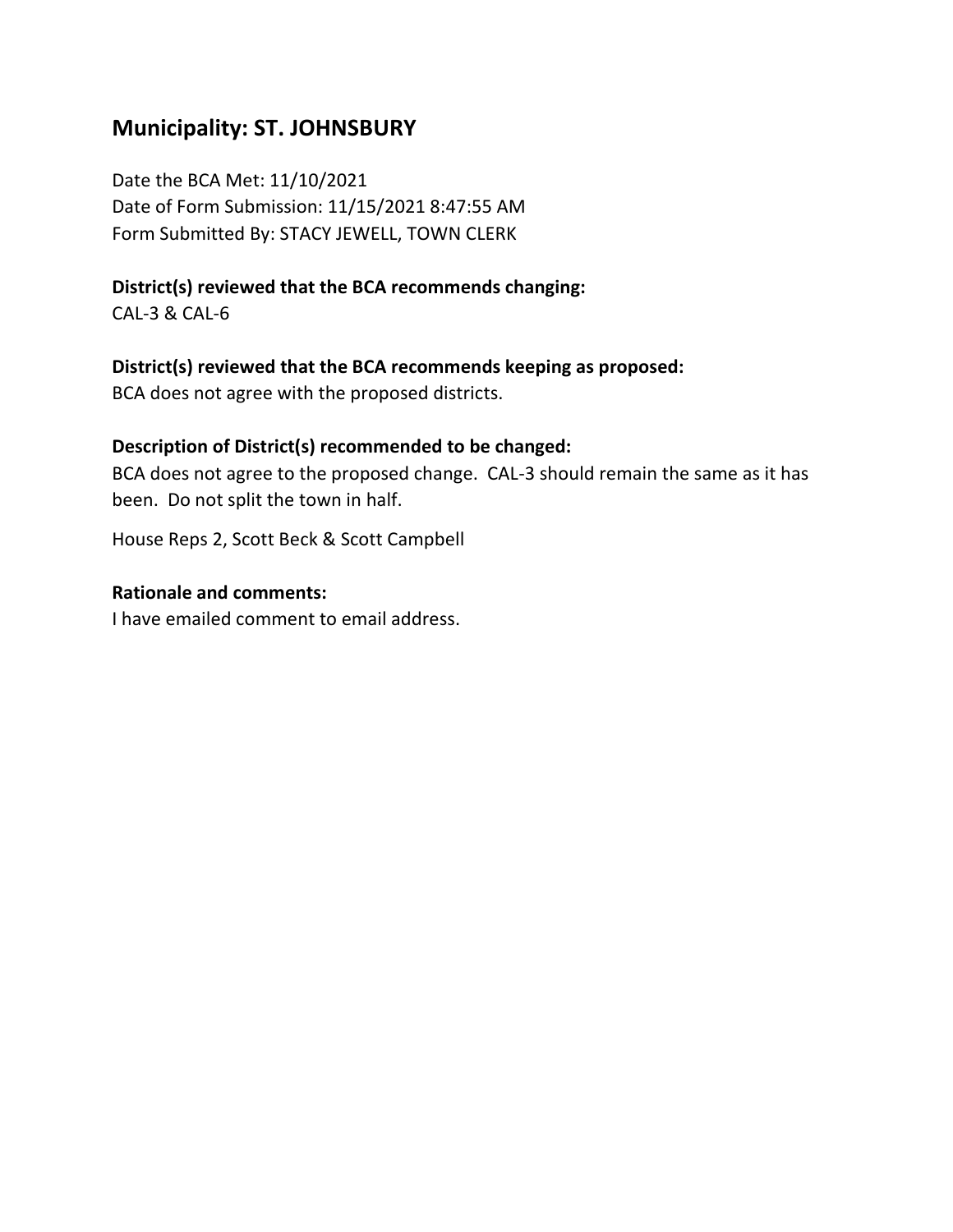## **Municipality: Stamford**

Date the BCA Met: October 21, 2021 Date of Form Submission: 10/28/2021 11:48:21 AM Form Submitted By: Lori A Shepard, Town Clerk

### **District(s) reviewed that the BCA recommends changing:**

New Bennington-1 District and Windham-Bennington District

#### **District(s) reviewed that the BCA recommends keeping as proposed:** None

## **Description of District(s) recommended to be changed:**

This is a description of the districts recommended to be changed:

FROM: Windham-Bennington District:

| Stamford  | 861 pop. |
|-----------|----------|
| Readsboro | 702 pop. |
| Searsburg | 126 pop. |

## **Rationale and comments:**

After careful review, the Board of Civil Authority does not support the change to move Stamford from the Windham-Bennington Representative District to form a new district with Pownal, the New Bennington-1 District. The board cited several reasons, as follows:

1) The board questioned the equitable representation since Stamford has 861 people and Pownal has 3,258 people, according to the 2020 census. Pownal having almost four times Stamford's population could be the primary vote, which could, in effect, minimize our town's voice and concerns.

2) Stamford does not have much in common with Pownal. For instance, we are separated geographically by a mountain range and there is no road connecting Stamford to Pownal. The quickest way to reach Pownal is to travel through Massachusetts and around.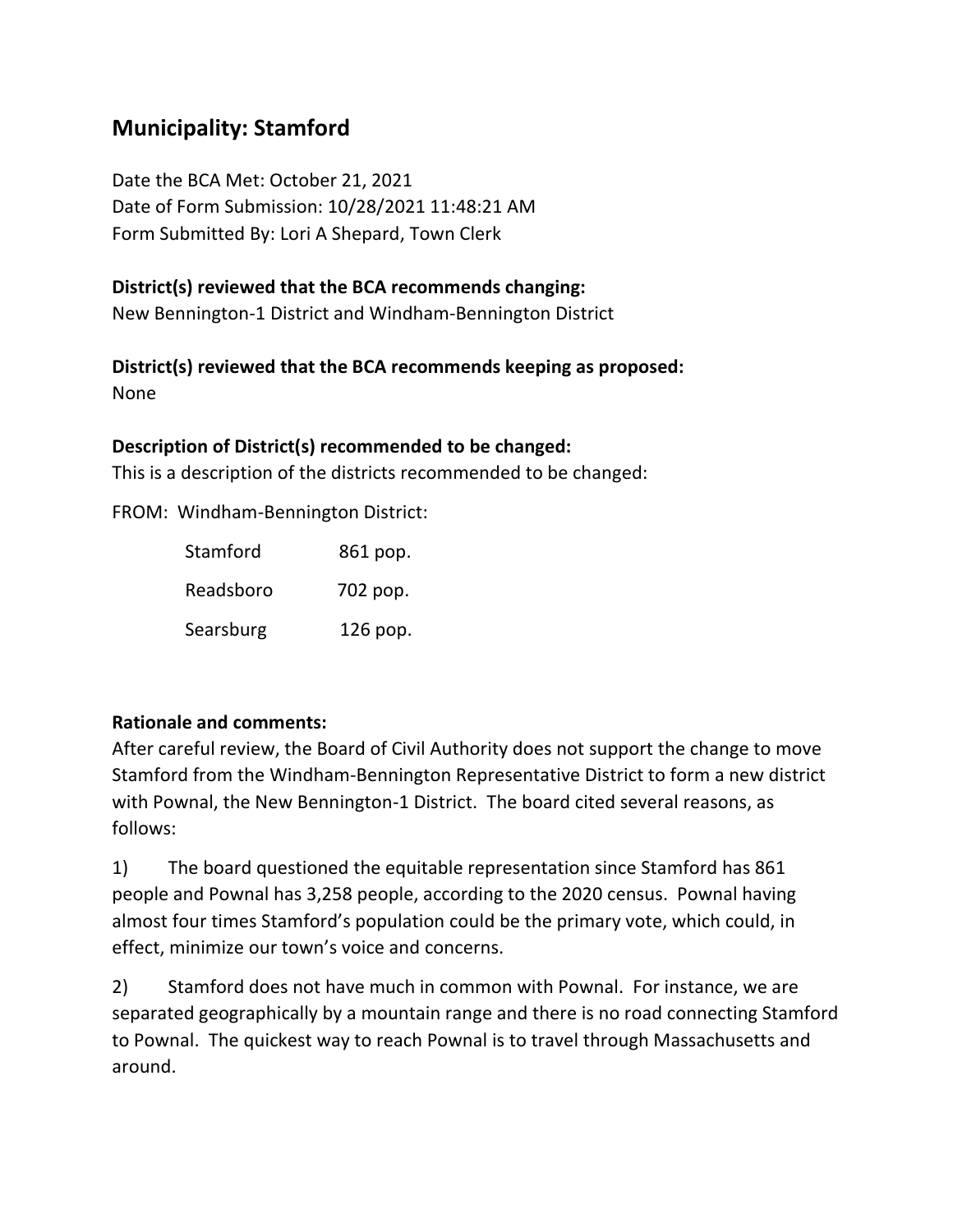3) Stamford is the last Vermont town before entering Massachusetts. We are connected geographically by Route 100 to Readsboro. Since this route is our main connection to other towns in the state, separating us from Readsboro would essentially isolate us from the rest of the state.

4) Stamford and Readsboro share the same school supervisory union. The new proposal would create a legislative district with two separate school supervisory unions.

The Stamford Board of Civil Authority acknowledges that the legislative board is guided by three statutory directives, in addition to the overall deviation: 1, preservation of existing political subdivision lines, 2, recognition and maintenance of patterns of geography, social interaction, trade, political ties and common interests, and 3, use of compact and contiguous territory. The districts should be based on population, geographic proximity and economic reliance. Although the proposal seems to provide less deviation, the Board of Civil Authority sees no advantage to a grouping with Pownal. Because of the mountainous region and the many connections Stamford has with Readsboro, the Board of Civil Authority rejects the proposal to create a new district with Pownal and believes it is in the town's best interest to remain in a district connected with Readsboro.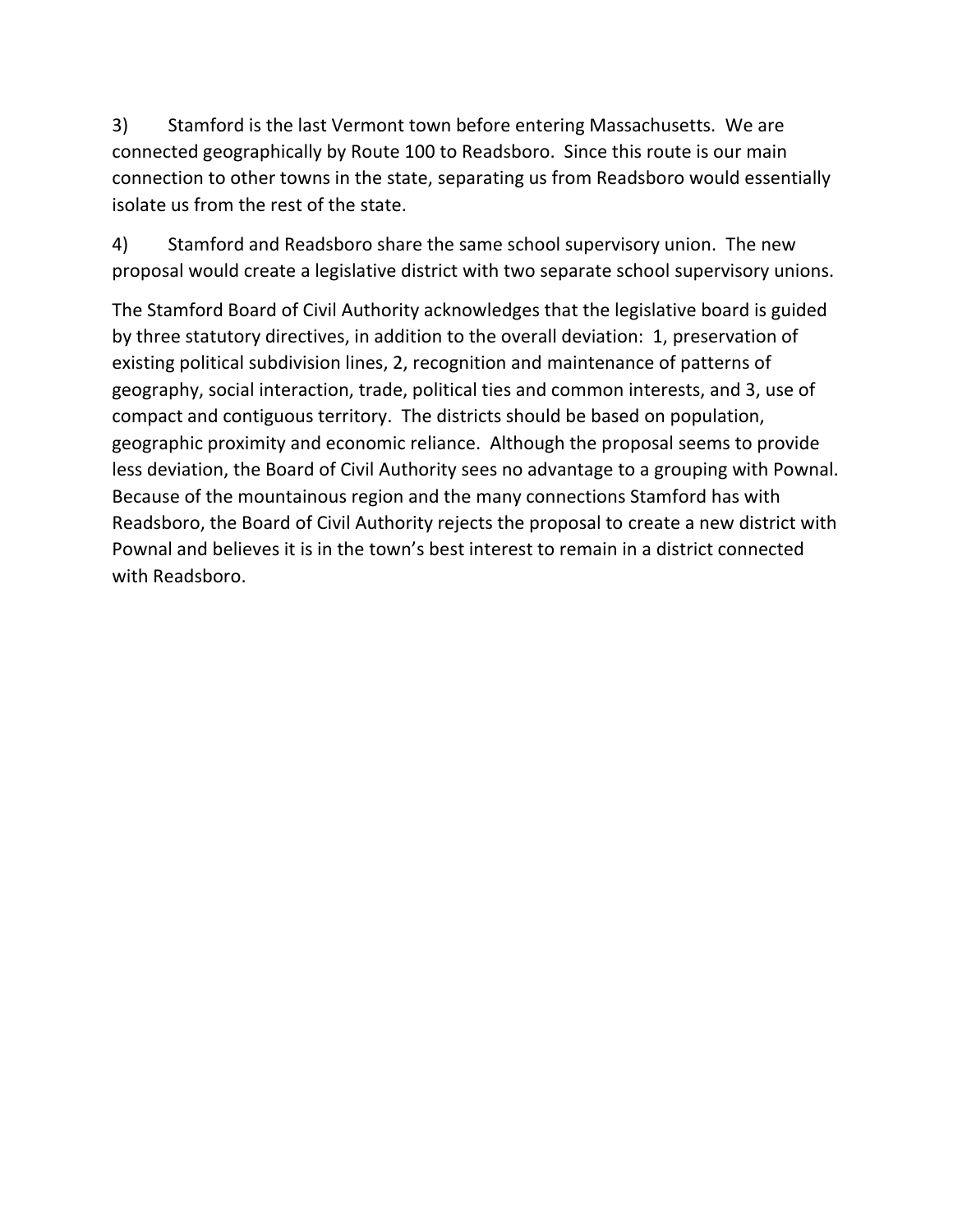## **Municipality: STARKSBORO**

Date the BCA Met: 11/4/21 Date of Form Submission: 11/15/2021 3:08:23 PM Form Submitted By: AMY MCCORMICK, TOWN CLERK

### **District(s) reviewed that the BCA recommends changing:**

**District(s) reviewed that the BCA recommends keeping as proposed:**

STARKSBORO LINCOLN BRISTOL - ADD-6

#### **Description of District(s) recommended to be changed:**

Please leave as is from 2012 - Starksboro, Lincoln, Bristol & Monkton. A more detailed letter was sent to SOS BCA Feedback.

#### **Rationale and comments:**

Starksboro BCA agreed to leave the districts as they are - Monkton, Starksboro, Lincoln & Bristol. A more detailed letter was sent to SOS BCA Feedback. Splitting a town creates more work, misunderstandings and apprehensions within that town.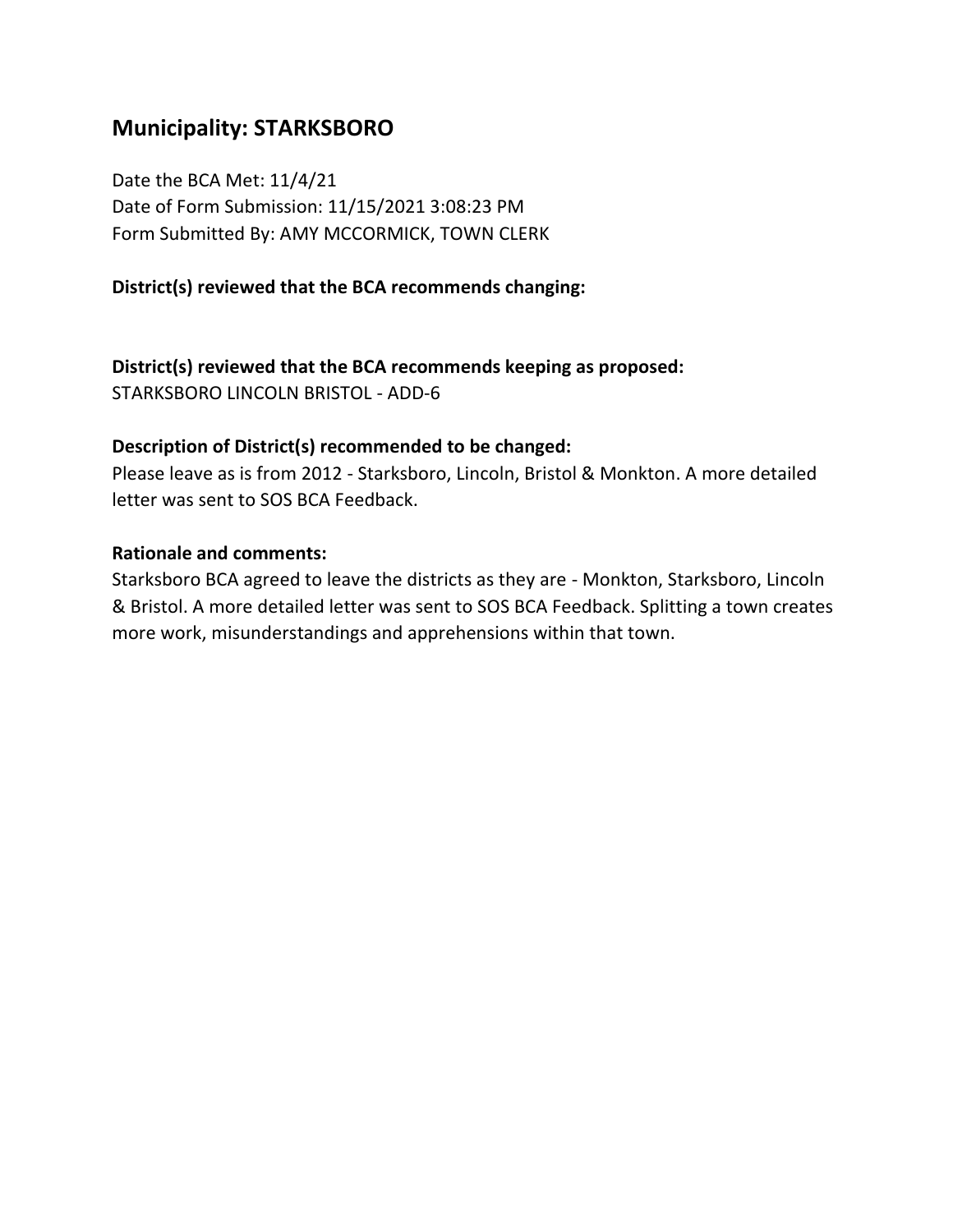## **Municipality: Stockbridge**

Date the BCA Met: 10/28/2021 Date of Form Submission: 11/9/2021 12:48:10 PM Form Submitted By: Lori Scott, Town Clerk

#### **District(s) reviewed that the BCA recommends changing:**

**District(s) reviewed that the BCA recommends keeping as proposed:**

## **Description of District(s) recommended to be changed:** NA

#### **Rationale and comments:**

The BCA opened the discussion on the Vermont Legislative Apportionment Board's "tentative" Vermont House of Representatives legislative district (or districts) for Stockbridge. They viewed the current and proposed maps of the new district that Stockbridge would become part of. Stockbridge would move from the WDR-RUT district including Pittsfield, Rochester, Bethel and Stockbridge to RUT-13 made up of Killington, Pittsfield, Bridgewater, a portion of Bethel and a portion of Mendon and Stockbridge. These changes are being recommended due to population shifts from the 2020 Census.

The board expressed concern over the splitting up of towns. Lee Ann voiced that this is a long-term change until the next census. An additional concern is that this move places Stockbridge with larger communities rather than the village make up of communities that are in the current district. It is the uncertainty about the difference created between a small village and a large ski area community. They also considered that a representative might be redistricted out of their current house seat. Additionally, discussed was the concern of impacts to the Rochester-Stockbridge Unified School District with Rochester moving to another district. Kevin Travis voiced concerns about the impact on the relationship that the Planning commission is building with the White River Valley group and the shared economic development goals within that group.

The overarching concern is that this re-districting/apportionment moves Stockbridge into a district that is very different economically and how that will impact the towns planning processes for the future.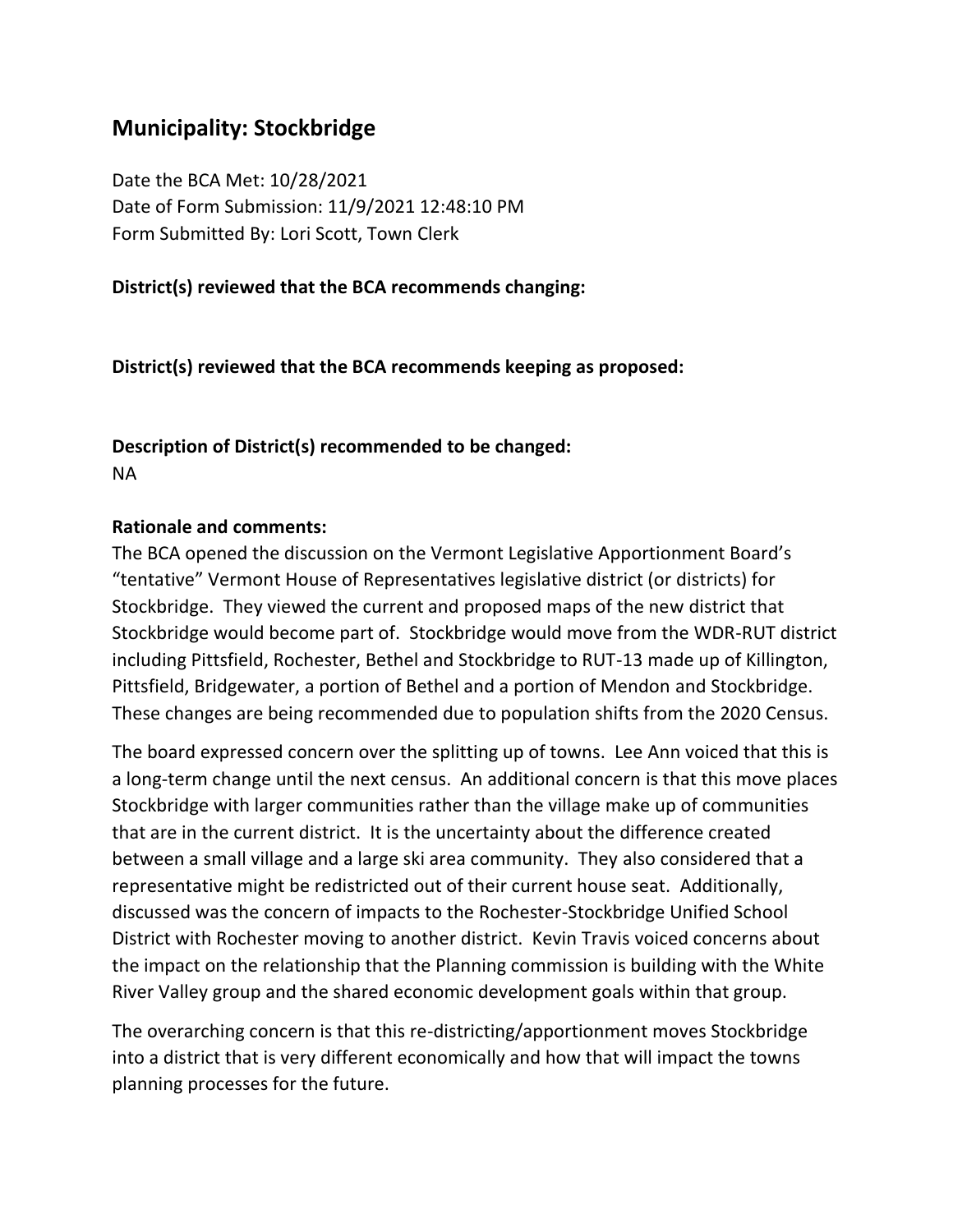## **Municipality: Stowe**

Date the BCA Met: November 3, 2021 Date of Form Submission: 11/12/2021 8:36:56 AM Form Submitted By: Leighton Detora, Chair BCA

### **District(s) reviewed that the BCA recommends changing:**

**District(s) reviewed that the BCA recommends keeping as proposed:** LAM 4 and LAM 6

**Description of District(s) recommended to be changed:** None.

#### **Rationale and comments:**

While the members are disappointed that Stowe has to be split, we understand the current recommendation is probably best, given the requirements faced by the LAB. That said, it is critical that this configuration, if approved, be approved as single member districts as is recommended.

Understand that the configuration as drawn would have the Stowe-Morristown district as a single member district with Stowe residents being a distinct minority. The single member district cannot be a two member district as that would cause Stowe residents to be a super minority in the district. It was designed fairly as a single member district and should be approved as such.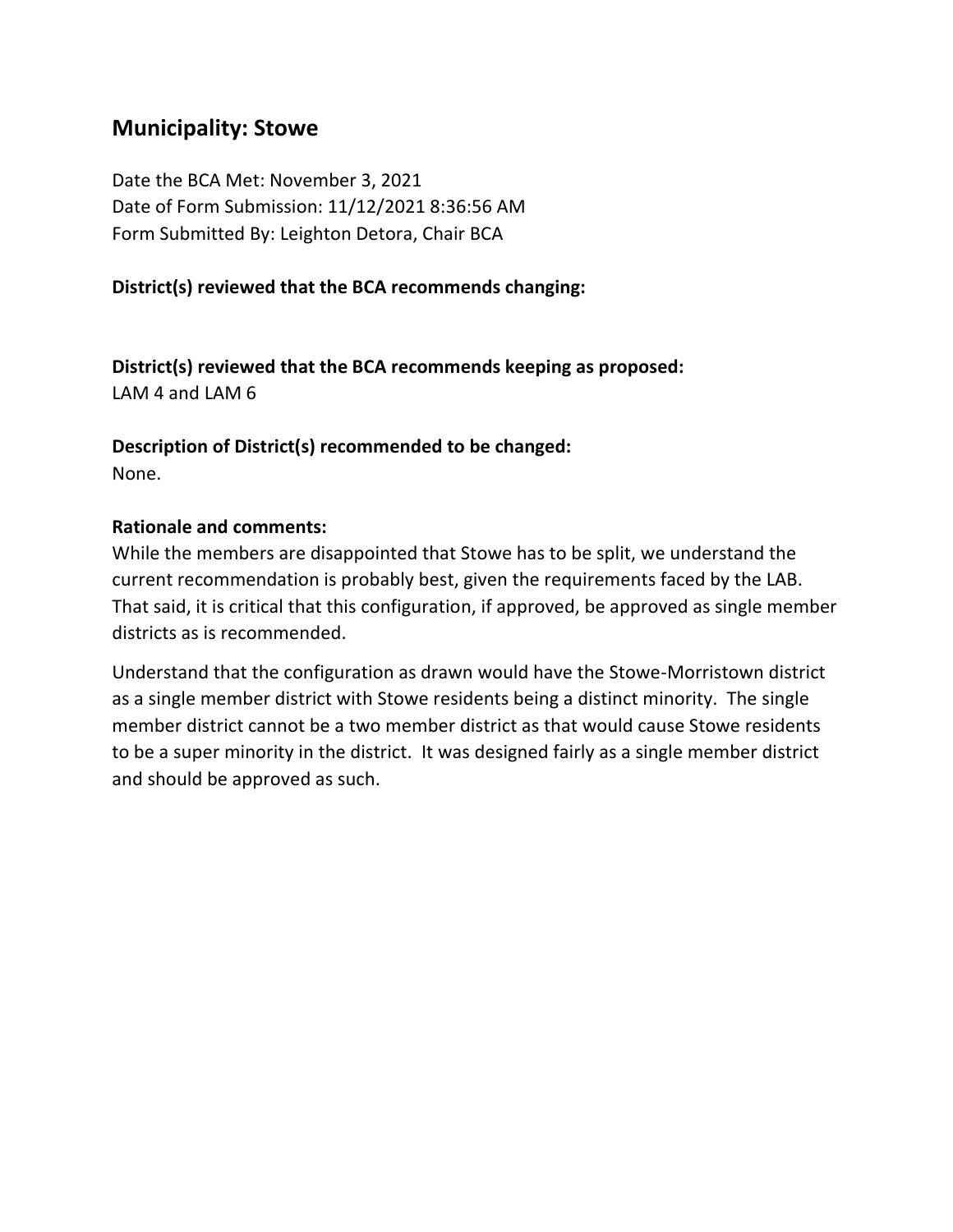## **Municipality: Strafford**

Date the BCA Met: November 2, 2021 Date of Form Submission: 11/9/2021 2:50:07 PM Form Submitted By: Lisa M Bragg, Town Clerk

### **District(s) reviewed that the BCA recommends changing:**

WSR-5 and WSR-ORA-2

**District(s) reviewed that the BCA recommends keeping as proposed:** n/a

### **Description of District(s) recommended to be changed:**

Strafford, Sharon, Thetford, Norwich four town two member district

### **Rationale and comments:**

Comments from our BCA meeting:

\*My biggest concern is for Strafford, it feels like this proposed district makes us a bedroom community of Norwich and if you are the representative where are the votes, the votes are in Thetford and Norwich the votes are not in Strafford.

\*We do not want Strafford to feel like a satellite of Thetford or Sharon a satellite of Norwich. Strafford has a 1094 and the district population is 4,550 so where is the representative going to focus their energy and time. What in the best interest of Strafford?

\*we do not see any reason for this to happen that the apportionment divides up the same people and gives us two representatives and why not if it is functional leave those two people to represent all four of us instead of breaking it into two pieces when there are no savings to the state no advantages to the state.

\*Toni indicated she was concerned about the voting part of this and that a person running from Strafford and a person running from Thetford a Strafford person will never get in office.

\*\*\*A motion as a board would be on record. Andrew made a motion that the Board of Civil Authority in Strafford strongly encourages the reapportionment board to leave the four towns two representative districts as it is currently. Curt seconded, all in favor. Motion passed.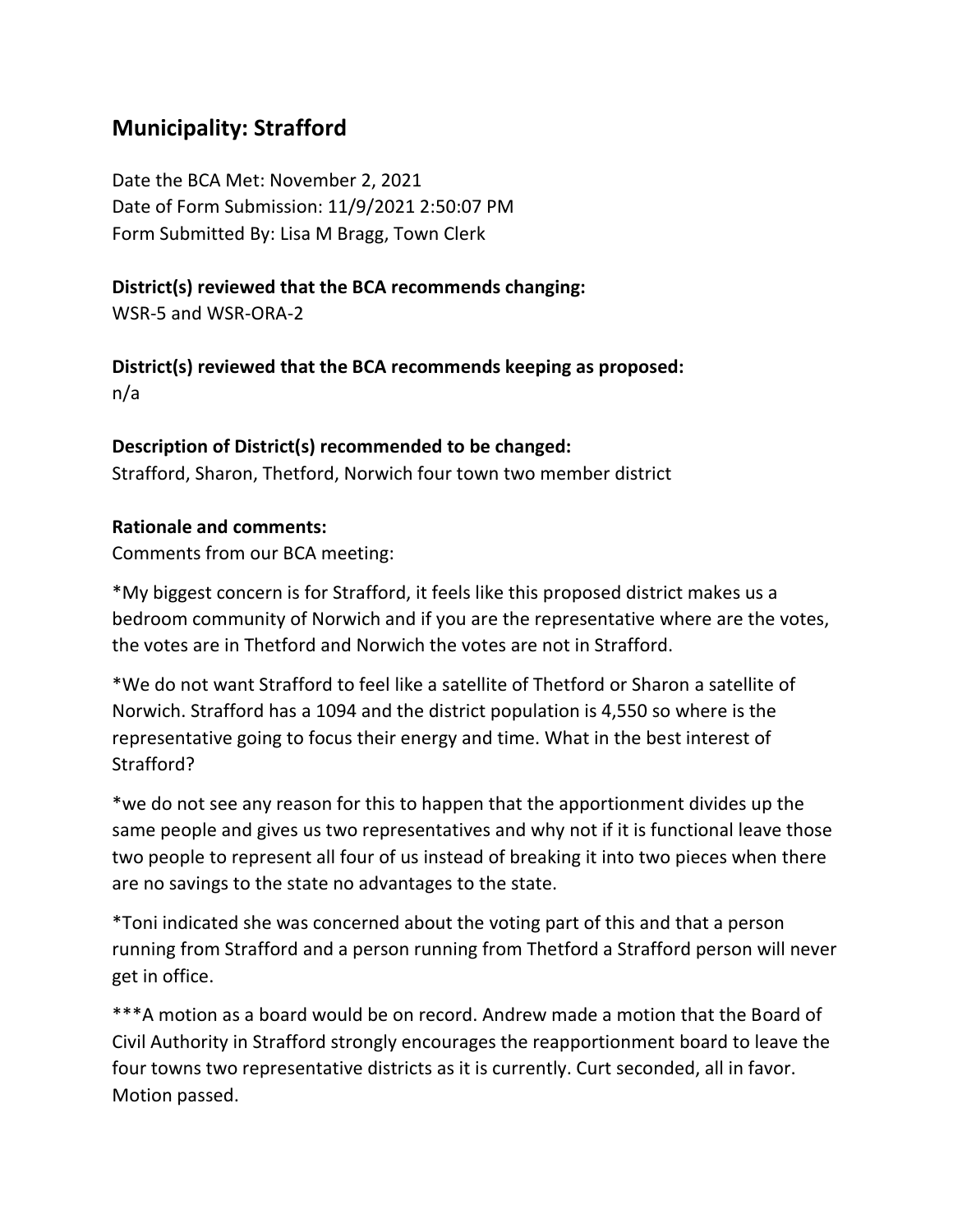### **Municipality: Stratton**

Date the BCA Met: October 25, 2021 Date of Form Submission: 10/26/2021 11:46:41 AM Form Submitted By: Kent Young, Town Clerk

#### **District(s) reviewed that the BCA recommends changing:**

Bennington 5

### **District(s) reviewed that the BCA recommends keeping as proposed:** N/A

#### **Description of District(s) recommended to be changed:**

Bennington 5 (Stratton, Winhall, Sunderland, Peru, Landgrove and Jamaica). The BCA recommends that Sunderland and Jamaica be removed from this district and Londonderry and Weston be added to it.

#### **Rationale and comments:**

The existing district, created in 2011, should be maintained in that form as closely as possible. Districts should reflect economic continuity and other similarities that can be common issues shared by the towns within a given district, so that the district's representative can defend those common factors. The Mountain Towns of Stratton, Winhall, Londonderry and Weston in the existing district rely heavily on skiing and tourism and represent an economic block that should not be carved up. More specifically, Stratton and Winhall share Stratton Resort and should not be separated into different districts. Another issue is schooling. Currently the existing district is mostly school choice. Currently, the vast majority of Stratton's students attend schools in Winhall and the Manchester area. Jamaica is more oriented toward Townshend.

The BCA recommends that Sunderland be removed from the proposed district, as it is geographically separated from the remainder of the district as it is only connected by a single dirt road through 14 miles of National Forest, which is kept closed all winter. Sunderland's population is concentrated on its western side, while Stratton's population is on its eastern side – with a vast expanse of National Forrest between. Sunderland should be associated with towns on the western side of the mountains. Lastly, the name – Bennington 5 – does not reflect the fact that Stratton is a Windham County town.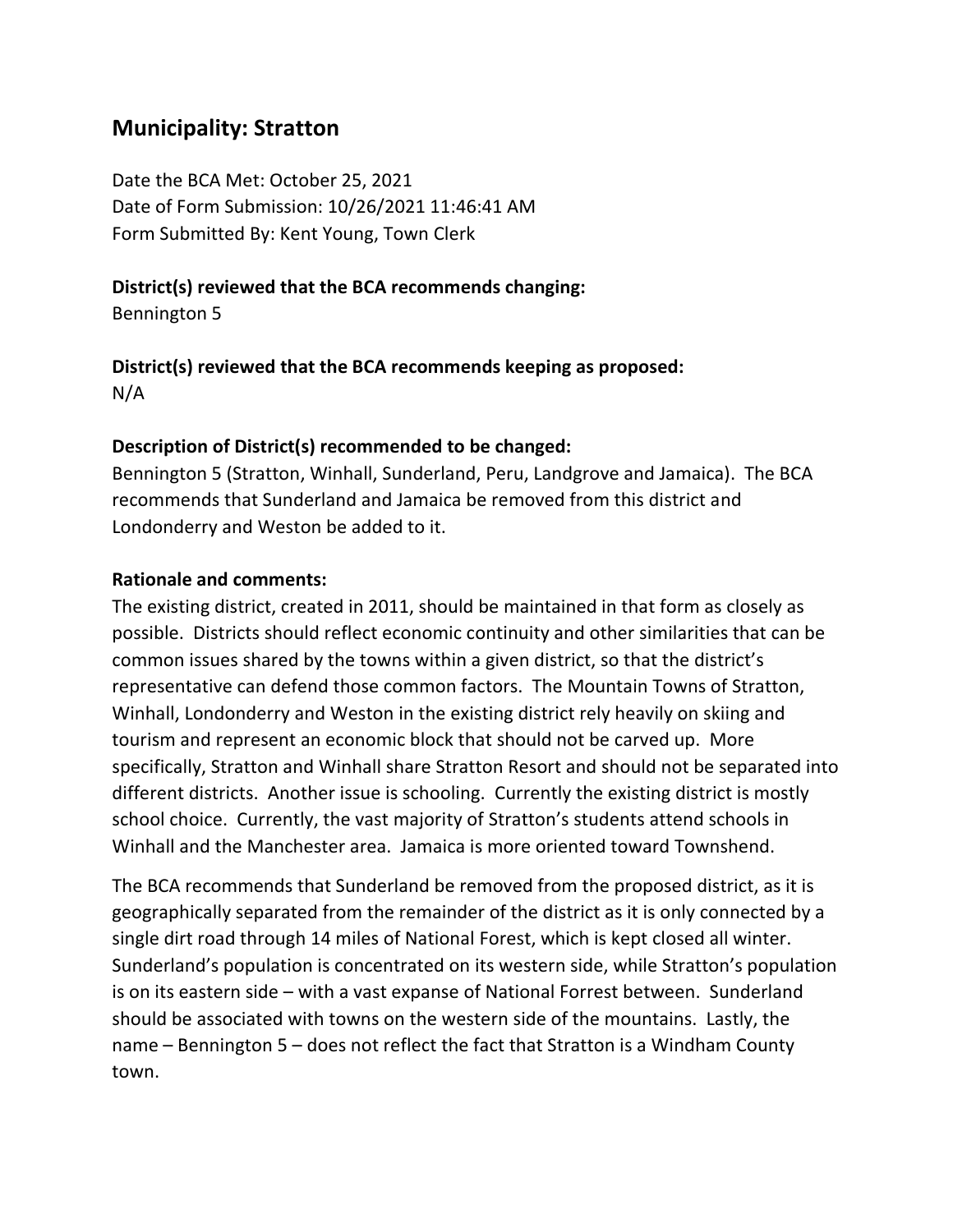# **Municipality: SUDBURY**

Date the BCA Met: November 1st and November 15 Date of Form Submission: 11/15/2021 2:04:17 PM Form Submitted By: Steve Sgorbati, Town Clerk, BCA member

### **District(s) reviewed that the BCA recommends changing:**

Add Rut -1

#### **District(s) reviewed that the BCA recommends keeping as proposed:**

Sudbury, Hubbardton, Shoreham Orwell and Whiting

#### **Description of District(s) recommended to be changed:**

We propose a district with Sudbury, Hubbardton, Shoreham Orwell and Whiting. It doesn't divide Hubbardton and all these towns are linked.

#### **Rationale and comments:**

Dear Apportionment Board, Thank you for your hard work on this difficult complicated issue. I want to submit as a resident and BCA member that we feel much more of an affinity with neighboring Hubbardton than Bridport. We share Lake Hortonia. With Bridport, we only thing we share is that both towns are in Vermont. Plus you are dividing the town of Hubbardton in two separate districts. How does that make sense?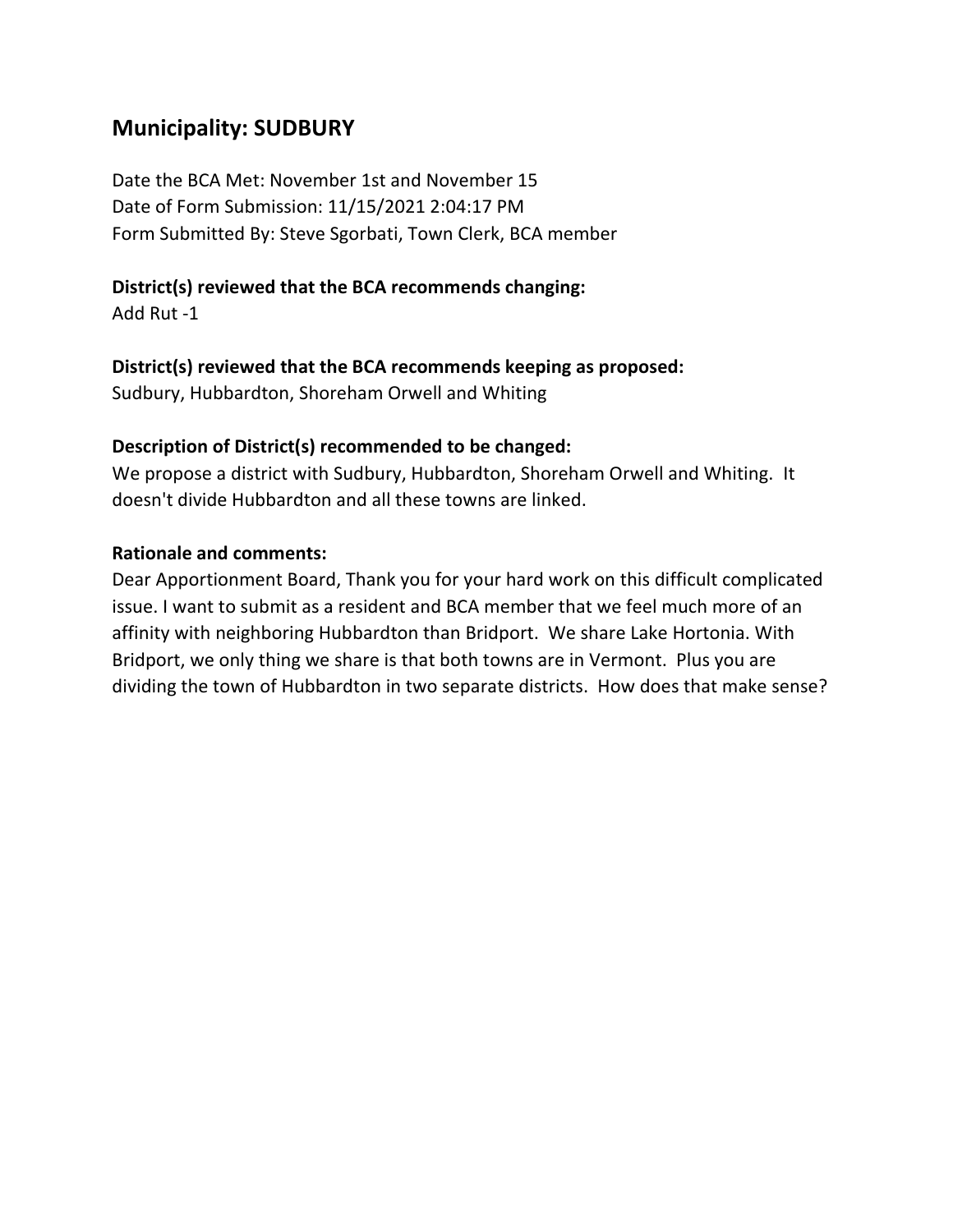## **Municipality: Sunderland**

Date the BCA Met: November 1, 2021 Date of Form Submission: 11/4/2021 11:46:23 AM Form Submitted By: Rose M. Keough, Town Clerk and BCA Chair

# **District(s) reviewed that the BCA recommends changing:**

BEN-5

**District(s) reviewed that the BCA recommends keeping as proposed:**

### **Description of District(s) recommended to be changed:**

Change Ben-3 to include Sunderland Arlington and Sandgate and add Shaftsbury to Ben-WDM-1

Peru, Winhall, Landgrove, Stratton, Jamica and Wardsboro could then be Ben-5

#### **Rationale and comments:**

Sunderland has nothing in common with the "mountain" towns. The only real connecting road is with Stratton and that road is closed during the winter months. Sunderland, Arlington and Sandgate are very close together and all use the same fire protection, rescue squad service and the park is paid for by all three towns, there are many town functions that include all three towns.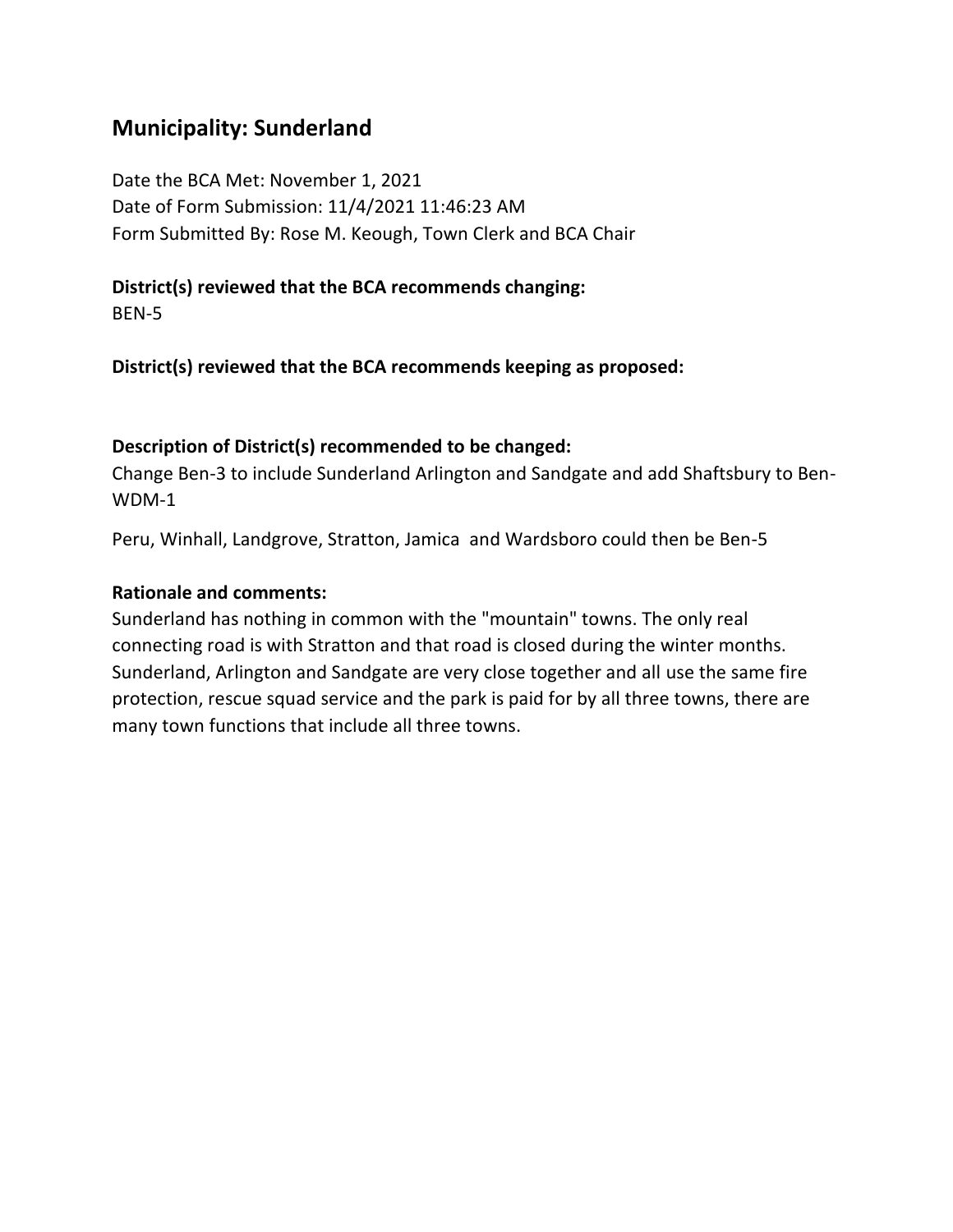# **Municipality: Sutton**

Date the BCA Met: 11/11/2021 Date of Form Submission: 11/11/2021 10:09:42 AM Form Submitted By: Patricia McClure, Town Clerk

#### **District(s) reviewed that the BCA recommends changing:**

Sutton BCA agrees with the proposed reapportionment map for CAL-4 but would recommend including the town of Newark

#### **District(s) reviewed that the BCA recommends keeping as proposed:**

#### **Description of District(s) recommended to be changed:**

The Sutton BCA would like to welcome the inclusion of the town of Newark into the district CAL-4.

#### **Rationale and comments:**

By including Newark in district CAL-4, it would keep them in the same county and they are part of the Kingdom East Unified School District.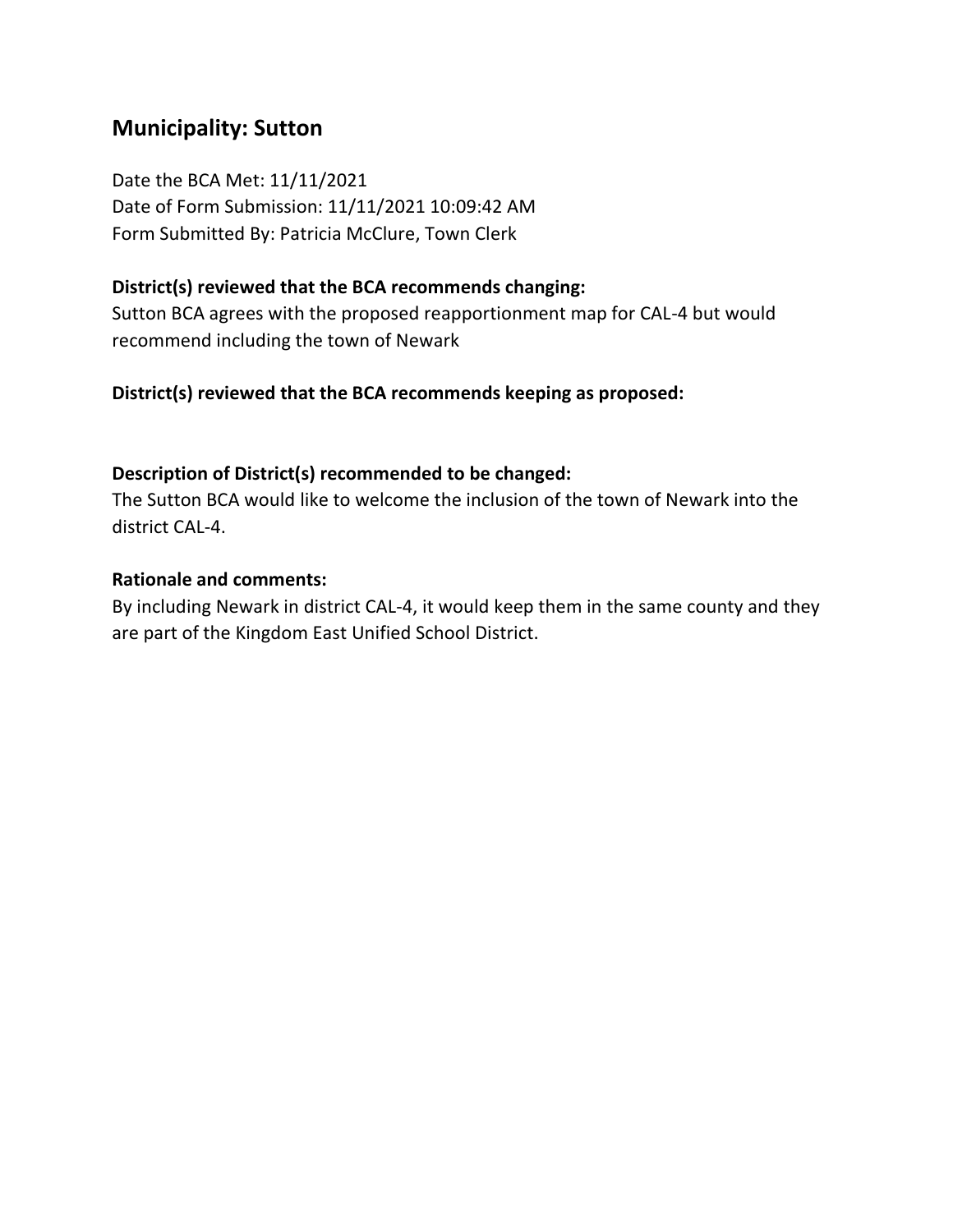# **Municipality: Thetford**

Date the BCA Met: 11/2/2021 Date of Form Submission: 11/10/2021 3:20:28 PM Form Submitted By: Tracy Borst, Town Clerk

### **District(s) reviewed that the BCA recommends changing:**

WSR-ORA-2

**District(s) reviewed that the BCA recommends keeping as proposed:**

#### **Description of District(s) recommended to be changed:**

Thetford, Norwich, Sharon and Strafford.

#### **Rationale and comments:**

We are in favor of keeping our 4 town district with two representatives. We appreciate the past practice of keeping towns together, we appreciate that we've had two representatives on behalf of our 4 towns, our current two representatives for 4 towns is meeting the needs of our town. We'd like the respect of town borders, and not a splitting of towns (as the proposed splits Norwich). Our BCA voted unanimously to stay as we are, and in disagreement of the proposed new split.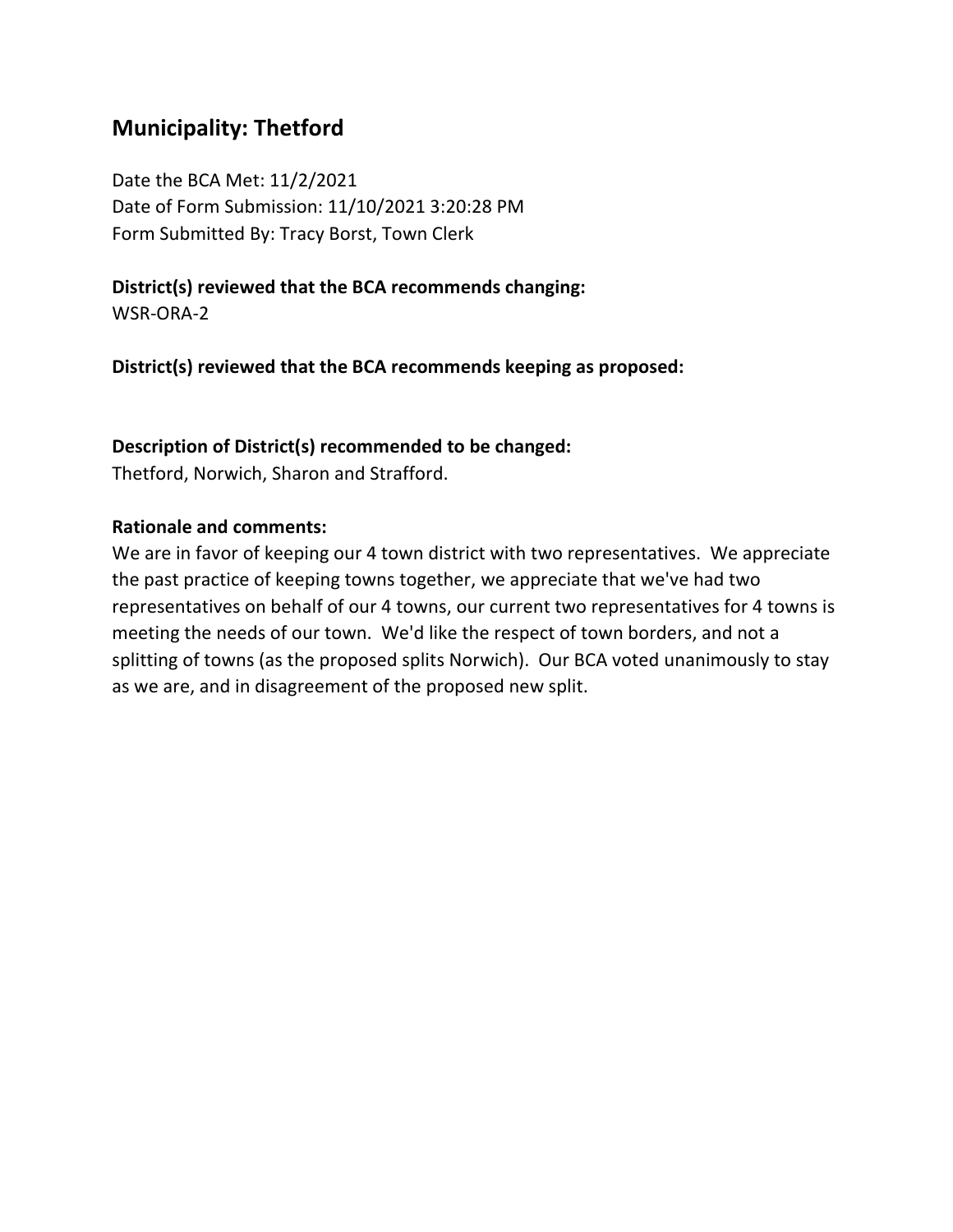### **Municipality: Tinmouth**

Date the BCA Met: November 11, 2021 Date of Form Submission: 11/15/2021 11:53:06 AM Form Submitted By: Stanley Wilbur, BCA Responder

#### **District(s) reviewed that the BCA recommends changing:**

RUT-1 and BENRUT-2

**District(s) reviewed that the BCA recommends keeping as proposed:**

#### **Description of District(s) recommended to be changed:**

The Tinmouth BCA is requesting the Apportionment Board consider moving Tinmouth from BENRUT- 2 to RUT-1.

#### **Rationale and comments:**

Tinmouth is a member of the of the Mill River Unified Union School District along with Wallingford, Shrewsbury and Clarendon. The Board feels legislation relating to school issues are major items facing the Legislature and would like to play a role in the election of the person representing the School District towns.

Also, Tinmouth residents tend to go East to Wallingford and Rutland rather than West to Middletown and Poultney for shopping, services and entertainment which means we have more in common with the RUT-1 Towns.

To keep the population number in line with the ideal number we suggest removing Mount Holly from RUT-1 and adding Tinmouth and Ira. Attached is a suggested realignment of Districts in our area that address our request. The spreadsheet was attached to an e-mail sent to Tom Little.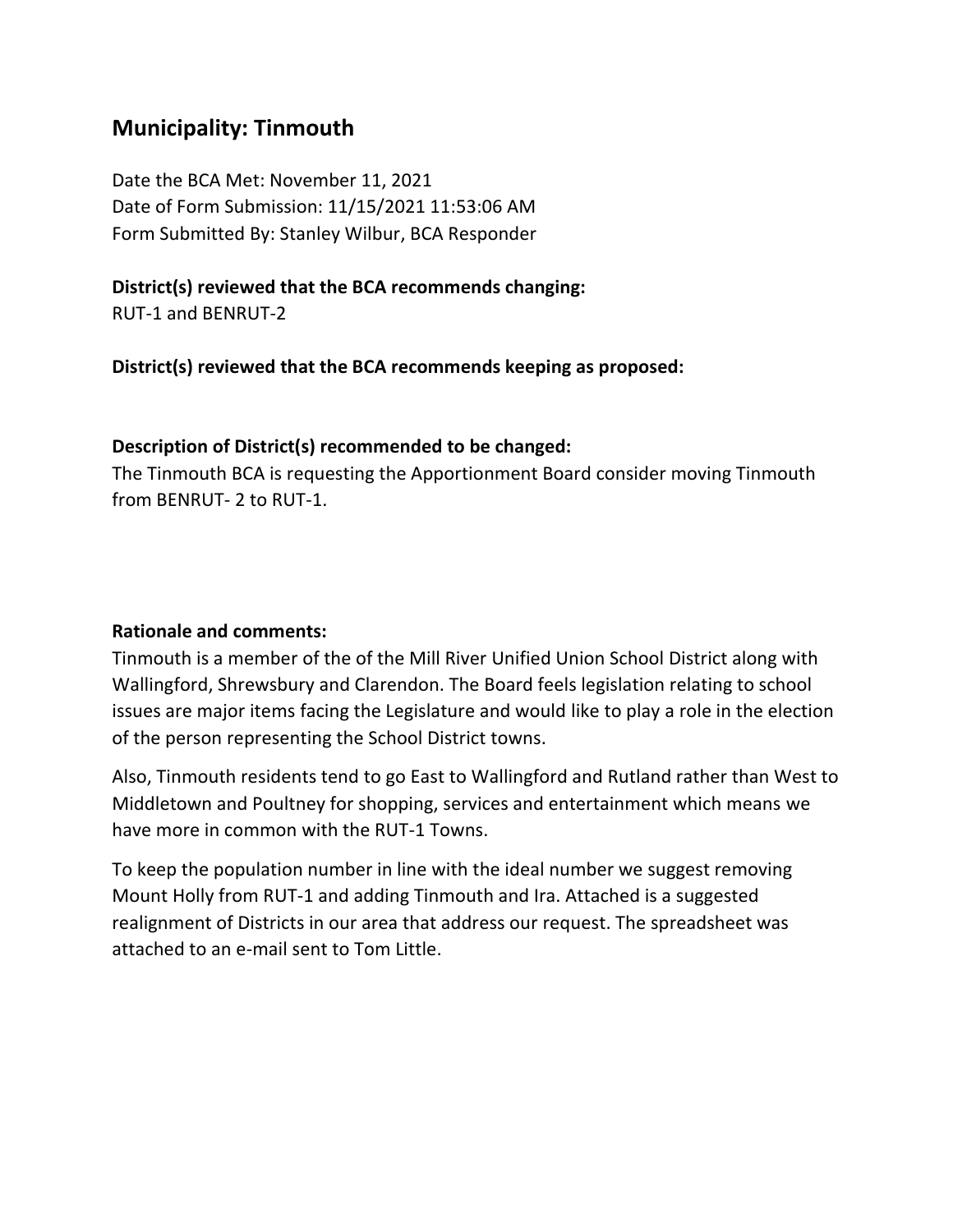### **Municipality: Topsham**

Date the BCA Met: 1 November 2021 Date of Form Submission: 11/2/2021 9:03:20 AM Form Submitted By: Thomas Otterman, Chair

### **District(s) reviewed that the BCA recommends changing:**

OR 1, OR 4, & CAL 5.

**District(s) reviewed that the BCA recommends keeping as proposed:**

### **Description of District(s) recommended to be changed:**

The relationship between Topsham & Groton is quite similar to the relationship between Topsham & Orange which means that it makes little difference. The issues of Topsham better align with Groton, Orange, Washington, Corinth, Vershire, or West Fairlee. T

### **Rationale and comments:**

If it ain't broke don't fix it. Don't trust anything that comes from Montpelier, suspicious of political plotting. What is the deal with senatorial districts?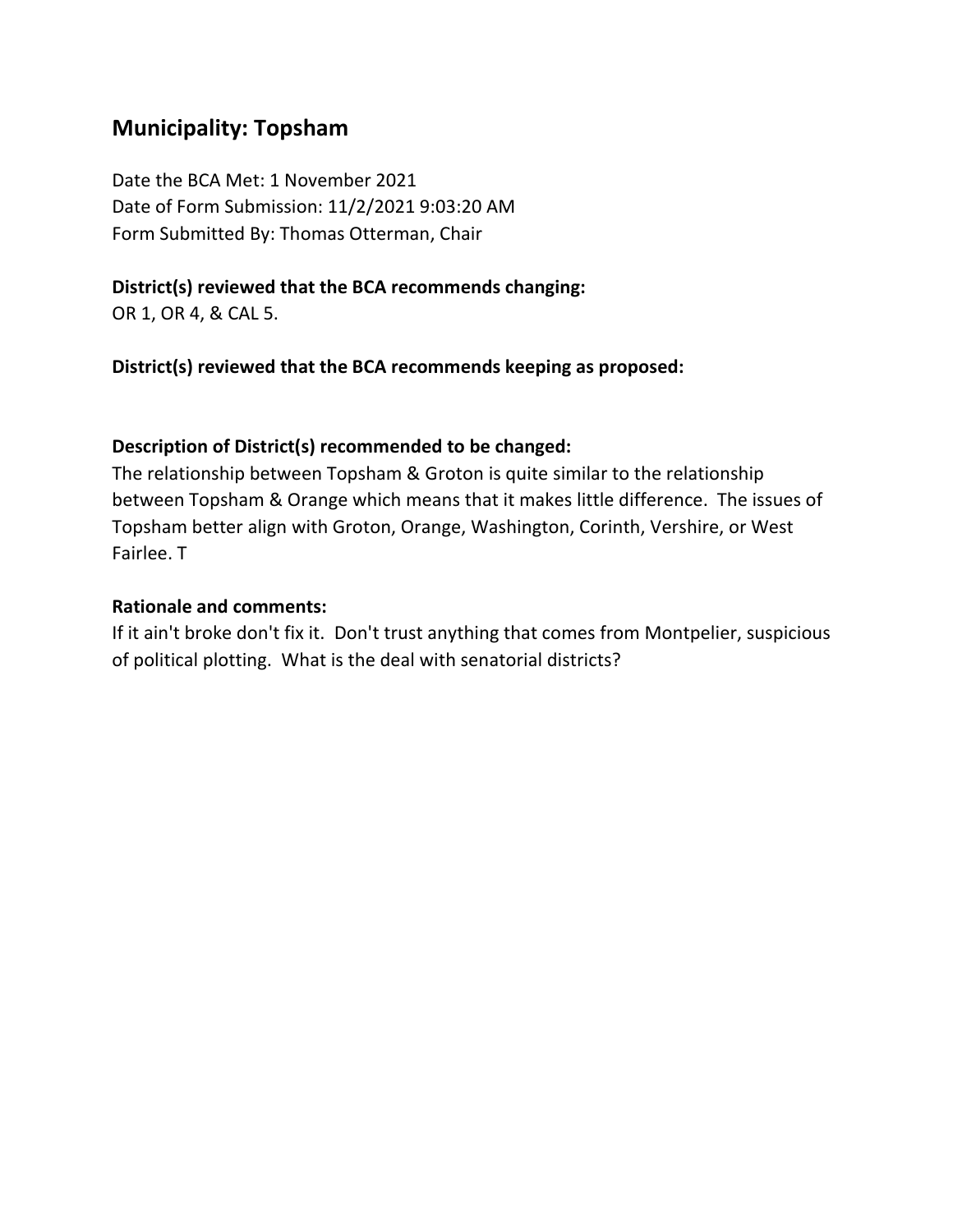# **Municipality: Town of Fayston**

Date the BCA Met: 10/27/21, 11/4/21 and 11/9/21 Date of Form Submission: 11/15/2021 11:55:23 AM Form Submitted By: Patti Lewis, Town Clerk

#### **District(s) reviewed that the BCA recommends changing:**

WAS 11 and WAS 8 to be kept as WAS 7.

# **District(s) reviewed that the BCA recommends keeping as proposed:**

None

#### **Description of District(s) recommended to be changed:**

Fayston petitions the LAB to keep WAS 7 whole as it has been. Please see email to sos.labmembers@vermont.gov for complete packet of supporting documentation.

#### **Rationale and comments:**

Please see email to sos.labmembers@vermont.gov for complete packet of rationale, comments, and supporting documentation.

Petition to Legislative Apportionment Board 2021 from Fayston

 The Town of Fayston, with support from the other four towns in the current WA-7 double legislative district, respectfully requests the district be maintained in its current state. The proposed plan to divide the Town of Fayston along Route 17 to create two single size districts (WAS-11 and WAS-8) was overwhelmingly rejected by an on-line poll and two open meetings of the Board of Civil Authority. We wish to protect Fayston's integrity as a town, and as an integral part of the Mad River Valley's larger community. The five-town double district has worked well for the Mad River Valley, and the population math (8351) is well within target.

 Fayston is the most mountainous town in Vermont, bordered on the west by the Long Trail running on the ridge of the Green Mountains. It is famous for two of the Mad River Valley's alpine ski areas, Sugarbush's Mount Ellen, and Mad River Glen. In addition to our residents, we have second home owners, out of state students (GMVS) and their families, and visitors year-round. We have big chunks of the Green Mountain National Forest, Camel's Hump State Forest, and two Town forests (Chase Brook and Boyce Hill).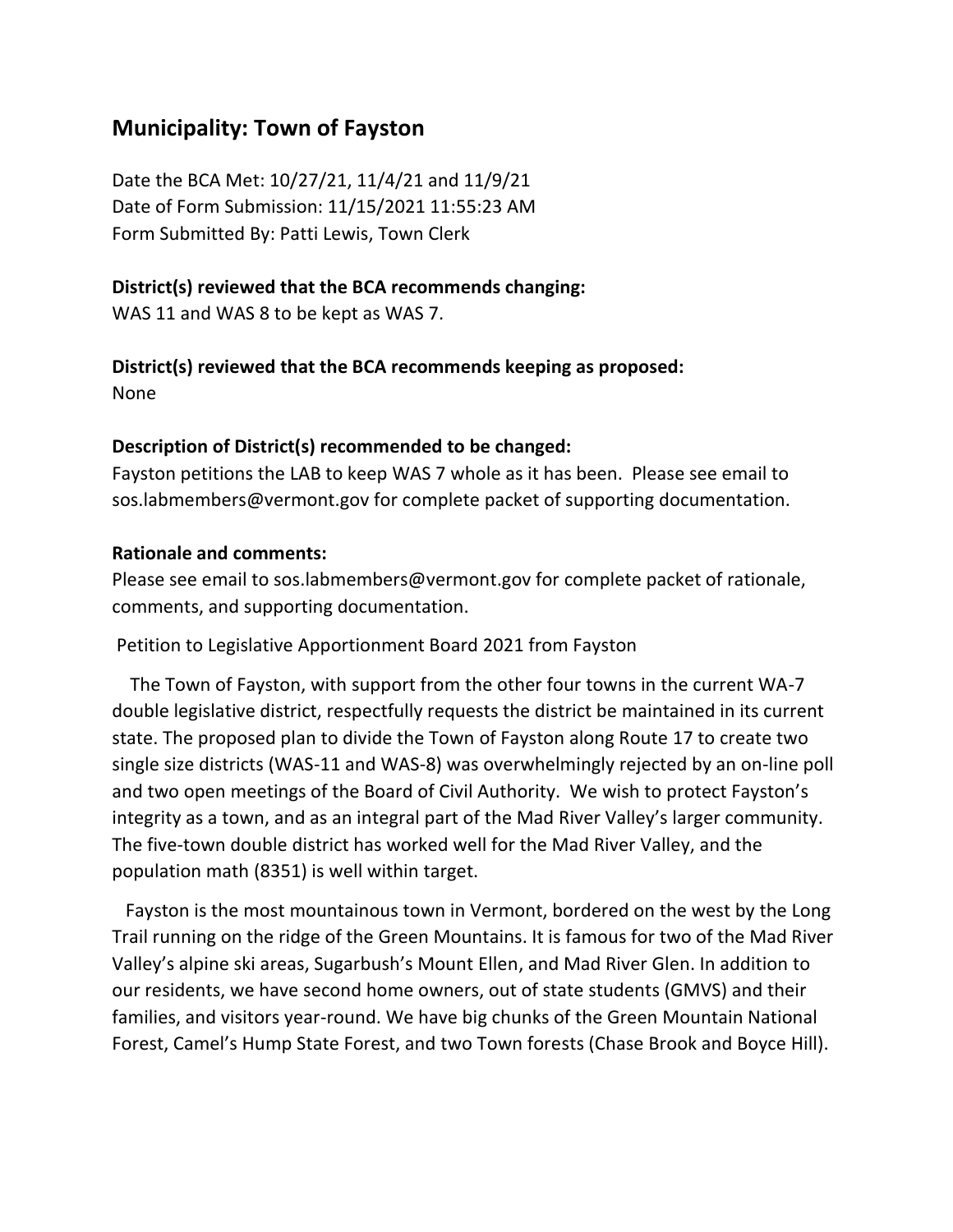Fayston has no downtown commercial district, but has many businesses including recreation, lodging, agriculture, services, manufacturing, education, and construction (See Appendix A for a sample of these businesses). Fayston has a modern Town Hall, and the Fayston Elementary School was distinguished as one of the top 10 in New England with recent Science NECAP scores. The school supports a record-setting 25 years of the Four Winds parent-taught nature curriculum, and provides a higher percentage of family-led PE ski afternoons than any other Valley schools. We are rich in living with the land - its mountains and streams and flora and fauna and we are an essential part of the Mad River Watershed. We are a diverse community, but we have a sense of living in a special and unique Town. We have three cemeteries and a historical society. We are cabled with optical fiber. We welcome second home-owners and visitors from around the world, as do our neighbors in Duxbury, Moretown, Waitsfield, and Warren, with whom we share our beautiful Mad River Valley. We have 34 miles of dirt roads and six miles of paved town roads, running everything from electric vehicles to log trucks. We honor our hard-working road crew. Fayston is served by State Route 17, but should not be divided by it.

 The Mad River Valley, with Fayston sandwiched between Waitsfield/Warren and Moretown/Duxbury, shares history, recreation, religion, firefighting, medical care, libraries, and schools. The Mad River Valley economies have shifted away from old agriculture and forestry and have embraced new agriculture, tourism, education, and high-tech ventures. Appendix B lists organizations from Town Boards and partnerships to churches and day-care which bind the Mad River Valley together, from the top of the Mad River in Warren, and the many streams that feed it from Fayston, Waitsfield, Duxbury, and Moretown, until it flows into the Winooski River. While many of these collaborations began with Fayston, Warren, and Waitsfield (notably the 1965 Mad River Valley Planning District), we have seen the "Mad River Valley" increasingly include Duxbury and Moretown, which complete the Mad River's watershed.

 The last ten years as a double legislative district have been successful. Our current Representatives Maxine Grad and Kari Dolan live in Moretown and Waitsfield, and previous representatives were from Fayston and Warren. We have a coalition of seven church groups, the Mad River Valley Interfaith Council, which operates a community pantry. We have a Senior Center and a robust Meals-on-Wheels program. The successful Neck of the Woods ch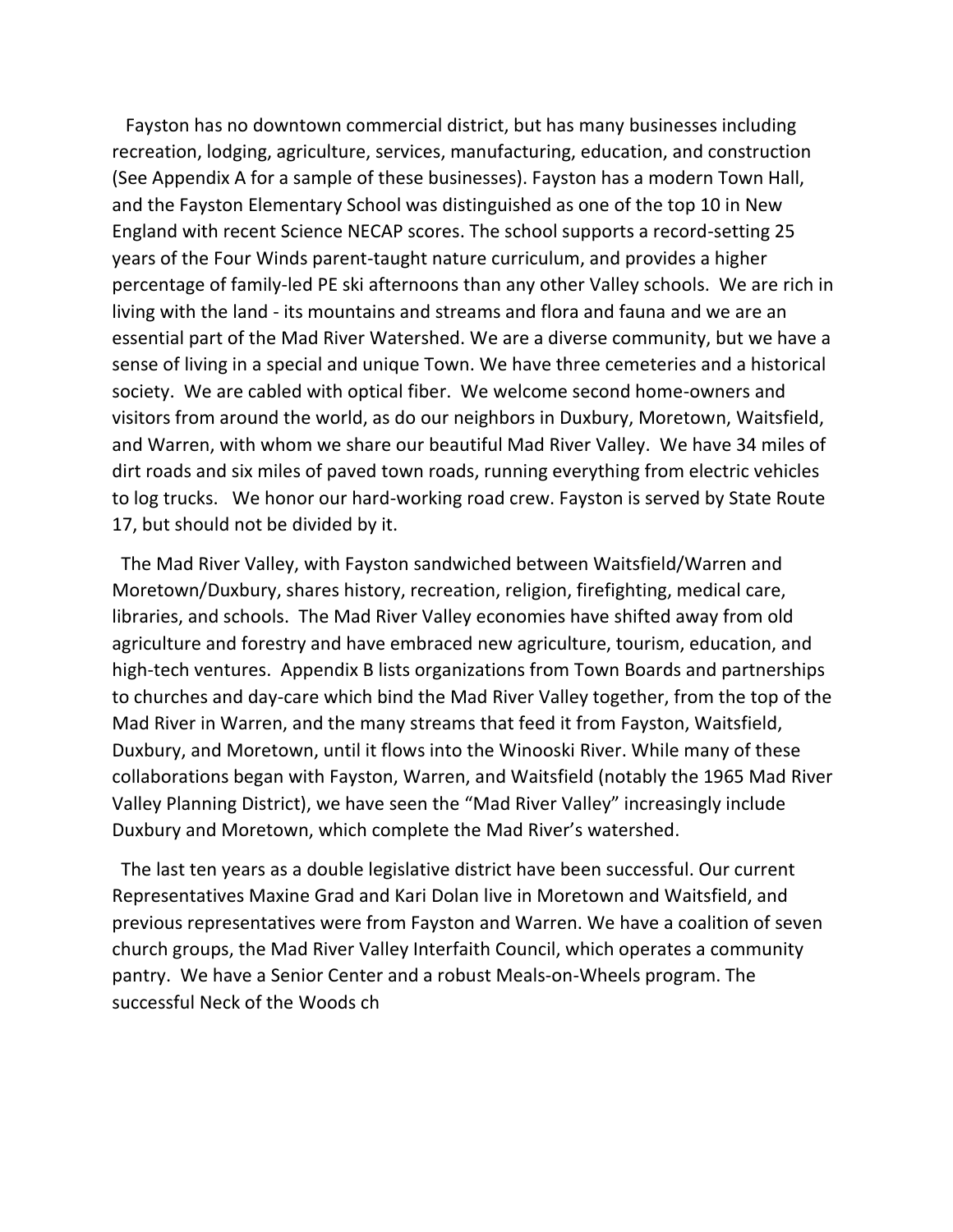# **Municipality: Town of Franklin**

Date the BCA Met: November 3, 2021 Date of Form Submission: 11/4/2021 9:25:45 AM Form Submitted By: Lisa Larivee, Town Clerk, BCA chair

### **District(s) reviewed that the BCA recommends changing:**

FRA-3 Franklin merged back with FRA-4

### **District(s) reviewed that the BCA recommends keeping as proposed:**

FRA-4 as a whole town for Franklin with not small division to FRA-3

### **Description of District(s) recommended to be changed:**

The Town of Franklin BCA board strongly urges legislature to keep the entire town in the FRA-4 district with the Town of Highgate. Do not break a small portion off of Franklin to put with district FRA-3.

### **Rationale and comments:**

The Town of Franklin is a very small community that should not be split into two districts as FRA-3 and FRA-4. The BCA board strongly encourages legislature to keep the entire Town of Franklin together in district FRA-4 with the Town of Highgate. There are minimal voters in the proposed FRA-3 district break off, that would feel alienated from the rest of the community. This would create much more work for our small town and election staff with duplicate checklists, ballots, tallying, and all that is needed for elections.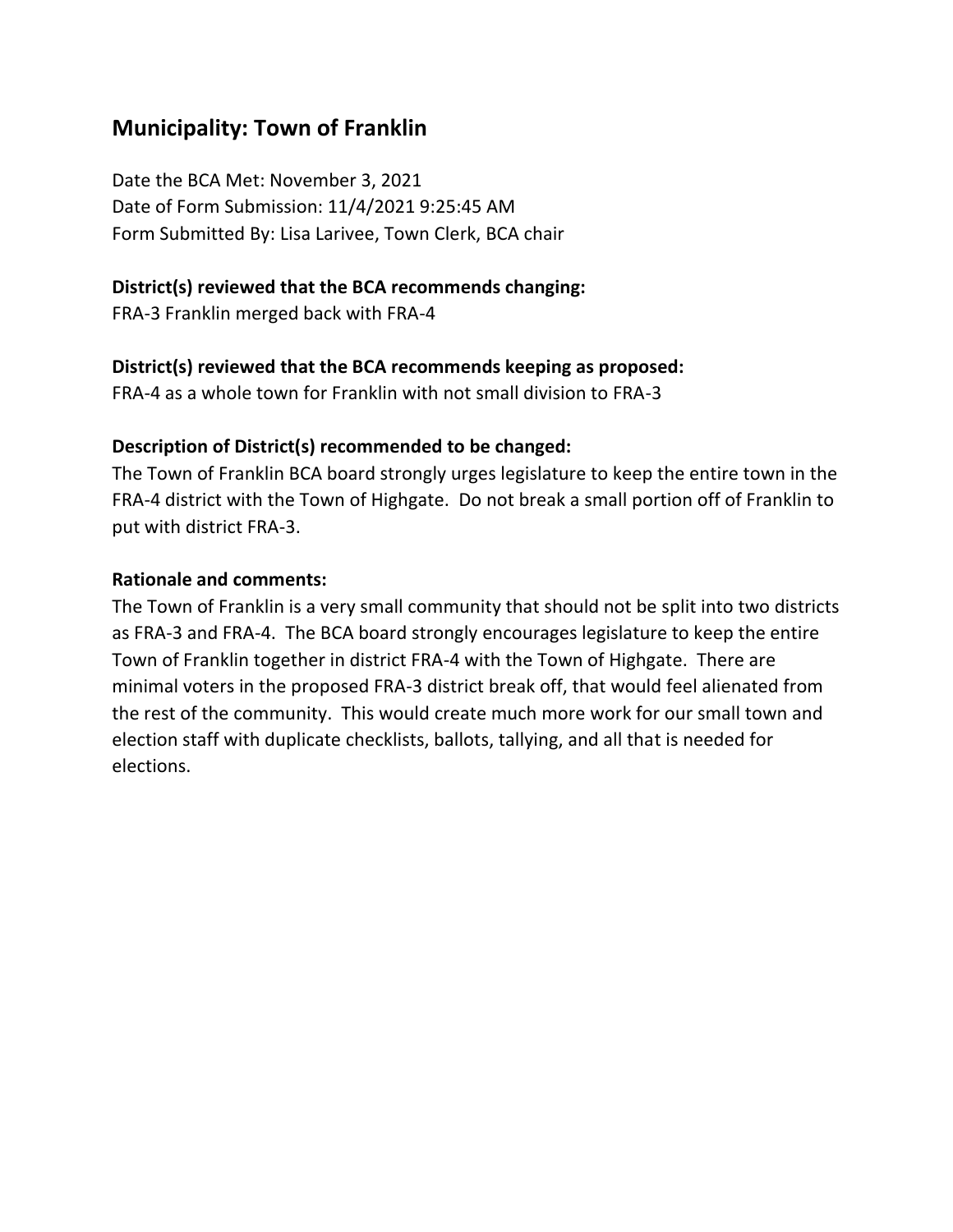### **Municipality: Town of Killington**

Date the BCA Met: November 8, 2021 Date of Form Submission: 11/12/2021 9:40:27 AM Form Submitted By: Lucrecia Wonsor, Town Clerk

### **District(s) reviewed that the BCA recommends changing:**

Rutland-13

**District(s) reviewed that the BCA recommends keeping as proposed:**

### **Description of District(s) recommended to be changed:**

Killington, Chittenden, Mendon and Pittsfield. See re-drawn district on map sent separately via email.

#### **Rationale and comments:**

The Killington Board of Civil Authority feels that for representation purposes, its interests are best aligned with the Towns of Mendon, Pittsfield and Chittenden. The Towns of Killington, Mendon, Pittsfield and Chittenden are all located within Rutland County. The total population of the recommended district would be 4,302 which is on target with the LAB's population goal. For more detail of discussion, see Minutes of Killington Board of Civil Authority dated November 8, 2021 sent via separate email.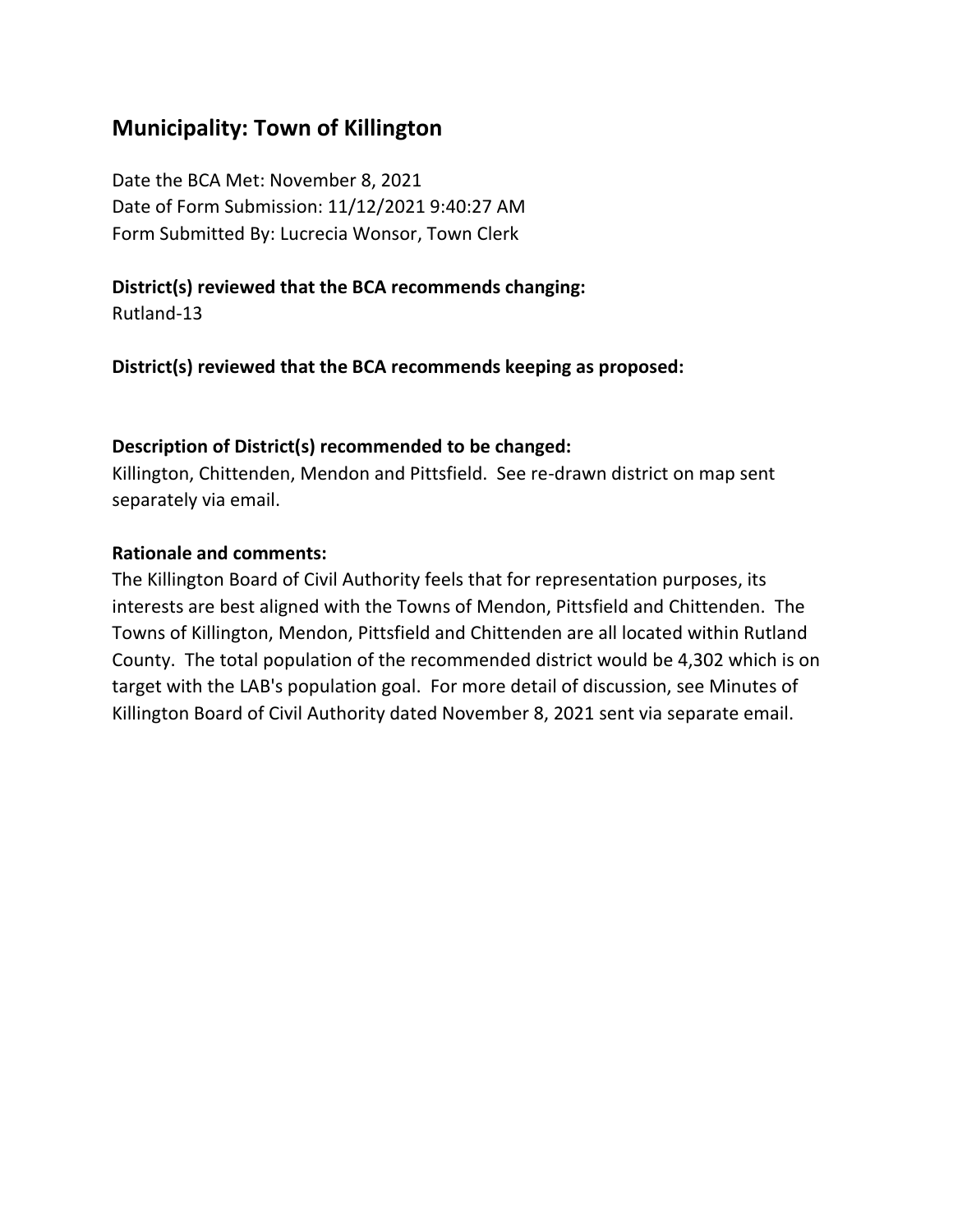# **Municipality: Town of Monkton**

Date the BCA Met: 11/10/2021 Date of Form Submission: 11/11/2021 4:29:16 PM Form Submitted By: Stephen Pilcher, Member of BCA, Chair of Selectboard

### **District(s) reviewed that the BCA recommends changing:**

ADD-5, ADD-6, ADD-7

### **District(s) reviewed that the BCA recommends keeping as proposed:**

None

### **Description of District(s) recommended to be changed:**

Recommend that the Towns of Monkton, Starksboro, Lincoln and Bristol form a two member district.

### **Rationale and comments:**

The two member district comprised of the Towns of Monkton, Starksboro, Bristol and Lincoln would have the following benefits.

1. It would match town boundaries exactly.

2. It would be a great match for the numbers of citizens for a two person district with a population of 8940 – just 2.1% over the ideal size of a two member district of 8,574.

3. There is a strong bond between the 4 towns as they share the Mount Abe Unified School District.

4. There are economic ties between Bristol and the 3 surrounding communities of Monkton, Starksboro and Lincoln. Bristol is a shopping, dining and cultural hub for the 4 towns.

5. Many services are shared across town borders in this 4 town district – including Highway department resources and emergency services.

The districts of ADD-5, ADD-6 and ADD-7 have the following problems:

1. The Town of Monkton is lumped together with New Haven and Waltham. The Town of Monkton has no strong ties to the Town of New Haven and certainly none with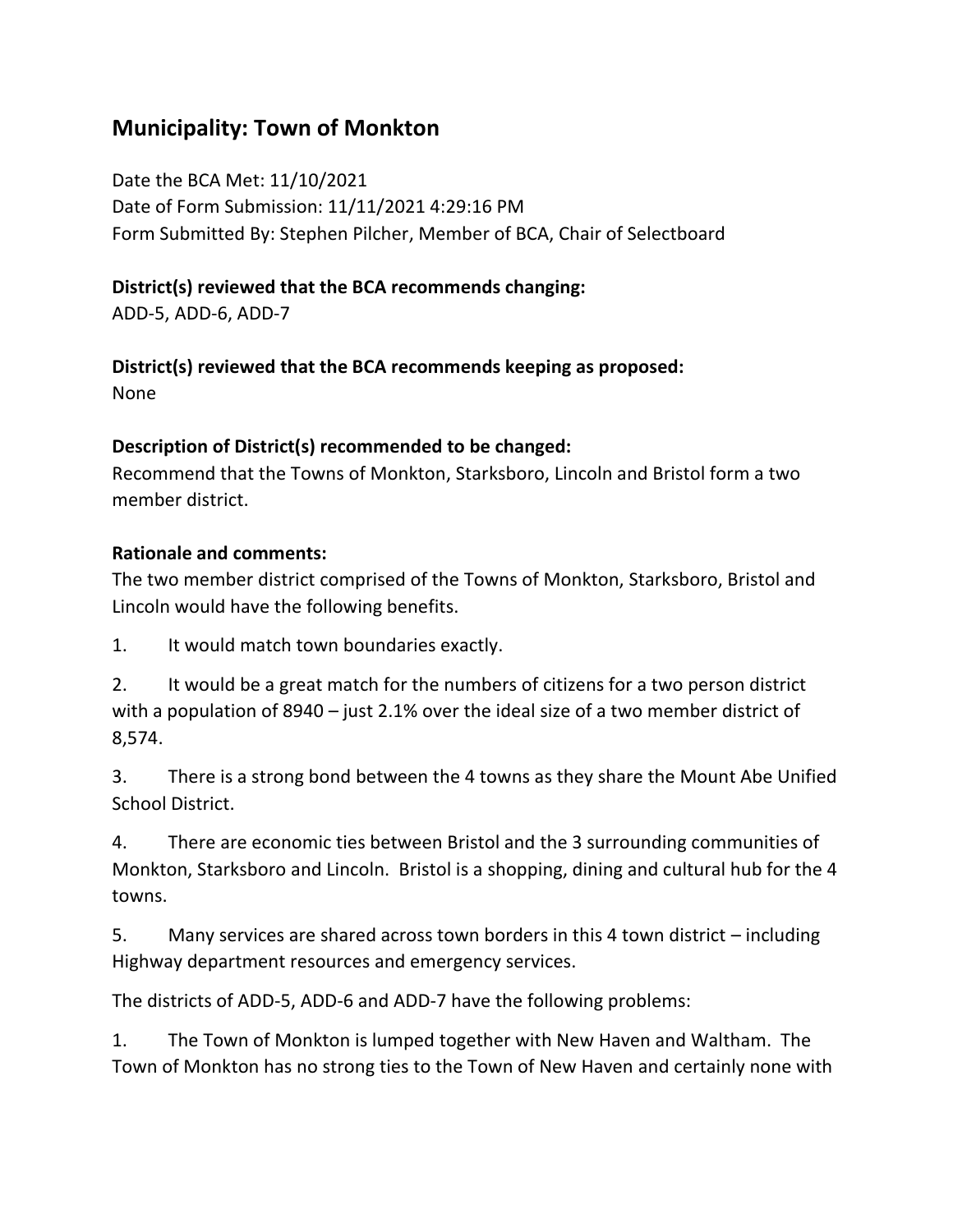the Town of Waltham. There is a fundamental difference between towns that have easy access to Route 7 and those that do not.

2. The districts of ADD-6 and ADD-7 do not follow town boundaries.

3. The Town of Bristol is split in a way that does not make sense from either social or economic perspective.

4. Lumping Bristol and Middlebury together suffers from the same problems discussed in #1. The Town of Bristol does not have strong ties to the Town of Middlebury, especially since they serve as hubs for different communities.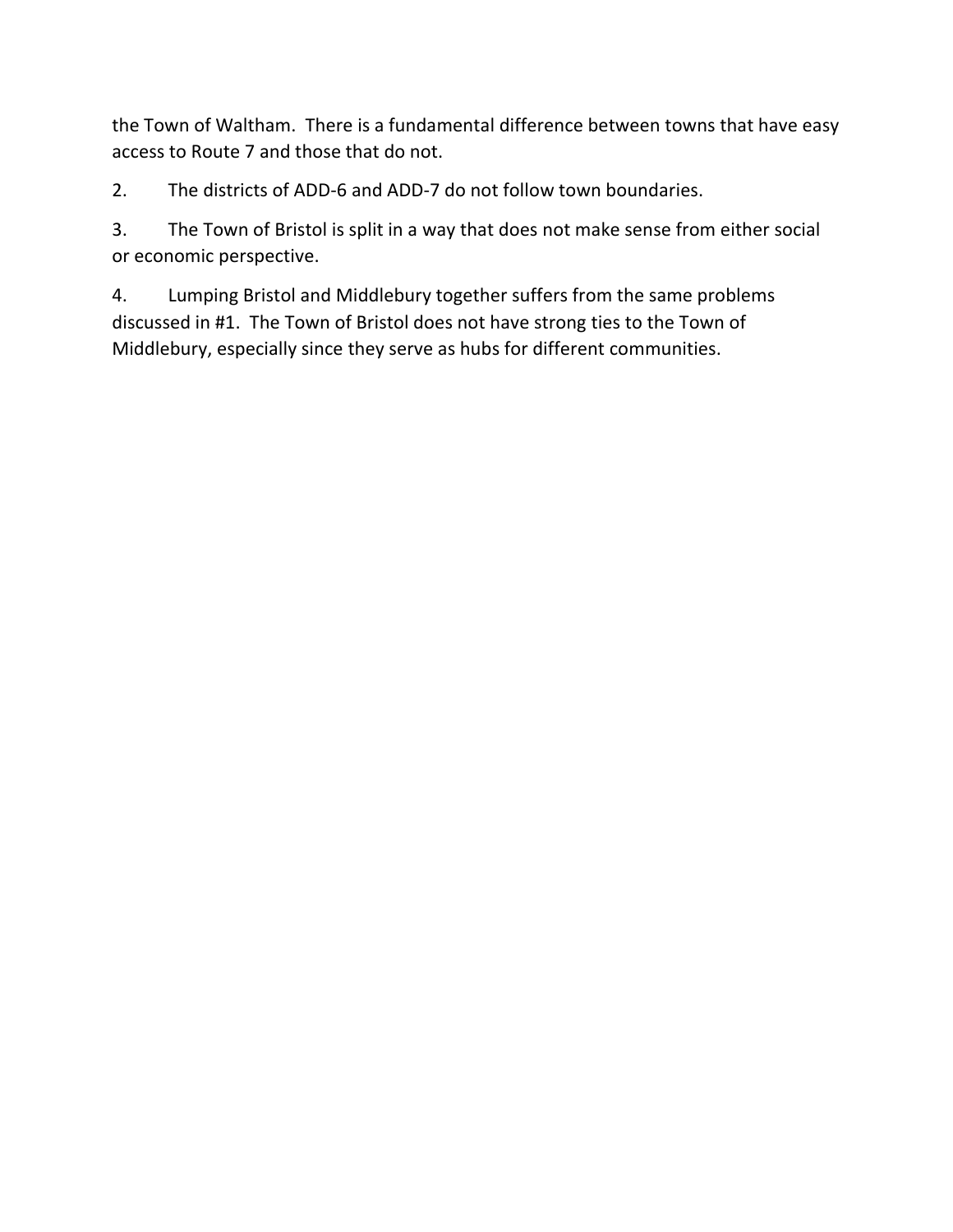# **Municipality: Town of Mount Holly**

Date the BCA Met: October 28, 2021 Date of Form Submission: 11/1/2021 3:37:44 PM Form Submitted By: Diana Garrow, BCA Chair

# **District(s) reviewed that the BCA recommends changing:**

RUT-1

#### **District(s) reviewed that the BCA recommends keeping as proposed:** RUT-1

### **Description of District(s) recommended to be changed:**

RUT-1 which is the towns of Mount Holly, Shrewsbury and Wallingford are neighboring towns with many of our High School age children attending the same High School together and also keeps us in our own county of Rutland.

### **Rationale and comments:**

These three Towns have many similarities and are all within the same county. This works very well for us.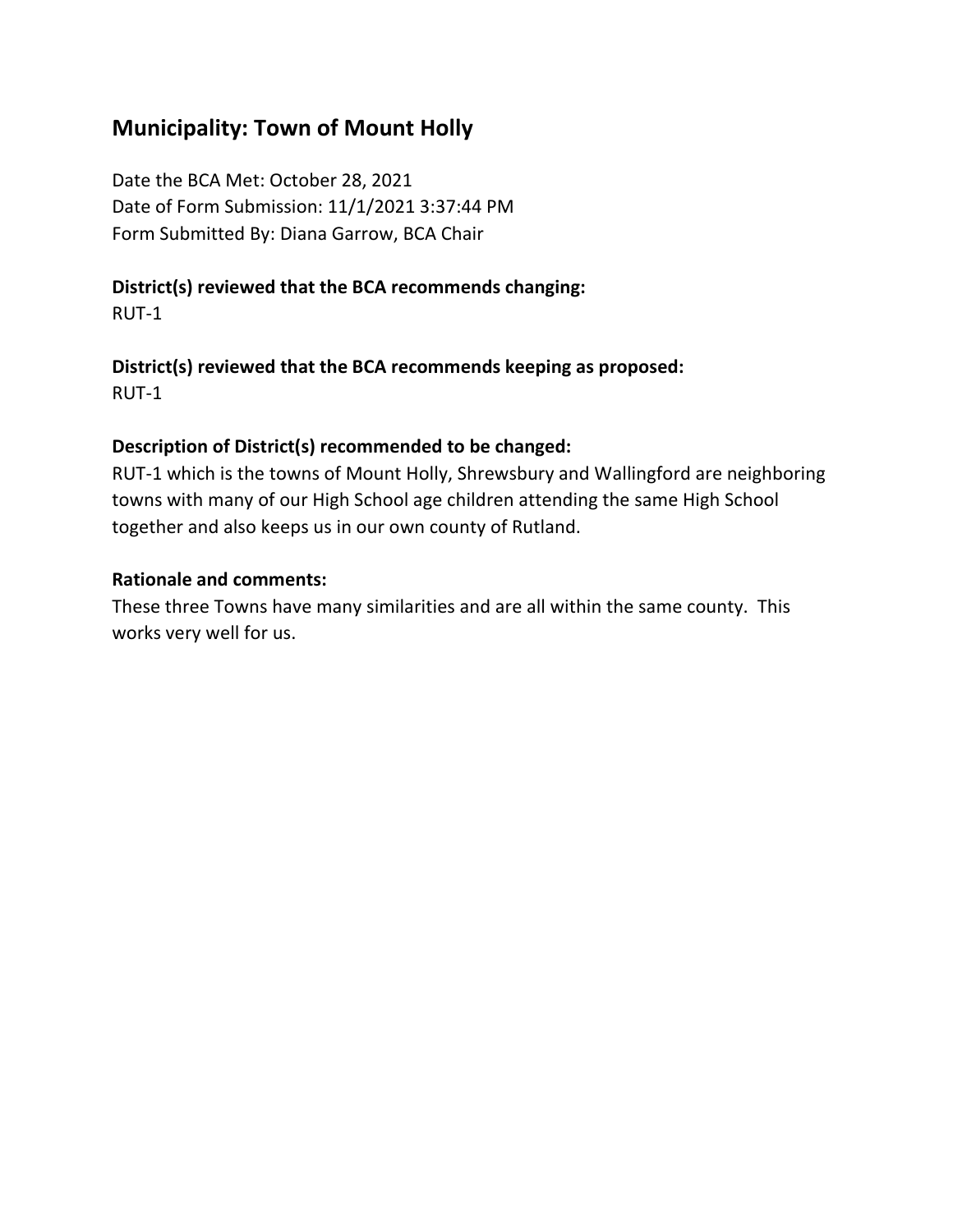# **Municipality: Town of Royalton**

Date the BCA Met: 11/3/2021 Date of Form Submission: 11/10/2021 2:46:27 PM Form Submitted By: Karmen M. Bascom, Town Clerk

### **District(s) reviewed that the BCA recommends changing:**

**District(s) reviewed that the BCA recommends keeping as proposed:** ORA-WSR-1

#### **Description of District(s) recommended to be changed:**

No changes are recommended for ORA-WSR-1, which is currently Royalton and Tunbridge and which is proposed to remain the same.

Sincerely,

Karmen M. Bascom, Royalton Town Clerk and ORA-WSR-1 District Clerk

#### **Rationale and comments:**

Royalton feels strongly about maintaining their one representative district union with Tunbridge for the next ten

years. Our population remains stable and we strongly believe in one representative districts.

Sincerely,

Karmen M. Bascom, Royalton Town Clerk and ORA-WSR-1 District Clerk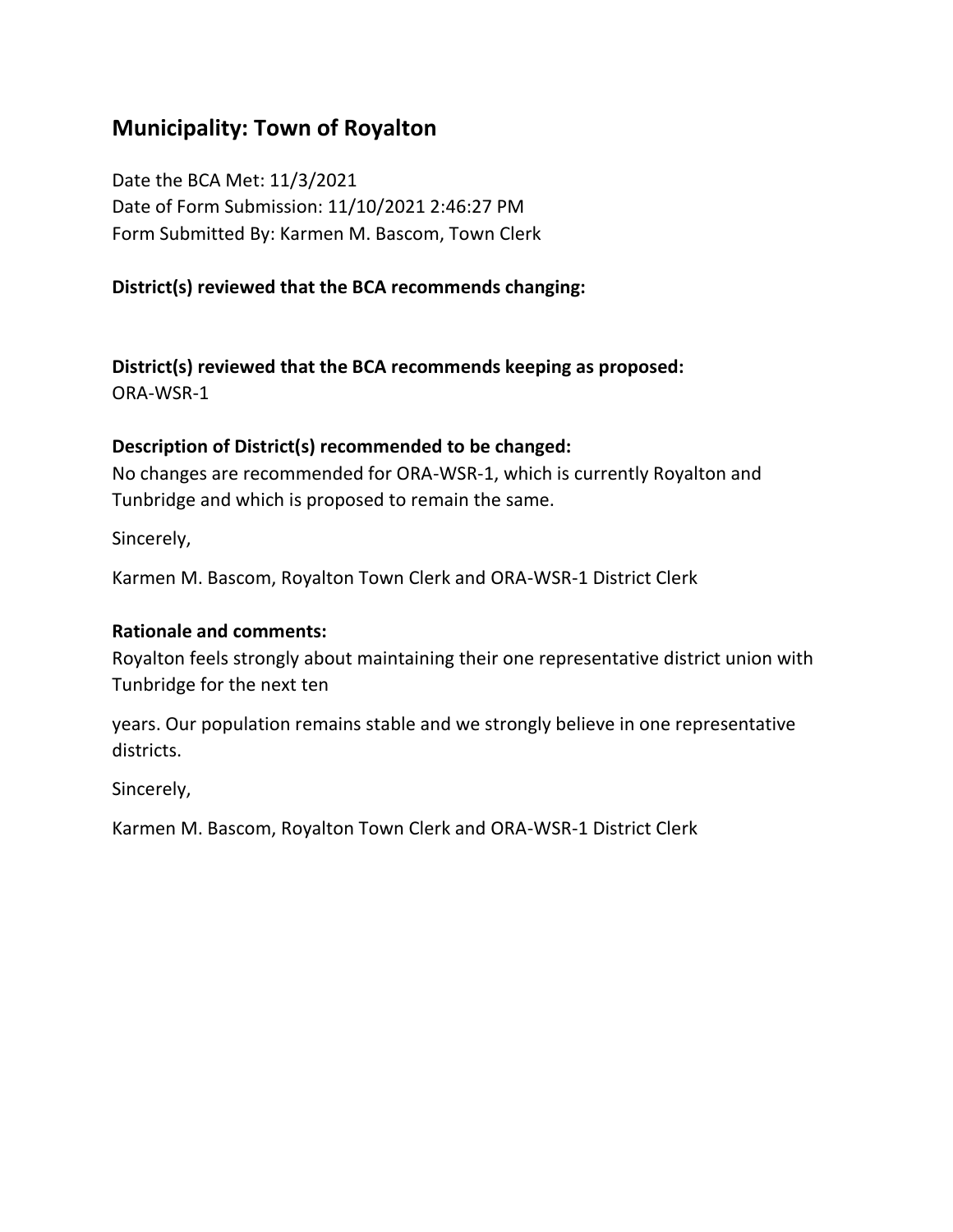# **Municipality: Town of Rutland**

Date the BCA Met: 11/2/21 and 11/9/21 Date of Form Submission: 11/15/2021 4:04:59 PM Form Submitted By: Kari Clark, Town Clerk

**District(s) reviewed that the BCA recommends changing:**

**District(s) reviewed that the BCA recommends keeping as proposed:**

**Description of District(s) recommended to be changed:** See letter attached to the above email address

**Rationale and comments:** See letter attached to the above email address.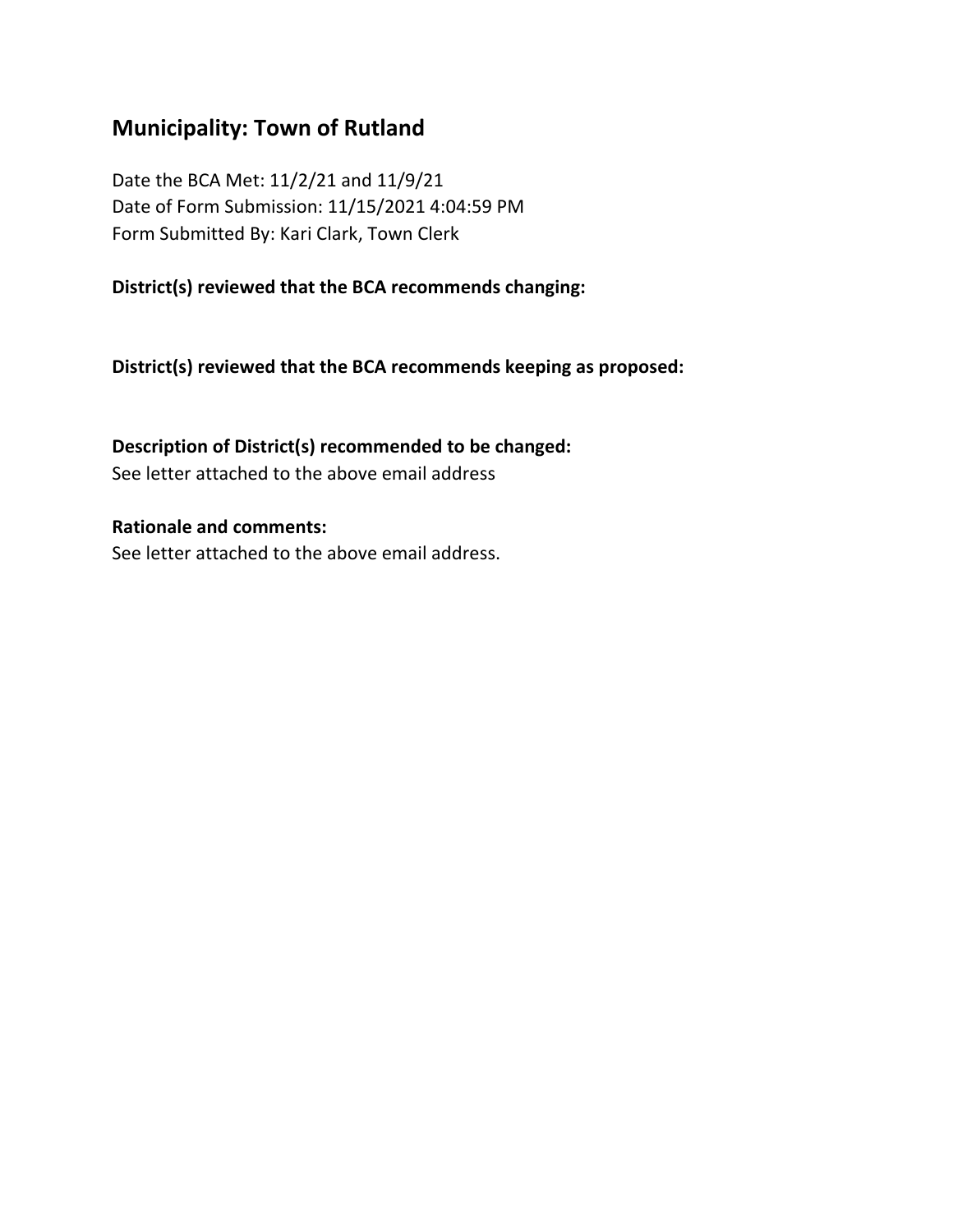# **Municipality: Town of Underhill**

Date the BCA Met: October 12, November 3, and November 10, 2021 Date of Form Submission: 11/13/2021 8:16:58 PM Form Submitted By: Patricia Sabalis, Chair, Underhill Board of Civil Authority

#### **District(s) reviewed that the BCA recommends changing:**

CHI-4 (Underhill, Jericho) and CHI-7 (Jericho)

### **District(s) reviewed that the BCA recommends keeping as proposed:**

None

### **Description of District(s) recommended to be changed:**

The recommended district is to maintain CHI-3, the single, two-member district, not divide it into two separate one-member districts as proposed.

### **Rationale and comments:**

The towns of Jericho and Underhill have comprised a single district (CHI-3) with two House representatives for many decades. Historically, this arrangement has worked well for the citizens of both towns. The Legislative Apportionment Board (LAB) proposes to divide the towns into two single-member districts: CHI-4 (which includes Underhill and a neighboring segment of Jericho) and CHI-7 (which includes the rest of Jericho). The Underhill Board of Civil Authority believes that the towns of Underhill and Jericho should remain in a single district. In reaching this conclusion, the BCA is mindful of the policies for creating districts set forth in 17 V.S.A. §1903(b): "(1) preservation of existing political subdivision lines; (2) recognition and maintenance of patterns of geography, social interaction, trade, political ties, and common interests; and (3) use of compact and contiguous territory."

Maintaining the single district for Underhill and Jericho obviously preserves existing political subdivision lines and uses compact and contiguous territory. It also recognizes patterns of social interaction, trade, political ties, and common interests. For example, the towns of Jericho and Underhill have funded and continue to jointly fund important services for the towns: (1) the Underhill-Jericho Fire Department, which has facilities in both towns and volunteer firefighters from both towns; (2) the Deborah Rawson Memorial Library, which is governed by Trustees from both towns and hosts forums and programs of interest for the residents of both towns; and (3) the Jericho Underhill Land Trust, which also has a Board of Trustees from both towns and has preserved important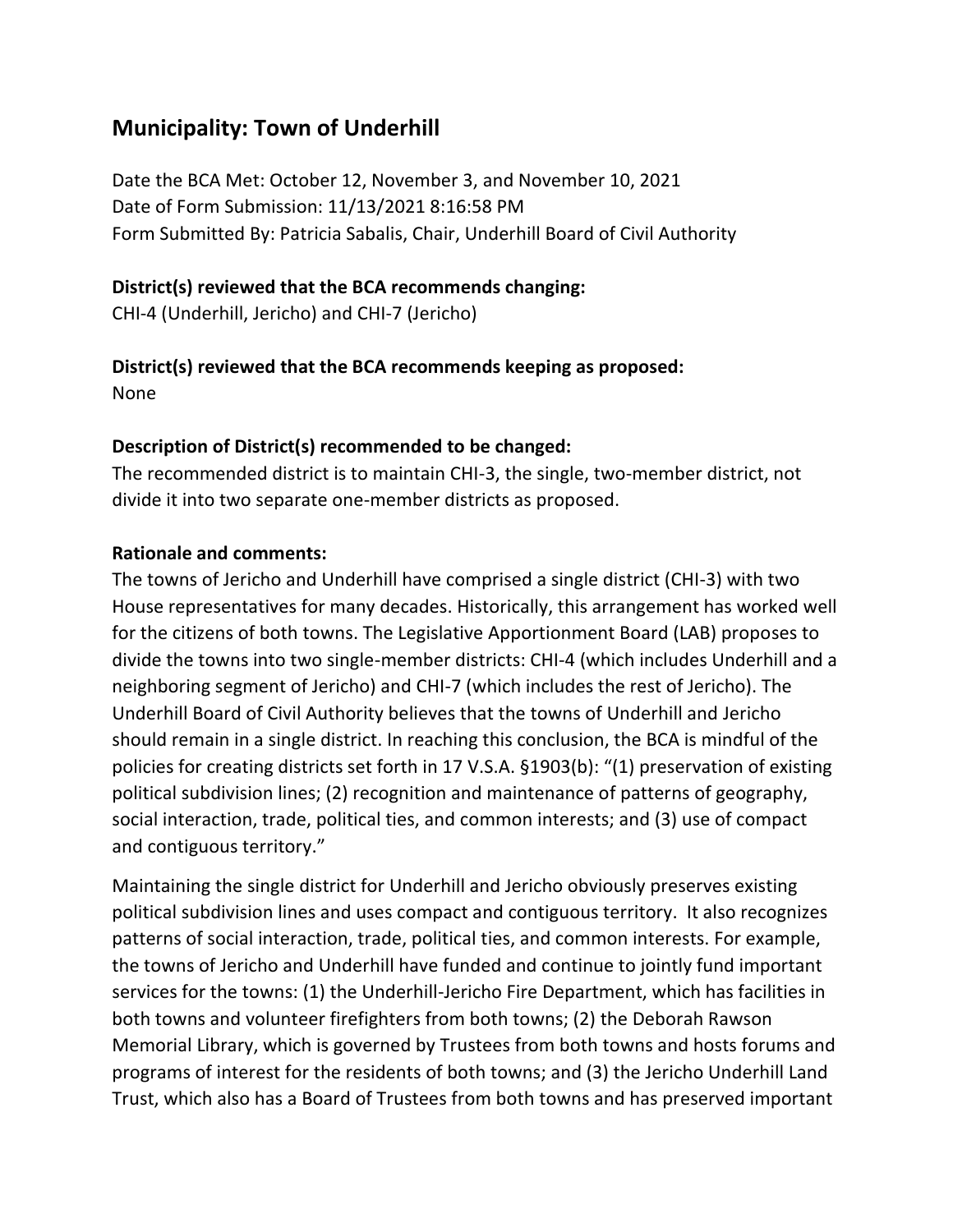lands including Jericho's Mobbs Farm and Mills Riverside Park and Underhill's Casey's Hill and Tomasi Meadow where residents from the towns enjoy hiking, skiing, snowshoeing, sledding, and mountain biking.

Residents of Jericho and Underhill serve on the Board of Trustees of the Jericho Underhill Park District. Finally, the Jericho Underhill Water District also serves residents in both towns.

Jericho and Underhill residents organize and participate in annual events like the Memorial Day parade and Harvest Market weekend. For over 65 years, the Jericho and Underhill Boy Scout troop 627 has served children from both towns. The Girl Scouts troop also includes children from both towns. Children from Jericho and Underhill attend Browns River Middle School.

Underhill and Jericho residents shop and dine together at centrally located businesses along the Route 15 and Park Street corridor (eg., Jericho Market, the aptly named Jerihill Ace hardware store, Jacobs Family Market, Jericho Farmers Market, and Jericho Cafe and Tavern).

For all of these reasons, the Underhill BCA recommendation is the same as the recommendation of the Jericho BCA — the single, two-member district (CHI-3) should be preserved.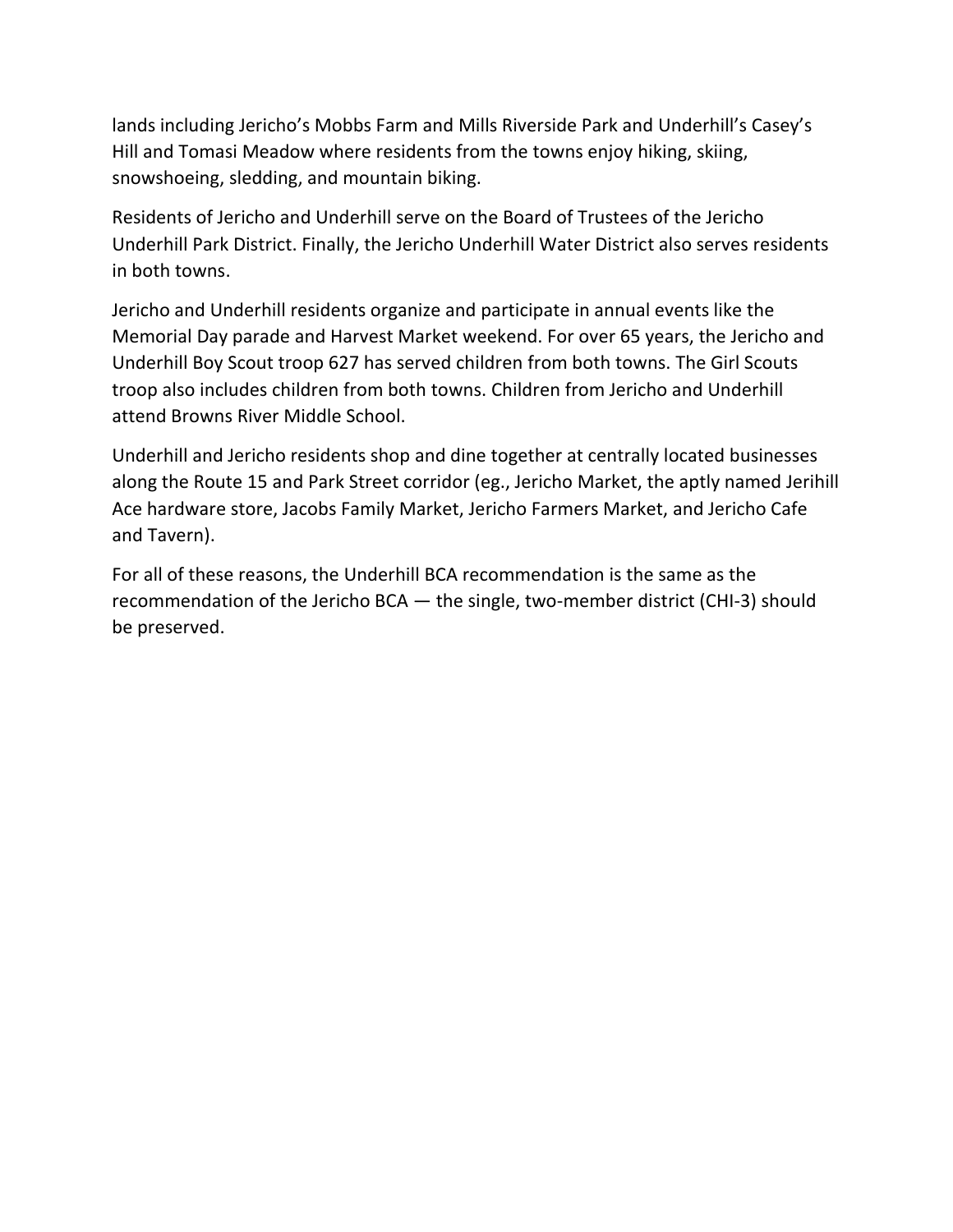# **Municipality: Town of Westford**

Date the BCA Met: 10/28/2021 Date of Form Submission: 11/9/2021 4:27:51 PM Form Submitted By: Nanette Rogers, Town Clerk

#### **District(s) reviewed that the BCA recommends changing:**

None

**District(s) reviewed that the BCA recommends keeping as proposed:** CHI-6

**Description of District(s) recommended to be changed:** N/A

#### **Rationale and comments:**

While the Board of Civil Authority does not propose any changes, it does want it noted that it prefers Westford being combined with only Essex due to sharing a school district.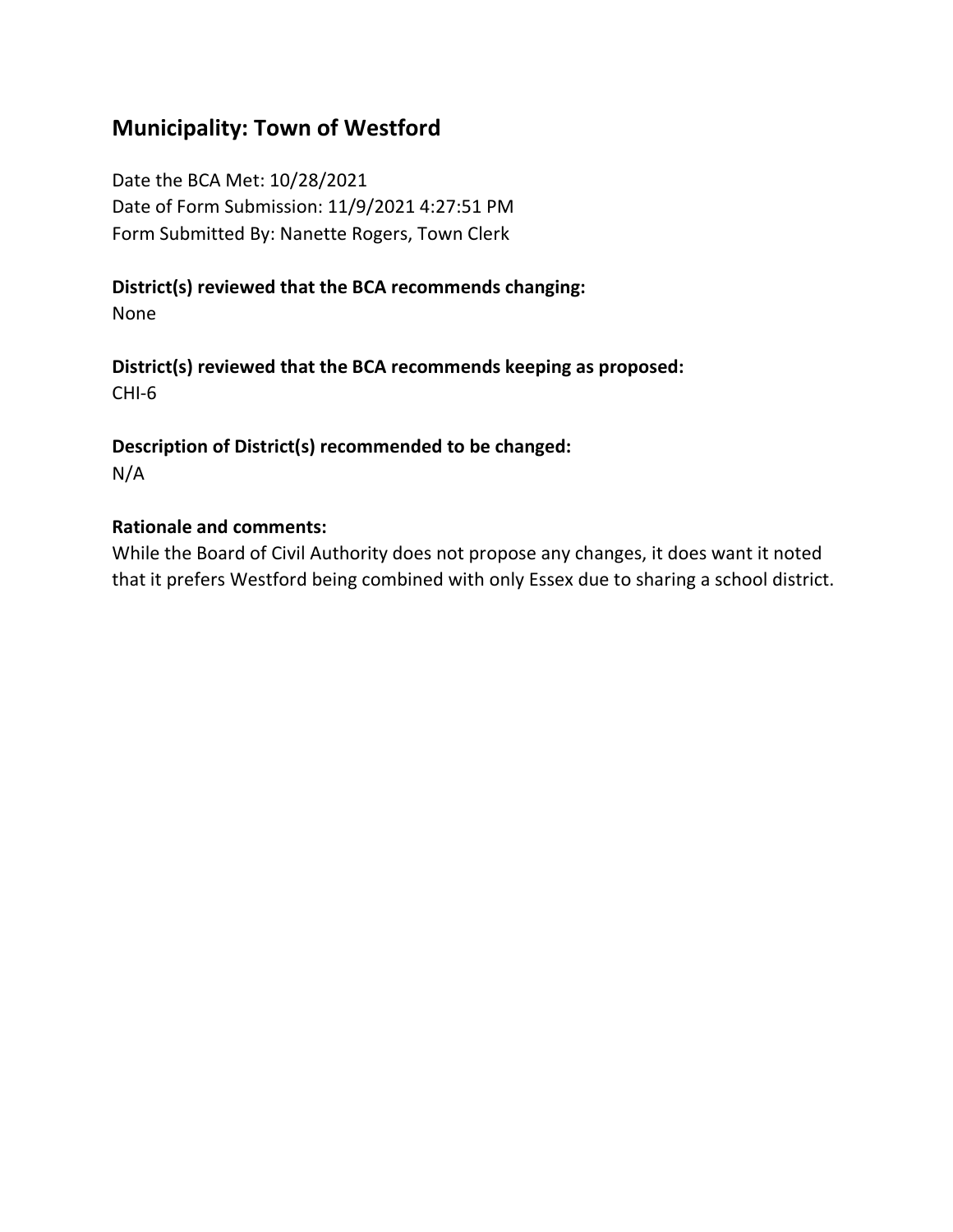# **Municipality: Tunbridge**

Date the BCA Met: 11/9/2021 Date of Form Submission: 11/11/2021 10:20:12 AM Form Submitted By: Mariah Cilley, Town Clerk

### **District(s) reviewed that the BCA recommends changing:**

ORA-WSR-1

**District(s) reviewed that the BCA recommends keeping as proposed:** ORA-WSR-1

**Description of District(s) recommended to be changed:** N/A

#### **Rationale and comments:**

Our BCA was happy with keeping it the way that it has been which was the way it was proposed for this current reapportionment.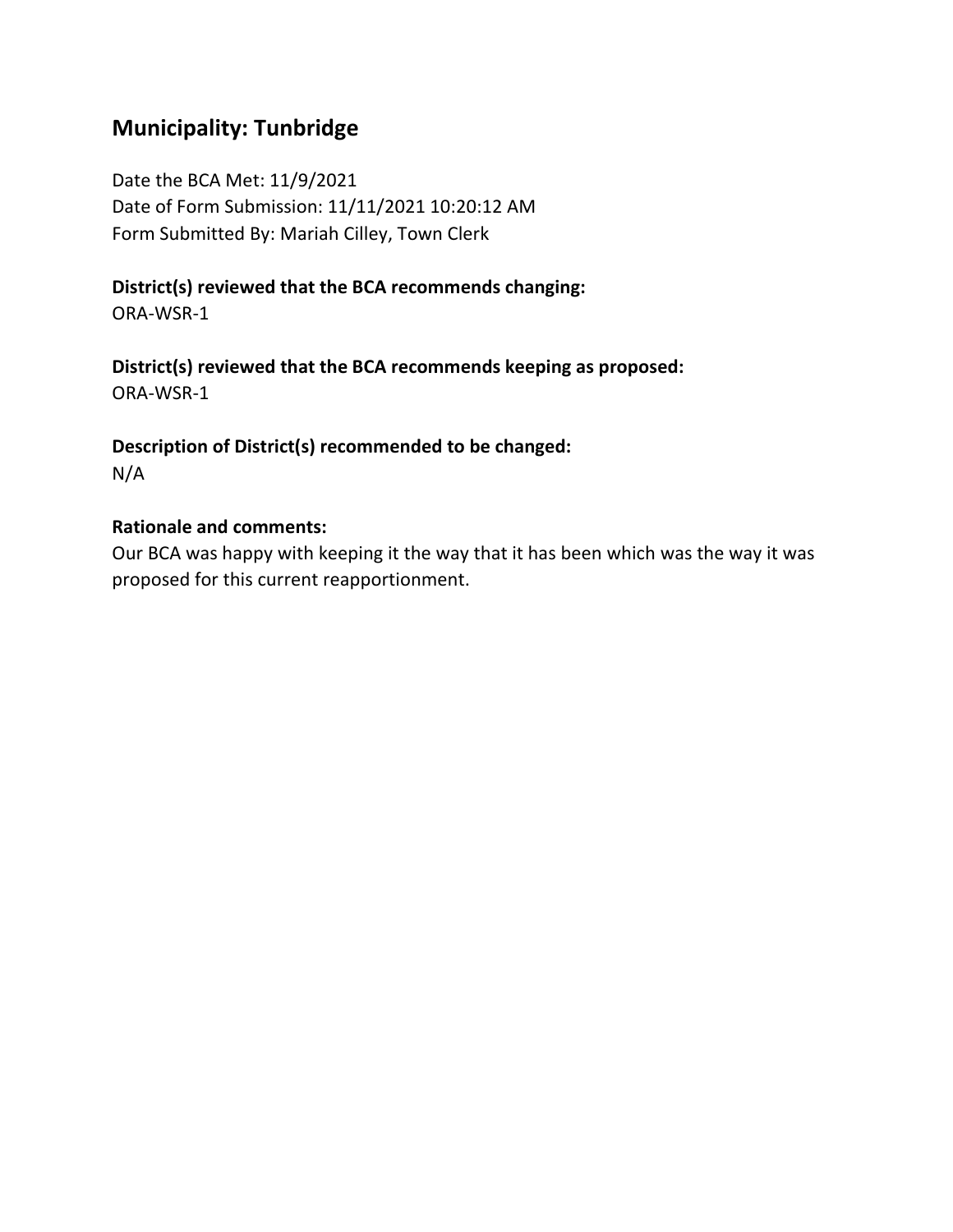## **Municipality: Vergennes**

Date the BCA Met: November 1, 2021 Date of Form Submission: 11/10/2021 8:15:04 PM Form Submitted By: Britney Aube, City Clerk

### **District(s) reviewed that the BCA recommends changing:**

ADDISON-4

### **District(s) reviewed that the BCA recommends keeping as proposed:** N/A

**Description of District(s) recommended to be changed:**

The Vergennes BCA recommends that the existing ADDISON-3 District remain unchanged. The existing ADDISON-3 District includes the municipalities of Vergennes, Ferrisburgh, Panton, Waltham, and Addison in their entirety. The Vergennes BCA also recommends th

### **Rationale and comments:**

Under 17 V.S.A § 1903, when the Legislative Apportionment Board undertakes the task of reapportioning voting districts, it needs to follow certain specified criteria:

The representative and senatorial districts shall be formed consistent with the following policies insofar as practicable:

(1) preservation of existing political subdivision lines;

(2) recognition and maintenance of patterns of geography, social interaction, trade, political ties, and common interests;

(3) use of compact and contiguous territory.

With regard to subsection (1), the current ADDISON-3 District completely preserves the political subdivisions of the five municipalities involved. The proposed ADDISON-4 District, on other hand, not only carves a slice out of Ferrisburgh, but there seems to be no rhyme or reason beyond the position of VT-Route 7 as to why Ferrisburgh is proposed to be divided in such a manner.

With regard to subdivision (2), the five-town community has been politically, socially, and geographically intertwined since the late 1700s. Vergennes specifically acts as a hub for social, trade, and common interests between the five municipalities. Residents of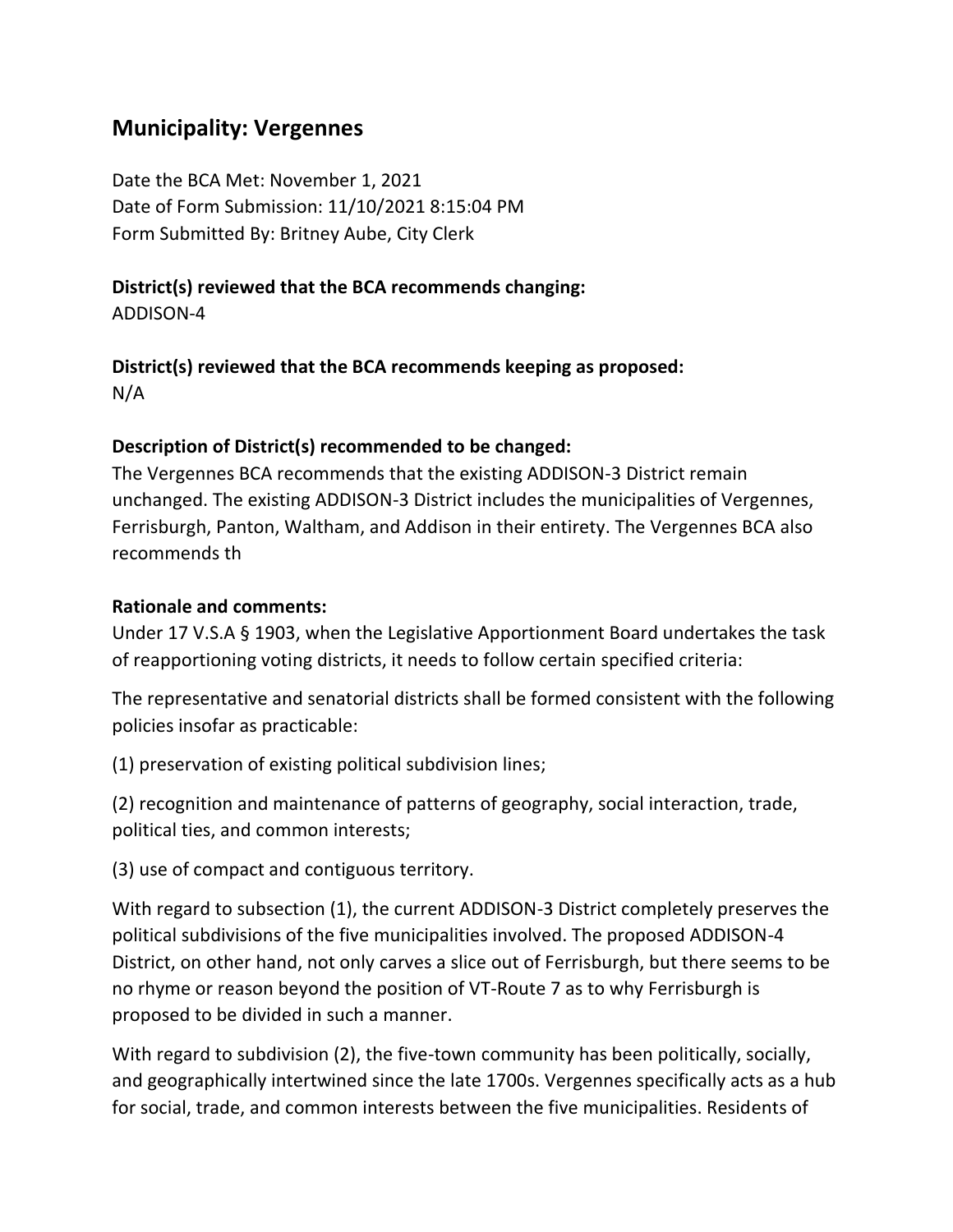Addison, Ferrisburgh, Waltham, and Ferrisburgh shop, dine, and socialize in Vergennes. The majority of the area covered by the current ADDISON-3 District shares a zip code. Most importantly, though, is the fact that the five towns that make up ADDISON-3 District also comprise the Addison Northwest School District. Many of the decisions we make as a representative district are intrinsically related to the decisions we make as a school district.

With regard to subdivision (3), while the proposed ADDISON-4 District is continuous; the proposal results in a sprawling ADDISON-5 District stretching from Monkton to New Haven to Waltham. This proposed district is reminiscent of some of the more questionably gerrymandered voting districts seen nationwide.

While the idea of smaller Districts with a single representative may seem to provide equity statewide, the proposed divisions leave communities divided.

Finally, the Vergennes BCA made note of the fact that the 2020 Census was held during a pandemic and did not include the 200+ Northlands Job Corps students that are typically included in the count as they were not onsite since the school was temporarily closed due to COVID-19. Additionally, the actual logistics of the Census were significantly delayed due to various legal challenges instigated by the previous White House administration. Both quantity and quality of the data collected was impacted by these happenings.

In closing, our local BCAs have discussed the proposals and agree that the proposed elimination of the ADDISON-3 District is harmful to our communities and violates statutory requirements regarding reapportionment criteria. The Vergennes BCA recommends that our five-town, two-member representative district remains intact.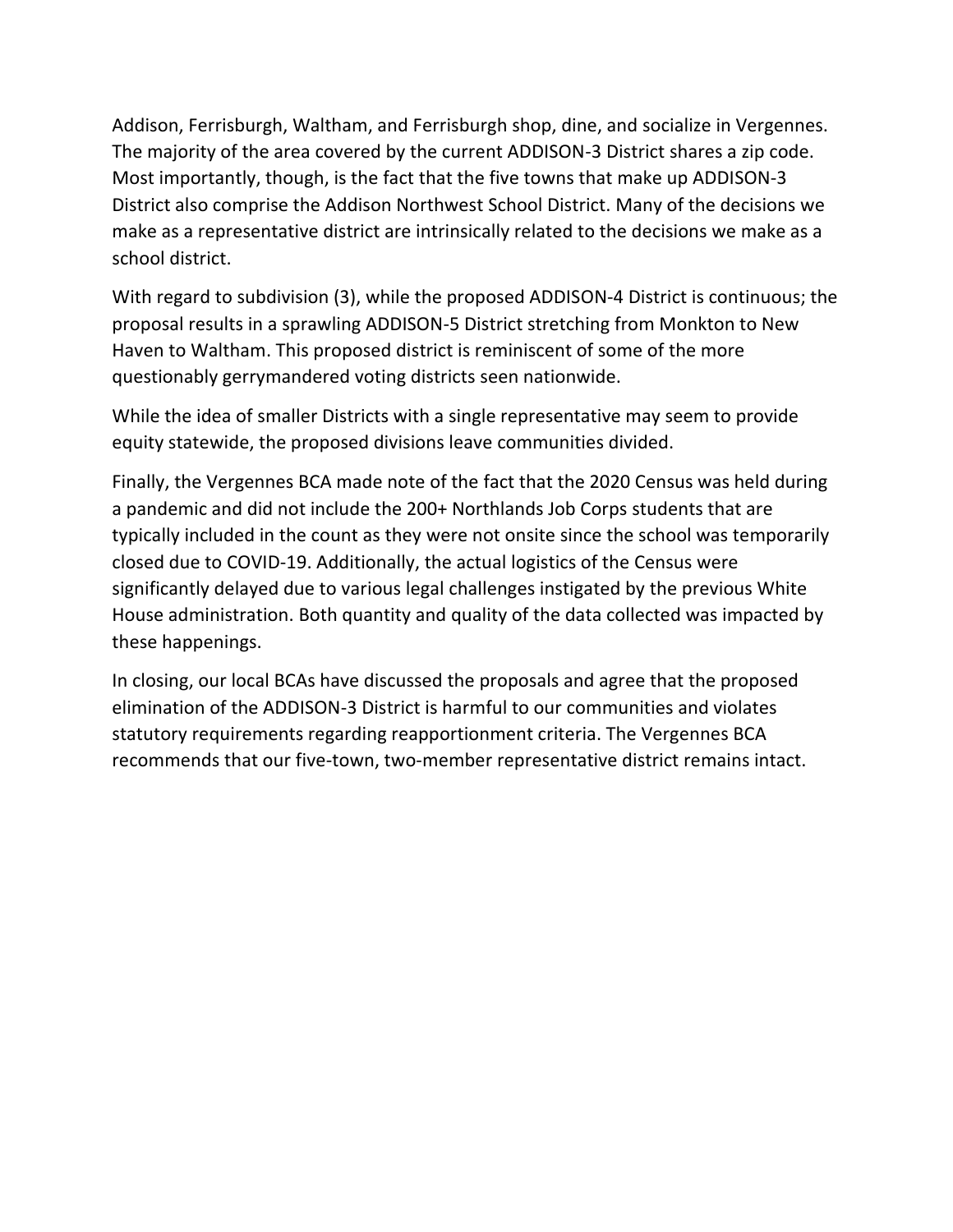# **Municipality: Vershire**

Date the BCA Met: 11/11/2021 Date of Form Submission: 11/13/2021 9:20:50 PM Form Submitted By: Bonnie Strout, BCA Chair

**District(s) reviewed that the BCA recommends changing:**

**District(s) reviewed that the BCA recommends keeping as proposed:** Orange 4

**Description of District(s) recommended to be changed:** NA

**Rationale and comments:** NA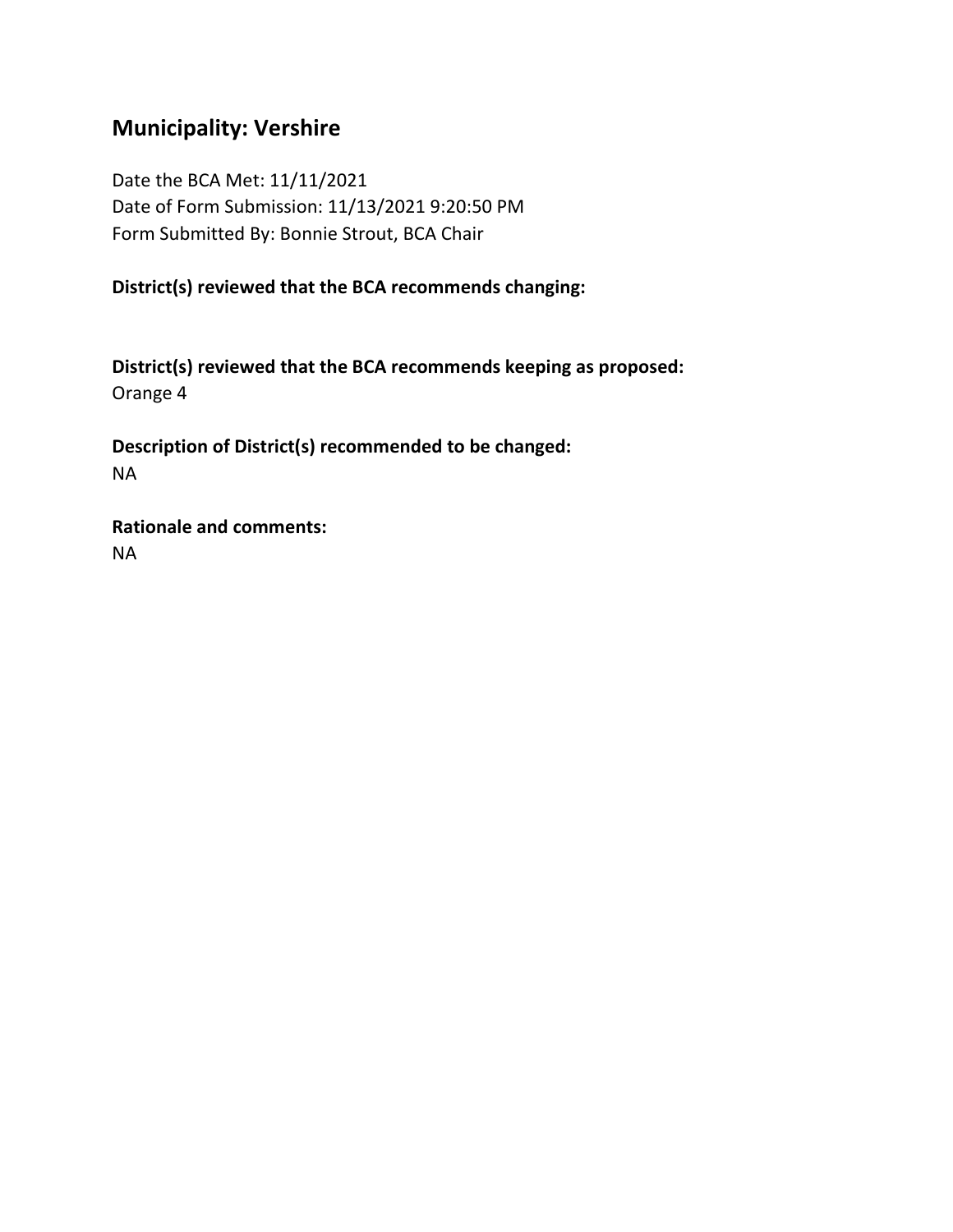# **Municipality: Waitsfield**

Date the BCA Met: November 10, 2021 via Zoom. Date of Form Submission: 11/15/2021 2:45:57 PM Form Submitted By: Andreas Lehner, BCA Chair

#### **District(s) reviewed that the BCA recommends changing:**

We recommend returning District 8 (Warren, Waitsfield, southern part of Fayston) and District 11 (Duxbury, Moretown, northern part of Fayston) to a single two-member district including all five towns.

#### **District(s) reviewed that the BCA recommends keeping as proposed:**

### **Description of District(s) recommended to be changed:**

The five Mad River Valley towns (Warren, Waitsfield, Fayston, Moretown and Duxbury) are currently a single district (Washington 7) with two representatives. We have found this to be a satisfactory arrangement, and recommend continuing that arrangement.

#### **Rationale and comments:**

While we understand and appreciate the advantages of single-member districts, we do not support splitting one of our neighboring towns into two parts in order to create such a district. The towns in the Mad River watershed share critical infrastructure, economic and recreational interests, and common identity, and should be kept together in the legislature. The single two-member district easily meets the apportionment goals.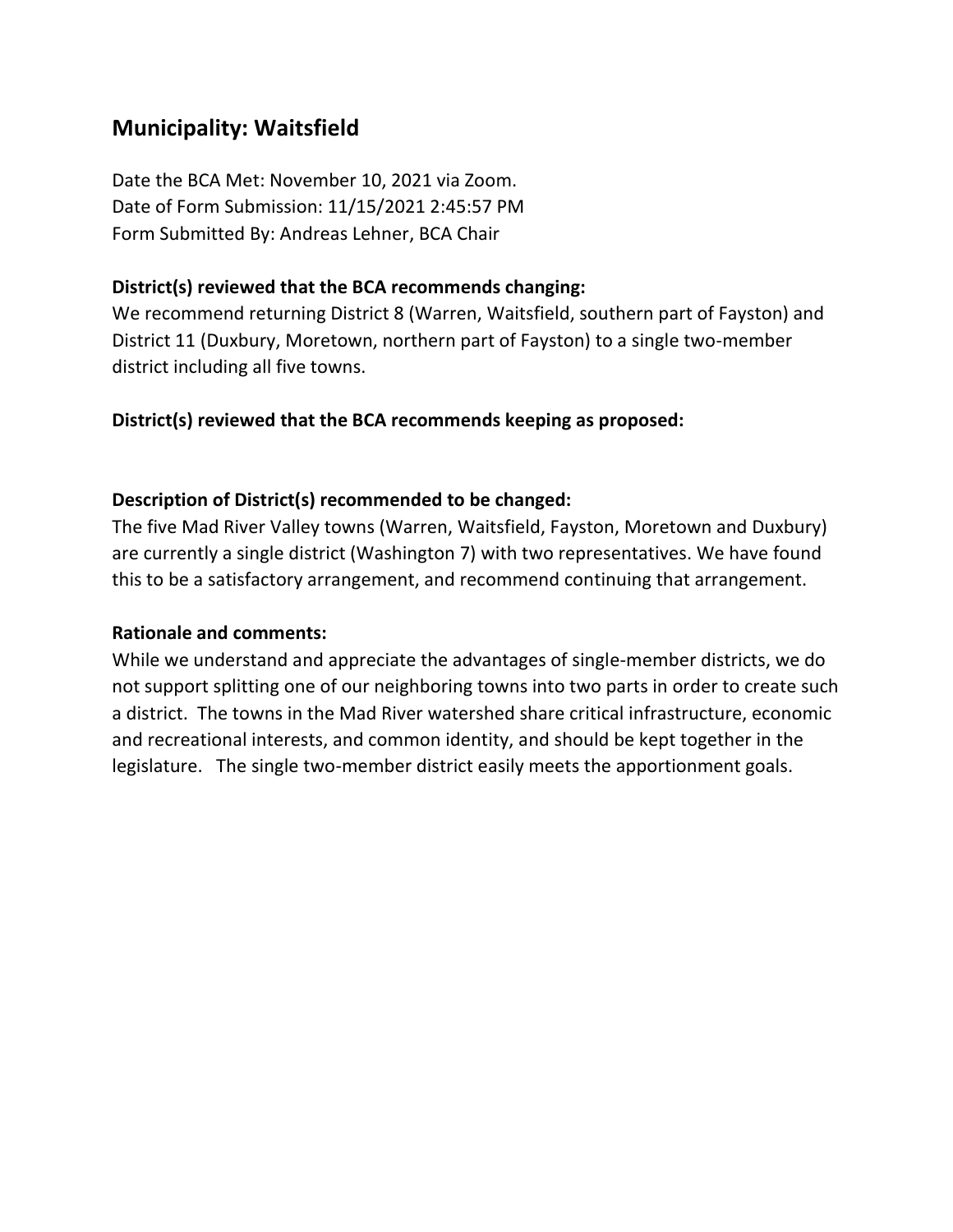# **Municipality: Walden**

Date the BCA Met: [BCA members were polled via email and telephone on Oct. 19 and 20.] Date of Form Submission: 11/11/2021 12:56:22 PM Form Submitted By: Roger Fox, BCA Chair

### **District(s) reviewed that the BCA recommends changing:**

**District(s) reviewed that the BCA recommends keeping as proposed:** Caledonia-2

#### **Description of District(s) recommended to be changed:**

[not applicable]

#### **Rationale and comments:**

The proposed district composition of Hardwick, Stannard and Walden has been maintained and has worked well for many years. These towns share many economic, social and cultural connections, and residents of all three of these towns have been elected to the House over time. No rationale for reconfiguring this district has come to our attention.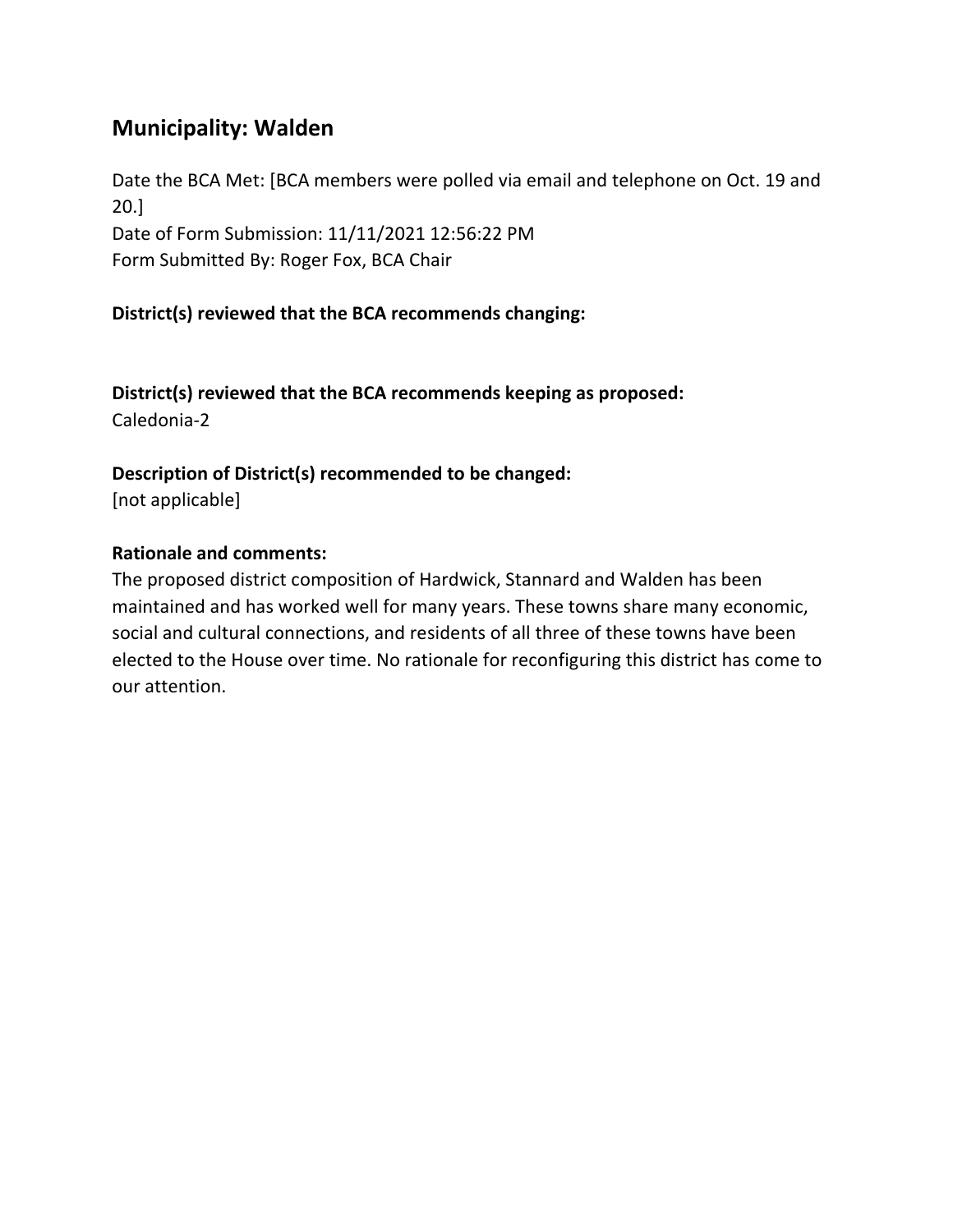# **Municipality: Wallingford**

Date the BCA Met: November 8, 2021 Date of Form Submission: 11/10/2021 12:46:09 PM Form Submitted By: Julie Sharon, Town Clerk

#### **District(s) reviewed that the BCA recommends changing:**

**District(s) reviewed that the BCA recommends keeping as proposed:** RUT-1

#### **Description of District(s) recommended to be changed:**

RUT-1 as proposed by the LAB. Wallingford, Shrewsbury & Mount Holly - one-member district.

#### **Rationale and comments:**

The BCA did not make any changes to the district proposed by the LAB.

The primary reasons for the BCA's decision are: 1) Wallingford is in close proximity to the proposed district as drawn; 2) students from all three towns attend the same unified school district; 3) Shrewsbury and Wallingford are in the same unified school district; and 4) the majority voted in favor of adopting the proposed district.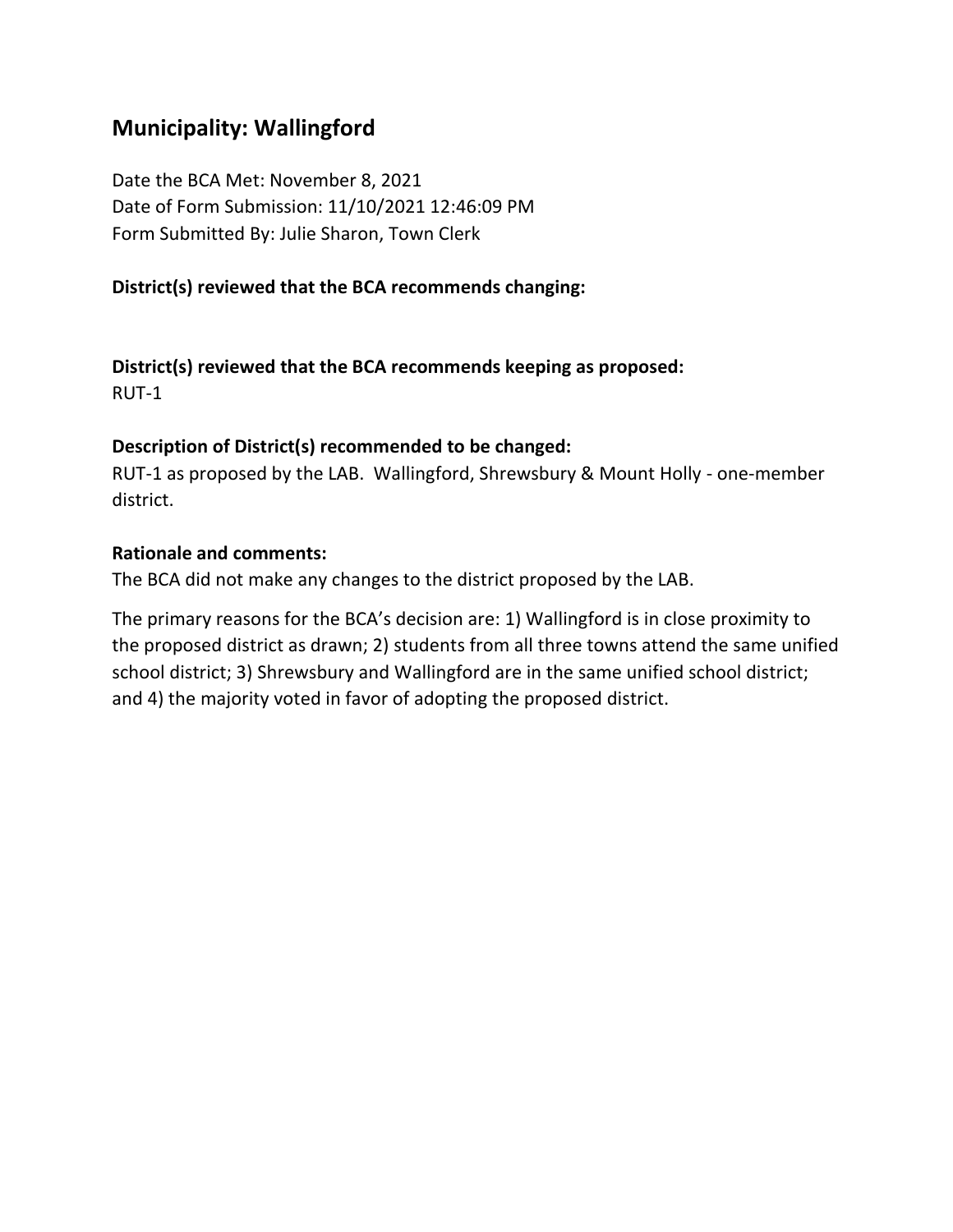## **Municipality: Waltham**

Date the BCA Met: Nov. 1, 2021 Date of Form Submission: 11/11/2021 2:05:10 PM Form Submitted By: Linda Devino, Town Clerk

### **District(s) reviewed that the BCA recommends changing:**

Addison - 5

#### **District(s) reviewed that the BCA recommends keeping as proposed:**

Addison - 3

### **Description of District(s) recommended to be changed:**

Under 17 V.S.A § 1903, when the Legislative Apportionment Board undertakes the task of reapportioning voting districts, it needs to follow certain standards and policies:

The representative and senatorial districts shall be formed consistent with the fo

### **Rationale and comments:**

In summary, The Waltham BCA is opposed to the creation of an ADDISON-5 District. We have discussed the proposed district with the BCAs of our current five-town community and agree that the proposed elimination of the ADDISON-3 District is harmful to our communities and violates statutory requirements regarding reapportionment criteria.

The Waltham BCA unanimously and strongly recommends that our five-town, twomember legislative district remains intact.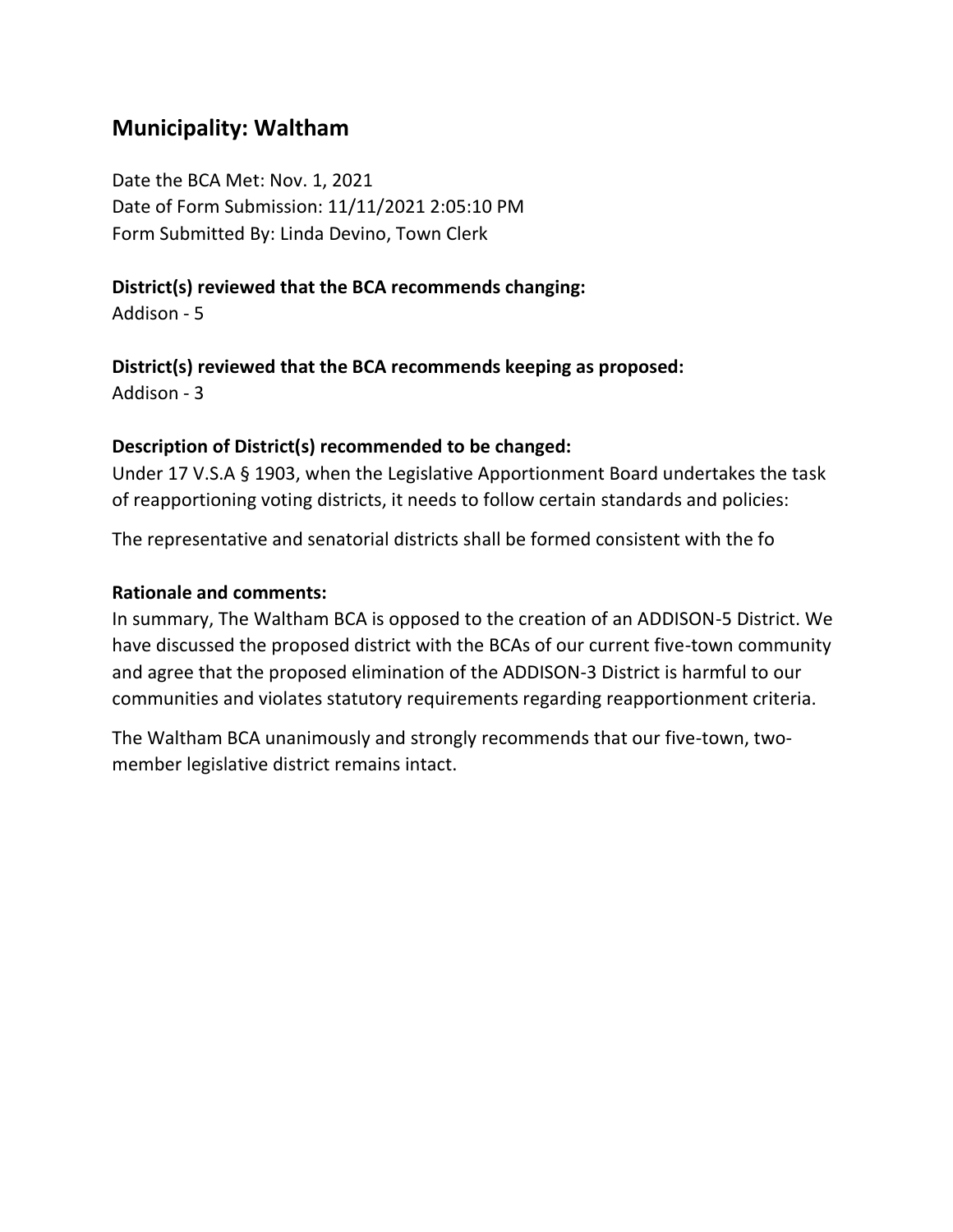### **Municipality: Warren**

Date the BCA Met: November 9, 2021 Date of Form Submission: 11/15/2021 9:25:16 AM Form Submitted By: Reta K Goss, Town Clerk

#### **District(s) reviewed that the BCA recommends changing:**

WAS 11 and WAS 8, keeping as is WAS 7

**District(s) reviewed that the BCA recommends keeping as proposed:** NONE

### **Description of District(s) recommended to be changed:**

Please keep WAS 7 as it stands, see attached minutes in #10

#### **Rationale and comments:**

Warren Board of Civil Authority

Tuesday November 9, 2021

Present were Chairman Margo Wade, Susan Bauchner, Camilla Behn, Luke Youmell, Andrew Cunningham, Reta Goss. Representative Maxine Grad joined the meeting via Zoom.

Meeting was called to order at 6PM by chairman Wade.

The Board discussed the new proposed representative districts and the calculations which lead to the new proposed configuration. Warrren, Waitsfield and % of Fayston would be a one-member district with population of 4,174, the apportionment boards ideal population being 4,287. The population of the current district (Fayston, Duxbury, Moretown, Warren and Waitsfield) would be 8,018 which is below the apportionment board's ideal population for a two member district of 8574.

The Fayston BCA is proposing the 5 towns remain a 2-member district which would keep Fayston undivided. Their second choice would be to have Fayston, Waitsfield and Warren become a one-member district.

Warren, Waitsfield and Fayston all belong to the Mad River Valley Planning District and the Mad River Valley Recreation District and therefore all have very similar needs and concerns. Fyaston and Warren host ski areas while Waitsfield hosts the Mad River Valley's "down Town" business center.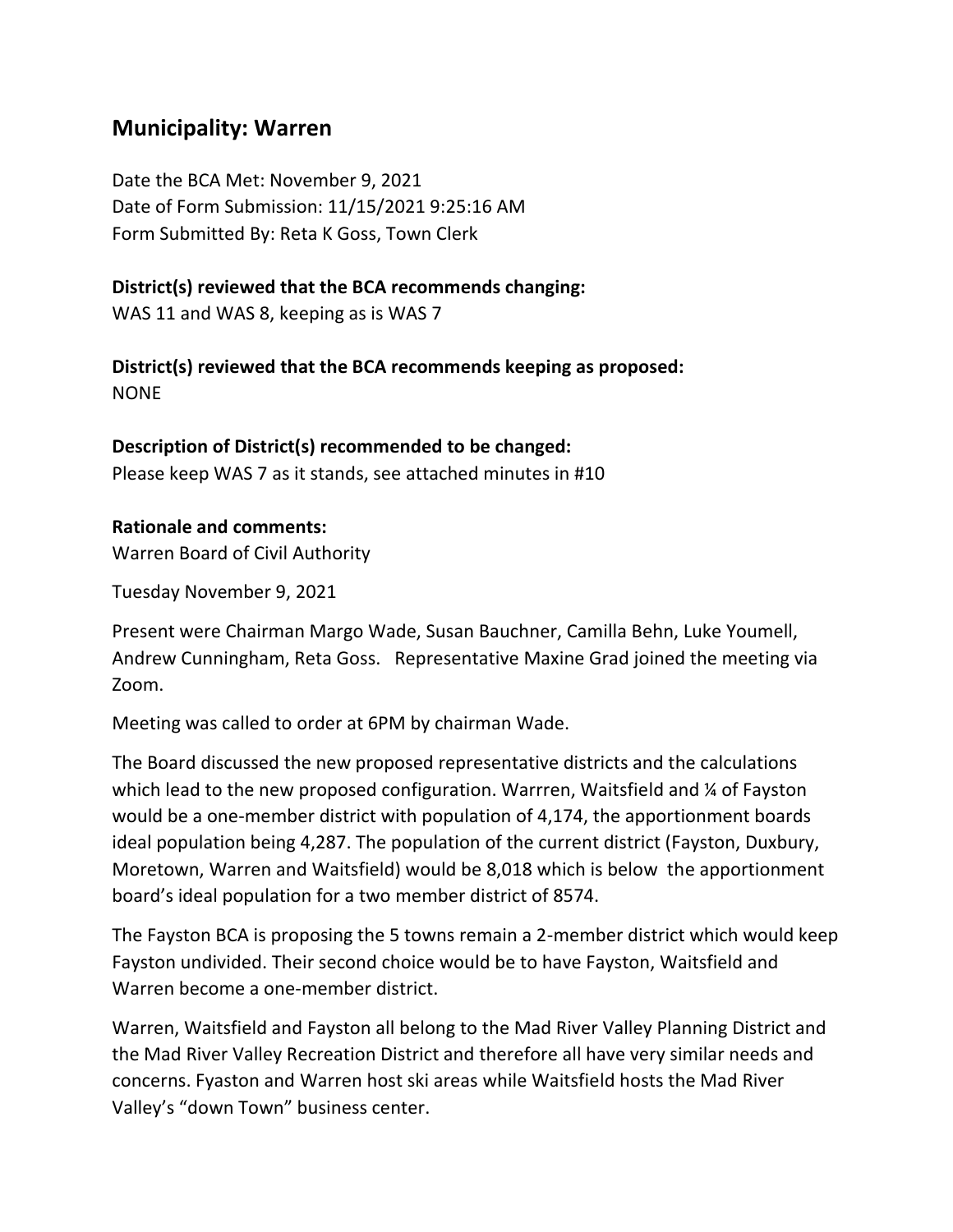Representative Grad added "that the districts should be created that preserve existing political boundary lines, recognize and maintain patterns of geography, social interaction, political ties and common interest and use compact, contiguous territory."

The board felt that keeping the five towns together as a 2-member district was ideal but would also support a 1-member district including Fayston, Waitsfield and Warren.

After discussion, the Warren Board of Civil Authority voted to join Fayston in support of their proposal that would keep Fayston as a whole and either keep the existing 2 member district intact or form a new district with the three Mad River Valley towns of Fayston, Waitsfield and Warren.

Motion to adjourn at 6:15PM made and seconded.

Minutes reviewed and approved on November 11, 2021.

Respectfully submitted

Reta Goss

Warren Town Clerk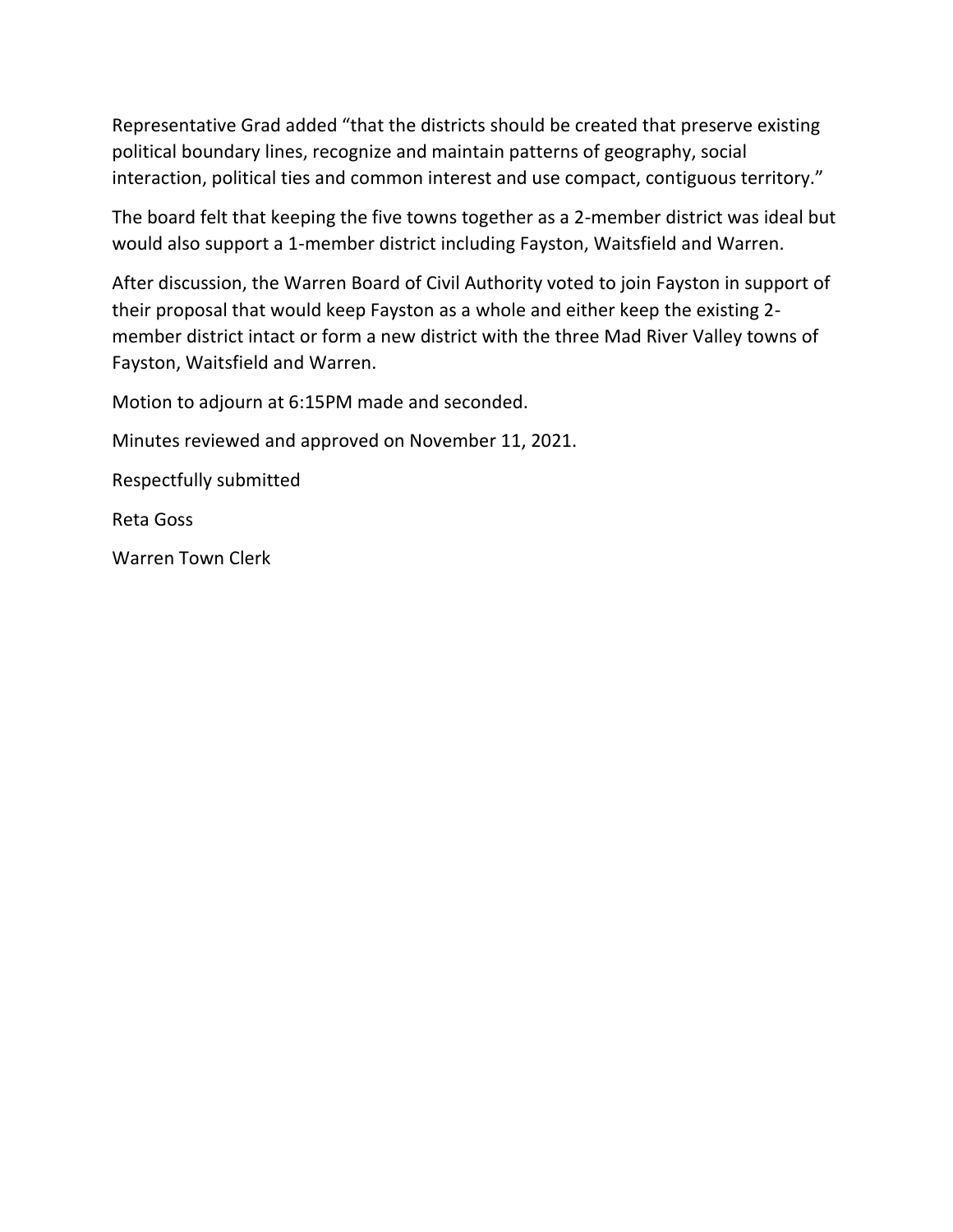## **Municipality: Washington**

Date the BCA Met: 11/11/2021 Date of Form Submission: 11/12/2021 3:16:06 PM Form Submitted By: Peter A. Carbee, BCA

### **District(s) reviewed that the BCA recommends changing:**

ORA-4, ORA-2

**District(s) reviewed that the BCA recommends keeping as proposed:**

### **Description of District(s) recommended to be changed:**

Please see comments

### **Rationale and comments:**

The Board of Civil Authority of the Town of Washington met on Nov 11, 2021, to review the Vermont Legislative Apportionment Board's maps and recommendations to the Vermont Legislature for the reapportionment of the Vermont House and Senate.

After substantial discussion (including mention of tar and feathers) the Washington BCA wishes to express our vehement disagreement with the Apportionment Board's plan to arbitrarily divide the Town of Washington between two Districts.

The primary objection to having Washington split is in the nature of the town itself. Geographically, the town is divided along a north and south axis by the Washington Heights. This divide is substantial enough that the Town needs to contract with two separate ambulance services as response times from the one service was endangering the population of south Washington. Additionally, those residents south of the Heights receive their mail from Chelsea. We feel that if the town becomes additionally severed on an east/west axis by the Legislature we may very well lose all semblance of being an integrated community.

Additionally, the mechanics of setting up two voter check lists, or requiring proof of street residency, or setting up and staffing a second polling place so that the voters in the "west" portion of town would be able to cast their votes within their election district, would exceed "difficult" and border on "impossible" for our town.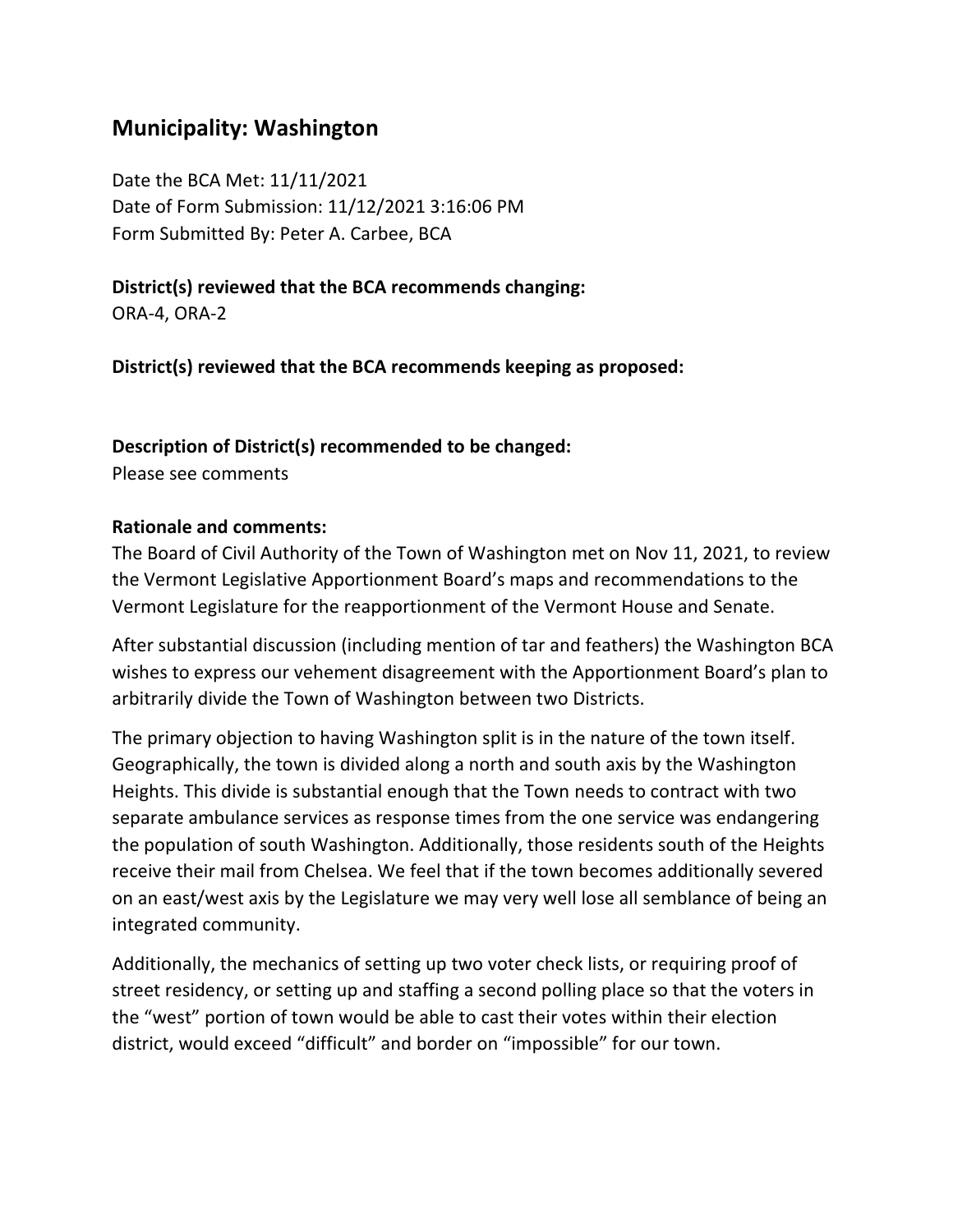We fully understand the one person one vote constraints imposed upon the Apportionment Board, but after reviewing the numbers, we see no reason to split the town.

If Washington (in its entirety) were to be placed in District ORA-4, comprised of the towns of Chelsea, Corinth, Vershire, and Washington, the combined population would be 4392. This would represent a 2.4% positive deviation from the ideal of 4287. This would result in leaving District ORA-2 out of the 10% range. In addition to Williamstown's 3515 residents, ORA-2 would have to pull roughly 350 to 1200 residents from the neighboring towns of Barre Town, Brookfield, or Northfield.

As an alternative, Washington (in its entirety) could join Williamstown in ORA-2. The combined population of 4547 is still well within the range. In that case, the remaining ORA-4 would need to absorb approx. 500 residents from an adjoining town, possibly West Fairlee.

Also, at the meeting last night we reviewed the Senate Map proposals. While none of the proposed Senate districts were close to ideal, we felt that the Little proposal of August 24, linking our sleepy little town with the tourist meccas of Killington and Woodstock, to be the most unrealistic.

As a Board, we apologize for the short turnaround time for our comments to be considered in your deliberations. We were only recently apprised of the Nov. 15 deadline.

As a member of the Washington BCA, I expect to join your Monday meeting via Zoom, in order to answer any questions you may have concerning our objections to your plan.

Respectfully submitted,

Peter Carbee

accuratecounts.vt@gmail.com

802 279 8457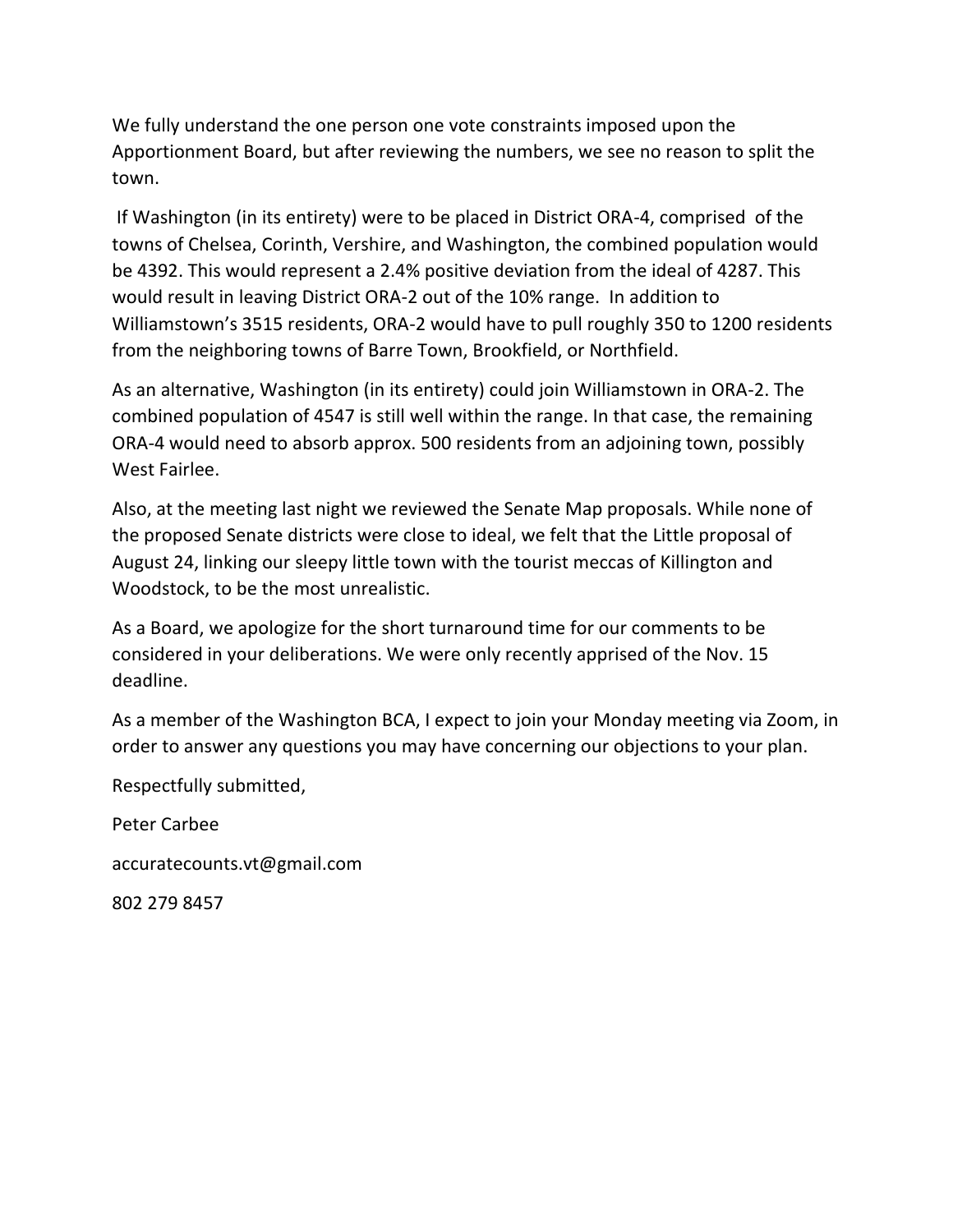# **Municipality: Waterbury**

Date the BCA Met: 11/04/2021 Date of Form Submission: 11/9/2021 2:24:16 PM Form Submitted By: Robert Dostis, Vice Chair of BCA

### **District(s) reviewed that the BCA recommends changing:**

districts CHI-WAS-1 and WAS-1

### **District(s) reviewed that the BCA recommends keeping as proposed:**

Waterbury BCA does not recommend keeping the district as proposed. We recommend keeping it as it currently is: Washington-Chittenden-1 , a two-member district that serves the entirety of the towns of Waterbury, Bolton, Buel's Gore and Huntington

### **Description of District(s) recommended to be changed:**

The Waterbury Board of Civil Authority recommends that the proposed districts CHI-WAS-1 and WAS-1 be changed to its current configuration as the Washington-Chittenden District, a two-member district that serves the entirety of the towns of Waterbury,

#### **Rationale and comments:**

The Waterbury Board of Civil Authority has these reasons for proposing this change:

Regarding the benefits of the current two-member district:

Waterbury is well-served by the current two-member district.

The current two-member district only deviates by 21 people from the ideal population numbers, while the proposed single-member districts proposed by the LAB each deviate by 7%.

The shared two-member district with Huntington, Bolton and Buel's Gore has worked successfully for the past decade.

Regarding the single-member districts proposed by the Legislative Apportionment Board:

The proposed division splits the town of Waterbury and places hundreds of Waterbury residents in a minority status in the CHI-WAS-1 District. A larger group of Waterbury residents would make this division more equal.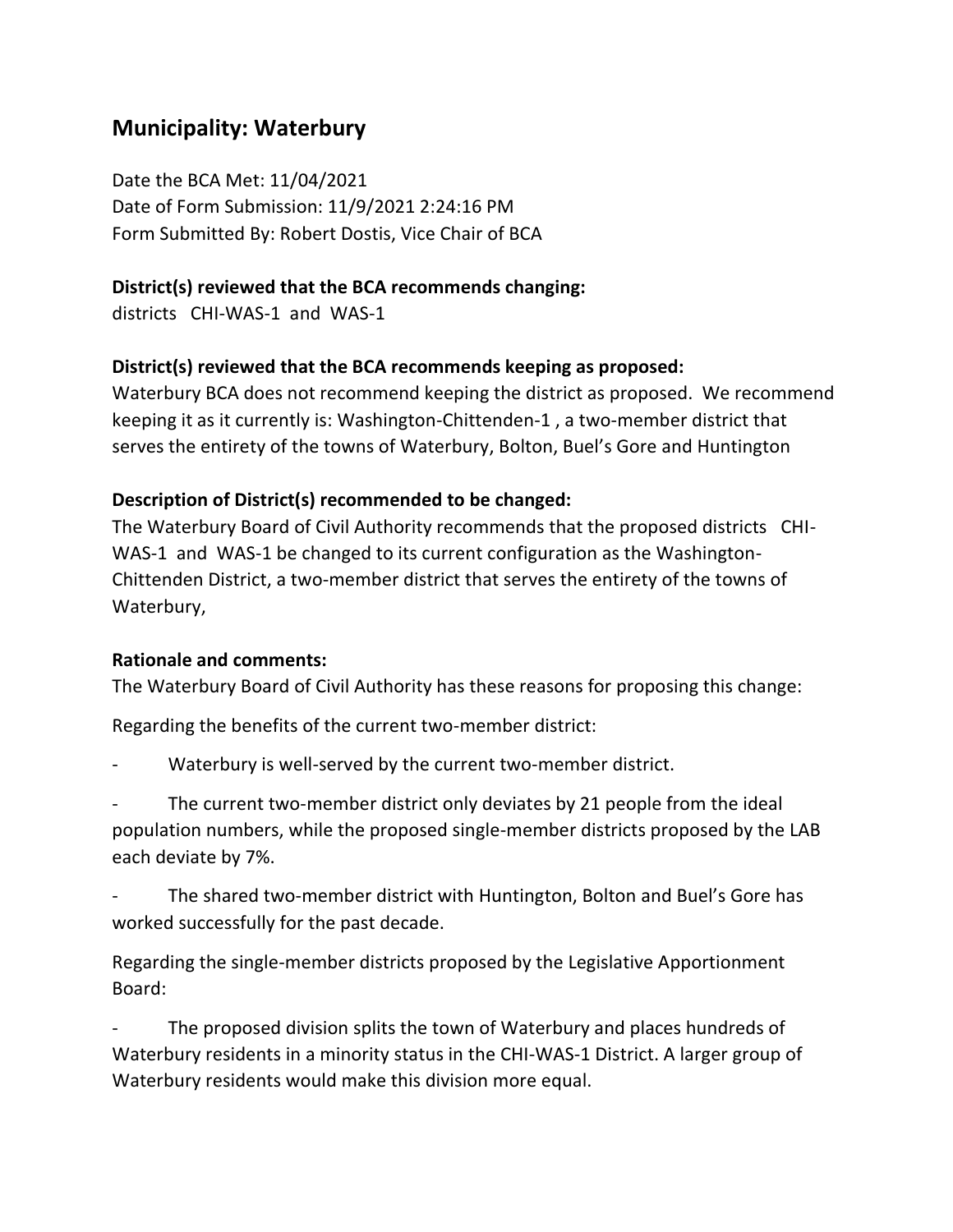The proposed division of Waterbury splits up neighborhoods, and disadvantages residents of those areas that end up in WAS-CHI-1. It also divides them from their historical and cultural connections in Waterbury.

The portion of Waterbury chosen to be placed into WAS-CHI-1 has strong commonalities with the rest of the town of Waterbury

Waterbury's decades-long challenge with seeing itself as a separate town and village, rather than as one community – a divisive issue only resolved by the dissolution of the village in 2018 – will be reactivated with the districts proposed by the LAB.

The proposed division in the town of Waterbury appears to be drawn specifically to gerrymander Waterbury's incumbent representatives requiring that they run against each other if they seek reelection.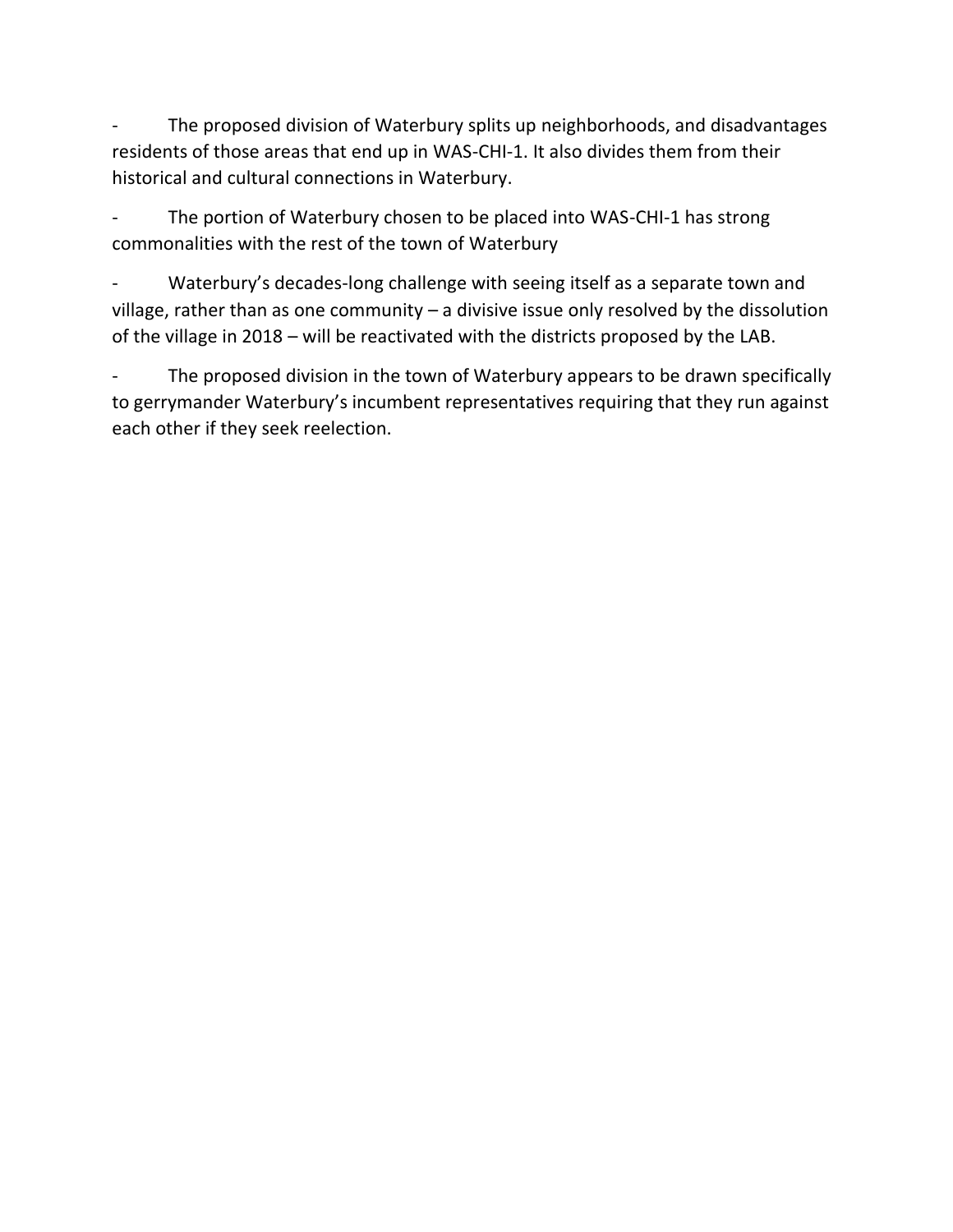# **Municipality: WEATHERSFIELD**

Date the BCA Met: Tuesday, November 9, 2021 Date of Form Submission: 11/15/2021 4:16:14 PM Form Submitted By: FLO-ANN DANGO, TOWN CLERK

#### **District(s) reviewed that the BCA recommends changing:**

Weathersfield, Cavendish adding Baltimore WSR-2 4463 - no changes

#### **District(s) reviewed that the BCA recommends keeping as proposed:**

Weathersfield, Cavendish adding Baltimore WSR-2 4463

### **Description of District(s) recommended to be changed:**

Weathersfield, Cavendish & Baltimore

#### **Rationale and comments:**

The BCA has no problem with the proposed map by adding Baltimore to our district of WSR-2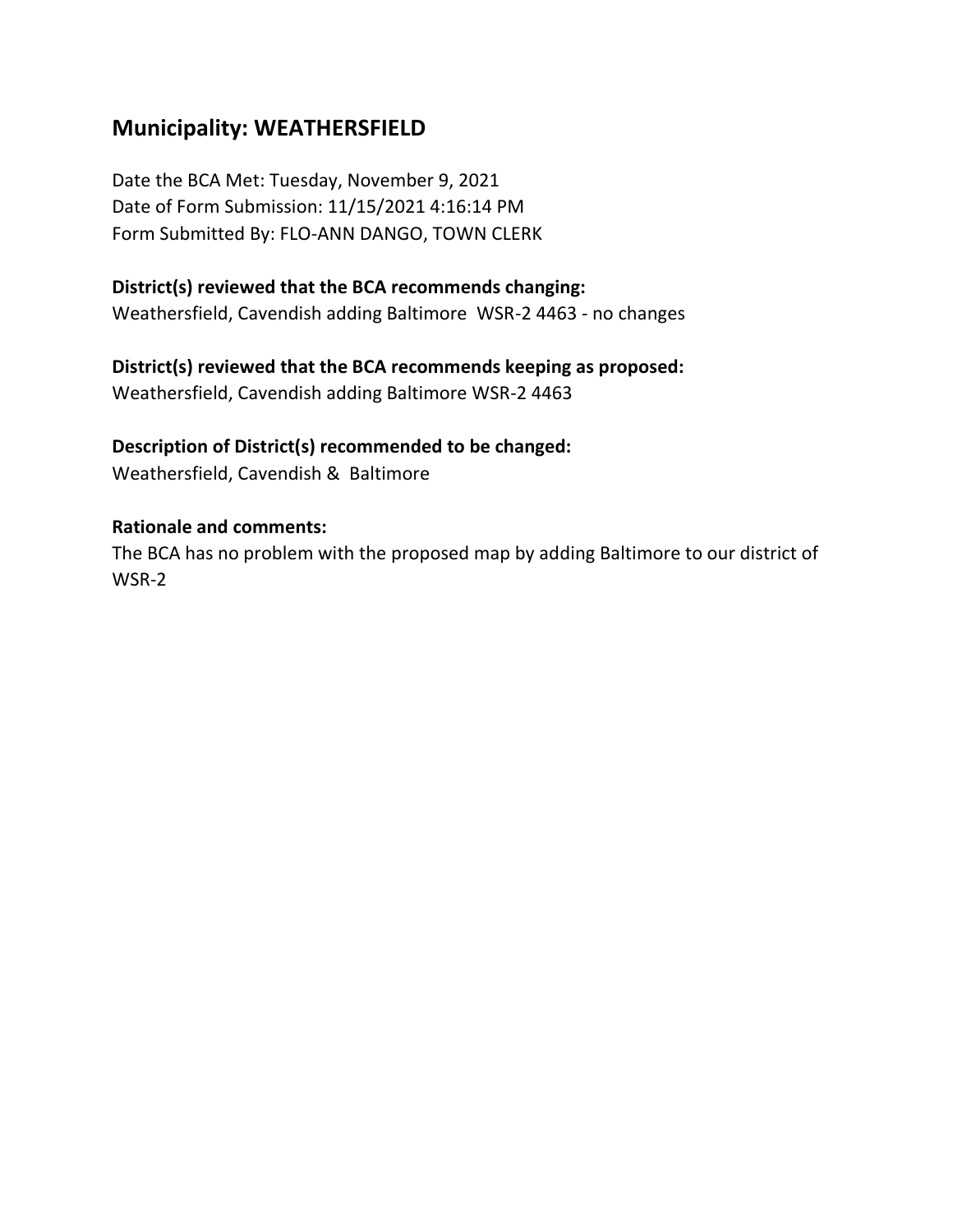### **Municipality: wells**

Date the BCA Met: 11/4/21 Date of Form Submission: 11/4/2021 10:57:24 AM Form Submitted By: nora sargent, town clerk

#### **District(s) reviewed that the BCA recommends changing:**

rut-4 and ben-rut-2

**District(s) reviewed that the BCA recommends keeping as proposed:**

#### **Description of District(s) recommended to be changed:**

wells will be split into rut-4 and ben -rut 2 we oppose this, The representative will logistically not be able to get to all the areas for meeting due to the splits but if you say split middletown by East/West street the representative will be able to hi

#### **Rationale and comments:**

wells will be split into rut-4 and ben -rut 2 we oppose this, The representative will logistically not be able to get to all the areas for meeting due to the splits but if you say split middletown by East/West street the representative will be able to hit all the meetings as you have to drive through middletown to get to Ira. The town of Wells is very small and we have a hard time staffing the elections as it is and we feel we will be incapable of staffing for two checklist and two ballots and feel this will be mass confusion for the folks based on the way the town will be split. We would prefer our town stay as one district. The way it is split that is most of our population so it does not make sense to split it up again we would prefer to stay as one district.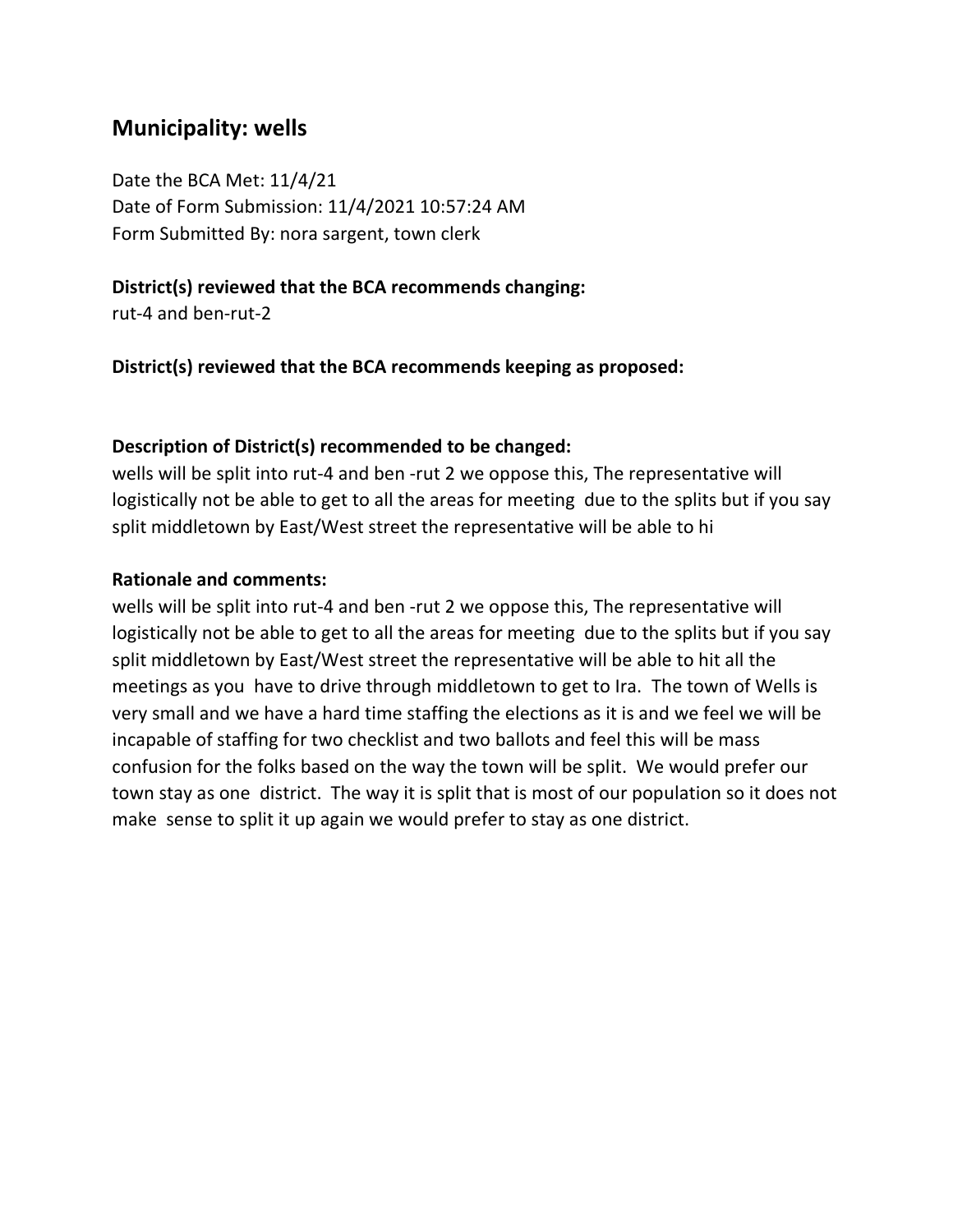## **Municipality: West Rutland**

Date the BCA Met: November 8,2021 Date of Form Submission: 11/15/2021 1:16:02 PM Form Submitted By: Christine Wener, Town Clerk

# **District(s) reviewed that the BCA recommends changing:**

RUT-3

### **District(s) reviewed that the BCA recommends keeping as proposed:** RUT-2

# **Description of District(s) recommended to be changed:**

West Rutland would like to keep our district as it is with Two representatives.

### **Rationale and comments:**

keeping it would give us more contacts in Montpelier and for questions we may have to either one of them.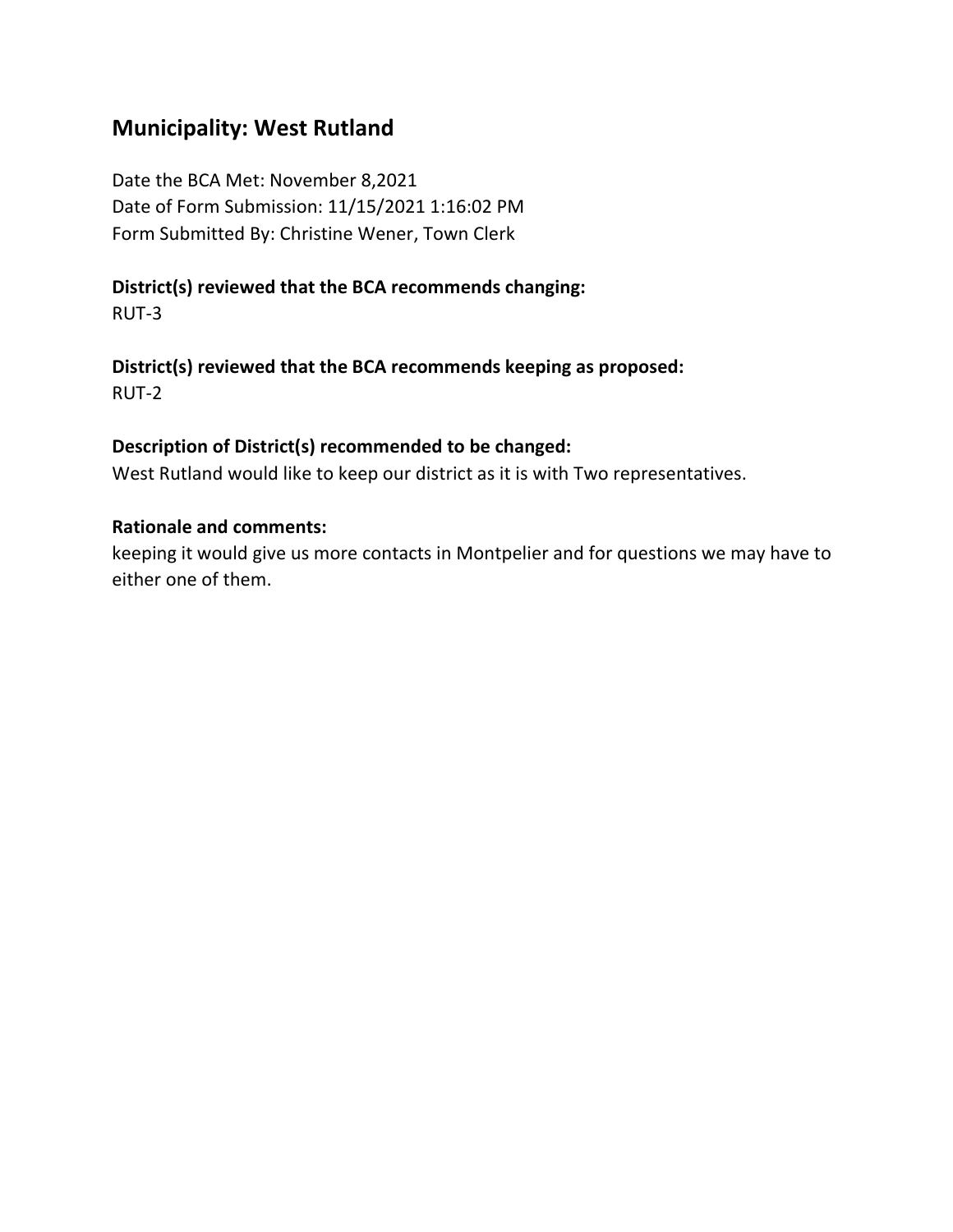# **Municipality: WESTMINSTER**

Date the BCA Met: NOVEMBER 1, 2021 Date of Form Submission: 11/2/2021 4:00:52 PM Form Submitted By: TOBY YOUNG, BCA MEMBER, SELECTBOARD MEMBER, FORMER STATE REPRESENTATIVE

**District(s) reviewed that the BCA recommends changing:**

WDM-6

**District(s) reviewed that the BCA recommends keeping as proposed:**

WE DO NOT RECOMMEND KEEPING DISTRICT WDM-6 AS PROPOSED.

## **Description of District(s) recommended to be changed:**

WE ARE PROPOSING TO KEEP OUR CURRENT DISTRICT WDH-4 AS IT NOW STANDS WITH THE ADDITION OF THE ENTIRE VILLAGE OF NORTH WESTMINSTER PLUS THE ENTIRE TOWN OF BROOKLINE. WE SUPPORT THE CONTINUATION OF TWO MEMBER REPRESENTATION. THIS MODEL HAS PROVIDED GREATER

## **Rationale and comments:**

WE BELIEVE THAT THE COMMITTEE HAS FAILED TO RECOGNIZE THE PATTERNS OF SOCIAL INTERACTION, POLITICAL TIES AND COMMON INTEREST. THE CONFIGURATION THAT WESTMINSTER HAS PROPOSED KEEPS THE TOWNS COMPACT AND CONTINUOUS WITH SHARED BORDERS AS THE GENERAL ASSEMBLY SEEKS TO MAINTAIN.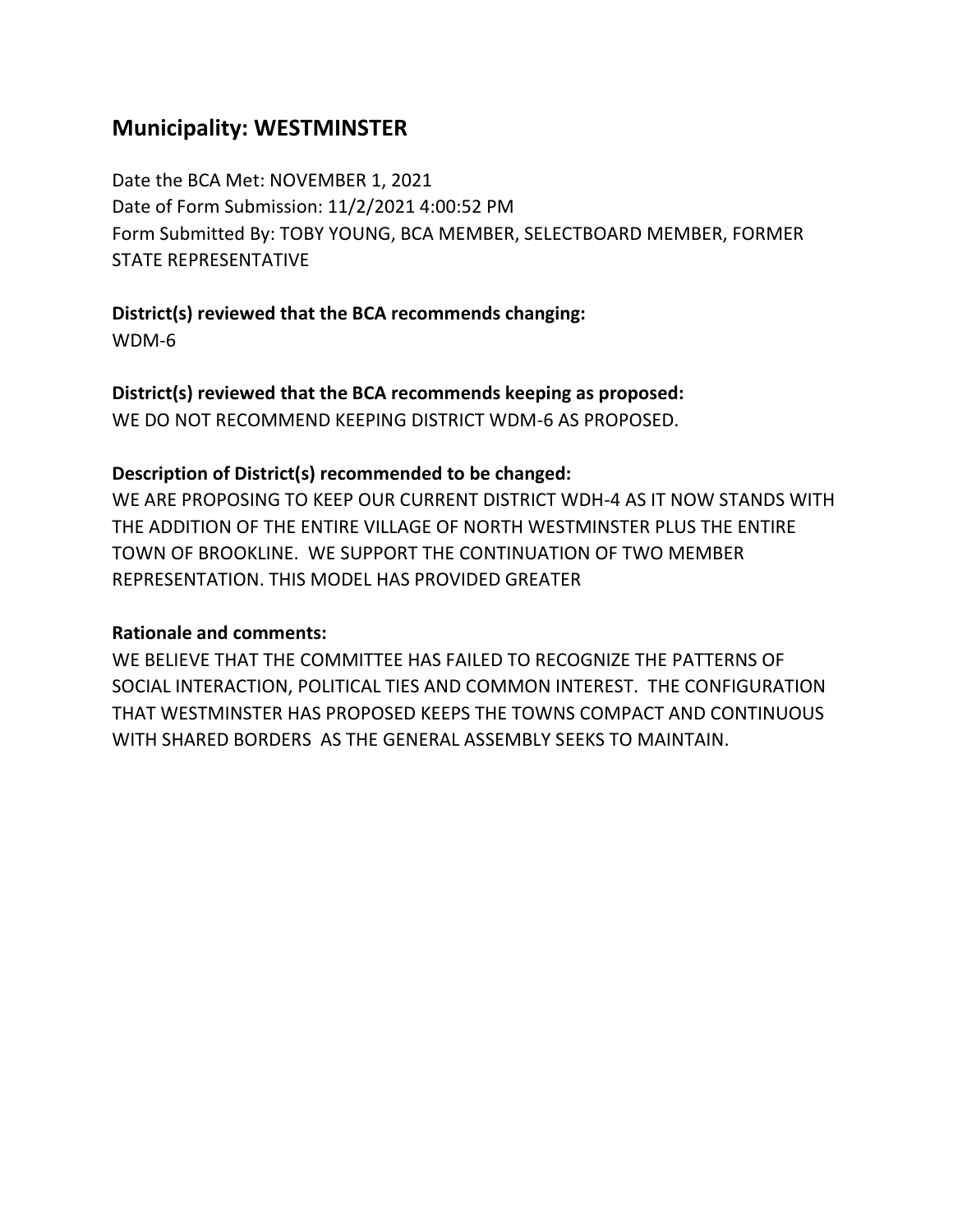# **Municipality: Westmore**

Date the BCA Met: Nov. 8, 2021 Date of Form Submission: 11/14/2021 6:07:21 PM Form Submitted By: Linda Michhniewicz, BCA Designee

### **District(s) reviewed that the BCA recommends changing:**

ORL ESX 1 and ORL 4

**District(s) reviewed that the BCA recommends keeping as proposed:**

### **Description of District(s) recommended to be changed:**

Recommended District would be ORL 4 which would include the towns of Barton, Glover and Westmore

### **Rationale and comments:**

The Town of Westmore Board of Civil Authority is submitting our feedback and recommendation to the proposed House District Map by the Legislative Apportionment Board. After reviewing the proposed district map, we are recommending that Westmore be moved from ORL ESX-1 to ORL 4. Our recommendation is based on the common interest Westmore shares with Barton and Glover, the two towns in the proposed ORL 4 district. Those common interests include emergency services; public schools; economic and mutual government services including, as examples, public utilities, retail, banking, fuel, libraries, senior citizen services. Westmore does not have the municipal infrastructure to support these services and relies on the Barton and Glover communities to provide these vital services to our residents. Westmore does not have these strong connections to the towns in ORL ESX-1, and the geography of the region prohibits easy access to those communities.

The Westmore BCA has the "local knowledge" to advise the Legislative Apportionment Board in determining the best placement for the town in the proposed House Districts.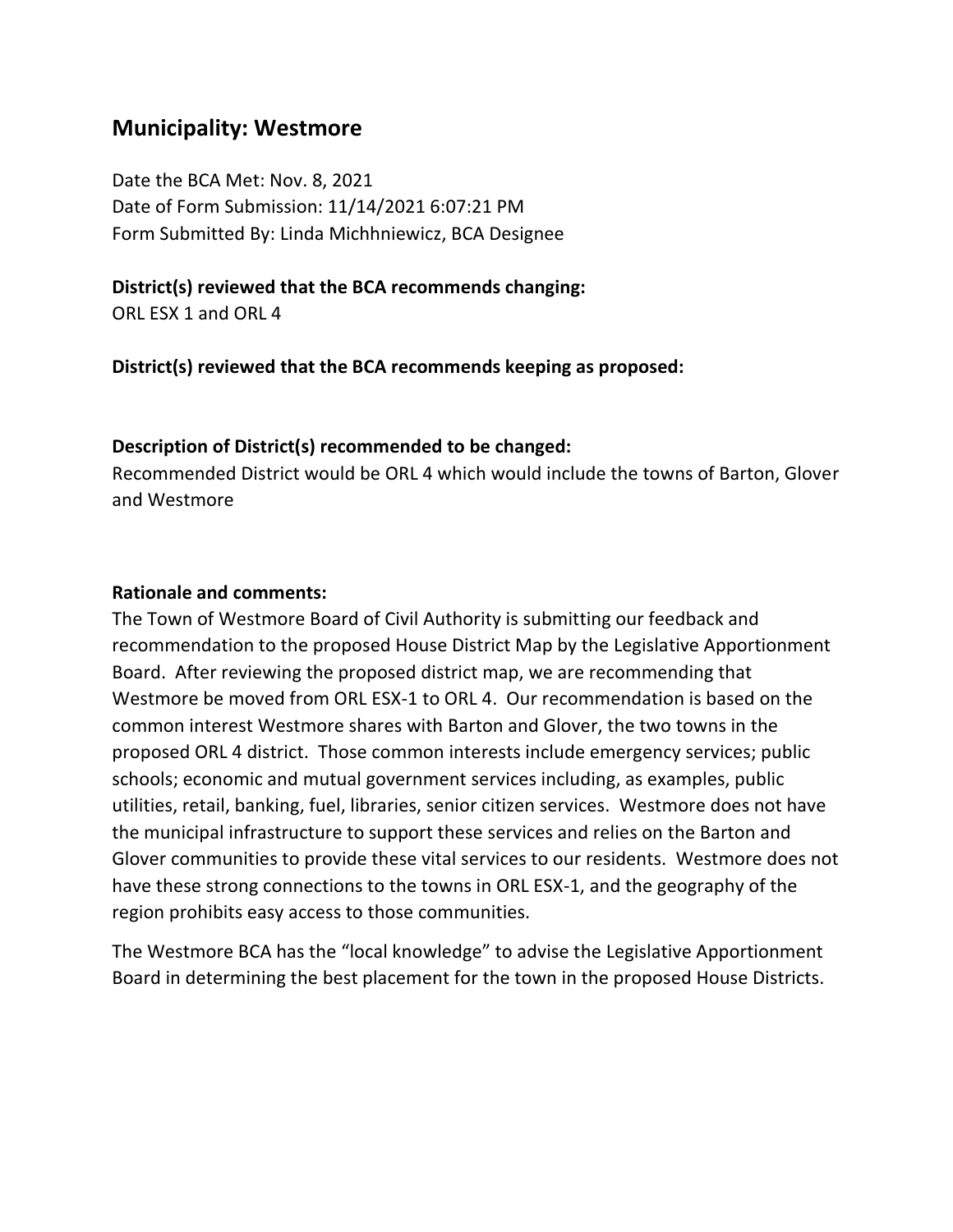# **Municipality: Weston**

Date the BCA Met: October 21 and 26, 2021 Date of Form Submission: 11/5/2021 10:29:15 AM Form Submitted By: Kim Seymour, Town Clerk

**District(s) reviewed that the BCA recommends changing:**

BEN-RUT

**District(s) reviewed that the BCA recommends keeping as proposed:**

### **Description of District(s) recommended to be changed:**

The Weston Board of Civil Authority proposes a different configuration of the House District. We recommend combining the towns of Weston, Londonderry, Winhall, Landgrove and Peru as shown on the table.

### **Rationale and comments:**

Re: District BEN-RUT

The Weston Board of Civil Authority has met and considered the proposed BEN-RUT House District, which would combine Weston with Mount Tabor, Dorset and Danby. The Board strongly disagrees with the proposal.

We have been guided by the provision in the Vermont Constitution which provides: "In establishing representative districts, which shall afford equality of representation, the General Assembly shall seek to maintain geographical compactness and contiguity..." – Chapter II, §13, Vt. Constitution

There is further guidance from the Vermont State Archives and Records Administration; "Apart from conforming to the mathematical standard of equal representation, districts also should be compact and contiguous. The towns comprising a district should share borders and otherwise be geographically proximate to one another".

The proposed BEN-RUT District does not conform to these criteria.

The Town of Weston and the Towns of Mount Tabor and Danby may appear to "share borders and be geographically proximate to one another" on a map, but the reality is that there is no road connection between Weston and Mount Tabor and thus no way to go through Mount Tabor to get to Danby.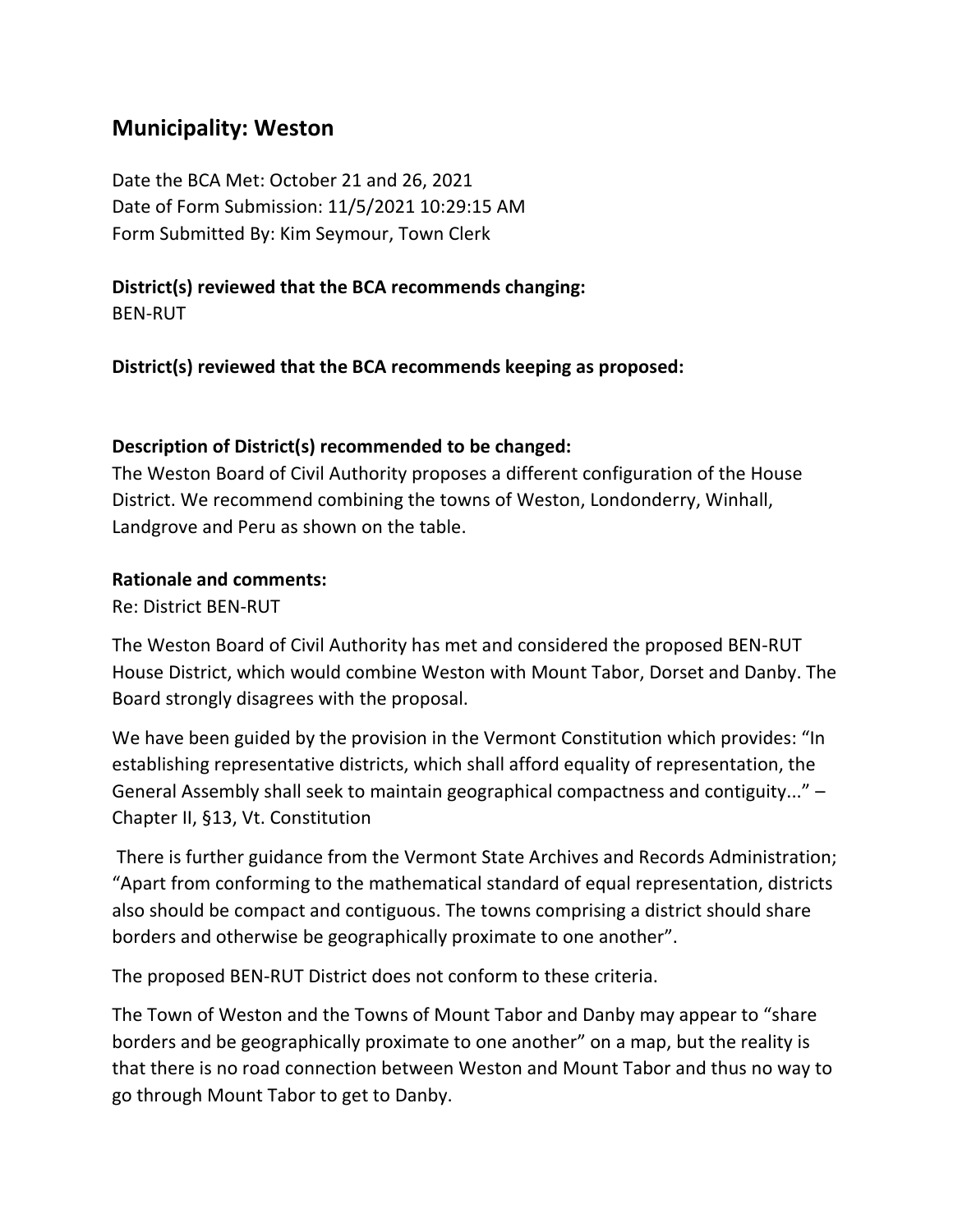The road connection between Mount Tabor and Danby is described on the Green Mountain National Forest website as "Danby-Mount Tabor Road: This road is also known as Forest Road 10 and it travels east from Danby / Mt. Tabor over the Green Mountains to the Peru / Londonderry area. Along this road, built by the Civilian Conservation Corps in the 1930's, there are several vistas and a picnic area, the Big Branch Day Use Area. Plenty of wildlife viewing opportunities can be found traveling along this forested road. (Closed in winter).

From the website http://distancescalculator.com › Vermont › Weston

"The straight distance between Weston, VT and Danby, VT is 13.35 mi, but the driving distance is 31.94 mi. It takes 1 hour 3 mins to go from Weston, Vermont to Danby."

The proposed BEN-RUT District of Weston, Mount Tabor, Danby and Dorset is neither compact or contiguous.

The Weston Board of Civil Authority proposes a different configuration of the House District. We recommend combining the towns of Weston, Londonderry, Winhall, Landgrove and Peru as shown on this table.

|                                 |                    |  | LAB recommendation Weston BCA recommendation |     |      |
|---------------------------------|--------------------|--|----------------------------------------------|-----|------|
| Town Population Town Population |                    |  |                                              |     |      |
| WESTON 623 WESTON               |                    |  |                                              | 623 |      |
| MOUNT TABOR 210 LONDONDERRY     |                    |  |                                              |     | 1919 |
| DORSET 2123 LANDGROVE 177       |                    |  |                                              |     |      |
| DANBY 1284 PERU 531             |                    |  |                                              |     |      |
|                                 | TOTAL 4240 WINHALL |  | 1182                                         |     |      |
|                                 | TOTAL 4432         |  |                                              |     |      |

Rationale for the BCA recommended House District:

The five towns that make up the recommended House District are contiguous, geographically compact, afford equality of representation and share common services, schools, health care and public services.

• Winhall shares a common border with Londonderry and along with Londonderry has been a part of the current Windham-Bennington-Windsor District along with Weston since the 2000 Census.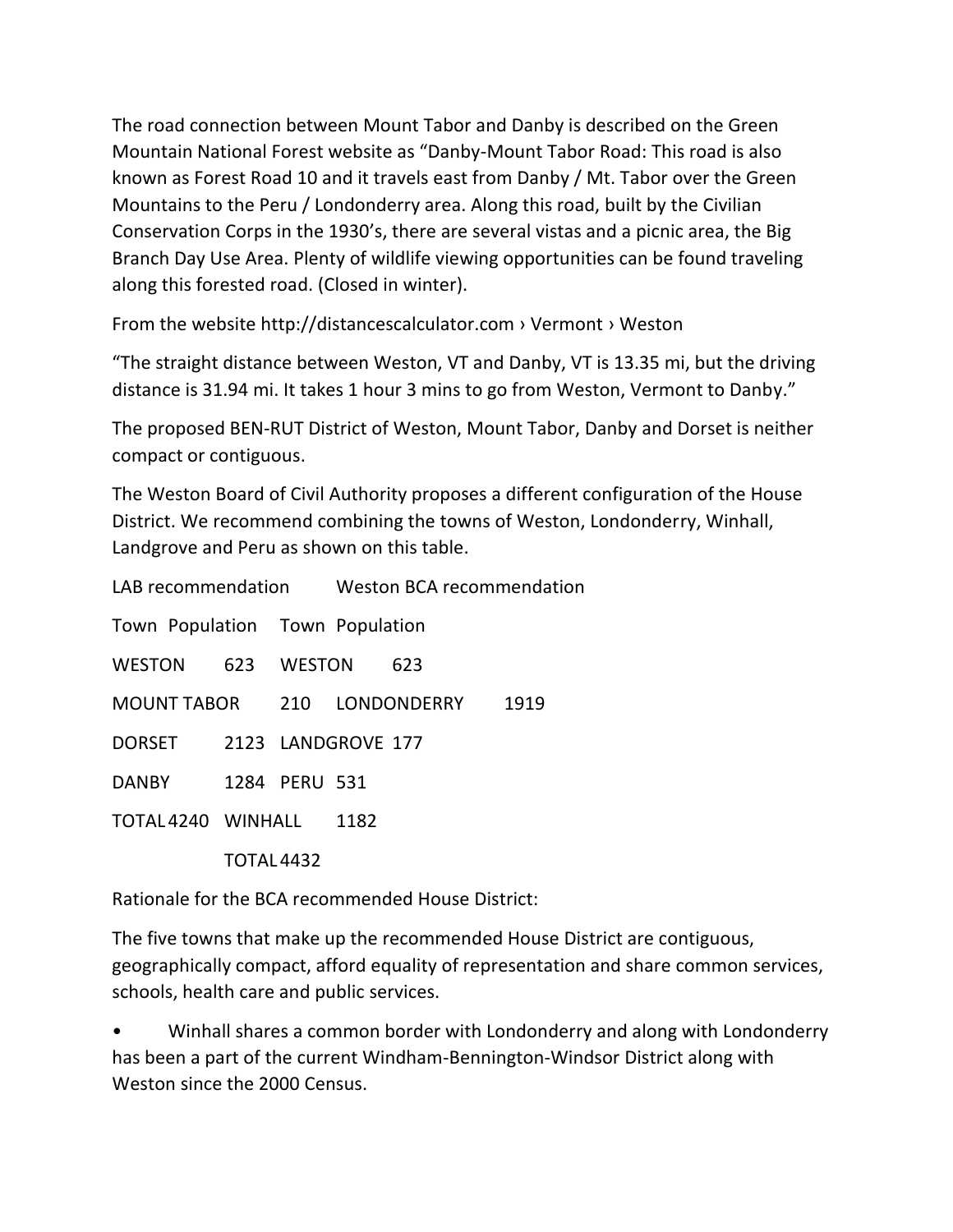• Education -- Weston, Londonderry, Landgrove and Peru are together served by the Flood Brook Union School. (Winhall's private Mountain School was founded in 1998.)

• Health care – Primary care for the five towns that comprise the recommended district is centered on the Mountain Valley Health Center in Londonderry.

• Recycling and transfer – Weston, Londonderry, Peru and Landgrove are together served by the Recycling and Transfer Station in Londonderry.

As the table shows, the BCA Recommended District adds 192 more individuals to the district population than the LAB recommendation, bringing the population to 4,432. This is 4.47% above the idealized sized district of 4,287 but well within the standard of substantial equality. As noted in the Criteria section of the State Archives and Records website, districts that "have an overall deviation of 10% or less are considered to have met the standard of substantial equality".

For all of these reasons, the Weston Board of Civil Authority respectfully urges the Legislative Apportionment Board t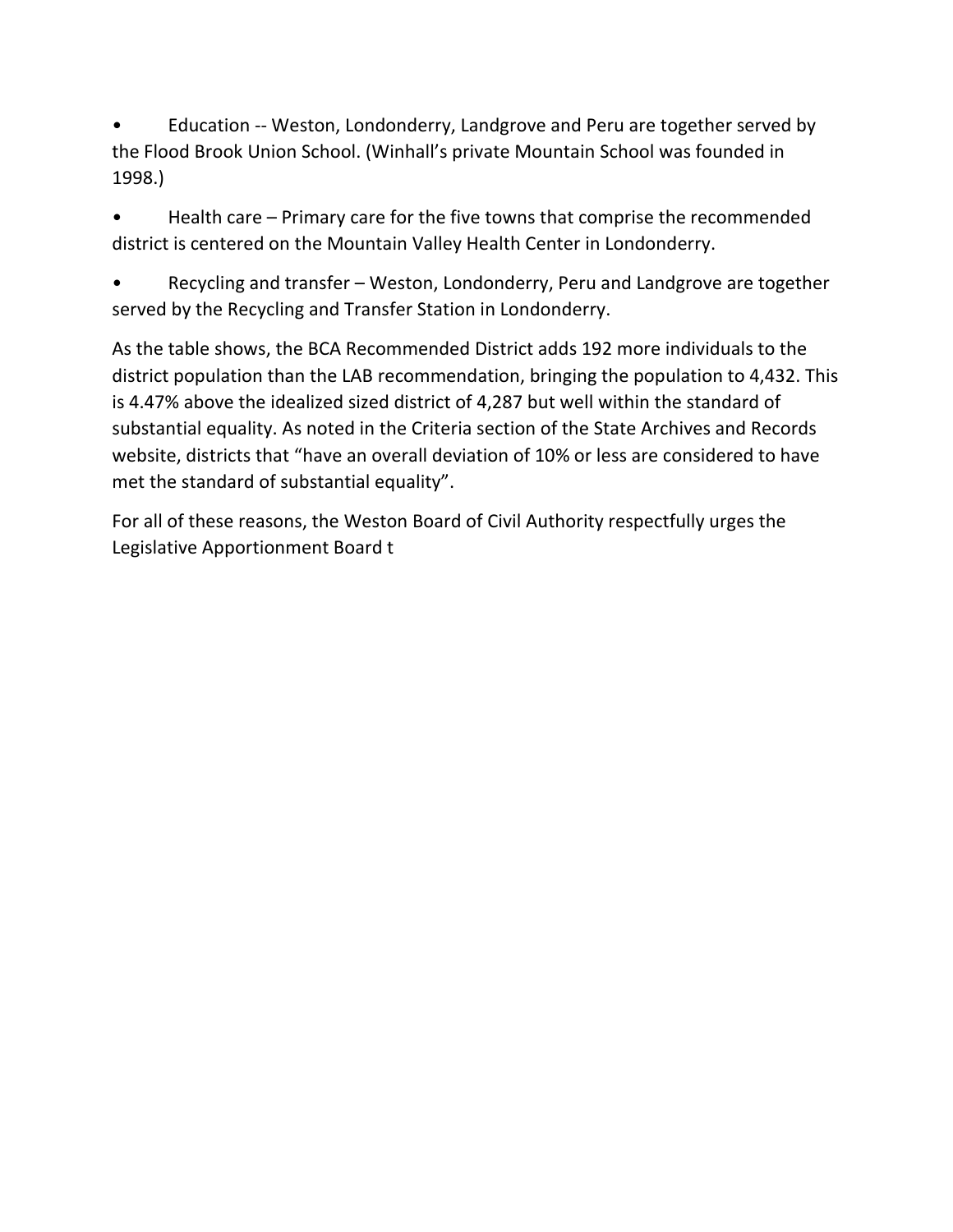# **Municipality: Whiting**

Date the BCA Met: November 3, 2021 Date of Form Submission: 11/3/2021 10:27:37 AM Form Submitted By: Heather Bouchard, Town Clerk/Treasurer

## **District(s) reviewed that the BCA recommends changing:**

We feel that the new proposal will be benificial for Whiting.

## **District(s) reviewed that the BCA recommends keeping as proposed:**

Whiting would like to see the new proposal for Whiting to go forward.

## **Description of District(s) recommended to be changed:** N/A

### **Rationale and comments:**

The new proposal honors the Cultural, Geography, Intact School District and Town/County lines .

We feel that they should try to split as few Town's as possible.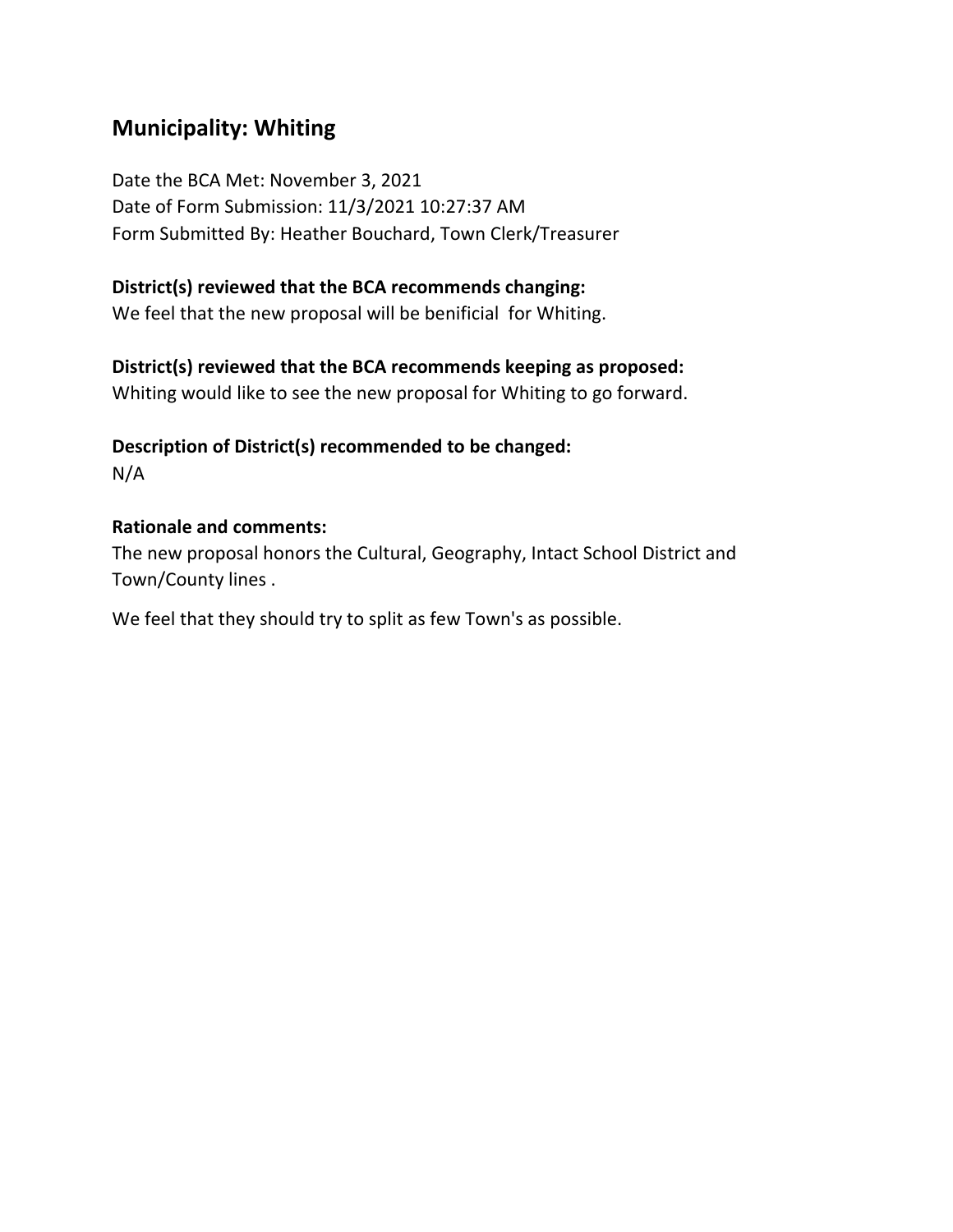# **Municipality: Williamstown**

Date the BCA Met: October 27, 2021 Date of Form Submission: 10/31/2021 2:59:24 PM Form Submitted By: Barbara Graham, Town Clerk

## **District(s) reviewed that the BCA recommends changing:**

## **District(s) reviewed that the BCA recommends keeping as proposed:**

Orange 2

### **Description of District(s) recommended to be changed:**

After much discussion, the majority of the BCA felt a one member district was the way to go.

### **Rationale and comments:**

BCA feels that the district as proposed would have better representation.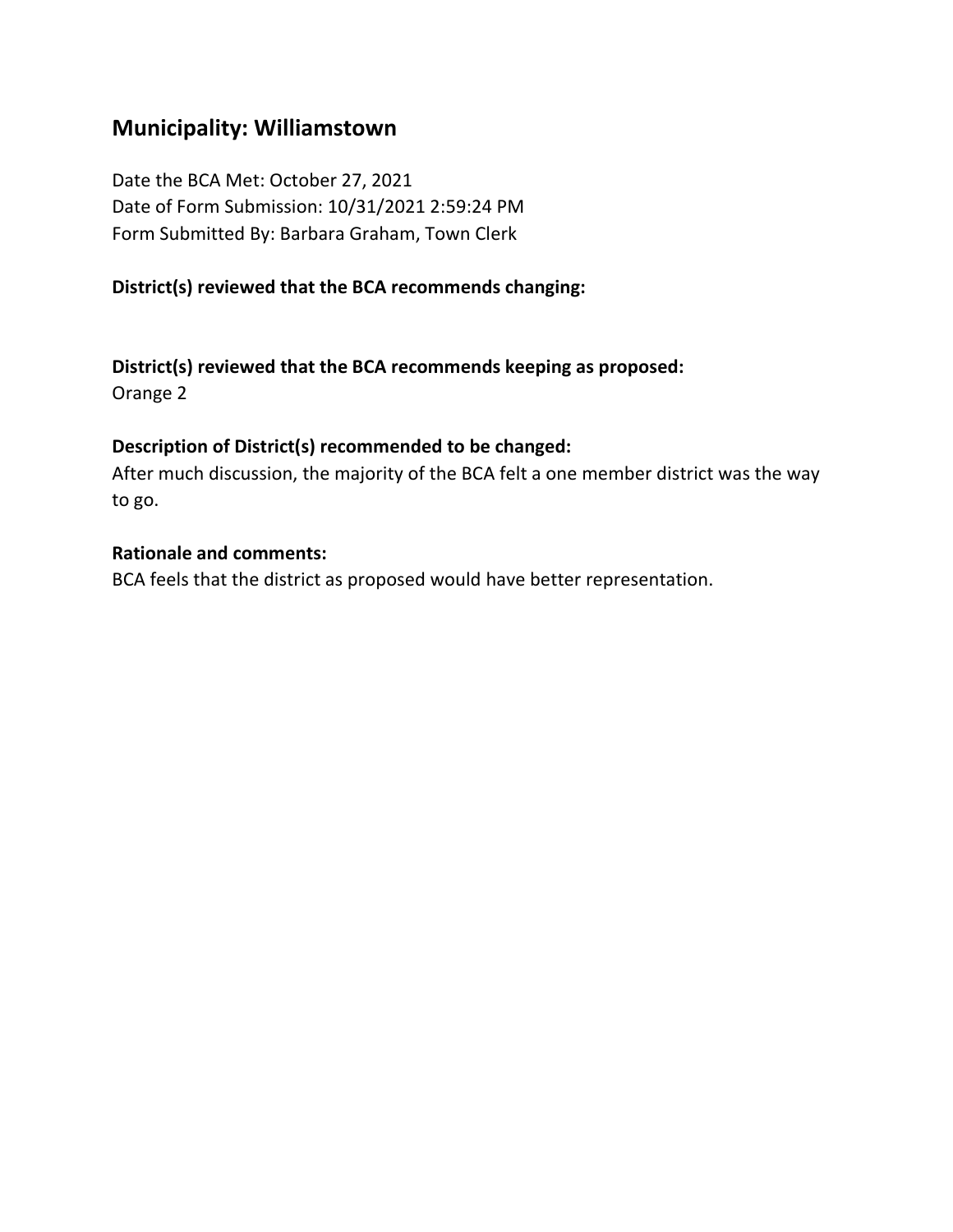# **Municipality: Williston**

Date the BCA Met: 11/08/2021 Date of Form Submission: 11/15/2021 4:23:50 PM Form Submitted By: Sarah Mason, Town Clerk on behalf of BCA Chair

## **District(s) reviewed that the BCA recommends changing:**

CHI-13-1, CHI-13-2, CHI-12-5

**District(s) reviewed that the BCA recommends keeping as proposed:**

None

## **Description of District(s) recommended to be changed:**

One district with two representatives comprised of as many Williston residents as statistically possible.

Proposed District CHI-12-5 be reconfigured with towns within our consolidated unified school district.

### **Rationale and comments:**

Legislative Apportionment Board

128 State Street

Montpelier, Vermont 05633-1101

The Williston Board of Civil Authority (BCA) met on November 8, 2021 to review the proposal from the Legislative Apportionment Board (LAB) for the Legislative District currently known as CHI-2. Williston is currently one district with two representatives covering the entirety of the town.

The 2021 LAB proposes:

(a) that Williston become two new districts (CHI-13-1 and CHI-13-2), each with one representative; and

(b) that a third, newly formed district (CHI-12-5), consisting of approximately 1,680 Williston residents, be shared with the City of South Burlington.

While the BCA understands that due to population growth, there is no longer a path forward for Williston to remain one district with two representatives, sharing a district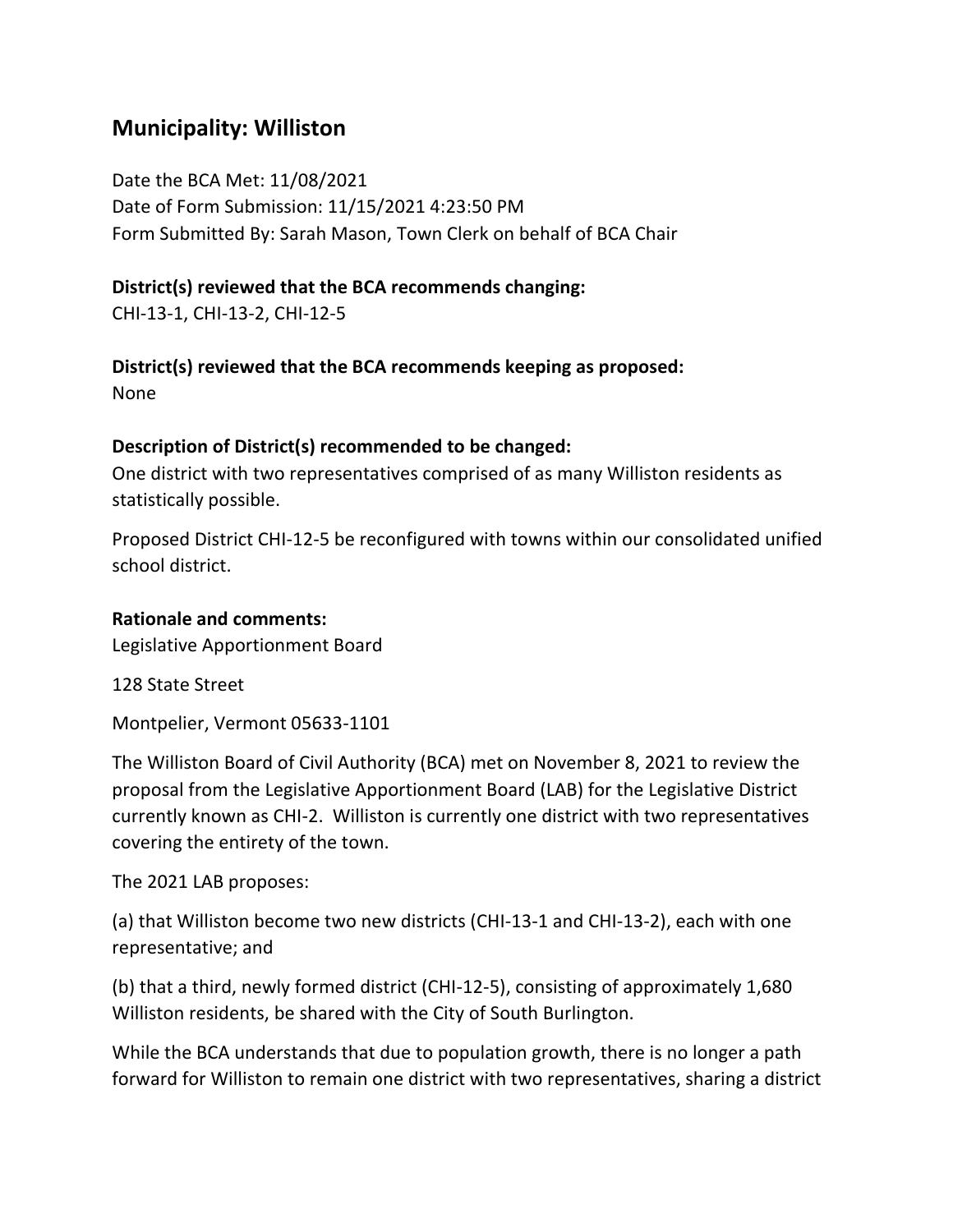with another municipality represents a major change for the approximately 1,680 (displaced) Williston residents who will no longer be included in CHI-2.

Upon careful reflection, neither proposal presented by LAB is satisfactory to the Williston BCA.

Specifically, the Williston BCA desires:

1. That Williston remain a single, two-member district comprised of as many Williston residents as is statistically possible; and

2. That displaced residents, who cannot Constitutionally remain part of be the voting district, be absorbed by a neighboring town which shares the same sense of community, the same school district, and other similar geo-political ideologies as Williston. With reference to the statutory factors set forth in 17 VSA §1903(b), Williston has a long-established sense of community and shares ideologies with the other four towns making up the Champlain Valley School District (CVSD). Conversely, Williston does not have a level of community connection with, nor does it share resources (such as a local library) with the City of South Burlington. As would be expected, So. Burlington has its own non-consolidated school system and the two communities share few county resources. Williston citizens/residents/voters are typically not acquainted with whomever is running for office in So. Burlington and they may not follow, or agree with, the politics of a city double the size of Williston.

In summary, the Williston BCA desires that the newly formed district consisting of Williston residents (currently conceptualized as CHI-12-5) be comprised of citizens who share similar, basic common interests and goals, including a consolidated school district, a library, a zip code and other social geographical commonalities. Aligning such communities will create a more cohesive and inclusive district; one that will reflect many commonalities among the citizens who will form a welcoming unit moving forward with the years of continued population growth to come in both Williston and its neighboring towns. Of note, prior to the configuration of the current districting, Williston has shared a representative within our unified school district.

After applying the factors of 17 VSA §1903(b), and after much discussion, the following motion was duly made, seconded, and approved by 13 members of the Williston Board of Civil Authority:

That the Board of Civil Authority make a recommendation to the Legislative Apportionment Board and the House Government Operations Committee that: a) the Town of Williston remain a single district with two representatives; and b) the proposed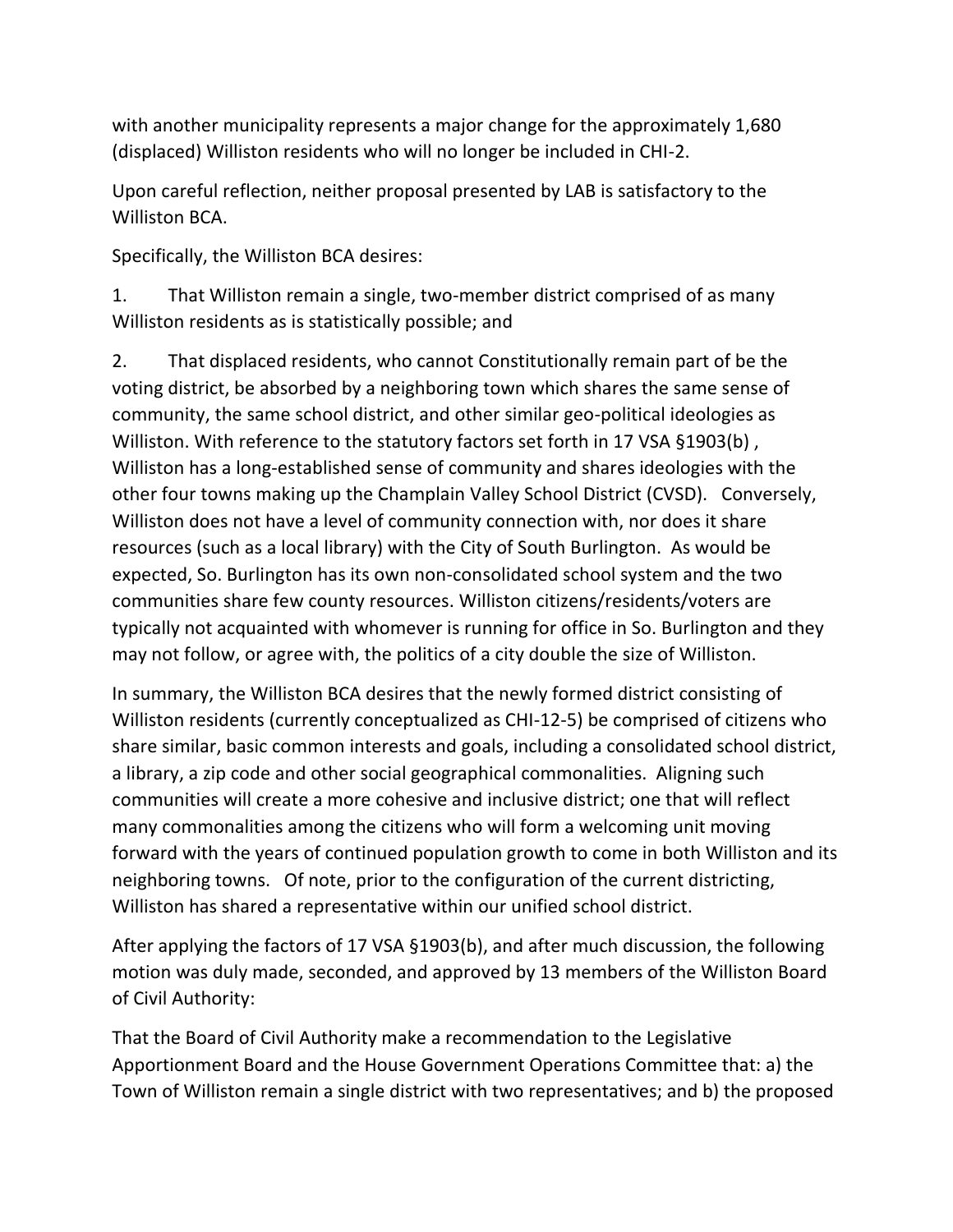district CHI-12-5 be altered to be comprised of a newly formed group of citizens from the same unified school district (CVSD) and other shared resources between our consolidated school communities.

Thank you for your consideration of this matter.

Sincerely,

Andy Mikell

Chair, Williston Board of Civil Authority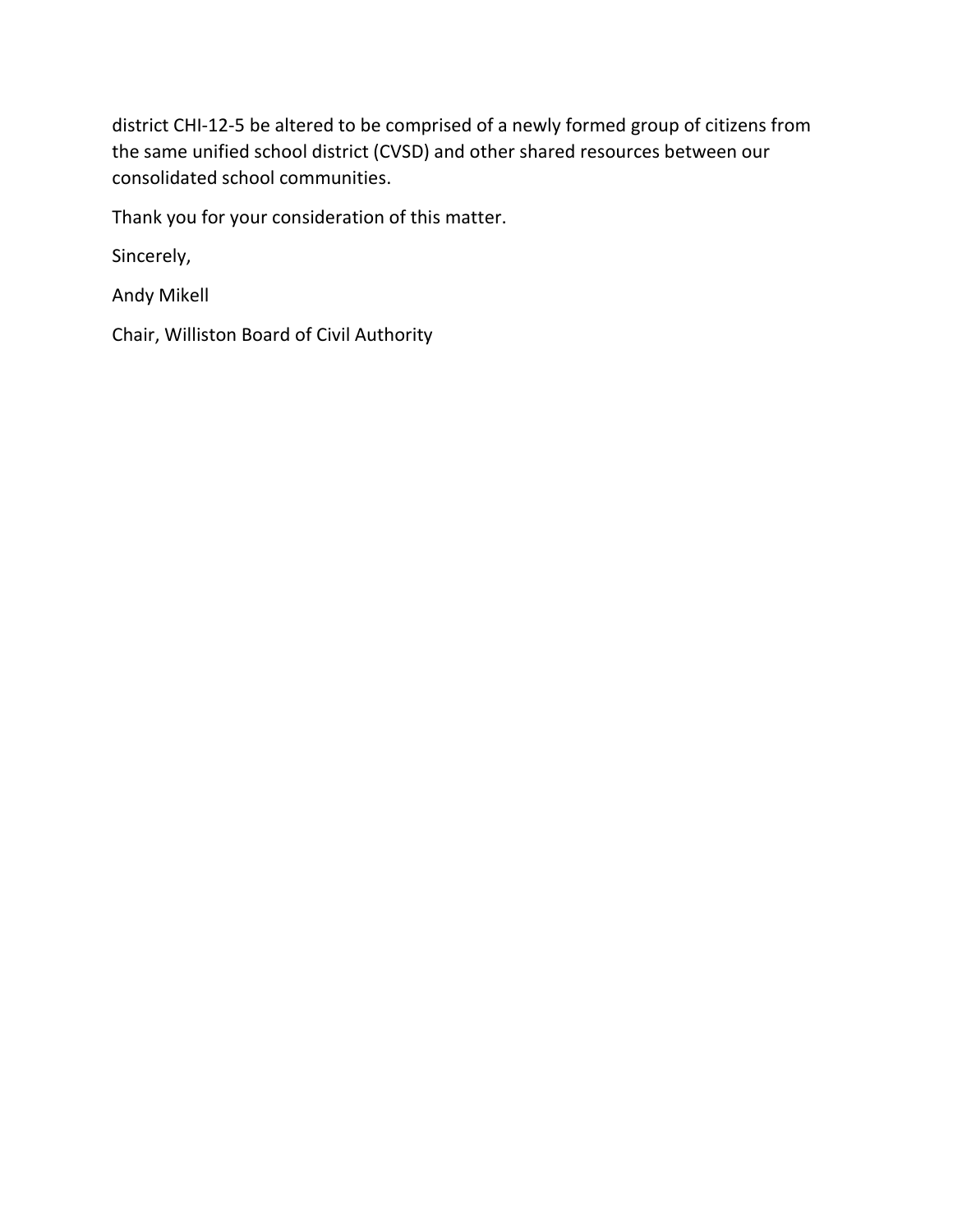# **Municipality: Windsor**

Date the BCA Met: November 8, 2021 Date of Form Submission: 11/15/2021 9:17:21 AM Form Submitted By: Amy McMullen, Town Clerk

## **District(s) reviewed that the BCA recommends changing:**

WSR-9 and WSR-8

## **District(s) reviewed that the BCA recommends keeping as proposed:**

Does not recommend WSR-9 and WSR-8

## **Description of District(s) recommended to be changed:**

The Windsor Board of Civil Authority encourages the creation of Windsor and the entirety of West Windsor as a single Representative district. (attachment emailed 11/15/2021)

## **Rationale and comments:**

1. The Windsor BCA recognizes that Windsor plus West Windsor has been a single Representative district in the past.

2. Windsor and West Windsor have strong community ties as well as sharing municipal services including police, fire, emergency response and a shared wastewater disposal system.

3. Windsor and West Windsor recently formed the Mount Ascutney School District, further strengthening community ties.

4. Attachment emailed 11/15/2021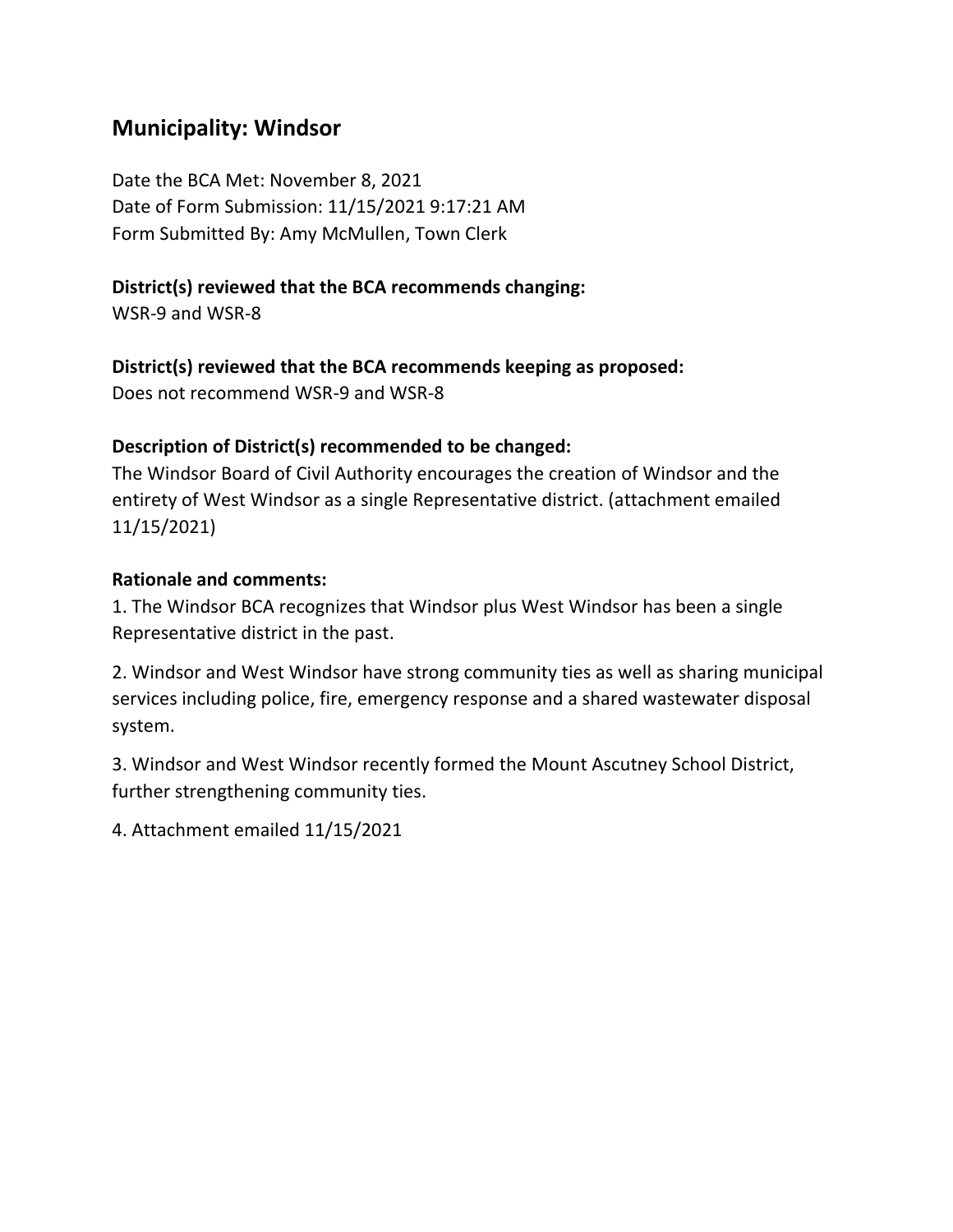# **Municipality: Winhall**

Date the BCA Met: November 1 , 2021 @ 9AM Date of Form Submission: 11/4/2021 12:43:48 PM Form Submitted By: Elizabeth Grant, Town Clerk/ BCA Clerk/ Town Treasurer

### **District(s) reviewed that the BCA recommends changing:**

**District(s) reviewed that the BCA recommends keeping as proposed:**

### **Description of District(s) recommended to be changed:**

Winhall-1182, Londonderry-1919, Peru-531, Stratton-440, Landgrove-177=4249 for total population of our preferred District

### **Rationale and comments:**

The BCA decided these towns align the best with one another and also stay within the recommended population numbers.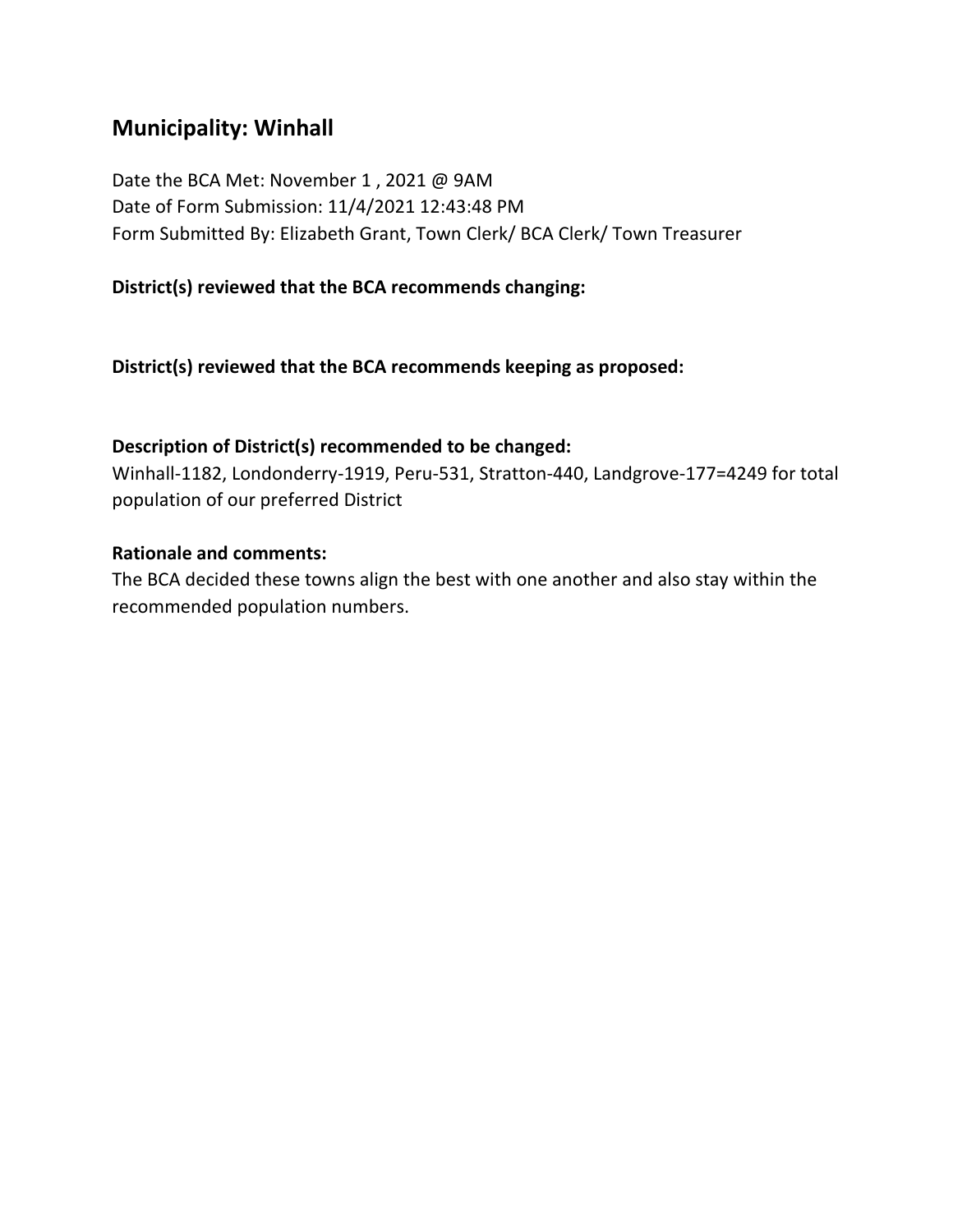# **Municipality: Winooski**

Date the BCA Met: October 27, 2021 Date of Form Submission: 11/2/2021 9:09:59 AM Form Submitted By: Carol Barrett, City Clerk

### **District(s) reviewed that the BCA recommends changing:**

Chittenden 11-1 and Chittenden 11-2

### **District(s) reviewed that the BCA recommends keeping as proposed:**

Chittenden (11-1) 2 member district

### **Description of District(s) recommended to be changed:**

Referenced in Title 17 Chapter 34 Section 1893

Previously, City of Winooski and a portion of the City of Burlington not included in Chittenden 6-1; 6-2; 6-3; 6-4; 6-5;, or 6-6. See Exhibit 1, 2 and 3; have allowed us to maintain two legislative representa

### **Rationale and comments:**

In our condensed City, we have one polling place. There are concerns of additional administrative burdens, costs and staffing if two polling places need to be maintained. Two separate districts would also divide inequities in our City and possibly appear to discriminate. Issues pertaining to but not limited to representation of all residents, legislator candidate availability, and housing. It has been determined that the west side of Winooski has increased poverty levels. In March 2022, Winooski will to be the first City implementing all citizen voting and are doing our best to navigate through this new process.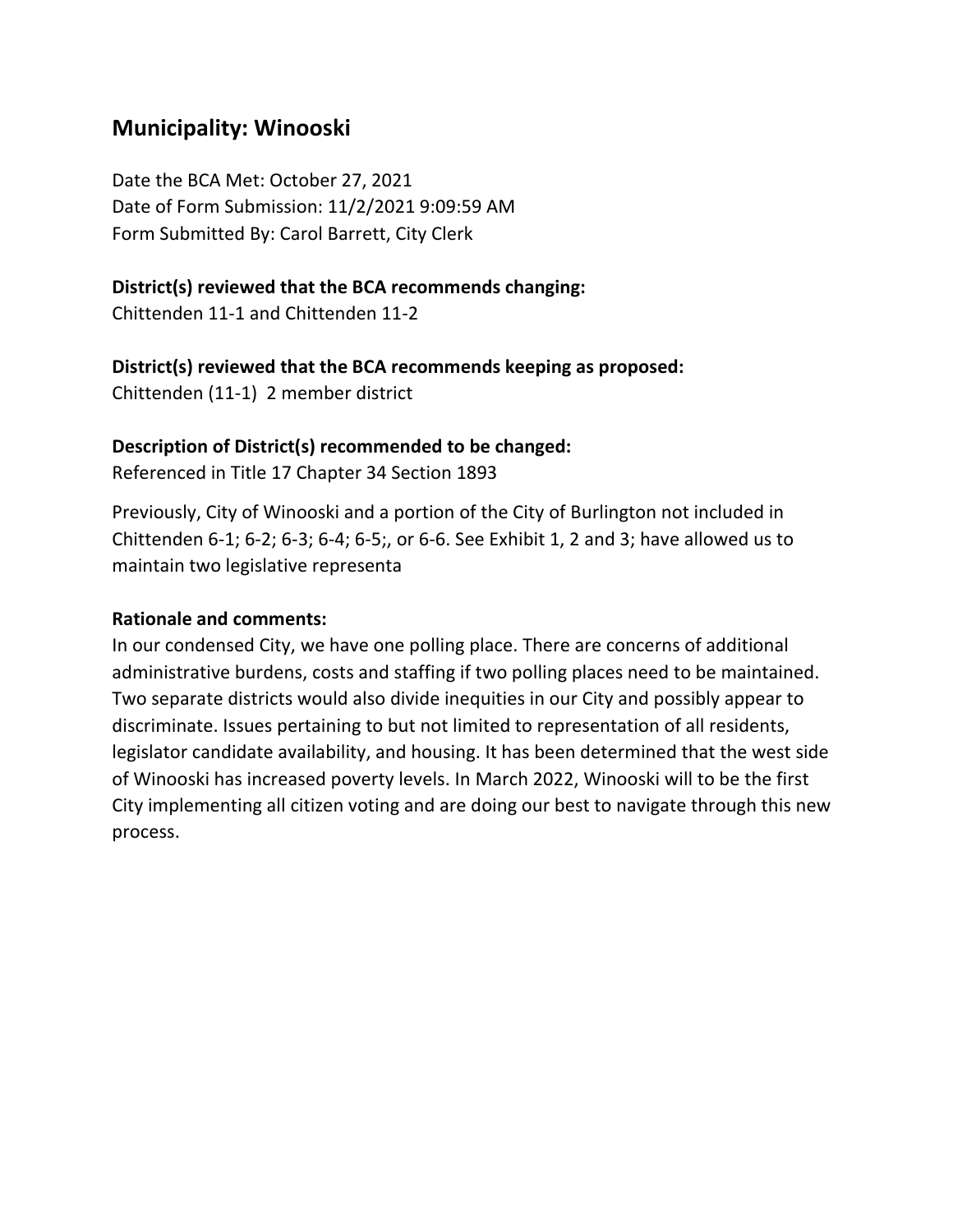# **Municipality: Wolcott**

Date the BCA Met: November 3, 2021 Date of Form Submission: 11/4/2021 9:27:56 AM Form Submitted By: Belinda Harris Clegg, Town Clerk

### **District(s) reviewed that the BCA recommends changing:**

Wolcott has been happy in a two member district. Wolcott would be happy in a district with Elmore and Morristown titled LAM-3

### **District(s) reviewed that the BCA recommends keeping as proposed:**

No

### **Description of District(s) recommended to be changed:**

We recommend the a district named LAM-3 which would be Wolcott, Elmore and Morristown be a two member district.

### **Rationale and comments:**

We have had 2 members of the Legislator represent us for a while. We as a town have reached out to both representatives many times and had positive representation. We would like to keep this.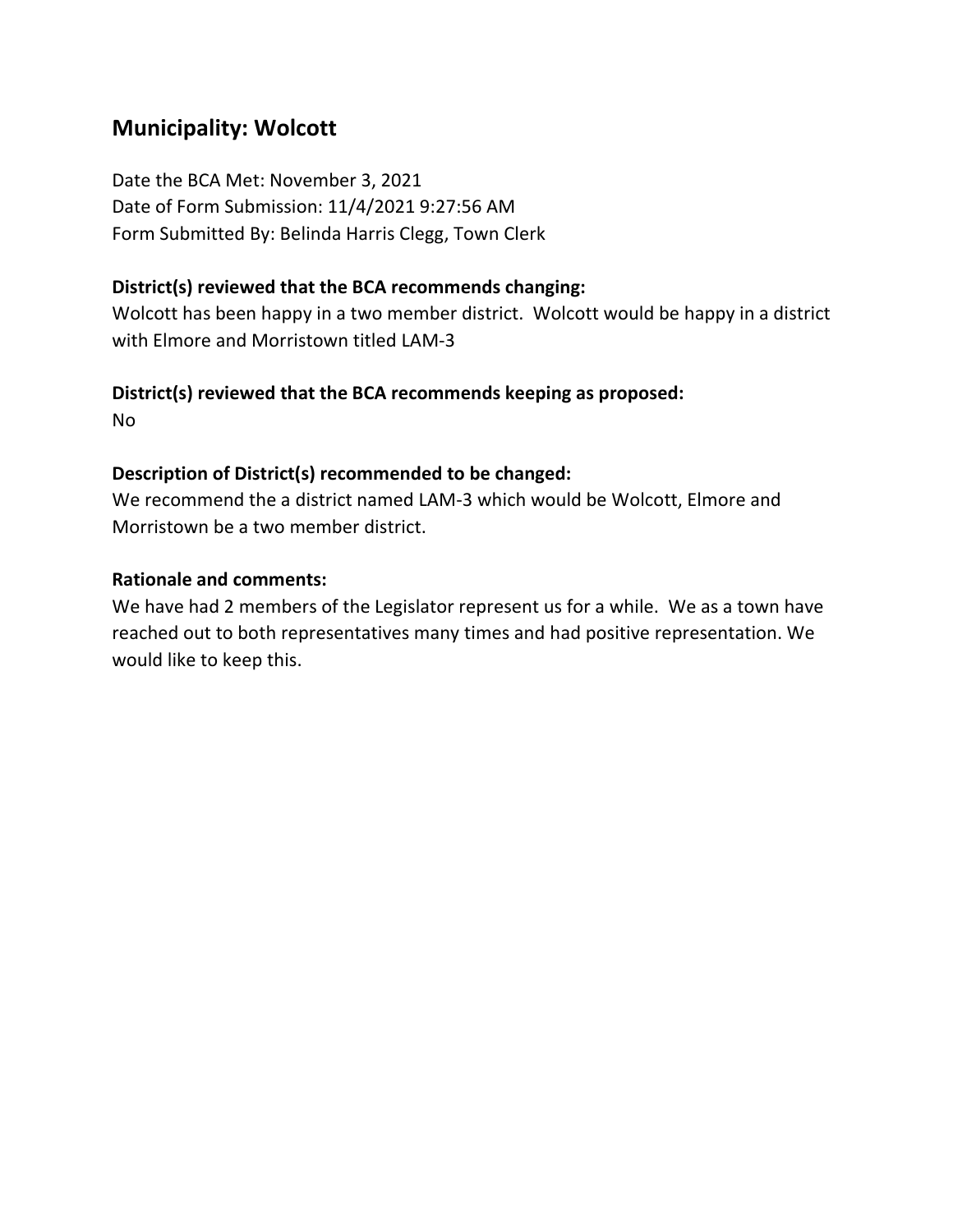# **Municipality: Woodbury**

Date the BCA Met: Oct 20, Nov 8, & Nov12 (all by emails) Date of Form Submission: 11/15/2021 12:03:22 PM Form Submitted By: Robin Durkee, Town Clerk

# **District(s) reviewed that the BCA recommends changing:**

WAS-3

**District(s) reviewed that the BCA recommends keeping as proposed:** WAS-3

## **Description of District(s) recommended to be changed:**

Woodbury has more common interests & concerns with Calais & Worcester than with Elmore & Morrisville.

## **Rationale and comments:**

This change make sense with all the Towns being on the same side of the mountain. WAS-3